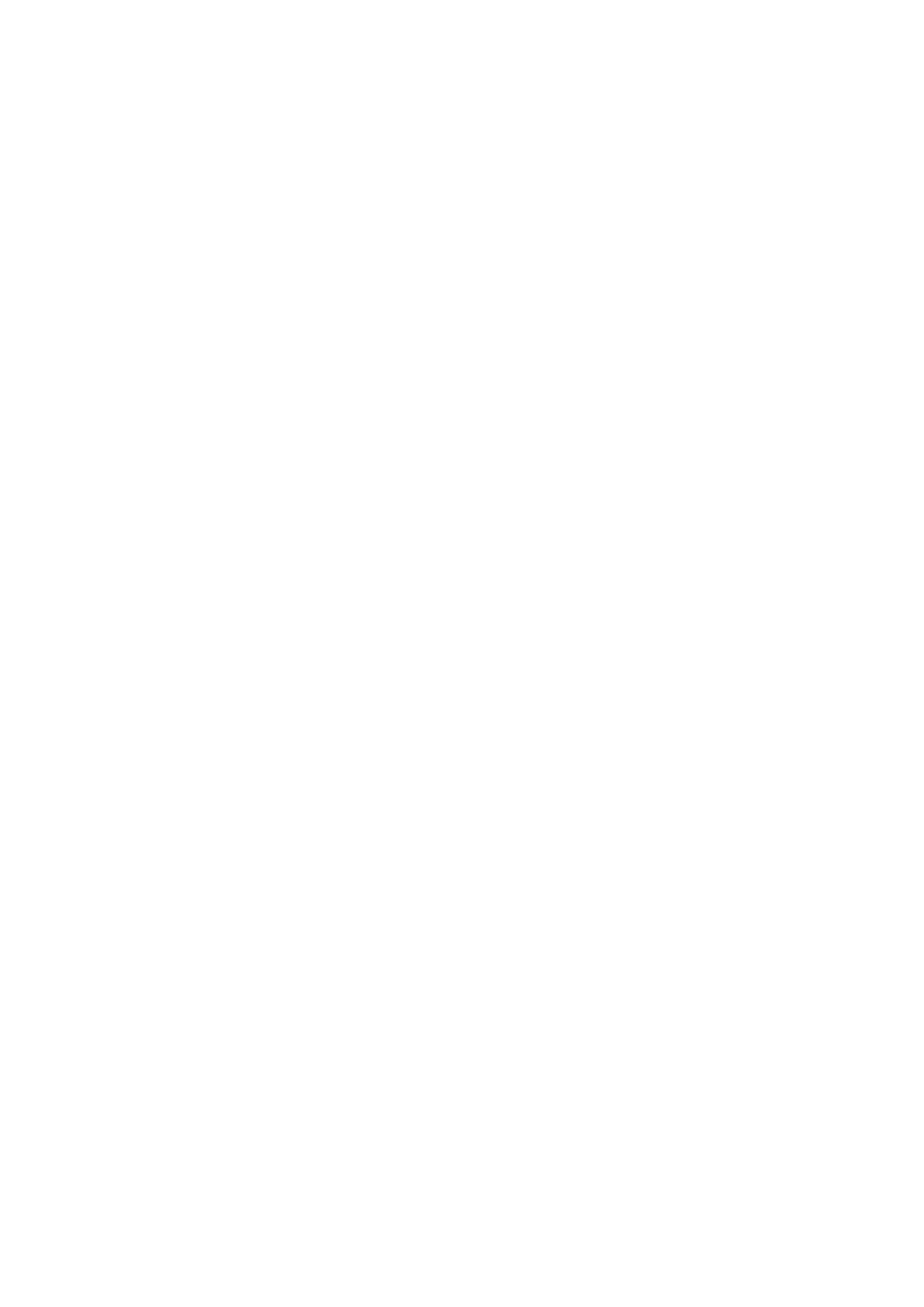Approval of the thesis:

# A NEOFUNCTIONALIST APPROACH TO THE EU'S EXTERNAL BORDER MANAGEMENT: THE CASE OF FRONTEX

submitted by ZEYNEP OZAN in partial fulfillment of the requirements for the degree of Master of Science in International Relations, the Graduate School of Social Sciences of Middle East Technical University by,

Prof. Dr. Yaşar KONDAKÇI Dean Graduate School of Social Sciences Prof. Dr. Ebru BOYAR Head of Department Department of International Relations Assoc. Prof. Dr. Zerrin TORUN Supervisor Department of International Relations Examining Committee Members: Assoc. Prof. Dr. Sevilay KAHRAMAN (Head of the Examining Committee) Middle East Technical University Department of International Relations Assoc. Prof. Dr. Zerrin TORUN (Supervisor) Middle East Technical University Department of International Relations Assist. Prof. Dr. Esengül AYAZ AVAN Hacettepe University Department of International Relations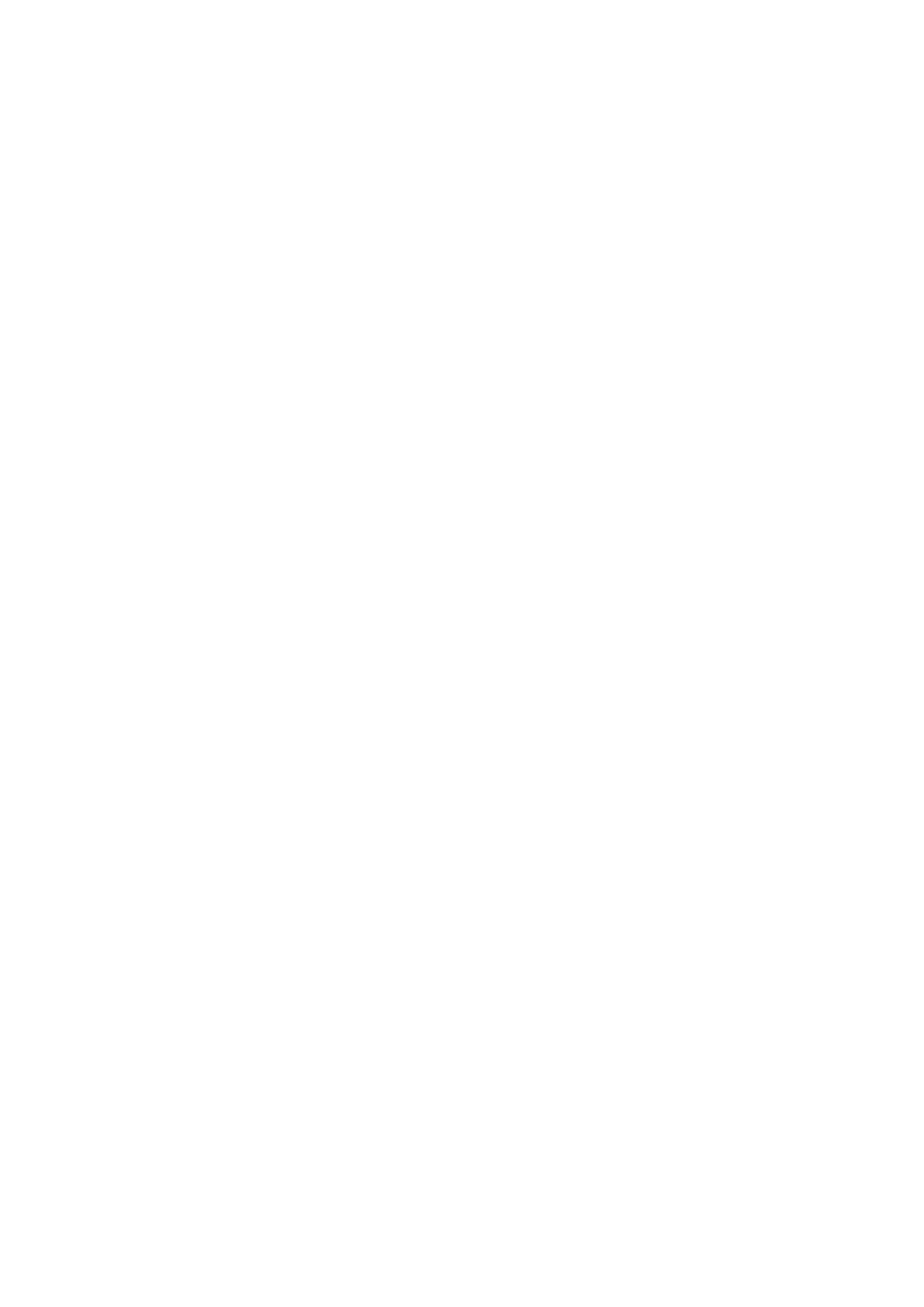<span id="page-4-0"></span>I hereby declare that all information in this document has been obtained and presented in accordance with academic rules and ethical conduct. I also declare that, as required by these rules and conduct, I have fully cited and referenced all material and results that are not original to this work.

Name, Last Name: Zeynep OZAN

Signature: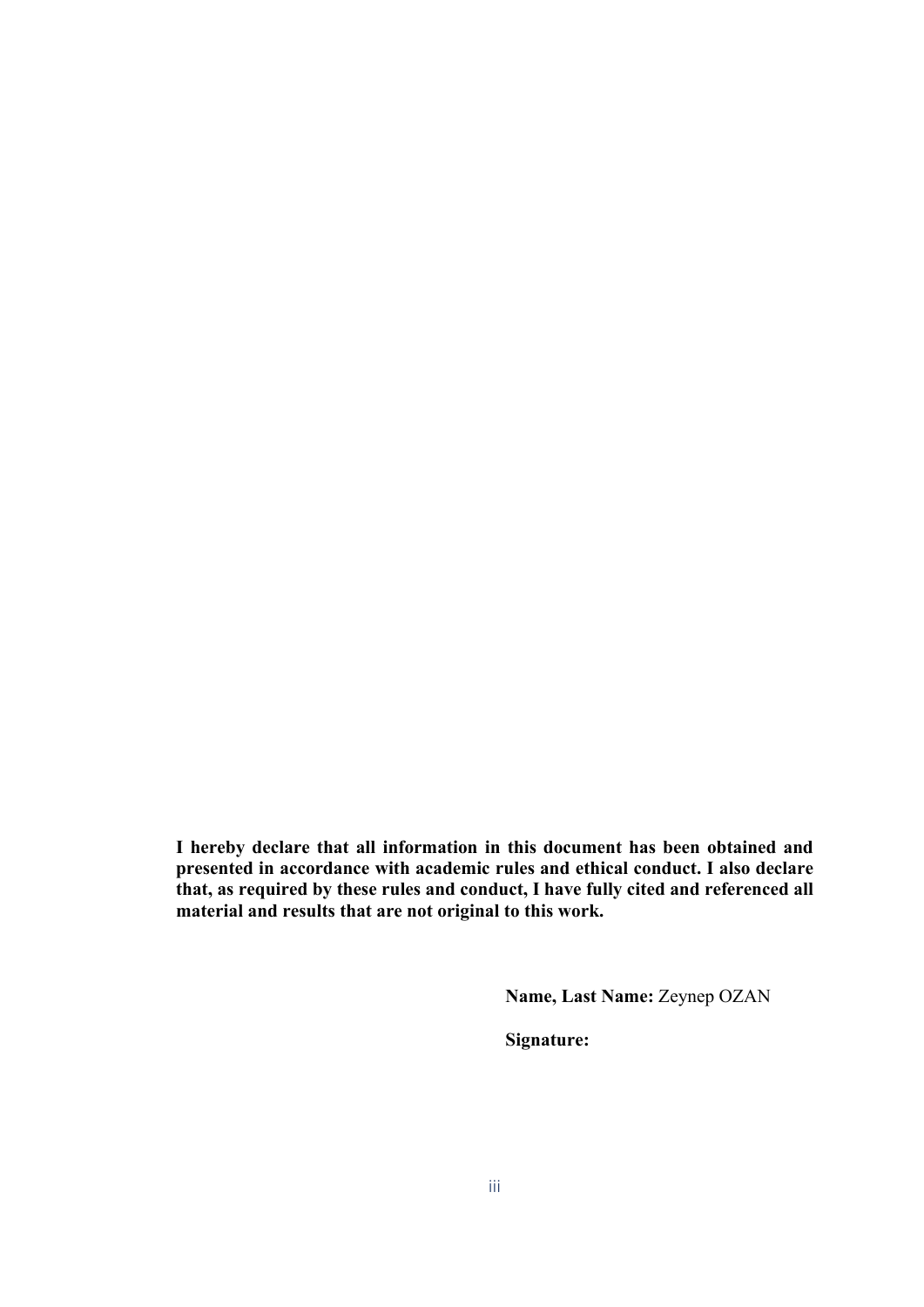### ABSTRACT

### <span id="page-5-0"></span>A NEOFUNCTIONALIST APPROACH TO THE EU'S EXTERNAL BORDER MANAGEMENT: THE CASE OF FRONTEX

OZAN, Zeynep M.S., The Department of International Relations Supervisor: Assoc. Prof. Dr. Zerrin TORUN

December 2021, 147 pages

This thesis examines the integration of the external border management in the European Union (EU) through the theoretical lens of neofunctionalism with the case study of Frontex. Although the external border management area is under shared competence, the establishment of Frontex as an Area of Freedom, Security and Justice (AFSJ) agency in 2004 and its upgrading to the European Border and Coast Guard (EBCG) in 2016 to ameliorate the efficiency of management at the external borders of the Union represented an important step in the communitarization of the external border management of the EU member states (MS) compared to the previous intergovernmental attempts of Schengen and Common Unit (CU). In this sense, this study elaborates the institutional and empirical developments in the establishment of Frontex and EBCG, and focuses on the actors and events influential in the process of external border management integration. The neofunctionalist tool of spillover is the mechanism used to explain integration in this context. Besides classical neofunctionalism and the theoretical tool of spillover, revised neofunctionalism is also taken into consideration in explaining the integration. While providing a case study on one of the AFSJ agencies Frontex, this study also aims to contribute to the literature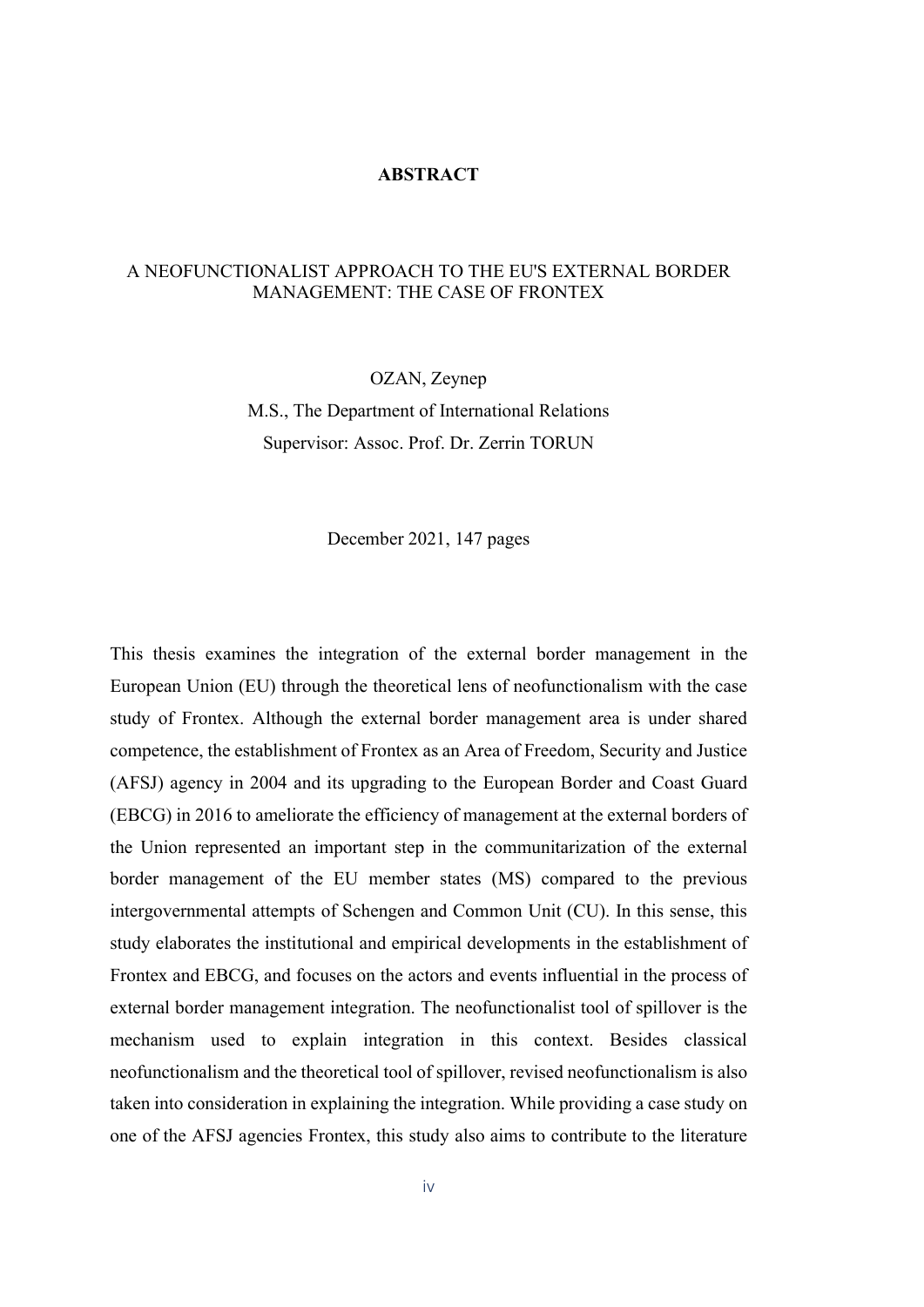with the use of one of the main and most criticized integration theories applied to one of the controversial areas of the EU integration.

Keywords: EU, Frontex, neofunctionalism, external border management, integration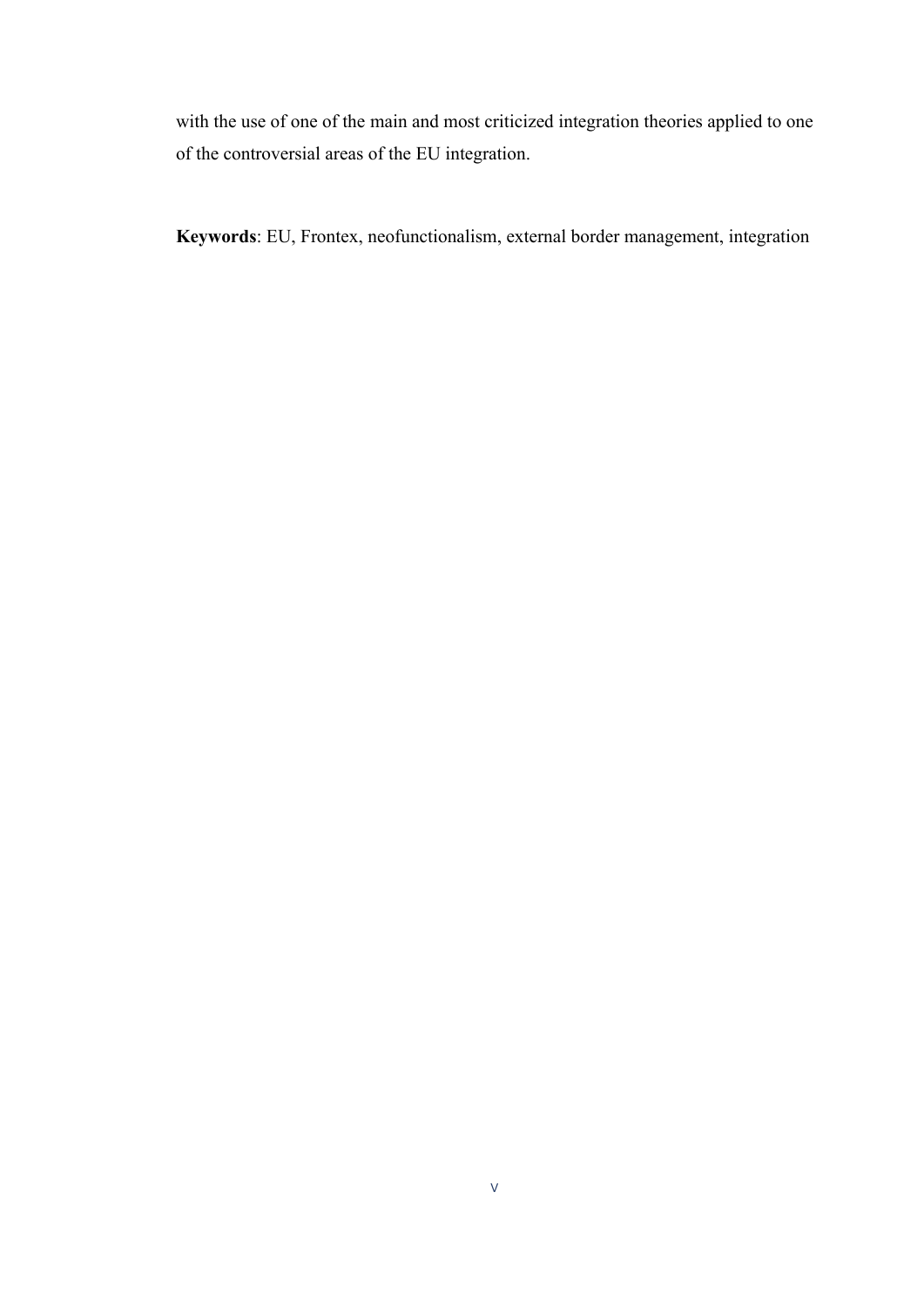# <span id="page-7-0"></span>AB'NİN DIŞ SINIR YÖNETİMİNE YENİ İŞLEVSELCİ BİR YAKLAŞIM: FRONTEX ÖRNEĞİ

OZAN, Zeynep Yüksek Lisans, Uluslararası İlişkiler Bölümü Tez Yöneticisi: Doç. Dr. Zerrin TORUN

Aralık 2021, 147 sayfa

Bu tez, Avrupa Birliği (AB)'nin dış sınır yönetiminin bütünleşmesini yeni işlevselcilik teorik merceğinden Frontex vaka çalışması ile incelemektedir. Dış sınır yönetimi alanı ortak yetki kapsamında olmasına karşın, Frontex'in 2004 yılında Özgürlük, Güvenlik ve Adalet Alanı (ÖGAA) ajansı olarak kurulması ve 2016 yılında Birlik'in dış sınır yönetimindeki etkinliği iyileştirmek için Avrupa Sınır ve Sahil Güvenlik Birimi (ASSGB)'ne yükseltilmesi daha öncesindeki hükümetler arası girişimler olan Schengen ve Ortak Birim (OB)'ye kıyasla AB üye devletlerinin dış sınır yönetiminin ortaklaştırılmasında önemli bir adımı temsil etmiştir. Bu anlamda, bu çalışma Frontex ve ASSGB'nin kuruluşundaki kurumsal ve ampirik gelişmeleri incelemekte ve dış sınır yönetimi bütünleşmesi sürecinde etkili olan aktörler ve olaylara odaklanmaktadır. Yeni işlevselci yayılma aracı bu bağlamda bütünleşmeyi açıklamak için kullanılan mekanizmadır. Bütünleşmenin açıklanmasında klasik yeni işlevselcilik ve yayılma aracının yanı sıra revize edilmiş yeni işlevselcilik de dikkate alınmaktadır. Bu çalışma, ÖGAA ajanslarından biri olan Frontex hakkında bir vaka çalışması sunarken, aynı zamanda AB bütünleşmesinin tartışmalı alanlarından birine uygulanan temel ve en çok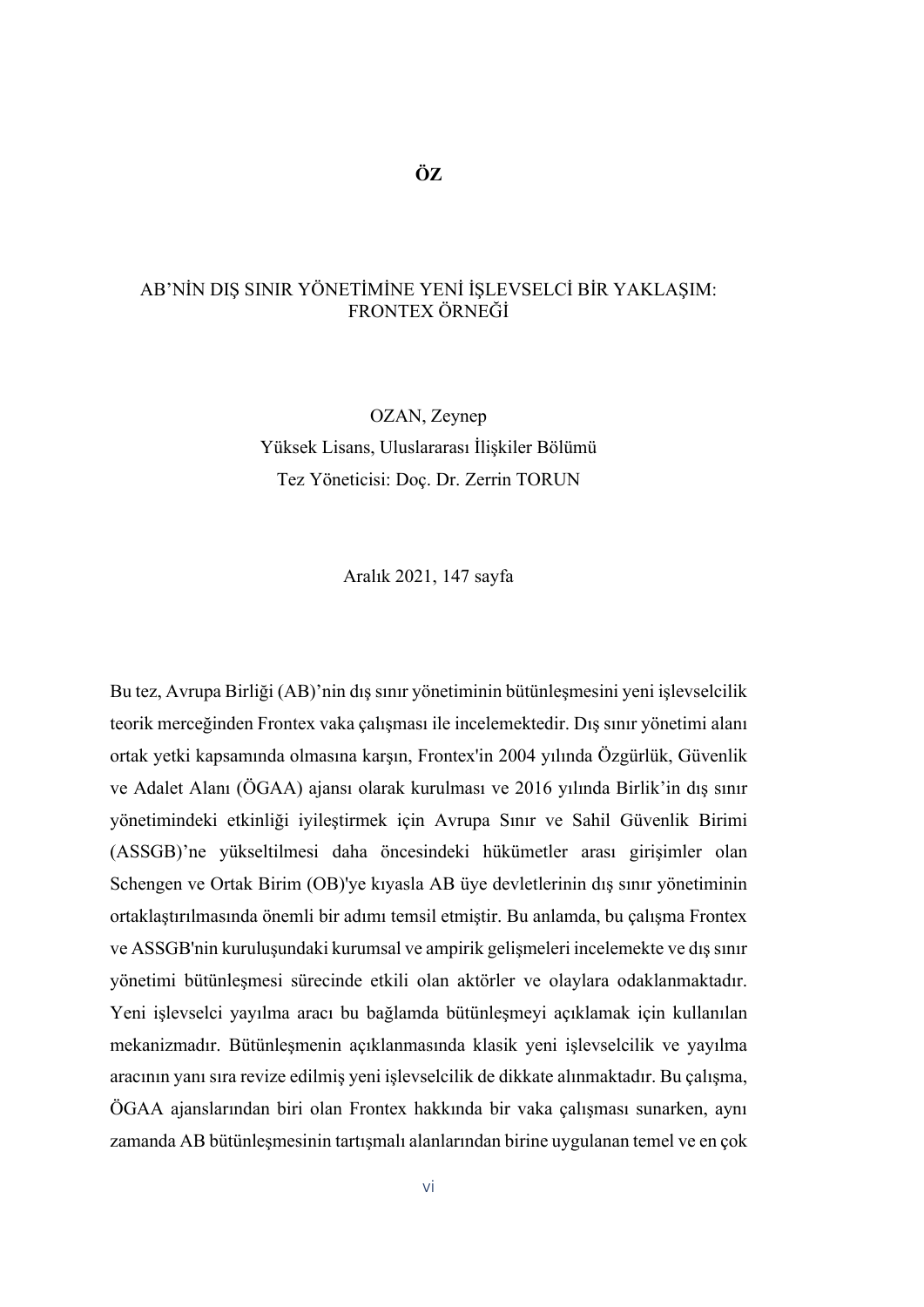eleştirilen bütünleşme teorilerinden birinin kullanımı ile literatüre katkıda bulunmayı amaçlamaktadır.

Anahtar Kelimeler: AB, Frontex, yeni işlevselcilik, dış sınır yönetimi, bütünleşme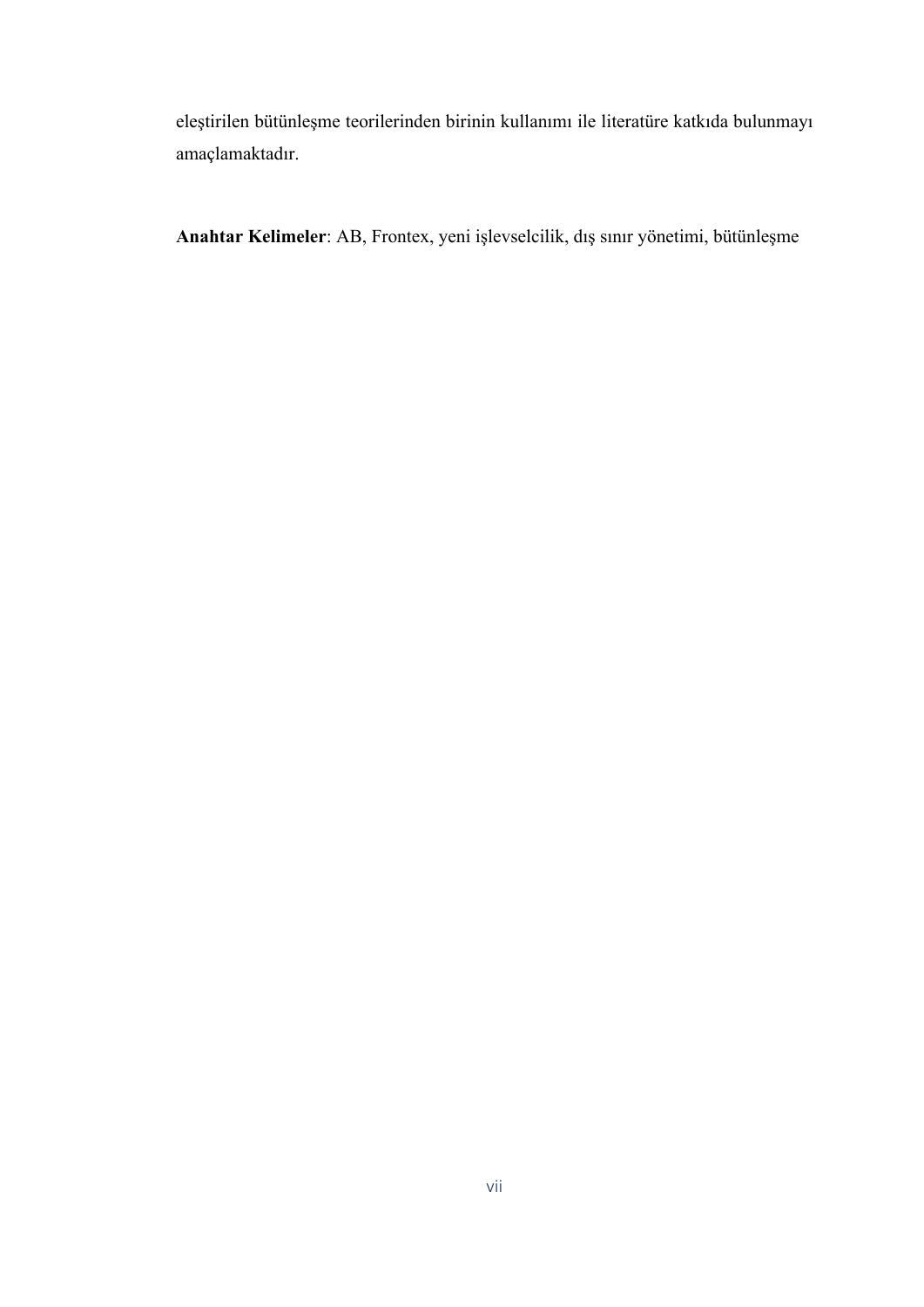<span id="page-9-0"></span>*In the loving memory of Suzi*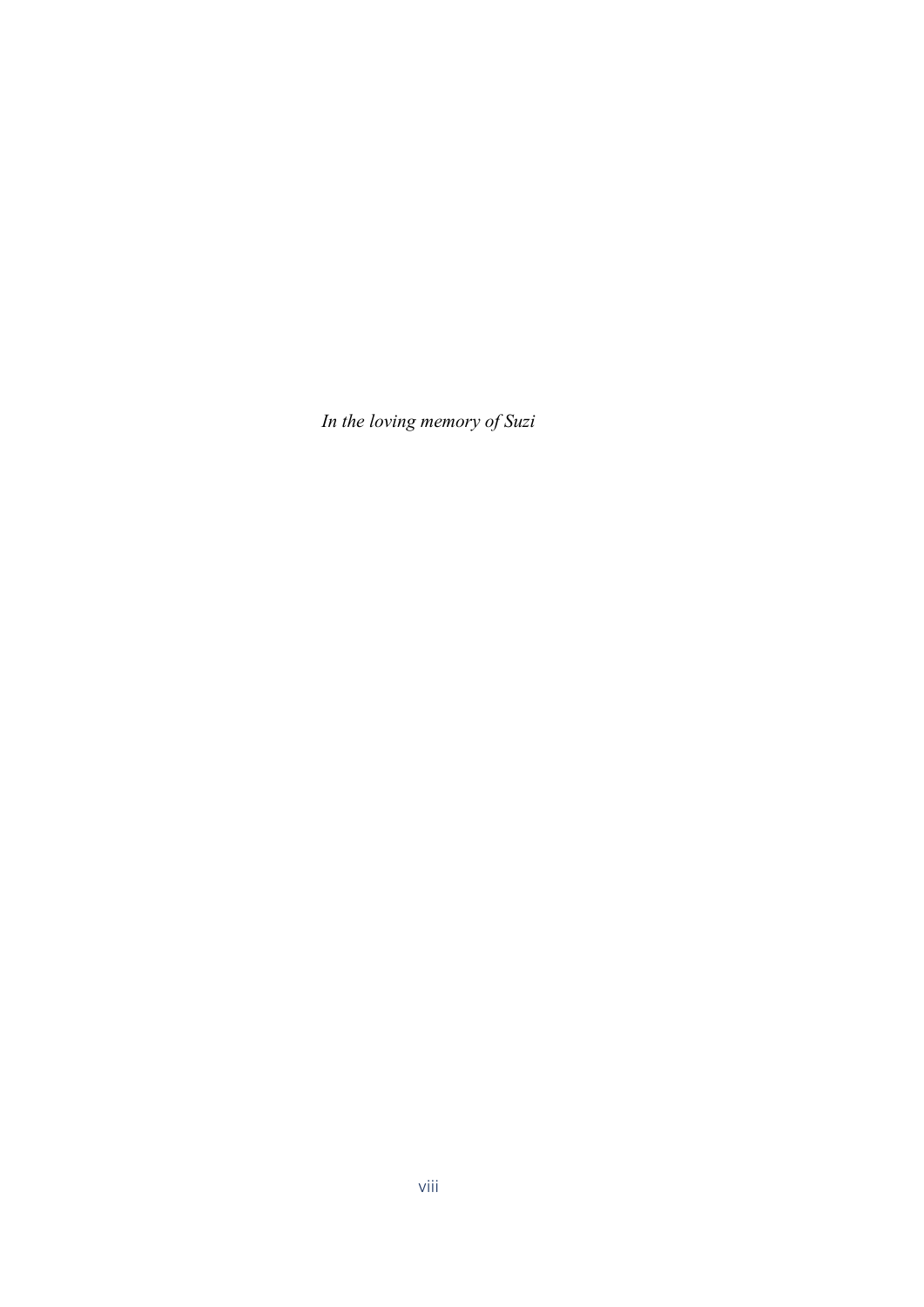### ACKNOWLEDGMENTS

<span id="page-10-0"></span>I would like to express my sincere gratitude to my advisor Assoc. Prof. Dr. Zerrin Torun for her guidance, advice, contributions, support and patience throughout this journey.

I would also like to thank to Assoc. Prof. Dr. Sevilay Kahraman and Asst. Prof. Dr. Esengül Ayaz Avan for their valuable comments, suggestions and contributions.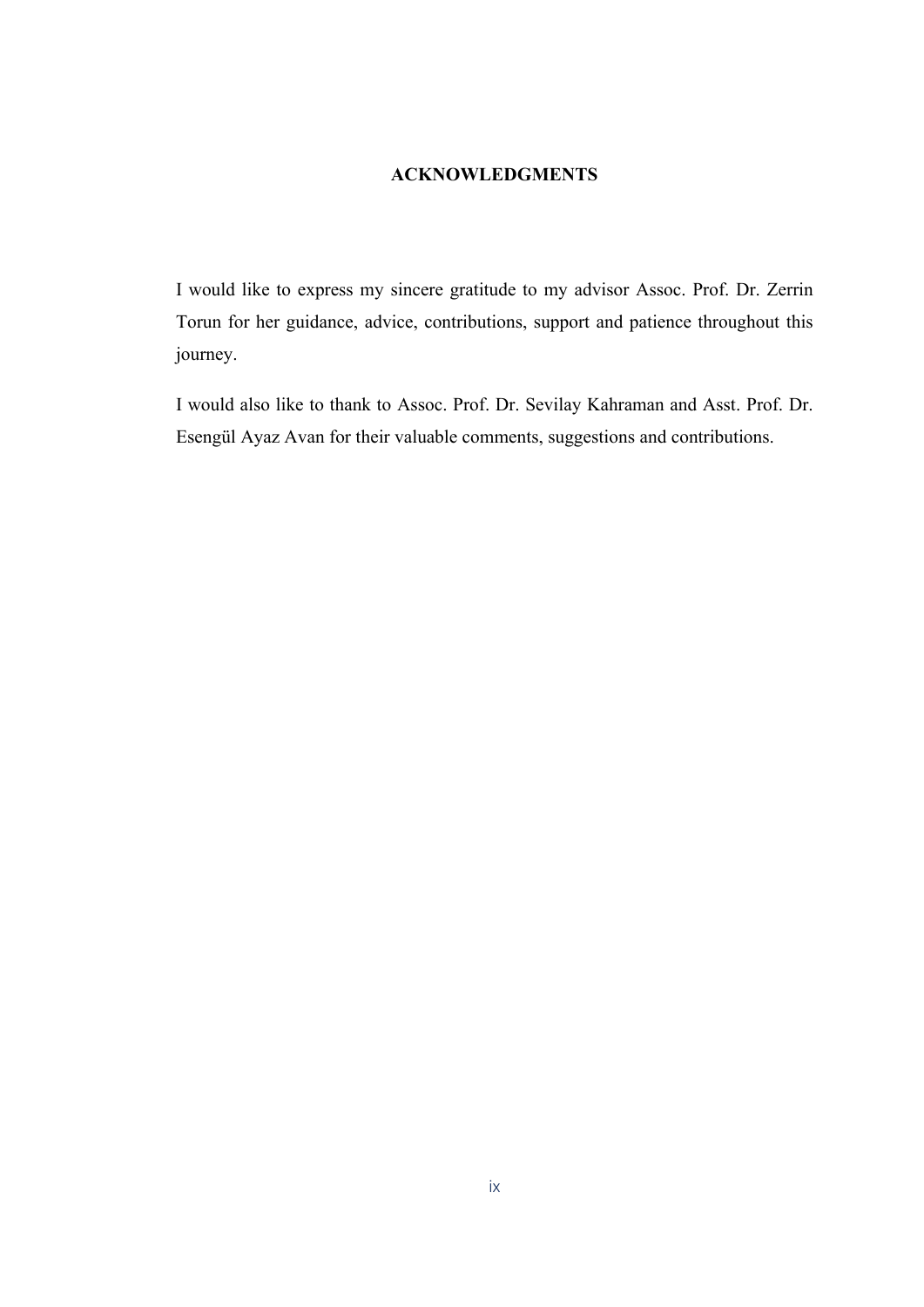# **TABLE OF CONTENTS**

<span id="page-11-0"></span>

| <b>CHAPTERS</b> |
|-----------------|
|                 |
| 1.1.            |
| 1.2.            |
| 1.3.            |
| 1.4.            |
| 1.5.            |
|                 |
| 2.1.            |
| 2.2.            |
|                 |
| 2.2.1.1.        |
| 2.2.1.2.        |
| 2.2.1.3.        |
| 2.2.1.4.        |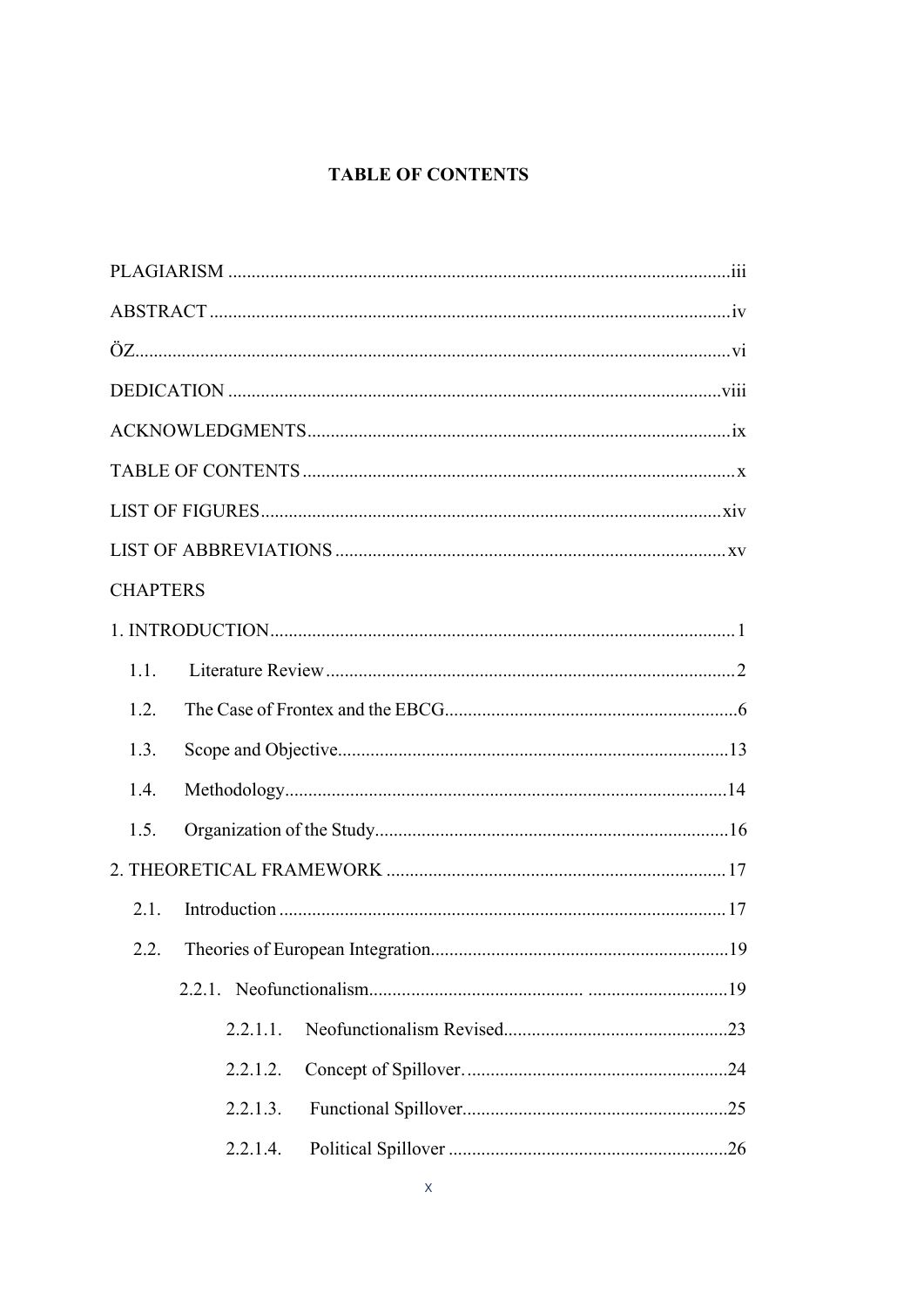| 2.2.1.6.                                                            |
|---------------------------------------------------------------------|
|                                                                     |
|                                                                     |
|                                                                     |
|                                                                     |
|                                                                     |
|                                                                     |
| 2.2.3.2.                                                            |
|                                                                     |
| 3. JHA AND TOWARDS A COMMON POLICY ON THE EU'S EXTERNAL             |
|                                                                     |
| 3.1.                                                                |
|                                                                     |
|                                                                     |
|                                                                     |
|                                                                     |
| 48                                                                  |
|                                                                     |
|                                                                     |
|                                                                     |
|                                                                     |
| 3.4. Policy Programmes for the AFSJ: Tampere, the Hague, Stockholm  |
|                                                                     |
|                                                                     |
| 4.1.                                                                |
| Neofunctionalist Dynamics in the EU towards External Border<br>4.2. |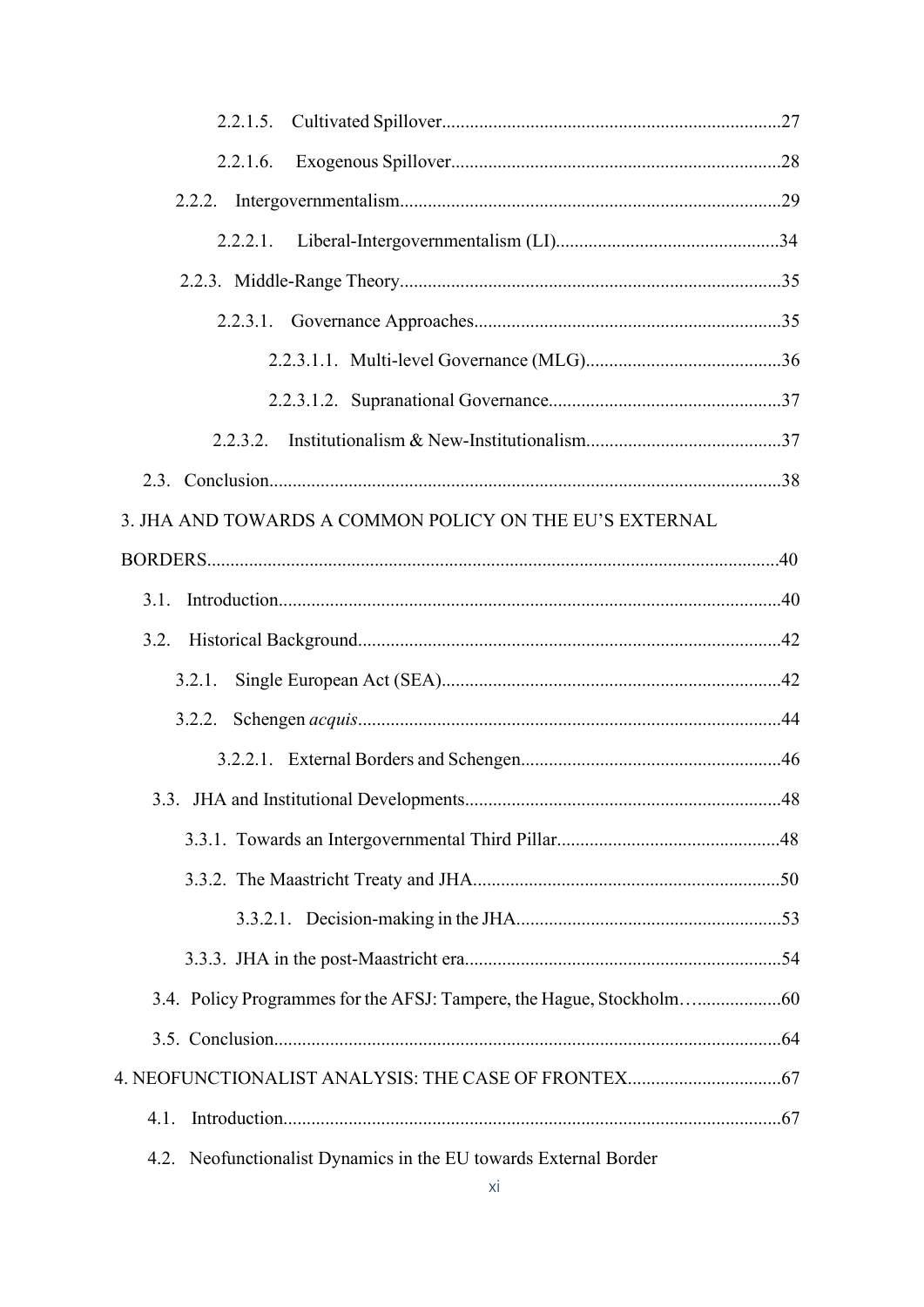| 4.2.1. Functional Spillover between the Single Market and the JHA/     |
|------------------------------------------------------------------------|
|                                                                        |
| 4.2.2. Exogenous Spillovers: International Terrorism and the 2004      |
|                                                                        |
|                                                                        |
|                                                                        |
| 4.3. Neofunctionalist Dynamics in the Establishment of                 |
|                                                                        |
| 4.3.1. Cultivated Spillover: Commission's Policy Entrepreneurship and  |
|                                                                        |
|                                                                        |
|                                                                        |
| 4.4. Neofunctionalist Dynamics in the Establishment of                 |
|                                                                        |
|                                                                        |
| 4.4.2. Cultivated Spillover: The Commission and the European           |
| Parliament<br>.86                                                      |
|                                                                        |
|                                                                        |
| 4.4.3. Political Spillover: Governmental and Non-governmental Elites89 |
|                                                                        |
|                                                                        |
|                                                                        |
|                                                                        |
|                                                                        |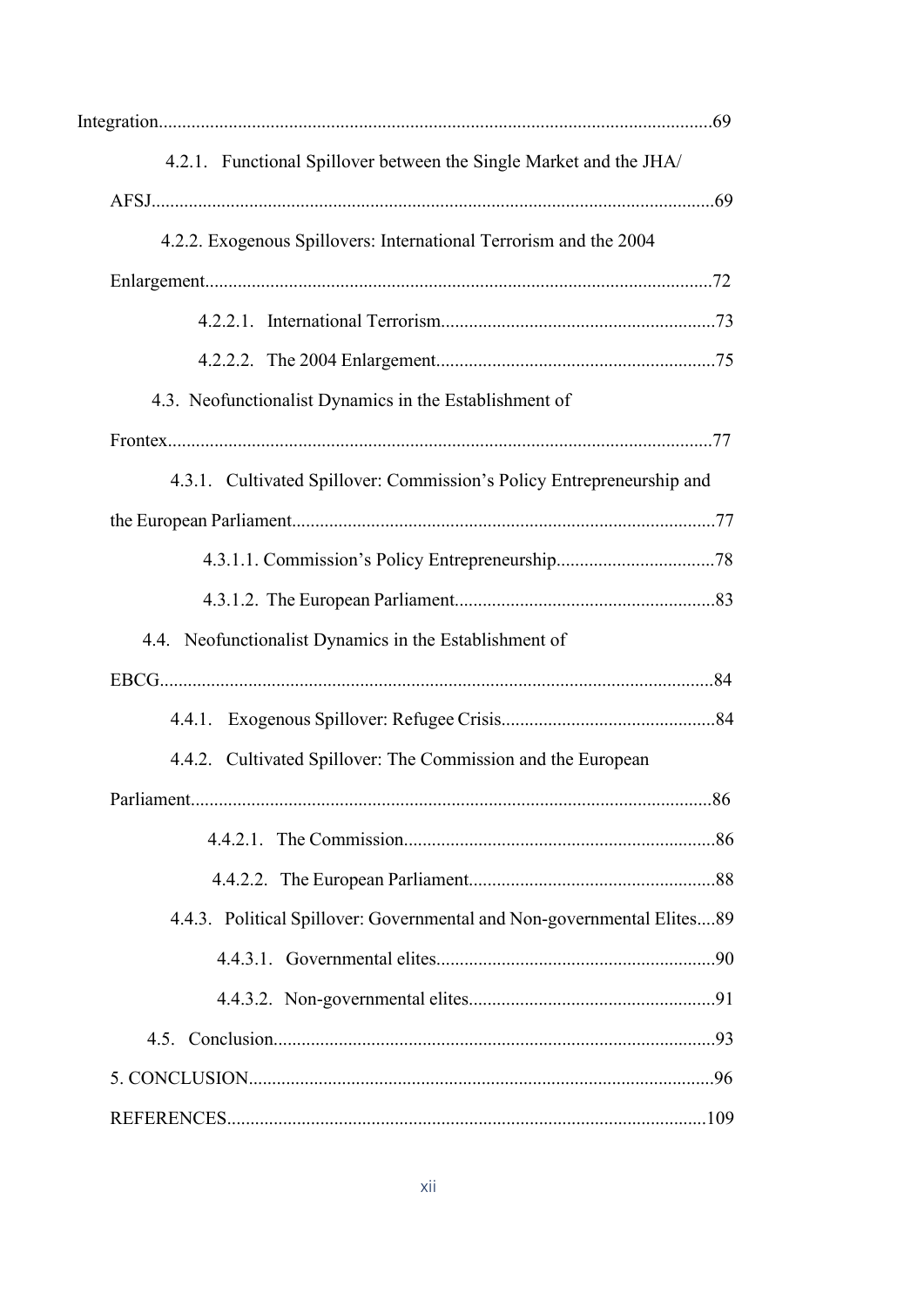# APPENDICES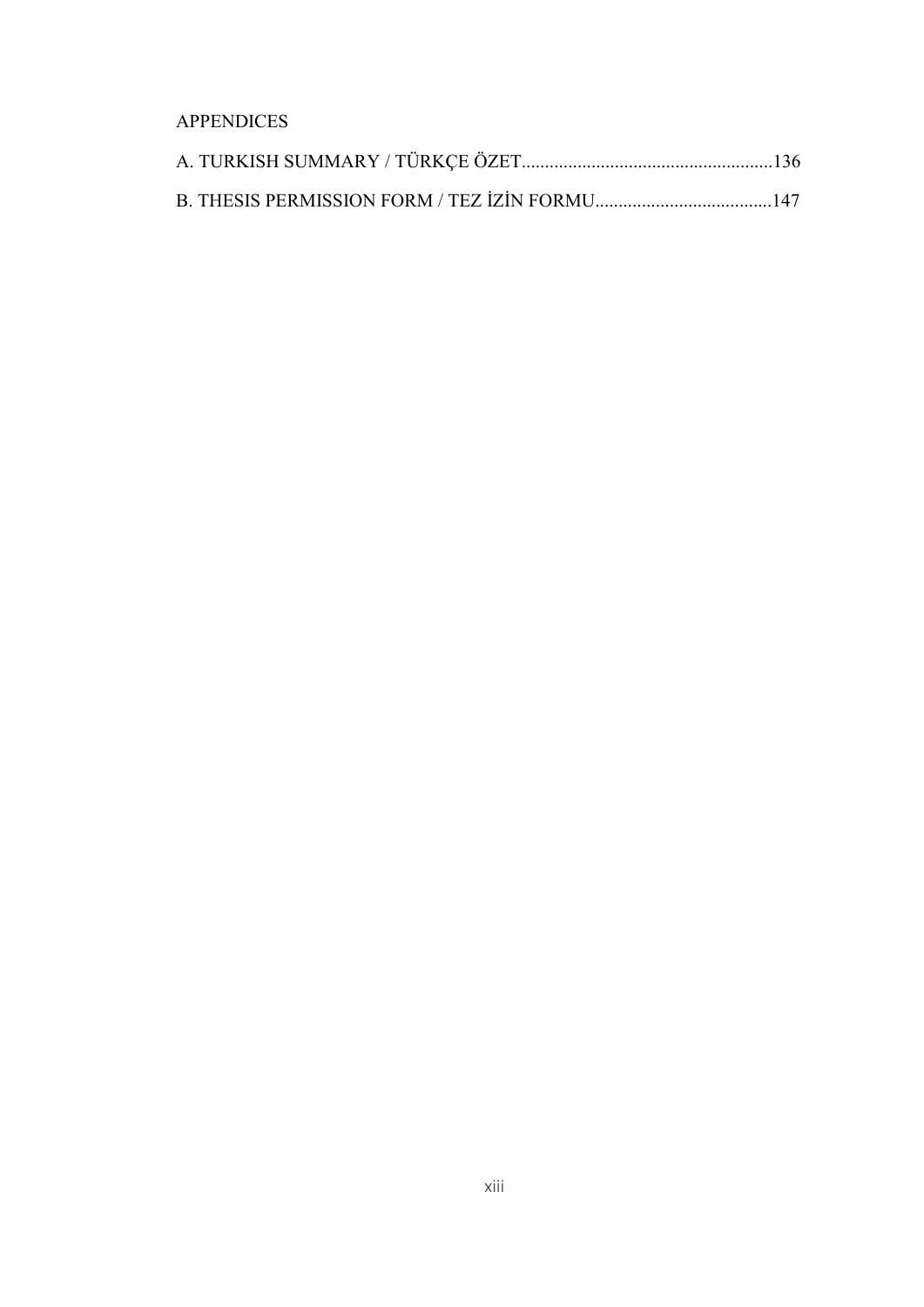# LIST OF FIGURES

<span id="page-15-0"></span>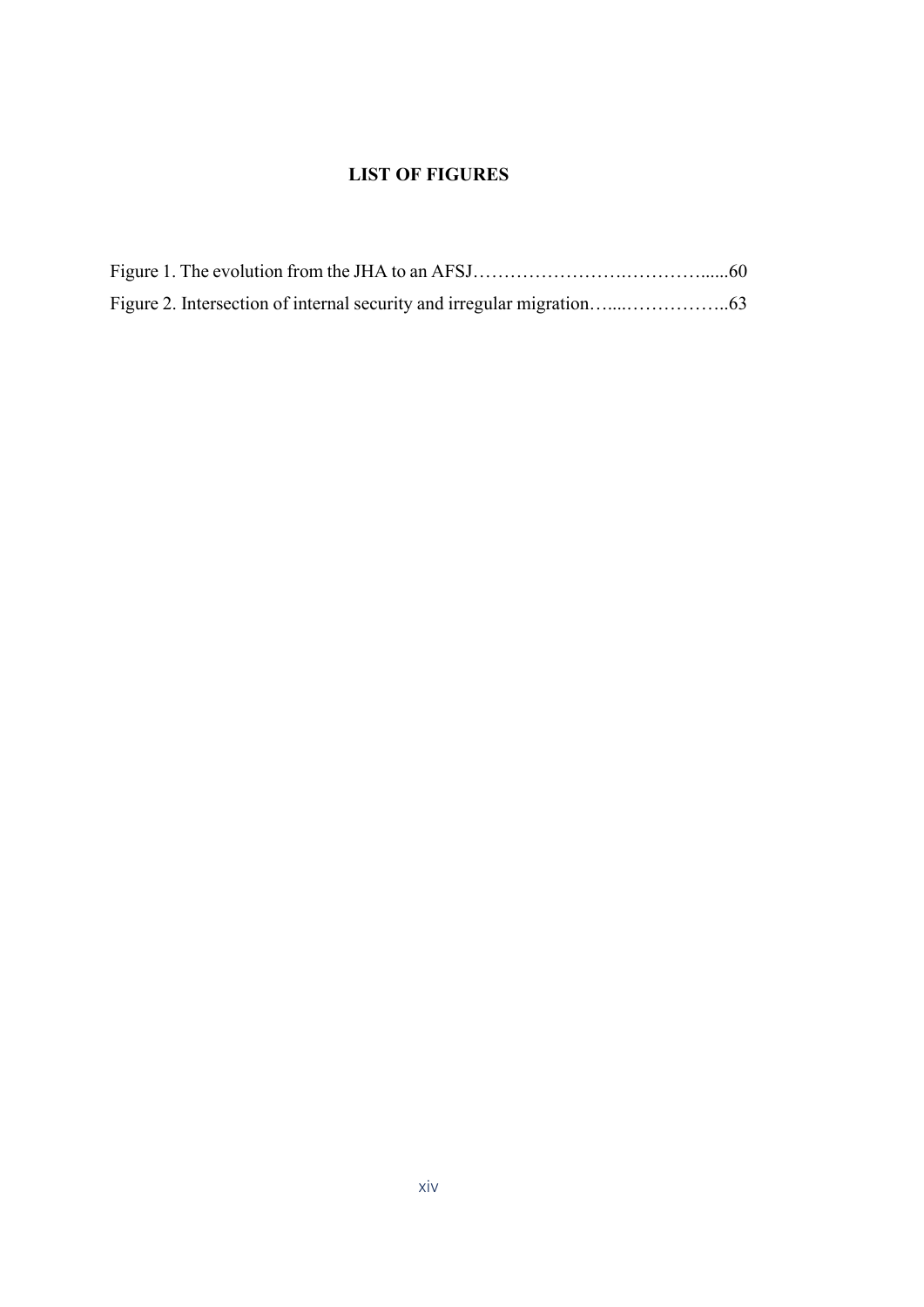# LIST OF ABBREVIATIONS

<span id="page-16-0"></span>

| <b>AFSJ</b>               | Area of Freedom, Security and Justice                  |
|---------------------------|--------------------------------------------------------|
| <b>CEPOL</b>              | European Union Agency for Law Enforcement Training     |
|                           |                                                        |
| <b>CFSP</b>               | Common Foreign and Security Policy                     |
| <b>CJEU/ECJ</b>           | Court of Justice of the European Union                 |
| Commission                | <b>European Commission</b>                             |
| <b>COREPER</b>            | Committee of Permanent Representatives of              |
|                           | the Governments of the Member States to the European   |
|                           | Union                                                  |
| Council                   | The Council of the European Union / The Council of     |
|                           | Ministers                                              |
| <b>Council Presidency</b> | The Presidency of the Council of the European Union    |
|                           | Governments of the Member States to the European Union |
| <b>CU</b>                 | Common Unit                                            |
| DG                        | Directorate General                                    |
| <b>EBCG</b>               | European Border and Coast Guard                        |
| <b>EBGTs</b>              | European Border Guard Teams                            |
| <b>EBCGA</b>              | European Border and Coast Guard Agency                 |
| EC/ the Community         | <b>European Community</b>                              |
| <b>ECSC</b>               | European Coal and Steel Community                      |
| <b>EEC</b>                | <b>European Economic Community</b>                     |
| <b>EESC</b>               | European Economic and Social Committee                 |
| <b>EMU</b>                | Economic and Monetary Union                            |
| EP / the Parliament       | European Parliament                                    |
| <b>EPC</b>                | <b>European Political Cooperation</b>                  |
| EU/ the Union             | European Union                                         |
| Eurojust                  | The European Union Agency for Criminal Justice         |
|                           | Cooperation                                            |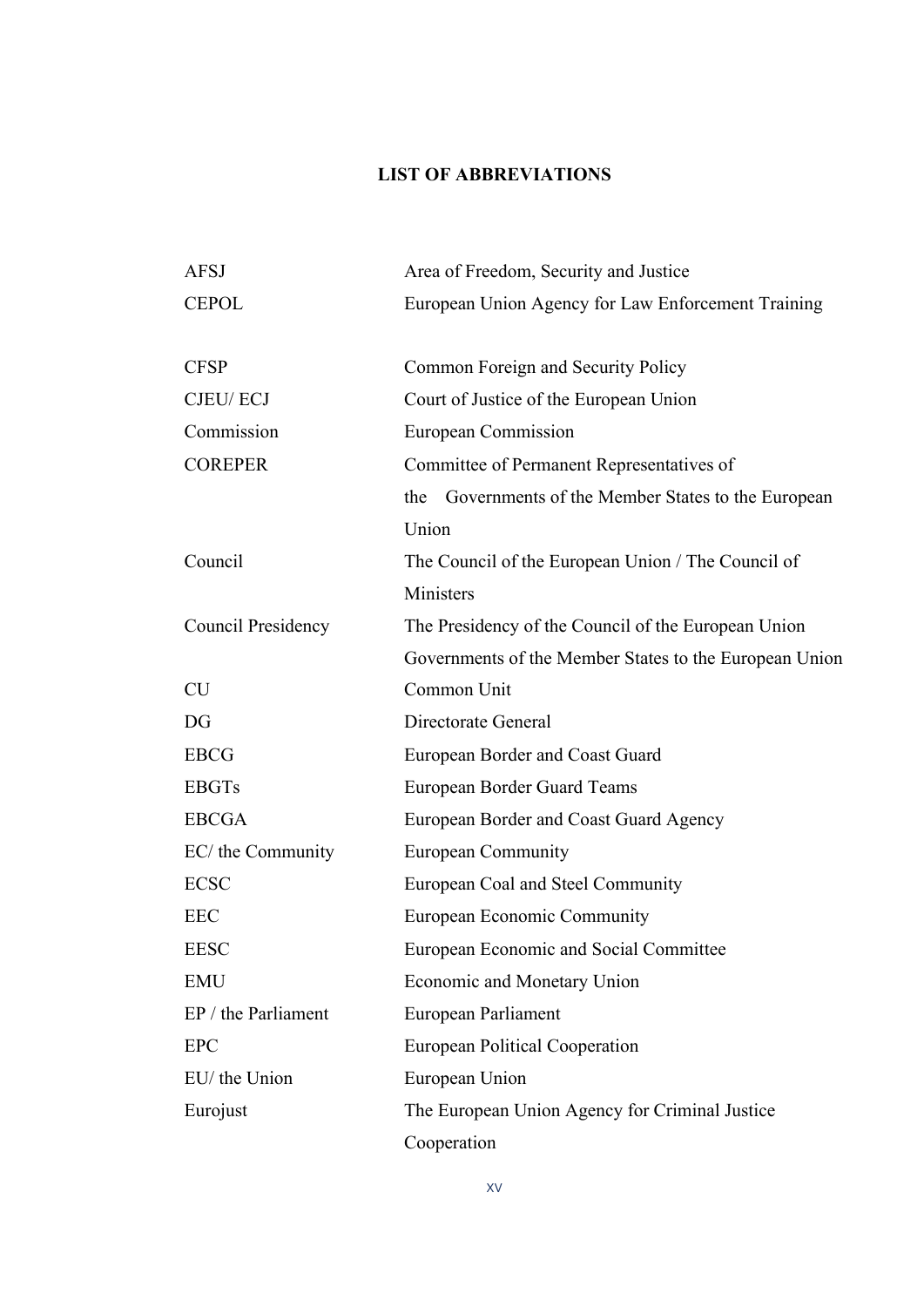| Europol                   | The European Police Office                               |
|---------------------------|----------------------------------------------------------|
| <b>EUROSUR</b>            | The European Border Surveillance System                  |
| <b>EURATOM/EAEC</b>       | European Atomic Energy Community                         |
| FRONTEX/ the Agency       | European Agency for the Management of Operational        |
|                           | Cooperation at the External Borders                      |
| <b>FRS</b>                | <b>Fundamental Rights Strategy</b>                       |
| GSC / Council Secretariat | General Secretariat of the Council of the European Union |
| <b>IBM</b>                | <b>Integrated Border Management</b>                      |
| <b>IGC</b>                | Intergovernmental Conference                             |
| <b>ISS</b>                | <b>Internal Security Strategy</b>                        |
| <b>JHA</b>                | Justice and Home Affairs                                 |
| LI                        | Liberal Intergovernmentalism                             |
| <b>LIBE</b>               | Civil Liberties, Justice and Home Affairs Committee      |
| <b>MB</b>                 | The Frontex Management Board                             |
| <b>MEP</b>                | Member of the European Parliament                        |
| <b>MS</b>                 | European Union Member State/s                            |
| <b>MLG</b>                | Multi-level Governance                                   |
| <b>NGO</b>                | Non-governmental Organization                            |
| <b>OLP</b>                | <b>Ordinary Legislative Procedure</b>                    |
| QMV                       | Qualified Majority Voting                                |
| <b>RABITSs</b>            | Rapid Border Intervention Teams                          |
| <b>SBC</b>                | Schengen Borders Code                                    |
| <b>SCIFA</b>              | Strategic Committee on Immigration, Frontiers and Asylum |
| <b>SEA</b>                | Single European Act                                      |
| <b>SIS</b>                | <b>Schengen Information System</b>                       |
| <b>TEC</b>                | Treaty Establishing the European Community               |
| <b>TEU</b>                | Treaty on European Union                                 |
| <b>TFEU</b>               | Treaty on the Functioning of the European Union          |
| <b>TREVI</b>              | Terrorisme, Radicalisme, Extrémisme et Violence          |
|                           | Internationale                                           |
| <b>US</b>                 | <b>United States</b>                                     |
| <b>VIS</b>                | Visa Information System                                  |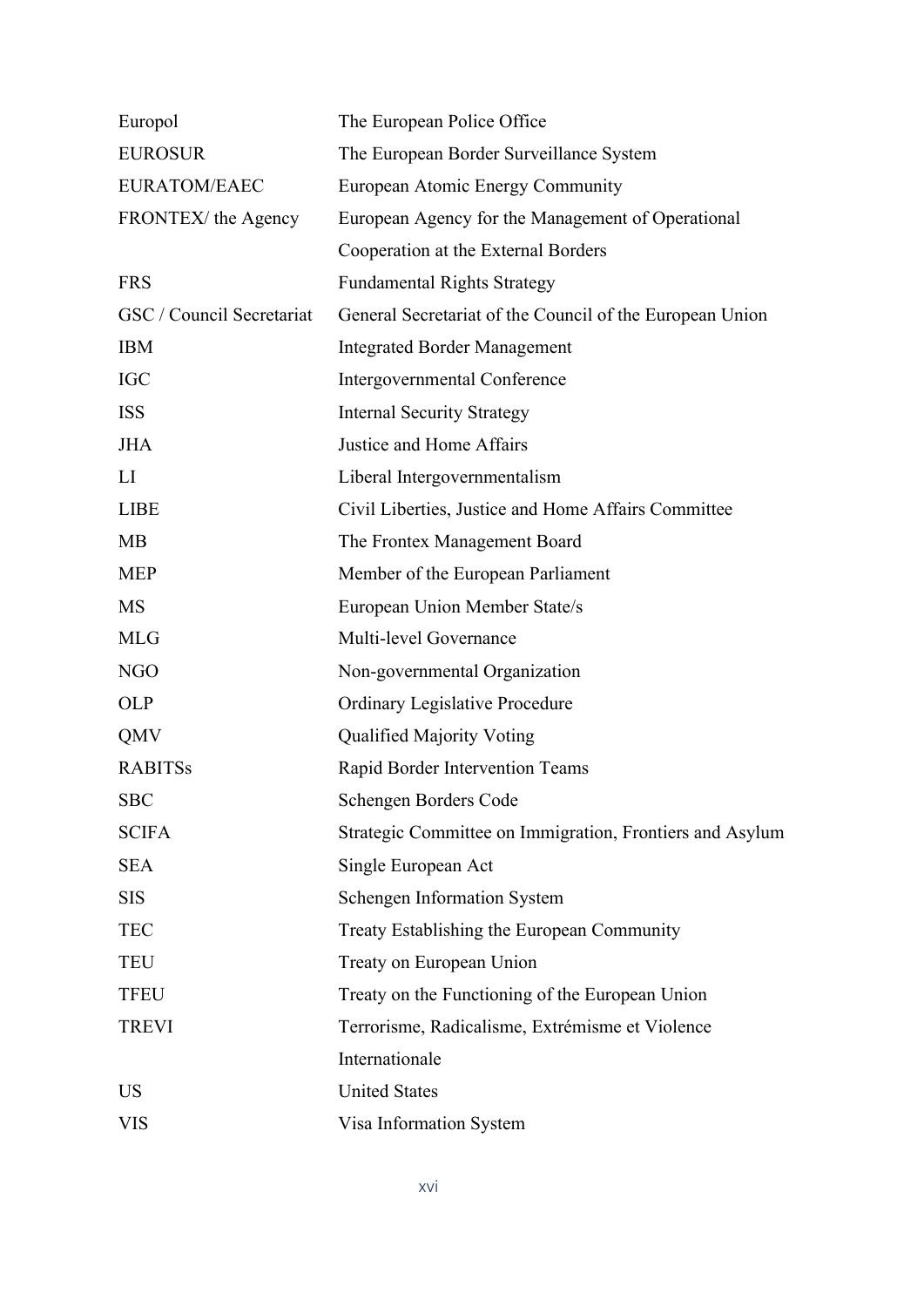### CHAPTER 1

### INTRODUCTION

<span id="page-18-0"></span>As the European Union (EU, the Union) is internally borderless, internal security and external security spheres became intertwined policy areas to tackle in common by the Member States (MS). In this regard, external border management as a sub-policy area represents a critical component in European internal security in terms of securing the safety of the EU citizens. Although the MS have strong claims on national sovereignty when it comes to security and defense issues, they "harmonized their approaches to police, intelligence, and border protection, that is to say, everything from European evidence and arrest warrants to common procedures on immigration and asylum" (Cross, 2011, p.2). However, it is a fact that security integration in the EU is not easy to fully implement as the area is under the shared competence between the MS and the EU. On the other side, nevertheless, the efforts towards establishing a common regime on internal security can not be overlooked since the area today represents one of the well harmonized policy-making areas of the EU. The change towards a more harmonized institutional formation by various legal developments in the Justice and Home Affairs (JHA), and later taking the form of Area of Freedom, Security, and Justice (AFSJ), the internal security area is addressed as one of the fast-developing policy-making areas in the EU by various scholars (Monar, 2006 ; Léonard & Kaunert, 2012). In this policy-making area, external border management holds a special place. The establishment of the JHA was a response to the increasing internal security concerns attached to the lifting of the internal borders of the Union by reaching an agreement with Schengen, in order to realize the Single Market. With the increasing concerns on internal security, the early MS efforts to tackle cross-border crime and terrorism via intergovernmental cooperations such as Terrorisme, Radicalisme, Extrémisme et Violence Internationale (TREVI) was needed to be upgraded into a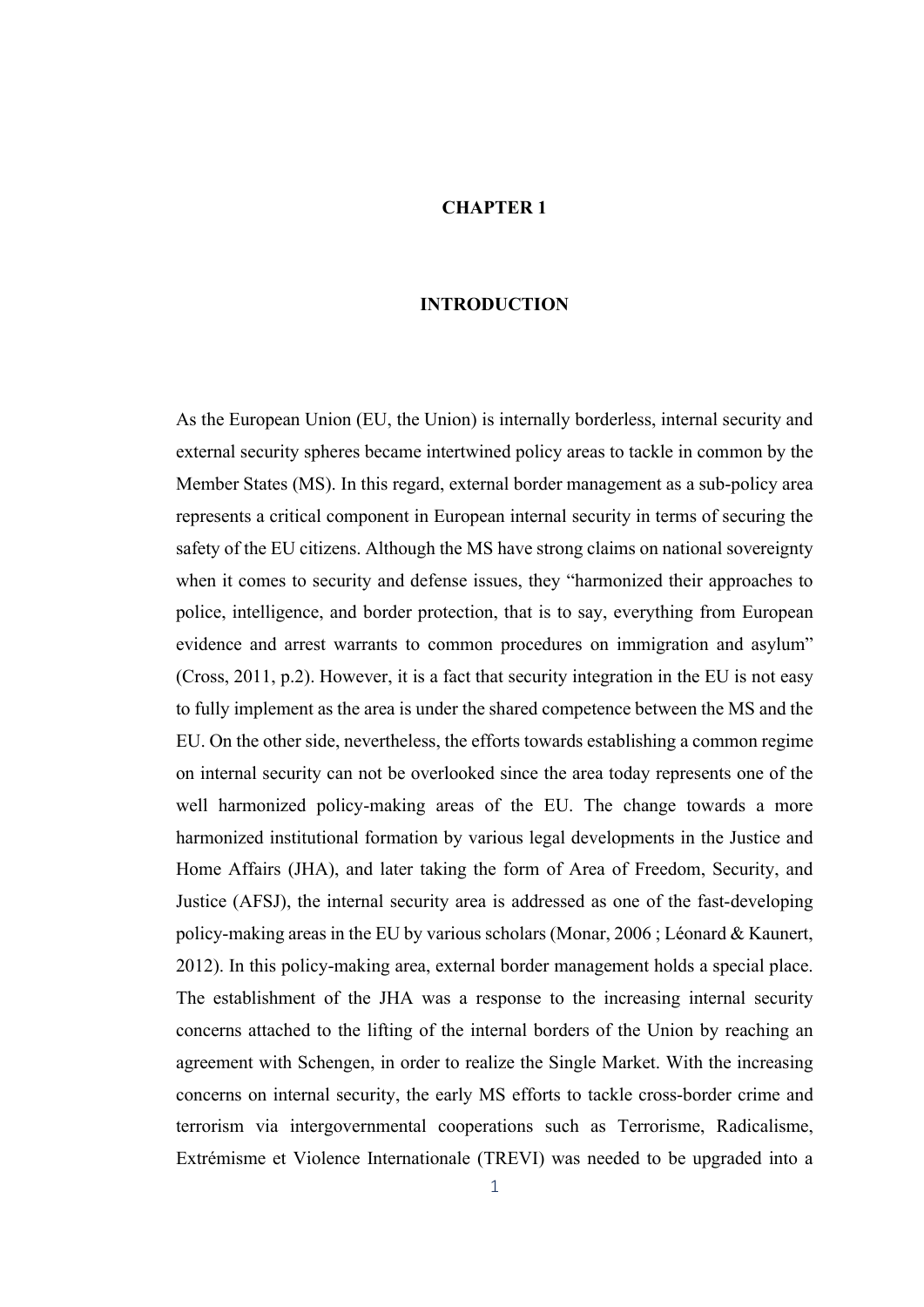more institutionalized structure to provide internal security to the EU citizens as well as for the flowing of economic activities within the EU territory. Especially the objective of freedom of movement of persons alongside the freedom of movement of goods, services, and capital brought about the need for commonly managed external borders for a functioning Single Market. This new understanding of freedom of movement in the EU's internal security laid the foundations of the Schengen Convention, and later the Union border security agency which is the Union agency of the European Agency for the Management of Operational Cooperation at the External Borders of the Member States of the European Union (Frontex). Frontex's latest form which is the European Border and Coast Guard (EBCG) in the external border management became an important agency in the equation of providing internal security in the EU via providing more effective border management and a shared responsibility approach on external borders. The Agency today plays an important role among the EU AFSJ agencies and is important in examining the EU integration due to its intertwined nature with migration and security issues which are at the very core concerns of the MS. Therefore, examining the establishment of a Union border Agency is an important component in understanding the external border management and the nature and trajectory of integration in the EU.

### 1.1. Literature Review

Frontex has been one of the focal agencies in the EU examined in the literature in various aspects. The Agency holds a special place in the EU security studies with its implications on the EU internal security especially on the policy areas of asylum, migration and counter-terrosim, external border management, and its operational activities. With the starting of its operational activities, that is to say from 2005, especially justice and human rights concerns regarding the Agency's operational aspect also raised due to its activities' implication on the migration area. The media and prohuman rights groups paid considerable attention to this side of the Agency (Aas & Gundhus, 2015, p.2). The scholarly literature has also cherished with the Agency's becoming operational and the Agency was examined regarding the legitimacy of its operational cooperation at the external borders (Carrera, 2007; Fink, 2012), its securitization effect on the border management (Neal, 2009; Moreno-Lax, 2017;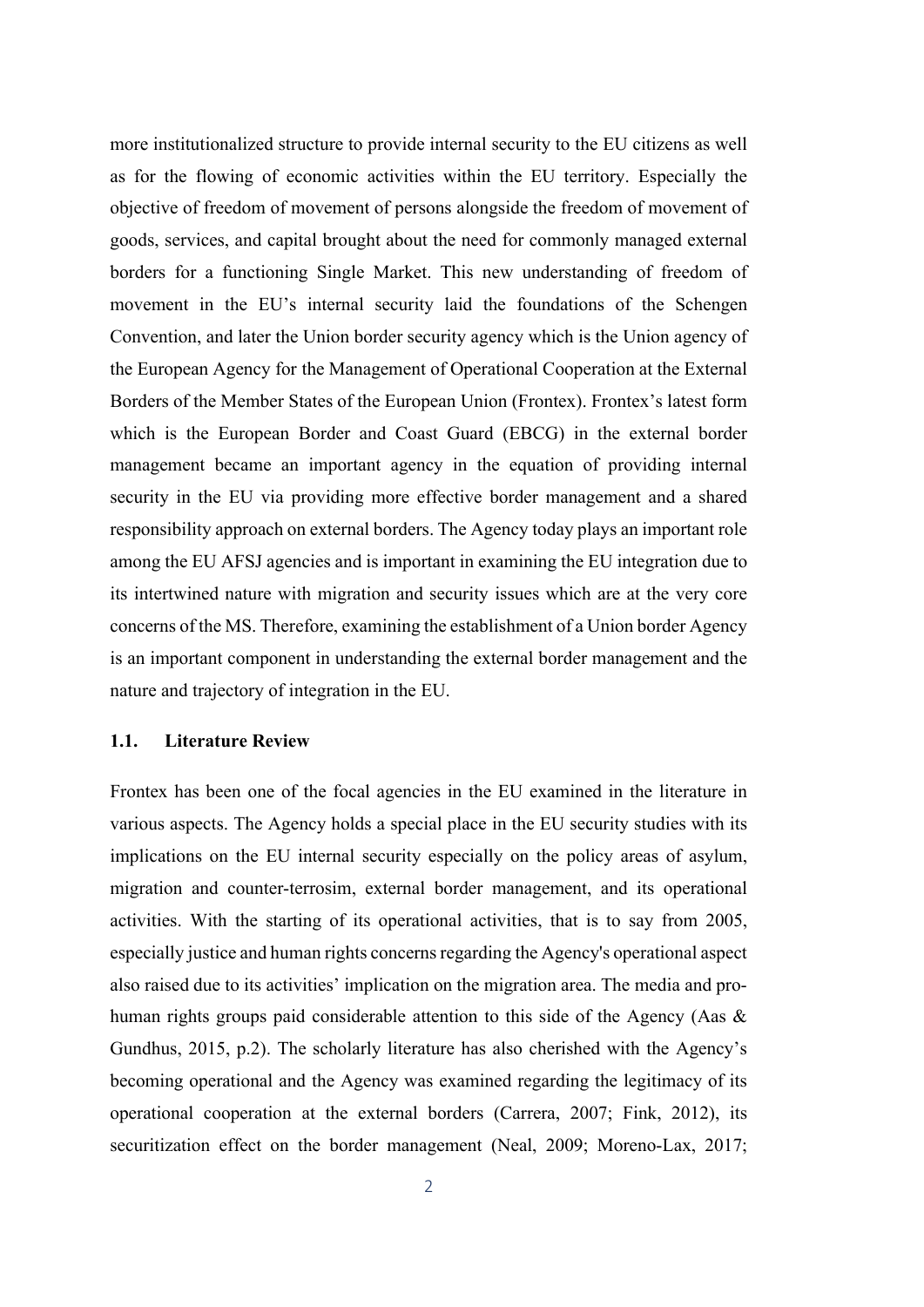Baker-Beal, 2019), and its accountability and transparency (Pollak & Slominski, 2009; Rijpma, 2012; Wolff & Schout, 2013). Moreover, some other studies examining the operational aspect of Frontex focused on which extent the the Agency's being a contributing actor to the EU's common policy on external borders, that is to say that they focused on the Agency's autonomy in the external border management area. Jorry (2007) examined this through how the concept of integrated border management (IBM) is implemented, and assessed the Agency's establishment as "a decisive step towards integrated border management" by emphasizing possible extensions in Agency's tasks (Jorry, 2007 p.25). On the other hand, Mungianu (2013) examined the concept of operational cooperation firstly by taking attention to the Frontex's joint operations in terms of its place in the legislation, and emphasized that the Agency's role "is not limited with providing technical and operational assistance", and concluded that the Agency is representing more than mere cooperation for the external border management (Mungianu, 2013, p.384). Secondly, Mungianu (2013) assessed the impact of the operational cooperation on the development of an EU common external border policy (p.365) which is concluded as a shift towards supranationalization in the area. The descriptive nature of the analyses in these articles could provide examples without theoretical background, however they are taking our attention to the moving trend towards more integration in the EU external border management, a sovereign sensitive sub-policy field in the EU security.

Although the studies focusing on Frontex provides fruitful literature regarding its legitimacy, its impact on securitization of borders, and accountability issues within the EU security it is stated that there is the lack in the literature regarding studying the institutional arrangements governing the European internal security (Léonard 2009, p.372 ; Kaunert et al., 2014, p.40) as well as in studying the AFSJ agencies. Studying AFSJ agencies is important due to the significant growth in "EU *acquis* on the AFSJ over the last years" which confirms the choice made by the MS to involve these EU agencies increasingly in this area (European Commission, 2017, p.3). Looking from this context, studying Frontex, therefore, responds to the intersection of the lacks in the literature as well as stands as an opportunity to bring a coherent theoretical study regarding the development of the external border management of the EU which is born as a sub-policy area of internal security within the EU's AFSJ. Moreover, using a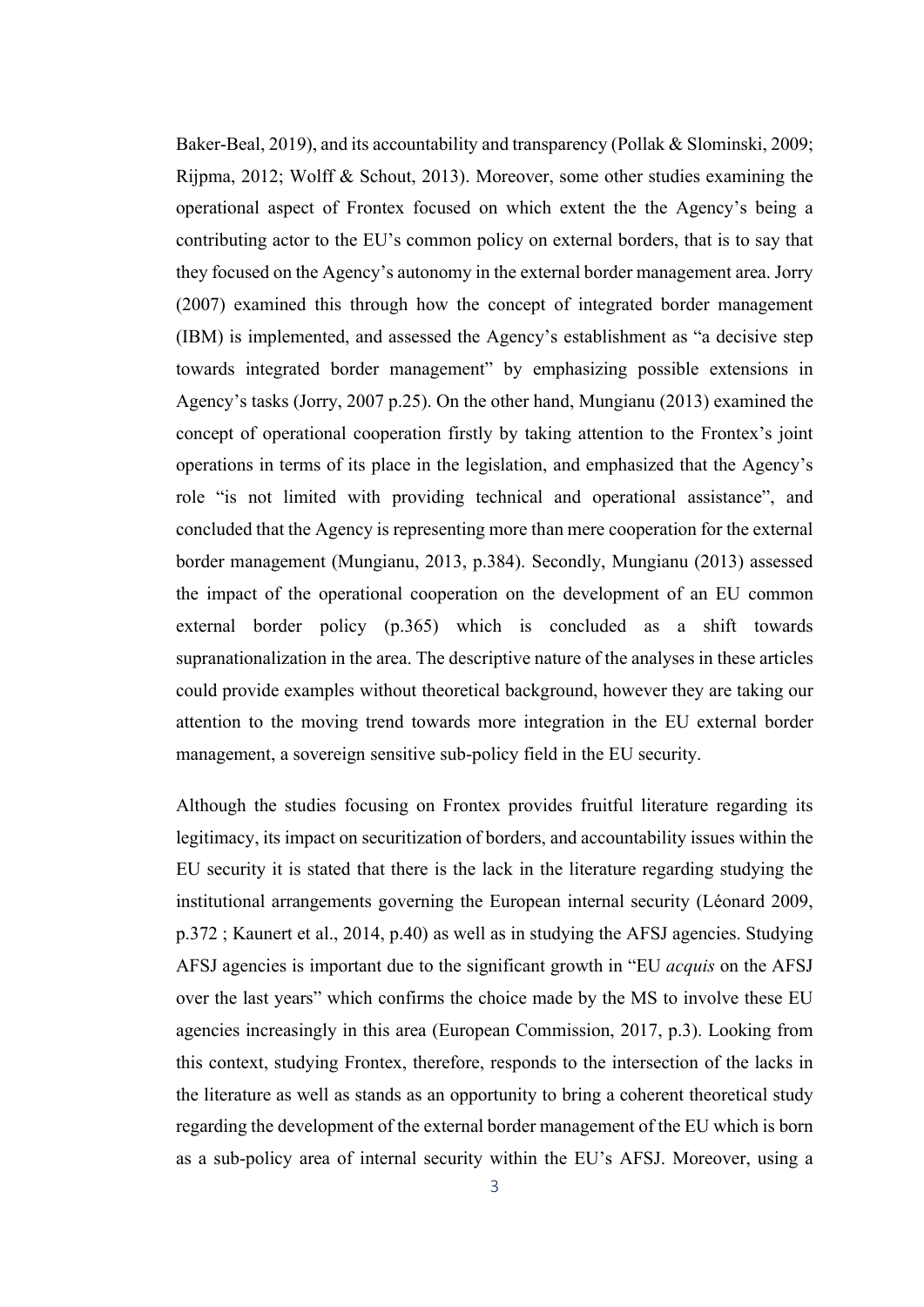coherent theoretical aspect is also lacking in examining the development of the integration regarding the external border management in the EU internal security.

Theoretical studies in the EU internal security area are focused on the changing decision-making trend in the AFSJ (Kaunert 2007, 2010b ; Kaunert & Léonard, 2012; Kaunert et al. 2014), or the agencification aspect (Horii, 2016 ; Meissner 2017, 2020). For instance, Kaunert et al. (2012) put emphasis on the new ways of examining the EU internal security area by focusing on counter-terrosim area and contributed to the literature by using supranational governance approach and institutional entrepreneurship to assess the supranationalization in the AFSJ (p.425). The theorizations developed by Sweet and Sandholtz (1997, 2001) of supranational governance and institutional entrepreneurship are used to emphasize the importance of cross-border transactions, and the supranational institutions "in channelling the policy process towards providing European solutions with the impact of the policy shocks in the policy areas where traditionally intergovernmental solutions preferred" (Kaunert et al., 2012, p.422). The move towards integration in the EU internal security area thus, emphasized including the influence of supranational actors and institutionalism in decision-making. Howorth (2012) contributes analysing the decision-making in the EU security, although in the area of foreign and security policy, by emphasizing the importance of informal rules and socialization processes in contributing more integration with the example of influence of small-groups constituted of "well-socialized officials in key committees" in a sovereign sensitive area (p.436). The raising attention towards the supranationalization in the AFSJ and governing the EU security (Monar, 2006 ; Kaunert & Léonard 2012, Kaunert et al. 2014) examined via different policy areas, therefore, making the case of establishment of Frontex more important to examine considering its intertwined nature with internal and external security and its being of an AFSJ agency.

Another theoretical strand used in examining the EU internal security and more specifically establishment of Frontex is new-institutionalism (Ekelund, 2014), which is also an approach -like supranational governance and institutionalism- rather than a theory. This strand is mostly engaged with the aspect of especially choosing the "agency" model rather than establishing another form of cooperation in dealing with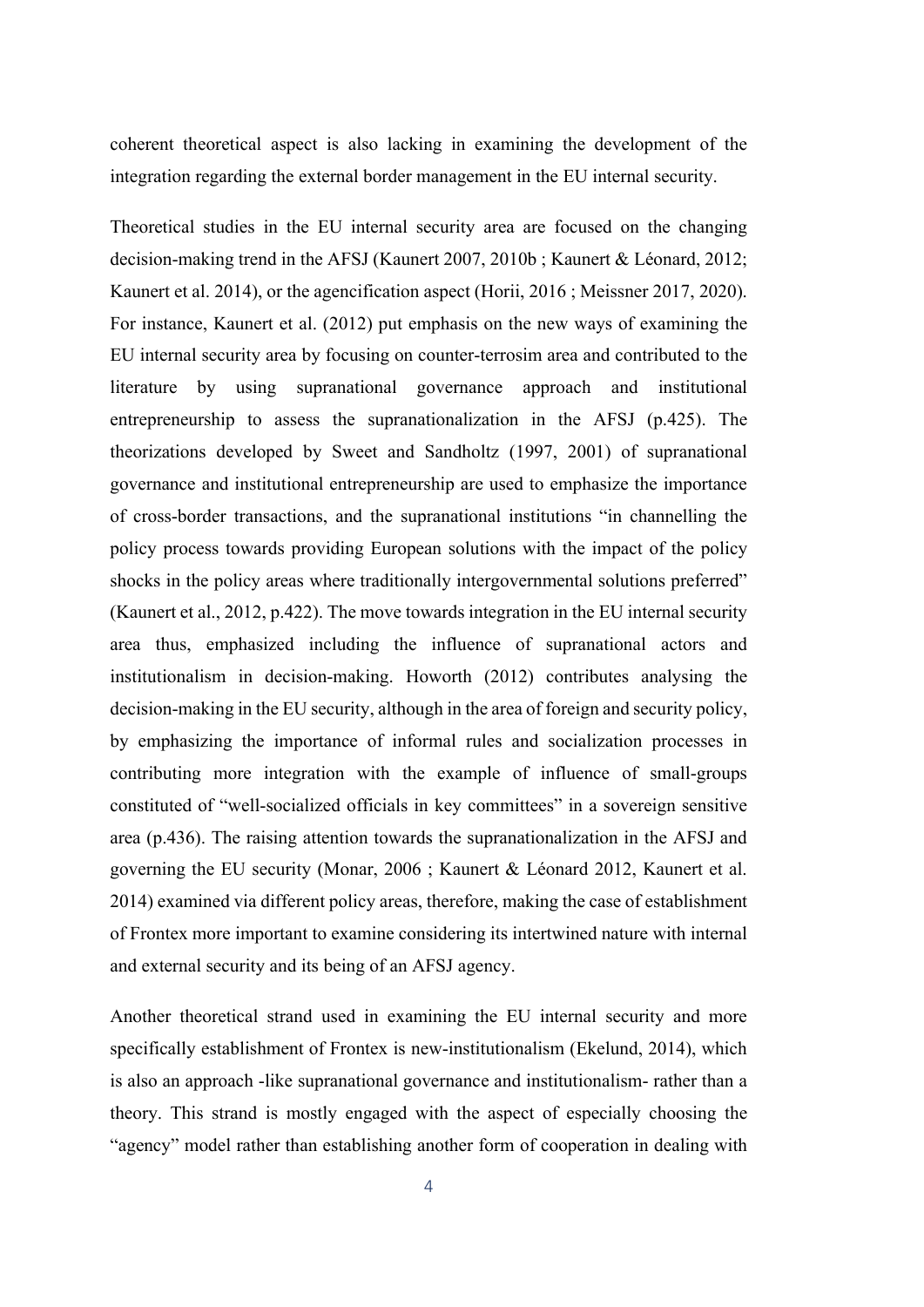the external border management, and its implications. The establishment of Frontex as an agency is explained with a mix of rational choice, historical, and sociological institutionalism as a result of different aspects found influential in its establishment such as the impact of 9/11, enlargement and timing. By emphasizing only one strand among institutionalism types is not sufficient alone, this approach differs from classical institutionalist approaches and brings a different perspective. Analyses on the new-institutionalist perspective also goes further to imply the Agency's empowerment via emphasizing its increasing political roles through risk analyses (Horii, 2016), its evolving "to be an influential actor in its own right" (Meissner, 2017), and impact of external crises and path dependent process in its reform (Meissner, 2020), therefore contributes in understanding its place in the EU.

These theoretical analyses mentioned above are influential in studying the external border management and particularly establishment of Frontex since the studies considering the governance of the EU security -particularly of AFSJ where the Frontex agency established- emphasized the shift to supranational institutions and importance of socialization in decision-making. On the other hand, new-institutionalists emphasized events and actors in establishing an agency. Considering these all, in order to realize the external border management, establishment of Frontex as a Union border agency makes an important case for looking at the EU integration. Although influential, these studies use approaches and not fully developed theories in explaining the integration in the internal security, establishment of Frontex and its autonomy. Moreover, the Agency cannot be thought of outside of the MS influence and becoming all independent, not at least at this point in time, therefore, turning back to the classical theory of EU integration of neofunctionalism provides us with a more comprehensive understanding of the EU's incremental integration in the area of external border management. The neofunctionalist theory allows to trace establishing a Union border Agency via considering the institutional and empirical developments as well as with the interplay of various actors and events altogether within one theoretical perspective.

The aim of this thesis, therefore, is to contribute to the use of theory, particularly classical theory of neofunctionalism, in examining the EU's integration in the subpolicy area of external border management in order to provide a wholesome approach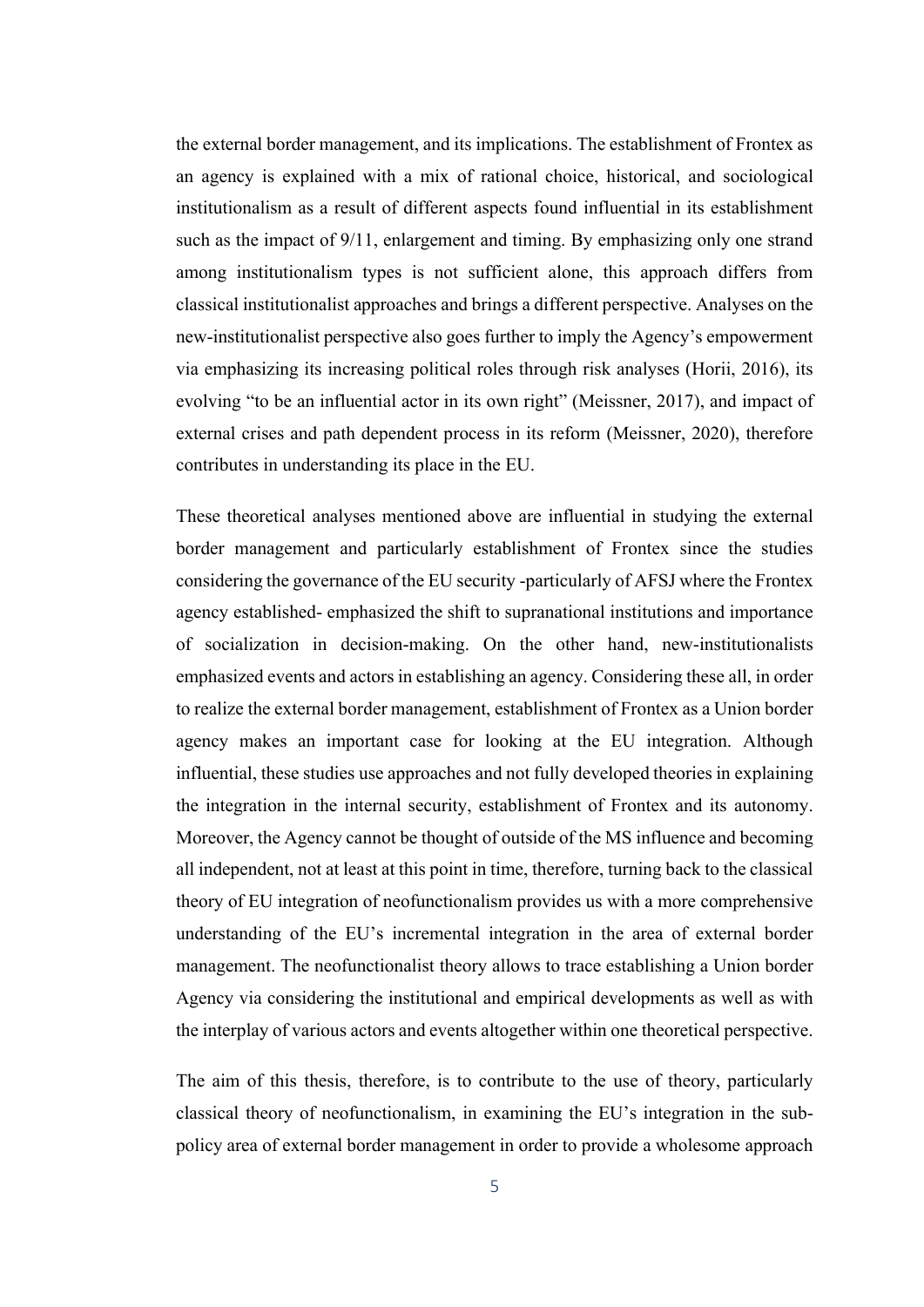to integration in the external borders rather than focusing on scattered approaches cutting the integration into small pieces. It is concerned with the integration aspect of the establishment of Frontex and its upgrading to the EBCG. It benefits from the previous works of the application of the neofunctionalist theory by Tranholm-Mikkelsen (1991) which encouraged neofunctionalism to revive, and a more recent work of Niemann & Speyer (2018) which applied neofunctionalism to the establishment negotiations of the EBCG and examined the influence of supranational actors, governmental and non-governmental actors to the integration within the context of the refugee crisis and migration policy. This thesis also contributes revised neofunctionalism by including exogenous spillover of Schmitter (1970) and Niemann (2006, 2016) in the analysis.

### 1.2. The Case of Frontex and the EBCG

Today EBCG as the successor of Frontex represents the latest point the MS reached in their harmonization with regard to the managing the external borders in the EU. The case study in this thesis is constituted of the establishment of Frontex and its upgrading to EBCG. Therefore, this subsection will briefly introduce the reforms that Frontex went through via regulations<sup>1</sup> and will show the increased tasks and responsibilities of the Agency. As a result, the Agency's implication and importance in creating a common external border management in the EU with its increased tasks and responsibilities will be discussed.

Frontex is seated in Warsaw, Poland, and is attributed a European Community (EC, Community) agency that is to say a distinct body from the EU institutions such as the European Commission (the Commission), the European Parliament (the EP, the Parliament), and the Council of the European Union (the Council). It is a decentralised agency that has granted with its own legal entity distinct from the EU institutions and it contributes to the implementation of EU policies (European Union a, n.d.). The Agency was established in 2004 with the aim of facilitating "coordination of

<sup>&</sup>lt;sup>1</sup>"Regulation" is a binding legislative act of the EU, and is directly applicable in all EU MS, therefore, is important in terms of harmonization of the rules. "It is similar to national legislation in terms of the impact and direct effect it generates. As such the regulation is the most pervasive of all the legal instruments of the EU" (EU Monitor, n.d.).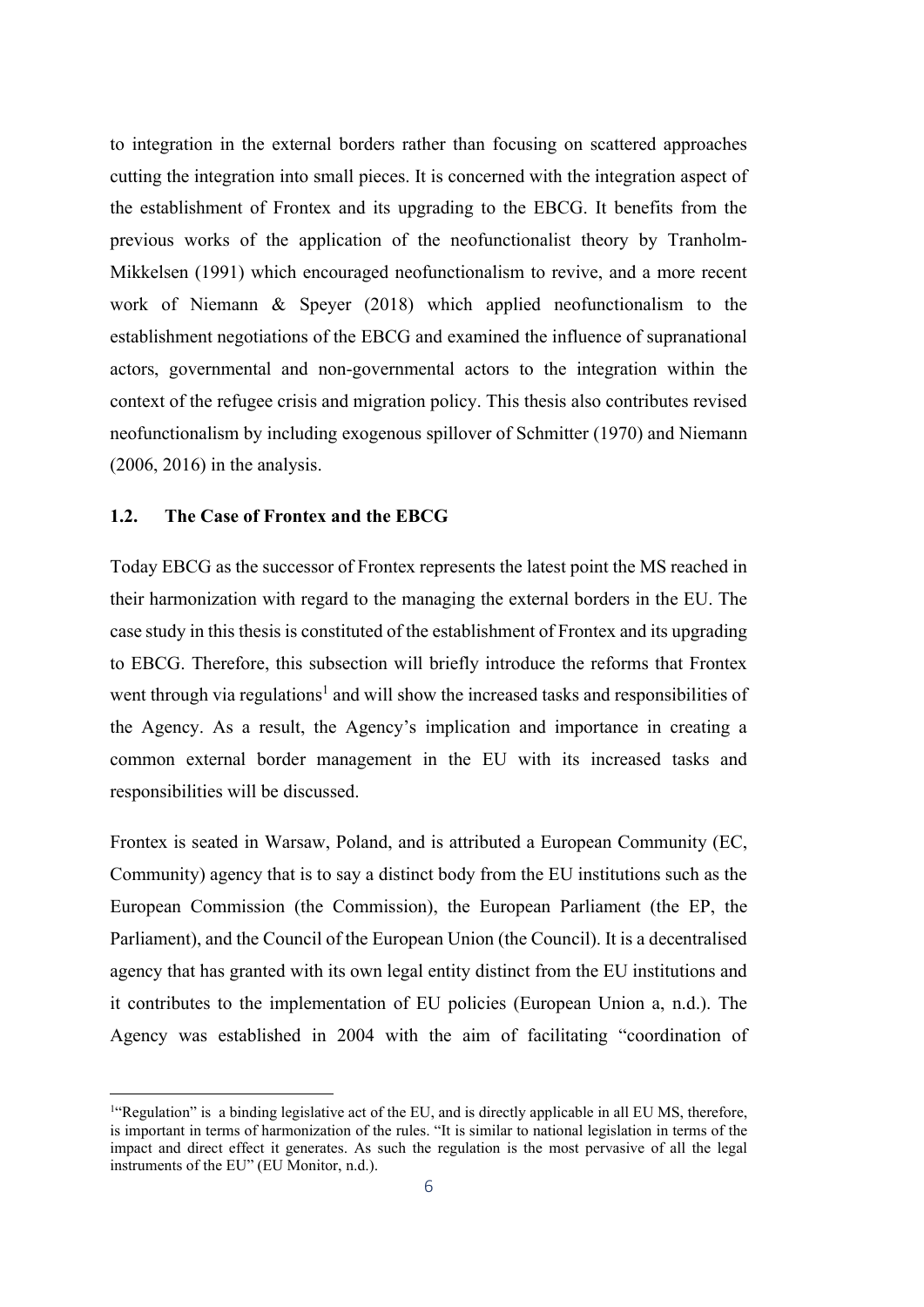operational cooperation between the MS" in managing the external borders of the Union (European Commission, 2007). The establishment of such an Agency in the field of external border management is referred to as "a significant milestone in the development of European governance" since the agency's field of work covers a contentious policy area which is "not only strongly associated with the nation-state but also politically very sensitive" (Ekelund, 2010, p.161). Moreover, Ekelund (2010) notes of the speedy legislative process in the establishment of the agency which lasted less than a year despite its touching onto very core nation-state prerogatives (p.161). The speed in the establishment phase continued also in the adoption of the legislative revisions regarding the operational mandate of the agency (Fernandez-Rojo, 2020, p.291).

Frontex was established on 26 October 2004 with its establishing Regulation 2007/2004 "with a view to improving the integrated management of the external borders<sup>2</sup> of the Member States of the European Union" (Regulation 2007/2004, Article 1). It is a fact that the MS are responsible to control and surveillance of their external borders, however, due to the some internal and external developments which will be mentioned below and also examined in the latter parts of this thesis, the MS came to terms with the need for a common action in managing the external borders. This need embodied in the form of Frontex to "render more effective the implementation of Community policy" regarding to the external border management via "better coordinating the operational cooperation" (European Commission a, 2003). In this regard, Frontex mostly upholds the role of providing coordination among the MS to provide "a high and uniform level" (Frontex a, 2021) of external border management alongside other tasks. This has gradually changed as throughout time the MS and the

 $<sup>2</sup>$  The idea of establishing an integrated management for the EU's external borders is embodied with the</sup> concept of integrated border management (IBM) that introduced in 2005. It has its foundations back in the Laeken European Council Conclusions in 2001. It is decided in the JHA Council conclusions in 2006 that IBM is "consists of coordination and coherence among MS (harmonisation of standards on border surveillance, border checks, and risk analysis), inter-agency cooperation (better combat crossborder crime and irregular migration, and facilitate the movement of legitimate traffic) and international cooperation, which entails cooperation with both neighbouring and third countries" (European Commission IBM Guidelines, 2010, p.14).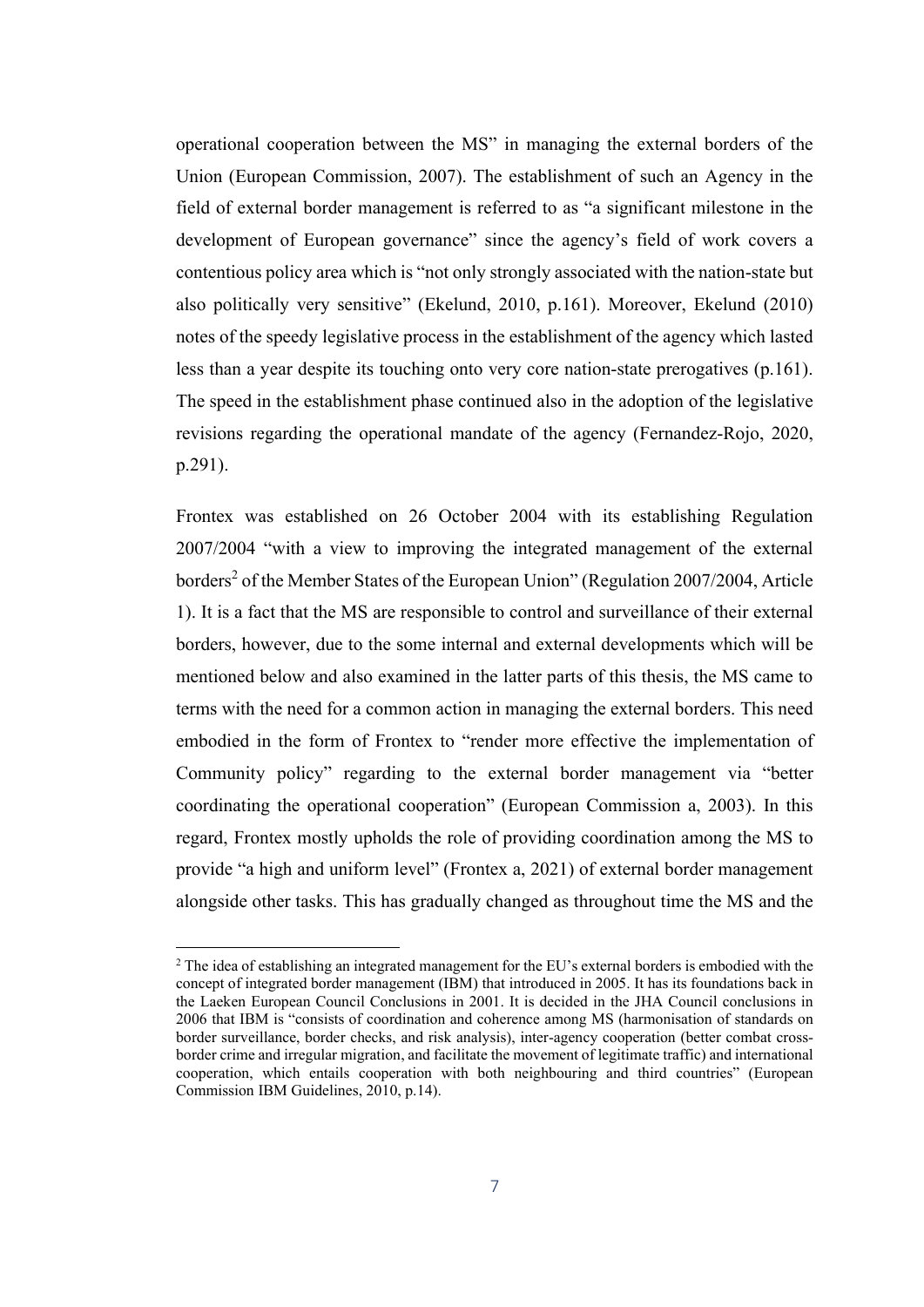Union adopted the shared responsibility approach on external borders. Frontex's main tasks are listed in Article 2 of the establishing regulation of EC 2007/2004 follows as:

(a) coordinate operational cooperation between the Member States in the field of management of external borders; (b) assist the Member States on training of national border guards, including the establishment of common training standards; (c) carry out risk analyses; (d) follow up on the development of research relevant for the control and surveillance of external borders; (e) assist the Member States in circumstances requiring increased technical and operational assistance at external borders; (f) provide the Member States with the necessary support in organizing joint return operations (Regulation 2007/2004, p.4).

Following its establishment, the Agency went through four legislative revisions resulting in an important amount of expansion in its tasks and responsibilities. These revisions respectively took place in 2007, 2011, 2016, and 2019. The Regulation (EC) No 863/2007 as the first legislative revision after the establishment of Frontex introduced the Rapid Border Intervention Teams (RABITs). These teams were designed "to bring immediate assistance to a MS that is under urgent and exceptional pressure at its external border" especially by the arrival of large numbers of thirdcountry nationals trying to cross the external borders without authorization (Frontex b, 2021). The composition of the Teams consists of "pre-selected national border guards" from the MS, that is from the rapid border intervention team pool, at the disposal of the Agency (Rijpma, 2016, p.11). The guards' competences were defined with regard to their deployment in joint operational activity outside their own MS, and they endowed with "powers necessary to perform the tasks under the Schengen Borders Code (SBC), but do so under instructions from the host Member State" (Rijpma, 2016, p.11). Moreover, the same regulation (Regulation 863/2007) created the Central Record of Available Technical Equipment (CRATE) which allows MS to temporarily use the resources that the other MS put at its disposal. In 2011, the Schengen zone stressed and the MS concerns regarding their external borders increased due to the rise in the uncontrolled migration from Tunisia to the Italy's island of Lampedusa and to Puglia as a result of the Arab spring (Brady, 2012, 275). France closed its border with Italy in response to the arrival of Tunisian migrants who had been given an Italian temporary residence. This incident made the MS rethink about the Schengen system and strengthening it, however, they stayed "hugely reluctant to cede control over their own borders to a higher authority that would implement such a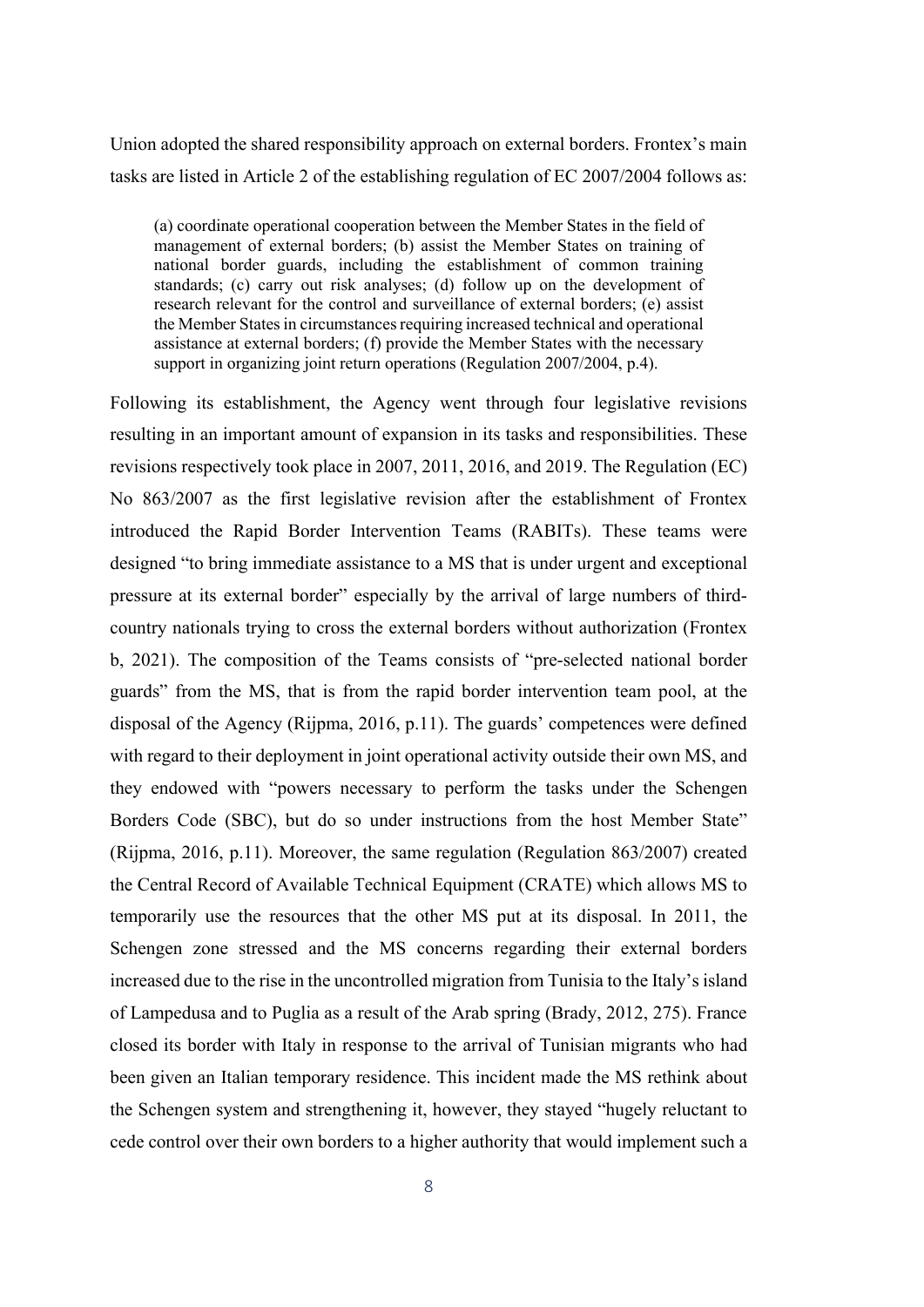regime" (Brady, 2012, p.277). On the other hand, EU's control and containment policy in the Southern Mediterranean towards migrants (including asylum-seekers and refugees) as an immediate response through Frontex actively involved the Agency to the external dimension of migration policy via third country arrangements (Carrera et al., 2012, p.4).

The next Regulation further consolidated the external relations role of the agency alongside other amendments. The second revision came with the Regulation (EU) No 1168/2011 is considered as one of the most vital amendments reflecting the supranationalization of external border management (Mungianu, 2013, p.362). The regulation strengthened Frontex's operational powers and RABITs were renamed European Border Guard Teams (EBGTs). The regulation included:

(I) the obligation for Frontex to draw up a Code of Conduct applicable to all operations; (II) detailed provisions on the organizational aspects of joint operations and pilot projects and, in particular, on the drawing up and content of an 'operational plan' for each operation; (III) the setting-up of EBGTs; (IV) the possibility for Frontex to acquire, lease, own or co-own technical equipment with a Member State; (V) the improvement of risk analysis and training of border guards; (VI) the improvement of return cooperation; (VII) several new provisions on information exchange and data protection; (VIII) extended provisions on Frontex's cooperation with EU agencies, international organizations, and third countries; and (IX) the obligation for Frontex to develop a Fundamental Rights Strategy (Mungianu, 2013, p.362-363).

In 2013, with Regulation (EU) No 1052/2013 The European Border Surveillance System (EUROSUR) was established with a vision of constituting "a decisive step in the further gradual establishment of a common European integrated border management system" (Commission Communication, 2008). It was deemed necessary to establish EUROSUR to facilitate "information exchange and cooperation between MS and Frontex" (European Commission 3, n.d.). Moreover, in the Article 1 of the Regulation 1052/2013, EUROSUR tasked with:

Providing the infrastructure and tools needed to improve the MS government's and Frontex's situational awareness and reaction capability at the external borders of the Union for the purpose of detecting, preventing, and combating irregular immigration and cross-border crime, and contributing to ensuring the protection and saving the lives of migrants (Regulation 1052/2013, 2013).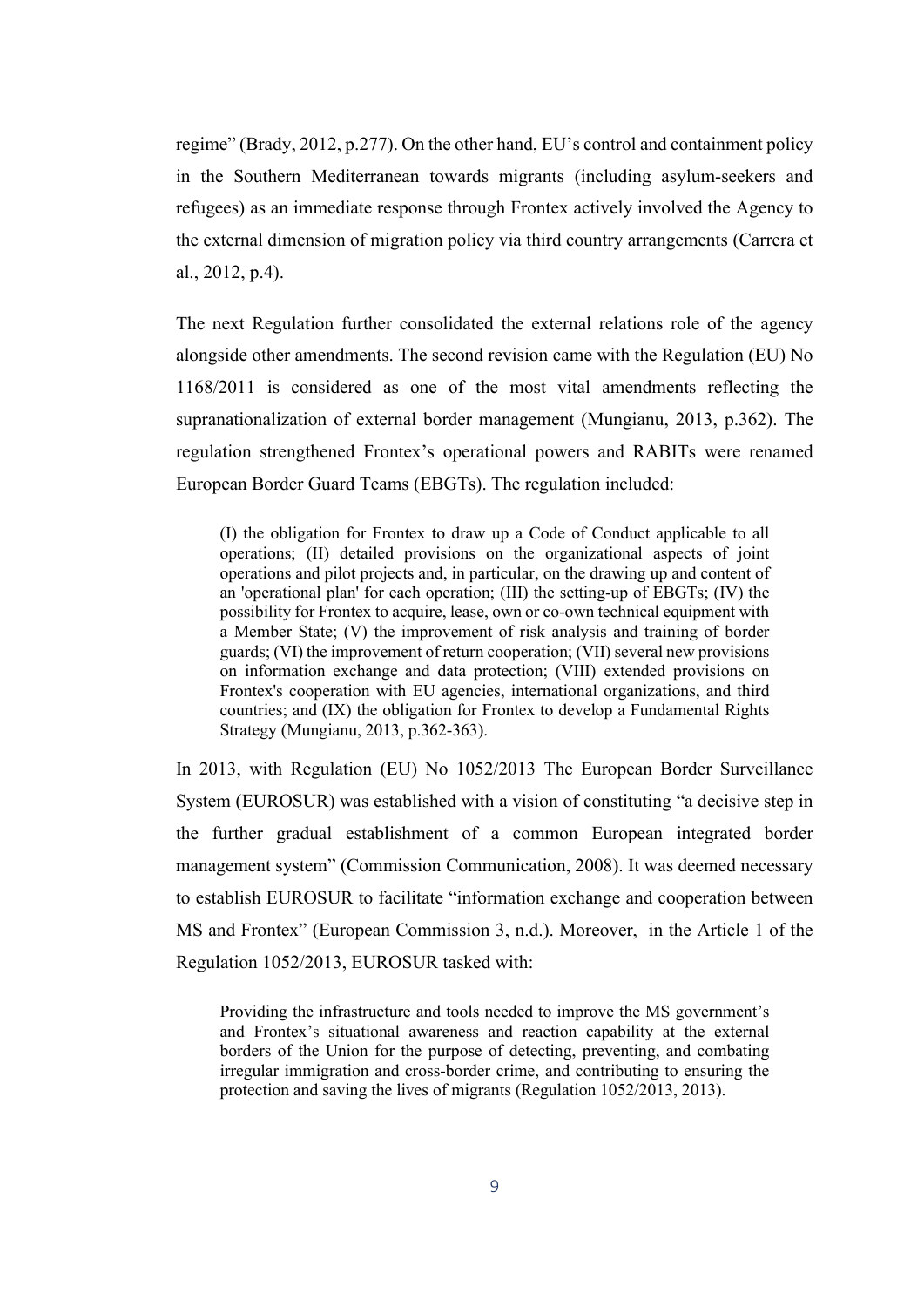In this scheme, Frontex was given a central role by being the "central hub in a system of information exchange between national border guard authorities" (Rijpma, 2016, p.12).

In 2015, the Syrian refugee crisis put the external borders of the EU under pressure with the unauthorized movement of persons, estimatedly 1,5 million, between January and November in the same year (European Commission, 2015, p.2). The mixed migratory flows (includes refugees, asylum-seekers, economic migrants and other types of migrants) and secondary movements were pointed out as the causes of several MS, namely Austria, Germany, Slovenia, and Hungary, reintroducing border control at their internal borders (European Commission, 2015), and this became the first time "that migration had been mentioned as a reason for reintroducing border controls" (Deutsche Welle, 2019). Denmark, Sweden and Norway addressed migration also as a reason to reintroduce controls. Moreover, France introduced its border checks with citing terrorist threats due to the terrorist attacks in Paris on November 2015 (Deutsche Welle, 2019). Criticisms were raised regarding how introducing internal controls puts "considerable strain on the functioning and coherence of the Schengen area" (European Commission, 2015, p.77) and at the same time on one of the very core achievement of freedom of movement in the EU (European Commission, 2015; Deutsche Welle, 2019; Guild et al., 2015; De Somer et al., 2020). All in all, this example demonstrated that the EU and MS structures were not adequate to address the challenges arising from the migratory crisis. The idea of shared management of external borders gained much more importance since it became clear that the external borders of one MS has an impact on all other MS within the Schengen area, and a European structure with strategic implementation is needed to provide effective management of the external borders instead of an uncoordinated MS effort (European Commission, 2015, p.78). With regard to these developments in the document "A European Agenda on Migration" (2015), the Commission addressed "the need to move to a *shared management* of the external borders, in line with the objective of the 'gradual introduction of an integrated management system for external borders' set out in Article 77 TFEU" as an objective for its proposal for establishing fully operational EBCG (European Commission, 2015, p.2, emphasis added).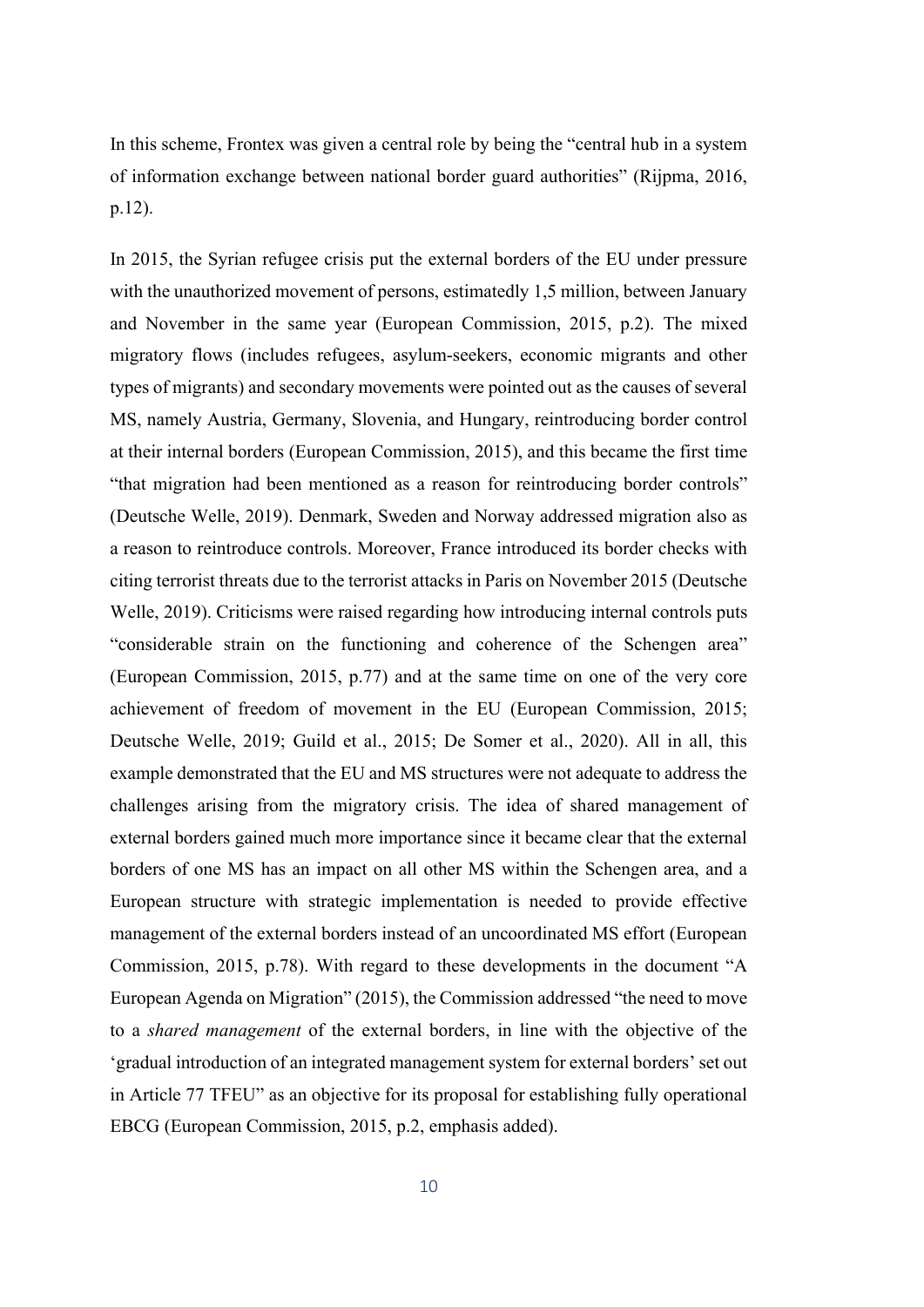Therefore, the Commission "proposed to make the management of the external borders into *shared responsibility*" between the MS and the EU (European Commission, 2015, p.2-3, emphasis added). The Agenda also introduced a "hotspot" approach which is concerned with providing "operational solutions for emergency situations" to the EU MS that are facing disproportionate migratory pressures at the EU's external borders (EUR-Lex a, n.d.). The reinforcement of Frontex and strengthening its role and capacity on return operations via amending its legal basis was also mentioned as a key point in the Agenda. With all due concern, Commission's draft Regulation (European Commission, 2015) "lays down the general principles of European integrated border management; it establishes a EBCG and a European Border and Coast Guard Agency (EBCGA) built from Frontex" (p.2). which is designed to have "more competences in the fields of external border management and return than Frontex" has had (p.3).

The Regulation (EU) No 2016/1624 officially establishing the EBCG as the successor of Frontex happened to be the third revision. Article 1 in the Regulation defines the aim for establishing EBCG as "to ensure European integrated border management at the external borders with a view to managing the crossing of the external borders efficiently" as well as "to ensure a high level of internal security within the Union" (Regulation 2016/1624). In its new formation, "the European Border and Coast Guard Agency and the national authorities of Member States which are responsible for border management, including coast guards to the extent that they carry out border control tasks, constitute the European Border and Coast Guard" (Regulation 2016/1624, Article 3(1)). In this regard, Ferraro & Capitani (2016) emphasizes that:

The new Regulation is widening the scope of the existing EU measures, announcing a fully-fledged integrated border policy, a multilevel national-European Border Guard, amending the Schengen Borders Code (SBC), and strengthening the Frontex coordinating role towards the national authorities dealing with border protection that operate in the so-called "hotspots" in search and rescue operations and in return of irregular migrants (p.3).

The Regulation (EC) No 2019/1896 as the latest revision proposed by the Commission further aimed to strengthen EBCG to better protect external borders. It was introduced by the Commission in 2018 and it entered into force in December 2019. The Regulation (2019/1896) includes deployment of an additional 10,000 EBCG standing corps by 2027 which will be directly recruited by the Agency. With the new regulation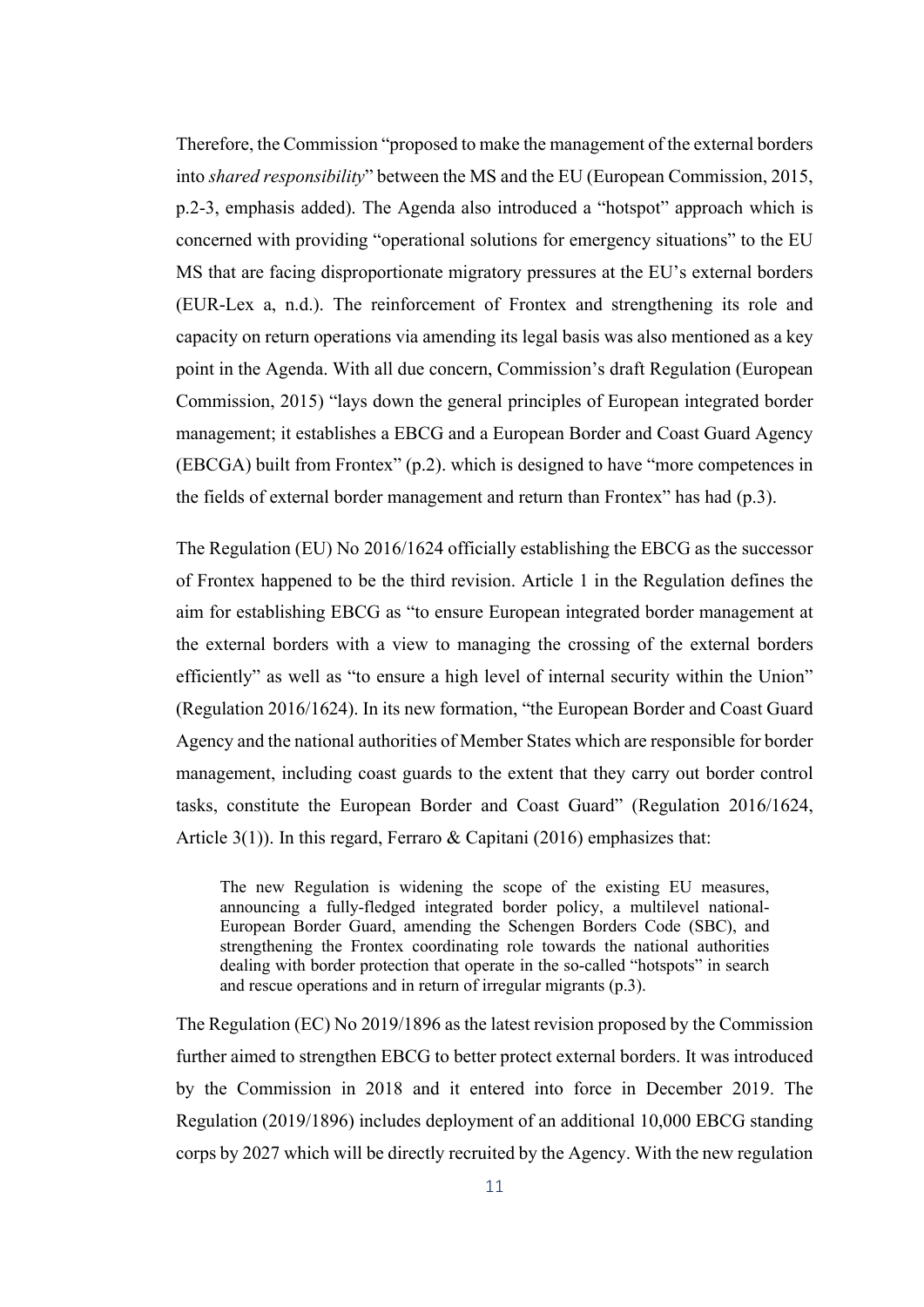(Regulation, 2019/1896), the total budget for the Agency's existing and future mandate will be up to €11 billion for the 2021-2027 period (European Court of Auditors, 2020, p.10). With its yearly budget of  $\epsilon$ 6 million in 2005, when looking at the 2021 data the Agency has  $\epsilon$ 543 million (Frontex c, 2021) that is representing a significant increase in its resources throughout the years. According to Bossong (2019, p.2-7), the reform "extends the Agency's remit and competences" via its role in integrated border management and return operations. The Article 7 *Shared responsibility* states that the MS "shall ensure the management of their external borders and the enforcement of return decisions, in close cooperation with the Agency, in their own interests and in the common interest of all MS in full compliance with Union law" (Regulation 2019/1896, Article 7, para.3). This objective creates a "greater obligation" for the MS to comply with the implementation of the IBM "in close consultation" with the Agency (Bossong, 2019, p.2). In the case of return operations, Article 7 states that:

The Agency is responsible for providing technical and operational assistance in the implementation of measures relating to return upon request of the MS concerned or on its own initiative and with the agreement of the MS concerned. The MS has the primary responsibility for the management of their sections of the external borders and for issuing return decisions, and for adopting the measures pertaining to the detention of returnees (Regulation 2019/1896, Article 7, para.2).

A similar case applies to the cross border operations; the regulation (Regulation 2019/1896) extends the remit of operations to the third countries and "makes it possible for EBCG to conduct missions in North Africa or other transit countries and countries of origin for migration to Europe" (Bossong, 2019, p.7). However, these missions also depend on an invitation from the third country where the mission is planned to take part such as in the case of the MS (Bossong, 2019). The MS holding their sovereign prerogatives in implementing the Union's external border management is on the one hand interpreted in the literature as the EBCG playing only a supervisory and assisting role in the external border management (Fernandez-Rojo, 2020) and on the other the EBCG is called "Frontex+" (Carrera & Den Hertog, 2016) or as a "reloaded-Frontex" (Rosenfeldt, 2016) regarding its upgrading in 2016 that is to say that offering not much of a different structure than its predecessor. However, looking at a wider perspective, Bossong (2019) suggests that with the developments took place, the Agency is "becoming a key reference point for EU decision-makers and will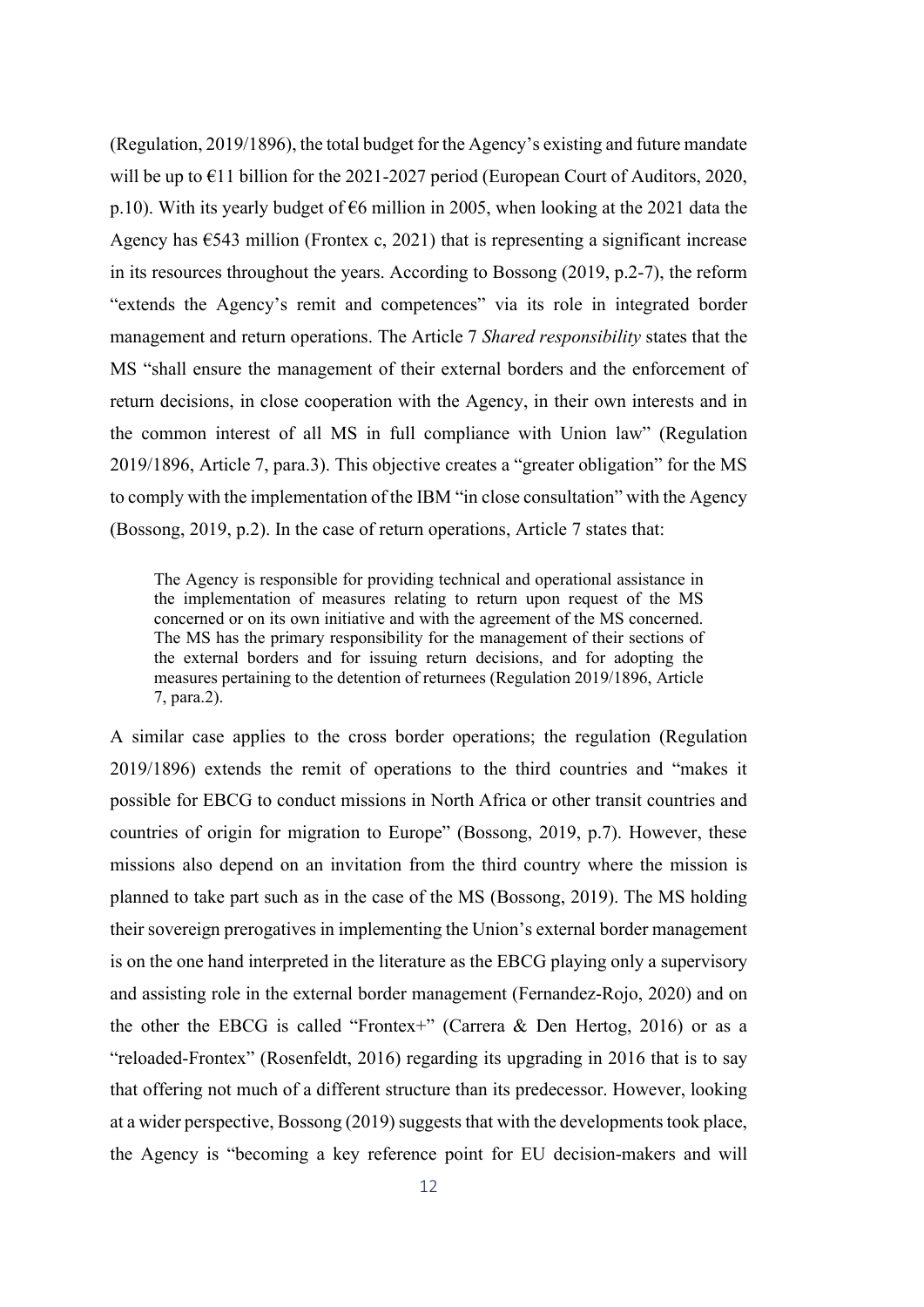stimulate further reforms at all political levels as it is already the EU's largest internal security agency in terms of personnel and funding and will continue to expand on a considerable scale" (p.3). Moreover, Bossong (2019) emphasizes the benefits for the future function of the Agency as:

The concentration of funds to create an independent EU border force and to acquire extensive technical means for border control could serve European integration in the long term, similar to the logic of the European Defence Fund (EDF) and the Common Security and Defence Policy (CSDP). The Agency could, thus, serve as a pioneer on the way to a genuinely operational "security union" which focuses on European internal security in a broad sense (p.3).

### 1.3. Scope and Objective

The aim of this thesis is to answer the question of how the Union agency of Frontex, and the EBCG afterwards, was established. In other words, this study is interested in uncovering factors that moved the EU towards more harmonization in the external border management and influenced as well as pooled interest in the establishment of a Union agency in the field. In order to provide an answer to that question, which actors and events influenced the move of the Union towards more harmonization before coming to the point of establishing a Union agency? is another question to ask in examining the process of integration. While seeking to answer these questions this thesis use the theoretical lens of neofunctionalism in tracing the integration of the external border management in the EU and argues that the establishment of Frontex, and later on taking its latest form of the EBCG via amendments, is exemplifying a neofunctionalist course of integration in the external border management area. It is doing so via tracing the process of establishment by using the neofunctionalist tool i.e. spillovers in the process of making the European external border management and particularly with a case study analysis focusing on the establishment of Frontex and later the EBCG.

The analysis focuses on the actors and events influential in the process of the establishment of the Agency and its upgrading to the EBCG, that is to say that the periods of 2004 and 2016. The analysis will show that harmonization efforts of the external border management at the EU level and the establishment of Frontex and its further development is a process and is not only controlled by the MS. It will show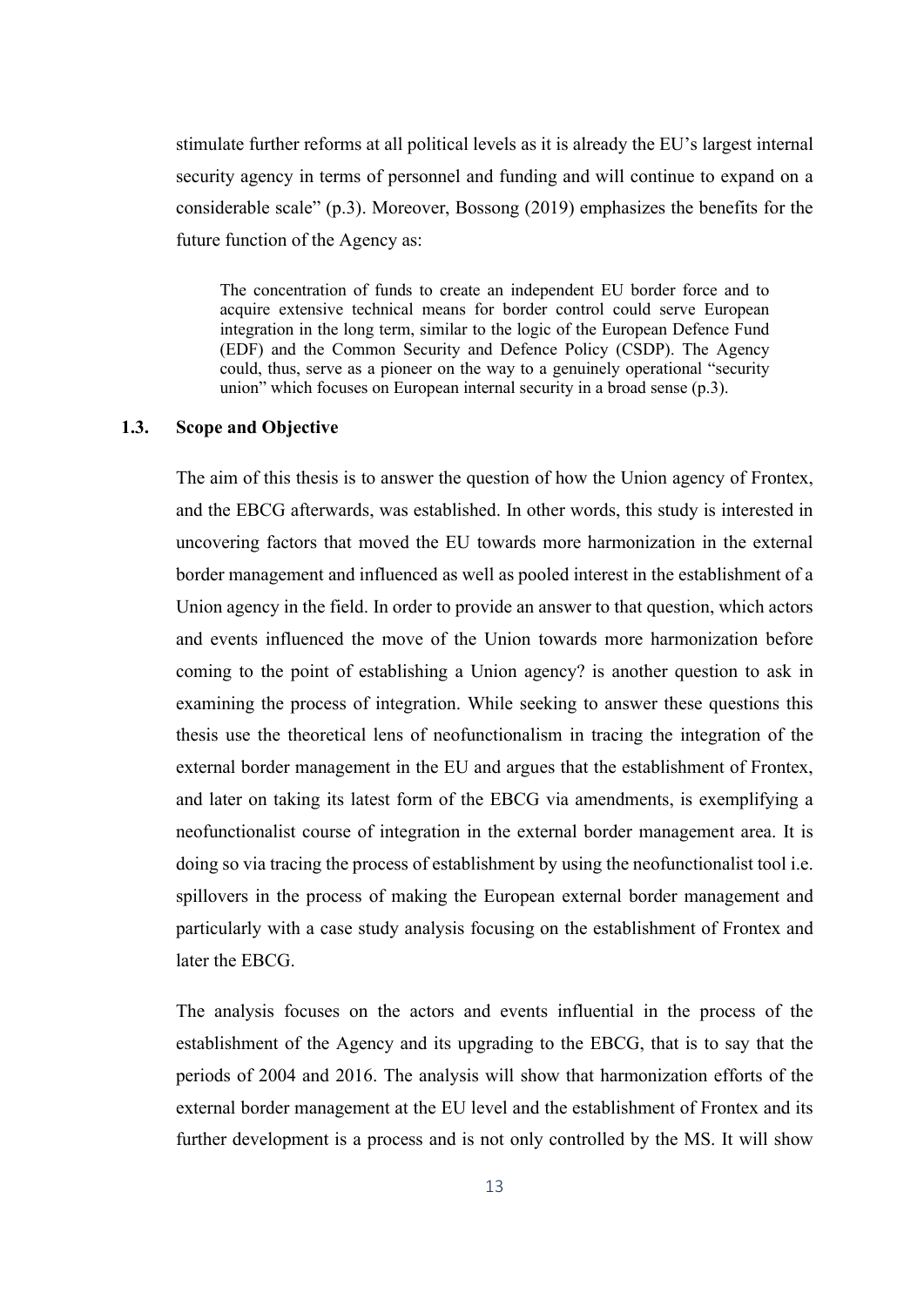that the functionality between the Single Market and the JHA as a result of the interdependent character of border controls under Schengen with the objective of free movement of persons, and the role of supranational institutions such as the Commission and the Parliament, business interest groups, non-governmental organizations (NGOs) as well as the impact of external pressures are the factors contributing to the incremental integration in the area of external border management. These actors and events are influential in setting the course of the EU towards more integration and pooling of the MS interests in the EU also shows that especially the EU institutions alongside the MS are responsible for the establishment and development of a Union border agency. The presence of the actors in each step of making the external border management is different due to the different dynamics at play during the integration process of external border management. "Spillover" mechanism of neofunctionalist theory helps us to make sense of different dynamics and actors involved in the making of the external border management integration yet allows us to see the process as a whole by considering them together. The mechanism, therefore, proves useful for the analysis.

In this study, four types of spillover will be used to analyze the actors and events contributing to the course of integration in the external border management. These are namely; functional spillover, political spillover, cultivated spillover and, exogenous spillover. While presenting a case study on one of the most important agencies of today's EU, this study aims to contribute to uncovering the integration phenomenon of the EU by applying one of the basic and most criticized integration theories of neofunctionalist theory to one of the dynamic and most controversial areas of integration.

### 1.4. Methodology

The method applied in this thesis to examine the external border integration in the EU is the process-tracing method. "It is a research method for tracing causal mechanisms using detailed, within-case empirical analysis of how a causal process plays out in an actual case" (Beach, 2017), and it can be used "as a method for evaluating hypotheses about the causes of a specific outcome in a particular case" (Mahoney, 2012, p.571). It is also argued that the process-tracing method "is arguably the most important tool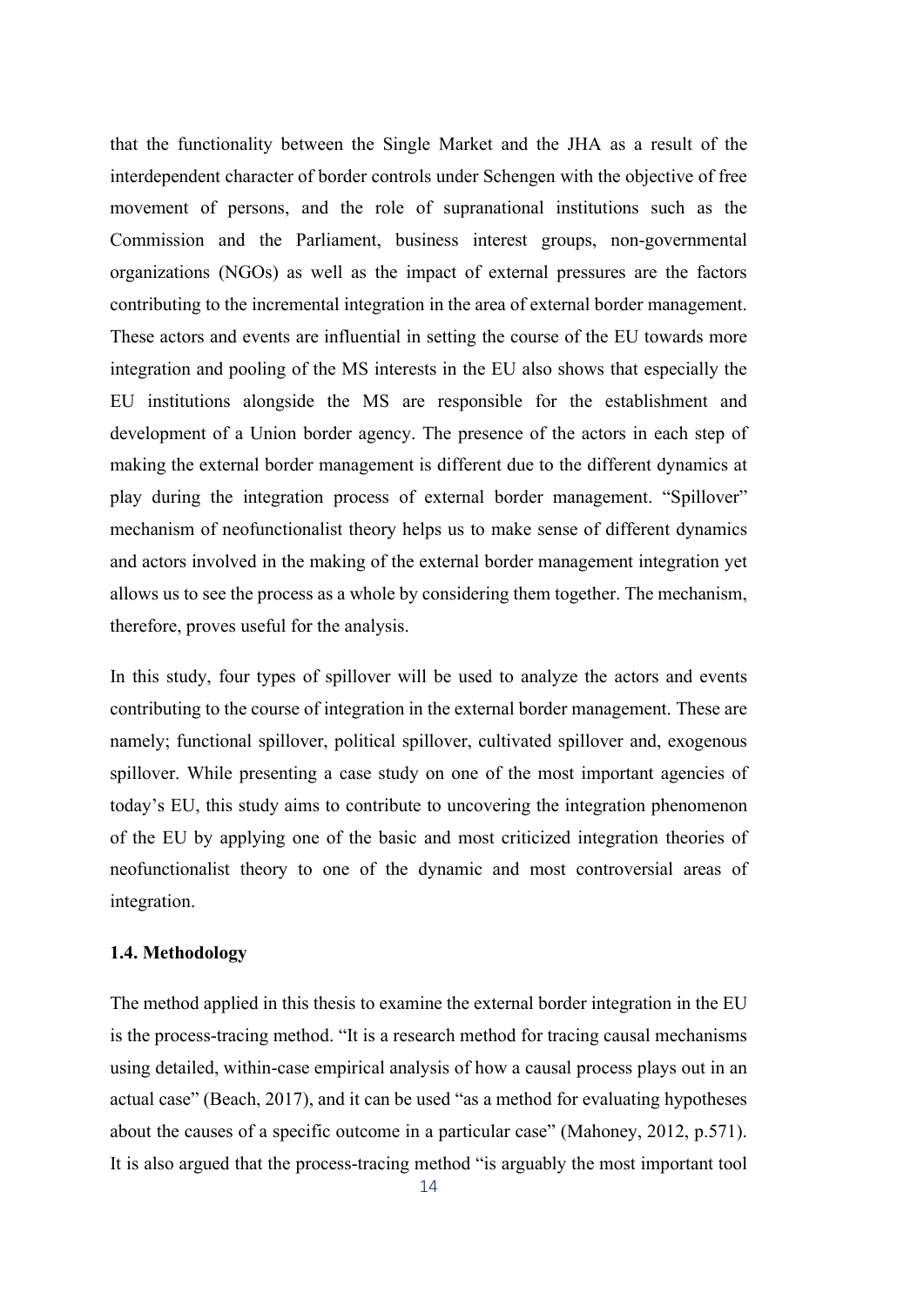of causal inference in qualitative and case study research" (Collier 2011; George & Bennett 2005). The benefits of using process-tracing method is in its emphasis on the "evidence on processes, sequences, and conjunctures of events within a case for the purposes of either developing or testing hypotheses about causal mechanisms that might causally explain the case" (Bennett & Checkel, 2014, p.7). Therefore, tracing the external border management development process of the EU through a sequence of events is important and useful in terms of making sense of the context leading to more harmonization in the area and to make inferences for the theoretical analysis.

The specific importance of the process-tracing method in the EU studies is highlighted by Schimmelfennig (2014) for its benefit for the theory-testing analyses of European integration. These analyses "require process tracing for both theoretical and methodological reasons" (Schimmelfennig, 2014, p.100). Schimmelfennig (2014) suggests that the standard methods of quantitative or comparative analysis are commonly used in the areas of EU politics and policies which deal with elections, legislation, compliance, and other topics that can be focused on also in the analysis of other political systems (p.98). However, when considering the *sui generis* character of the EU, a different approach is needed for the EU integration cases that are dealing with the development and expansion of competences and tasks within the EU itself (Schimmelfennig, 2014, p.98). This is done so within-case analyses. As it is presented as a within-case analysis in this thesis, the establishment of Frontex and the EBCG as a part of the EU's external border management represented a harmonization in the area compared to the previous intergovernmental efforts. Understanding how a more supranational outcome is reached in the highly sensitive sub-policy area of external border management, therefore, requires tracing the causal mechanisms in the process and then combining them with the theoretical analysis.

In order to present the process of development of the external border management in the EU and collect evidence, analysing primary sources such as communications among different EU institutions, official reports as well as legal documents such as treaties and regulations were used. Secondary sources such as journal articles, news, dictionaries and commentary reports from different think-tanks were also beneficial in order to create a meaningful sequence and spot the influential actors and events in the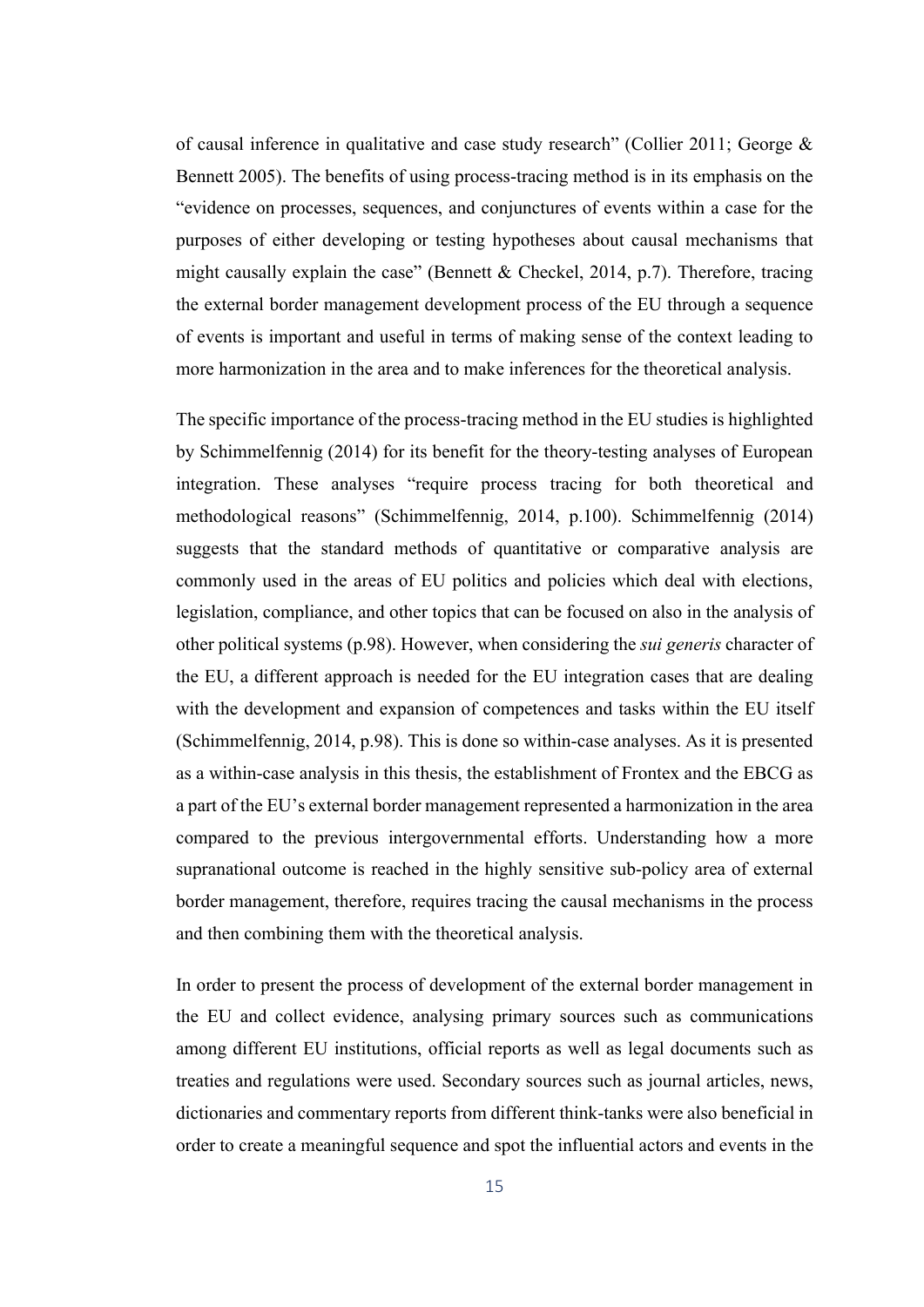analysing of the establishment of Frontex and the EBCG afterwards, and not get lost in the huge historical institutional context. As for secondary sources it is observed that most of the time interviews were used in them to provide better insight into the actions of the actors during the negotiations. Considering also the interviews conducted in secondary sources, therefore, important for this analysis for understanding the actor's positions better. This research is conducted as a desk research, and I personally have not had a chance to conduct interviews with EU officials, therefore, interviews although mostly anonymous in the secondary sources, such as in Niemann & Speyer, (2018), were also cited in this work when they are evidential.

### 1.5. Organization of the Study

The first chapter of this thesis starts with the literature review, introducing the background information on the Union border agency, presenting the scope and objective of the thesis with methodology. The second chapter explains the theoretical ground of the work, details the spillover mechanism and types of spillovers that will be used in the analysis part of this thesis. Moreover, debates between theoretical lenses are also introduced to provide a general structure why neofunctionalism sheds a better light to explain the integration in the external border management. Third chapter of this thesis covers the external border management with an institutional perspective, and lays down the institutional legal developments made in the way towards more harmonization in the JHA/AFSJ contributing the establishment of a Union border agency. The fourth chapter is the analysis chapter and it merges the historical and institutional developments elaborated in the previous chapters with a theoretical approach. Through tracing the establishment negotiations, the analysis examines the presence of the spillovers igniting the integration in the external border management area via the case study of establishment of Frontex and developing into the EBCG.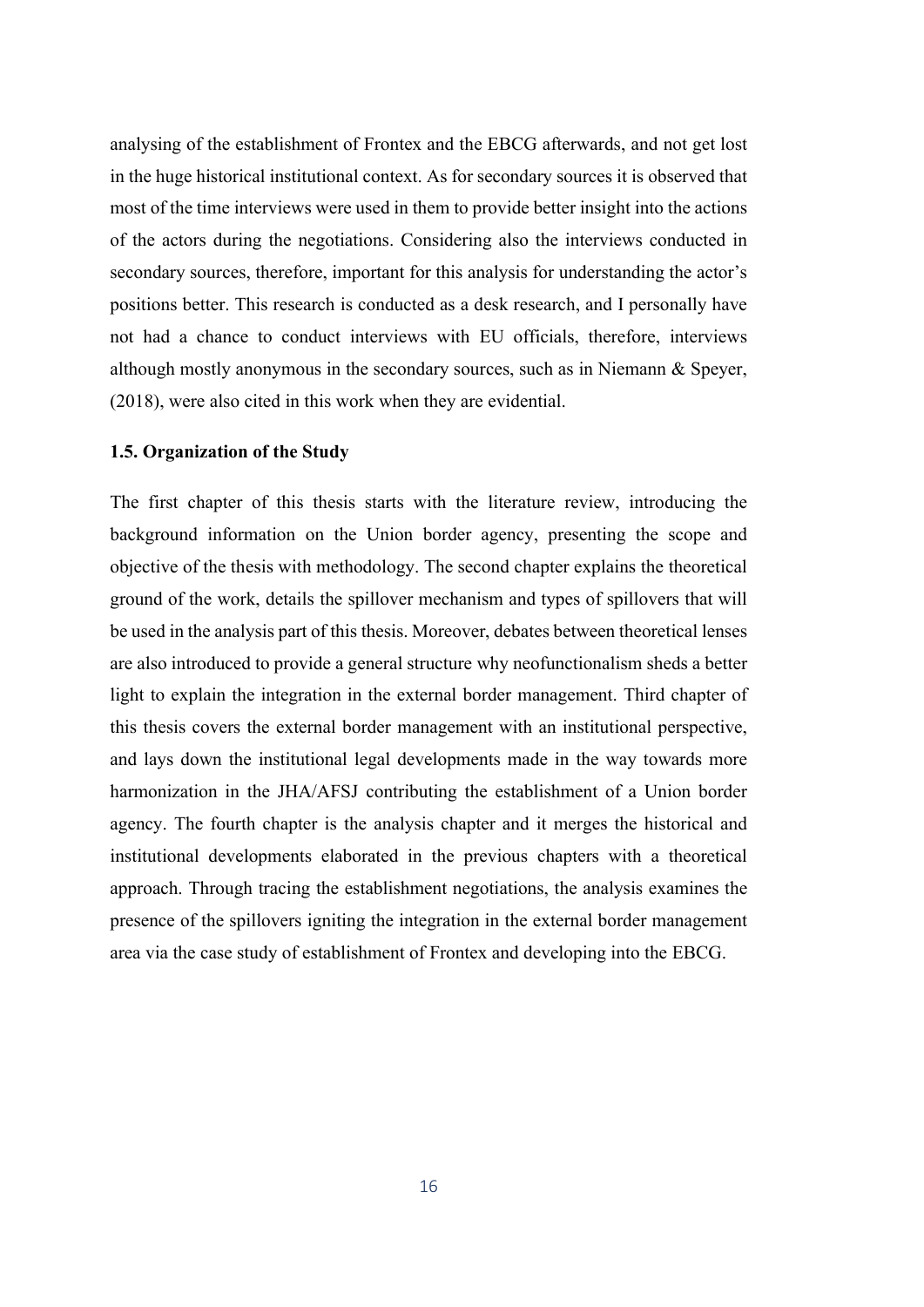### CHAPTER 2

### THEORETICAL FRAMEWORK

#### 2.1. Introduction

The phenomenon of European integration has become a center for theoretical studies in the EU to understand the Union's past, today, and future. In order to theorize this phenomenon, its nature, and how integration is likely to proceed, the factors underlying European integration have been examined by various scholars (Lindberg, 1963; Hoffmann, 1966; Haas, 1968; Lindberg & Scheingold, 1970; Moravcsik, 1990; Tranholm-Mikkelsen, 1991; Wiener & Diez, 2009). The Union's *sui generis* character adds dimension to theoretical studies. Definition of integration itself is subject to different meanings as the European Union represents a multifaceted organization composed of many institutions and actors. A narrow definition of European integration, for instance, put forth by Rittberger  $&$  Schimmelfennig (2005) argue that in order to speak of political integration, the political competencies must be transferred from the national to the supranational level and are thus removed from the exclusive competence of the state, highlighting the constraining political choice in the process of integration (in Conzelmann, 2015). On the other hand, Risse (2009) touches upon the issue in a different sense by approaching integration over European identity and he focuses on the integration via the aspect of redefining states' and societies' interests and their understanding of identity (p.155). In this sense, "European integration theory is thus the field of systematic reflection on the process of intensifying political cooperation in Europe and the development of common political institutions, as well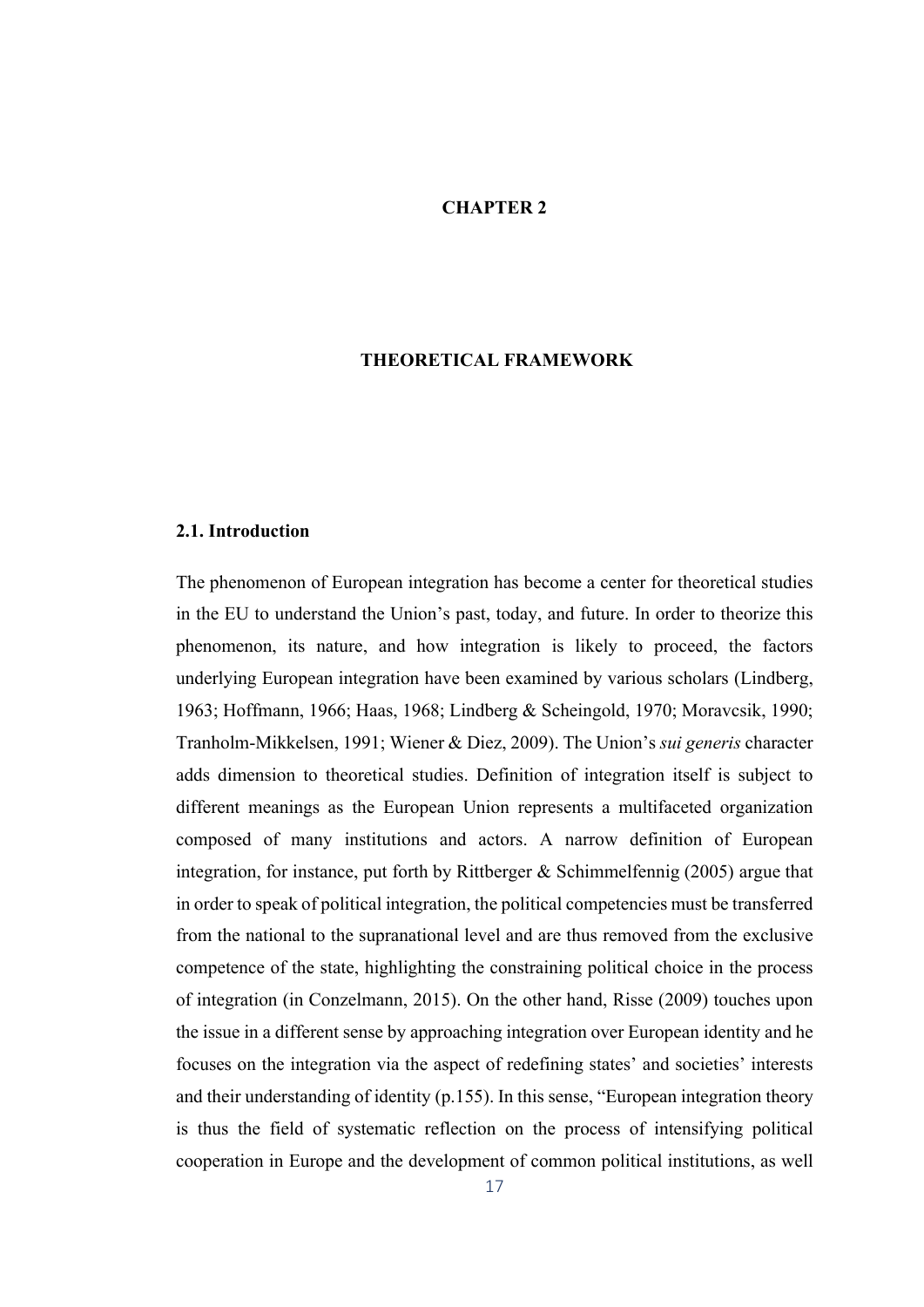as on its outcome" (Wiener & Diez, 2009, p.4). European integration theories are examined in two sets. First, there is "grand theory" consisting of the foundational theories of neofunctionalism and intergovernmentalism, trying to explain "main features of the integration process as a whole" (Nugent, 2017, p.448). These theories which I will be discussing in the following parts, however, did not drop from the sky. The early concepts of international integration, or the pre-theories as Saurugger (2014) puts, that developed in the post-First World War period namely functionalism, transactionalism and federalism influenced the development of the mainstream theories of European integration by providing vivid discussions on the nature of international society, the dangers of nationalism, and economic protectionism (Rosamond, 2000, p.20-23). Secondly, there occurred other theoretical approaches focusing on the policy and decision-making side of the EU namely middle-range theories (Nugent, 2017, p.447). Within this stream, there is an abundance of approaches benefiting from political science especially from comparative politics. While theories of European integration of neofunctionalism and intergovernmentalism hold their place as cornerstones and are mostly concerned with the general nature of the integration process, middle-range theories, or approaches, such as multi-level governance and institutionalism differ from the classical theories of integration with their focus on the EU as an independent variable and mostly concerned with the current nature of the integration and particular aspects of the functioning of the EU including the outcome of the integration process.

As a common point, all of these theories and approaches mentioned above try to reach a description of what European integration looks like. Puchala (1972) once likened the theoretical pluralism in European integration to the situation in the classical story of many blind men touching different parts of the elephant. Each integration theory and approach focuses on different parts of the elephant, therefore, has created its own conceptions and understanding of European integration. It can be said that the blind men concluded that integration looked like the part he had touched (Tranholm-Mikkelsen, 1991, p.1). Differing theories and approaches of the integration phenomenon, hence, became a source for mind-opening debates in understanding both the EU and its integration. In this chapter, the grand, or classical, theories of European integration namely neofunctionalism and intergovernmentalism will be introduced.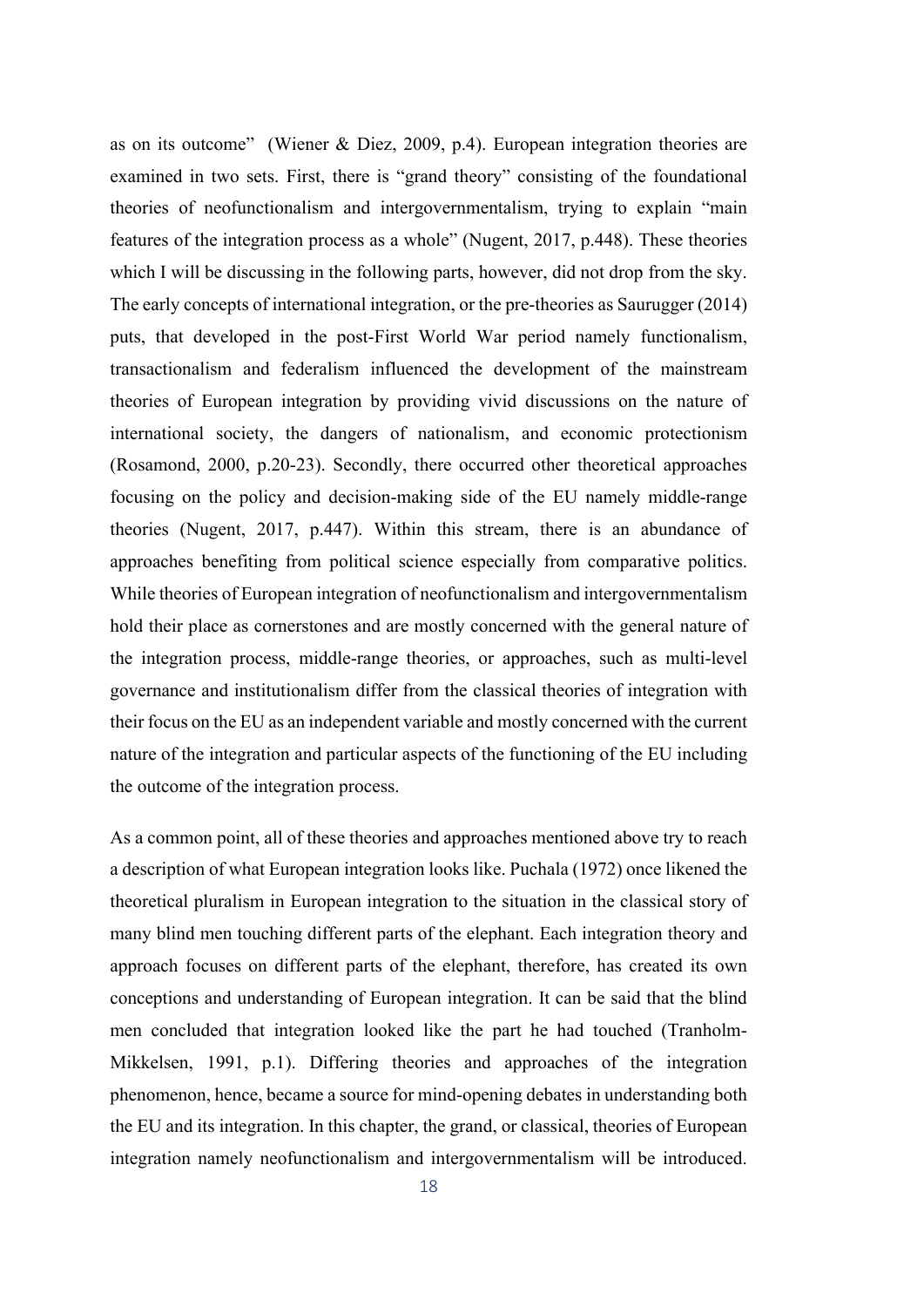Apart from grand theories, for enriching this thesis and introducing new perspectives in understanding the journey of EU integration for further studies, I will also touch upon some of the middle-range theories with their main concepts and contributions that are at some point related to my research area. The main focus of this chapter is to explain why neofunctionalism sheds a better light on the phenomenon of European integration and contributes to the study of the development of external border management in the EU after all.

# 2.2. Theories of European Integration

# 2.2.1. Neofunctionalism

Neofunctionalism is one of the main European integration theories. This cornerstone theory was developed in the late 1950s and early 1960s by academics from Unites States (US), of whom the most prominent were Ernst B. Haas and Leon N. Lindberg, to understand the phenomena of the regional cooperation environment in Europe after the Second World War and was "a direct response to the emergence of the European Community (EC)" (Tranholm-Mikkelsen, 1991, p.2). Before explaining the main tenets of neofunctionalism, it is useful to mention the concept of "functionalism" as it attributes importance by being an "intellectual ancestor" of neofunctionalism (Taylor, 1994 in Rosamond, 2000, p.31). Neofunctionalism takes its roots from one of the interwar period concepts of functionalism and it is mostly mentioned in Mitrany's works of "The Progress of International Government" in 1933 and "A Working Peace System" in 1943. Functionalism was developed in the 1940s and has been central to the study of international integration as well as "a central component of the study of international and non-governmental organizations" (Rosamond, 2000, p.31-32). It was developed to "theorize the conditions for ending the human conflict" since the world was in a tough political air at the time (Rosamond, 2000). Therefore, functionalism challenged the state-centric power politics to create and sustain a peaceful international system. In order to achieve that, functionalism favors loyalty transfer to the supranational institutions and expects those institutions to exercise the functions attributed to the state. These institutions can be international or transnational agencies and will be free of the constraints of territory and ideological differences of individual states, therefore, thought to be more flexible and be able to realize the function of the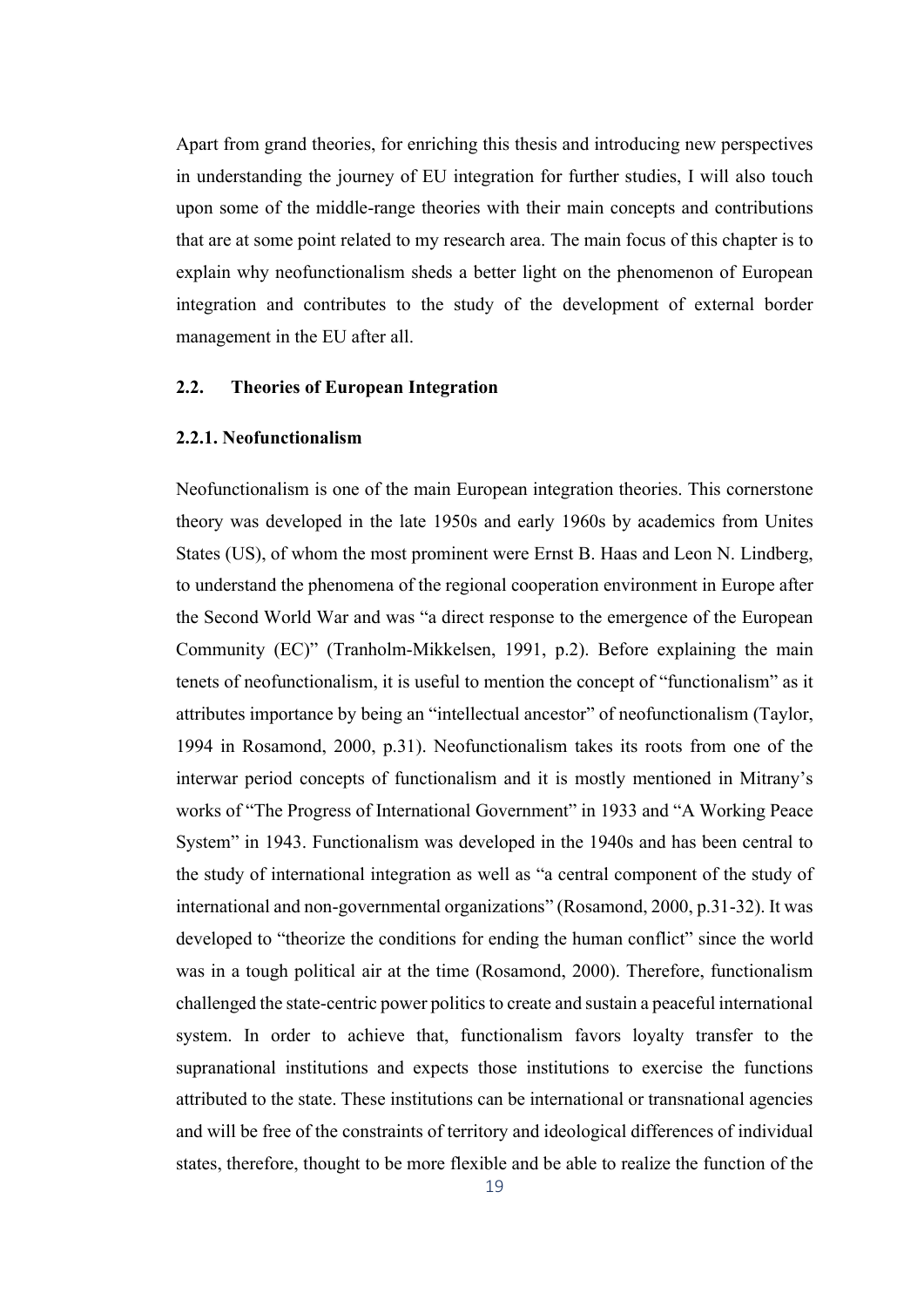state better in such an environment. Functionalist's expectation of a functionalist action is "to produce the conditions for the expansion and reproduction" of such institutions or agencies which will help to sustain the peace through growing interdependence among states and societies in a way that is unlikely to produce conflict (Rosamond, 2000, p.35-36). Although functionalism is not anticipated with an idea of European integration and was criticized for its underestimation of the continuing importance of politics (Rosamond, 2000, p.39-40), this concept has cast its influence on neofunctionalism. "The adoption of functionalist theses by political and administrative actors, such as Robert Schuman and Jean Monnet" (Saurugger, 2014, p.35), begot a state cooperation in the form of the European Coal and Steel Community (ECSC) in 1951 and European Economic Community (EEC) in 1957 as an attempt to bring peace to the continent. The neofunctionalist theory, in this regard, became concerned with these empirical developments and aimed to lay down an analytical framework for studying the European regional integration by revising the functionalist theses with the influence of the rising behaviorist academic environment of the time (Rosamond, 2000, p.186). "Understanding the reasons for, processes leading to, and consequences of, regional integration" therefore can be summarized as neofunctionalists' aim (Saurugger, 2014, p.34). The neofunctionalist logic is focused on the role of societal groups (Jensen, 2010, p.75) such as interest groups, political parties as well as employers' associations and trade unions (Saurugger, 2014, p.35) for explaining "whether and how economic integration leads to political integration" (Jensen, 2010, p.74). Pluralist political science can be said to have influenced neofunctionalism in terms of focusing on multiple, diverse, and changing actors in the integration process (Niemann & Schmitter, 2009). The emphasis on societal groups in providing impetus for more integration is explained by these group's relation with the supranational institutions. Therefore, another important aspect of neofunctionalist theory to be mentioned is its emphasis on the development of supranational institutions and organizations in the integration process (Jensen, 2010, p.75). The MS' need to create efficient decision-making and effective enforcement in a Union with multiple national governments and their interests in various policy areas pressures the MS granting authority to the supranational institutions, and this makes supranational institutions more than passive tools of the MS (Pierson, 1996, p. 132). The reason for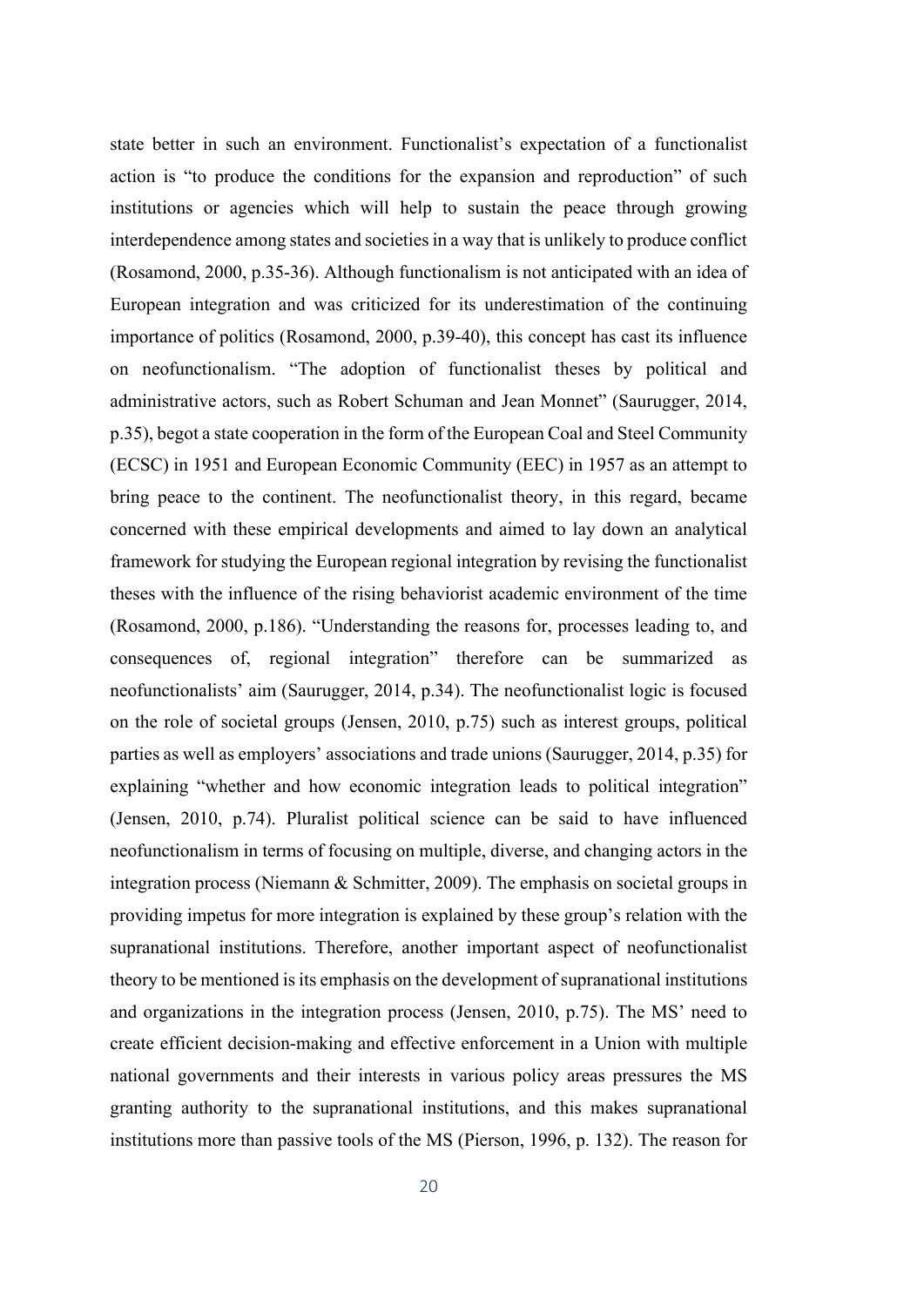supranational institutions' casting influence in the integration is because of that "once established, supranational institutioıns tend to take on a life of their own and are difficult to control by those who created them" (Pierson, 1996 in Niemann, 2008, p.561). Hence, in contrast with the functionalist approach, neofunctionalists reinstate political agency into the integration process. The supranational institutions are important in the sense that they also, in a sense, serve other groups to exert their influence in the decision-making process. That is to say, for instance, "[the Commission] is centrally located within a web of policy networks and relationships, which often results in the Commission functioning as a bourse where problems and interests are traded..." (Mazey and Richardson, 1997 in Niemann, 2008, p.562). On the other hand, as another supranational institution, the EP provides a forum for discussions of political importance during the EU legislative process (Bouwen, 2002, p.380). The trait of the supranational institutions being a venue for the societal groups which are seeking to influence the decision-making process is, therefore, a crucial component in the neofunctionalist logic in moving the integration process further. The inability of the "interest-driven national and supranational elites' influencing the policy outcomes because of the limitations of national solutions provide the key impetus" to address their concerns in the supranational arena (Niemann & Schmitter, 2009, p.48), therefore, this motive moves the integration process forward as well. How these groups' actions contribute to integration is explained via creation of a pattern of behaviour. As Rosamond states that:

Neofunctionalists argue that the aggregation of the actions of these societal groups creates patterns of behaviour that would come to continue a system and these patterns would become apparent in changed behaviour on the part of groups because integrative processes would alter the attitudes and strategies of interest groups seeking to influence policy outcomes. The patterns of behaviour of societal groups would follow by loyalty transfer i.e. shift of loyalty from the national governments to the supranational institutions as the case that the groups may change their political organization and tactics in order to gain access to and to influence, the new central decision-making center (2000, p.56).

That is to say that under neofunctionalist logic these rational and self-interested actors have the capacity to learn and change their preferences (Haas, 1958). Governments' preference formation, thus lies with the transformation of domestic interests through learning and European cooperation, as well as the emergence of EU-level interests (Conzelmann, 2015). Elite socialization is another aspect of neofunctionalism adding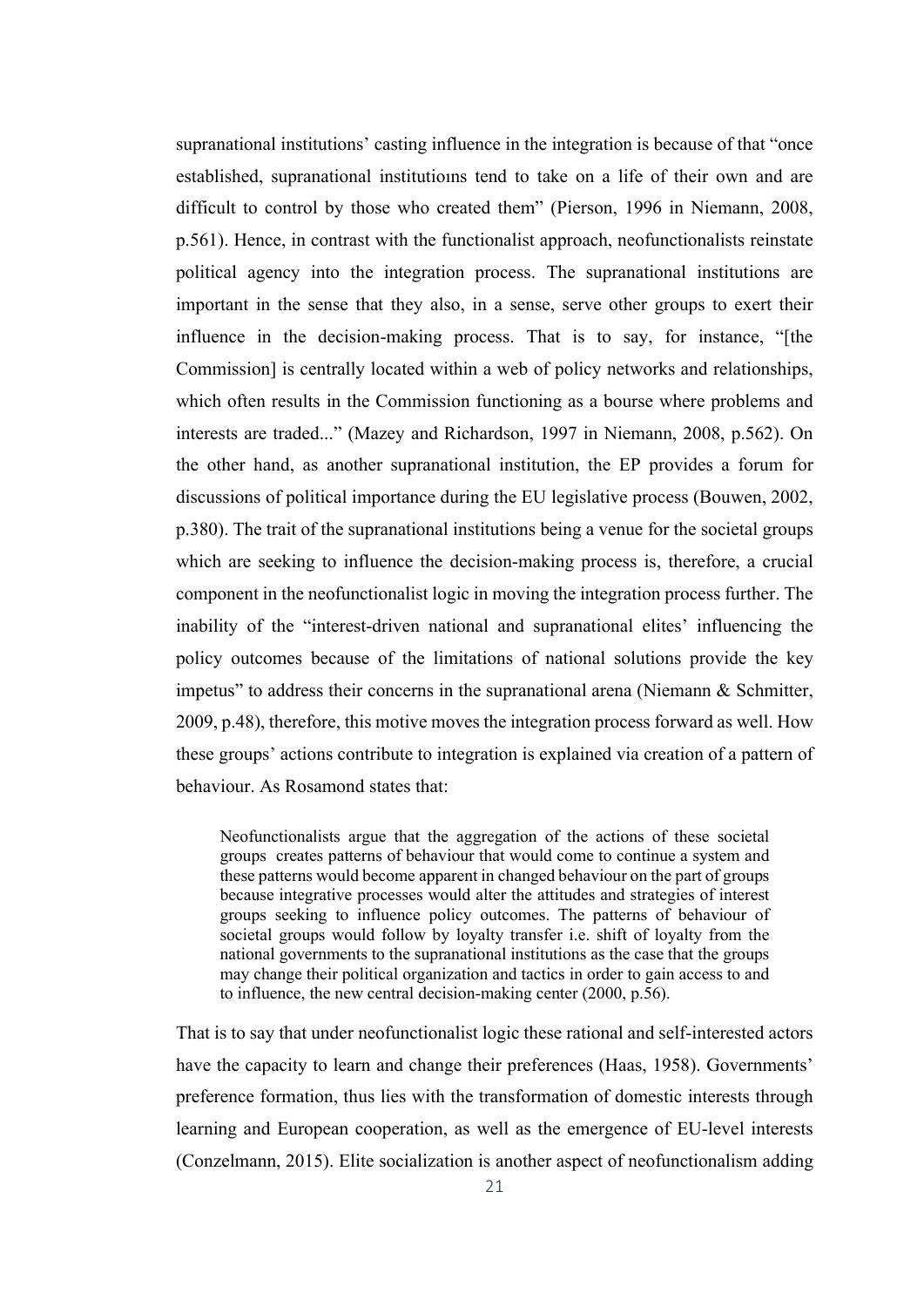the learning process of the officials and politicians in the decision-making process as well as of societal groups which are seeking to formulate their interests in supranational level via supranational interest group formation (Jensen, 2010, p.78), therefore, contributing to supranational decision-making and integration. The logic behind this assumption is that "over time, people involved on a regular basis in the supranational policy process will tend to develop European loyalties and preferences" (Pentland, 1973) because of the intense decision-making process that may require long time to work on it. Eventually, this situation creates an environment in which the actors involved into the process with "frequent and close personal contact" (Jensen, 2010, p.77). Moreover, neofunctionalists also predicted that integration would be "driven by more technocratic and functional needs" as the "international negotiations would become less politicized" (Jensen, 2010, p.75-77). In Haas's (1958) words it is because that:

In inter-governmental ECSC negotiations, the long familiarity of the negotiators with each other's habits and viewpoints enables them to differentiate almost immediately between argument based on bargaining points and positions defended because of technically sound information and relevant conditions. As a result, discussion for the sake of bargaining diminishes in importance and attention is paid more and more to the technical needs in question (Haas, 1958, p.291).

That is to say that the agenda is expected to move "towards more technical problems upon which it was possible to forge agreement" (Jensen, 2010, p.77). The mechanism triggering the process moving to integration, which is also to trace the elements mentioned above of involvement and influence of supranational institutions and societal groups in the integration process, is addressed with the concept of spillover in neofunctionalist theorization. There is functional spillover and political spillover, and these are the products of the earlier versions of neofunctionalism. Cultivated spillover (Tranholm-Mikkelsen, 1991) and exogenous spillover (Niemann, 2006) were termed later with the revising and development of neofunctionalist theory. In my analysis of the development of external border management, I will use each of the spillover types mentioned above, which means that the revised neofunctionalist theory is included in the theoretical lens I will use in looking into the developments in the external border management of the EU for a comprehensive analysis. Before explaining the spillover concept and its sorts, I would like to cover the whole neofunctionalist story as the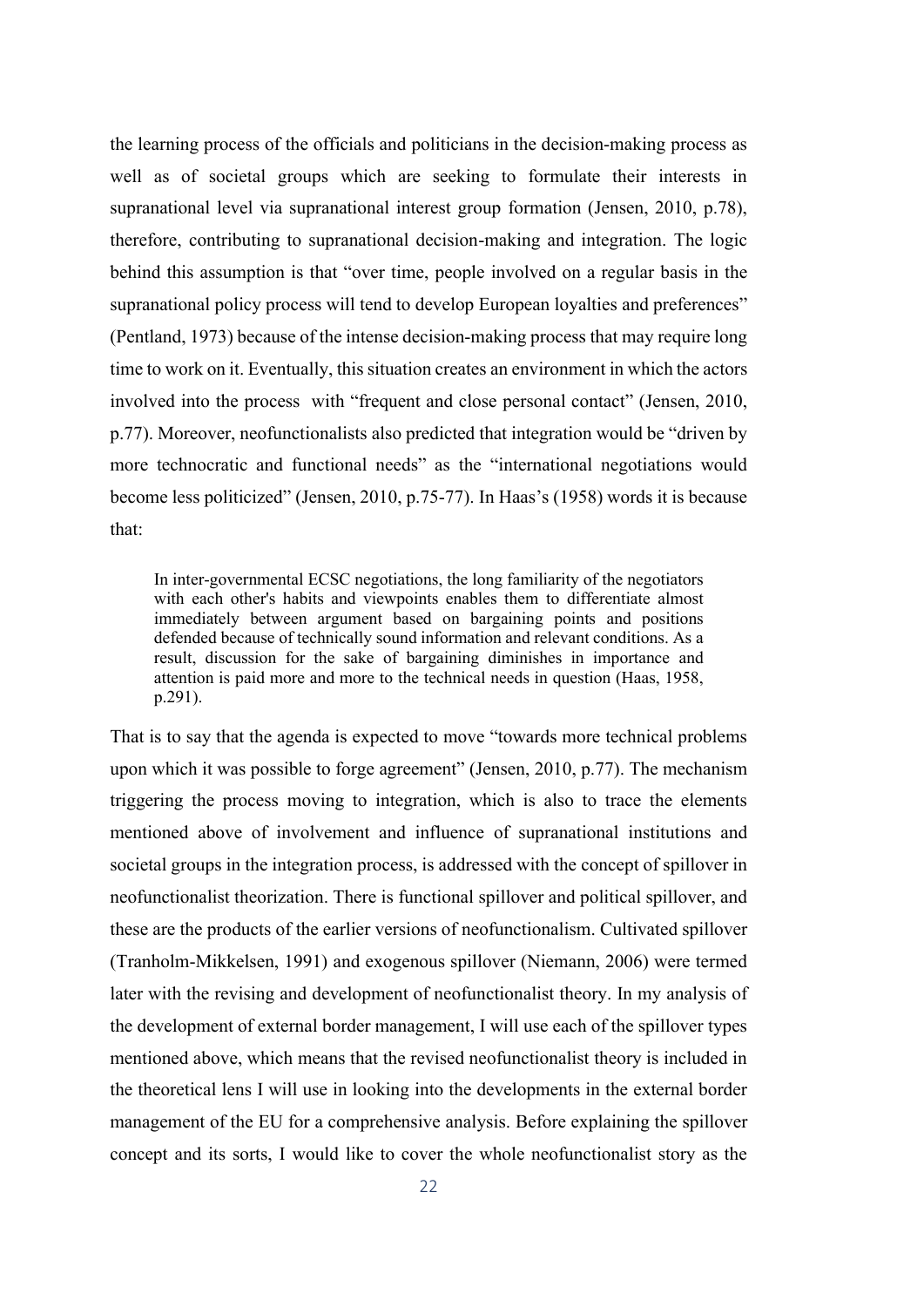developments in between have had their impact on revising the explanatory power of the theory and the spillover concepts as well as revising the theory.

# 2.2.1.1. Neofunctionalism Revised

The "Empty Chair Crisis" of 1965/66 which arose due to the refusal of French President Charles de Gaulle to attend any intergovernmental meetings in Brussels, and, again, France's veto on British candidature to the EU both in 1963 and 1967 put doubts in the integration process, decelerated the optimism that has started with the speedy developments of the EEC and the European Atomic Energy Community (EURATOM, the EAEC) (Tranholm-Mikkelsen, 1991, p.7). These empirical developments stressed neofunctionalism as its fate almost became dependent on that of the EC (Tranholm-Mikkelsen, 1991). Neofunctionalism "was trying to explain something that did not exist yet (the complete integration) and whose existence could only be postulated" (Rosamond, 2000, p.87). The dependent variable problem with neofunctionalism regarding the completion of integration urged the neofunctionalist scholars to rescue the theory. Haas proposed the identification of multiple dependent variables as a solution which would bring more fluid theorizing about the EU integration (Rosamond, 2000). This brought about the solution that the EC was accepted as a complex political system due to a large number of actors in it so that the complexity of the EC policy process was expressed as "turbulence" by Haas (1976). As a response to the critic of lack of consideration of real-world events in neofunctionalism, the EC was placed within the changing global order via Schmitter's (1970) revision that pays attention to the geopolitical shocks which might prompt actors into creating regional economic and political institutions (Rosamond, 2000, p.93). As stated in Rosamond (2000, p.90-91), Lindberg & Scheingold (1970) contributed to the examination of the EC and integration by including the concept of "environment" in their analysis of the EC's political system and the concept represents the context provided by the MS with all other external factors. With the emphasis on external context, Haas (1975, 1976) states that why other regional integration schemes evolved differently from the European model could be explained (in Rosamond, 2000, p.93). A more recent refinement of neofunctionalism came from Niemann (2006, 2016) with his contribution to the external context and its impact on functional spillover that will be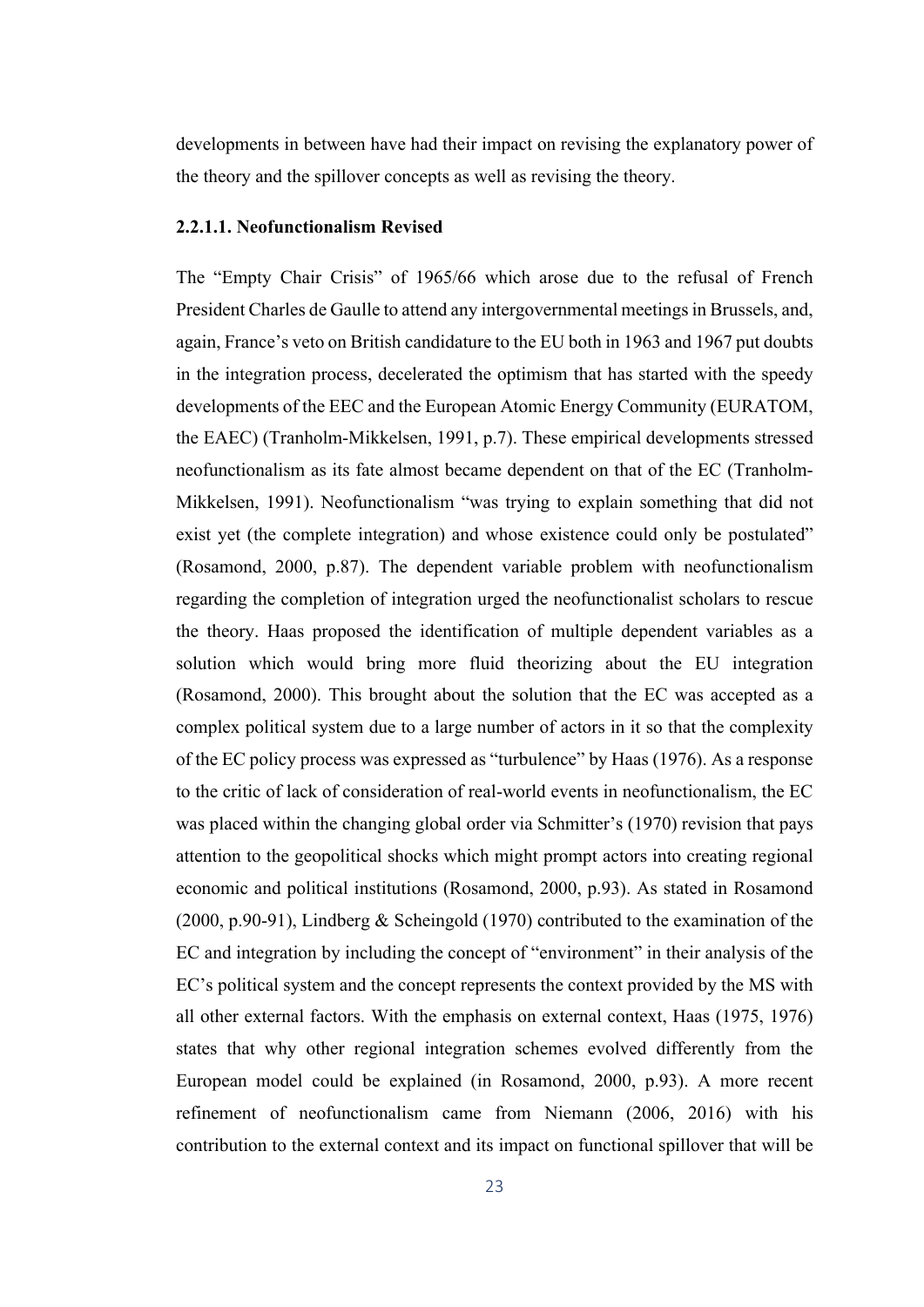discussed below under the exogenous spillover section proves relevant in examining the EU's external border management. Although by the mid-1970s Haas had declared the theory as "obsolescent" (1975, 1976), Tranholm-Mikkelsen (1991) shows in his article why it was an early abandonment of neofunctionalism and not the end of it. Tranholm-Mikkelsen (1991) argued that there is evidence of functional, political, and cultivated spillover in European integration since the mid-1980s. Developments that came into the EC scene in the 1980s especially with the "White Paper" (Commission of the European Communities, 1985) on completing the internal market showed there is a way to go for neofunctionalism.

# 2.2.1.2. Concept of Spillover

For neofunctionalists, the concept of spillover represents the mechanism and dynamism of integration and it is the non-state actors, including supranational institutions, rather than sovereign states who trigger spillover effects in the integration process. The member states, in this sense, "remain important actors in the process, however, they do not exclusively determine the direction and extent of subsequent change" (Schmitter, 2002, p.2-3). Haas (1958)'s definition of spillover assumes that the "creation and deepening of integration in one economic sector would create pressures for further economic sectors and greater authoritative capacity at the European level". However, according to Lindberg (1963) the concept of spillover refers to a process "where political cooperation conducted with a specific goal in mind leads to the formulation of new goals in order to assure the achievement of the original goal", which can be said to have a more broad understanding of spillover which is considered in this thesis. All in all, all of these definitions commonly suggest that "political cooperation, once initiated, is extended over time in a way that was not necessarily intended at the outset" (Jensen, 2010, p.75). Considering the revival of EU integration in the 80s and the creation of the objective of a Single Market, the tool of spillover proves to be a useful tool to analyze the further integration process that has spreaded over to the case of external border management in the EU.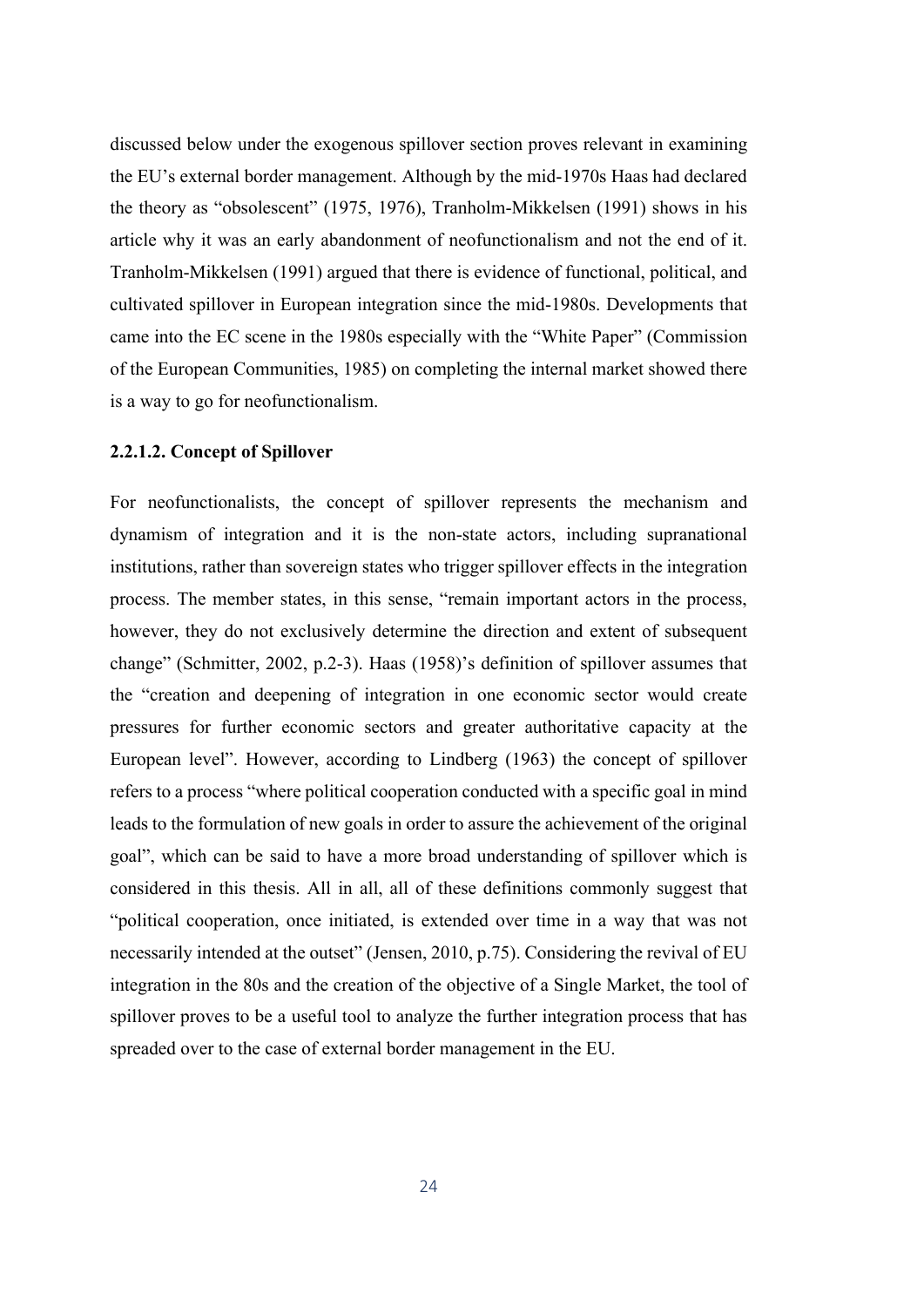## 2.2.1.3. Functional Spillover

Functional spillover definition of Nugent (2017) highlights the difficulty of limiting the integration to particular economic sectors due to the "interconnected nature of modern economies" (p.448), and, therefore, defines functional spillover as the "integration in one sector producing pressures for integration in adjoining and related sectors" (Nugent, 2017). Regarding this definition, the direction of spillover is not necessarily only from and to economic sectors, but allows including other sectors than particular economic sectors, and offers a more borad definition. In functional spillover, "cooperation in one sector/issue area 'functionally' creates pressures for cooperation in another related area" (Jensen, 2010, p.76). That means, in order to achieve integration in one area, another political goal should be achieved as well for the fully functioning of the initial area. In this regard, Jensen (2010) suggests that the generation of a new political goal is at the core of the neofunctionalist concept of spillover (p.76). One of the biggest examples of functional spillover in the EU is the Single Market as it will be analyzed in the next chapter. The Single Market in economic area generated a new policy goal of common border management due to the interdependent character of abolishing of borders with the Single Market's need for free movement of persons alongside free movement of goods, services and capital. Therefore, taking common measures on external borders to provide free movement within the Union became functionally interlinked.

Following the functional need of internal security for a securely working internal market, the JHA started as a "flanking measure" (Kaunert, 2005, p.466) of the Single Market, then developed into a more integrated AFSJ including the agencies of Frontex and later on the EBCG making a case relevant to examine the integration process in neofunctionalist sense. In addition, Niemann (2006, 2016) further contributed to the functional spillover concept by suggesting a linkage for functional spillover through exogenous events which named as endogenous functional spillover. This type of spillover helps us to understand pressures emerging within the same sector (endogenous to it) as a result of the impact of the exogenous factors, and is useful in analyzing the external developments affecting the development of the external border management in the analysis part.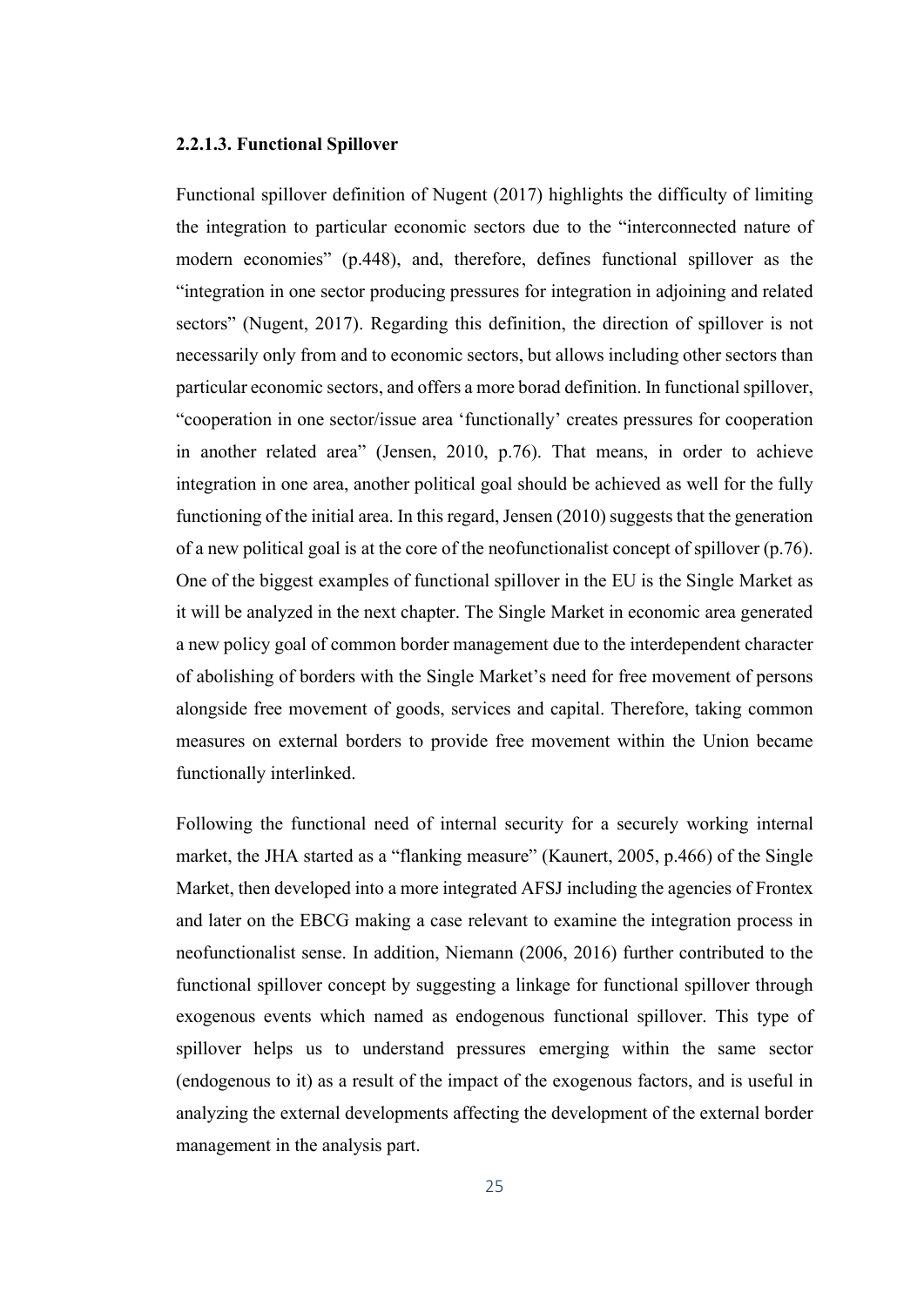## 2.2.1.4. Political Spillover

"Political spillover occurs in situations characterized by a more deliberate political process, where national elites (governmental elites) or interest groups (nongovernmental elites) argue that supranational cooperation is needed in order to solve specific problems" (Jensen, 2010, p.76). Nugent (2017) suggests that the reason for those groups to demand a supranational cooperation and shifting their loyalty toward supranational institutions is because they see the European arena more beneficial in order to promote and advocate their interests, therefore, their interests to be heard and to reach an increasing success in the policy outcomes (p.448). Hence, European solutions become useful to follow for those groups, therefore, this situation also serves for the upgrading of European integration. Another aspect of political spillover is that supranational institutions and non-governmental actors become important actors in the process since integration gains increasing importance by generating "pressures and demands for political control and accountability at the supranational level" (Nugent, 2017, p.448).

Political spillover is closely associated with the "elite socialization" thesis of neofunctionalism in furthering the integration. According to the elite socialization thesis, the EU officials and politicians (governmental elites) involved in the supranational decision-making process in the EU generate European loyalties over their nation-state (Pentland, 1973). It is because that these groups learn to "refocus their activities, expectations and even loyalties to the new center" (Tranholm-Mikkelsen, 1991, p.4), therefore, the elite socialization refers to a "learning process" that leads to mutual trust among officials and creates "esprit de corps" between governmental elites (Lindberg, 1963). Elite socialization is observed during the process of establishment of EBCG with the involvement of Council prepatory bodies such as Working Party on Frontiers, Strategic Committee on Immigration, Frontiers and Asylum (SCIFA), and JHA Counsellors (De Capitani, 2016; Niemann & Speyer, 2018). These bodies created a space for discussion and socialization for governmental elites for modifying the Commission proposal of establishing an EBCG and understanding each other's recommendations on the further strengthening of the common external border management (Niemann & Speyer, 2018). On the other hand,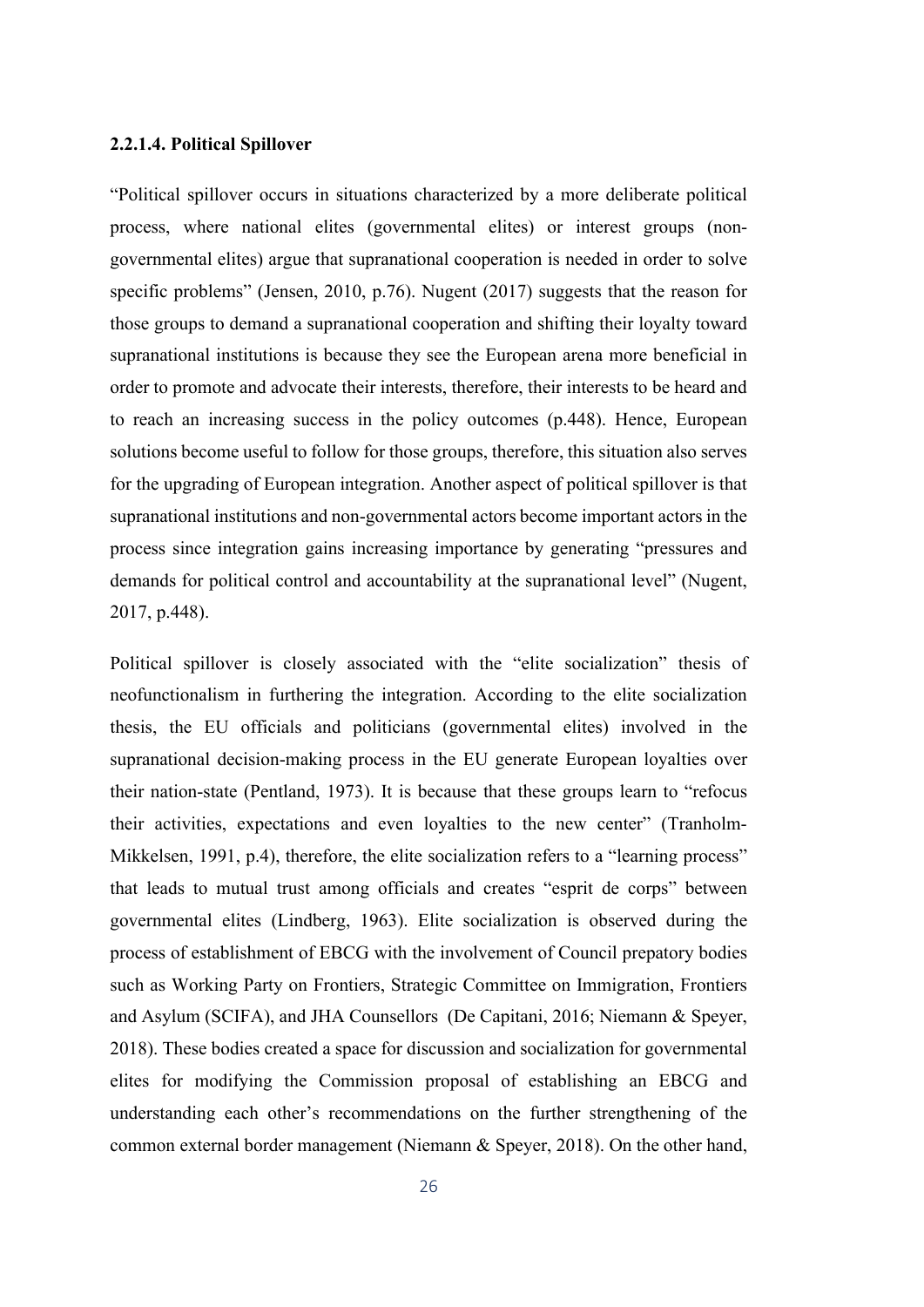Haas (1958) suggests that non-governmental elites also push the European integration by exerting pressure. The border security industry and the Commission's relationship can be an example emphasizing the importance of integration in the external border management for the industry, although more research is needed in this area. Interest groups, namely, the business interest groups and NGOs in the process of establishing Frontex and the EBCG are examples examined in this category as well and their presence is detected in different stages.

## 2.2.1.5. Cultivated Spillover

For this type of spillover, supranational institutions such as the European Commission and the European Parliament play a crucial role to uphold the integration process. Becoming of an "agent of integration" during the integration process benefits these institutions because as the integration furthers, the authority these institutions receive increases, hence serving them in a positive way (Bergmann & Niemann, 2015, p.6). The various means that supranational institutions may promote the integration process are via giving initiatives, acting as mediators, policy entrepreneurs, "or through promotional brokerage lifting agreements beyond the lowest common denominator" (Haas 1961, 1964 in Bergmann & Niemann, 2015, p.6). A big part of the task of cultivating the integration process is especially associated with the European Commission due to its special place in the EU decision-making system (Nugent, 2017, p.129). It is in the center of the decision-making system as it has the power of initiating legislation, and "is present in virtually all decision-making forums and at all decisionmaking stages" (Nugent, 2017, p.147). Another feature making it a central institution is that the Commission is "well-informed state about the positions of other actors" and its advice is needed by the other actors (Nugent, 2017, p.147). Moreover, the Court of Justice of the European Union (CJEU/ECJ) (Mattli & Slaughter, 1998), the European Parliament (Westlake, 1994), and the Presidency of the Council of the European Union Governments of the Member States to the European Union (the Council Presidency) (Elgström, 2003) are also found to be influential in the policy and decision-making processes of the Union. The CJEU has long been adhered as an "independent motor of European integration and its constitutionalised jurisprudence impacts heavily on European and MS policy-making" (Blauberger & Schmidt, 2017). The EP on the other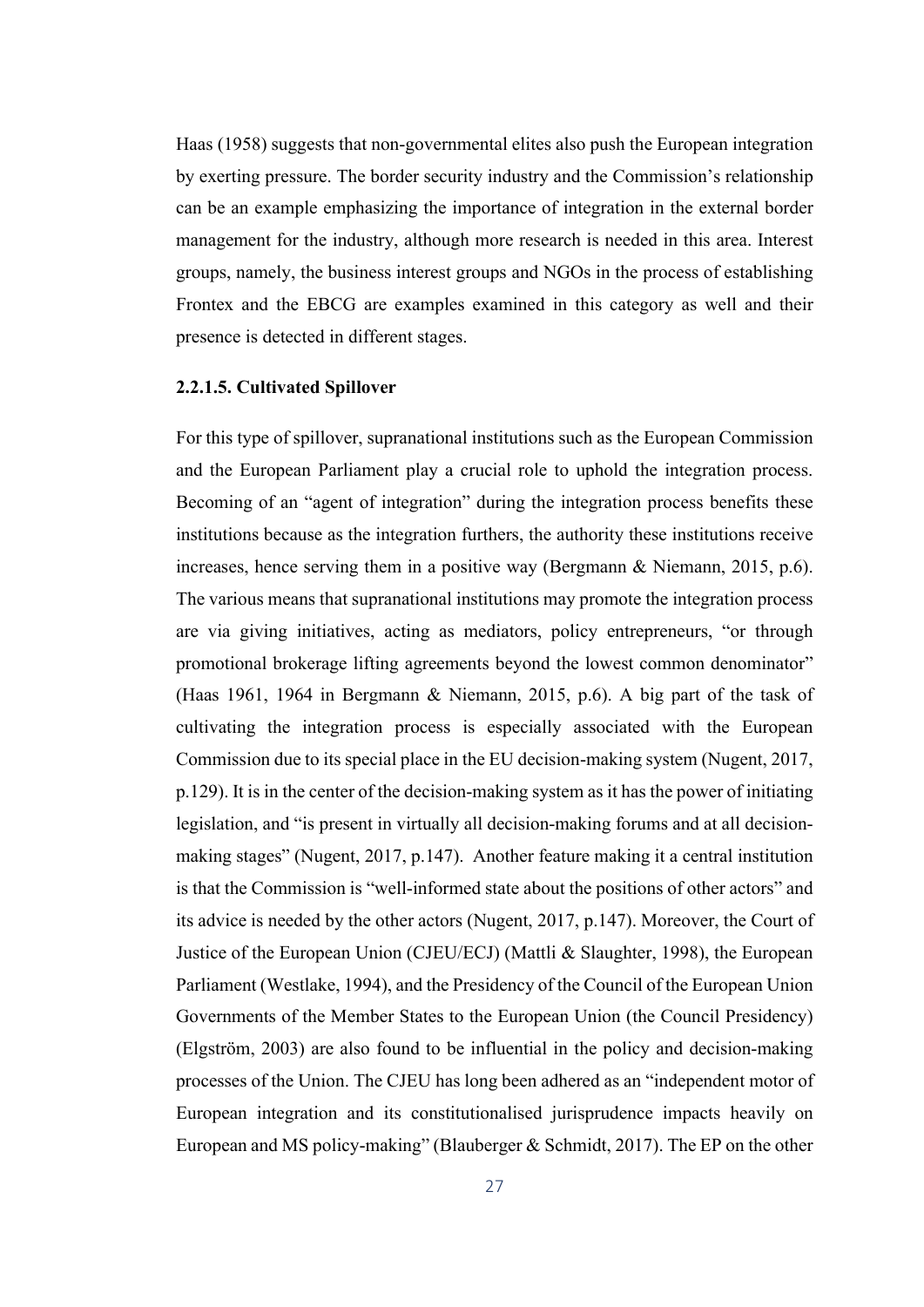hand, gained considerable power throughout the legislative development of the Union to influence in the EU system through the legislative process (i.e. through consultation, ordinary legislative procesedure (OLP), and consent), budgetary process, and control and supervision of the executive (Nugent, 2017, p.201). Moreover, it is also argued in the literature that the Council presidency provides the MS who is holding  $it^3$  with an opportunity to influence legislative decision-making. The MS holding the Council presidency enjoys an advantageous position in terms of information and procedure during its six months in the office (Tallberg, 2006). This makes it an "alternative architect of coalition" (Elgström, 2003, p.40). How the Council presidency experience can cultivate spillover is that with this experience national officials go under a "rapid learning process about the various national dimensions which induce a more 'European thinking' and facilitate 'European compromises'" (Wurzel 1996: 272, 288 in Niemann, 2008, p.562). The effect of the Council presidency to the integration is similar to the elite socialization thesis mentioned in the previous subtitle in terms of its upgrading potential of the integration via socialization and learning processes. The Commission's effort to advocate the need for a more integrated external border regime and its guidance on MS to ignite the establishment of a border agency are visible examples of cultivated spillover that are examined in the analysis part of this thesis. The Parliament's alliance with the Commission in establishing Frontex as well as the interaction between the Council presidency and the Commission in upgrading the border regime to the EBCG are examples of cultivated spillover in this area.

#### 2.2.1.6. Exogenous Spillover

Neofunctionalism has been criticized for not taking the outside world into consideration in its theorization and is mostly concerned with internal dynamics in examining EU integration. Although Haas "implied global interdependence and also pointed out the relevance of some exogenous factors", the necessary attribution was

<sup>&</sup>lt;sup>3</sup>Since the Lisbon Treaty, the Council presidency has been rotating among the EU MS every 6 months which is called "rotating presidency". "The MS holding the Council presidency work together in groups of three, called 'trios'" for an 18 months period (European Council a, n.d.).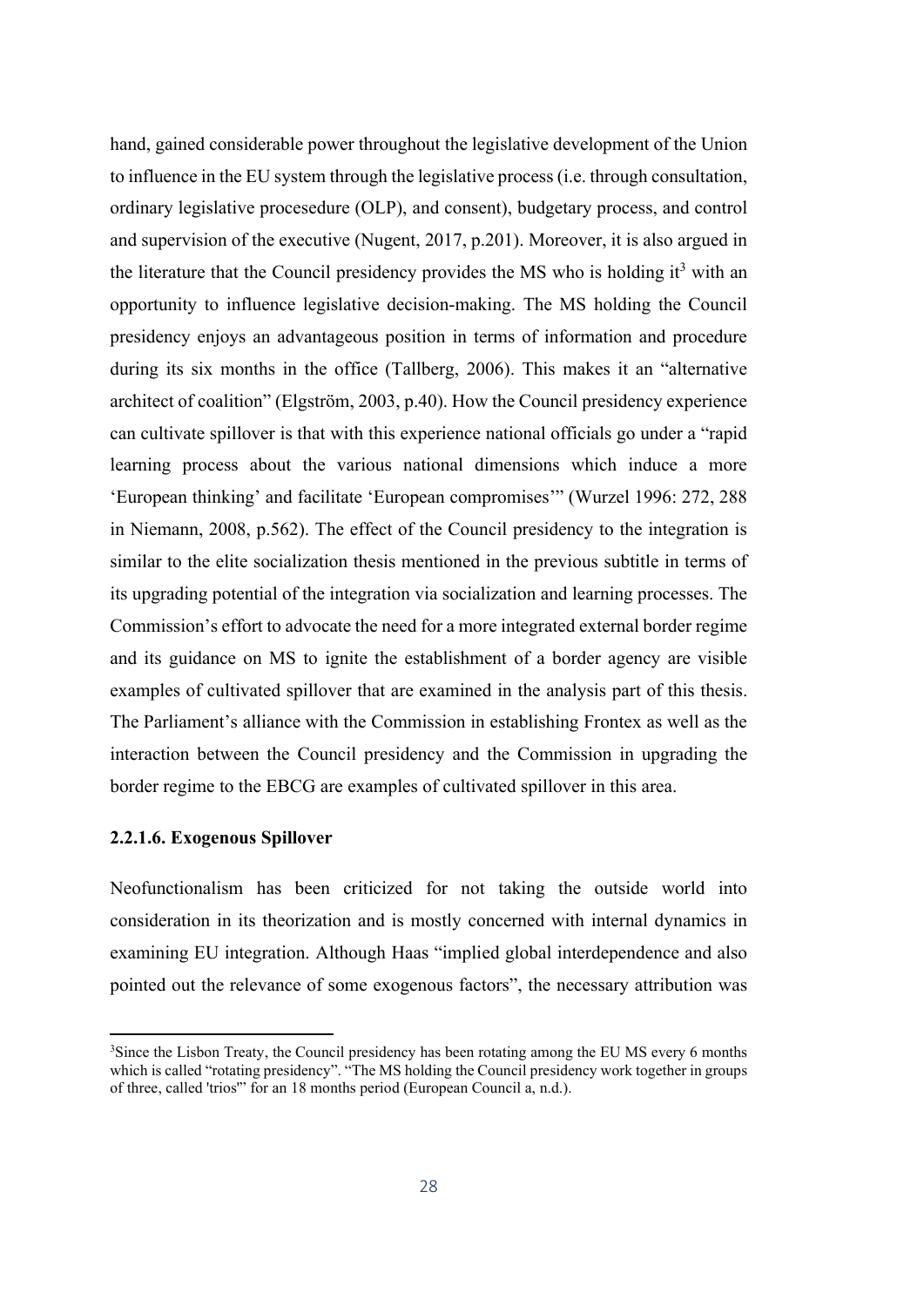not made to external events (Niemann, 2006, p.32). In this sense, exogenous spillover concept interpreted by Niemann (2006) can be said to be a response to the critic of neofunctionalism and it encourages theoretical study to consider "tensions and contradictions" taking place outside the EU in looking at the integration process (p.5). How this term was engaged as a dynamic of the integration process is via threat and/or shock discourse. The rationale behind this is that there is an integrative impact of external threats and shocks leading to close cooperation of partners or MS in such instances to find common solutions (Niemann, 2006, p.33). The second rationale of exogenous spillover to ignite integration is that it is being about the perception of regional integration which is seen as a "buffer against disadvantageous or uncertain external developments" (Niemann, 2006, p.33). For instance, this can be against globalization, migration, environmental destruction, or international terrorism. It is argued by Niemann (2006) that in order to tackle those issues successfully a common approach is needed, and exogenous spillover is igniting further integration in this sense. Morover, another mechanism inginiting further integration is related to the exogenous spillover is that the endogenous functional spillover. For instance, although external, the issues of enlargement and migration have become so intertwined with the endogenous concerns of EU policy areas and functioning of the EU that they also serve as triggers for functional spillover as a result of exogenous event's stimulating the endogenous concerns within the Union (Niemann, 2016). I will be discussing these examples and endogenous functional spillover mechanism in the analysis chapter of this thesis as they contribute to the development of the external border management.

# 2.2.2. Intergovernmentalism

"Until the mid-1960s theory of integration had been a domain for the functionalist perspectives on international restructuring" (Rosamond, 2000, p.80). However, the integration process came into a crisis during the mid-1960s with the rising national sentiments in the EC/EU, as explained in the previous section, and these developments became a source for harsh criticisms on neofunctionalism's usefulness in explaining the integration as the integration process was put into danger. Rosamond (2000) states that the empirical developments that took place in the EC/EU actually "represented something more profound about the nature of nationalism and the enduring qualities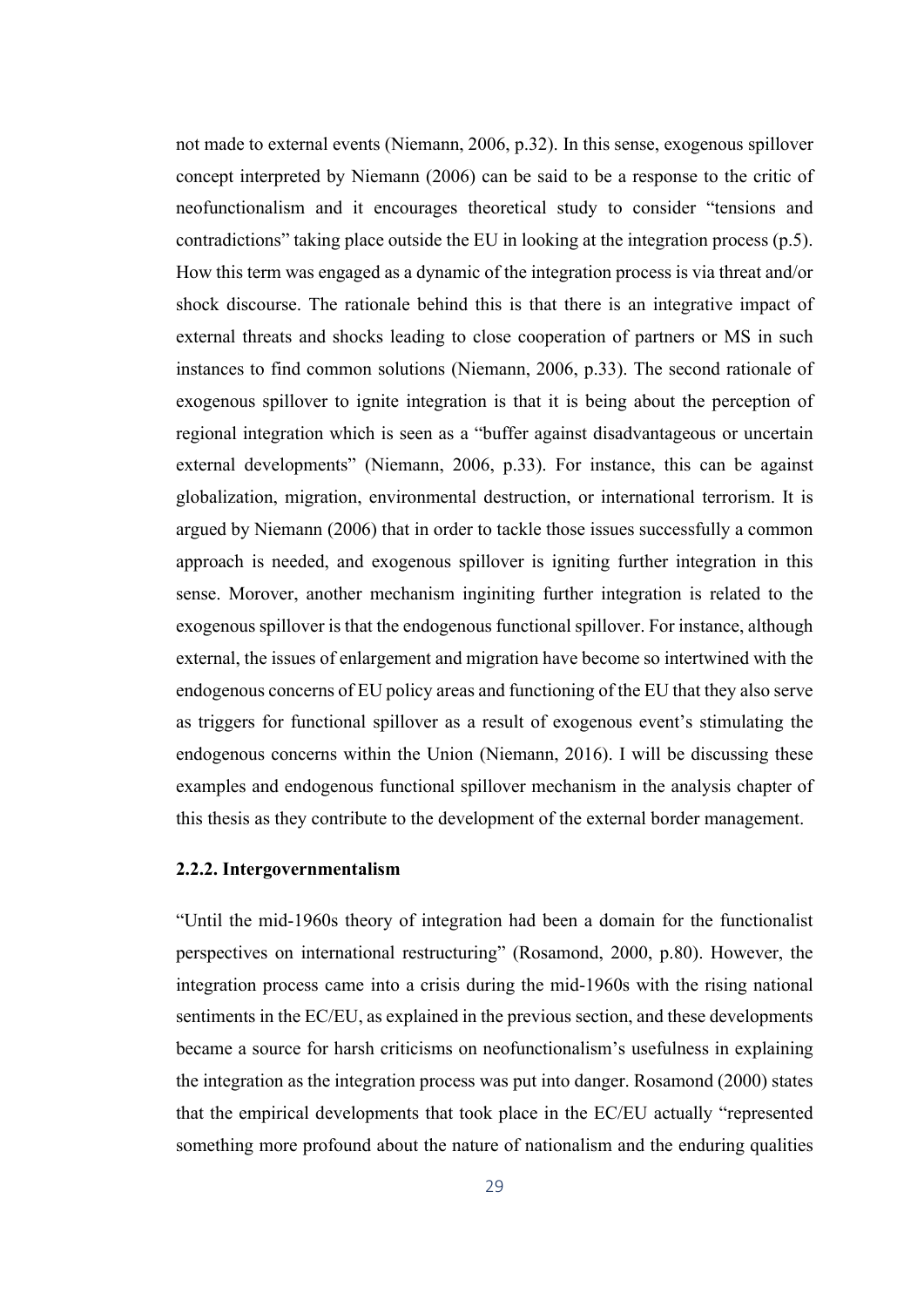of statehood" (p.75). Intergovernmentalism emerged in the mid-1960s, and became a rival to neofunctionalism. Intergovernmentalism took its roots from realism and neorealism. Realists have criticized the "inter-war idealist emphasis on the perfectibility of humanity, post-national systems for peace, and the advocacy of international organizations" (Rosamond, 2000, p.131). In realist understanding, states are interpreted as rational and unitary actors which are pursuing their self-interest in an anarchic environment, and their self-interest is shaped by their "evaluation of their position in the system of states" (Rosamond, 2000). The policy-making of a rational state, thus, involves minimizing risk and maximizing benefits for survival in its international affairs. Later on, neorealists which added the systemic level into account updated realism and described the post-second world war environment as a change from a multipolar to a bipolar one (Waltz, 1979, p.71). The EU is placed into a wider structural context, and within the bipolar world order states are considered as playing "fairly traditional interstate games" (Rosamond, 2000, p.133). In this sytem, the EU is interpreted as a "mechanism for interstate cooperation that fulfills the survival imperatives" (Rosamond, 2000). Influencing from this background, intergovernmentalism put emphasis on the nation-state as a rational and unitary actor in examining the integration and does not consider the impact of supranational institutions or transnational actors. For intergovernmentalism, in moving of the European integration "states' interests and the outcomes of EU bargaining" is important (Bergmann & Niemann, 2015, p.9). Although little attention is paid to the non-governmental actors within the state, these do not exert a crucial influence to the integration for the intergovernmentalists (Nugent, 2017, p.450). The reference point to examine the pace of integration for intergovernmentalists, hence, is the MS and their actions which means that the integration is depended on the "decisions and actions taken by the MS governments" (Nugent, 2017). The basic point of intergovernmentalism criticizing neofunctionalism and that wants to provide with the theoretical studies field is the importance of national interests in a "continued centrality of the nation-state" in the "post-war European experiment with integration" (Rosamond, 2000, p.76). For intergovernmentalism, the result of intergovernmental bargaining on the EU table does not lead an automatic integration in new policy areas as neofunctionalists suggests (Saurugger, 2014, p.55). Stanley Hoffman (1966), who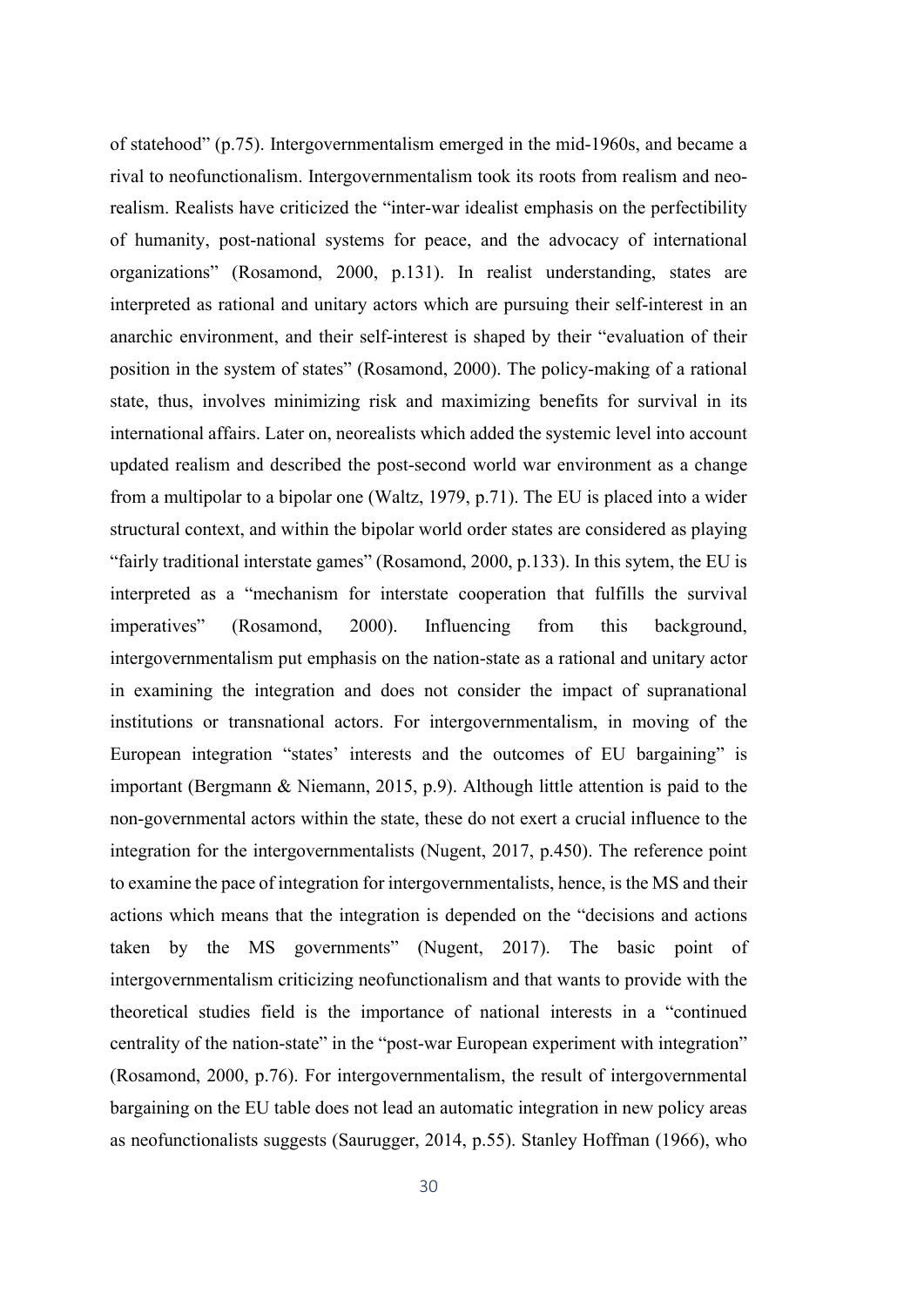represents classical intergovernmentalism, explains the emphasis given to the nationstate and the national interest with the term 'the logic of diversity' in contrast to 'the logic of integration' which favoured by neofunctionalism. The international system produces more diversity than a homogenous system in which governmental influence is exerted because states face a diversity of concerns and problems (Saurugger, 2014, p.58). As well, cultural differences are playing a role in establishing those concerns and interests of states (Cini, 2010, p.91). The diverse external geopolitical situations of the states and where they locate themselves in the global political economy put the EU MS in different relations with powerful external actors, therefore, the emergence of uncertainty would lead to conflict between governments (Rosamond, 2000, p.76- 77). In his formulation, Hoffmann (1966) put a deeper understanding to the "interests" by not taking it as a derivative of the structural balance of power calculus (Rosamond, 2000). Rather, "national interests, and the national preference formation, are arising in the context of the states' perception of its relative position in the state's system" (Bergmann & Niemann, 2015, p.9). This is what brings diversity to the system in determining the national interest of the MS in intergovernmentalist logic.

There is also a distinction made by Hoffmann (1966) between 'high' and 'low' politics issues in understanding how European integration takes place, i.e. how the national interests lead (or not) the integration. According to the high and low politics distinction, while the European integration is possible and not particularly controversial in certain technical domains i.e. economy, it is sensitive and complex in the issue areas of high politics such as foreign policy, security, and defence. The reason that integration is possible in low politics issues can be explained as these areas do not pose a threat to the "position of the national elites" and to the 'vital national interests'(Rosamond, 2000, p.77). In contrast, high politics issues represent core sovereign state prerogatives, and in the areas of high politics the importance of national definitions of interest and of sovereignty concerns lead the MS to retain the power for vetoing unwanted developments, hence integration in these areas become unlikely to proceed. In relation to this, Hoffmann (1966) states that "nations prefer the certainty, or the self-controlled certainty, of national self-reliance, to the uncontrolled uncertainty of the untested blender" (p.882). In addition, intergovernmentalist logic interprets the existence of the "purposeful supranational institutions with their own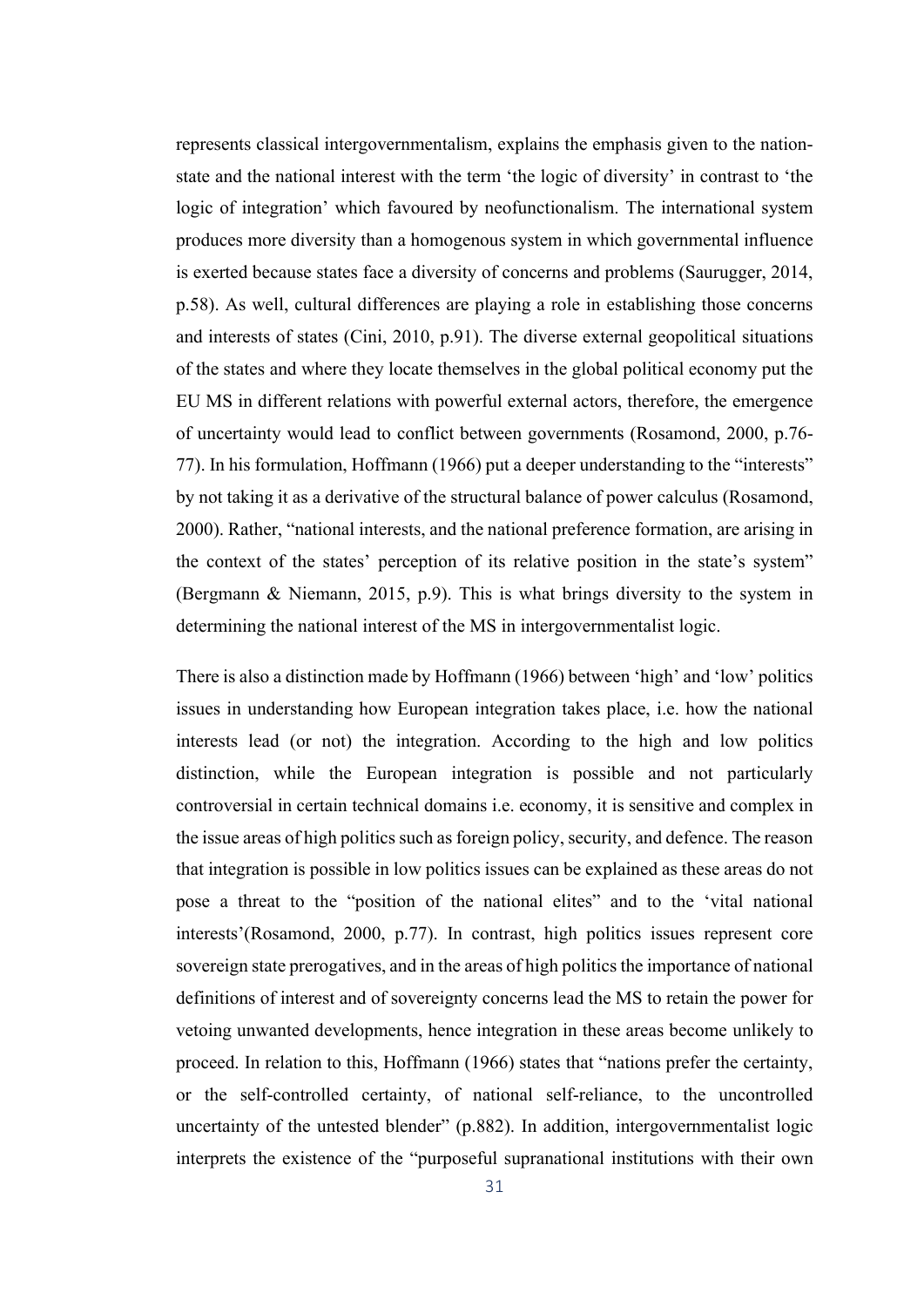agendas" as a threat to the national policy actors to the extent of advancing uncertainties externally, as in the case of the rise of the EC caused fears in the US as its becoming of a rival hegemon (Rosamond, 2000, p.78). Considering these factors, intergovernmentalism brings autonomy to the high politics area and, therefore, to the integration process, and wither away the neofunctionalist logic of automaticity of integration. This is an important contribution in intergovernmentalism indicating that integration is prone to be halted or even reverted, and is not an automatically continued process once started as neofunctionalists claim. In other words, because of the "centrality of state actors and the persistence of national sentiments" as countervailing forces, functional integration is not necessarily move within a "prescribed" direction (Rosamond, 2000, p.78). Neofunctionalists accepted this side of the integration later on and developed their view in identifying the integration with adding new concepts to their theory such as 'spill-back' (Lindberg & Scheingold, 1970 in Rosamond, p.93). Spill-back can be explained as a "retreat on both dimensions, possibly returning to the status quo ante initiation" (Schmitter, 1970, p.846).

All of these factors considered by intergovernmentalists stand for that integration has no ideological or ideal side and it is not a process as neofunctionalists claim, rather it is a cooperation based on cost-benefit analysis of the nation-states. This cooperation is "essentially conservative and pragmatic" which means that for the MS governments to solve their problems, cooperation is a rational way in the modern world to come to terms with common solutions via common problem solving (Cini, 2010, p.89). For intergovernmentalism, effective cooperation depends on the "convergence" of the national interests i.e. preferences of the MS at the bargaining table (Cini, 2010, p.91), but in the areas of high politics, such convergence is unlikely to happen. This shows that there is no room for a supranational dynamic under this logic of examination (Conzelmann, 2015). States manage to involve themselves in EU integration without giving up on their sovereign rights; they prefer pooling or sharing of their sovereignty instead of transfer it directly to the supranational level. They only "transfer sovereignty to the institutions where potential joint gains are large" (Moravcsik, 1999, p.9).

Although intergovernmentalists accept that European integration can involve delegation of sovereignty to so-called supranational institutions i.e. the European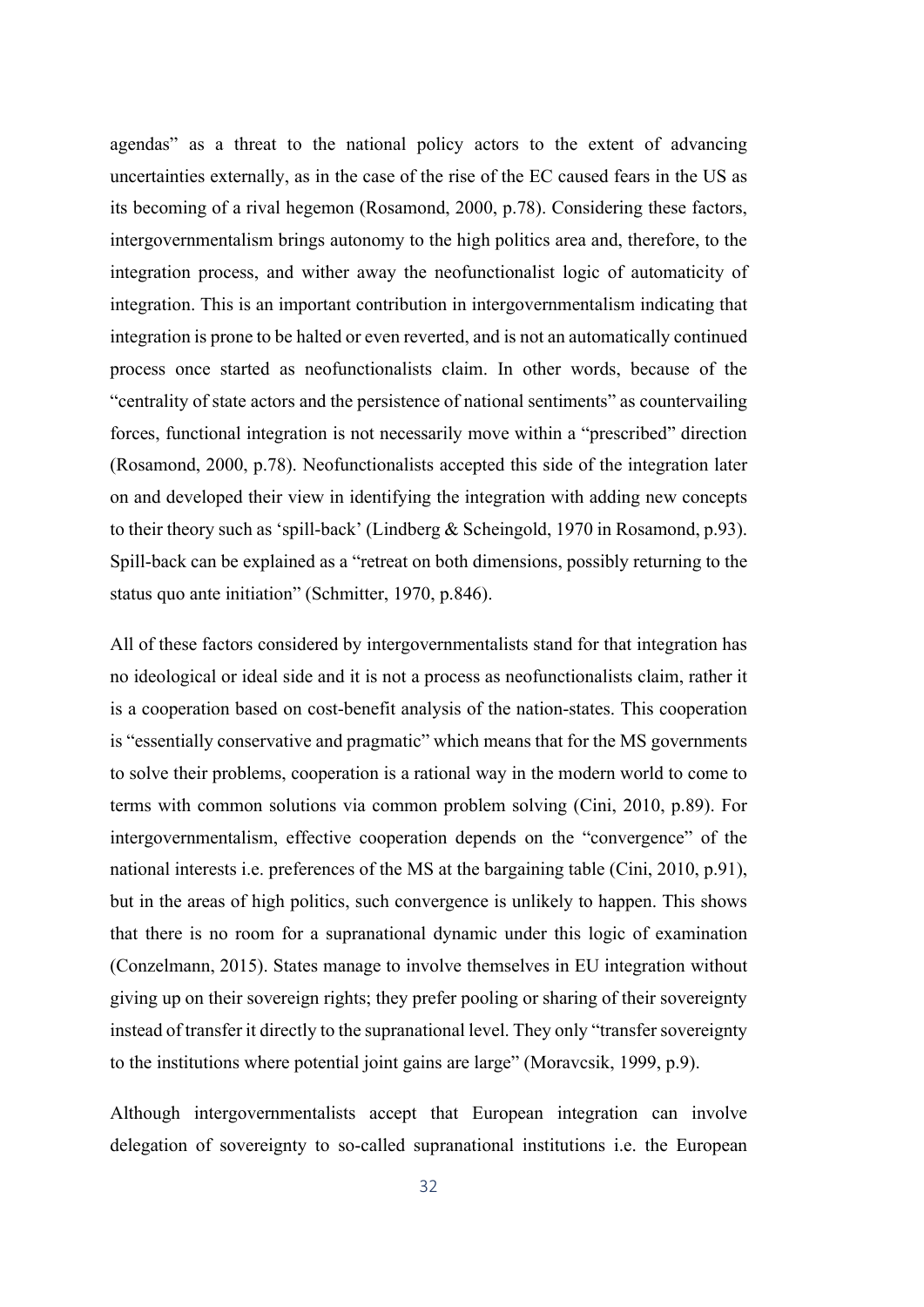Commission and the European Parliament, these institutions are far from playing an independent role and delegation lies within the limits of states' interests (Cini, 2010, p.90). For instance, in his work in examining the Single European Act (SEA) bargains, Moravcsik (1991) gives emphasis on supranational institutions, however, in a sense that they are acting as facilitators of positive-sum bargains and states that "the primary source of integration lies in the interests of the states themselves and the relative power each brings to Brussels" (p.56). In this regard, supranational institutions do not exert any influence in the sensitive policy domains within the EU integration process and may perform "a more important role" in less sensitive policy areas (Cini, 2010, p.90). The Council of the European Union (The Council of Ministers, shortly the Council) and the European Council are the EU institutions favoured by intergovernmentalists in this sense.

Several criticisms were raised for intergovernmentalism as well. Firstly, Hoffmann's distinction between high and low politics and namely autonomy in the high politics was subjected to criticism with the intensification of European integration in the 1980s and 1990s namely by empirical developments of the establishment of the European Political Cooperation (EPC) which later on turned into the Common Foreign and Security Policy (CFSP) via the Maastricht Treaty enshrining political and security cooperation in a treaty for the first time (Cross, 2011, p. 45), as well as coordination of economic and fiscal policies and acception of the single currency by 19 MS (Cini, 2010, p.92). In this regard, "the EC/EU system is meant to be read as clearly something more complex than a straight intergovernmental system that rejects further integration" (Rosamond, 2000, p.79). Secondly, intergovernmentalism was criticized that in an increasingly interdependent environment the bargains at the European level could not simply be reduced to a set of national interests (Cini, 2010, p.92-93). It is suggested by Webb (1983, p.23) that the MS preference formation is not simply determined but depended on "a set of domestic bargains and trade-offs" which makes hard for the MS to form a "consistently highly orchestrated national front" (in Rosamond, 2000, p.79). That means, the sensitive policy areas such as foreign policy and security, therefore, does not necessarily represent a "no-go area" for the EC and the integration can be possible in these areas too (Tranholm-Mikkelsen, 1991, p.17).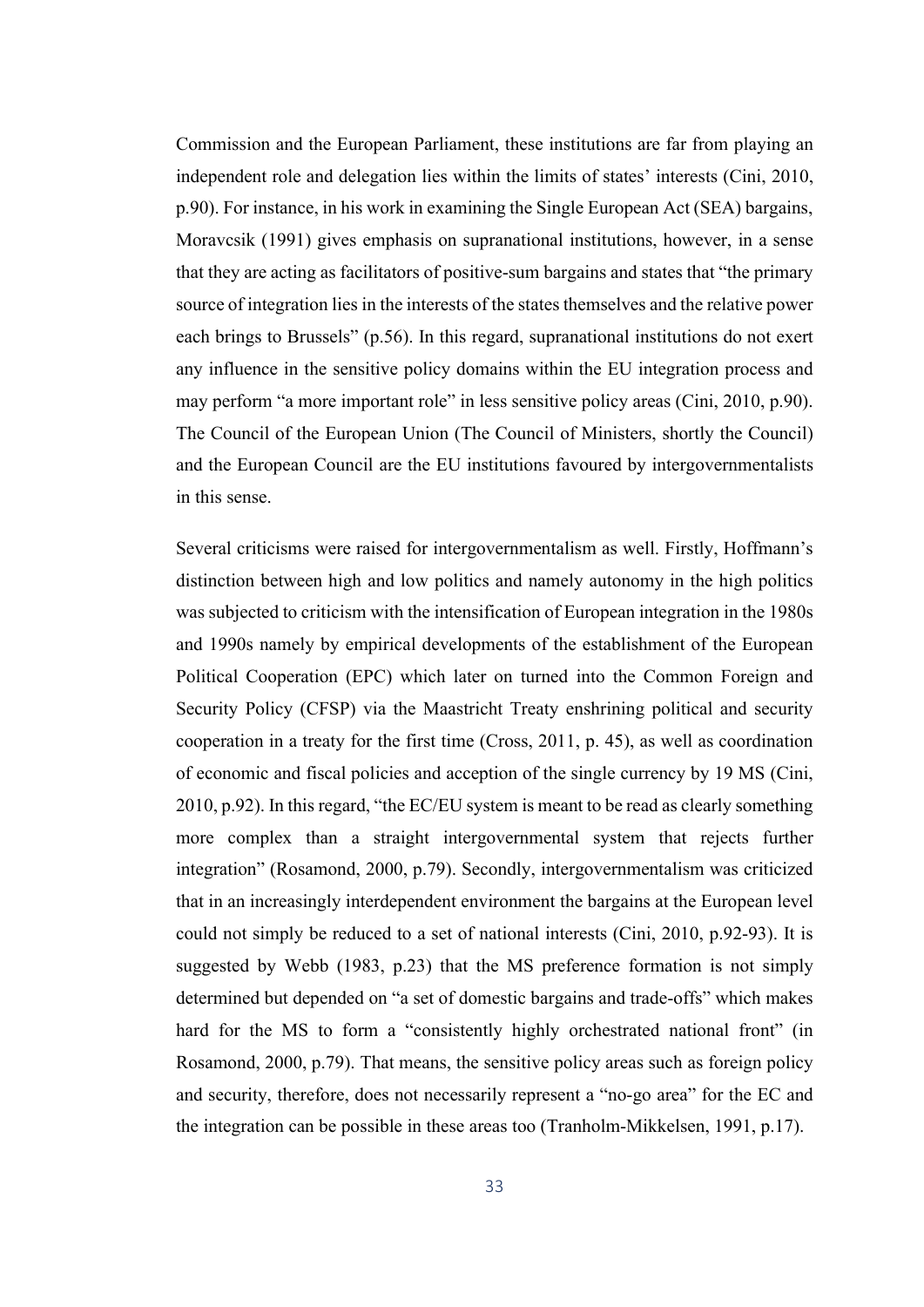Neoliberals' view on the origin of state interests and preferences gave a different emphasis to the significance of domestic politics and built the ground for a more sophisticated understanding of state preferences influenced by Putnam's (1988) 'twolevel game' (Rosamond, 2000, p.135). Those criticisms opened up the way for the development and adaptation of intergovernmentalism in many forms in which the most prominent is Moravcsik's Liberal-Intergovernmentalism (LI).

# 2.2.2.1. Liberal-Intergovernmentalism (LI)

LI pick up from where intergovernmentalism left the questions of why states accept to give up on their sovereignty and how they negotiate the proper form of integration amongst each other. In his interpretation of Putnam's 'two-level game', Moravcsik combines "the liberal theory of national preference formation" and the "intergovernmentalist account of strategic bargaining between states" (Rosamond, 2000, p.136). Under this view, national preferences are built upon the consequences of the state-society interaction, rather than the sovereign state's relative position in the international system as classical intergovernmentalism claims (Rosamond, 2000, p.137). When the interests are formulated, they are "bargained in an intergovernmental fashion" and those bargains restrict the range of possible integration outcomes (Rosamond, 2000). In LI, states are rational actors still as "the primary interest of governments is to maintain themselves in office" (Moravcsik, 1993). Supranational institutions in this sense are facilitators of intergovernmental bargains as it was also claimed by classical intergovernmentalism. Integration, thus, strengthens the states and this is why MS agrees with decisions that would make them less autonomous. Alan Milward further interpreted this point through his contribution with the term "rescue of the nation-state" (1992) by which he claims that states meet with the societal demands for their long-run survival in the post-world war environment (in Cini, 2010, p.89, box 6.2). However, as a response to this idea Wessels (1997) highlighted the evolution of the welfare-state directing the government in the direction of servicing human needs and seems to factor in the old functionalist arguments about the key task of government (in Rosamond, 2000, p.140). Moreover, Lindberg (1994) argues that the same analysis of Moravcsik can be applied to an understanding of the European Commission in the process of national interest formation which can bolster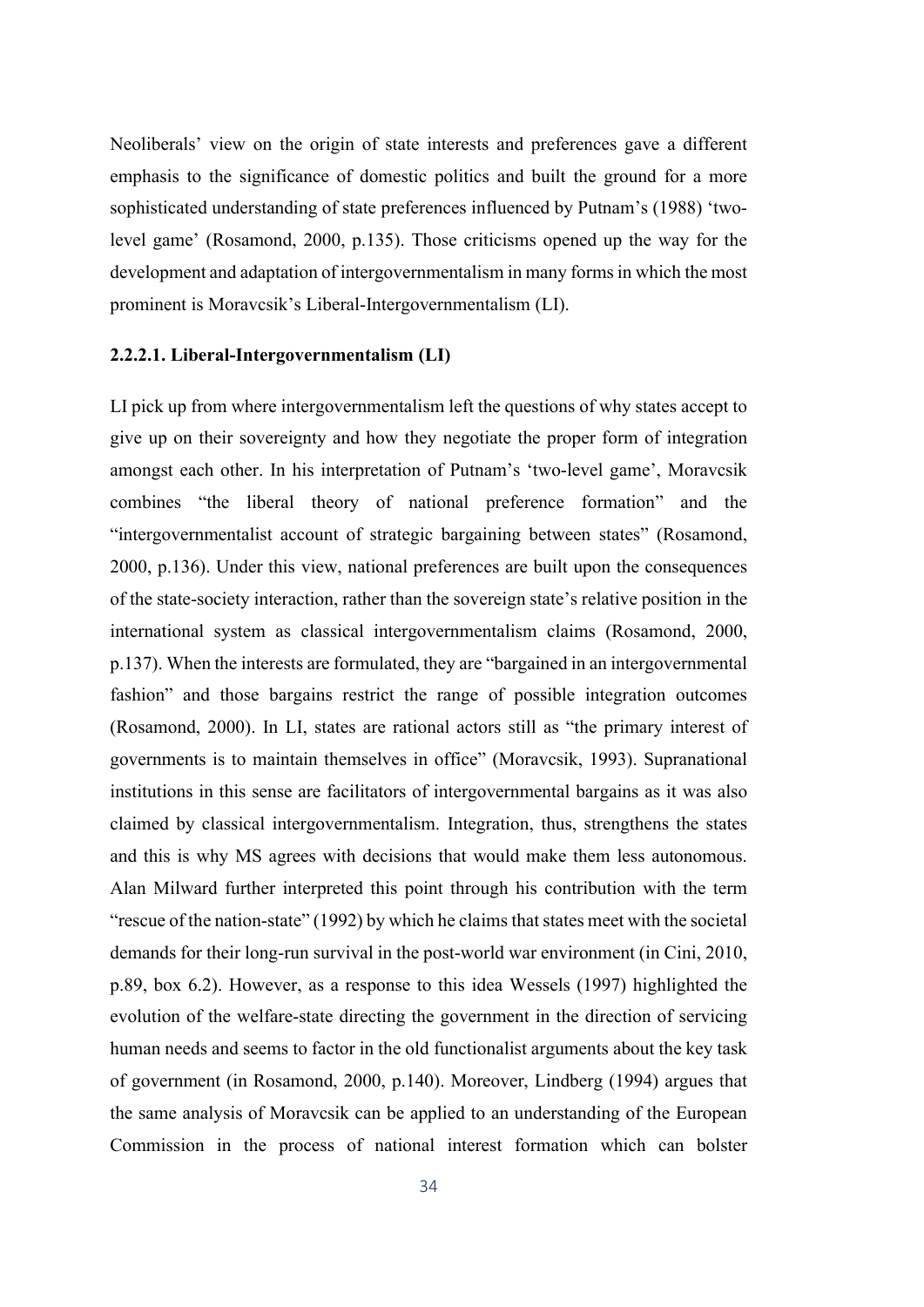neofunctionalist claims. Regarding to this aspect for instance, Lindberg (1994) draws attention to the European Commission's "entrepreneurial advantage" stemming from its ability to exploit the differences among the MS, hence their diverse preferences, and also via exploiting "MS government's abilities to play off divided domestic interests" (Rosamond, 2000, p.83) which are at the end strengthening supranational institutions' hand. Lastly, I would like to touch upon the point that in LI the emphasis given to the big events of integration i.e. summits where international bargaining happens is resembling taking snapshots of a film and only focusing that part to understand the integration is undermining the effect of day to day politics and gestation of policies (Conzelmann, 2015).

# 2.2.3. Middle-Range Theory

The middle-range theory emerged as a response to the increased scholarly attention from different strands directed in the European integration research area (Nugent, 2017, p.454) and for the purpose of capturing the current phase of the EU as an independent variable (Rosamond, 2010, p.105). While the grand theory is concerned with the general integration process and the form that integration would take, the middle-range theory looks at politics and policies of the EU i.e. how the EU functions, how it delivers authoritative outputs, and what the EU today is (Conzelmann, 2015; Nugent, 2017). Middle-range theory studied European integration benefiting from subdisciplines of political science. Comparative politics, governance, and public policy are used as approaches to study EU integration. The new theories/approaches of integration can be used in an eclectic manner to understand the EU integration. Titles that will be introduced under this section do not represent fully developed theories rather approaches looking at particular sides of the EU integration.

# 2.2.3.1. Governance Approaches

"Governance is a means to achieve collective benefits by coordinating human activity" (Hooghe & Marks, 2009, p. 2), and it represents the total of rules, procedures, and norms at the achievement of common interests in a specific issue area (Conzelmann, 2015). Governance approaches are concerned with the "capacity of the EU to govern effectively" (Peters & Pierre, 2009, p.91) and "how the type of polity impacts on the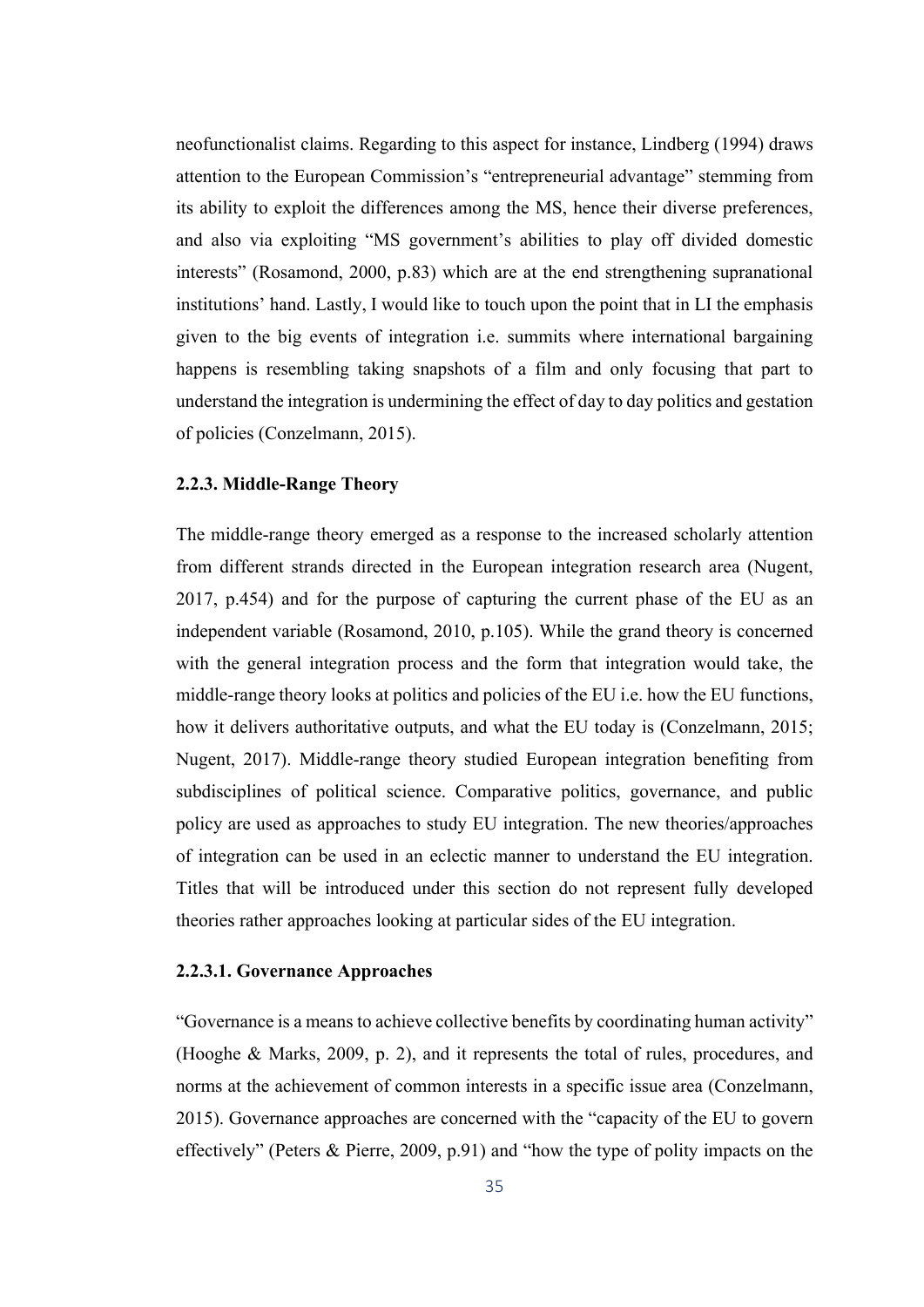policy adopted" (Jachtenfuchs, 2001, p.252). For instance, according to Peter & Pierre's (2009) interpretation, the approach is important to understand the capacity and implications of the EU governance "to fulfill the goals and dreams of its leaders, and of its citizens" (Peters & Pierre, 2009). In this regard, "the capacity to govern" is also important in the sense that it "directly influences the ability of this system to maintain its progress toward greater economic and political integration" (Peters & Pierre, 2009, p.91). Regarding the increasing complexity of the EU's organization in today's world, governance approaches capture the nature of the EU as "being more than an international organization but less than a federal state" (Börzel, 2018, p.6), and nor a political system comparable to the member states. That is to say that the EU has a *sui generis* character, yet it governs European societies (Conzelmann, 2015). In order to utilize the governance concept, types of governance developed in this study area are as such; democratic governance, network governance, multi-level governance, and supranational governance.

## 2.2.3.1.1. Multi-level Governance (MLG)

MLG was developed by Marks, Hooghe, and Blank (1996) and it suggests that "the EU policy process is not something simply happening at the European level" anymore as authoritative decision making is happening at multiple territorial levels (Rosamond in Cini, 2010, p.115). These are namely regional, national, and local levels (Börzel, 2018, p.12). Nugent (2017) notes on MLG so that

Rather than national political activity being confined to the national arena and national inputs into EU decision-making being channeled via state-level actors, a variety of channels and interconnections between different levels of government exist and are important. States are an integral and powerful part of the EU, but they no longer provide the sole interface between supranational and subnational arenas, and they share, rather than monopolize, control over many activities that take place in their respective territories (p.445).

Therefore, it can be understood as a criticism of liberal-intergovernmentalism's statecentric approach. However, MLG neglects public and private non-state actors i.e. the role of business and civil society actors as EU policy actors in the EU policy process (Börzel, 2018, p.6-7), thus delimits examination of different actors' involvement in the EU policy process.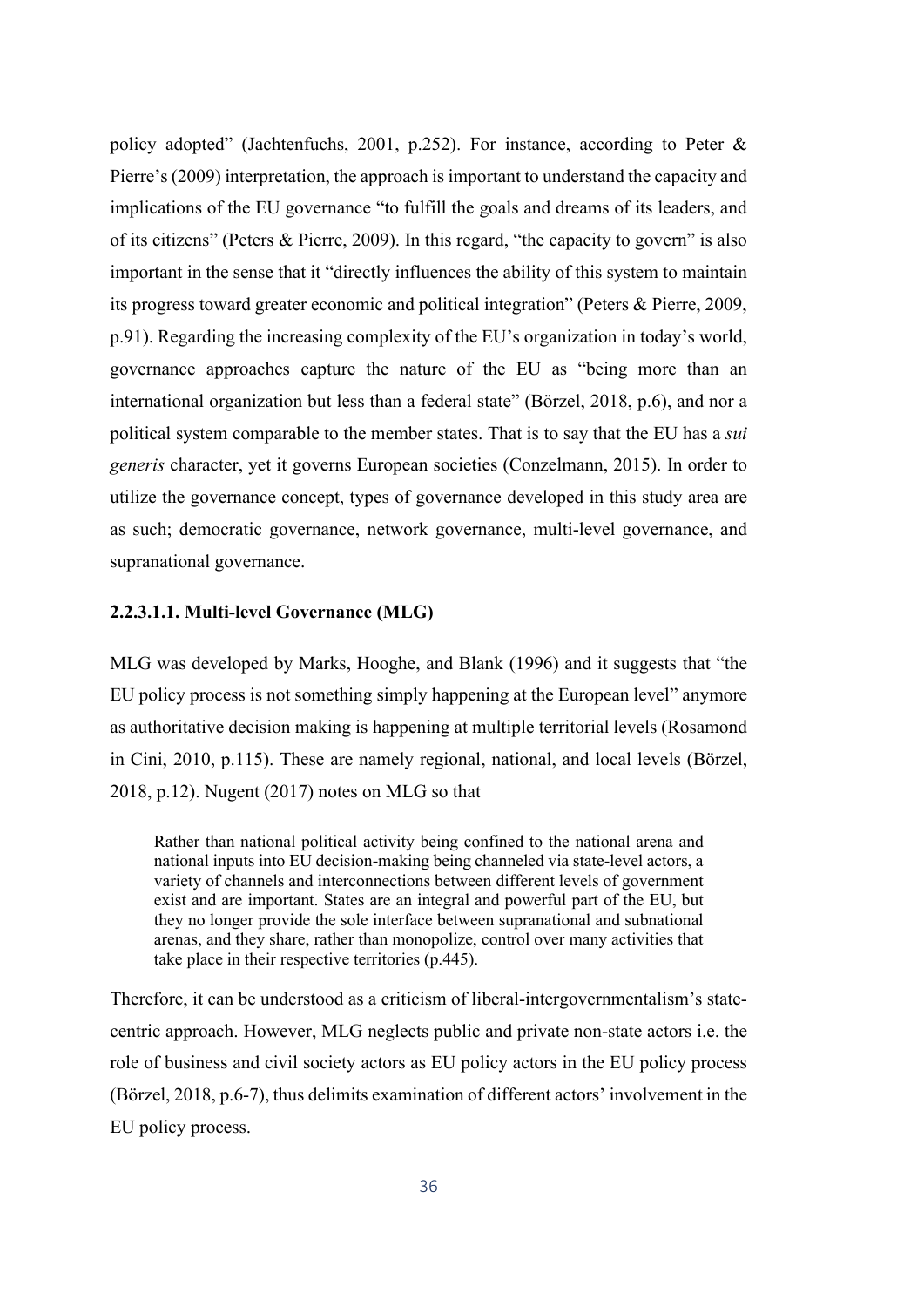## 2.2.3.1.2. Supranational Governance

Supranational governance is a theoretical approach developed from neofunctionalist theory by Sweet and Sandholtz (1997) and in contrast to MLG, this governance approach privileges "the role of transnational exchange (e.g. trade, the development of Euro-groups, networks, and associations in short non-state actors i.e. NSA's) in pushing the EC's organizations to construct new policy and new arenas for policyrelevant behaviour" (Sweet and Sandholtz, 1997, p.298). Sweet and Sandholtz (1997) argues that;

Supranational governance serves the interests of (1) those individuals, groups, firms who transact across borders, and (2) those who are advantaged by European rules and disadvantaged by national rules, in specific policy domains. The expansion of transnational exchange, and the associated push to substitute supranational for national rules, generate pressure on the EC's organizations to act. As a result, the density of supranational rules grows….and these processes gradually, but inevitably, reduce the capacity of the member states to control outcomes (p.299-300).

"Once EC rules are in place, a process of institutionalization occurs and this process provokes further integration" (Sweet and Sandholtz, 1997, p.297). In the beginning, this approach encouraged me to conduct my theoretical research based on its assumptions in explaining the external border management area as the area is under a treaty-based policy domain and exemplifies a movement from intergovernmental to supranational politics, however, explaining the integration only through focusing on transactional actors in the establishment of Frontex and the EBCG proved limited due to the limited transactional factors i.e. business actors I encountered in examining the process. Therefore, this transaction-based approach would only help me partly explain the story of the EU's external border management.

#### 2.2.3.2. Institutionalism & New-Institutionalism

The EU is constituted of various supranational institutions as well as intergovernmental bodies that is to say that it is a highly institutionalized entity. Institutions matter for institutionalists because "institutional configurations have an impact upon political outcomes" (Rosamond, 2000, p.114). New institutionalists, which have emerged as a reaction to rationalism and behaviouralism, state that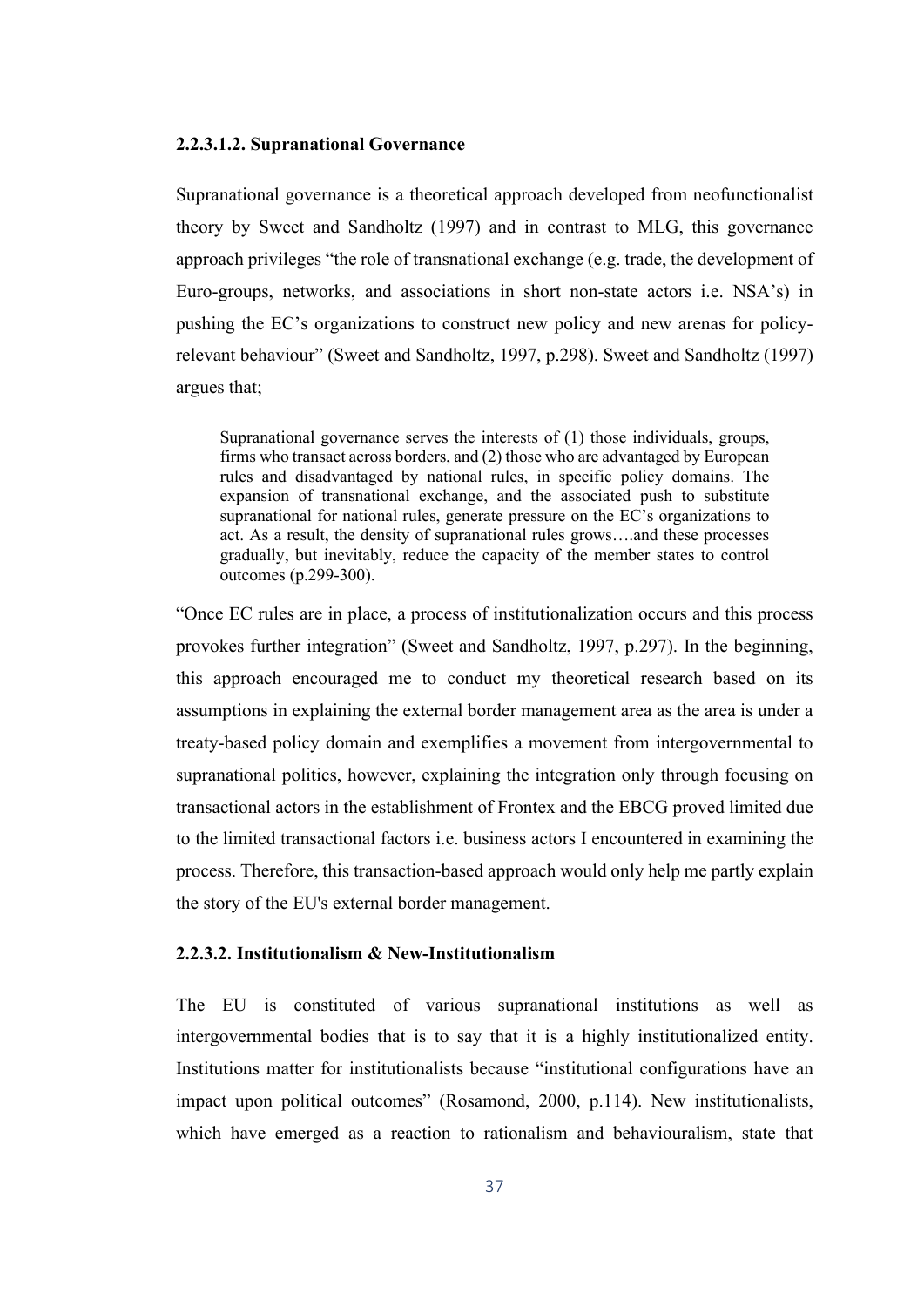"institutions matter in shaping the actions of political actors and in determining decisional outcomes" beyond their formal powers and structures (Nugent, 2017, p.454). It is noted by scholars that there are various informal interactions in the formal structure of the EU that are constituted of informal procedures, practices, relationships, customs, and norms, and these are affecting the policy outcomes (Rosamond, 2010, p.109). Hall and Taylor (1996) suggest that the existence of analytical approaches within new institutionalism is at least in three types (p.936), and these are the approaches of historical institutionalism which explains decision-taking as "pathdependent"; rational choice institutionalism which examines the extent to which institutions affect rational actions of political actors; and finally sociological institutionalism which is focusing on the cultural aspect of institutional practices. Institutionalism and new-institutionalizs does not fit in my research framework as I do not problematize the institutionalisation and agencification aspect of the EU integration, i.e. establishment of Frontex, later on, the EBCG, per se as a Community agency. Rather, I examine the process which ended up with the establishment of an agency as a part of the European project.

# 2.3. Conclusion

In this chapter, the aim was to give space to the main theories of EU integration and their main concepts in grasping the nature of the EU integration and how it can be explained as well as to some of the middle-range theories of integration which are focused on the governance and institutional side of the EU in explaining the integration. Since in this thesis the main concern is to explain the process of integration in the external border management area via the example of the establishment of Frontex, and later on the EBCG, it is found useful to benefit from the neofunctionalist theory to explain the incremental integration in this area especially due to its pluralistic nature fitting in the multidimensional feature of the EU. Moreover, observing the trend of more communitarization in the internal security area of the MS which is a 'high' politics area is another important aspect to take account of neofunctionalism rather intergovernmentalism in examining the integration in the sub-policy area of external border management. The external border management area in the EU is an example where harmonization of the rules are taking place despite of the sensitivity of the MS.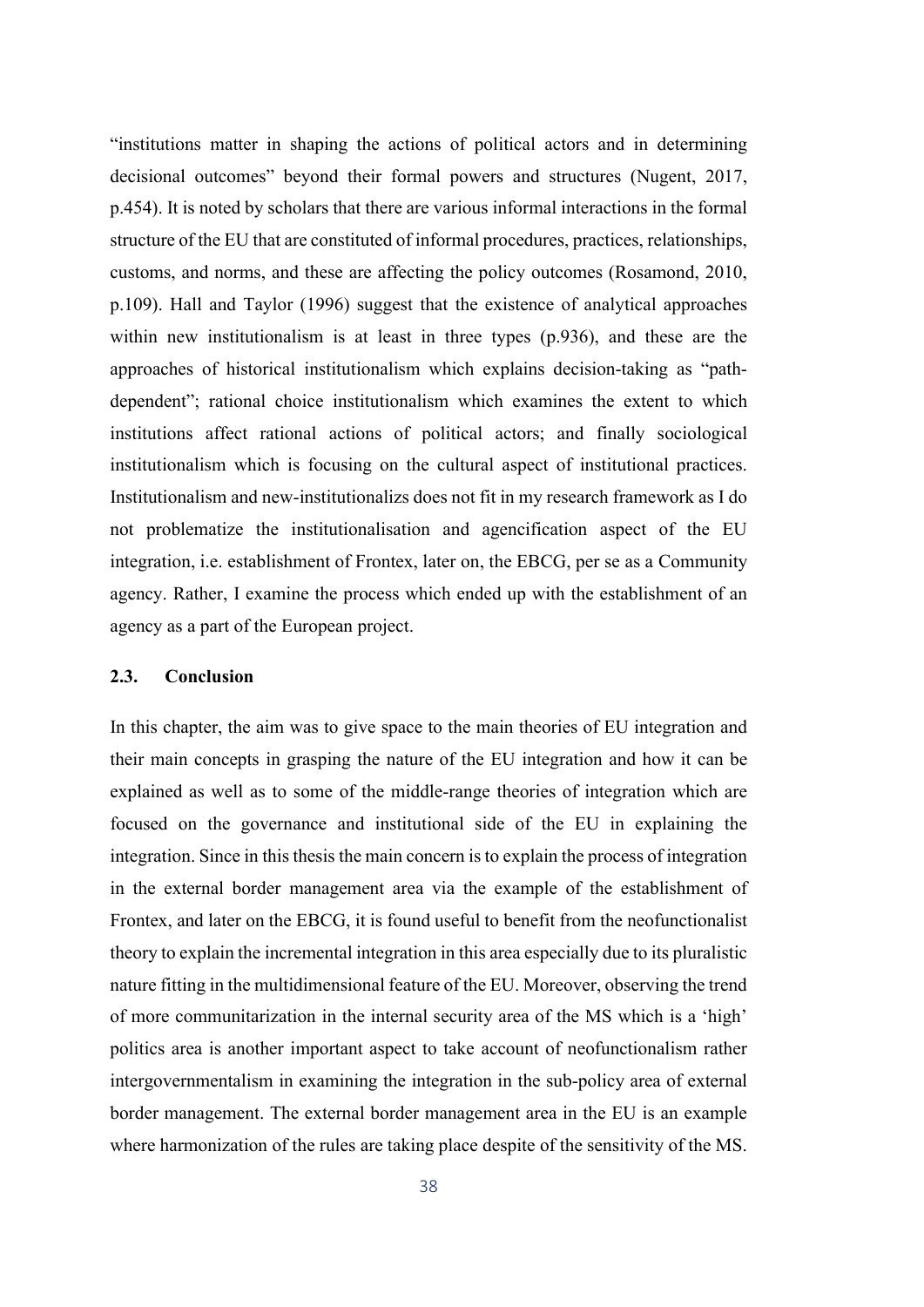The area is not fully integrated yet and the surveillance of their borders and ensure its management is in the hands of the MS but the area exemplifies an important harmonization trend as well. In particular, the mechanism of spillover is a valid analyzing tool in the external border management research area due to the abundance of actors included in the integration process. Considering the inevitable link between the economic desire of creating a Single Market and realizing the necessity for providing internal security to the EU for the functioning of the market indicates the spillover trend in the language of neofunctionalist theory between policy areas, in this case, of economy and security which will be shown in the next chapters. The spillover concept and the types of spillover introduced in this chapter will be applied to the case study of Frontex, the EBCG, for providing the analysis of the integration in the EU's external border management area. How the concept of spillover is relevant and important in explaining the integration is that it represents dynamism and deepening between and/or within policy areas. MS are not the only actors who are leading the process of integration, otherwise, steps towards communitarization in the security area would not be expected as it represents one of the high politics areas as intergovernmentalists claim. Middle-range theories prove limited within this research scope due to their specific focus on what kind of political system the EU is turning to. Therefore, their job is not to explain the integration as a whole and as a process but provide different perspectives in particular analyses on policy-making and decisionmaking in the EU integration.

Neofunctionalism emerged as the first European integration theory yet became the most criticized one. However, through time it was tested and refined into a more comprehensive version with the contributions of its early writers as well as more recent scholars, therefore it cannot be counted as outdated. The dynamism in the EC in the second part of the 1980s has upheld the integration with the initiative of Single Market and spread on JHA/AFSJ, even begot to an agency i.e. Frontex to coordinate external border management. Each theory and approach is contributing to the EU integration from a different perspective by touching the different parts of the elephant. Neofunctionalism in this sense "may still only be dealing with some parts of the elephant, but it appears that those parts are among the ones that make the animal move" (Tanholm-Mikkelsen, 1991 p.19).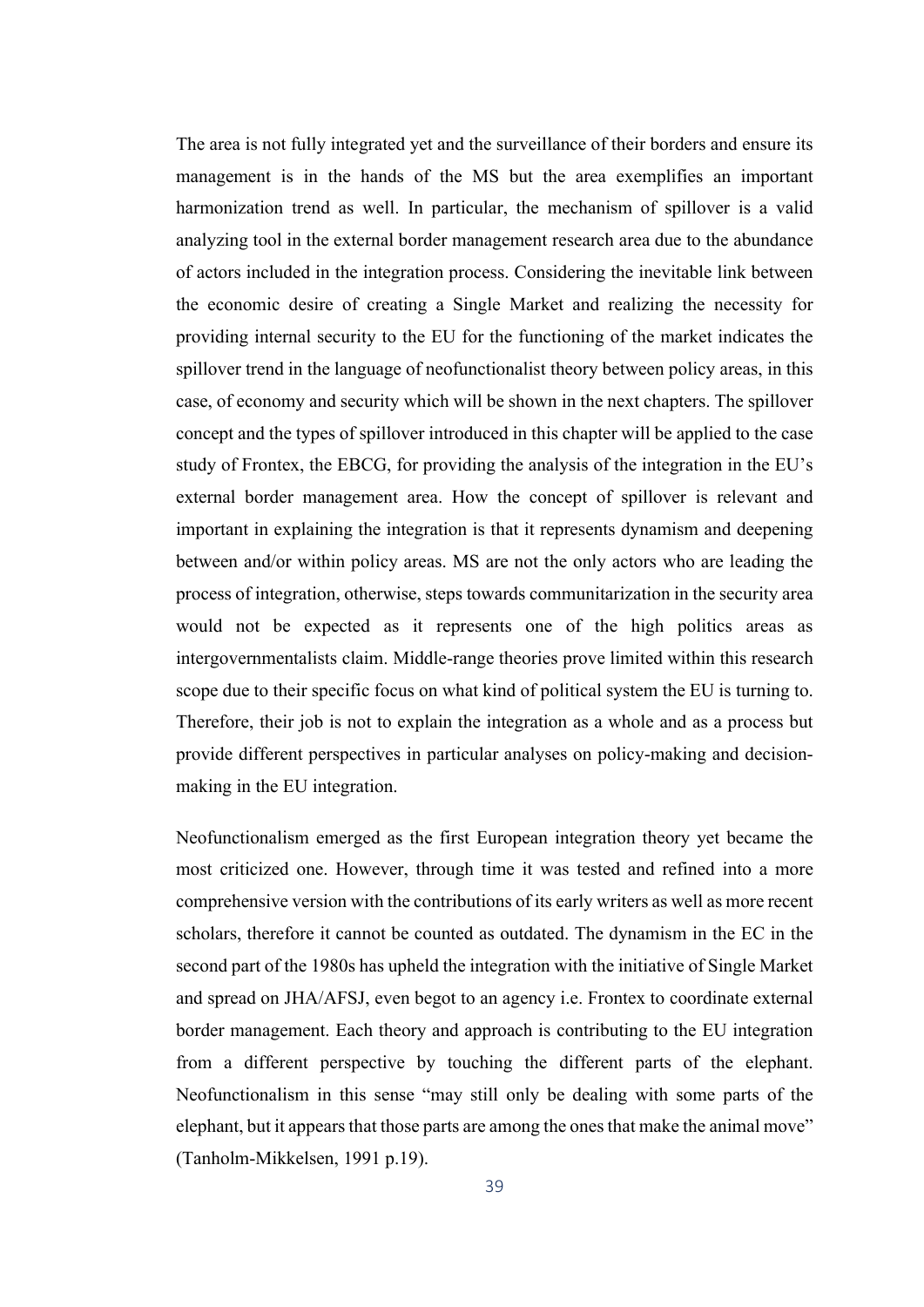## CHAPTER 3

# JHA AND TOWARDS A COMMON POLICY ON THE EU'S EXTERNAL BORDERS

## 3.1. Introduction

The *sui generis* character of the EU in the world arena and multidimensional nature of its integration process has introduced the EU studies field with one of a kind political system by being not of any type of a state or intergovernmental organization. One can say by looking at the key characteristics of the state namely territory, sovereignty, legitimacy, and monopoly of governance (Nugent, 2017), the EU could be considered as a state with the existence of them all, but these characteristics are present in partial ways (p.439). For instance, considering the concept of the territory shows how hard it is to fit the EU in specific geography due to its enlargement phenomenon. Therefore, changes in its borders either by accepting members like Croatia that is representing the latest acception to the Union with its joining in 2013 or withdrawal of the United Kingdom as the result of the Brexit process in 2020 shows that the land is not owned by the EU itself but MS are seizing their power of being the owner and having the monopoly of governance of their own territory. In such a complex system legislative actions are divided by competence areas. For instance, in most of the public policy areas such as "defence, foreign affairs, fiscal policy, education, and criminal law" decisions are still taken on a national level instead of creating a Union-level policy (Nugent, 2017, p.437). In other words, MS competences still prevail over the Union competences in some of the policy areas due to the national prerogatives, and decisions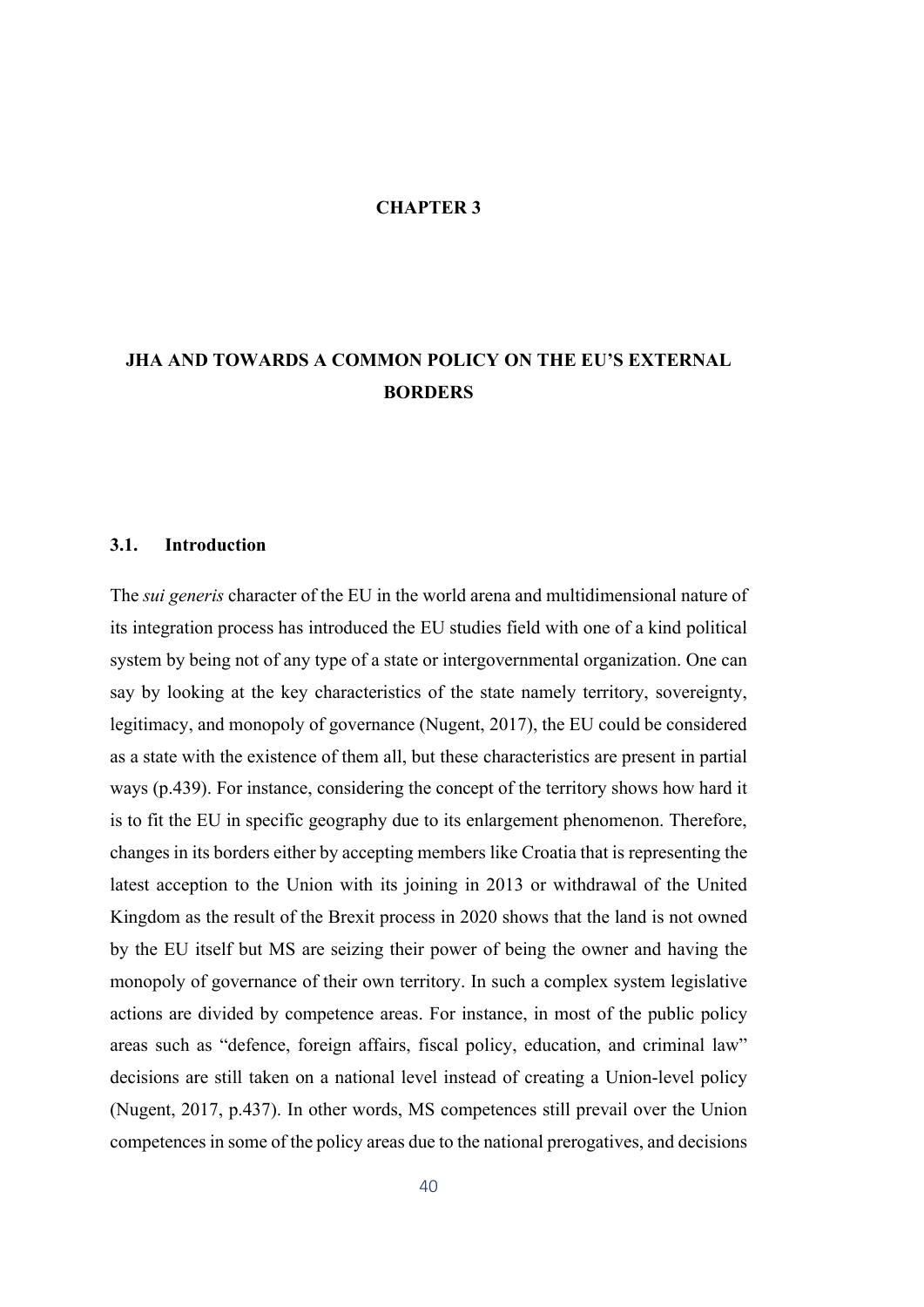and policies continue to be made on a national level in these areas. However, there are also policy-making areas that are subjected to shared competence which means that "both the EU and MS are able to pass laws" (European Commission 1, n.d.). Today the Union is taking common steps to develop the area of freedom, security, and justice and also taking actions in managing the external borders, which is a sensitive phenomenon due to the national clauses of the MS. In this sense, cooperation in the JHA appears to be one of the endeavours of the EU in creating these common steps. The rapid development of the JHA took place since the end of the 1990s and now under the name of AFSJ, the EU's responsibilities for internal security issues such as combating irregular migration, cross-border crime and terrorism have grown under this area (Monar, 2006, p.507). In order to discuss the policy developments on the EU's common external borders and the establishment of Frontex in the next chapters, this chapter will discuss the introduction and development of the area of JHA and the current AFSJ. Moreover, examining the historical context together with the institutional developments which bore the first steps to legalize the internal security area and transformed it into an internal security project requires special attention in understanding Frontex which is established as an AFSJ agency. Regarding the historical context, under the part 3.2. the Single European Act (SEA) as the first achievement of the EC in the 1990s in creating the Single Market and then the developments regarding Schengen Agreement which is the precursor of today's Schengen acquis will be examined to understand changes in borders and the meaning attributed to borders. As O'Dowd (2010, p.14) states, it is crucial to understand how borders are changing in order to assess the factors and developments facilitating crossborder cooperation. Then, under part 3.3., the transformation process of the JHA and the emergence of the AFSJ will be discussed. This part will especially examine the institutional developments from the establishment of Schengen to Lisbon Treaty for tracing the supranationalization of the area under the lights of the Treaty changes. As the last part before conclusion, in part 3.4. the EU policy programmes on AFSJ and their relationship with the common external border management will provide an insight about the further agenda of the AFSJ before focusing on border management with Frontex in the next chapter.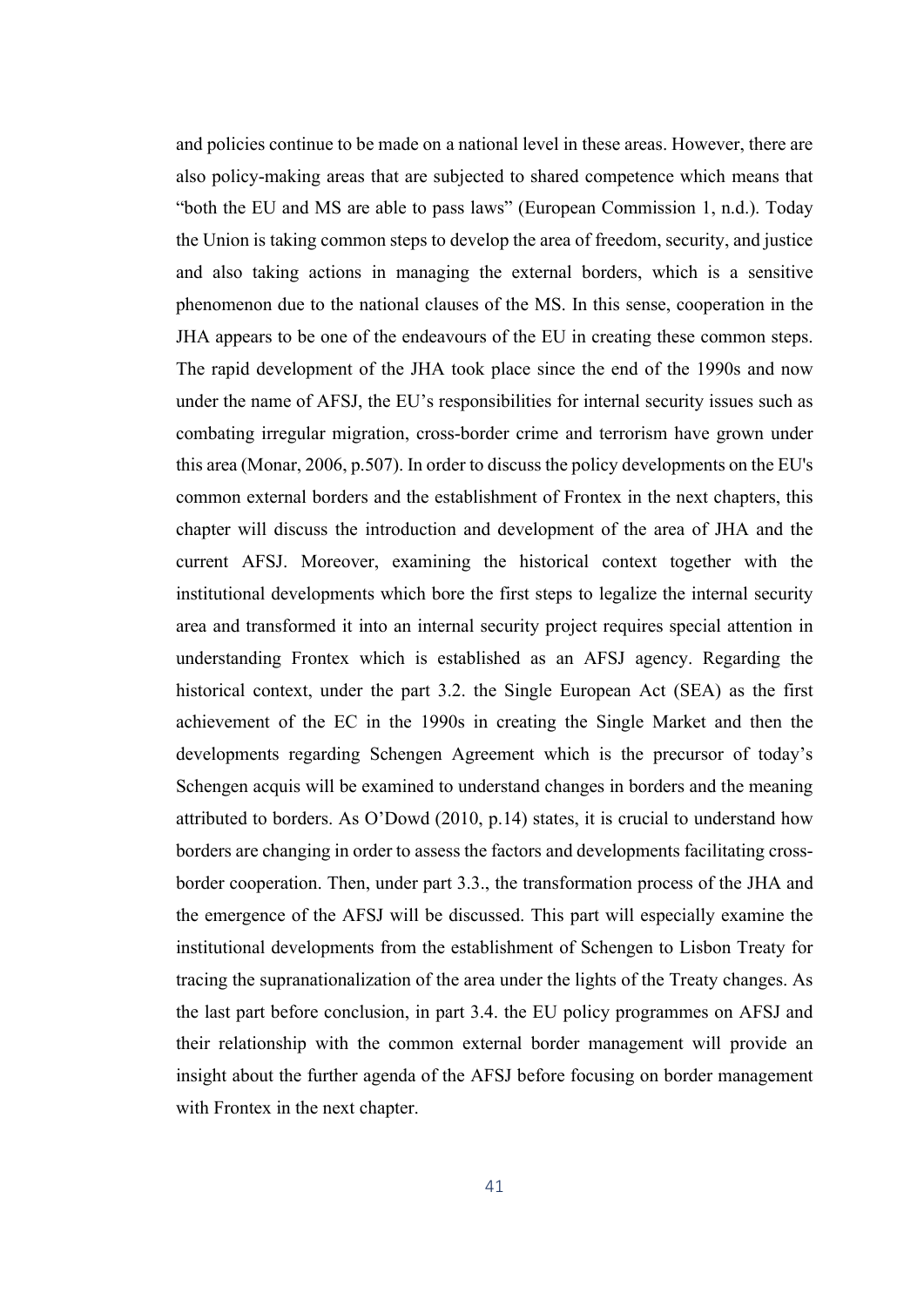## 3.2. Historical Background

# 3.2.1. Single European Act (SEA)

In the EU's history, the Single European Act (SEA) represents an important step not only in moving the EU integration forward with the aim of creating a Single Market but also in terms of introducing abolishing of internal borders and reaching the standards necessary for providing the four freedoms of "free movement of goods, services, capital and persons" (European Union b, n.d.). This aim has to have a relation with the Union's external border management with the linking of external and internal borders under an internal security project (Huysmans, 2000, p.752). In 1957, the EEC was created with the signing of the Treaty of Rome and the EU MS of Belgium, Netherlands, Luxembourg, Germany, France and Italy established a commitment to work towards integration and economic growth, through trade. By signing of the Treaty, the MS agreed to jointly eliminate trade barriers and other barriers between them to "ensure the economic and social progress of their countries", "improve living and working conditions of their citizens", create a common trade policy, abolish quotas and customs duties, have a common external tariff and supporting the integration of the EU (Treaty of Rome, 1957). Besides these specific goals, the Treaty (1957) has also envisaged a common market in which free movement of not only the goods but also people, services and capital in the territory of these six MS would be performed. Followingly, "the intra-tariff and quota barriers within the EU were abolished in 1968" to ease market activities across internal borders (European Parliament, 2018, p.1-2). However, thereafter the lack of supranational and intergovernmental decision making structures, partly the recession in the 80s, and partly the "lack of confidence and vision" between MS (Commission of the European Communities, 1985, p.5, para.5- 6), including the protectionist attitudes among them due to the oil crises of 1973 (European single market, n.d.), hindered the momentum to move forward with the integration process. This situation has changed in 1982 with the increased commitment of the MS in the European Council meeting in Copenhagen (Commission of the European Communities, 1985, p.5, para.7). Following further discussions, in 1984 in Fountainbleau and in 1985 in Dublin Summits and Brussels Summit finally the Commission's Single Market programme of 1985 and the White Paper set 31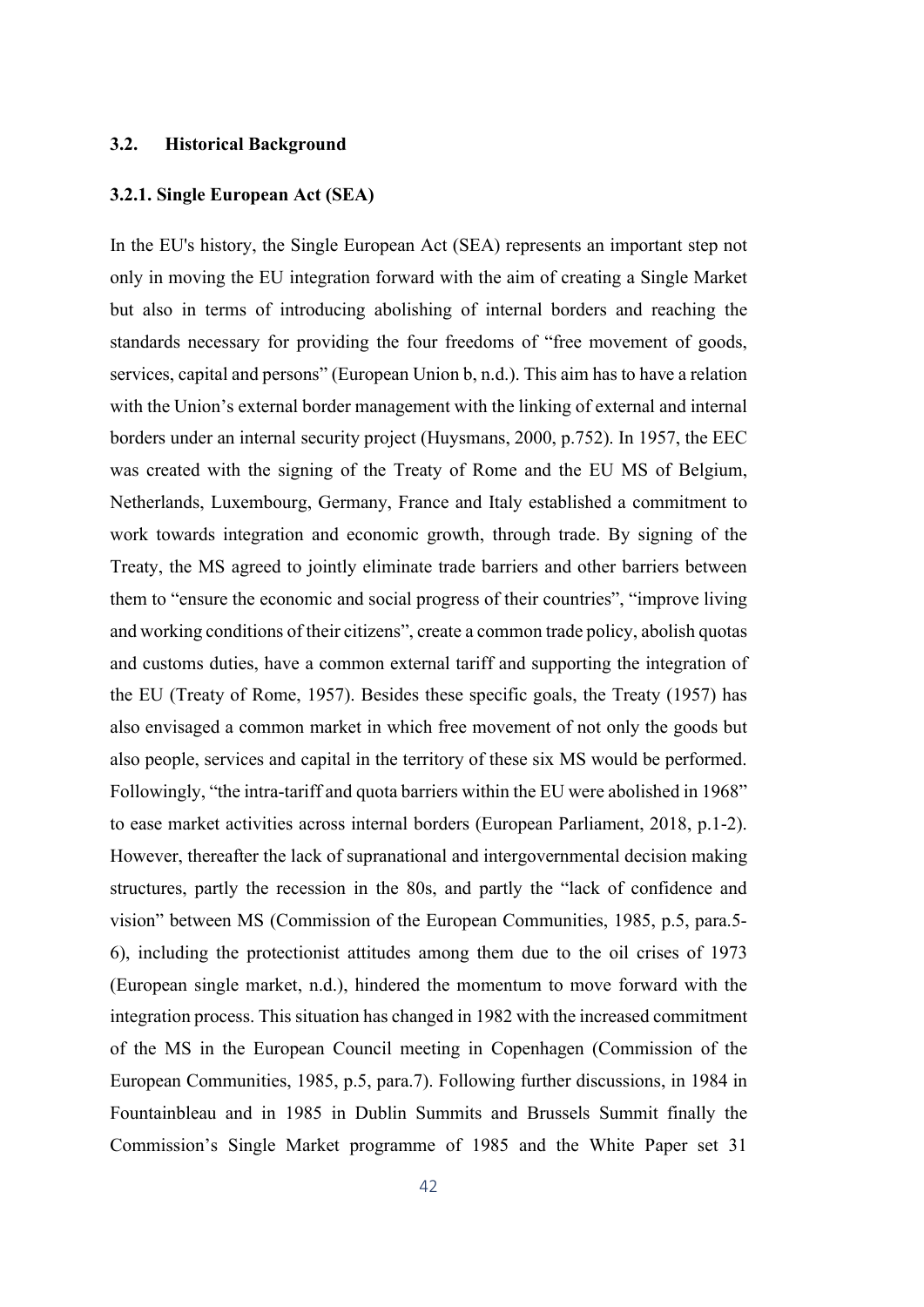December 1992 as the date for completion of the common internal market for the aim of transferring it to a Single Market. The Commission's "White Paper" presents a detailed timetable and program on the objective of completing the internal market and makes emphasis on the requirement of removal of "physical, technical and fiscal barriers" (Commission of the European Communities, 1985). Focusing on the removal of the physical barriers i.e. borders proves that for the development of the economic and the political integration elimination of internal borders of the MS gained vital importance. It has been stated in Article 12 of the Commission's "White Paper" (1985) that:

The reason for getting rid entirely of physical and other controls between member states is not one of theology or appearance, but the hard practical fact that the maintenance of any internal frontier controls will perpetuate the costs and disadvantages of a divided market (Commission of the European Communities, p.6).

This means that borders started to represent a different meaning for the EC that is to say that as a *barrier* between the MS causing obstacles in the the creation of an integrated market as well as an economic space, as they could also represent administrative, legal, political, cultural and even psychological barriers (O'Dowd, 2010, p.21, emphasis added). In this new meaning of borders we can also see the impact of globalization and competition in the revival of neo-liberal economy in the 80s as the borders were thought to hamper free market activities. Therefore, with the SEA, intergovernmental cooperation among MS has started to be shifted towards the community institutions (Kaunert et al., 2012, p.7). In terms of institutional development, signing of the SEA in 1986 introduced qualified majority voting (QMV) in the Council, expanded the powers of the EC in a number of policy areas and also opened the way to further political integration. As Huysmans (2000) argued that the link between the external and internal borders marked the shift of the SEA from a "socio-economic project of the internal market into an internal security project"  $(p.760)$ .

The SEA cleared the way for removing of the economic and legal barriers within the Union's internal market for the sake of free movement of persons, goods, services and capital within the market for the functioning of the economic activities, therefore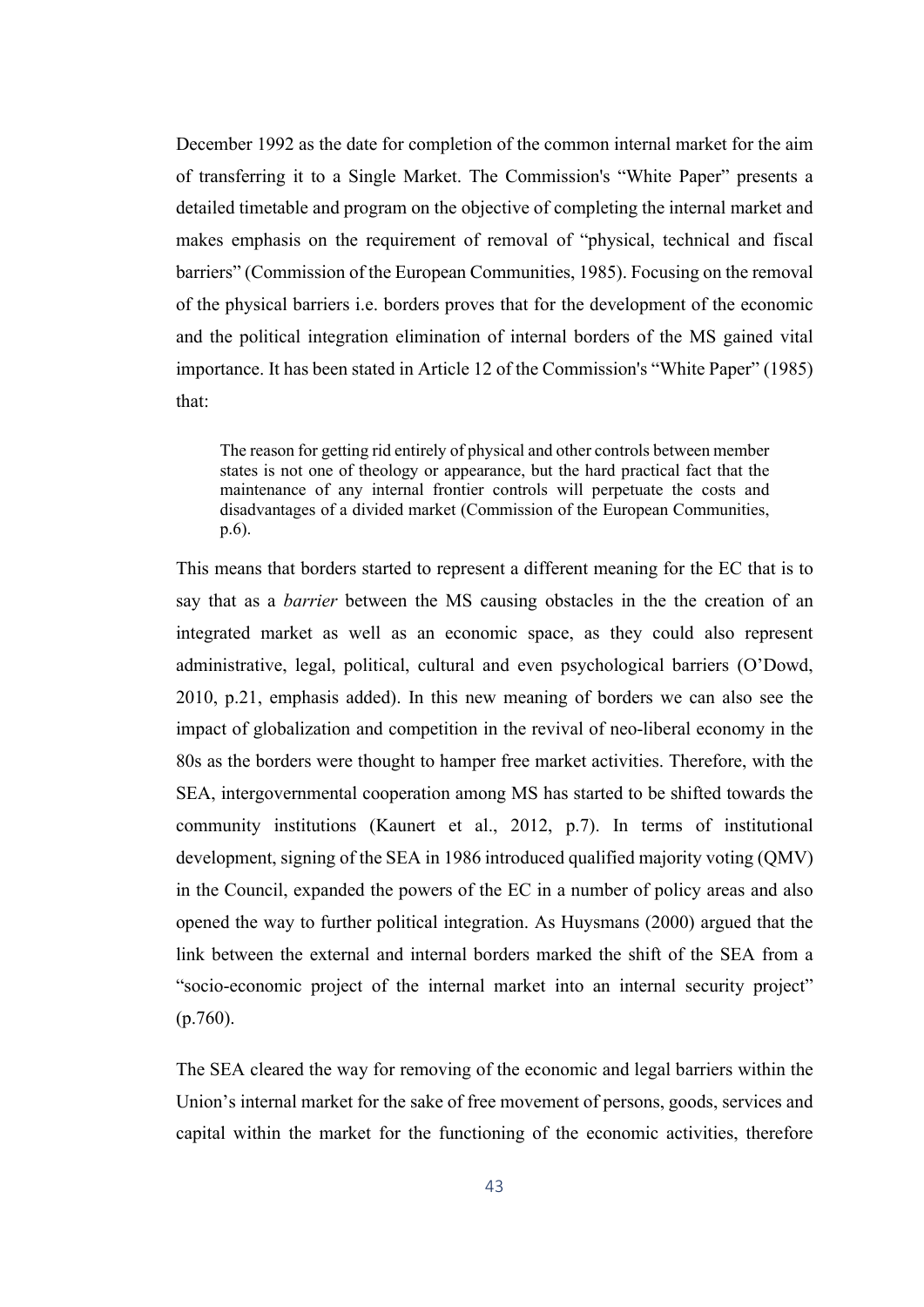contributing to the integration. The security concerns coming along with the abolishing of internal borders of the Union has brought about new consequences for the need of strengthening the barrier functions of the external borders which also required different kinds of regulations (O'Dowd, 2010, p.21). In this sense, it is important to note that getting rid of the borders to reach a Single Market neither meant the end of regulation nor the end of borders. The relation with the desire to abolish the internal borders and realizing the need for creating external border barriers shows us that abolishing internal borders as a consequence comes alongside with different forms of regulation and re-regulation in the EU regarding external border management. In other words, the signing of the SEA also implied different ways of managing borders. Hence, the other important factor to mention in terms of facilitating the way towards the institutionalization of border management is the Schengen *acquis*.

# 3.2.2. Schengen *acquis*

Today's Schengen *acquis* might be seen as a total of a mechanism which allows EU citizens to move freely across Schengen member states in Europe. However, it has been developed through various stages over time and cooperation with the MS. It has also brought about a broader meaning for the EU and the developments in the internal and external border management. The Schengen area "aims to allow EU residents to travel across the internal borders of its member countries without being checked or having to show their passports" (EUR-Lex b, 2020). In its original sense, the concept of free movement was introduced "to enable the European working population to freely travel and settle in any EU State", therefore the concept was considering only the working population when addressing to the free movement of 'persons' (European Commission 2, n.d.). The 1980's witnessed debates over ensuring the free movement of people within the EU. The idea of free movement of persons could not be applied effectively at the first attempt since no consensus could be reached within the Council regarding the concept of free movement of persons, and the decision making stayed subject to unanimous voting (Bertozzi, 2008, p.3). In the first years due to the MS concerns accompanied to the lifting of the internal controls, the EU could not realized abolishing of its internal border controls. Following this situation, on 14 June 1985 five member states namely Belgium, the Netherlands and Luxembourg, Germany, and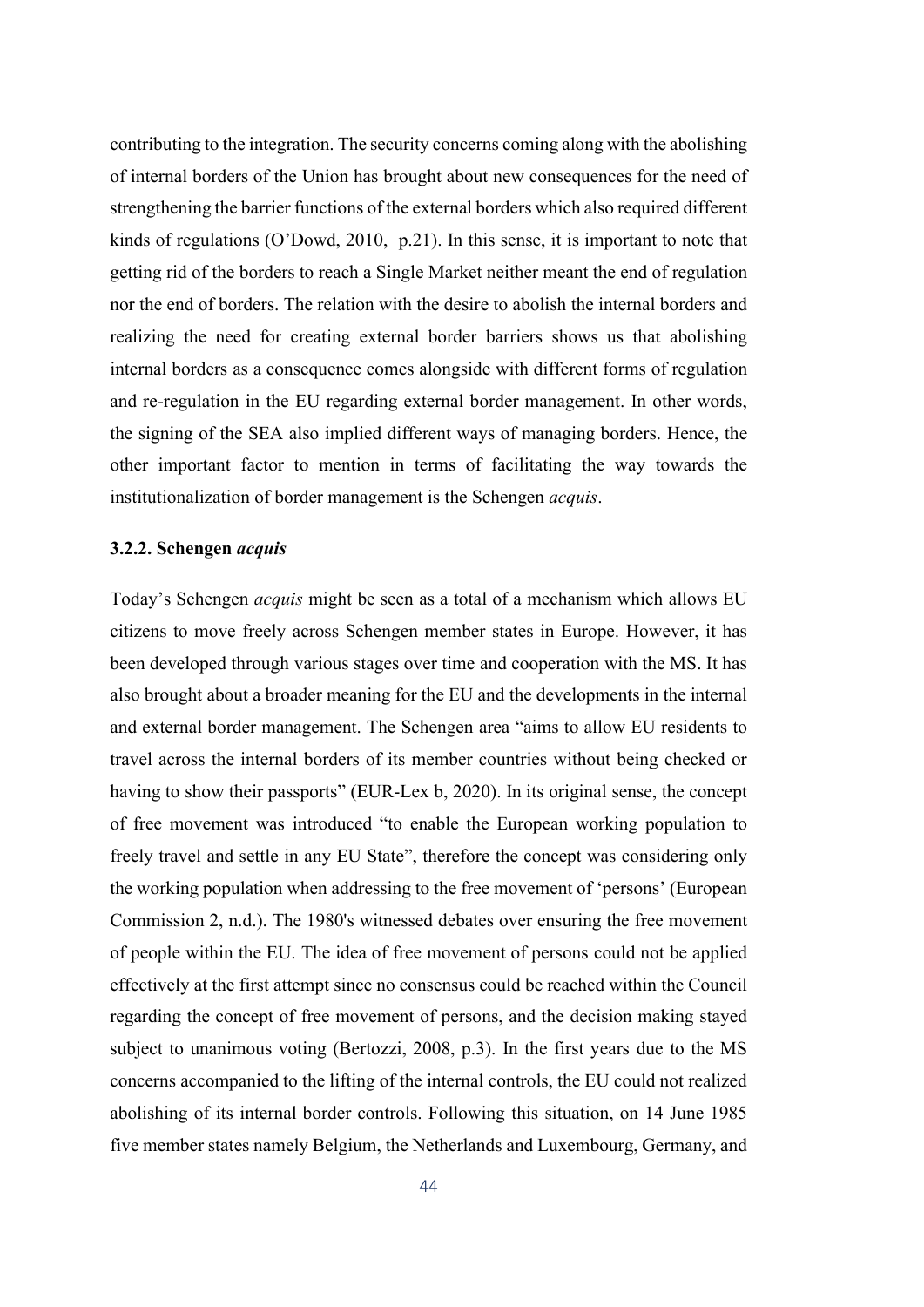France signed the the Schengen Agreement (1985) as an intergovernmental agreement in the village of Schengen in Luxembourg with the common aim of gradually abolishing their internal border controls. Bertozzi (2008) highlights that this decision was aiming more than a further "closer practical cooperation at European level" since free movement of goods, and people, event hough within the context of working population, was a necessary condition for a Single Market (p.3). In this sense, the economic impact of the lifting of internal borders as they were seen as barriers to trade, and their hampering of the economic growth was an important element for the initiative of the five MS. Another important factor to consider here is that these five MS constituting of the 'Schengen group' took the advantage of the intergovernmental cooperation in the external border management field which has accepted as a 'practical cooperation philosophy' by the other MS in the following years too (Bertozzi, 2008, p.4). Following these developments, the "Convention Implementing the Schengen Agreement" (2000) laid down the measures and safeguards in 142 Articles, as a supplement to the Schengen Agreement, to put the policy into effect and was signed by the same five countries on 19 June 1990. Followingly, in 1992 countries of Italy, Spain, Portugal, and Greece signed the Convention, and later in 1995 Denmark, Sweden, Finland, and Norway joined as well (Hix & Høyland, 2011, p.278). The Agreement (1985) and the Convention (2000) all together constitutes the common set of Schengen rules namely the Schengen *acquis*. The Convention (2000) came into effect in March 1995. The Schengen *acquis* was integrated in the framework of the EU in 1999 and has become a part of the EU legislation. As new countries signed the Convention and these countries' legislation incorporated into it, the Schengen *acquis* has been amended (EUR-Lex b, 2020). Starting with five founding MS, the Schengen area expanded throughout the years and now includes 27 European countries except from Ireland. Among Schengen countries there are Bulgaria, Croatia, Cyprus and Romania however they do not apply the whole Schengen *acquis*, yet (European Commission 2, n.d.). Although non-EU countries, Iceland, Norway, Switzerland and Liechtenstein are also part of the Schengen area (European Commission 2, n.d.). According to today's Schengen provisions, anyone regardless of their nationality can cross an internal border within the Schengen area without being checked since the checks at the Union's internal borders are lifted as a result of the implementation of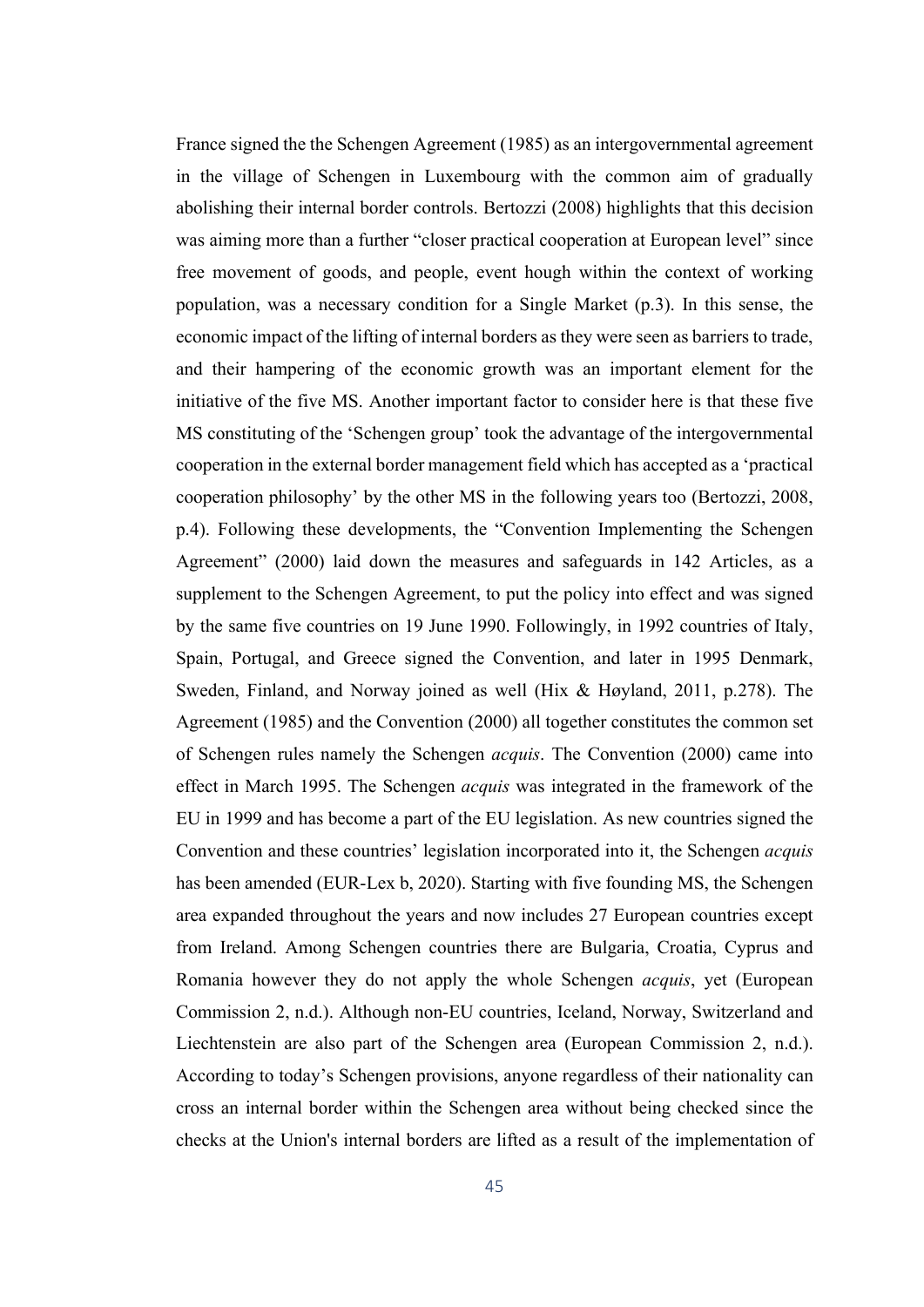Schengen *acquis.* However, for enjoying the freedom of movement within the Union individuals require to hold travel documents special to their situtations corresponding to the EU nationals, non-EU family members or non-EU citizens (EUR-Lex b, 2020). Individuals can still be subjected "to police spot-checks by the national authorities either at the border or in border areas", however, such checks are not in the form of systematic passport controls (EUR-Lex b, 2020). For the EU, abolishing internal checks between signing MS is constituting only one side of the Schengen area. "The other is to ensure the safety of its citizens" (EUR-Lex b, 2020), and this is not only limited with the internal security but is also related to the external border controls.

# 3.2.2.1. External Borders and Schengen

External border control became an important component of the EU internal security as a result of "relaxation of the EU's internal border controls" with the Schengen Agreement (Mungianu, 2013, p.360). Since the checks within the Union are abolished, establishing a common external border regime gained importance as the external borders will be the only places where checks are to be carried. In this regard, setting up a joint agreed set of rules appears as the main purpose of the Schengen Convention. For instance, Article 6 of the Schengen Convention indicates that:

Cross border movement at external borders shall be subject to checks by the competent authorities. Checks shall be carried out for the Contracting Parties' territories, in accordance with uniform principles, within the scope of national powers and national law and taking account of the interests of all Contracting Parties ("Convention Implementing the Schengen Agreement", 2000).

Setting up common rules in the external border management includes "common requirements for granting visas and closer cooperation between the authorities responsible for performing border controls" (Bertozzi, 2008, p.4). Gradually, the border controls on the external borders of the Schengen area were tightened and the border controls became subjected to a "single set of rules" (EUR-Lex b, 2020). For instance, with the introduction of Schengen Borders Code (SBC) the rules involve "crossing the external borders of the EU" and "absence of internal border controls" are determined (EUR-Lex c, 2020). These rules are closely related to the common visa policy which is providing common rules for the legal entries in the EU up to 90 days (EUR-Lex b, 2020). The introduction of some information systems, namely Schengen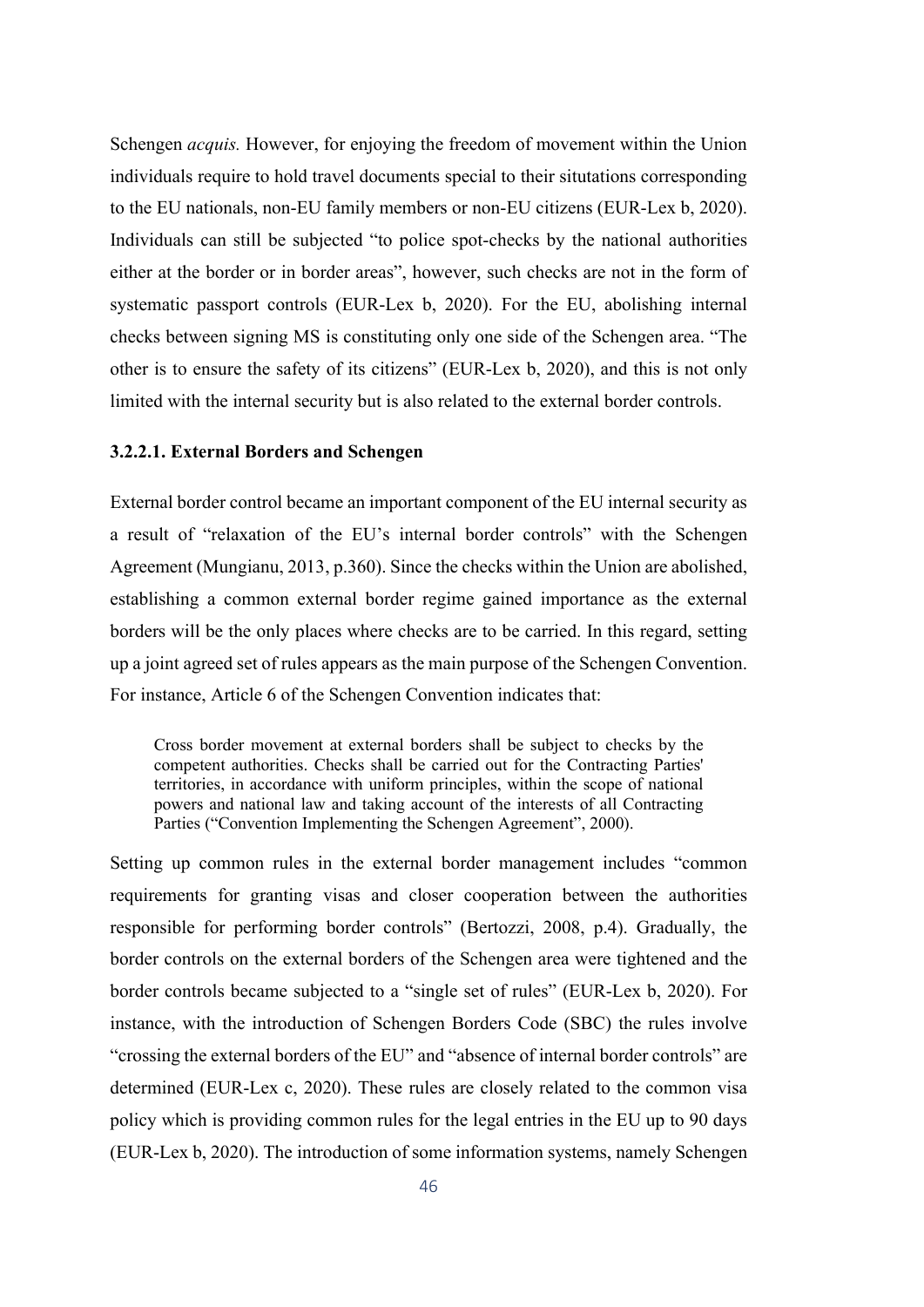Information System (SIS) and Visa Information System (VIS) (EUR-Lex b, 2020) by the EU further enhanced the cooperation on data sharing regarding certain situations among the MS, and all in all contributed to the emergence of "a new 'cross-border community' which abide by common rules and apply checks only at its external borders" (Bertozzi, 2008, p.4-5). Sharing information and data constituted an important part of these networks. The SIS was created in 1995 as "a large-scale database to support external border control and law enforcement cooperation between member states signing the Schengen Agreement" (EUR-Lex d, 2020). It helps MS to gather information on "suspected criminals; individuals who may not have the right to enter or stay in the EU; missing persons; stolen, misappropriated or lost property" (EUR-Lex b, 2020). The SIS consists of a central system accompanied by "a uniform national interface in each country which members use to enter, update, delete and search SIS data" and "a national system in each country to communicate with Central SIS" so that the data is shared and the efficiency of controls to be maintained (EUR-Lex d, 2020). This database system is reached and "used by national authorities responsible for border controls; police and customs checks; public prosecutions in criminal proceedings and judicial inquiries prior to charge; and for visas and residence permits" (EUR-Lex b, 2020). Irregular immigration and human trafficking has become linked with the external border management of the EU (JHA Council, 2002) in a way that as the new security and migration challenges arose the Union started to take other "important measures for these measures, such as on asylum, legal migration and integration and closer cooperation with third countries, to accompany the Union's management of external border controls" (Bertozzi, 2008, p.7). In this sense, also the EU agencies of the European Union's law enforcement agency (Europol), the European Union Agency for Criminal Justice Cooperation (Eurojust), and the European Border and Coast Guard Agency (Frontex, or EBCG in its new name) became relevant EU establishments that has access the data in order to conduct their responsibilities (EUR-Lex d, 2020). VIS is a system that was introduced in 2004, and like SIS it has to do with data sharing which specifically "allows the Schengen members to share visa data, especially on short-term visa applications" (EUR-Lex b, 2020). Since these systems mentioned above are part of the common rules regulating the Schengen area, the EU states willingly to join the Schengen area should meet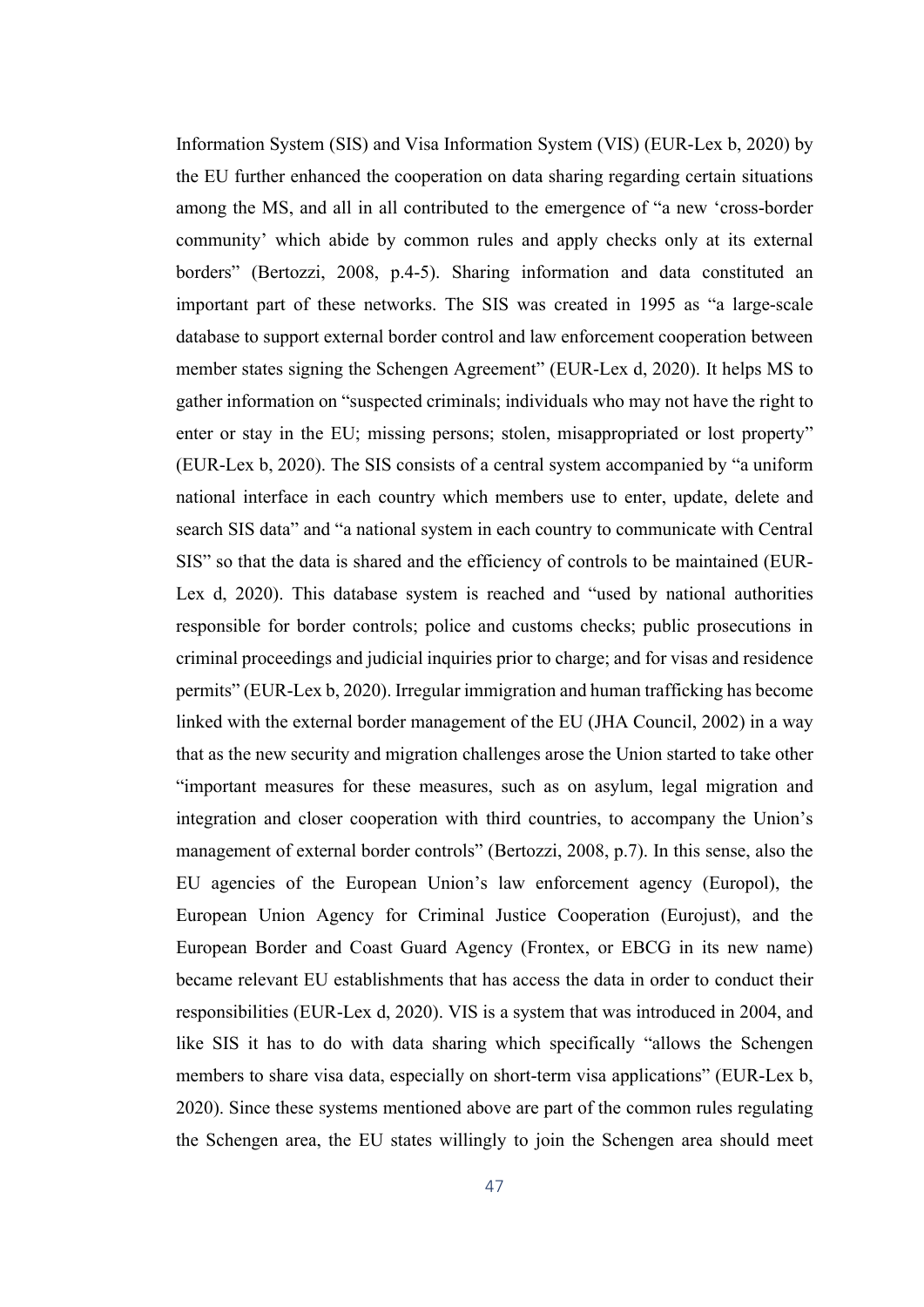certain conditions. These are listed as "to be able to control their external borders and issue uniform Schengen visas; cooperate with other national law enforcement agencies to operate a high level of security; apply the the Schengen acquis; issue visas; supporting police cooperation and protect personal data; and use the SIS" (EUR-Lex b, 2020).

Schengen is an important element of the internal and external border management of the Union due to its positive impact on the cooperation efforts of the MS and future border cooperation. Hence, it is used in this section as a link that leads us to the emergence and development of the JHA and the AFSJ and the institutional developments that will be discussed in the following sections. Monar (2001) refers to the Schengen as the most important *laboratory* since it has been a product of the European co-operation that emerged outside the EC framework and helped to shape JHA with its ongoing impacts (p.748, emphasis added). Schengen' being the most important element is also because it has performed as a basis for shaping today's AFSJ and external border policy. It has been a *testing ground* for the MS for their potential and the limits of finding a common ground that they can reach throughout the negotiations phases, therefore, it has "had a major impact" on the development of various EU policy areas such as area of asylum, visa policy, police and judicial cooperation, and facilitated a "culture of cooperation" among the MS (Monar, 2001, p.751-752, emphasis added). It should be also noted in Monar's words that "…this culture of cooperation has made an essential contribution to the emergence of the wide range of administrative and policy networks which have been crucial to the rapid growth of the EU justice and home affairs in the 1990s" (2001, p.752).

# 3.3. JHA and Institutional Developments

# 3.3.1. Towards an Intergovernmental Third Pillar

Prior to the establishment of the third pillar of the EU, the JHA, some intergovernmental formations "outside of the EC legal and institutional framework" have contributed to the creation of cooperation and development in the JHA area (Monar 2001, den Boer 1996, Kammel 2006). These were namely TREVI (Terrorisme, Radicalisme, Extrémisme et Violence Internationale), intergovernmental conferences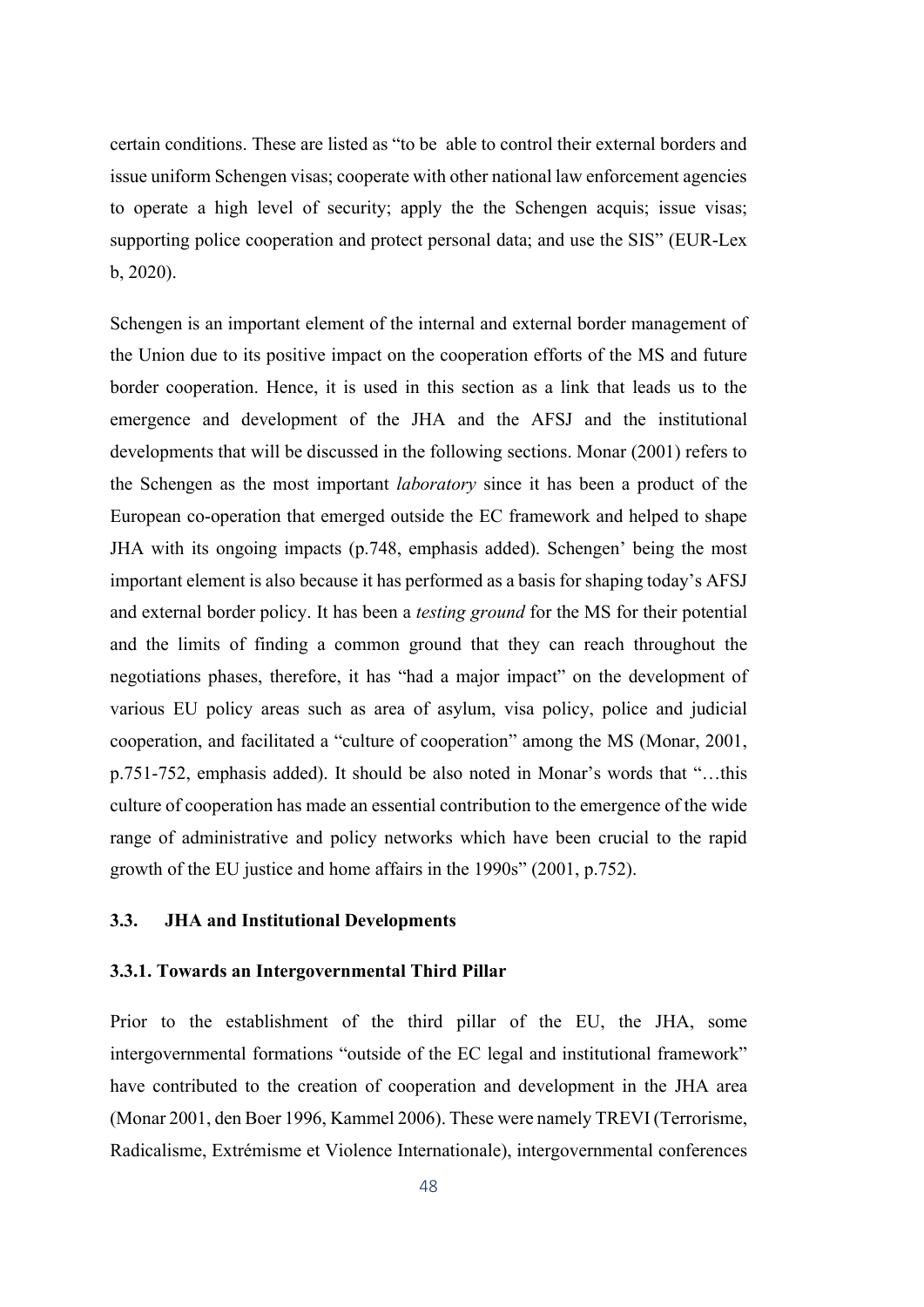(IGCs), forums and working groups. TREVI framework was established in 1976 based on the agreement reached on 1 December 1975 at the European Council in Rome between the EC interior ministers to combat terrosim due to the increased international terrorism threats at the time (Monar, 2012, p.718). Kammel (2006) notes on this intergovernmental formation as such:

While the main objective was exchanging information on the terrorist threat and working on complementary strategies together with home affairs and/or justice ministers, also senior officials and experts in regular meetings, the TREVI Group constituted the base of the JHA policy by including objectives of counter terrorism, police cooperation, fight against international crime and abolition of borders to its area of concern throughout the years (p.73).

While the completion of the Single Market and the customs union was continuing and there were also policy issues to be dealt outside of TREVI framework such as asylum, immigration and external border controls (Monar, 2012, p.720). However, the EC was not granted with explicit powers to deal with these JHA issues, therefore, considering the risks accompanied to the completion of the Single Market in the aforementioned policy issues the MS took the initiative to form intergovernmental groups to coordinate themselves. These groups were the "Ad Hoc Group on Immigration, the Mutual Assistance Group and the Rhodes Coordinators' Group on Free Movement" (Monar, 2012, p.720), and they considered as important intergovernmental groups playing a role in the IGCs leading the way to the Maastricht Treaty in identifying the JHA challenges, although with limited impact (Monar, 2012). The mid-1980s brought about a new impetus to the EU integration process as a result of the important domestic political changes and the resolution on the British rebate claim<sup>4</sup> at the Fontainebleau European Council Meeting (Nugent, 2010, p.148). Two committees, namely the Dooge and the Adonnino Committee were set up at the Fontainebleau European Council in 1985 had submitted proposals respectively with regard to JHA implications on completion of the internal market and the importance of free movement of persons. Hence, the objective of free movement which was uncompleted yet "made its way to the forefront of European politics" (Monar, 2012, p. 719). As a result of the end of

<sup>4</sup> Britain demanded a reduction in the British contribution to the EU's Common Agricultural Policy (CAP) at this meeting in June 1984 at Fontainebleau as compensation for the structural inequalities in the EU budgetary system which Britain benefited less (Vernasca, 2016).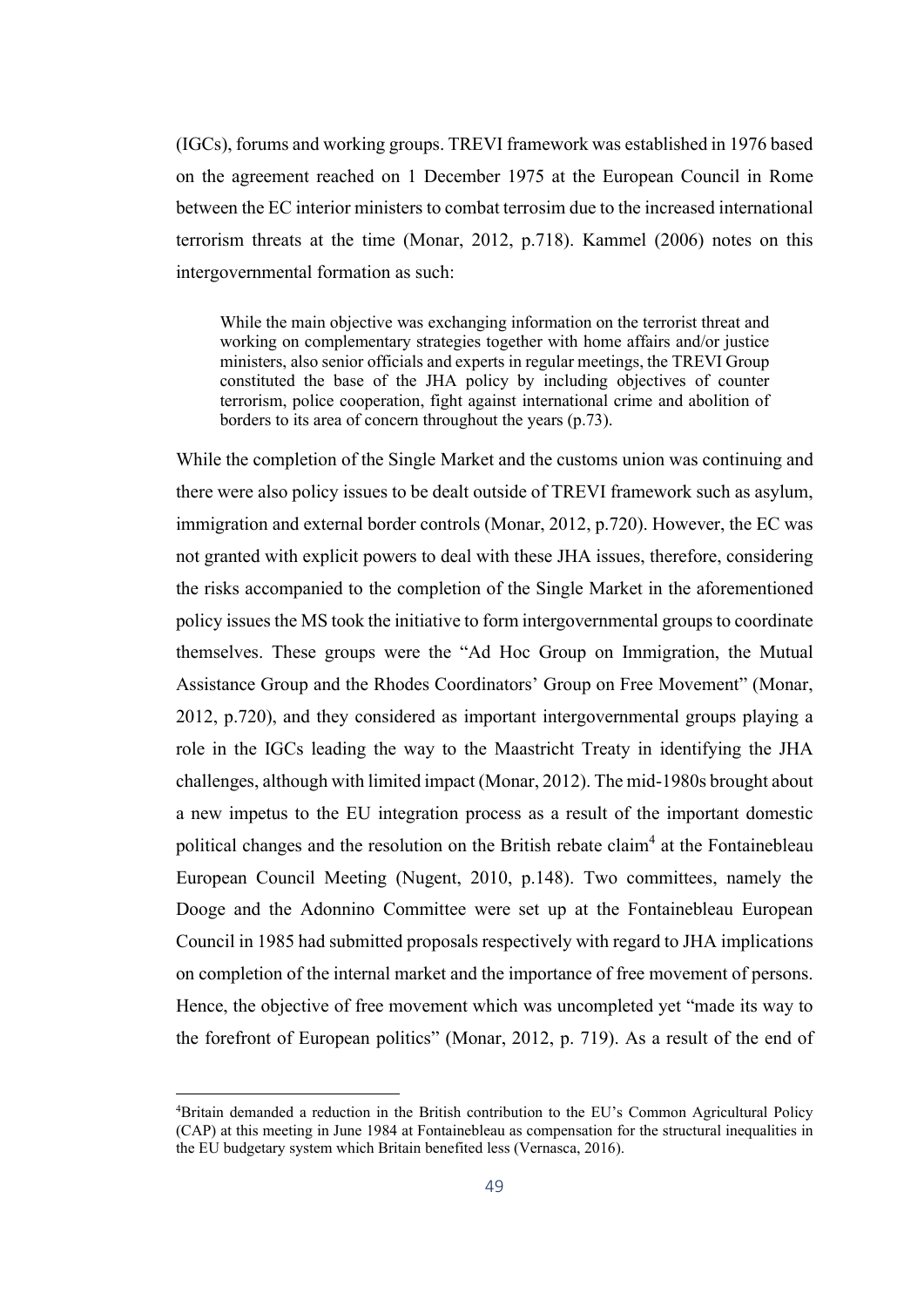Cold War the revolutions took place in Central and Eastern Europe "which culminated in the fall of the Berlin Wall in November 1989" affected the political air of the Strasbourg European Council which took place in December same year (Blair, 2018, p.1). The decision to establish an intergovernmental conference on Economic and Monetary Union (EMU) before the end of 1990 was also affected from this political environment (European Commission, 1991). Blair (2018) notes that:

These developments created a heady climate where there was a tension between those countries that wished to pursue deeper European integration and those that wanted to retain more national control and the political air paved the way for planning of another IGC to discuss the European political union influenced by the views of French president François Mitterrand and German chancellor Helmut Kohl (p.1).

Asylum and immigration issues brought into the agenda of the two parallel IGCs of 1990 and 1991 due to the pressure coming with the increasing asylum applications as well as the irregular immigration pressure at the end of the 1980s (Monar, 2001, p.753). At the Rome European Council on December 1990 "the work of both IGCs started and concluded at the December 1991 Maastricht European Council" (Blair, 2018, p.1). 1991 Maastricht Council gave its name to today's Maastricht Treaty. During the Maastricht Treaty negotiations, the German chancellor Helmut Kohl emphasized "the need to control the movement of persons more effectively" as a particular concern since Germany was receiving many immigrants from Eastern Europe as a result of the revolutions took place in Central and Eastern Europe (CVCE 1, n.d.). Therefore, the IGCs opened up the way for the introduction of the JHA pillar especially under the strong pressure of Germany and the German-French partnership (CVCE 2, n.d.). It is also highlighted by Den Boer (1996) that the working groups and forums which dealt with the issues such as irregular migration, drug trafficking, terrorism, and customs cooperation contributed to the organizational and institutional aspect of developing a JHA before the creation of the third pillar (p.2).

# 3.3.2. The Maastricht Treaty and the JHA

Justice and Home Affairs (JHA) emerged in the form of "cooperation in the fields of justice and home affairs" as the third pillar of the European Union in the Treaty on European Union or as commonly known as the Maastricht Treaty (Maastricht Treaty,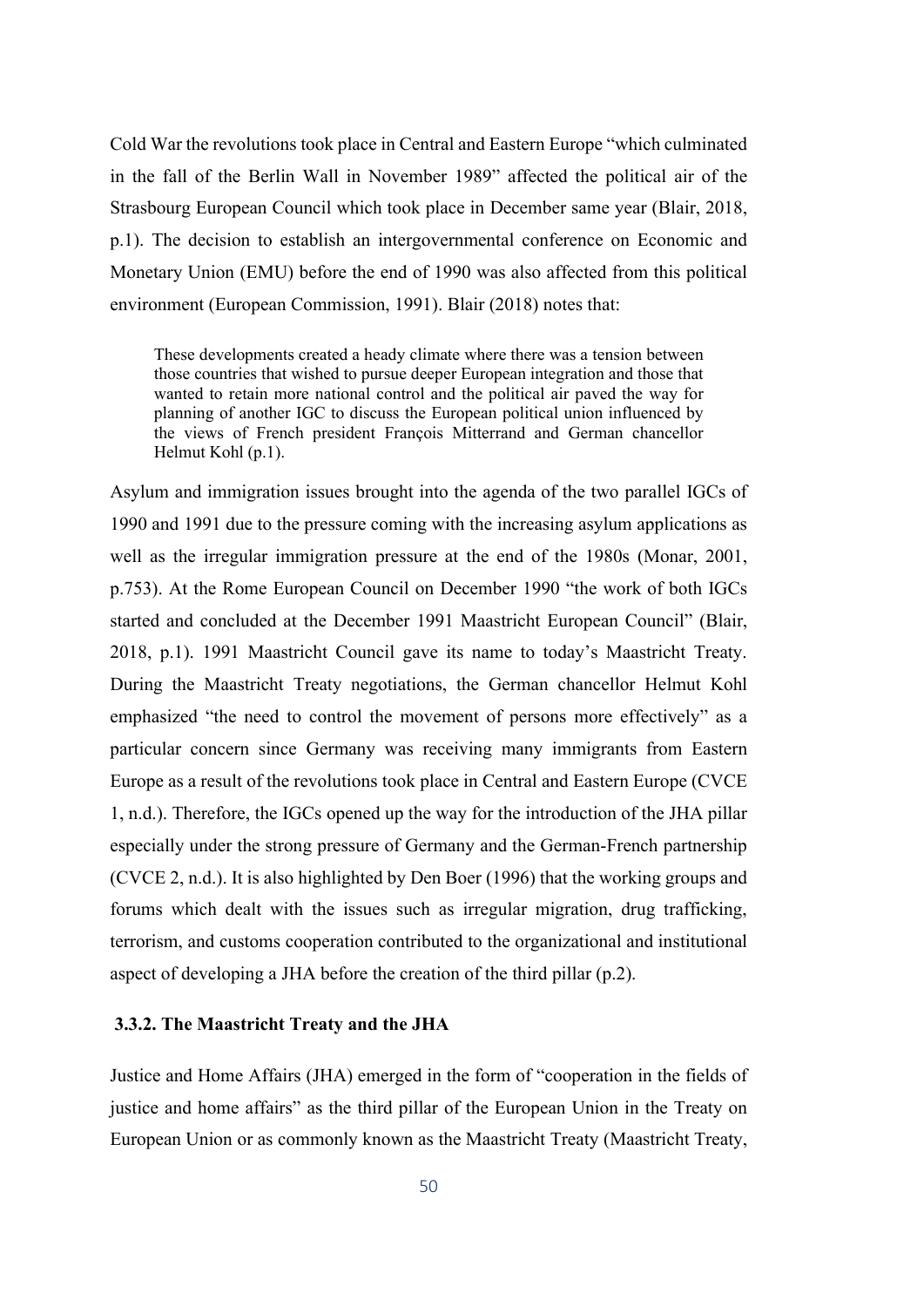1992). The Treaty formally established the European Union with its signing on 7 February 1992 in the city of Maastricht in the Netherlands, and it entered into force on 1 November 1993 following its ratification by Belgium, Denmark, Germany, Ireland, Greece, Spain, France, Italy, Luxembourg, Netherlands, Portugal, United Kingdom (Treaty on European Union, 1992). The first and second pillars created were the EC and the CFSP. It is an important treaty as it has officially established the EU, and it includes "very precise rules governing the decision-making of the EU institutions, together with specific policy objectives and practices" (General Secretariat of the Council, 2018, p.9). The powers given to the Union by the Maastricht Treaty were classified into these three pillars or in other words, into three policy making areas (European Parliament Fact Sheet a, 2021, Article B). The pillared structure "clarified where, and to what extent, the Union has exclusive legislative competence, where it shares its competence with the MS", and where the competence lies with the MS, therefore, with national rules (General Secretariat of the Council, 2018, p.11). Under the first pillar, the amended articles of the Treaties establishing the European Communities namely the European Economic Community (EEC), European Coal and Steel Community (ECSC) and the European Atomic Energy Community (EURATOM, EAEC) are grouped, and this pillar represented a framework for the policy areas in which the Union has competence over the MS through transfer of sovereignty. Although the area of the internal market is under the shared competence, the Maastricht Treaty formalizes the fact that "the Community had adopted an objective that went beyond the economic field alone" particularly with its signing of the SEA (CVCE 3, n.d.). The second pillar of CFSP objectified "systematic cooperation between MS on foreign and security policy issues" which enabled coordination of the EU diplomacy on the global level (General Secretariat of the Council, 2018). The Union's objective for the third pillar "was to develop common action to provide citizens with a high level of safety within an area of freedom, security, and justice, through intergovernmental methods" (European Parliament Fact Sheet a, 2021). The third pillar contained issue areas of "judicial cooperation in criminal and civil matters; combating terrorism, controls at the Union's external borders; the creation of Europol; the establishment of a common asylum policy; and combating irregular migration" (General Secretariat of the Council, 2018, p.16). The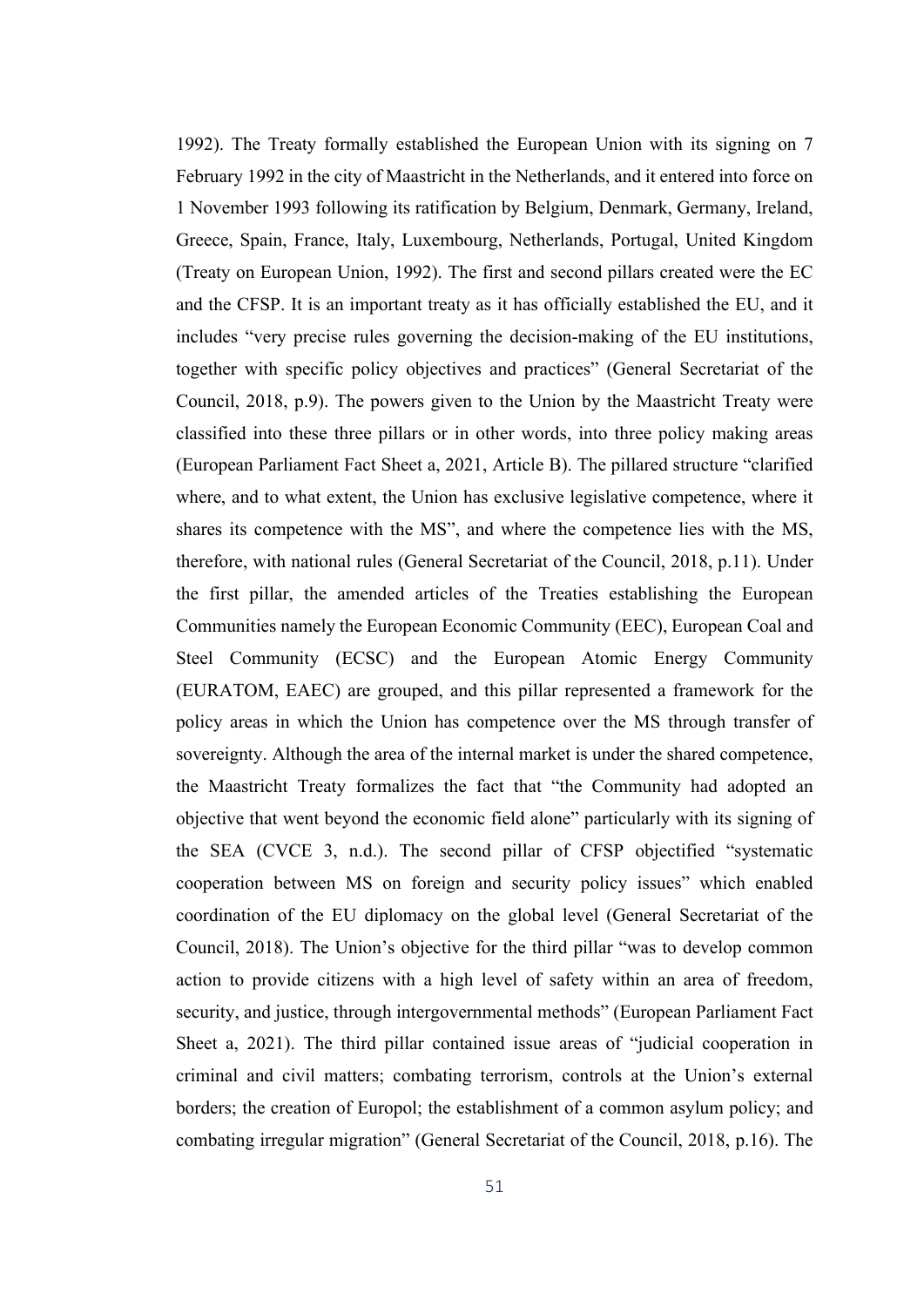Council became the main forum for developing common policies and cooperation in the area (European Council b, n.d) as well as for the consultation and decision making on JHA issues (CVCE 4, n.d.).

The JHA did not exist as a policy-making area at the beginning of the 1990s within the scope of the treaties yet it has developed rapidly and moved to the center of the treaties and EU's political agenda (Monar, 2006 ; 2012). The coordination of the MS' "national legislative and regulatory provisions" in some areas deemed necessary to be coordinated as a result of the lifting of internal borders and establishing of the free movement area within the Union (General Secretariat of the Council, 2018, p.16). Since those areas were held differently in each MS it was hard to create a cooperation in all matters rapidly (General Secretariat of the Council, 2018). However, under the "Convention Implementing the Schengen Agreement" (2000) of 1990 some of those areas had already been subject to intergovernmental cooperation which created a level of cooperation among the MS, and "although the level of cooperation was inadequate and needed to be extended, the competence for preservation of law and order and for safeguarding internal security remained with the MS" (General Secretariat of the Council, 2018, p.16). As the formalization of the JHA took place with the Maastricht Treaty, MS acknowledged the need for an intergovernmental formation and cooperation under the third pillar to solve their common issues that can no longer only be tackled by temselves at the national level. The abolishing of the internal borders linked the Union external border controls and MS concerns related to the free movement of persons together, thus the MS have "shown a long-term commitment to cooperation in this field by outlining policy strategies and proposals" (Den Boer, 1996). Monar (2012) and Christiansen et al. (2012) refer to the importance of the Maastricht Treaty due to its continuous effect on the justice and home affairs policy domain. According to Monar (2012), it is important to see the "enabling role" of the treaty reforms in the EU in the sense that their impact on the further development of the EU (p.718), and this can be especially seen in the case of JHA which was introduced as a whole new policy field. Monar (2012) also acknowledges the positive impact of the Maastricht Treaty for the expansion of the JHA into the AFSJ with its facilitating the "initial acceptance and experience with the JHA domain" (p.724). That is to say that the Treaty has laid the foundations of a consolidated cooperation and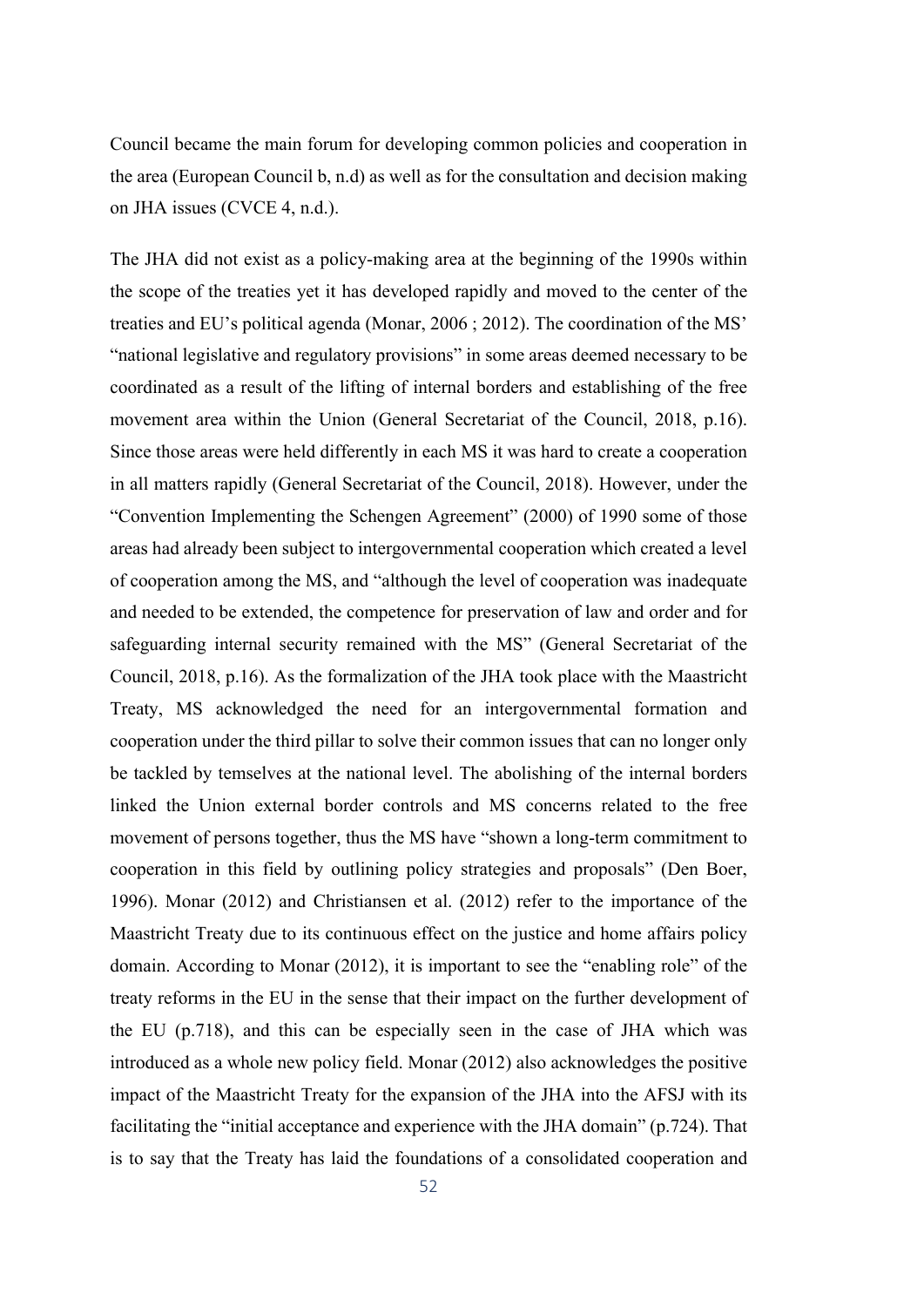harmonization with the MS regarding the policy issues dealt by the EC and opened up space for developments to be built upon with the upcoming treaty reforms.

# 3.3.2.1. Decision-making in the JHA

The first pillar in the Maastricht Treaty has reorganised the Community decisionmaking process by introducing the co-decision procedure. On the other hand, the number of decisions to be taken through QMV, which is also a Community mechanism, in the Council were increased in the policy areas falling under the first pillar (General Secretariat of the Council, 2018, p.10). Moreover, the power of the European Parliament was increased with the Maastricht Treaty as the Treaty introduced the co-decision procedure which initially covered a limited nymber of legislative areas, gave the European Parliament the power to adopt legal acts jointly with the Council (Nugent, 2017, p.203). It is pointed out by Rasmussen (2012) that the co-decision procedure allowing the EP and the Council jointly working on the legislation has diminished the power of the Commission and the Commission has become "the loser since its formal powers are reduced in this procedure compared to previous legislative procedures" (p.742). However, Monar (2012) argues that:

Maastricht Treaty gave the Commission a new role in the JHA area as the Article K.4(2) TEU (Treaty on European Union) stands for the full association of the Commission with the new treaty based cooperation framework and the K.3(2) TEU gave the Commission a formal right of initiative in the area for the first time, although excluding the areas of judicial cooperation in criminal matters, customs cooperation and police cooperation as a limitation within the intergovernmental context (p.728).

In this sense the role of the Commission was regarded as a "tolerated partner" (de Lobkowicz 2002, p.49 in Monar 2012, p.728), and instead of the post-Maastricht period the post-Amsterdam period marked the "real breakthrough of the Commission" in the JHA domain (Monar, 2012, p.729). The second and the third pillars were laid down respectively in the Title V and VI of the Maastricht Treaty. These pillars although reflected an intergovernmental cooperation, involved also the Commission and the Parliament as EU institutions that are exerting their "certain supranational features" (European Parliament Fact Sheet a, 2021). Within the third pillar, the decision-making was subjected to the unanimity principle and communitarization of the third pillar was unlikely at the time. The use of unanimity in the third pillar was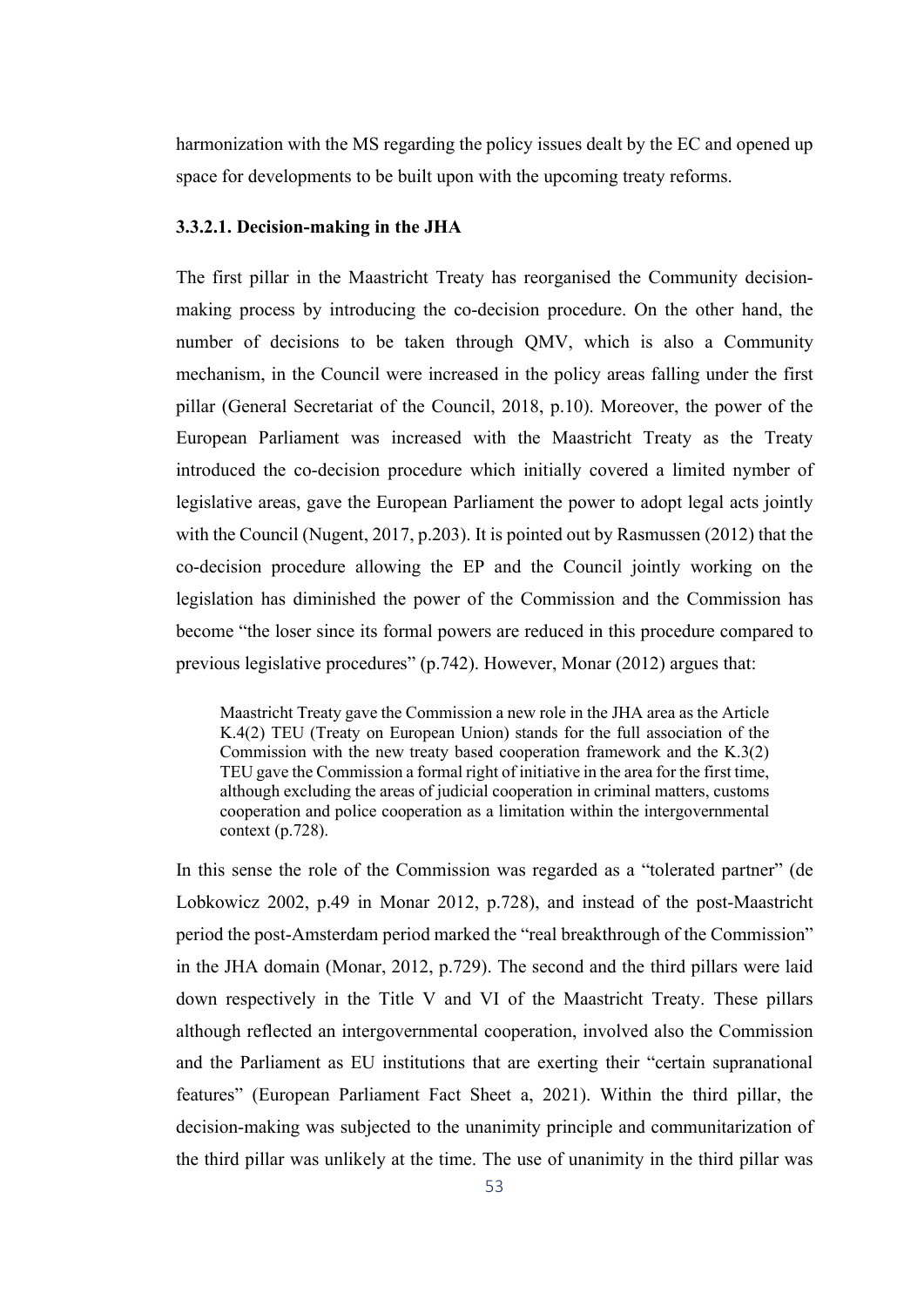seen as "a clear reflection of its intergovernmental background from TREVI" and as a "founding rationale" which has shown its effect even in the post-Lisbon era in the AFSJ (Monar, 2012, p.729). In other words, the Maastricht Treaty provided the former cooperation efforts of the MS in JHA policy areas a legal basis which had been dealt before on a national basis, or managed via "loose and informal MS cooperation" (Nugent, 2017, p.85). In addition, with the expansion of QMV "on certain aspects of policy implementation" in the JHA, a small element of supranationalism was entered in the area even though the Treaty is mostly seen as representing the continuation of the intergovernmental trend (Nugent, 2017, p.85). As a Community institution, the Parliament received its first formal recognition in the JHA domain with the consultation rights although to what extent it will be considered by the MS and the Presidency was not specified. The assent and cooperation procedures which were introduced with the SEA were extended to new areas. It took until 1999 for the Parliament to obtain "formal consultation rights on all legislative AFSJ acts" (Monar, 2012, p.730).

In the JHA, MS preferred using "non-binding texts" such as Council "Resolutions", "Conclusions", and "Recommendations" (Monar, 2012, p.725-727). The fact that MS were still protective of their national prerogatives and that most decisions needed to be taken in the Council by unanimity caused a slow policy developments in JHA during the 1990's (Kaunert, 2015: Kaunert et al, 2014). Moreover, "the lack of clearly defined objectives" and "lack of consensus" among the MS (Monar, 2012, p.725) on what to be achieved caused difficulty in the area. The MS desire to be not binded with treaty objectives hampered elevating the EU policy output in the JHA domain (Monar, 2012). Followingly, the treaty changes coming with the Amsterdam, Nice and Lisbon added further reform efforts in the institutional development and "modifications to key aspects of the institutional architecture" (Christiansen et al., 2012; p.696).

# 3.3.3. JHA in the post-Maastricht era

The Treaty of Amsterdam, or the Amsterdam Treaty, amended the Treaty on European Union, the Treaties establishing the European Communities and certain related acts with its signing in Amsterdam on 2 October 1997 (Amsterdam Treaty, 1997).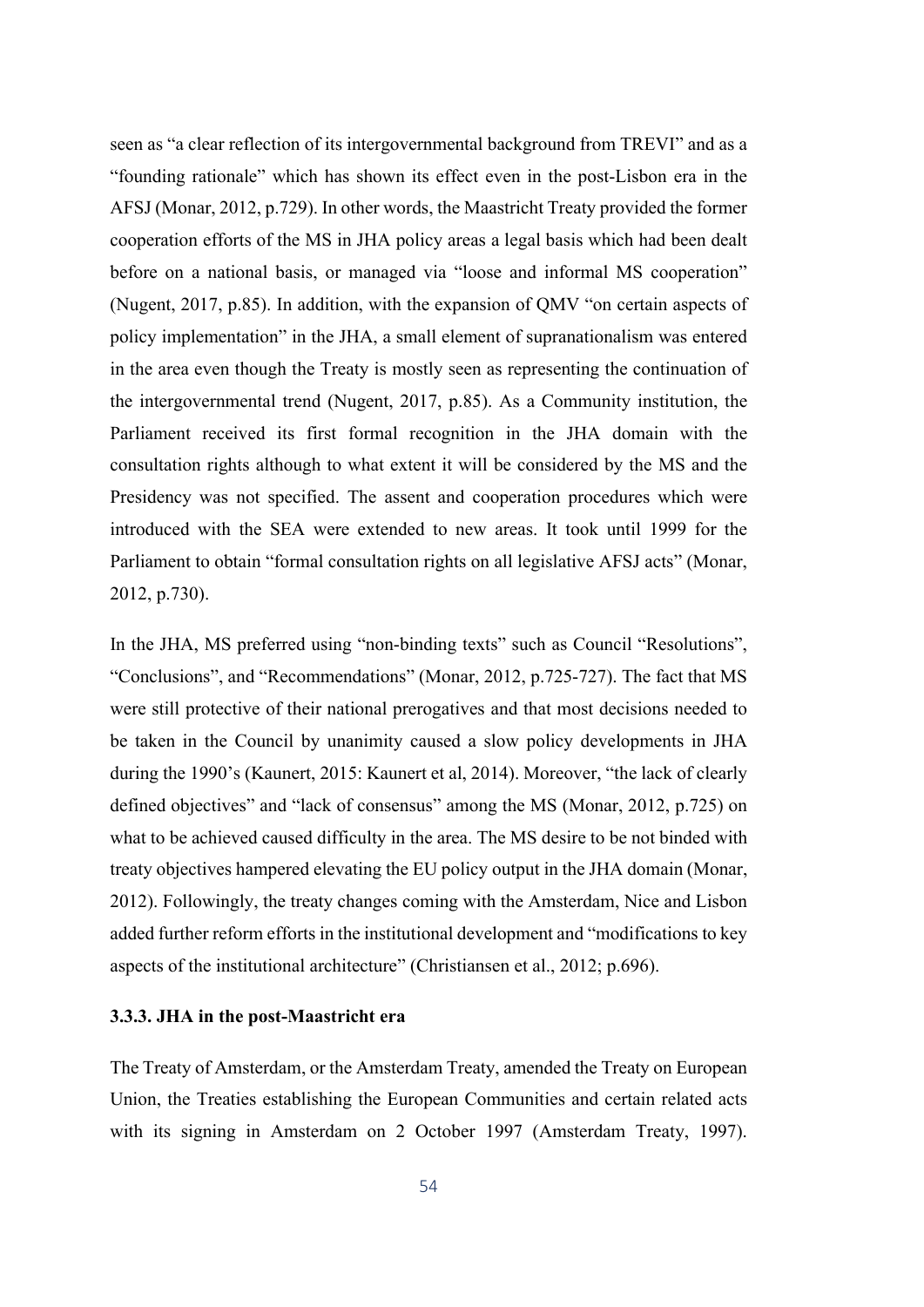Amsterdam Treaty entered into force on 1 May 1999 after being ratified by all the MS. With the Amsterdam Treaty:

The Community method now applied to some major areas which had until now come under the third pillar, such as asylum, immigration, crossing external borders, combating fraud, customs cooperation and judicial cooperation in civil matters, in addition to some of the cooperation under the Schengen Agreement, which the EU and Communities endorsed in full" (European Parliament Fact Sheet a, 2021, p.3).

However, the issue area of police and judicial cooperation in criminal matters remained within the EU's third pillar that is to say that it remained under intergovernmental decision-making. Considering the intergovernmental tradition within cooperation mechanisms in the JHA, Trauner & Ripoll Servent (2016) argued that the Treaty of Amsterdam "introduced a first major shift" towards communitarization (p.1418). That is to say that these policy areas were transferred to the EC, the first pillar, "with the purpose of facilitating the adoption of measures that would result in the progressive establishment of 'an area of freedom, security and justice' in which there would be free movement of persons behind a common external border" (Nugent, 2017, p.87). The Treaty (1997) formally established the AFSJ that includes "policing, judicial cooperation in criminal and civil matters, border controls, immigration, asylum and related fields" (Carrera et. al, 2010). With the Amsterdam Treaty, the Schengen *acquis* was also incorporated into the EC framework through a protocol (Den Boer, 1997, p.8).

Kaunert (2005;2012) argues that the legislative changes in the JHA could be considered as an "evolution" which has started from the SEA. The JHA which was described as a "flanking measure" of the Single Market for the sake of free movement now became freestanding AFSJ with the Amsterdam Treaty. This evolution also highlights the increase in the supranational elements in the management of the area. In institutional terms, the cooperation procedure was virtually abandoned and use of the co-decision procedure was extended to new areas. Moreover, the EP's position under the co-decision procedure was strengthened and there was increased provision for the use of QMV in the Council as well (Nugent, 2017, p.87). According to Kaunert (2012):

The main normative change with the Amsterdam Treaty is that there occurred a shift from full preservation of national sovereignty towards a partial pooling of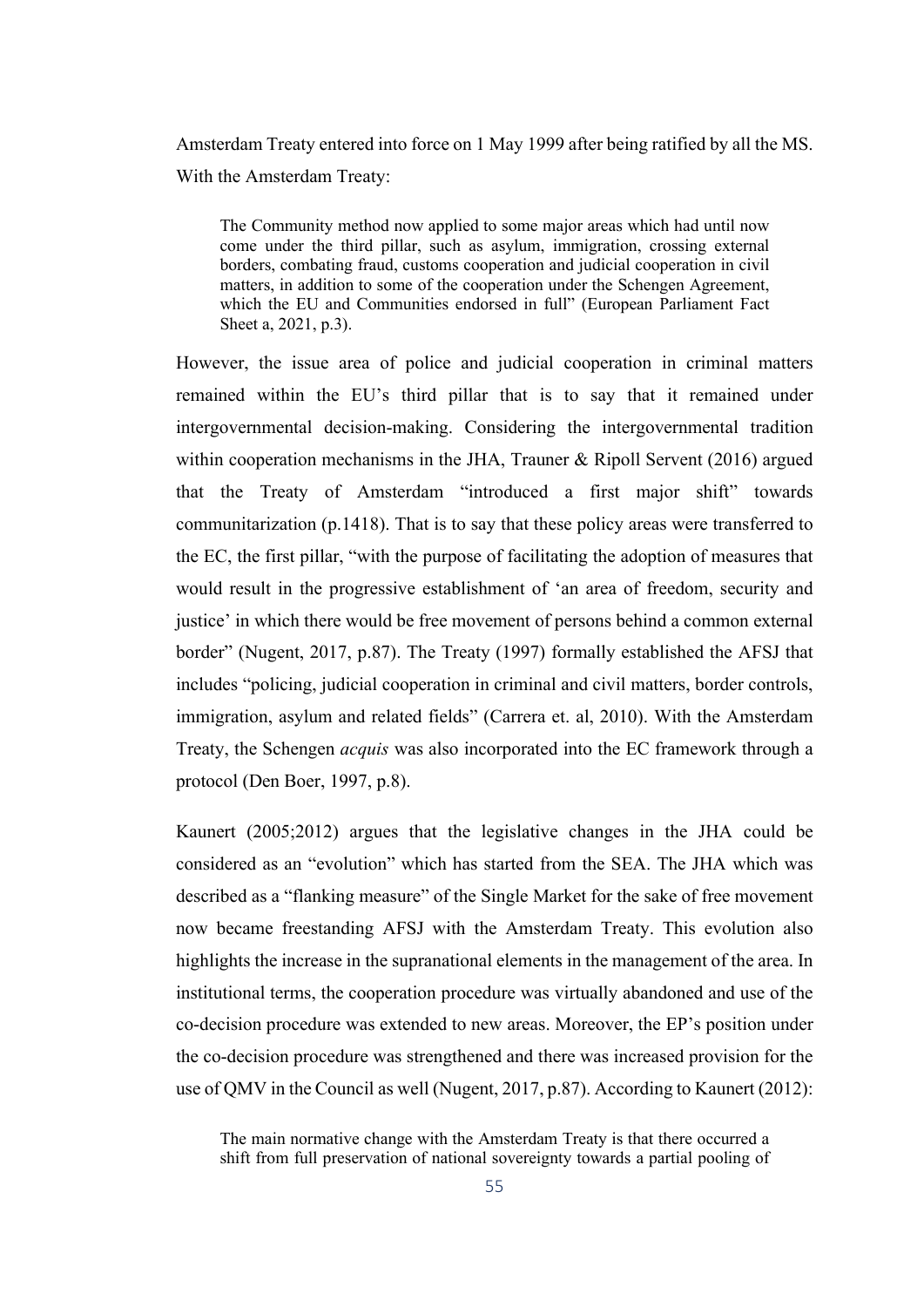national sovereignty with limited mandates and weak institutional instruments and structures and this indicates some normative movement, although it is limited (p.9).

Mawdsley (2017) also notes that until the Treaty of Amsterdam, cooperation in the field of JHA was intergovernmental "with little involvement of the other EU institutions"(p.1).

The Amsterdam Treaty also represented increased institutionalization of the third pillar issues by transferring them to the first pillar, except police and judicial cooperation in criminal matters, and making them subject to the co-decision procedure. The Treaty created "closer cooperation" with the incorporation of provisions in the first and third pillars of the TEU. This mechanism allows MS to establish "closer cooperation" <sup>5</sup> (renamed as "enhanced cooperation" under the Nice Treaty) between themselves (at least nine MS regarding to current legislation), and for this purpose to make use of the EU's institutions, procedures and mechanisms (Nugent, 2017, p.87). Therefore, the mechanism increased he possibility of the development of policy activities without full participation of the MS. In institutional terms, transforming of the JHA area to an AFSJ and incorporating Schengen *acquis* into the EC framework represented the Treaty's "modernizing and consolidating nature" containing significant changes for the governance of the EU (Nugent, 2017, p.87-88).

The Nice Treaty, signed in 2001, interpreted as being "limited in scope" (Best, 2001) which made some rule changes, but did not change the overall architecture of the EU. The Nice Treaty was intended to "streamline the EU institutions for further enlargement" (Wallace, 2005, p.51, Table 3.1). Regarding to the function of the Nice Treaty in the European Union, Nugent (2017) puts that:

Its main task was to make changes in the composition of the EU's institutions and in the voting strengths and voting procedures in the Council so as to enable the EU to absorb applicant states, whilst at the same time not undermining the capacity of the EU to function in a tolerably efficient manner (p.48).

<sup>&</sup>lt;sup>5</sup> The mechanism does not, however, allow for an extension of powers outside those permitted by the EU Treaties (EUR-Lex e, n.d.); it must be used only as a last resort, activated by the Commission following the request of the MS willing to cooperate and adopted by the Council via unanimity (Article 20 TEU, Articles 326-334 TFEU). Article 333 TFEU enshrines a specific passerelle clause that allows the MS participating in a specific enhanced cooperation to decide to move to QMV and/or the ordinary legislative procedure (OLP).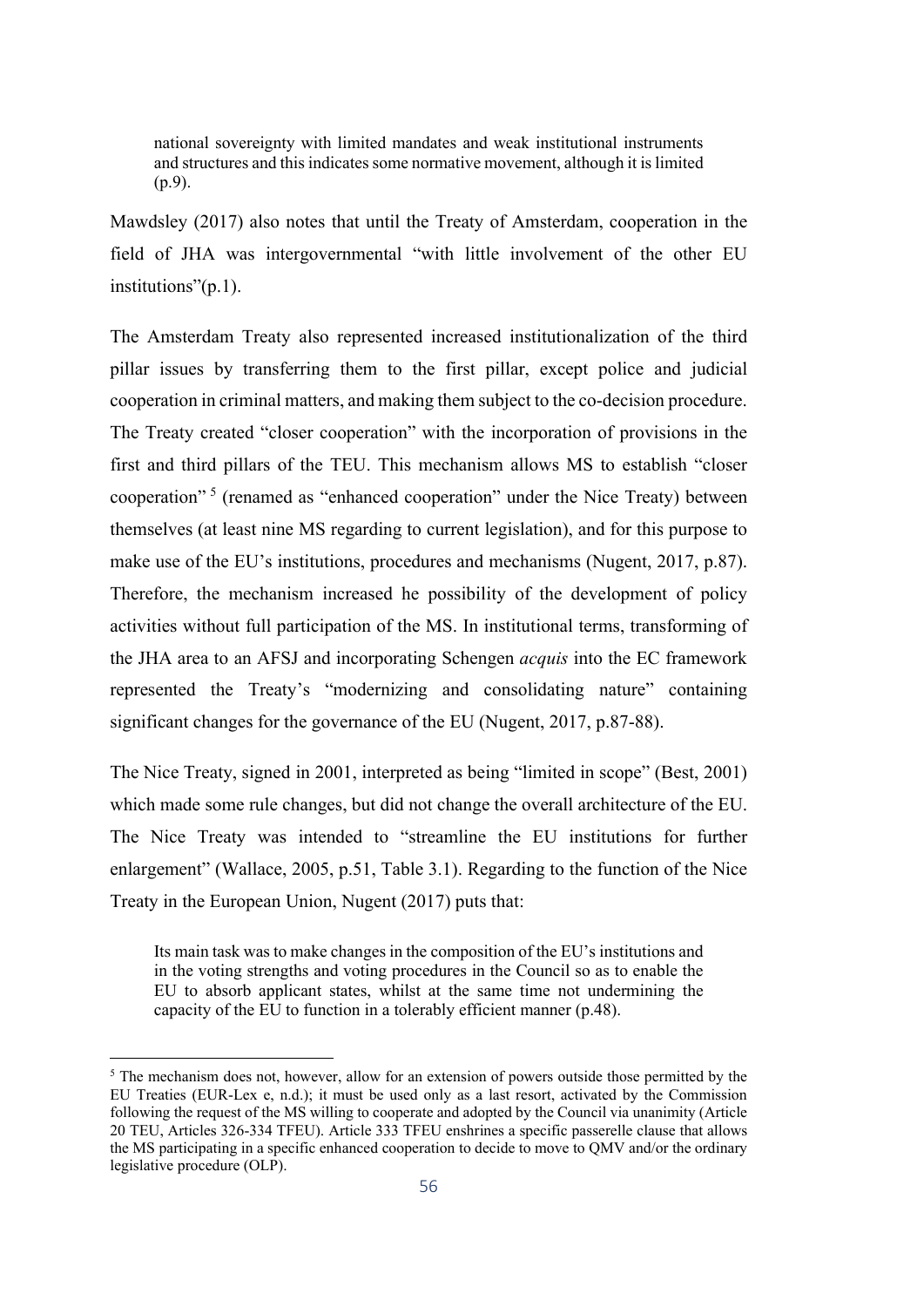The threshold for reaching a qualified majority in the Council was raised with the Treaty of Nice. Moreover, with the Nice Treaty enhanced cooperation mechanism became easier to apply. The EP's powers were extended with the enhanced scope of the co-decision procedure "including to certain anti-discrimination measures, judicial cooperation in civil matters (except family law), and specific industrial policy support measures" (Nugent, 2017, p.90). "The assent procedure (under which decisions require the assent of the EP)" was extended too (Nugent, 2017). In terms of EU's policy competences, "new forms of cooperation in the fight against organised crime" were identified following on from the 1999 Tampere summit which focused on JHA matters (Nugent, 2017, p.90). The means for operationalising such cooperation were strengthened by giving treaty recognition and support to Eurojust which decided in the Tampere Council (Presidency Conclusions, 1999) in order to facilitate coordination "between national prosecuting authorities in respect to serious cross border crime" (Nugent, 2017, p.91).

Due to the limited scope of the Nice Treaty, and in order to comprehensively debate on the future of the EU, in December 2001 European Council meeting issued the "Laeken Declaration on the Future of the European Union" (2001) which provided for the establishment of a "Convention on the Future of Europe" (Presidency Conclusions, 2001). However, in May 2005 the efforts to create a constitution for the EU through the "Constitutional Treaty" was rejected in referendums in France and Netherlands and the plans for a more integrated EU were downsized. Instead, the European Council decided that "after two years of uncertainty over the Union's treaty reform process, the time has come to resolve the issue and for the Union to move on" (Presidency Conclusions, 2007). The Reform Treaty, most commonly known as the Lisbon Treaty which was signed on 13 December 2007 and entered into force on 1 December 2009 emerged from a combination of the provisions presented to amend the existing Treaties of Treaty on European Union (TEU), and Treaty establishing the European Community (TEC) which renamed as Treaty on the Functioning of the European Union (TFEU). The Lisbon Treaty recognized the EU as a single legal entity and the pillared structure of the EU was formally abolished. With the abolishing of the third pillar, which was based on intergovernmental cooperation, the Community method expanded through all AFSJ. That means the ordinary legislative procedure (OLP, or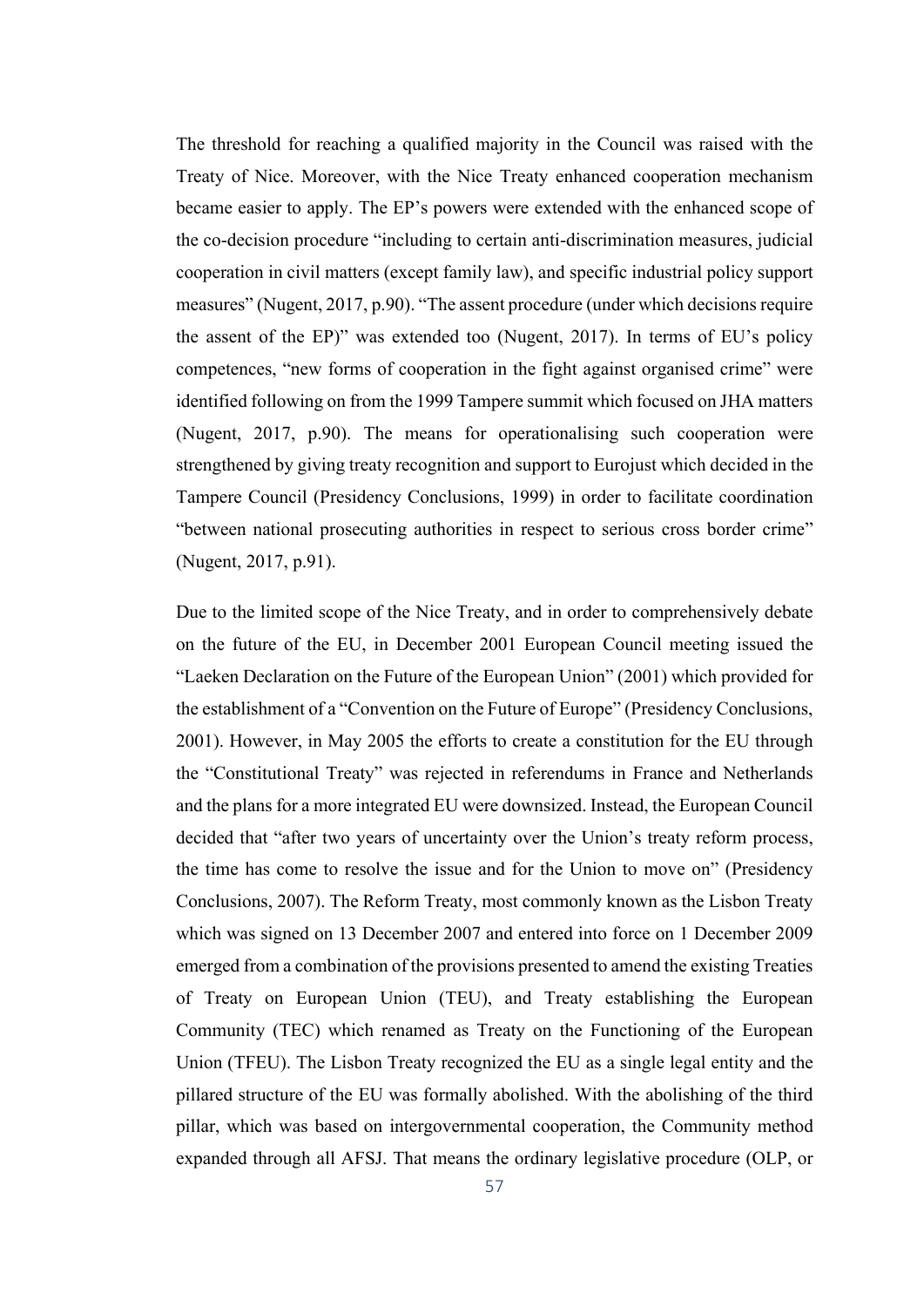the previous co-decision) became the standard decision-making procedure on legislative proposals with the Commission's right of initiative in the AFSJ and use of QMV in the Council in all AFSJ matters. The European Parliament's role was enhanced by extending the remit of the assent procedure, renaming it as consent procedure and the Parliament also became co-legislator delivering its opinion via the OLP procedure (European Parliament Fact Sheet b, 2021). The Lisbon Treaty included strengthening of the involvement of national parliaments in the evaluation mechanisms for the implementation of the Union's AFSJ policies and through being involved in the political monitoring of Europol and the evaluation of Eurojust's activities (European Parliament Fact Sheet b, 2021). Moreover, the Treaty is granting the CJEU "general jurisdiction to interpret and review the validity of the acts adopted within any field of the AFSJ which overall will ensure a higher level of judicial control in principle" (Carrera & Geyer, 2007, p.3). The Treaty also set up a "standing committee" within the Council for ensuring that internal security operational cooperation is strengthened within the Union (Carrera & Geyer, 2007, p.2-4). The Treaty provides the possibility for at least one third of the member states wishing to establish *enhanced cooperation* to move forward together, and the mechanism of *emergency break* in the specific areas which are including some of the AFSJ issues (EUR-Lex f, 2016, emphasis added). These mechanisms allow individual MS to stay away from the legislative procedures in the policy areas that are sensitive for the MS, and is paving the way for small groups of MS to go forward without the participation of other MS or the EU as a whole. However, Kaunert (2010a) states that "this results in the advanced, but incomplete, communitarisation of the areas of criminal justice, policing and terrorism in the AFSJ" (p.172). In terms of border controls, as a result of continuing national sovereignty on "provisions concerning passports, identification documents, residence permits and other related identification documents" this area stay subject to unanimity and mere consultation of the European Parliament (Carrera & Geyer, 2017, p.6). The Lisbon Treaty, as the latest step of treaty reforms, brought about an important degree of supranational elements in the EU internal security policy area and contributed to the gradual communitarization of the area (Kaunert et al., 2014, p.41). Moreover, the European Commission played a significant part in the construction of a role for the EU with regard to internal security matters through being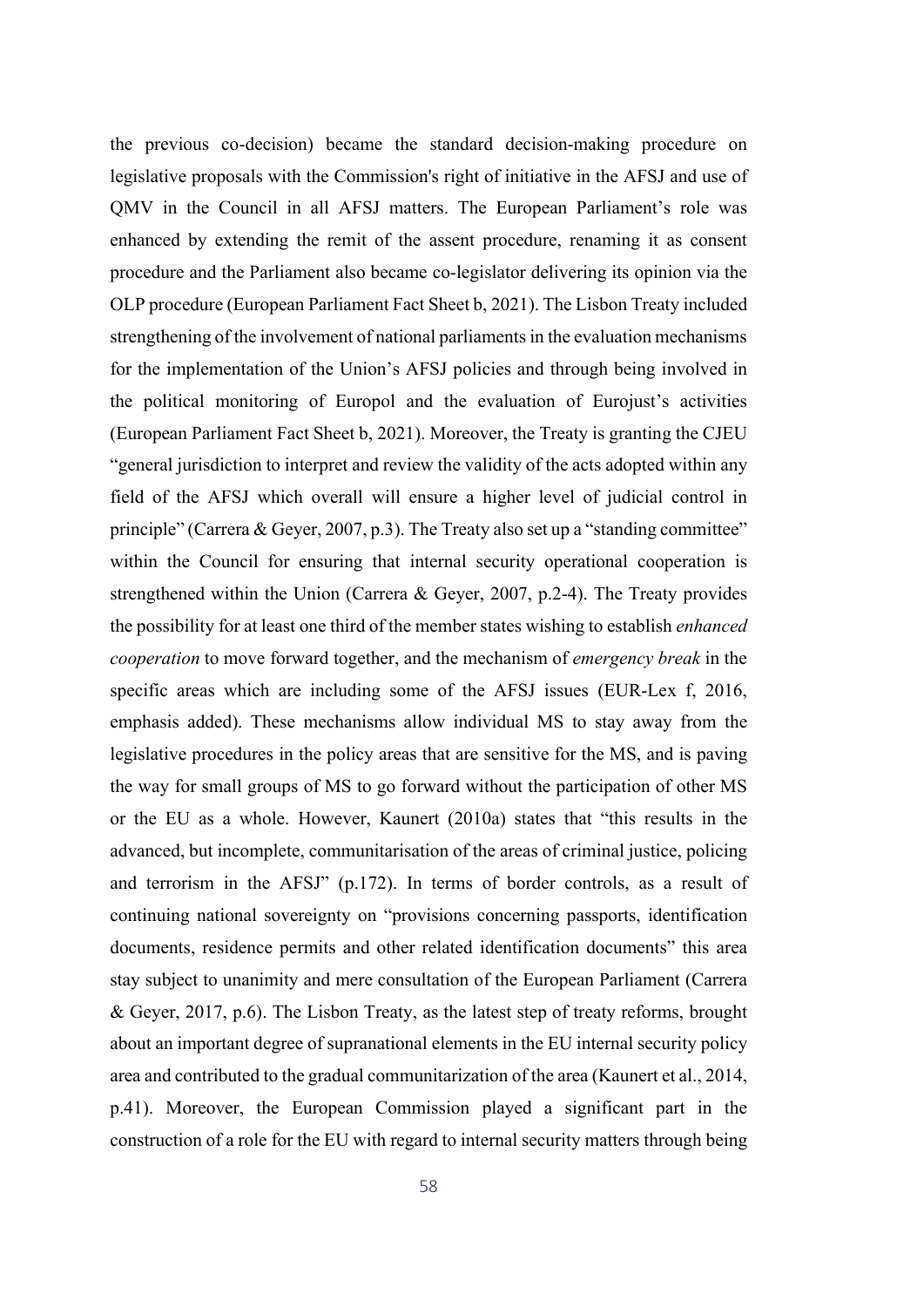a "supranational policy entrepreneur" (Kaunert, 2007; 2009; 2010a; 2010b). For instance, the Commission has had an influence in the reshaping of the interinstitutional balance and contributed to a shift in norms in the AFSJ from 1999 onwards through "alliances with other institutional actors, such as the European Parliament, and civil society groups"(Kaunert, 2010a, p.185). The Commission casted its influence especially "during the negotiations of the Constitutional Treaty and the re-negotiation of the Lisbon Treaty", and the Commission contributed to shifting of the political norms "towards acceptance of pooling of national sovereignty" and hence, communitarisation of the AFSJ (Kaunert, 2010a, p.169-189). Another influential supranational actor in the AFSJ's supranationalisation is regarded as the European Parliament by Carrera, Hernanz and Parkin (2013). Especially after gaining accountability rights with the Lisbon Treaty through extended co-decision and "having a binding say in the conclusion of international agreements on JHA", the European Parliament's role and activities have experienced a progressive evolution by being the "watchdog of fundamental rights and democratic scrutiny" (Carrera et. al, 2013, p.15- 22). The Parliament has become an active "co-owner" of the EU AFSJ in the post-Lisbon era with its Committee on Civil Liberties, Justice and Home Affairs (LIBE) (Carrera et. al, 2013, p.6). Despite not having a right to initiate legislation, LIBE has been increasingly involved in AFSJ policy policy-setting since the end of 2009 through the "adoption of its own initiative reports and resolutions on important AFSJ-related subjects" (Carrera et al., 2013, p.26). It is also important to mention that the Lisbon Treaty formally recognises the European Council's pre-eminent role of defining the "strategic guidelines for legislative and operational planning within the area of freedom, security and justice with the Article 68 of the TFEU" (European Parliament Fact Sheet b, 2021). Policy priority-setting and legislative planning has traditionally laid in the hands of the Council and this constituted a direct expression of the predominance of intergovernmentalism in EU's JHA decision-making and the lack of a proper European institutional pluralism before the Lisbon Treaty (Carrera et al.,2010). However, the highly intergovernmental institutional balance at the beginning of creating the JHA has gradually changed as the Lisbon Treaty brought about important changes with a substantial number of reforms to the EU's AFSJ policy landscape. Kaunert & Léonard (2010, Figure 1.) show the JHA underwent a change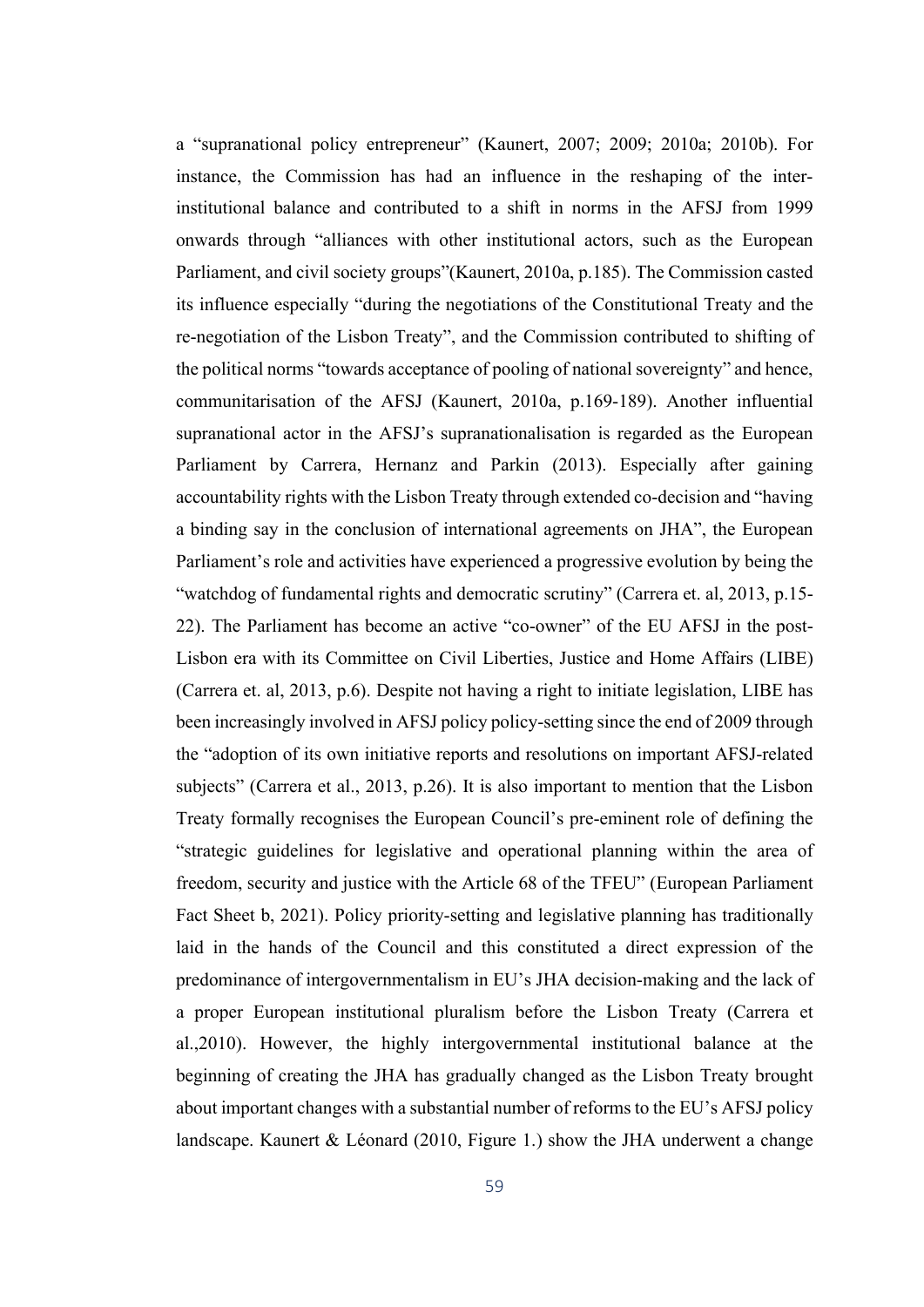alongside the Treaty changes and as the institutional structure established with these changes there occurred a gradual change in the JHA/AFSJ towards supranationalism as well.



*Figure 1*. The evolution from the JHA to an AFSJ

Source: Kaunert & Léonard, 2010, p. 146.

While it was a single market flanking measure in the pre-Maastricht era, which was highly intergovernmental, with the gradual change introduced by Treaties the AFSJ now stands as a policy area on its own. With the Lisbon Treaty the AFSJ represented a plural inter-institutional decision-making process (Carrera et. al, 2013 p.1; Engström & Heikkilä, 2014, p.1) that no longer solely represents the national prerogatives of the MS through the Council, but also including the supranational institutions namely the Commission with its consolidated and reinforced competences; the Parliament as "colegislator"; and the Court of Justice of the European Union (CJEU/ECJ) "to review and interpret the AFSJ law and actions" with its extended jurisdiction (Carrera & Guild, 2012, p.14).

# 3.4. Policy Programmes for the AFSJ: Tampere, the Hague, Stockholm

Besides the institutional reforms in the AFSJ discussed above, since the transfer of a number of AFSJ policies to shared competence with the Amsterdam Treaty in 1999, the multiannual policy programmes were adopted by the European Council to implement new legislation, mechanisms and institutions in the area and set out the priorities, hence giving a direction to the EU'S AFSJ (Kaunert et al. 2014). According to Carrera and Guild (2012) conferral of power on the European Council to "define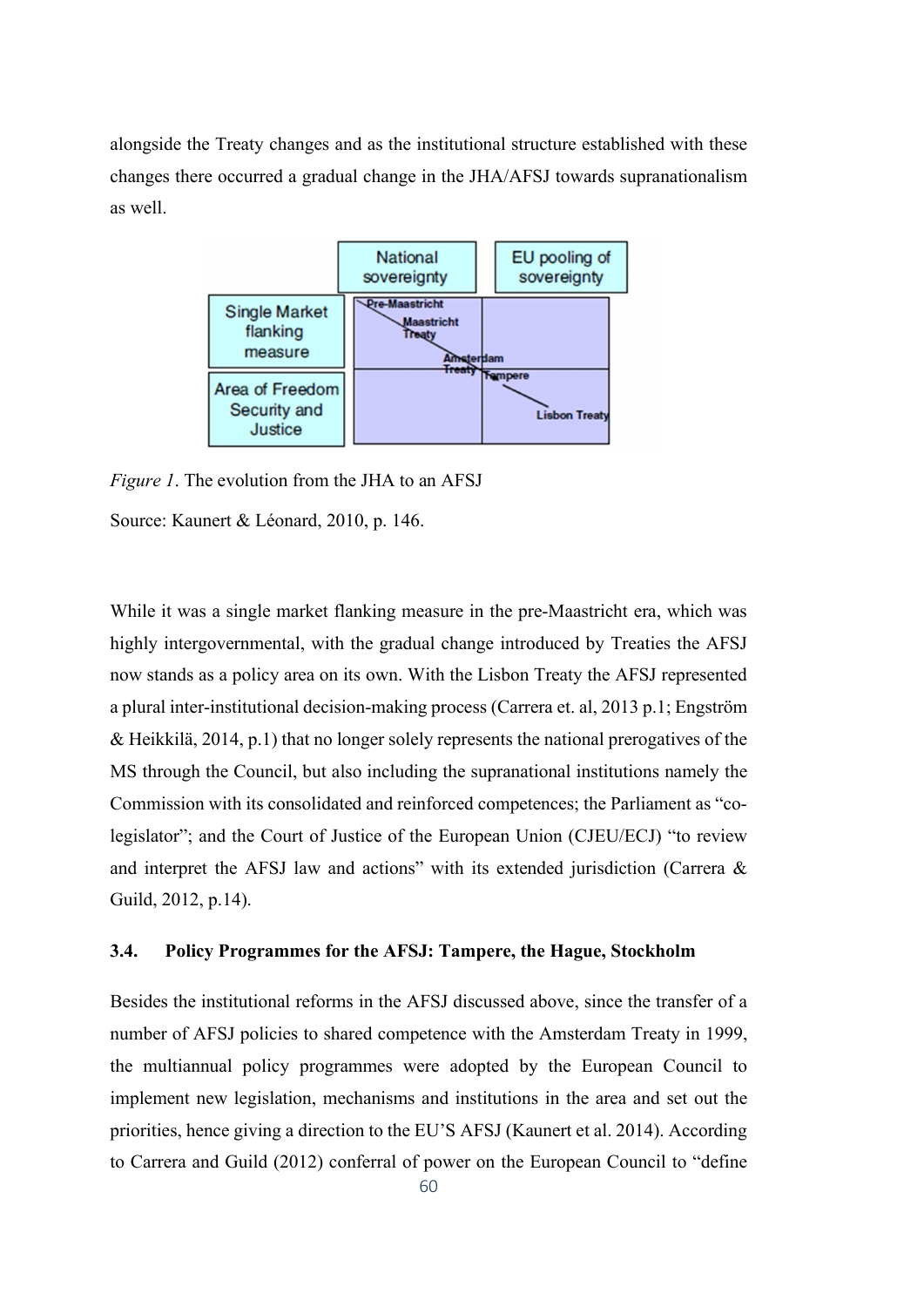the strategic guidelines for legislative and operational planning" in the AFSJ with the new Article 68 of the TFEU marked emergence of substantial discord regarding the actual scope and mandatory nature of this provision. The European Council as being one of the EU's core intergovernmental bodies (Puetter, 2012) now has a significant Treaty-based role to play in the area of justice and home affairs. However, it is highlighted that the general role of the European Council in most policy areas is to set the wider strategic framework while the operational and legislative details are left to the other relevant EU institutions, and the European Council has acted only when there is a crisis (Drachenberg, 2018, p.6).

Regarding the broad objective of the Amsterdam Treaty of creating an AFSJ, EU heads of state and government agreed in the European Council Meeting in 1999 to set out multiannual policy programmes to determine the agenda for developing the AFSJ corresponding to every five years. The Tampere European Council "marked the beginning of increasingly in-depth debates on the exact aims and purposes of European cooperation in internal security" (Kaunert &Leonard, 2010, p.145). The Council meeting bore fruit to the first of these programmes of the Tampere Programme. This programme planned to take place for the years 1999-2004. There was progress in many areas including "adoption of European Arrest Warrant, harmonization of substantive criminal law for some crimes, the creation of Eurojust", European Union Agency for Law Enforcement Training (CEPOL), and Frontex (Kaunert et al., 2014, p.41). "...The Tampere Programme stressed that the integration of the Schengen acquis into the Union required an enhanced cooperation and mutual technical assistance between the MS and the candidate countries to effectively control the external borders" (Fernandez-Rojo, 2020, p.291). The next multiannual programme approved by the EU in 2004 was the Hague Programme and it set priorities for the period of 2004-2009. During this era progress was made in the areas of common asylum systems, VIS to support the Schengen zone, information-sharing for law enforcement and "incorporation of EU's AFSJ objectives in its neighbourhood policy" (Kaunert et al. 2014, p.42). On 10 and 11 December 2009, the European Council adopted the Stockholm Programme for the 2010-2014 years and emphasized six priorities for the EU (Presidency Conclusions, 2009), and focused on the interests and "needs of citizens and other people" to whom the EU has a responsibility (European Parliament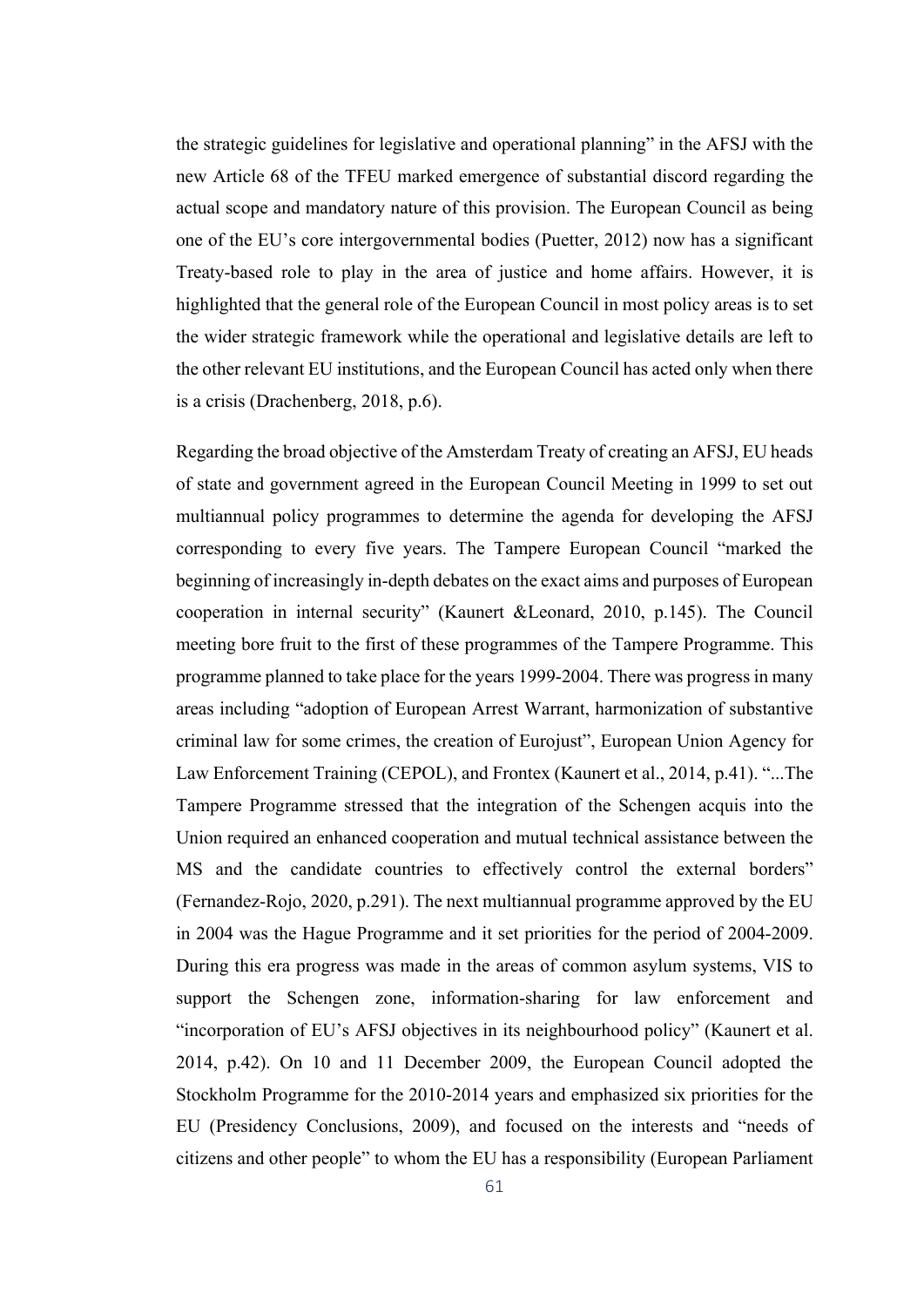Fact Sheet b, 2021). However, the new perceptions of security threats and priorities played an important role in determining the agenda for these Programmes and not only the institutional development aims (Kaunert, 2012). The Internal Security Strategy (ISS) for the 2010-2014 period, endorsed by the European Council, highlights that "many of today's security challenges are cross-border and cross-sectoral in nature and that no single Member State is able to respond effectively to these threats on its own" (Commission Communication, 2014). The security challenges to the EU were summarized by the General Secretariat of the Council (2010) as "terrorism in any form, serious and organized crime, cybercrime, cross-border crime, violence itself, natural and man-made disasters, and others including road traffic accidents" (p.13-15). The European Council defined the strategic guidelines over the coming years to build on the progress achieved by the Stockholm Programme.

The EU ISS for the period 2015-2020, also called renewed internal security strategy, was defined on 16 June 2015 (Presidency Conclusion, 2015) in line with the priorities set in the strategic agenda for the EU that was adopted on 26-27 June 2014 Council Conclusion (European Parliament Fact Sheet b, 2021). These priorities were identified as the "main common threats and challenges for the coming years in the field of internal security" of the EU and named as; "serious and organized crime, terrorism, radicalization, recruitment, and financing related to terrorism, cybercrime, and the need for cyber security, threats and challenges stemming from the use of new technologies, new and emerging threats, crises and natural and man-made disasters" (Item Note, 2014, p.7-8). The above examples shows that due to the various terrorist attacks across the EU in the past years, internal security and the fight against terrorism have become major concerns for EU citizens, and shaped political discussions at EU and MS level. The Eurobarometers from the years 2018, 2019 and 2020 presents that terrorism which ranked the second place in 2018 is still among the highest ten concerns for European citizens with the leading concern being immigration which showed up always in the first three places (Standard Eurobarometer 90, 2018; 92, 2019; 93, 2020). This means that these issues kept their places in terms of importance in the eyes of the EU citizens as they have been listed continuously as the main concerns. However, the definition of internal security contained in the ISS 2010-2014 does not make any reference to migration, whereas in the renewed EU ISS 2015-2020 the word migration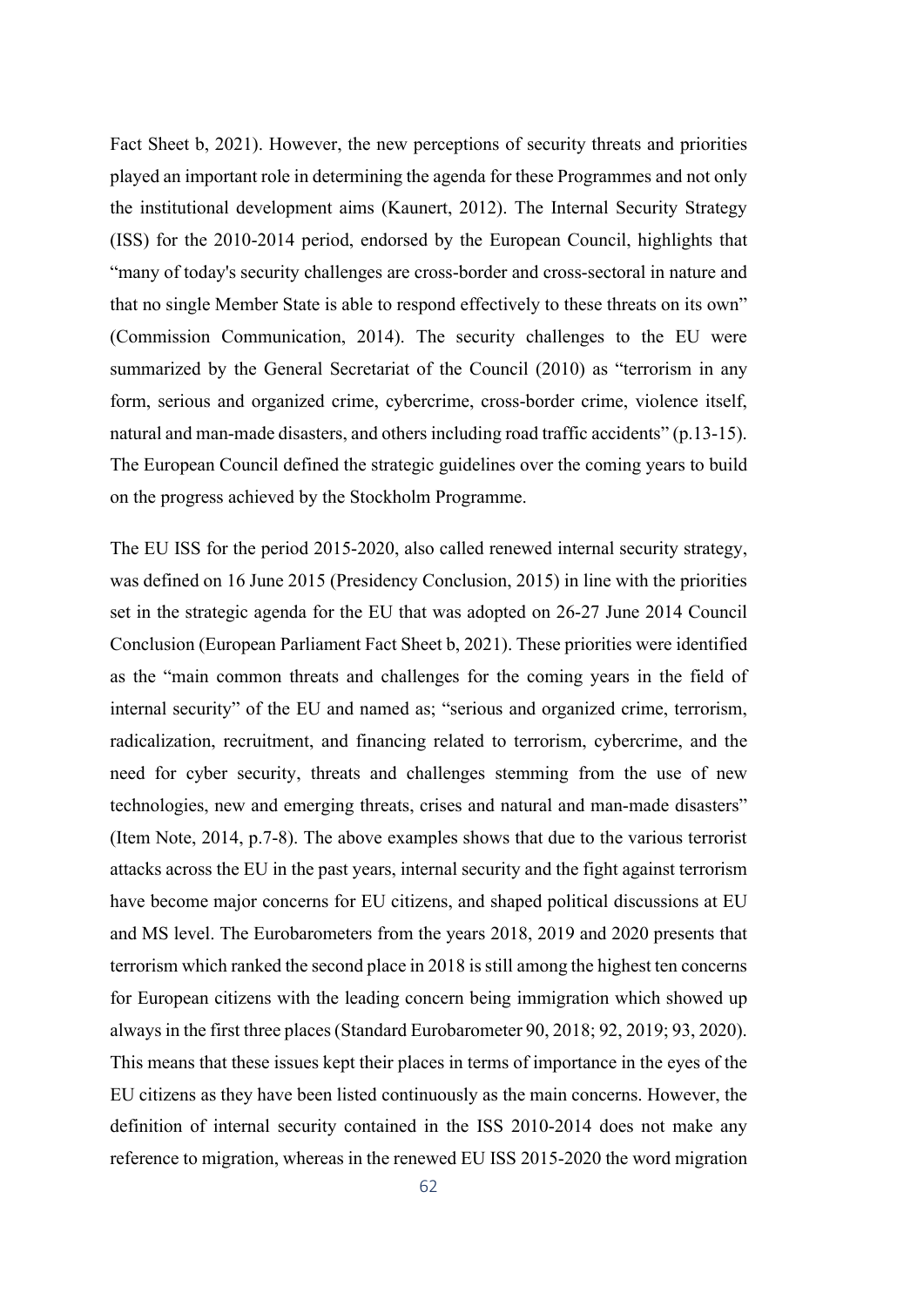is used only once when referring to the "A European Agenda on Migration" (Drachenberg, 2018, p.9). The "Rome Declaration" (2017) adopted on 25 March 2017 addressed to migration and internal security areas as parts of a common priority. It is observed that although migration and internal security policy areas are tackled separately in the JHA, they started to intersect, as shown in Figure 2, through the area of EU external border protection in the EU (Drachenberg, 2018, p.9-10).



*Figure 2.* Intersection of internal security and irregular migration

Source: Drachenberg, 2018, p. 9.

Monar (2012:1), through reminding the Article 3(2) TEU, interprets the rationale behind the AFSJ as an *internal political project* with the objective of providing the citizens with the "fundamental public goods of "freedom, security and justice" in an internal area" (p.11, emphasis added). In achieving this objective, however, "purely internal EU measures" are not enough deu to the "transnational nature of the primary challenges of asylum, migration and crime" (Monar, 2012:1, p.11). In this regard, Frontex as the European Agency for the Management of Operational Cooperation at the external borders of the Member States of the European Union, appears to have an important place in this intersection as one of the EU agencies tasked to tackle irregular migration and also internal security due to interconnected nature of external and internal security in the Union.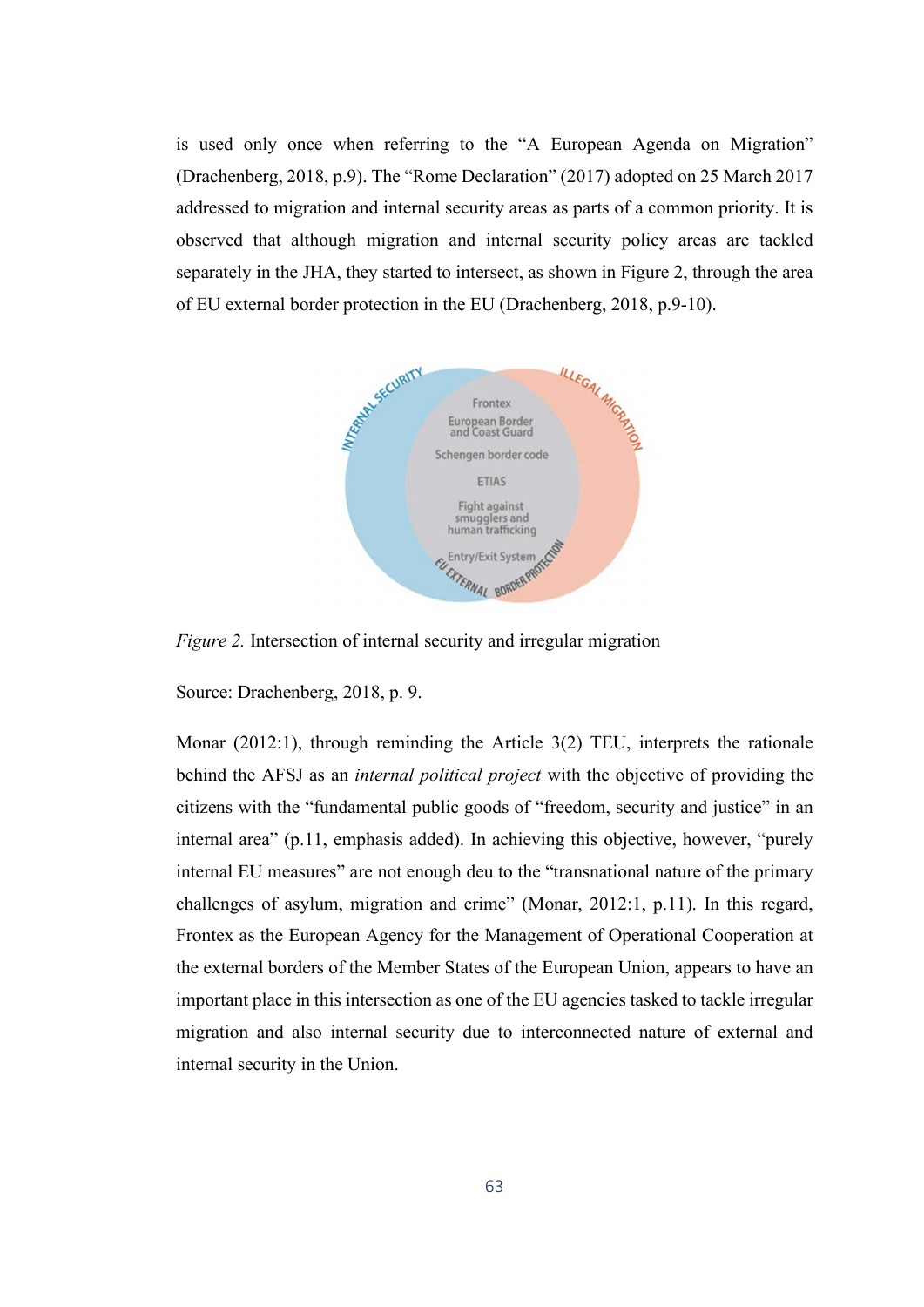### 3.5. Conclusion

Starting to grow outside of the EC framework, the cooperation among MS on the Single Market has grown into a cooperation on justice and home affairs under the Community structure through its gaining of a legal base with the Maastricht Treaty in 1993 as the JHA pillar. Yet, the JHA pillar also underwent a change and it has developed into one of the "fastest-growing domains of EU action" (Monar, 2006, p.495), and it became a free standing AFSJ dealing with different policy domains which includes areas from asylum to justice and police cooperation. The formalization of today's AFSJ has been closely related with the creation of the Single Market, enforcement of the concepts of freedom of movement of people, capital, services and goods as well as with the developments outside of the EC framework such as the Schengen Agreement, TREVI, IGCs, and working groups. The establishment of the Single Market alongside the lifting of the internal borders and providing the free movement of persons with the Schengen Agreement contributed to the intergovernmental character of the AFSJ in its earlier years. Developments regarding the free market and lifting of internal borders, however, also gave rise to the concerns between MS regarding unwanted activities of illegal trafficking from one MS to another or from a non-member country. Until SEA, the EU integration was largely occupied by the logic of "removing economic and legal barriers" to free trade and free movement (Mawdsley, 2017, p.3). Removal of the internal borders, however, raised security concerns which now became dependent on the external border controls. Huysmans (2000) argues that this linkage between the external and internal borders created the shift of the SEA "from a socio-economic project to an internal security project" (p.760). Following the dynamism that came into the scene in the 1980s with the global political developments of the end of the Cold War, reunification of Germany and revolutions in Central and Eastern Europe, the political air was channeled into further political integration with the Maastricht Treaty in 1992. Before the Maastricht Treaty the level of cooperation in the area was inadequate and needed to be extended to coordinate the national legislative and regulatory provisions. Hence, the Treaty acted as an "intergovernmental gate opener" as it merged the different set of different intergovernmental groups and various internal market related coordination mechanisms within a single treaty based form and also had a facilitating or "enabling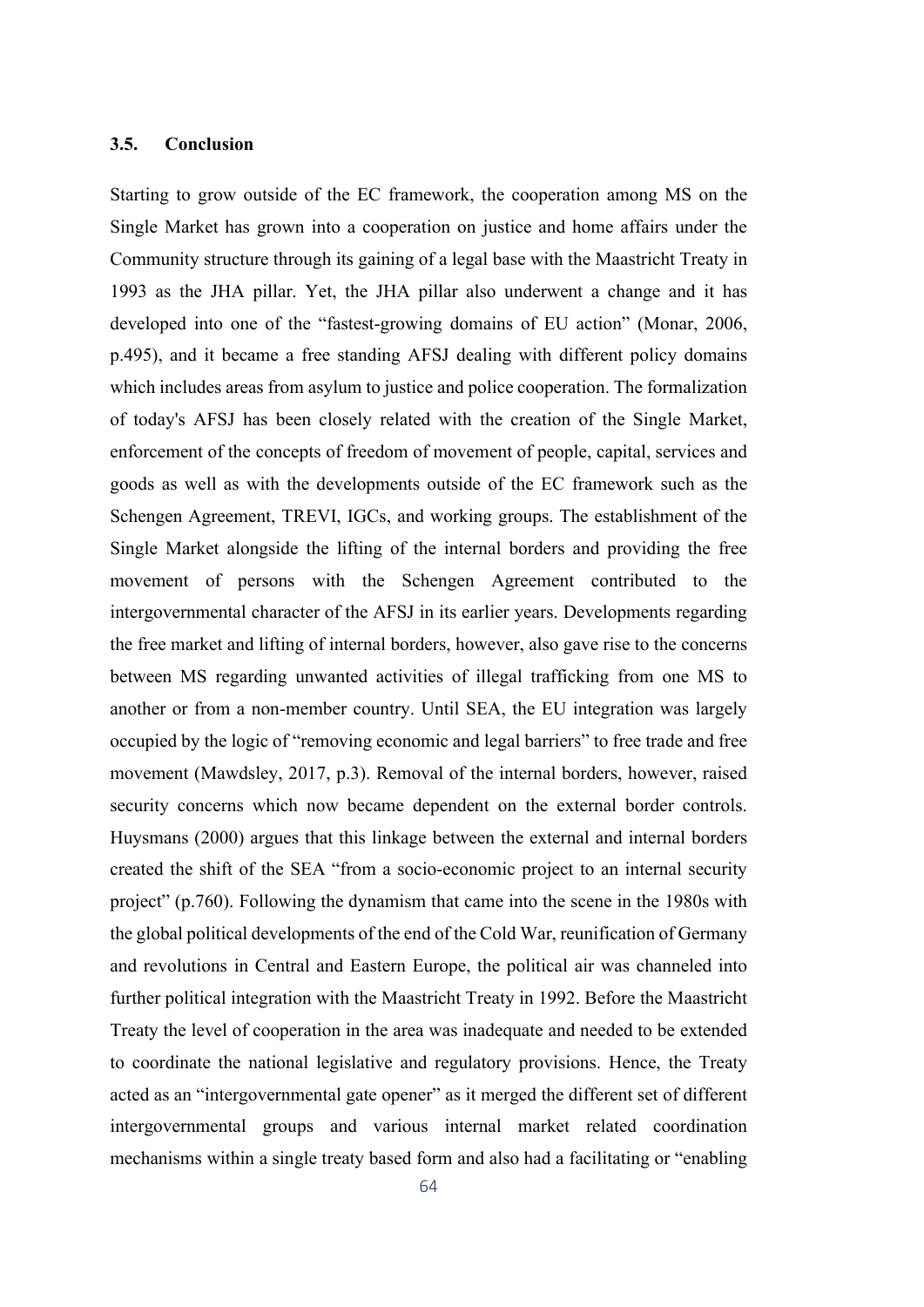role" for the rapid expansion of the area in the form of AFSJ (Monar, 2012). The Amsterdam Treaty introduced supranational dynamics to the area with the first major shift towards communitarization (Trauner & Ripoll Servent, 2016, p.1418) via the codecision procedure which was extended to new areas through transfer of third pillar issues to the first pillar, except police and judicial cooperation in criminal matters. As being the last of the legal documentations the Lisbon Treaty entailed a significant move from intergovernmentalism and Council dominance to institutional pluralism and democratic accountability for the AFSJ (Engström & Heikkilä, 2014). While for some the SEA marked the beginning of the communitarization of the JHA, for others it was the Treaty of Maastricht or Amsterdam. It is not logical to see the treaties as abolishers of intergovernmentalism since the area is still highly covering the issues that are under the national prerogatives of the MS. However, there occurred an increase in the supranational elements in the area gradually within the legal developments. Abolishing the pillared structure of the Union with the Treaty of Lisbon has expanded the Community procedure to all areas in the AFSJ, which means that the role of the Commission and the Parliament and the scope of the ECJ's areas of jurisdiction are enhanced. The "supranational policy entrepreneurship" of the Commission (Kaunert, 2007; 2009; 2010a; 2010b) and the "co-ownership" of the Parliament in the EU AFSJ in the post-Lisbon era (Carrera et. al, 2013) contributed to the change in the balance in the AFSJ towards supranationalism. Meanwhile, the presence of the European Council as an intergovernmental actor in the area has increased with its task under the Article 68 of TFEU. However, it is the European Council setting the wider strategic framework and the operational and legislative details are left to the other relevant EU institutions. The policy programmes of Tampere, the Hague, and Stockholm represented the continuous development in the AFSJ each for the period of five years. The new perceptions of security threats and priorities had an influence in determining the agenda in the changing world and affected the creation of ISS in 2010 and the renewed ISS in 2015. With the terrorist attacks in the past years, terrorism became one of the most referred concerns of Europeans following migration which is a European concern since 2015. Especially migration and internal security represent the common priority in European Council documents. Although the policy fields of internal security and migration were "usually clearly separated in European Council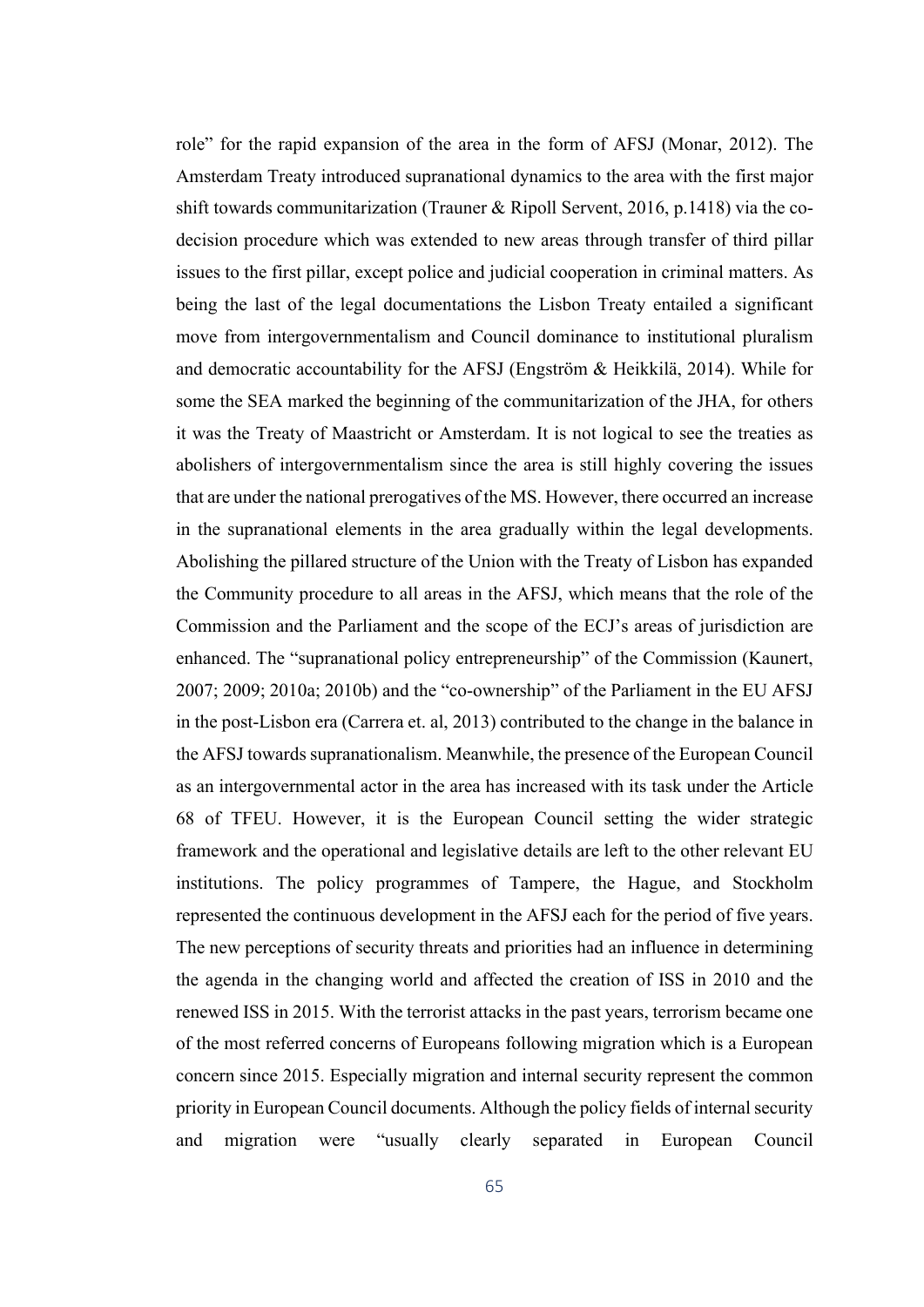discussions"(Drachenberg, 2018), it is became apparent that these two areas are now increasingly interlinked. The place of the EU's external border management in this intersection marks further concerns on the EU's external border control. The border agency Frontex, later the EBCG agency, thus became a crucial component in the EU's external border management policy. In this regard, the establishment and development of Frontex as an AFSJ agency requires closer attention for the further analysis of the EU integration in external border management.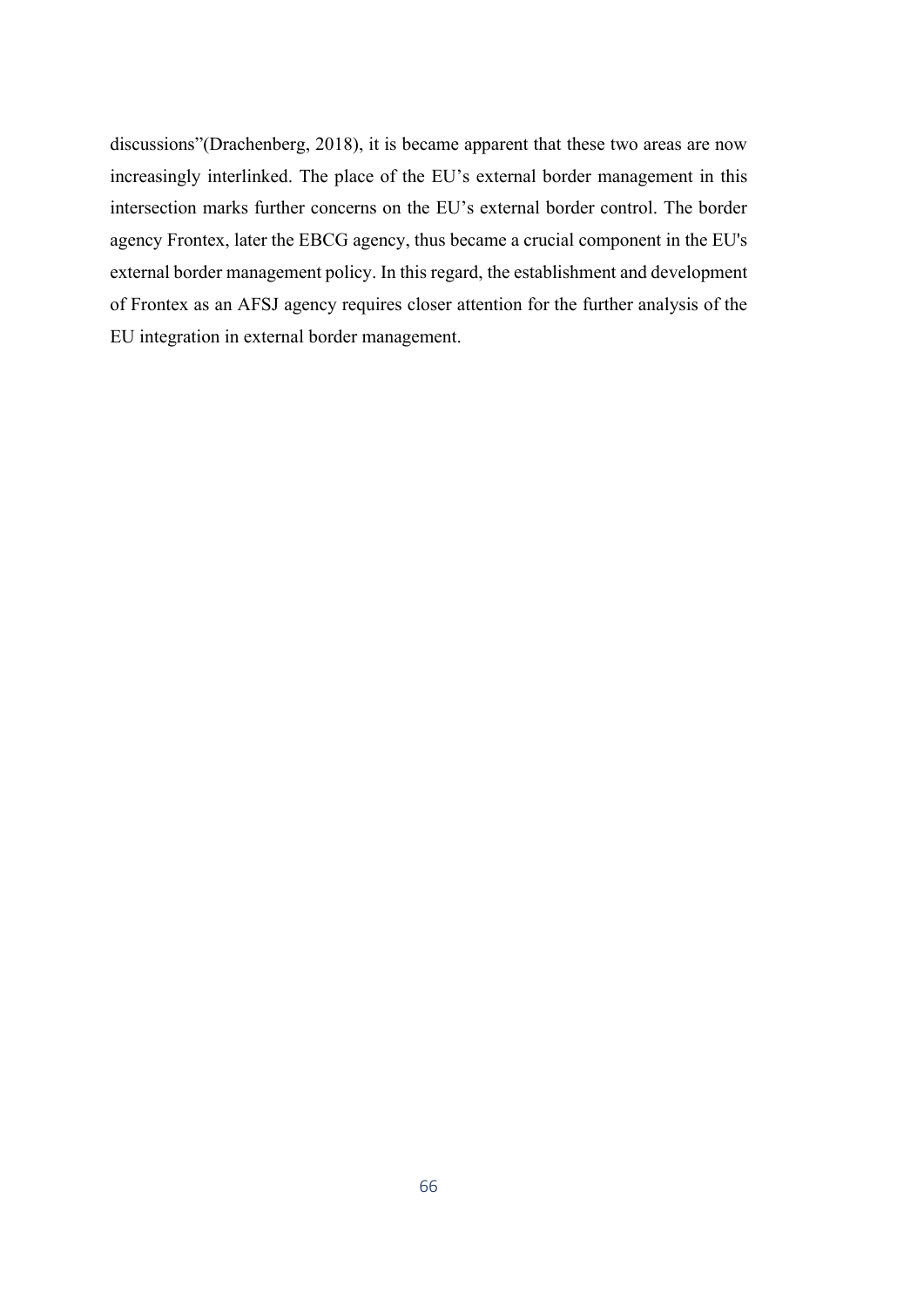# CHAPTER 4

### NEOFUNCTIONALIST ANALYSIS: THE CASE OF FRONTEX

### 4.1. Introduction

The third chapter of this thesis elaborated the institutional integration in the JHA/AFSJ with regard to external border management through a historical overview to better understand the developments the EU has undergone so far. In this chapter I want to underpin the developments in the EU regarding to harmonization in external border management leading to the establishment of Frontex with a theoretical explanation to answer the question of how harmonization was reached in a highly sensitive policy area and embodied in the form of Frontex in 2004, and the EBCG in 2016 afterwards. In doing so I will be using the neofunctionalist tool of spillover in tracing the "spill overs" in the establishment of the Union border agency Frontex, and of the EBCG as Frontex's successor. This analysis benefits from four types of spillover namely functional, political, cultivated and exogenous spillover. The spillover types used in the analysis are determined by the evidence found in the chronological development of events. This analysis, therefore, follows a chronological order in presenting the spillover findings as well. The analysis starts with examining the Single Market and its impact on the EU's integration in the internal security area. "Spilling over" of the economic interests into the political realm of internal security will be explained by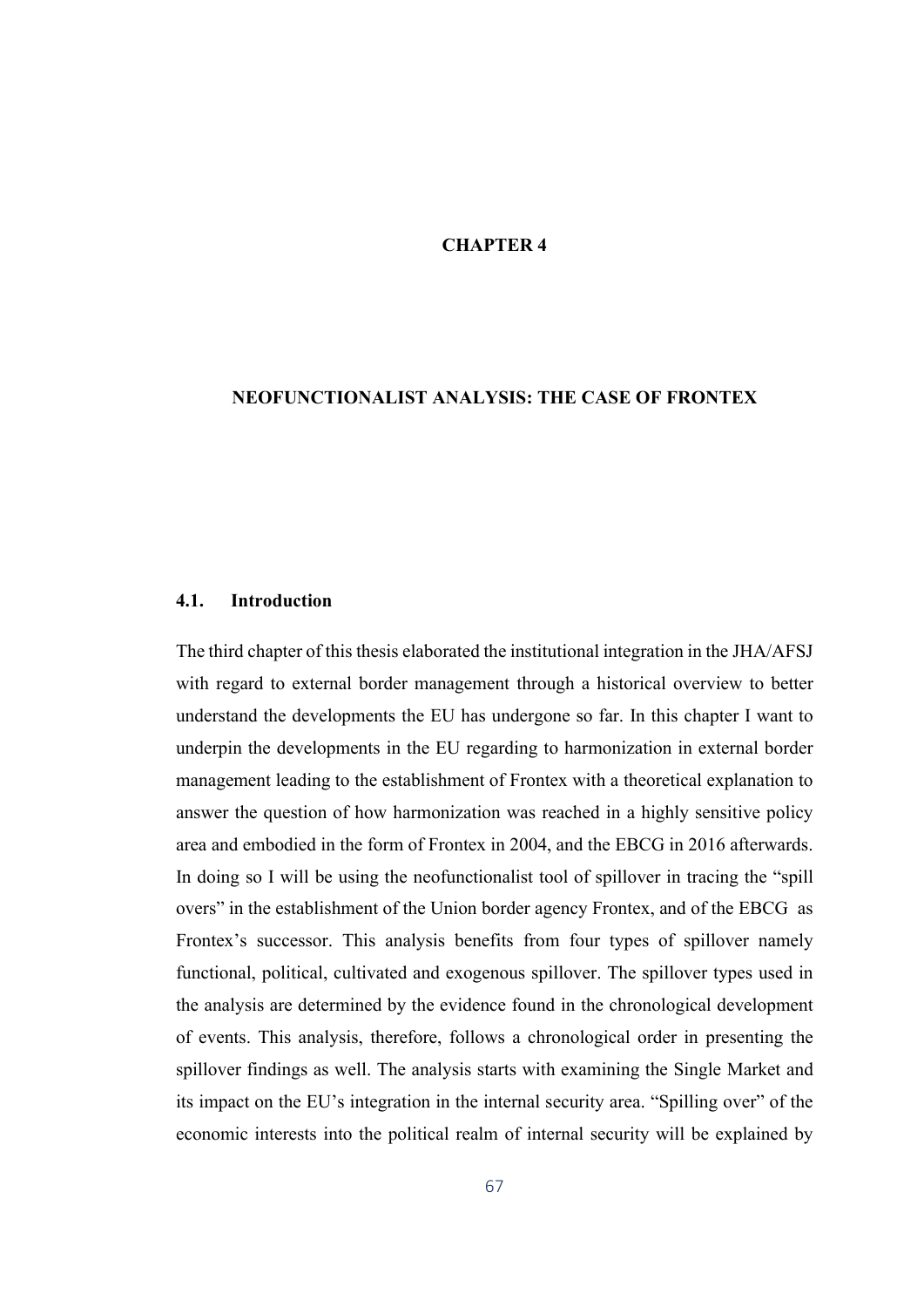functional spillover. Afterwards, the analysis continues with focusing on the international terrorism and the 2004 enlargement as these developments are highlighted by the scholars as important external events leading to the establishment of Frontex. Those events will be integrated into the analysis within the context of exogenous spillover. Moreover, in the establishment of Frontex, presence of the supranational actors such as the European Commission and the European Parliament exemplifies cultivated spillover traits in the integration of the external border management. Regarding the political spillover, the "Opinion" of the European Economic and Social Committee (EESC) on the Commission proposal for the establishment of Frontex (Opinion of the European Economic and Social Committee, 2004) as well as for the EBCG (Opinion of the European Economic and Social Committee, 2016) can be considered as an evidence for the support for the establishment of the Union border agency Frontex and its development into the EBCG. Regarding the establishment of Frontex, the Committee supports the proposal for establishing an "effective management of the external borders" for the external borders to be not exploited by the criminal networks, and advocates that the human rights aspect to be respected in Agency's functioning (Opinion of the European Economic and Social Committee, 2004, section 2.5). On the other hand, regarding the establishment of the EBCG, the Committee also reflects its support. The concern of the Committee lied with the border closures which hampered the Schengen area which also exerted negative effect on the right of free movement. Therefore, a more coherent border management between the EU and the MS was supported (Opinion of the European Economic and Social Committee, 2016, section 1.2). However, due to the lack of empirical data there is the inability to measure the possible impact of the positive approaches discussed in the Committee. Therefore, it is not included in the analysis as a political spillover mechanism ignited the integration.

After presenting the Commission's and the EP's effect, upgrading of Frontex into the EBCG will be traced. The refugee crisis of 2015 will be considered as the external event creating a dynamic in the internal issue of development of the external border management of the EU within the context of exogenous spillover. The event is addressed as the biggest humanitarian crisis the EU faced as it touches upon the issue of external border management due to the MS concerns of irregular migration as well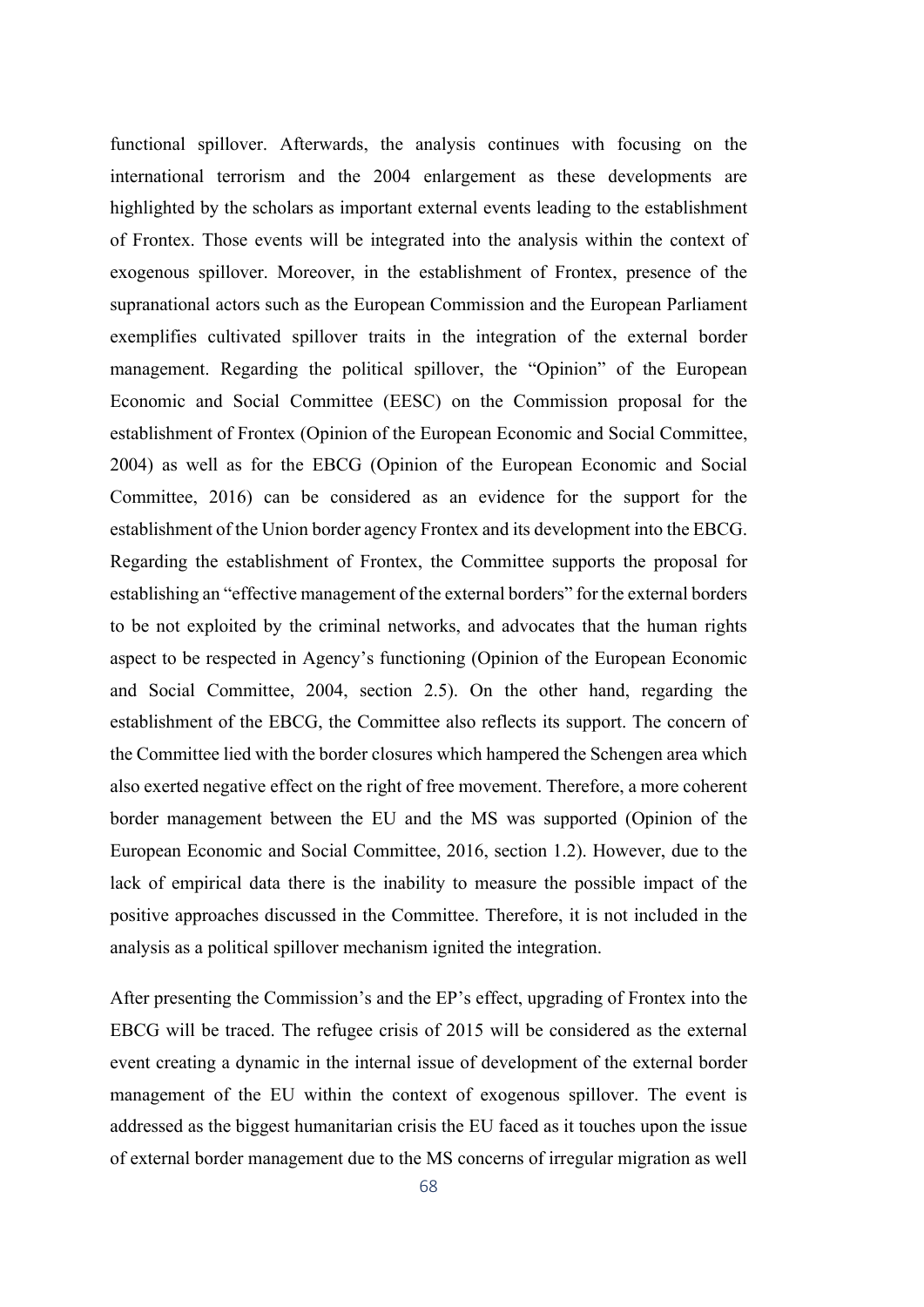as the dysfunctionalities in the previous achievements regarding managing migration in the EU, and hence, it is considered as another important development leading to the establishment of the EBCG. In the establishment of the EBCG, alongside the Commission and the Parliament, presence of governmental and non-governmental elites were found as influential actors, and will contribute respectively to the cultivated spillover and political spillover dynamics of integration. Political spillover, in this regard, will present actions of the governmental and non-governmental elites becoming influential in the development of the EU's external border management. All in all, this analysis will present that not only the MS but supranational, governmental, and non-governmental actors as well as the external events are influential in the establishment of both Frontex and the EBCG, and are contributing to the making of a common external border regime.

# 4.2. Neofunctionalist Dynamics in the EU towards External Border Integration

## 4.2.1. Functional Spillover between the Single Market and the JHA/AFSJ

In order to examine the presence of functional spillover in the EU's external border management some indicators need to be followed. These indicators are suggested by Niemann (2016) for tracing the neofunctionalist concept of functional spillover. For the purpose of this thesis's topic I will be applying them in the external border management policy area of the AFSJ. The first indicator is the "salience of the original integrative objective", that is according to Niemann (2016) determining "the strength of the functional pressure for further action" (p.138). In the third chapter of this thesis under the parts of 3.2.1., 3.2.2. and 3.2.2.1., it is addressed that after the conundrum of the 70s, the Union was able to move forward with its integration journey with the Commission's "White Paper" (Commission of the European Communities, 1985) presented in 1985 aiming to establish a Single Market. Initiation of the Schengen cooperation by the MS to open up the way for a free movement area for the sake of economic interests shows the strength of the functional pressure coming from the Single Market which was the original objective. The Commission's initiative of "White Paper" functionally pressured the security concerns of the Union due to the lifting of the internal borders and shifted these concerns to the EU's external borders. Hence, the Schengen Agreement constituted the point where the economic and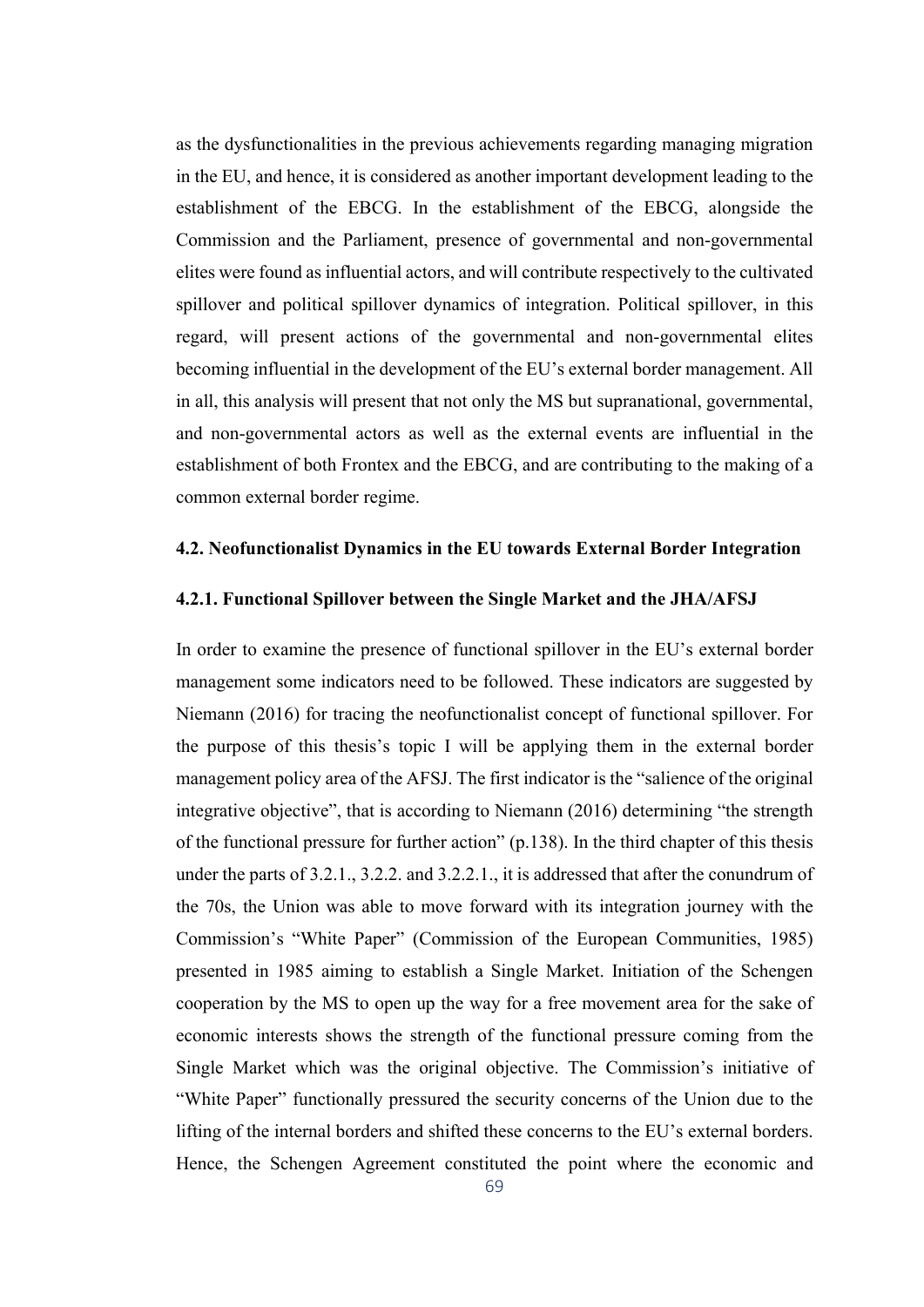security area are interlinked. The integration spilled over to the JHA/AFSJ for the further action in the external border management is addressed by the second indicator. Second indicator suggested by Niemann (2016) is "the degree of functional interdependence between issue A (original objective) and issue B (requiring further action)" (p.138). This indicator is interested in "the extent to which changes/tensions in issue area A affect issue area B" (Niemann, 2016, p.138). Under this indicator, to what extent the Single Market's pressure on external border management creates an interdependency, thus push to take more collective action in the area of external border management is considered. The Schengen's constituting of an interdependency between policy areas of economy and security is explained with the "objective of free movement of persons" (Niemann, 2016, p.139). In the Treaty of Rome, the free movement of persons was established as "a fundamental objective of the European Economic Community (EEC)", and this provision did not apply to persons at the beginning but only to "cross-border economic activity" (Hix & Høyland, 2011, p.277). This meant that the objective of free movement of persons was firstly addressed with the logic of economic activity and encompassed the MS nationals' right to "seek work, reside, and provide or receive a service in another MS" (Hix & Høyland, 2011, p.277). In this regard, abolishing of "all physical barriers to the movement of services and labour" (Hix & Høyland, 2011, p.276) laid down by the Single European Act (SEA), therefore, was for the sake of a functioning Single Market. For the completion of the 1992 Programme for the Single Market, "removing of the controls on the free movement of goods across internal borders" was tied to a date. However, regarding to the abolishing of internal border controls for providing the free movement of persons was not agreed at the beginning (Hix & Høyland, 2011, p.277). Because, "most of the MS were reluctant to remove the internal controls without harmonized rules on the crossing of the EU's external borders, including common visa requirements and asylum policies" (Hix & Høyland, 2011, p.277-278) which engage the issue of internal security now with the management of the external borders. Schengen, in this sense, contributed to the emergence of the JHA/AFSJ in order to dealing with these issues. The third and the last indicator for tracing a functional spillover according to Niemann (2016) is the "availability of functional solutions" (p.138). "The functional connection is likely to be a strong one" (Niemann, 2016, p.138) if there is no other way to secure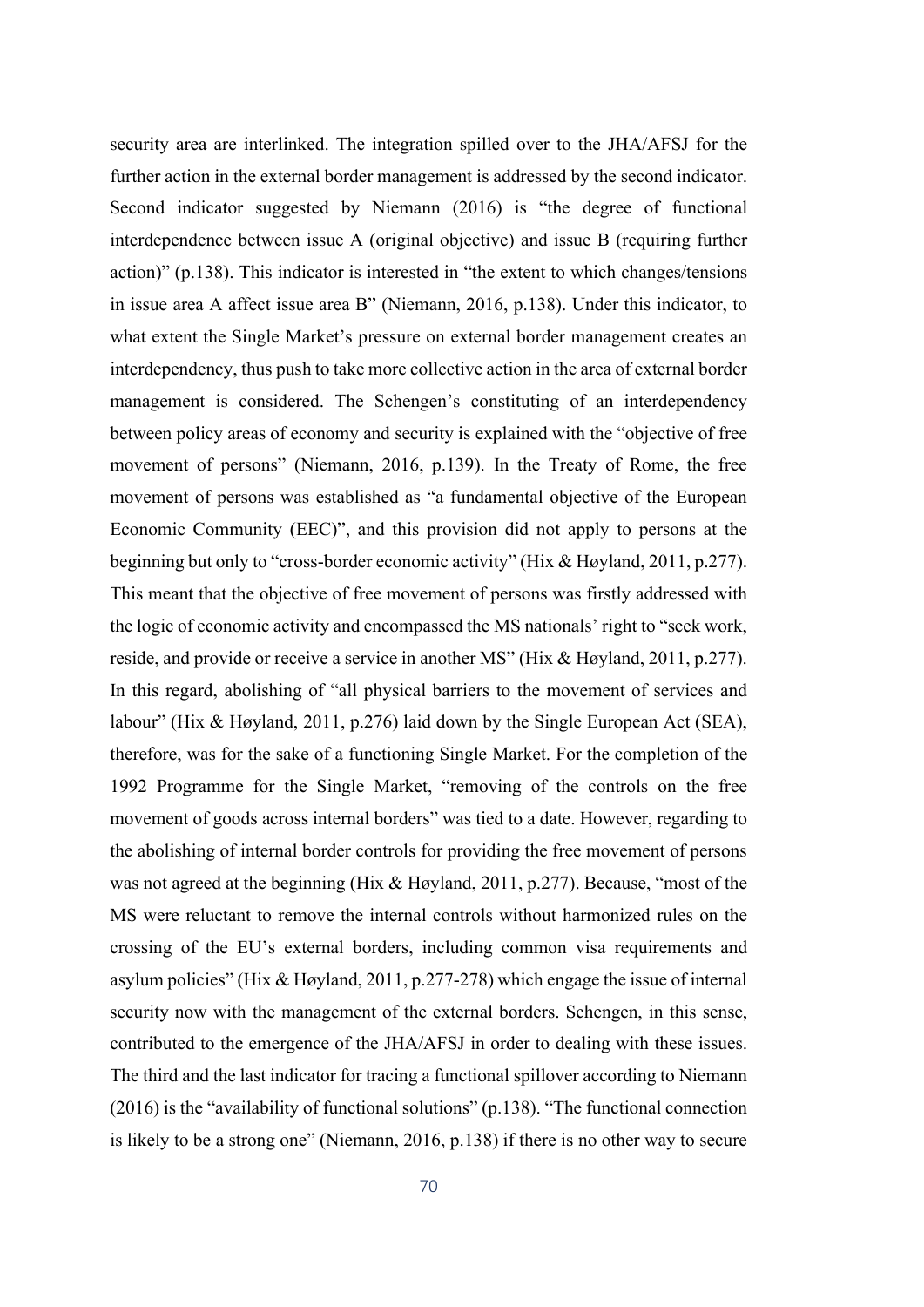the operationalization of the first objective. Because of the freedom of movement aspect of the Single Market explained above, there occurred the need for a more determinant harmonization in the JHA regarding also the other internal policy areas such as asylum and migration which constituting the MS concerns. The free movement of persons interpreted as the free movement of irregular migrants and rejected asylum seekers by the MS (Niemann, 2016, p.139). The MS saw a risk in their different management of these policy areas in the sense that the differences would affect the other MS when the internal border controls no more applied. Therefore, the MS needed more harmonization in the internal policy areas of asylum and migration in order to accomodate their differences related to management of the policy areas (Niemann, 2016, p.139).

Due to such concerns, the Union officially established a JHA to address internal security issues coming alongside the Single Market. Niemann (2016) notes on the institutional developments regarding of achieving the free movement of persons by indicating its relation with the concerns on free movement of irregular migrants or rejected asylum seekers as such:

To achieve this objective (harmonizing policies on asylum-seekers, refugees and irregular migrants), and to enact further flanking measures, a greater use of the Community Method was deemed necessary both to expedite cooperation and to enable outcomes above the lowest common denominator (Niemann, 2016, p.139).

Considering the Treaty revisions, this was achieved particularly with the Amsterdam Treaty, transferring the Third Pillar issues to the First Pillar except the police and judicial cooperation in criminal matters. In addition, in the Treaty of Lisbon "this rationale bolstered the case for greater use of QMV in order to overcome decisionmaking deadlocks in the legislative process" (Niemann, 2016, p.139).

The functional spillover indicators applied to the case of external border management shows that the strength of the functional pressure for action in the JHA regarding to the external border management was high since the success of the Single Market was closely related with the operationalization of the four freedoms enclosed in the Treaty of Rome. Especially the interdependency between the freedom of movement and policy areas of asylum, immigration and visas ignited the integration to expand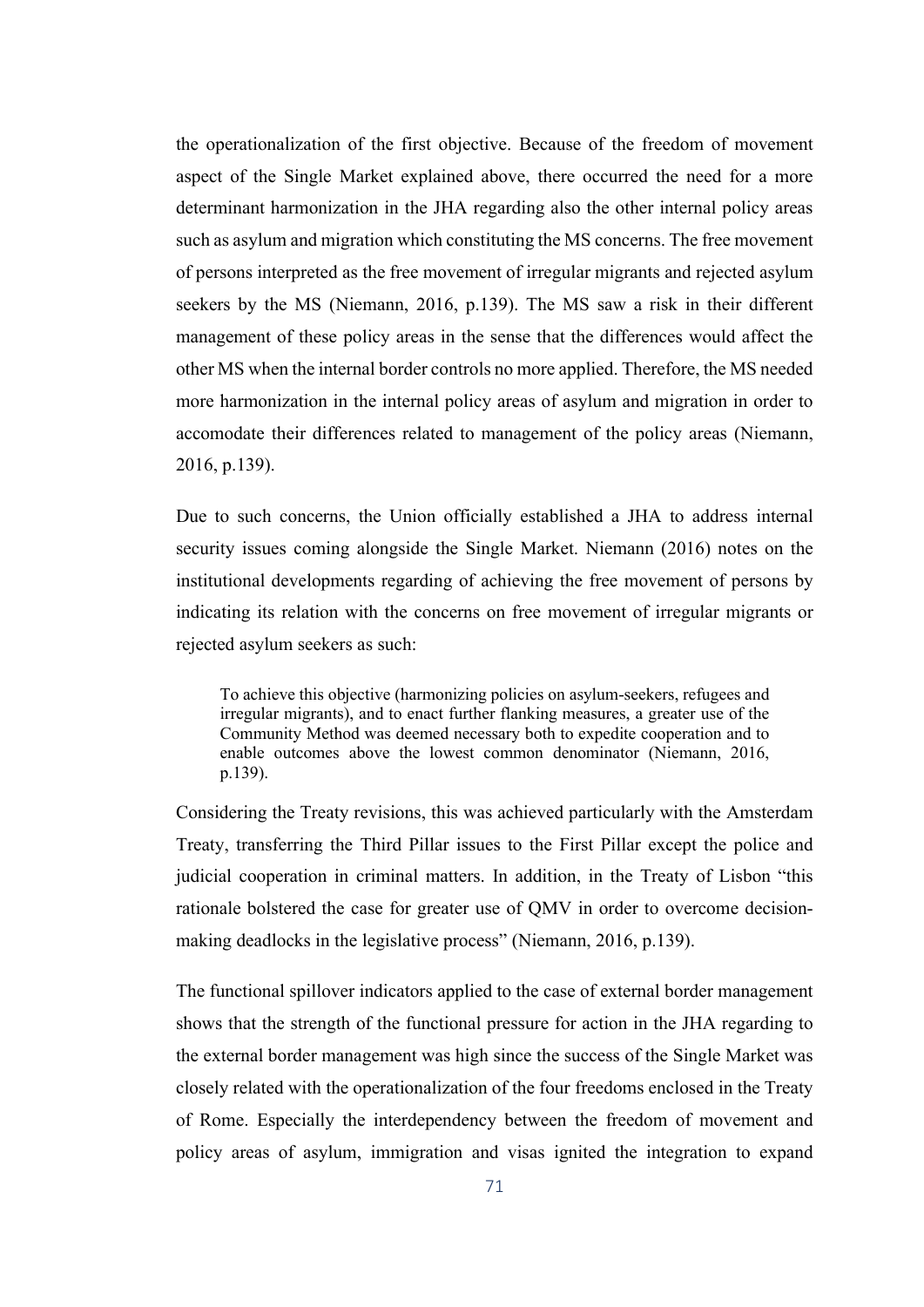towards the external border management in the JHA, which later becoming the AFSJ, since the internal security is reinterpreted with the security in the external borders. However, after reaching the point of establishing the JHA, how did the integration itinerate towards the creation of a border agency? In this sense, it is important to address the EU's external pressures for going further with the neofunctionalist analysis and to explain the establishment of Frontex.

# 4.2.2. Exogenous Spillovers: International Terrorism and the 2004 Enlargement

As the JHA was developed and turned into an AFSJ with the Amsterdam Treaty, the MS concerns related to the interdependent character of internal border security touched upon in the above part continued to influence the external border management integration with external developments affecting the Union. The hot topics of increased terrorism activities in the 2000s, and the 2004 enlargement to take place constituted MS concerns in this regard and became influential in the way leading the establishment of the Frontex agency. In this part, with the use of exogenous spillover we can make sense of these developments for a neofunctionalist analysis. Exogenous spillover put forth by Niemann (2006) and also explained in the section 2.2.1.6. in this thesis is a concept that extending the original functional spillover to the point of including "those factors that originate outside the integration process itself i.e. that are exogenous to it" (Niemann, 2006, p.32) as indicated in its name. In this regard, exogenous spillover takes into account of the changes in the external political and economic environment, and pressures coming from it which eventually adds context to the behaviour of national and supranational actors in the examining of the European integration. It is, thus an important revision added to the neofunctionalist theorization in response to its neglecting external events. External events can add integrative pressure in two logics. Either they act as external threat/shock which in turn triggering close cooperation partners of MS to find common solutions (Niemann, 2006, p.33), or exogenous event may be the "phenomena and processes such as globalization, migration, environmental destruction, or international terrorism" (Niemann, 2006, p.33) which, again, require "a common approach" in a sense that regional integration could provide a "more effective buffer against such developments" (Niemann, 2006, p.33). Therefore, by clustering international terrorism and the enlargement as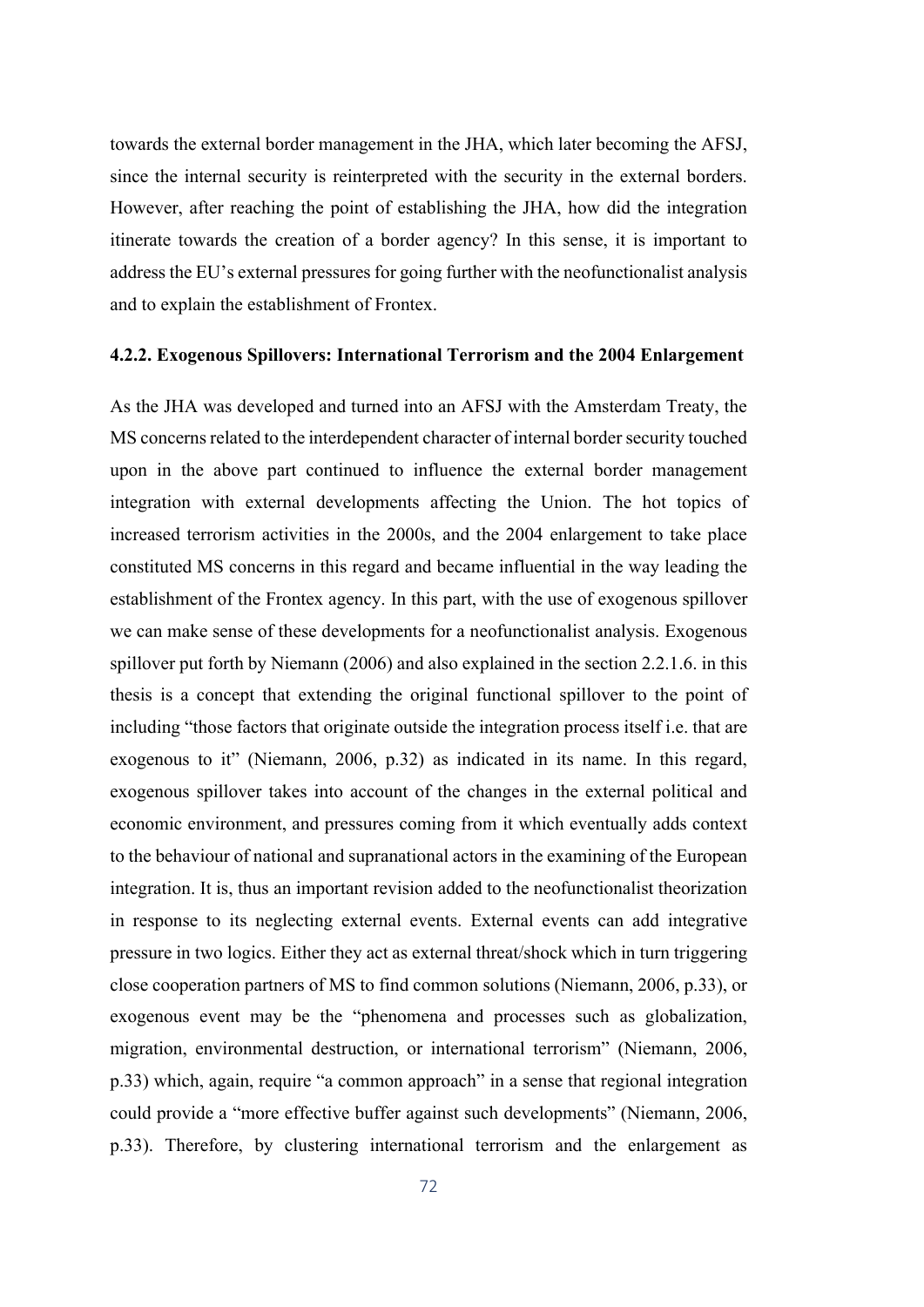exogenous events, since they addressed by threat and shock discourse in the literature, I will be showing that the exogenous spillover provides a useful point of view in which we can engage the EU and its development with the global context in a neofunctionalist analysis, and explain the developments towards more communitarization in the external border management. The new-institutionalist analysis made by Ekelund (2014) in tracing the establishment of Frontex put forth the importance of considering the political environment and specific events in establishing Frontex (p.110). Although this thesis uses neofunctionalist theory, the emphasis given to context by the new-institutionalist approach is a contributial and influential aspect. However, the political environment and specific events to be mentioned are better be included within the logic of exogenous spillover of revised neofunctionalism for providing a wholesome approach to the integration since this thesis considers examining the process which ended up with the establishment of an agency as a part of the European project.

### 4.2.2.1. International Terrorism

The years from the 1990s to the early 2000s witnessed the intensification of cooperation on border management in the EU as much as "a rise in international organized crime" including terrorism (Anderson et al.,1995 in Hix & Høyland, 2011, p.291). The terrorist attacks of 9/11 in the US, the terrorsit attacks in Madrid in 2004 and in London in 2005, and the "global war on terrorism" found its repercussion in the EU as the need for developing "common external as well as internal policies to tackle the new global terrorist threats" (Hix & Høyland, 2011, p.291). Especially the  $9/11$  is mentioned as a "shock" (Hix & Høyland, 2011, p.291) and a "major exogenous shock" (Kaunert & Léonard, 2012, p.421) which is triggering the pressure on MS to tackle the issue commonly. It is argued that "9/11 led to the identification of a wide range of measures aiming to reinforce homeland security, including the tightening up of external border controls" (Monar 2005, p. 147; Mitsilegas, 2007, p.362 in Léonard, 2012, p.150). In this sense, 9/11 could be placed under the category of external event such that international terrorism reflects the trait of an exogenous spillover within the neofunctionalist frame due to its triggering the MS to take a more harmonized approach to solve the issue. The concerns over the fight against terrorism which was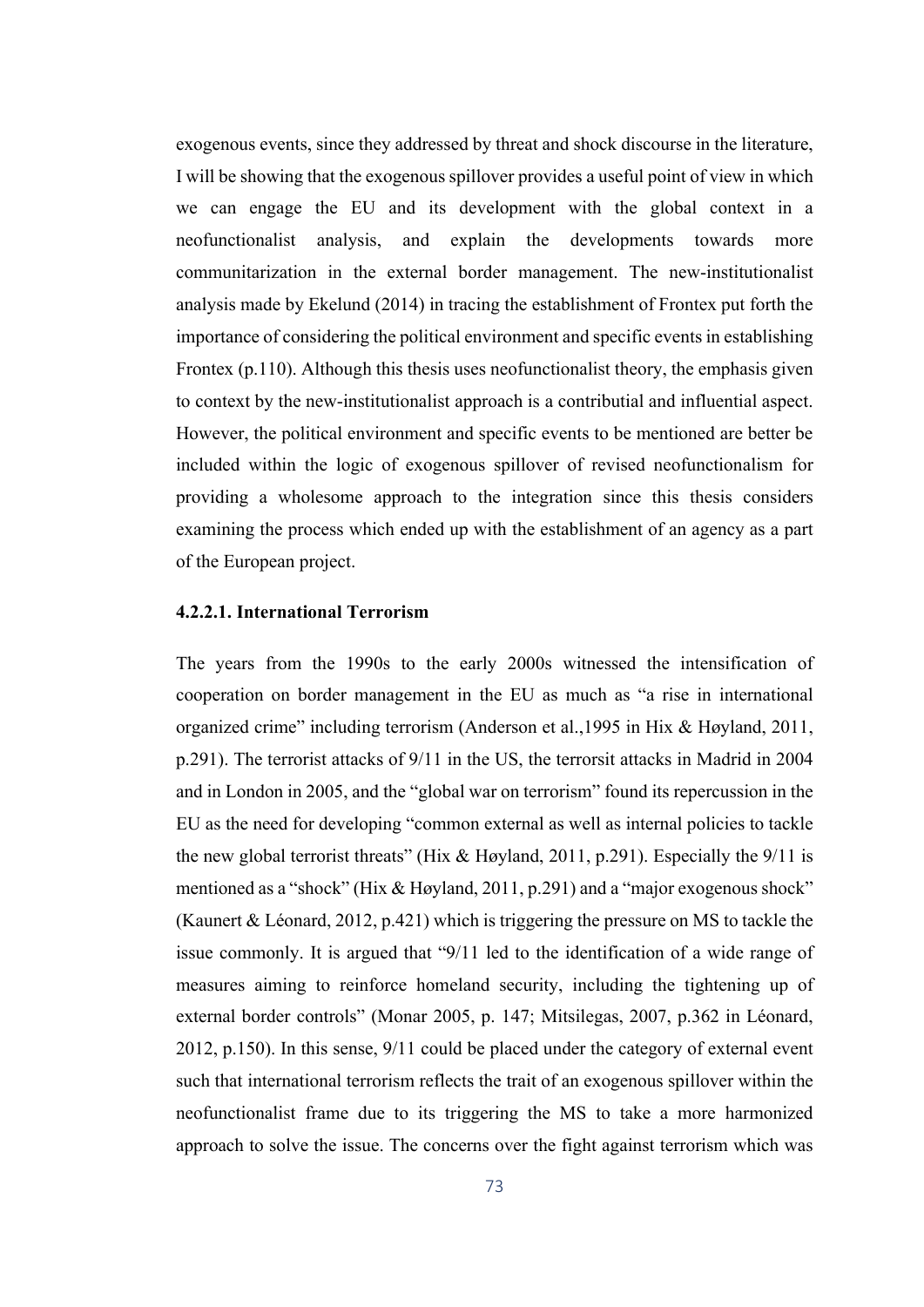ignited by 9/11 become a "cornerstone" toward EU level cooperation (Horii, 2015, p.58), especially regarding the external border management, contributing to the establishment of Frontex (Meissner, 2019, p.144 ; Léonard, 2009). 9/11 and the global conjuncture have influenced the MS to upgrade their intergovernmental cooperation to a Community agency (Léonard, 2009) and strengthened the notion of the role of the EU institutions in shaping the development of the JHA/AFSJ. It is detected that after the 9/11, in the EU there were the situations where the Commission, the Council Secretariat, and the CJEU exerted policy entrepreneurship, and most of the policy entrepreneurship role performed by the Commission (Kaunert & Léonard, 2012, p.426). For instance, the European Commission and the Council Secretariat influenced the counter-terrosim area by "acting as supranational policy entrepreneurs" (Kaunert & Léonard, 2012, p.422). They exerted their influence especially on the "European arrest warrant" issue which is related to high politics area (Kaunert, 2007) and on the "EU cooperation on counter-terrorist financing measures" (Kaunert & Della Giovanna, 2010) which became an area of concern related to the border controls by the MS due to the increased terrorism activities in Europe in the aftermath of 9/11 (Léonard, 2015, p.311). In addition, the the terrorist attacks in Madrid in 2004 and in London in 2005 interlinked the area of "border management and control over criminal activities", including irregular migration, and border controls became an important part of counter-terrorism policy (Leonard, 2015 ; Trevisanut, 2015, p.216). Migration policy practices have been exploited for counter-terrorism purposes after those attacks as well (Boswell, 2007, p.590), and the linking of the migration and asylum policy with counter-terrorism and external border management has increased. "The Hague Programme Strengthening Freedom, Security and Justice in the European Union" (2005) adopted in 2004 states that:

The management of migration flows (…) should be strengthened by establishing a continuum of security measures that effectively links visa application procedures and entry and exit procedures at external border crossings. Such measures are also of importance for the prevention and control of crime, in particular terrorism (2005/C, p.7).

In this sense, iternational terrorism brought about a dynamic in the area of external border management and had repercussions on the EU's counter-terrosim policy as well as asylum and migration, and external border policy. 9/11 created a shock and the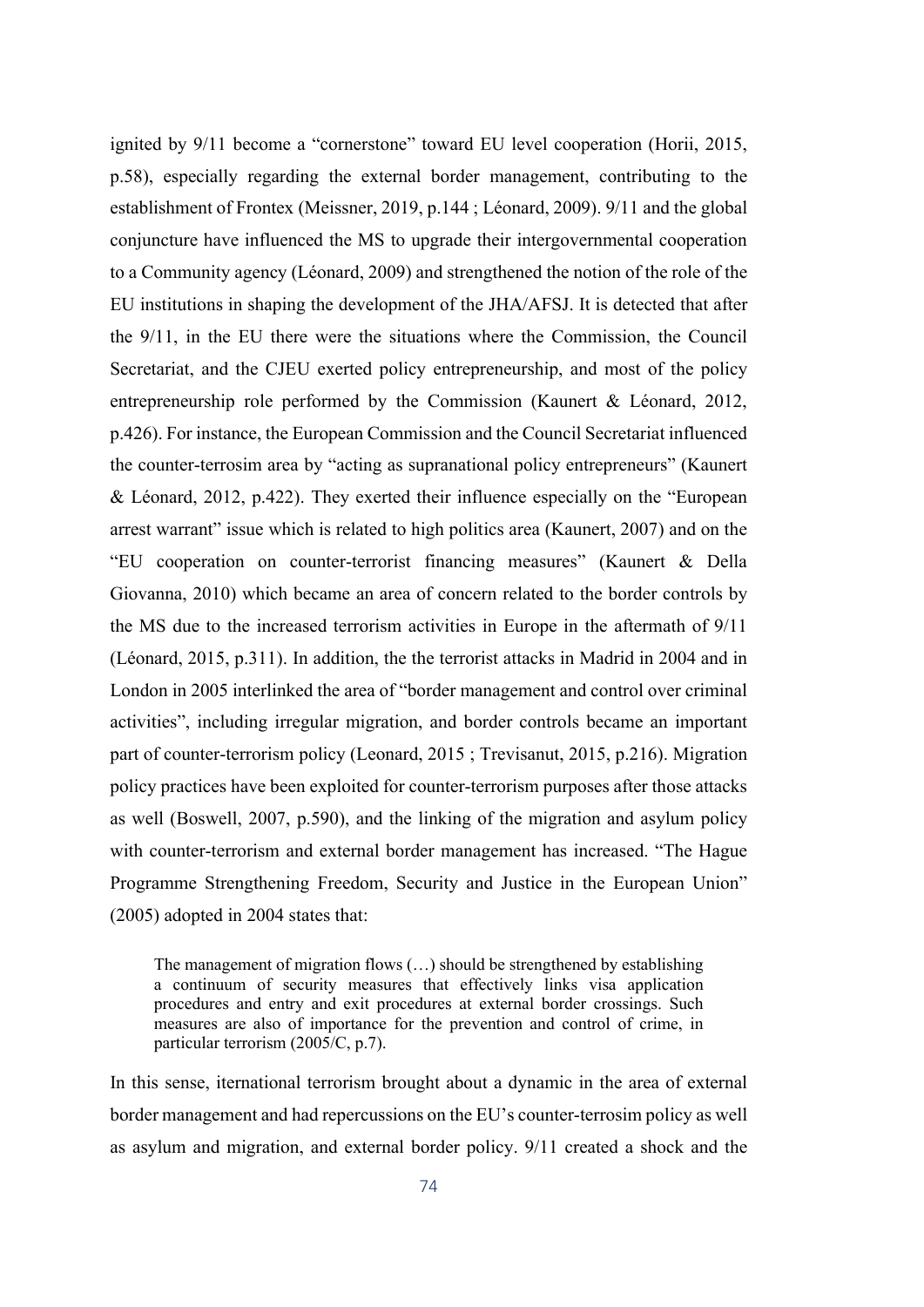increased international terrorism in its aftermath together contributed to exogenous spillover that pushed MS to take common steps in counter-terrorism issues as well as ignited strengthening the external border controls and the establishment of Frontex.

# 4.2.2.2. The 2004 Enlargement

Another event causing an exogenous spillover in the AFSJ is the big bang enlargement of the EU in 2004 and its accompanying Schengen incorporation (Horii, 2015). However, this event creates an "endogenous-functional spillover" (Niemann, 2006, p.30) since it is closely associated with the endogenous concerns of the MS regarding to the European integration. The expected enlargement with Cyprus, Estonia, Hungary, Latvia, Lithuania, Malta, Poland, Slovakia, the Czech Republic, Bulgaria, Romania, and Slovenia was assumed to be the largest one with a prediction to change the EU's shape significantly due to the shift of the EU's external borders to these new country's national borders (Horii, 2015, p.59). How this enlargement created an endogenous functional spillover in this area has a relation with the irregular migration. In the late 1990s and early 2000s, irregular migration became an EU-level hot topic that was addressed in the 1999 Tampere Council and 2002 Seville Council. Irregular migration, especially from the Mediterranean Sea, raised attention to implement EUlevel cooperation (Geddes et al., 2008). The countries such as Malta and Italy experienced hardships with the increased number of irregular migrants (Ekelund, 2008, p.3) and tragic incidents involving irregular migrants in 2002 such as The Monica raised public awareness and also contributed to the vulnerability of the external borders (Ekelund, 2010, p.192). Within this context, enlargement with ten new MS is viewed as an additional challenge given the dimension of the new external borders (Gogou, 2006, p.95), i.e. the vulnerability of the external borders. All these factors in relation have raised concerns on "accession states' capabilities to control their external borders" (Niemann & Speyer, 2018, p.26). Enlargement phenomenon in its own right has generated greater demand for EU legislation on increased cooperation on external border controls and the establishment of Frontex has accelerated (Ekelund, 2010, p.192). The enlargement phenomenon of the European Union has so internalized as a part of the Union that it was gradually became "a settled policy goal" (Niemann, 2016, p.139). Thus, even though enlargement is an external event it requires reforming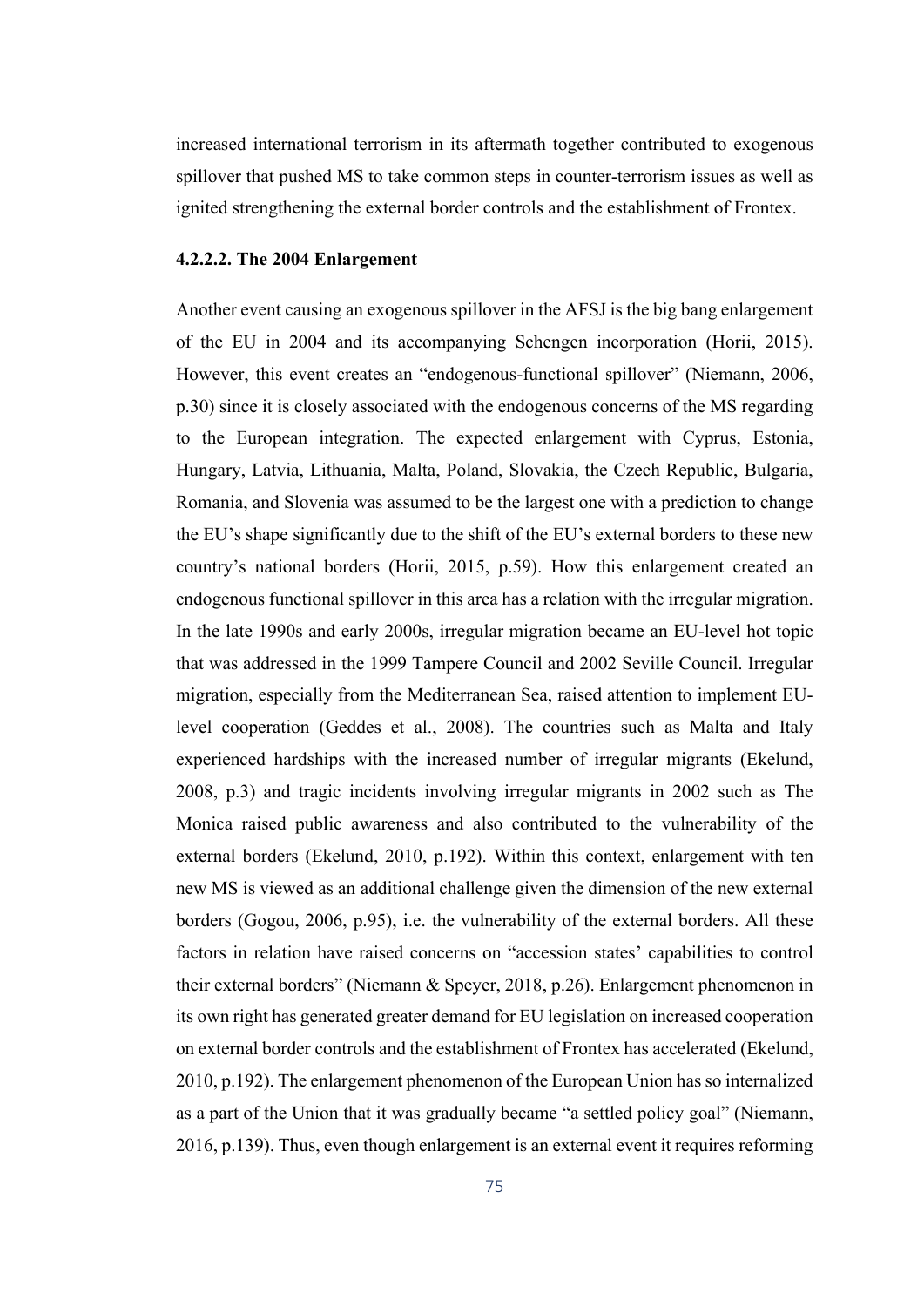of the EU decision-making rules and creates an endogenous pressure. The pressure in the EU increased as enlargement approached. In the Seville European Council in 2002, the accession process of ten new MS entered in its final phase (Presidency Conclusions, 2002) which gave certainty to the further enlargement and also created pressure "on issue areas that were subject to unanimity, such as migration" (Niemann, 2016, p.138). "Enlargement was to be cited frequently at the Convention as a rationale to substantiate the need for reforming the decision rules of Title IV, i.e. of asylum and immigration policy" (cf. Commission, 2002a; EP, 2003b in Niemann, 2016, p.138). As an endogenous pressure with an exogenous origin, enlargement phenomenon, particularly the 2004 enlargement, thus, led to endogenous functional spillover in the area of external border management with its addressing to the internal issue of the Union.

It should be also mentioned that the abolishing internal borders within the Union has "not necessarily facilitated the rise in migration, organized crime, and terrorist activities" (Hix & Høyland, 2011, p.292) as these types of activities have not newly emerged with the lifting of the borders. What is highlighted for the aim of this thesis is hence, the aspect of interdependency between the policy areas. Lifting of the internal controls on the movement of goods, services, and persons on the one hand facilitated the Single Market and on the other hand, it created interdependency between the policy areas of migration, international crime and terrorism of MS since the borderless internal area of the EU necessitated the MS to have a more common approach since "one government's immigration policy has a potential impact on the number of migrants entering to the other EU states" (Hix & Høyland, 2011, p.292). The analysis of functional spillovers mentioned in sections 4.2.1. and 4.2.2. brought by those interdependencies mentioned above led to more European solutions instead solutions based on unilateral actions of the MS especially in the area of external border management. The development in the JHA/AFSJ did not prove the same dynamism towards harmonization for each sub-policy field. For instance, in the area of immigration and asylum there was a rapid development in the "supranational policymaking and binding legal instruments" while much slow prgress was seen in the area of police and judicial cooperation (Hix & Høyland, 2011, p.286). The link between the Single Market and the JHA proved strong functional pressure to take further actions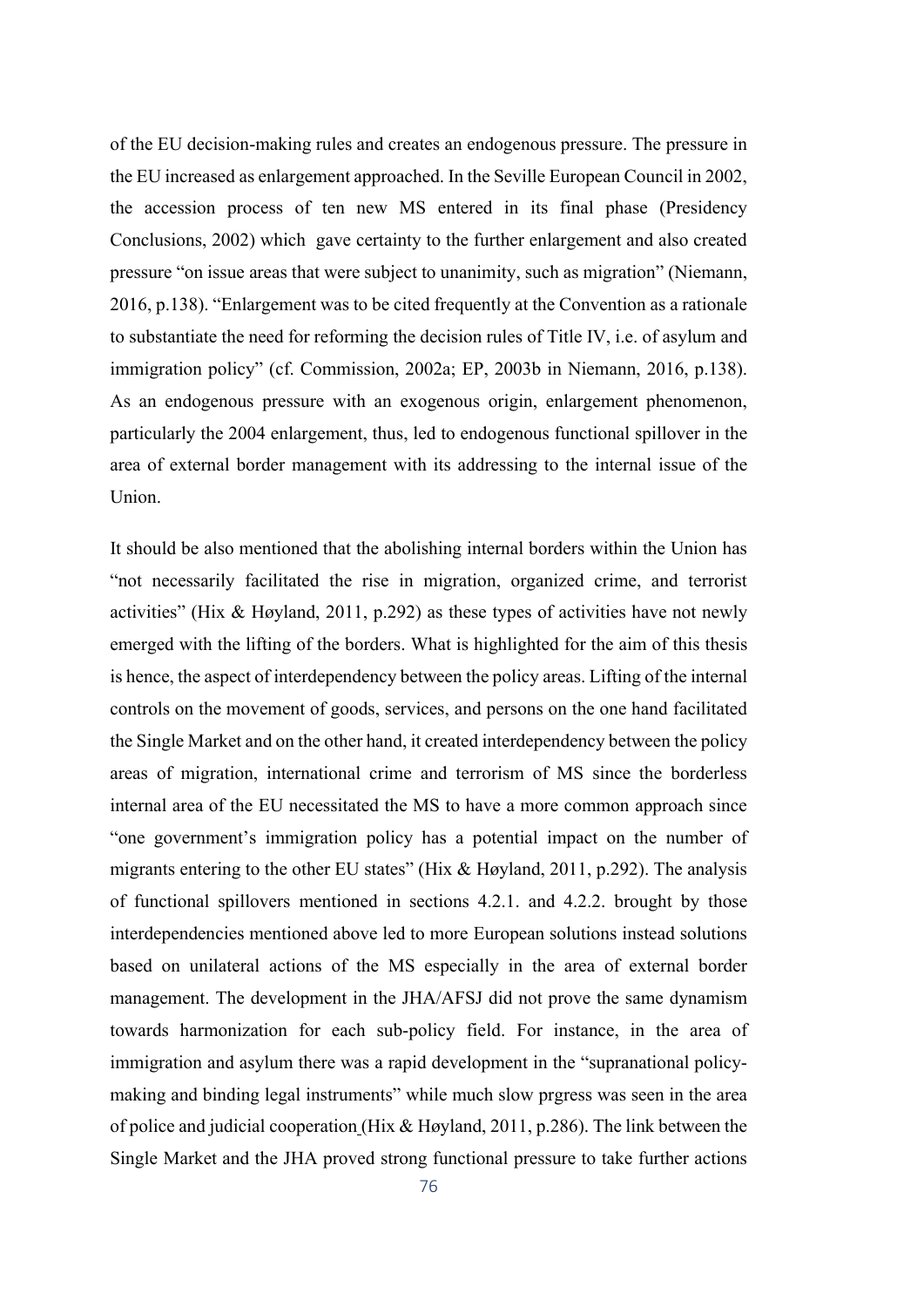particularly in the external border management, therefore, created its own dynamism for further integration. Concerns of the MS regarding irregular migration and terrorism that have emerged in combination with the right to freedom of movement, the Schengen as well as with the external pressures deemed to require more collective action. Frontex emerged in the form of an agency as a functional solution that would bring a more effective and integrated stance to the management of the EU external borders. The establishment of the Agency as a centralised body was considered the best possible solution by the Commission and was embraced also by MS as the perfect solution for coordination (Ekelund, 2008). The external border management in the EU became interdependent with migration, asylum, and visa policy fields and also with many actors due to its nature. These actors cast their preferences and influences in the policy and decision making processes. In the following part, I will focus on the actors in the establishment of Frontex i.e. the MS and supranational actors and how they contributed to the further integration on the external border management through spillover.

### 4.3. Neofunctionalist Dynamics in Establishing Frontex

# 4.3.1. Cultivated Spillover: Commission's Policy Entrepreneurship and the European Parliament

Alongside the MS preferences, supranational institutions i.e. the European Commission and the European Parliament casted their influence in the process of establishing Frontex and later the EBCG, as supranational actors representing cultivated spillover dynamics in the area. In order to speak of cultivated spillover mechanism what needed to be traced is the existence and influence of the supranational actors who "were considered to push (or 'cultivate') integration because they had an interest in integration" (Wiener & Diez, 2009, p.8), and of becoming of an agent of integration (Niemann, 2008, p.561). Supranational institutions are important in neofunctionalist logic in the sense that once they are "once established they tend to take on a life of their own and are difficult to control by those who created them" (Pierson, 1996 in Niemann, 2008, p.561). Since supranational institutions are concerned with their own agenda and "increasing their own powers", they tend to become "agents of integration", because they benefit from further integration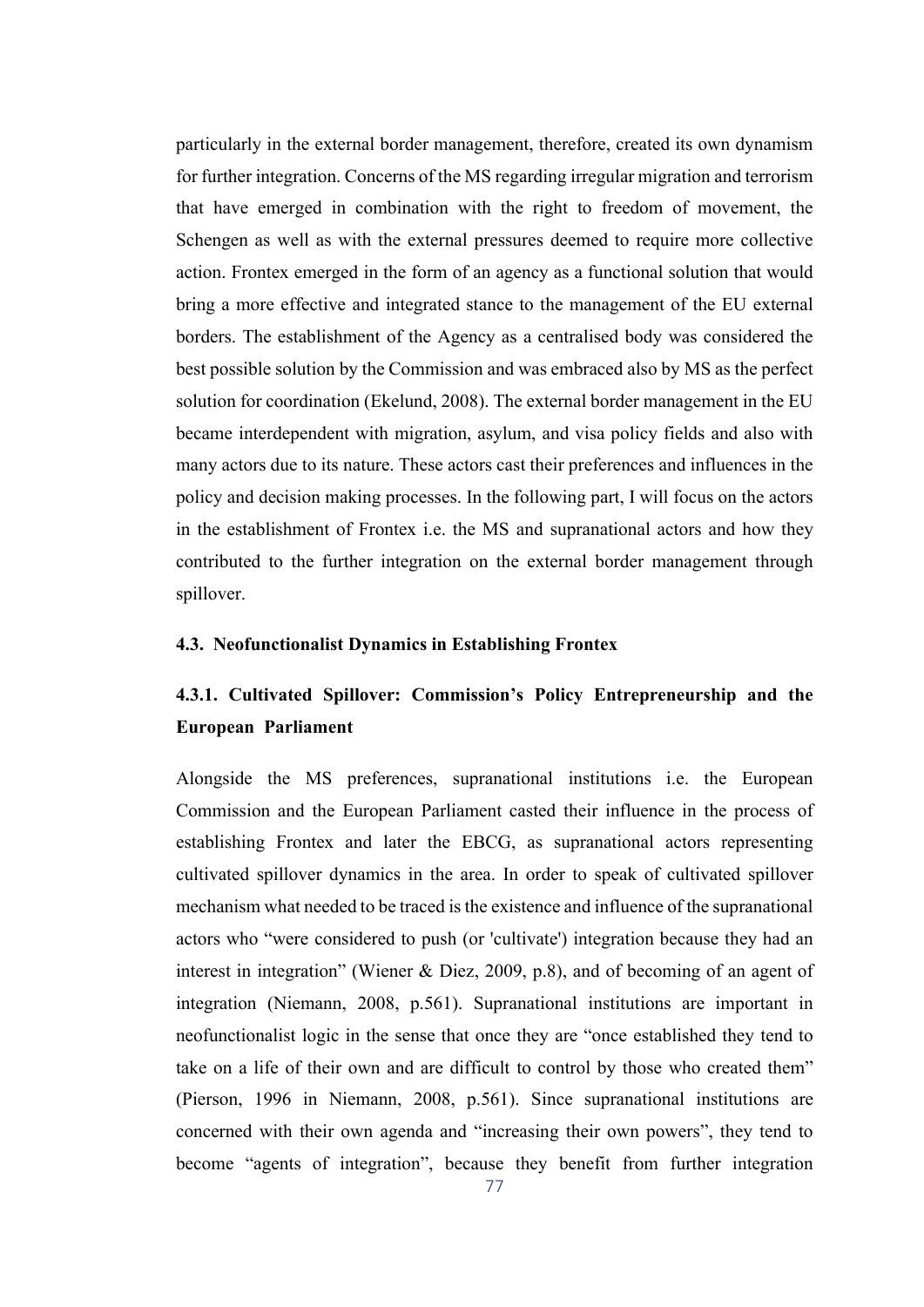(Niemann, 2008, p.561). By this logic, it would not be wrong to expect the Commission to exert supranational expectations in the making of the external border management area since the policy area is a sensitive one, and the Commission is by nature expected to promote the general interest of the Union (Nugent, 2017, p.129). The European Parliament (EP), on the other hand, has increased its powers throughout the institutional developments in the EU and reached an influential point in the EU system, sharing a role with the Council in the secondary legislation process (Nugent, 2017, p.201). The EP has a traditional interest in pushing the integration forward, and a part of this is related to its interest in increasing its own powers (Westlake, 1994 in Niemann, 2008, p.562). The EP also plays a critical role in "the Union's legitimization" (Niemann, 2008, p.562). In the process of establishment of a border Agency, the EP wanted to propose its own suggestion, preferred a more supranational model of Agency in the management of external borders, however, its influence in decision-making stayed limited due to institutional constraints of the rapidity of the process (Ekelund, 2008, p.14). Although the Commission and the EP have had different agendas both wanted to influence the external border management in the EU in the case of establishing Frontex.

# 4.3.1.1. Commission's Policy Entrepreneurship

In the Laeken European Council in 2001 the MS "acknowledged the close link between security and strengthened border control cooperation" (Meissner, 2018, p.144) as a result of 9/11 and the upcoming enlargement. Based on this background, the mandate of the Commission was expanded by the European Council and it was tasked with "arranging cooperation in the realm of external border control and proposing the creation of common structures for the control of the EU external borders" (Meissner, 2018, p.136). In the light of these developments, the European Council asked the Council and the Commission to work on the "mechanism or common services" to better control the external borders of the Union (Presidency Conclusions, 2001). The Commission's proposal in the document "Towards Integrated Management of the External Borders of the MS of the European Union" (Commission Communication, 2002) in May 2002 introduced two instruments to better management and control of the EU's external borders. One of them was the External Borders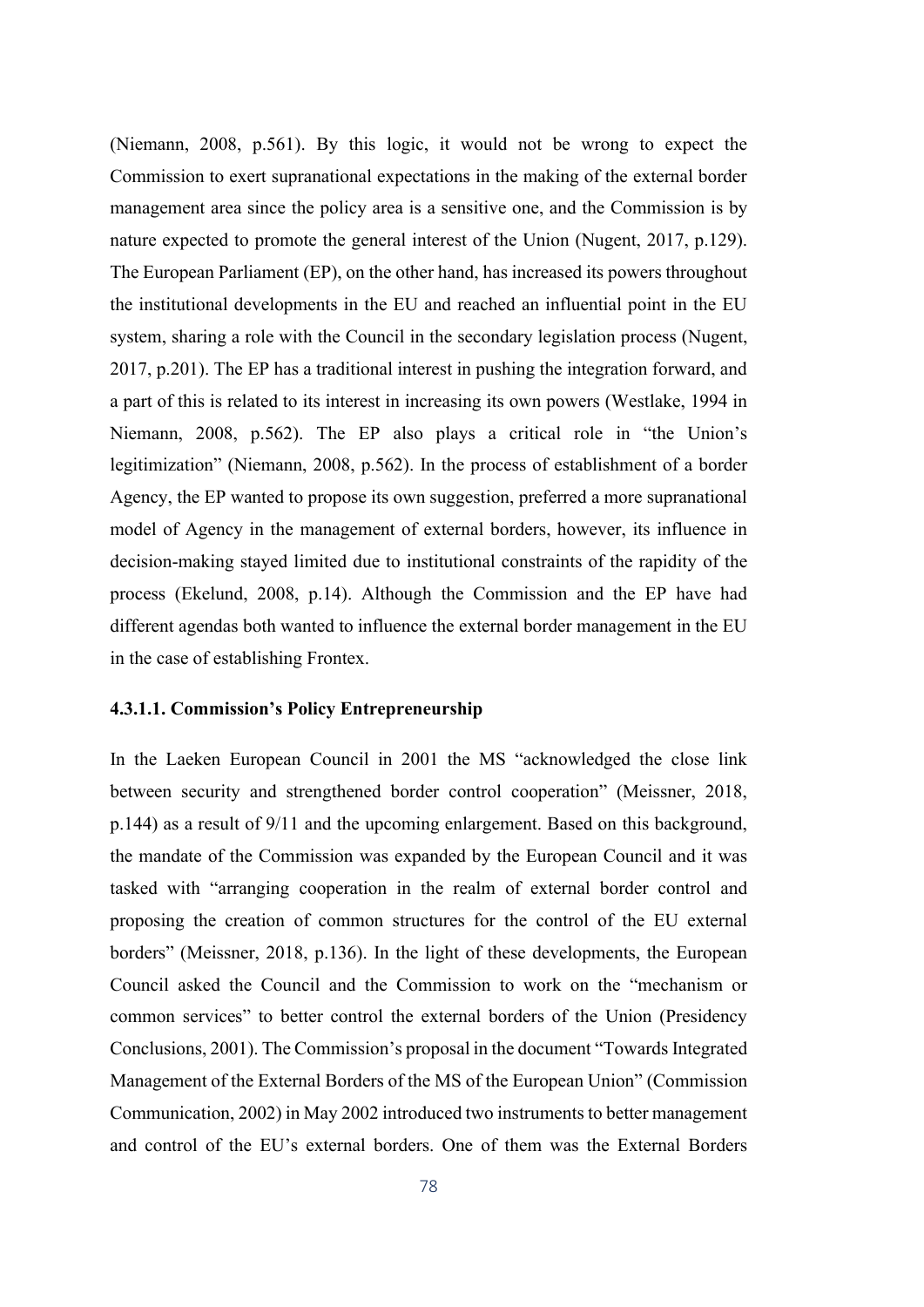Practitioners Unit (i.e. Common Unit). It was designed for "a permanent process of exchange and processing of data and information" and to be established gradually between the MS in the medium term (Commission Communication, 2002). The other was the European Corps of Border Guards (i.e. European Corps) which designed for the long term as an ultimate objective in controlling operational projects (Commission Communication, 2002). This proposal raised constitutional questions and reservations among the MS, and obtaining political consensus was difficult in the case of whether MS would transfer their public authority to the European Corps (Horii, 2015, p.63). While Italy, Spain, Belgium, Germany, and France reacted positively to the potential of regional cooperation on border management, several others such as the UK, Finland, Denmark, Sweden were critical. The European Corps among the two alternatives represented a more integrated form of cooperation and gained support also by the DG for JHA of the European Commission and LIBE Committee of the European Parliament (Horii, 2015, p.67). Creation of a Common Unit in the first place was agreed by the MS, representing MS reluctance to transfer further authority to the EU in the field of external borders. The Common Unit (CU) held a more intergovernmental composition by being a part of the Council's Working Party of "Strategic Committee on Immigration, Frontier and Asylum (SCIFA)" and started as a Council Working Party in the SCIFA+ formation (Meissner, 2019, p.145). In this new formation whereas MS represented by high ranking officials in the SCIFA meetings, in the SCIFA+ formation the MS represented by their heads of border agencies and the formation dealt with operational issues (Horii, 2015, p.67). However, some time later, the Common Unit was criticized in terms of its effectiveness due to the low level of commitment of the participating MS. The Presidency report identified these reasons as:

The lack of planning and preparation; lack of central operational coordination; lack of adequate handling of difficulties during the implementation period; lack of legal basis for carrying out common operations and lack of the participating MS not fully meeting their obligations under the programme" (European Council, 2003).

Besides, reliance on project funding created hardships in the planning of the projects as well as competition between the projects that need funding, and these kinds of problems shows that the MS still could not meet at a common point regarding to the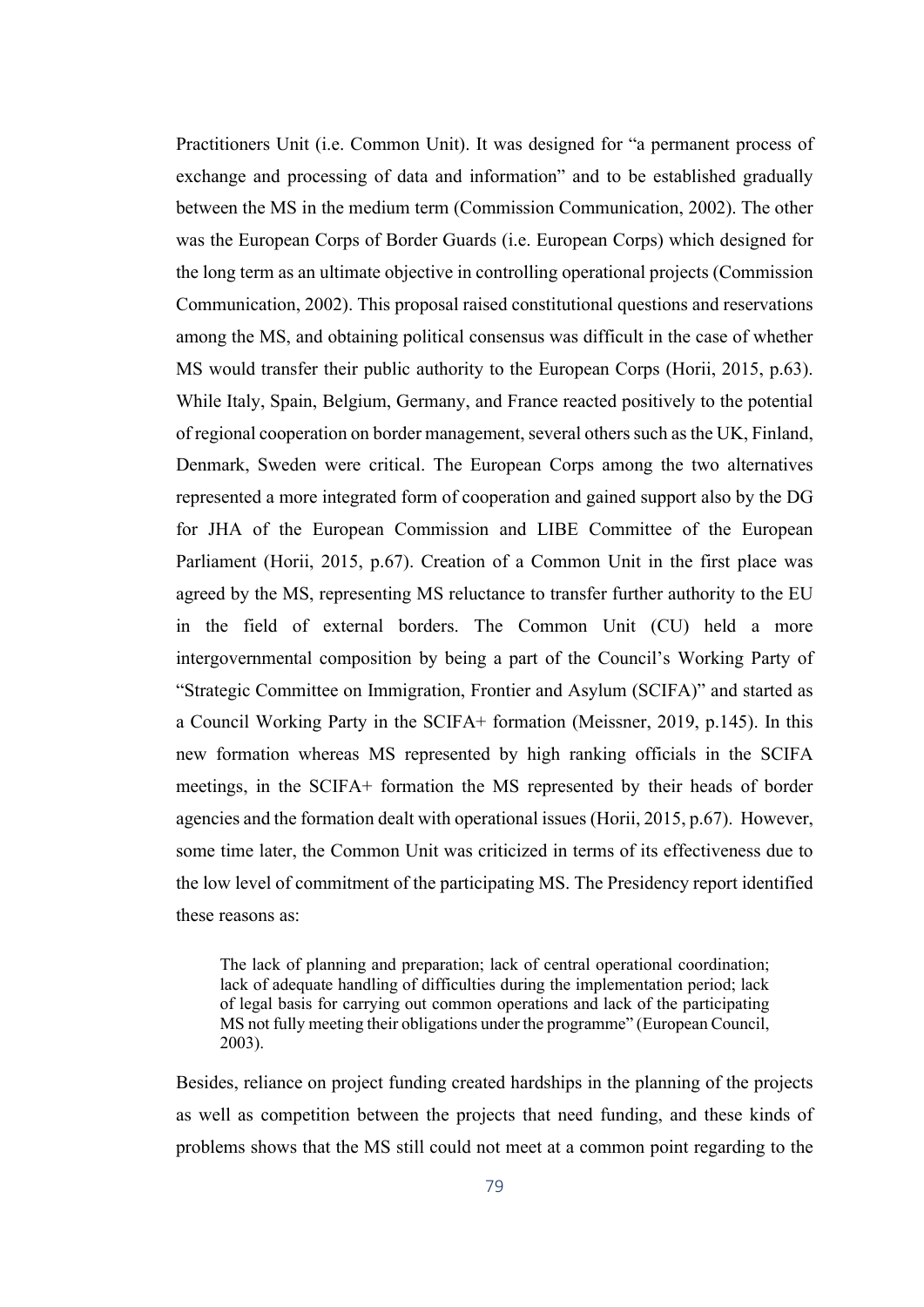outlook of this cooperation (Ekelund, 2008, p.4). Therefore, the Council Presidency advocated the reinforcement of the Common Unit in June 2003 (Ekelund, 2010, p.169), and asked the Commission to examine the necessity of creating new institutional structure and mechanisms including the "possible creation of a Community operational structure" (Presidency Conclusions, 2003, p.5). The Commission presented the alternative solution that will replace the Common Unit in its "Proposal for a Council Regulation establishing a European agency for the Management of Operational Co-operation at the External Borders (Frontex)" in November 2003 (European Commission b, 2003). In this document, the Commission indicated the necessity of the creation of an integrated border management and the common rules as the standards and procedures to be followed by MS as an essential "prerequisite for an area of freedom, security and justice" as well as "necessary corollary to the free movement of persons within the European Union" (European Commission b, 2003, p.15). The Commission, as an entrepreneur, build its strategy to push the EU level cooperation by taking the MS' attention to the already existent common rules on the external border control and surveillance with the integration of the Schengen acquis into the framework of the EU (European Commission b, 2003, p.4). In this regard, the operational level of cooperation was presented by the Commission as a complementary mechanism for implementing the Community policy on the external border management effectively. Referring to the previous experience with regard to the Common Unit, it is stated by the Commission that:

(...) it is not sufficient that national authorities simply apply common rules, rather it is imperative that they apply those common rules in a harmonised way (...) For this reason, it has been increasingly recognised that Community policy on control and surveillance of the external borders would benefit from an increased cooperation between the competent national authorities. (European Commission b, 2003, p.4)

Therefore, it is addressed that "the misson of the Agency would be to facilitate the application of existing and future Community measures relating to the management of the external borders by ensuring the coordination of MS actions in the implementation of those measures" (European Commission b, 2003, p.4). In addition, based on the previous experience of Common Unit, the Commission grounded the need for "a properly funded and equipped body instituted by the EU" in order to solve the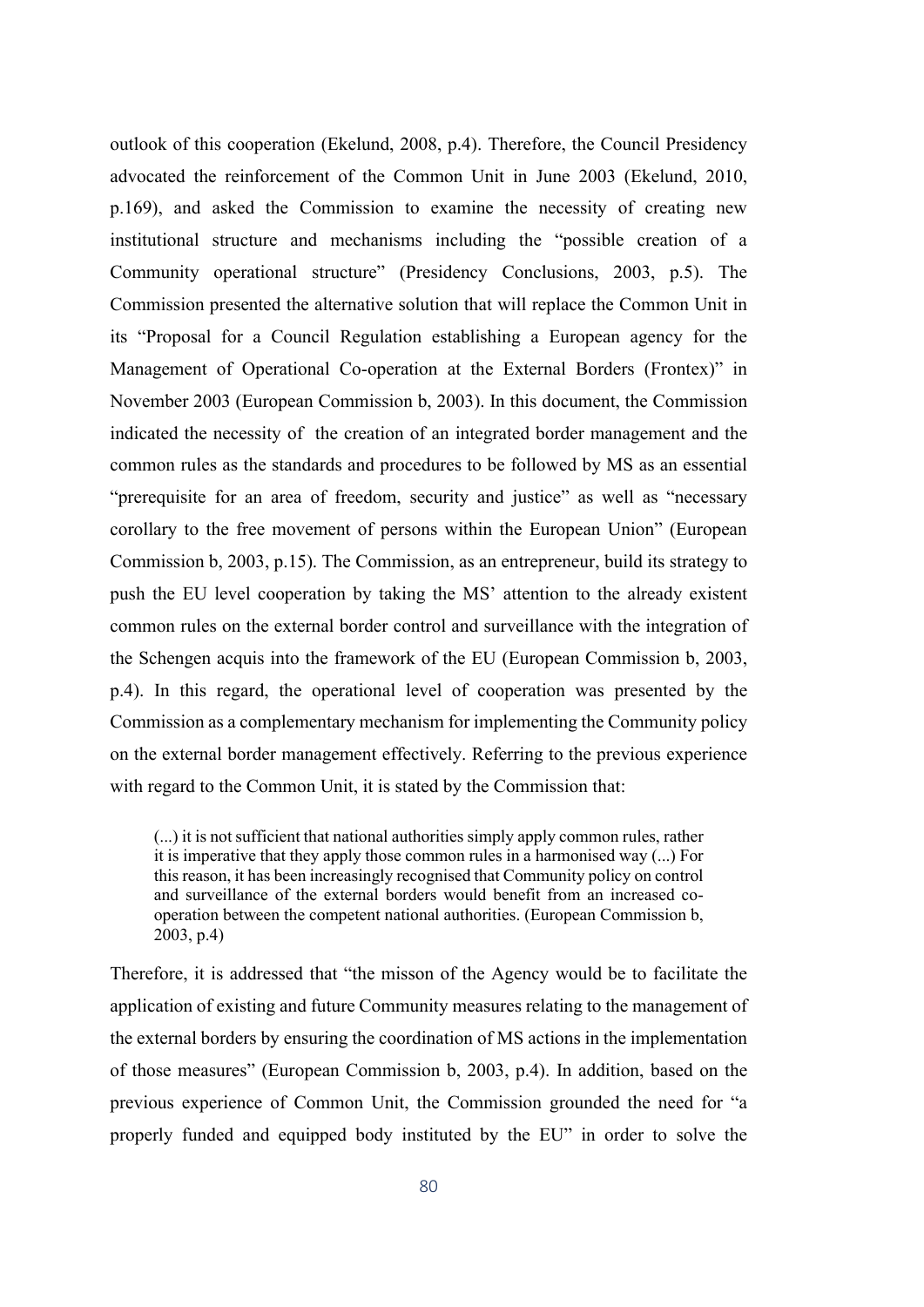coordination problems as well as the need of "follow-up and evaluation of the projects and operations" (Horii, 2015, p.70 ; European Commission b, 2003). The Commission's preferral for an agency model, which is representing a centralised structure (Ekelund, 2008, p.7), had previously been advocated especially in the 1990s (Majone, 1997). The agency model was found beneficial due to its "European level coordination and co-operation" function (Horii, 2015, p.71) and due to its "improved ability to assist tackling the critical situations at the external borders" (European Commission b, 2003, p.6). The Commission stated that creating an agency was "a better and more cost-effective choice for achieving the objective" of an enhanced operational cooperation between MS at the EU external borders, compared to empowering the Commission or the Common Unit (COM(2003) 687 final/2, 38 in Meissner, 2019, p.155). The Commission's emphasis on the "transforming existing informal structures into a Community level structure" (European Commission b, 2003, p.6), in this regard, represented that it had an integrationist agenda in the process (Ekelund, 2008, p.8). The JHA Council welcomed the Commission's proposal and acknowledged the establishment of the agency structure to better organize and develop the coordination of operational cooperation at the external borders, although stating that the MS have the primary responsibility in the management of their parts of the EU's external borders (Ekelund, 2008, p.9). There were issues to be considered before adopting the proposal. The organizational structure of Frontex was strongly opposed by the MS although it was less supranational than the proposal of European Corps (Horii, 2015, p.72). The MS' concerns regarding to their sovereign prerogatives over the management of operational cooperation at the external borders of the EU was high. "Several MS i.e. France, Germany, Netherlands and Spain have had scrutiny reservations regarding return cooperation that Frontex would foster and the financial means available for that purpose" (Meissner, 2019, p.147). Moreover, there were reservations regarding to the composition of the Management Board of Frontex. The MS kept their control over the Agency's Management Board in which each MS has a seat in it with a veto power in decision making. However, the composition also included two Commission representatives. Finally, a compromise between the Commission and the MS was reached in the midst of the Commission's aim of "creating a strong regulatory body with almost exclusive competence in border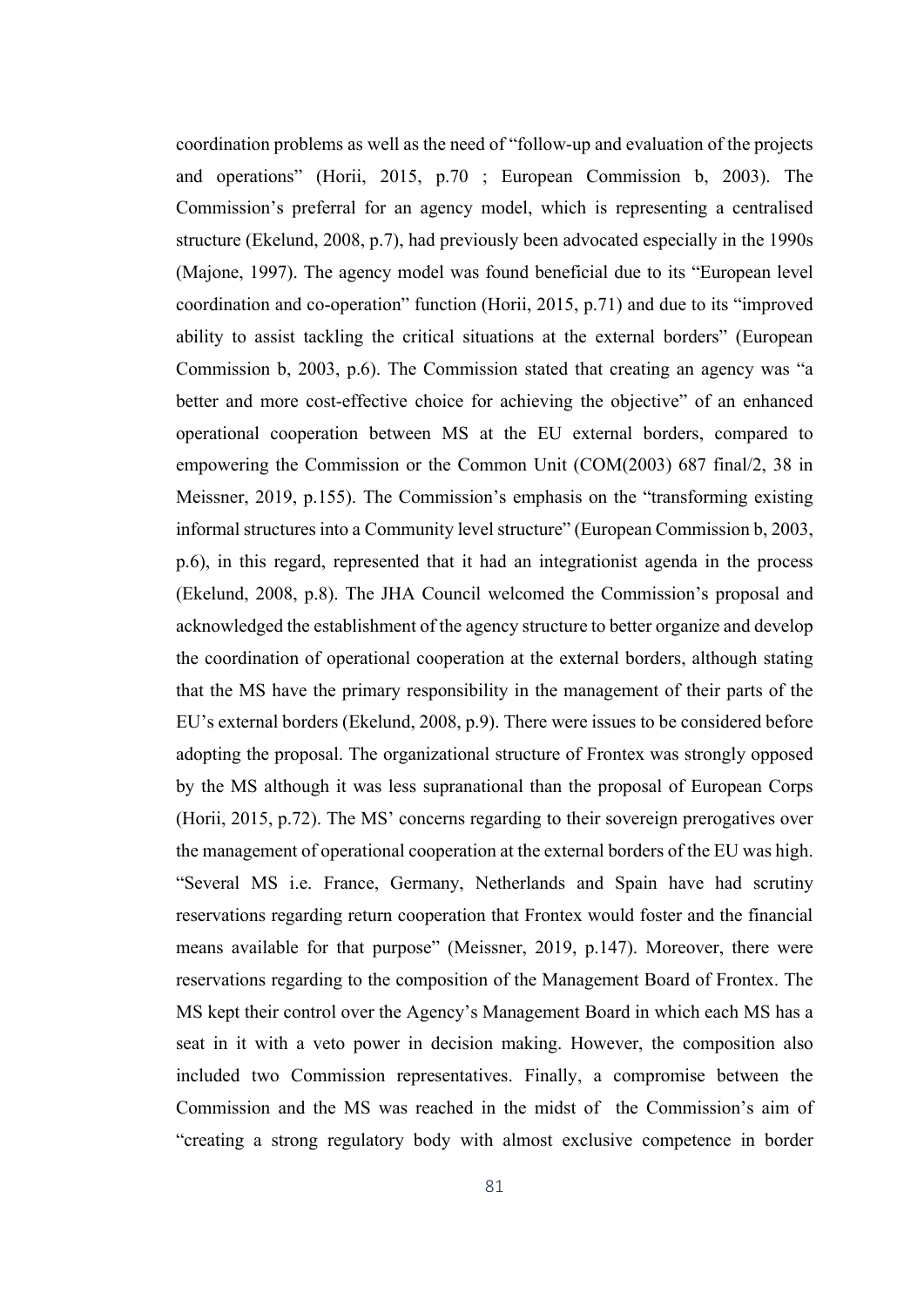management" and the MS' concerns on their sovereignty clauses (Meissner, 2019, p.148). "In Luxembourg on 25th and 26th of October 2004 the establishment of Frontex listed as an A item and adopted without debate" (Ekelund, 2008, p.11). Compared to the former Common Unit, Frontex was given the "additional task of coordinating and organising return operations of MS" (European Commission b, 2003, p.3). The formation of the Union border agency, Frontex, represented a less intergovernmental structure compared to the Common Unit since Frontex was established as a separate entity from the MS and the EU institutions and also with "its own staff and office" (Horii, 2015, p.82). Institutionally speaking, the Agency was established within the first pillar and under the Treaty of Amsterdam which makes it belong to the communitarized area.

The Commission's proposal for a European Corps in 2001 was far beyond its time with its proposing for a more supranational structure. The Commission advocated its preference for the creation of a more integrated model in the long run because of the minimal cooperation between MS which hampering the EU borders' security, and thus emphasized the need for common policy on the management of external borders (Horii, 2015, p.61). The Commission also stated that "the creation of Frontex constitutes a concrete and important step towards achieving solidarity between the MS" and in this regard already think ahead for the extension of the Agency's tasks to other areas which related to border control (Ekelund, 2008, p.7). Moreover, the Commission used its right of initiative which is an important trait to consider for its will to influence decision and policy-making as an entrepreneur including its opening up for a room for its proposal by highlighting the "MS' inability to secure the external borders" (Meissner, 2019, p.156). In this regard, according to the Commission "the principle of subsidiarity was respected" as the MS failed to form an "integrated Community-wide cooperation in the field" (Ekelund, 2008, p.9). The cooperation among the MS were not successful in implementing a common action in external border management prior to this stage, therefore, a Union hand was needed for better coordination. In fact, Frontex established to coordinate the work that MS are responsible for where its tasks used to be Council work (Ekelund, 2008, p.25). Although the initial idea of creating a European Corps as a supranational formation was set aside and a more moderate solution in the form of Frontex was preferred by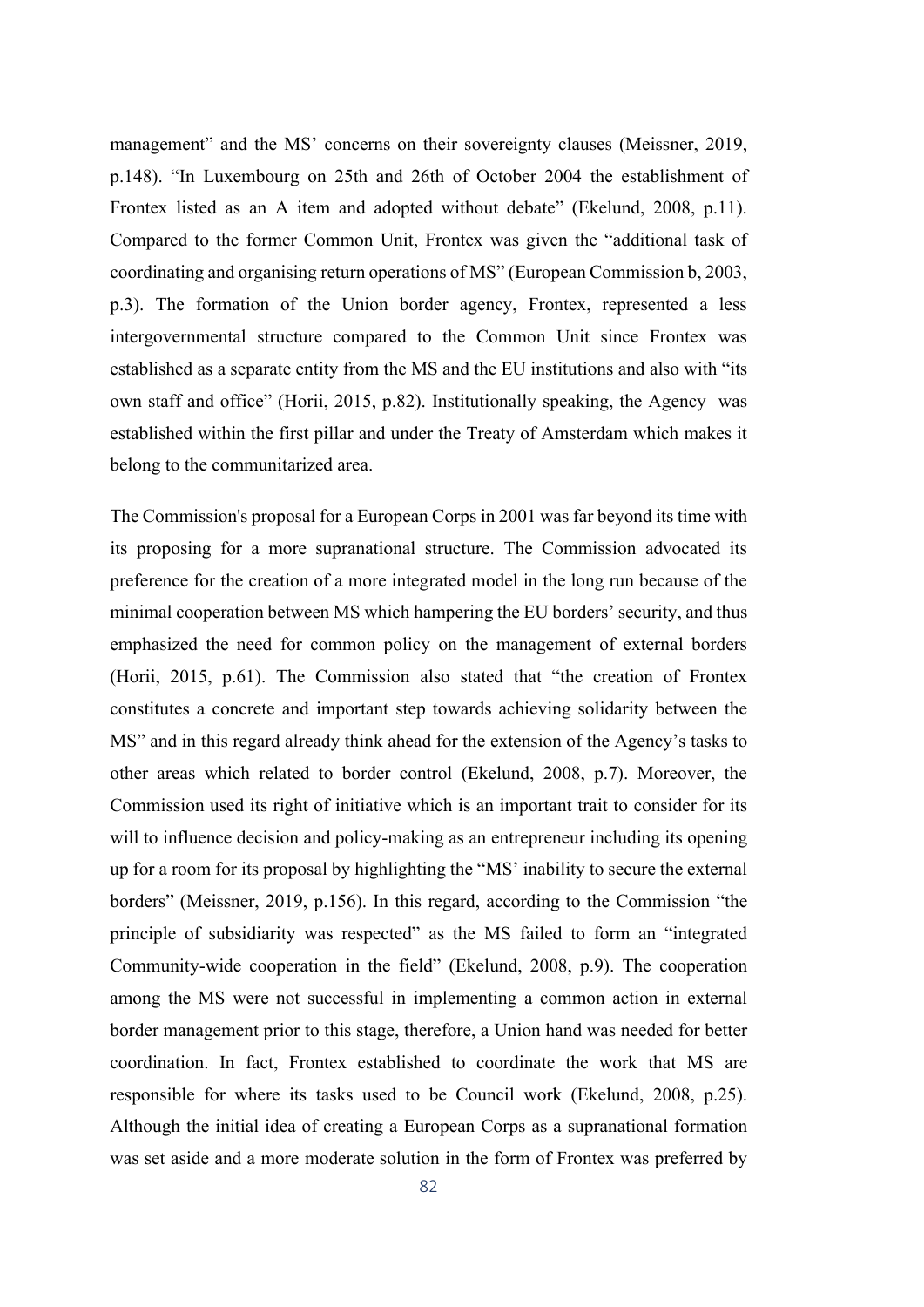the time, this was an important step taken towards the future of the external border management in the EU. The time was "not ripe for such a body" (European Parliament, 2003, p.13) and it became feasible only years later with the realization of the EBCG (Meissner, 2019, p.154). The Agency was established where rule and controls of border management have passed to the EU level whereas implementation stayed within the prerogatives of the MS (Ekelund, 2010, p.180). The Commission set the bar high towards integration of the area with its proposal which included "the European Corps" and although the idea was rejected, the proposal opened up an important integrative step for harmonization of a formal cooperation and coordination structure.

# 4.3.1.2. The European Parliament

The EP supported the Commission's proposal for the establishment of Frontex, and also paid special attention to the Commission's proposal for the creation of the European Corps which envisaged to be an independent agency composed of special units and financed by the Community (European Parliament, 2003, p.13). The Parliament adopted a more "human rights-oriented" vision in approaching to the establishment of Frontex by addressing the tragedies in the Mediterranean with the aspect of prevention of human trafficking (Meissner, 2019, p.156). During the EP discussions regarding the establishment of Frontex some MEPs (Member of the European Parliament) expressed their support for the idea of establishing an agency and gave a motion suggesting the "setting up of a multinational European body to assist police forces at national level to combat irregular migration" (Ekelund, 2008, p.12). The EP rapporteur von Boetticher also expressed its opinion with regard to the composition of the Management Board (MB) that the MB should be composed of one representative from each MS in contrast to the Council's wish of having more national representatives (Ekelund, 2008, p.14). However, the European Parliament's role during this stage was rather limited due to the institutional constraints. Until the year 2009, the EP was not a co-legislator with the Council. Under the consultation procedure in decision making with the Council for the establishment of Frontex, therefore, the EP had been only involved "marginally" in the establishment of the Agency since it was not a co-legislator yet (Meissner, 2019, p.156). In the next stages, however, the EP's influence in the further integration of the external border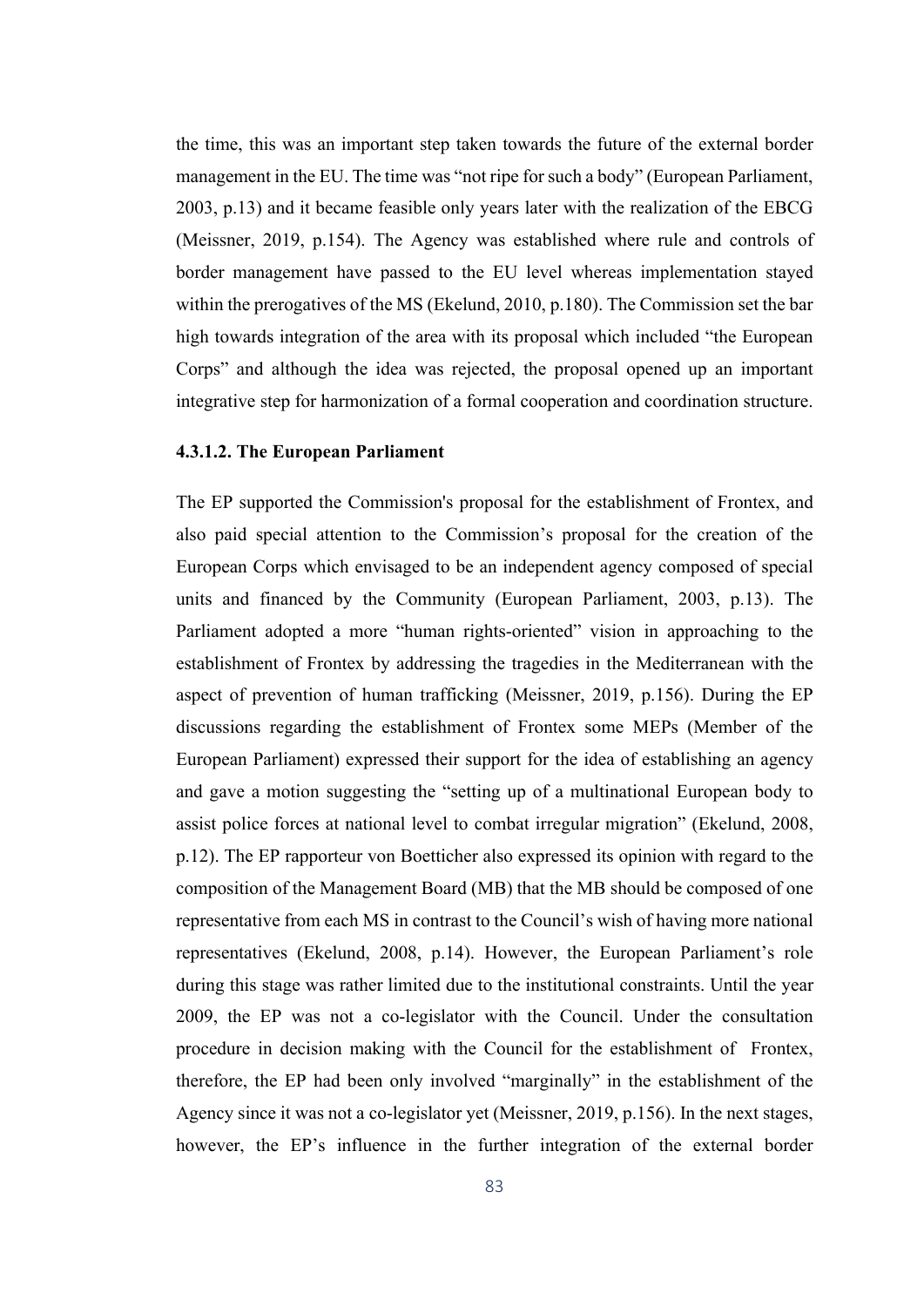management has increased. Frontex became operational in 2006 and its mandate was amended respectively in 2007, 2011, 2016 and in 2019. The amended regulation of Frontex in 2011 (Regulation 1168/2011) was a result of the human rights strategy put forth by the EP (Meissner, 2019, p.150), in which Frontex was obliged to develop a Fundamental Rights Strategy (FRS). While the MS expressed their will and concerns in the Council regarding the formation of a common external border management, the EP and the Commission were not passive actors in the process of making and developing the external border management.

### 4.4. Neofunctionalist Dynamics in Establishing EBCG

# 4.4.1. Exogenous Spillover: Refugee Crisis

The refugee crisis's becoming one of the neofunctional dynamics in the further development in the external border management in the EU is explained in this thesis by the crisis's serving as an exogenous event as well as its generation of an endogenous pressure that is to say that endogenous functional spillover within the logic of exogenous spillover in neofunctionalist sense. As it is referred to in the previous part in this thesis (4.2.2.2.), the exogenous spillover has also an impact to create an endogenous pressure, therefore, endogenous functional spillover in the Union because of its bearing on the related policy areas as it was exemplified in the case of the 2004 enlargement. This subtitle considers again the endogenous impact of the external event which is the 2015 refugee crisis in its association with creating endogenous functional spillover in the further development of the external border management. The external event's (refugee crisis) stressing the EU migration regime (endogenous impact) created a trigger for taking more steps in the Union regarding external border controls. Because, as it is explained in part 3.2.2.1. the external borders are now the key in preventing unauthorized entries and providing free movement of people and security within the Union, and as well as explained in part 3.4., the external borders are representing an intersection for the migration and external border issue areas.

While Frontex was established in 2004, reflecting "an uneasy compromise between the Commission's preference for an EU border guard and the MS' reluctance" (Mawdsley, 2017, p.7), the year 2015 became a real challenge for the EU because of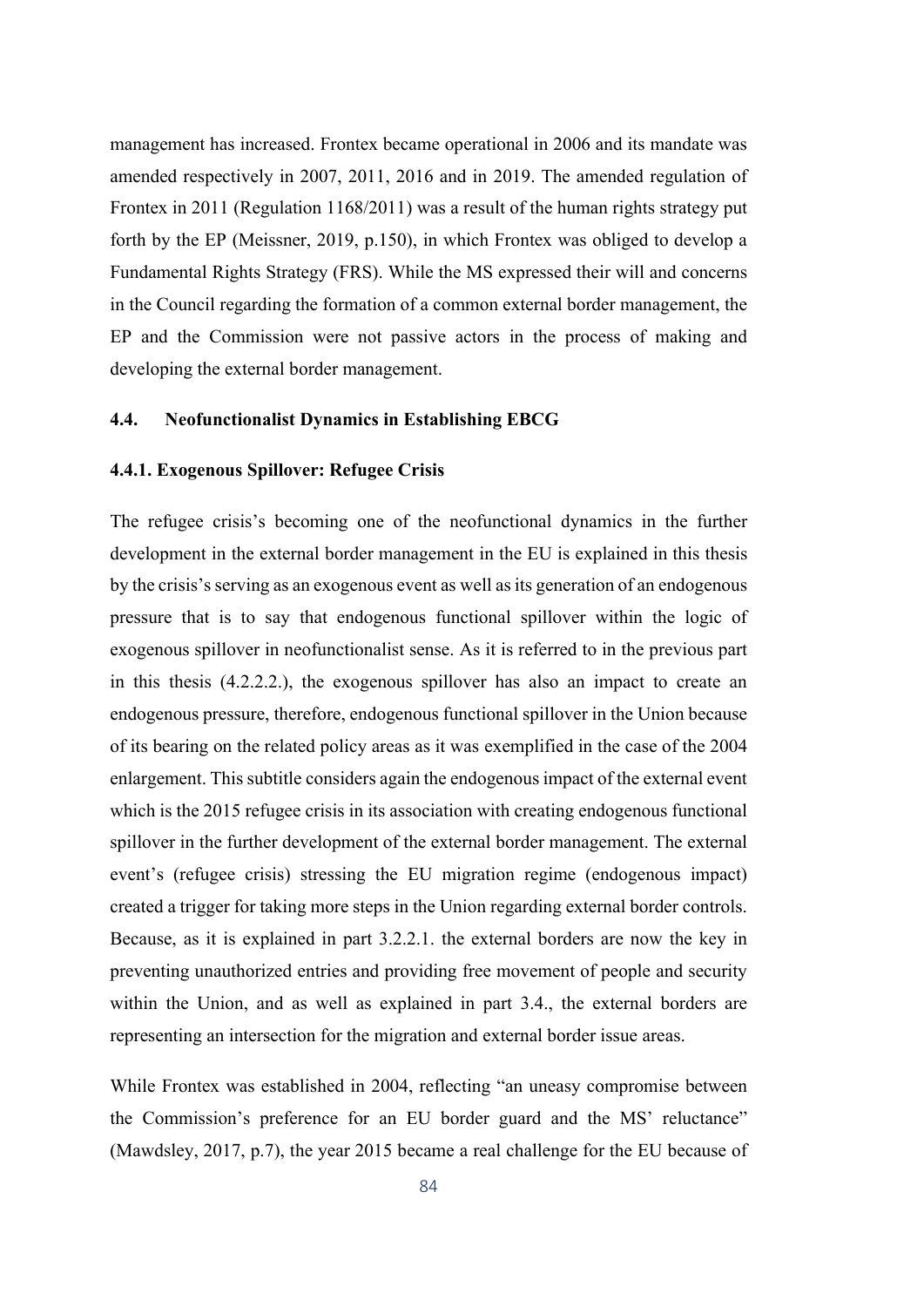the high number of influx of people to the European continent. The influx found its implication (Scipioni, 2018) in the EU as such:

In the aggregate, it is true that migrants and refugees have remained relatively stable as a percentage of world population in the last decades. However, narrowing down the focus to the EU, asylum applications reached a record high in 2015, individuals who attempted entering one of member states' territories remained at historically high levels (e.g., Italy) or skyrocketed (Greece). Tragically, the number of deaths reached an historic height in 2015 (footnote1, p.1370).

Therefore, how to deal with the high number of asylum applications and unauthorized entries to the continent created problem in the Union especially due to the disagreements between MS over the asylum system i.e. The Dublin regime. The external pressure coming with the refugee crisis touching onto the very core internal issue of the EU of migration management thus created an endogenous impact for the further actions the EU took on its external border management. Refugee crisis is even highlighted as "Schengen crisis" in Meissner's work (2019) as this crisis implied the "systemic weaknesses" of the EU's common policy on migration. That is to say that the endogenous impact of the crisis stems from the "weaknesses of an asymmetric system of sub-policies" of the EU and from the "rules falling under the common migration policy and touching upon the core of the Schengen area" (Meissner, 2019, p.238). Another reason for the refugee crisis is being historic for the EU is that the dysfunctionalities of the previous border regime came to the surface with a strong pressure of the exogenous event of the refugee crisis (Niemann & Speyer, 2018). Therefore, the refugee crisis is put in a different place proving a different case from the previous problems on unauthorized border crossings to the EU, moving the external border management of the Union to another phase. A more substantial change to Frontex, namely its upgrading to the EBCG, hence ignited from this event (Niemann & Speyer, 2018 ; Meissner, 2019). The exogenous spillover of the refugee crisis with its endogenous impact casted an integrative dynamism in the external border management regarding an upgrade in the Agency, however, not alone. The other types of spillovers namely cultivated and political spillovers are found to be also influential in the moving forward of the process of establishing the EBCG. These spillovers were undertaken by the actors such as supranational institutions, political elites, NGOs and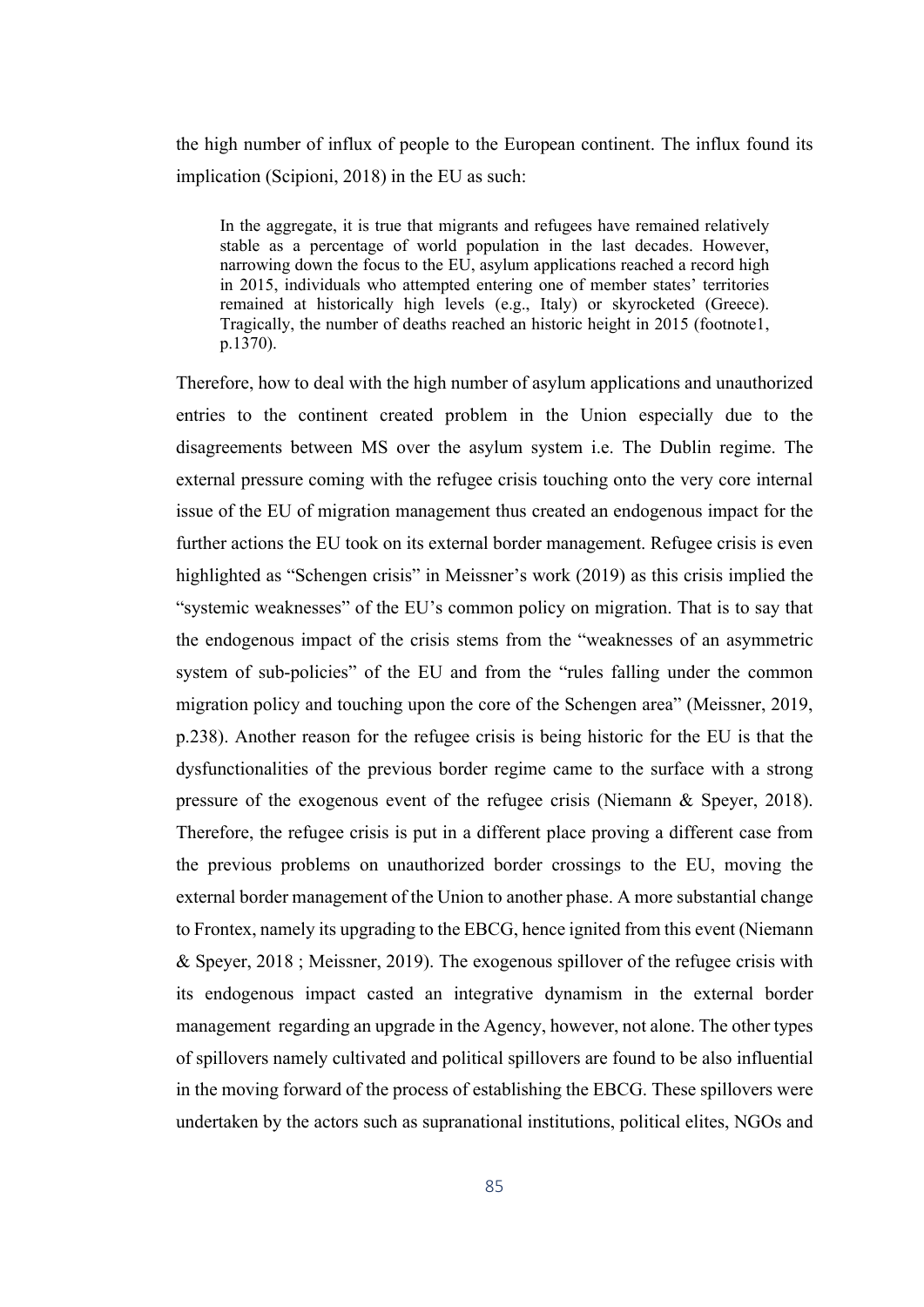business groups (Niemann & Speyer, 2018) in the negotiations for the establishment of the EBCG.

# 4.4.2. Cultivated Spillover: The Commission and the Parliament

Due to the lack of common solutions among the MS to tackle the refugee crisis stressing the external borders, some MS introduced internal border controls. This unilateral action harmed the integrity of Schengen as well as the aim of common external border management of the Union. The fact that Frontex has undergone significant reforms to strengthen the cooperation between the MS, and contributing to the implementation of the shared competence between the MS and the Union in the external border management, holds supranational institutions as important actors alongside the MS in creating the further steps of the external border management (Meissner, 2019, p.152). In this regard, the Commission and the EP were observed to be supranational entrepreneurs in the creation of the EBCG (Niemann & Speyer, 2018), and their actions will be introduced within the cultivated spillover mechanism explained in 2.2.1.5. and applied to the part 4.3.1. for the establishment phase of Frontex.

# 4.4.2.1. The Commission

Although the MS did not want to give up on their sovereign prerogatives they soon acknowledged the priority of strengthening the external border protection in the EU since introducing unilateral border controls represented only a short-term solution. However, they have not envisaged establishment of a new border agency (Meissner, 2019, p.152). In this regard, the Commission's role in negotiating the EBCG regulation (Regulation 2016/1624) was noteworthy as a supranational entrepreneur. With the external event of the refugee crisis and the mentioned dysfunctionalities that has come to the surface in managing the external borders including Frontex's limitations, a revision to the Frontex became possible. "A revision was not foreseen to be tabled before spring/summer 2016", and it is suggested that "a year earlier this sort of ambitious proposal would not have passed so successfully" (Anonymous interview 06/10/2016 in Niemann & Speyer, 2018, p.32). The Commission's proposing of the "A European Agenda on Migration" in 2015 was seen as a strategic step in expanding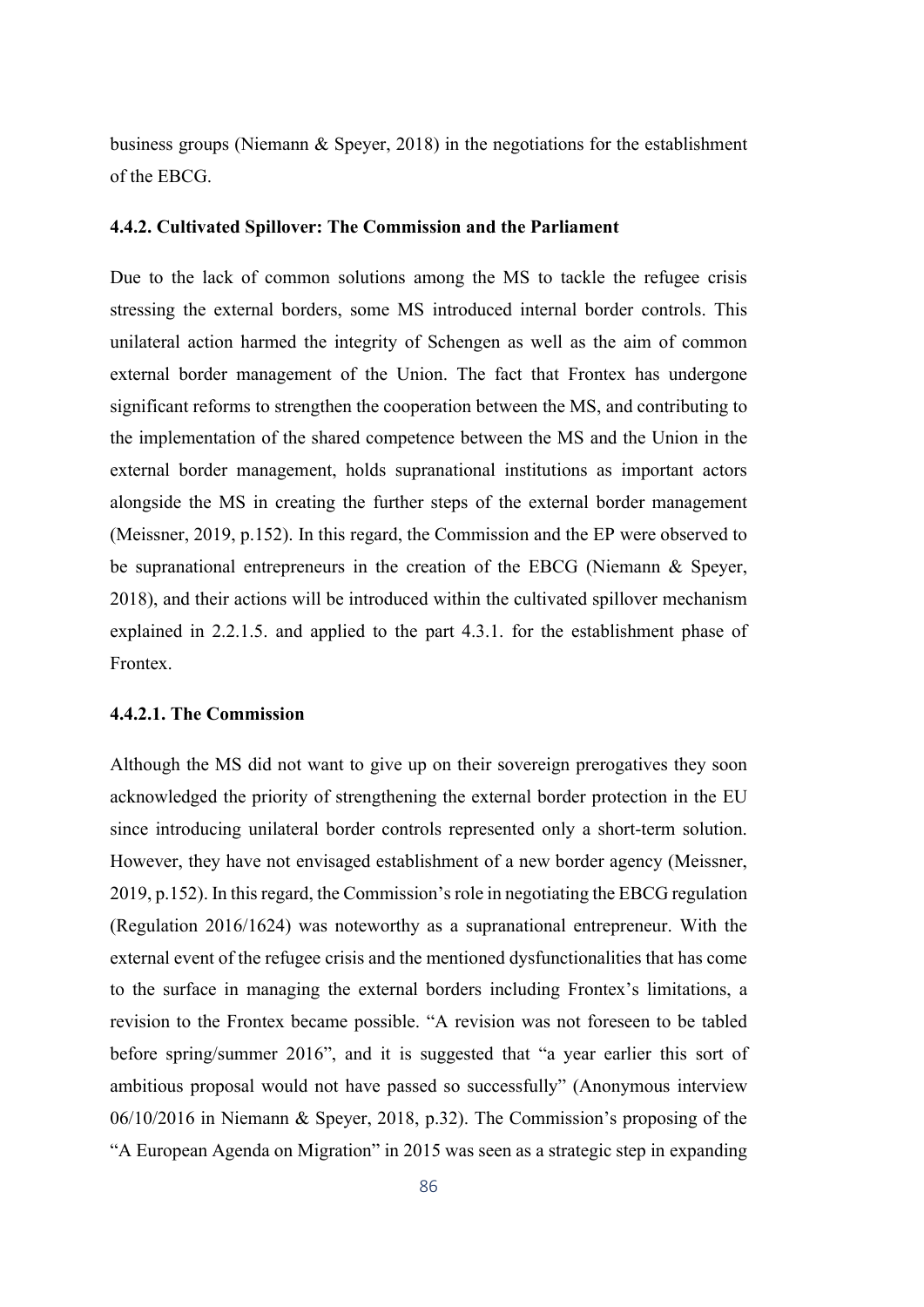Frontex's mandate and turning it into a new EBCG (Meissner, 2019, p.166). The Commission took the advantage of the political air and it was the right time to launch the EBCG proposal in December 2015 (Niemann & Speyer, 2018, p.32). The Commission's proposal of "A European Border and Coast Guard to protect Europe's External Borders" included "the right to intervene" which is mentioned by the Commission for the situations where the MS measures do not prevent serioussness of the crisis situations faced by the Union regarding to the migration management and internal security issues (European Commission, 2015). When the situation stays at a critical level urgent action should be taken at Union level for direct intervention as proposed by the Commission (European Commission, 2015, p.6). This, of course, raised concerns of the MS regarding their sovereign rights and the proposal was not directly approved in its initial form. The Commission tried to depoliticize some issues by making them issues of technical or functional requirements through emphasizing the need to effectively protecting external borders and the deficiencies of Frontex in dealing with the challenges (European Commission, 2015, pp. 2–8). The Commission's expertise in this regard is a cultivating element allowing the Commission to reframe the issues on its own behalf. The DG Migration and Home Affairs, for instance, gradually expanded its resources has more than 300 staff working, and "the Commission developed substantial know-how on migration issues over the years" (Kaunert, 2010, pp. 134–135; Nilsson and Siegel, 2010 in Niemann & Speyer, 2018). Regarding to the establishing the EBCG this meant that:

The Commission was able to 'bring considerable substantive and legal expertise to the table' and managed to 'provide much technical detail' to explain functional necessities, for instance as to why and under which circumstances rapid border interventions may need to take place (Niemann & Speyer, 2018, p.33).

As it was touched upon in the part 2.2.1.5., the Presidency is also considered as an influential supranational actor, and the interaction of the Presidency and the Commission put forth by Niemann & Speyer (2018) exemplifies cultivated spillover since this cooperation enabled and ignited furthering integration (p.33). The Presidency was considered as a broker during the EBCG negotiations since it cooperated with other delegations, built good networking as well as exerted leadership features (Niemann & Speyer, 2018, p.34). In this regard, the Commission's relationship with the Presidency as put forth by Niemann & Speyer (2018) was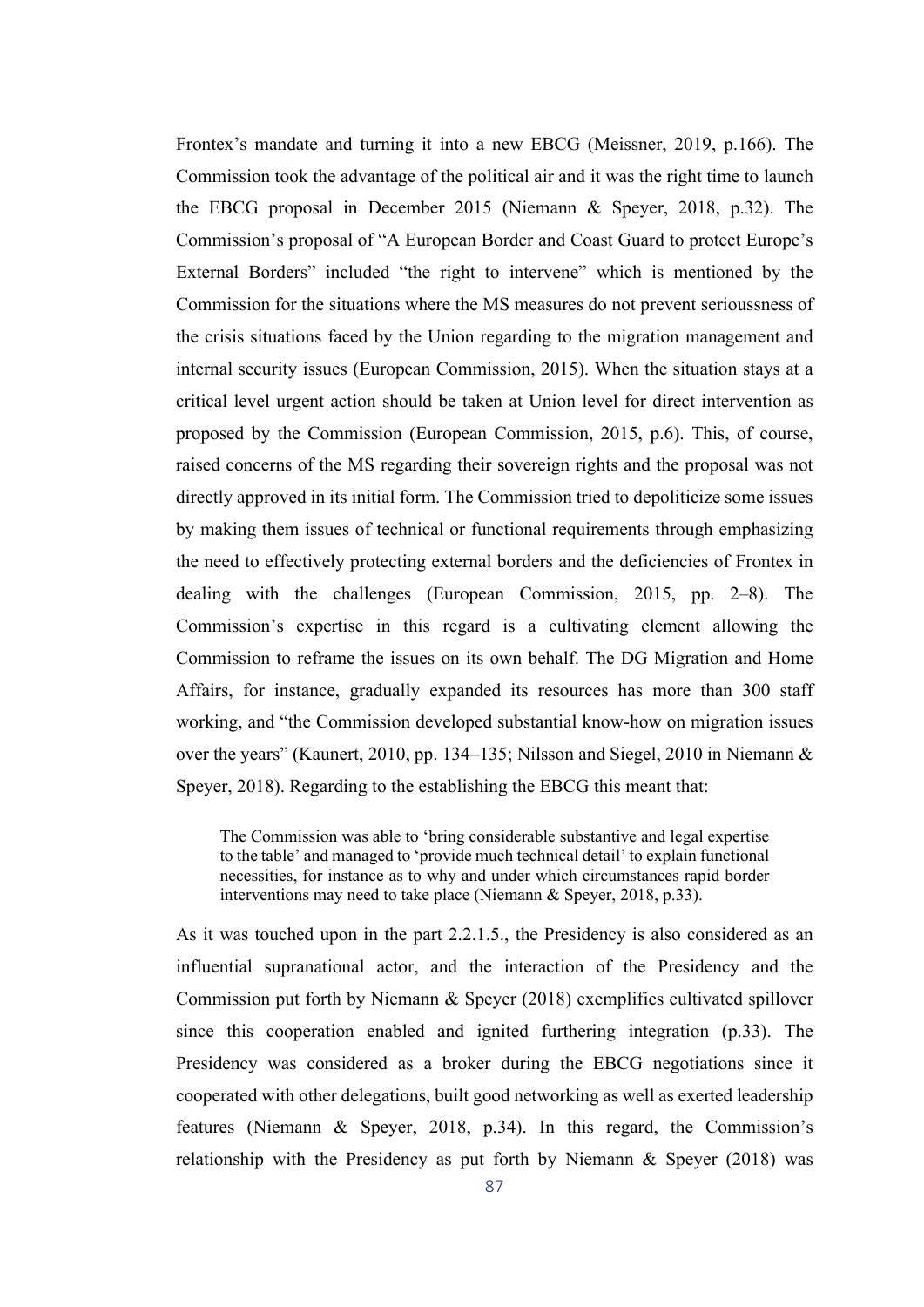beneficial in the sense that the "Commission was closely involved in the agenda setting and negotiation process led by the Presidency", and was given "enough time to explain the proposal in the various Council fora" (Anonymous interview 31/10/2016 in Niemann & Speyer, 2018, p.34). Moreover, building a good communication with the Presidency allowed the Commission "to act as a promotional broker between the Council and EP in the trilogue" (Niemann & Speyer, 2018, p.32).

# 4.4.2.2. The European Parliament

The EP acted as another supranational entrepreneur with its interest in further policy integration in the negotiations of establishing the EBCG. The EP approached to the intergovernmental cooperation on migration and security issues with a criticism due to the" secretive nature of the intergovernmental cooperation" since the establishment of TREVI and Schengen groups (Hix & Høyland, 2011, p. 296). With regard to EBCG negotiations, the EP pushed for further integration and supported the Commission. However, it had its own concerns, too. The EP's concerns for the further integration were followingly on the issues of:

(a) reinforcing the provisions on fundamental rights; (b) the deployment of liaison officers to all Member States, while granting them more tasks (which allows for more effective vulnerability assessments); (c) strengthening the provisions on the Agency's equipment for operations; (d) enhancing its influence on the appointment of the Agency's director (Niemann & Speyer, 2018, p.35).

Although the EP showed its support to the Commission's proposal for the establishment of the EBCG, it amended the parts regarding the new Agency's right to intervene (the Council also amended this part due to sovereignty clauses) and its impact on fundamental rights with a demand for more accountability and transparency from the border Agency. The other reason was that the EP wanted MS holding the right to decide when the border Agency intervenes through QMV and not the Commission (Meissner, 2019, p.171). On the other hand, the Parliament was supported by the Commission while the Council had difficulties with some of the EP's demands. "In the triologue , this seems to have tilted the balance in the direction of more integrative outcomes, such as the greater influence of the EP concerning the appointment of the Agency's director" (Anonymous interview 31/10/2016 in Niemann & Speyer, 2018, p.36). Although motives behind their agendas were different, the EP's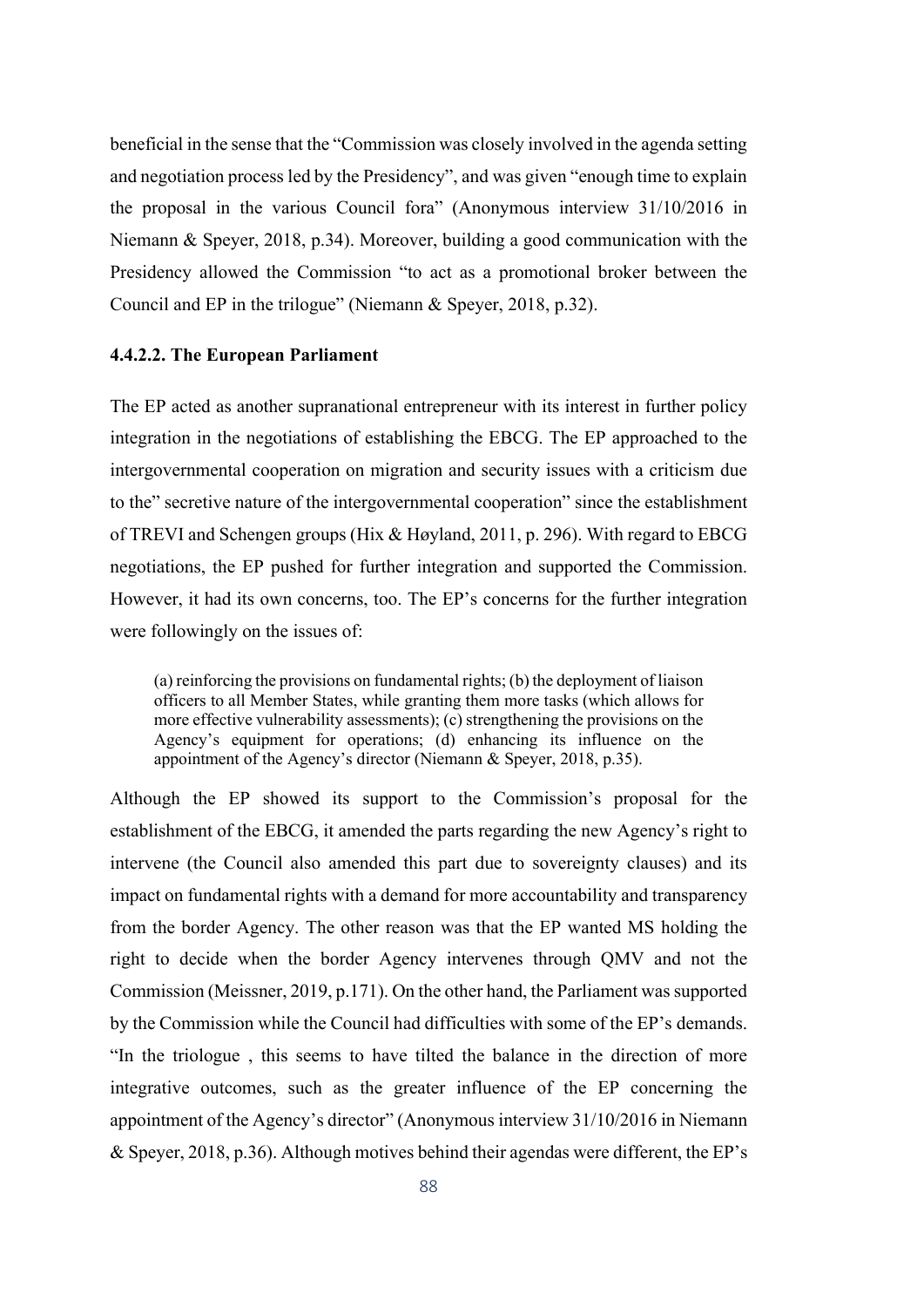supporting the Commission proposal contributed to the Commission's aim of enhancing the supranational management of external borders, therefore, as a common point also supported the cultivation of the "more Union" and showed that the interest of both institutions in more integration. This interaction also exemplifies the interest of supranational institutions in enhancing their own powers in line with the neofunctionalist assumption of institution's taking the path and agendas of their own in the integration process.

### 4.4.3. Political Spillover: Governmental and Non-governmental Elites

In the negotiations of establishing the EBCG, the involvement and influence of governmental and non-governmental actors on the process was also noteworthy. When drawing up new laws, the Commission consults committees representing stakeholders, private sector or national government experts. These groups ensure that the ones who will get affected by the new laws are heard by the Commission. Also, the Council is supported by the Committee of Permanent Representatives of the Governments of the Member States to the European Union (COREPER), Committees and Working parties known as the Council preparatory bodies, in preparing its decisions. These preparatory bodies are constituted of MS representatives and one member of the Commission (EUR-Lex g, n.d.). As governmental elites, various Council working parties such as "Working Party on Frontiers, JHA Counsellors, and SCIFA" were involved in the process of modifying the Commission proposal and casting their own views and recommendations on the further strengthening of the external border governance (De Capitani, 2016 ; Niemann & Speyer, 2018, p.36). On the other hand, involvement of the non-governmental elites such as business interest groups and pro-migrant NGOs in negotiating the establishment of the new Agency added also integrative pressure to the process, however with minor influence (Niemann & Speyer, 2018, p.38). Political spillover tool here is helpful in looking at how the process was influenced by these actors. While the effort of business interest groups and NGOs trying to open up a space for themselves in the negotiations shows the interest in integration is upgraded, particularly the elite-socialization thesis of neofunctionalism gives us an understanding of the day-to-day policy making of governmental officials influential in the integration.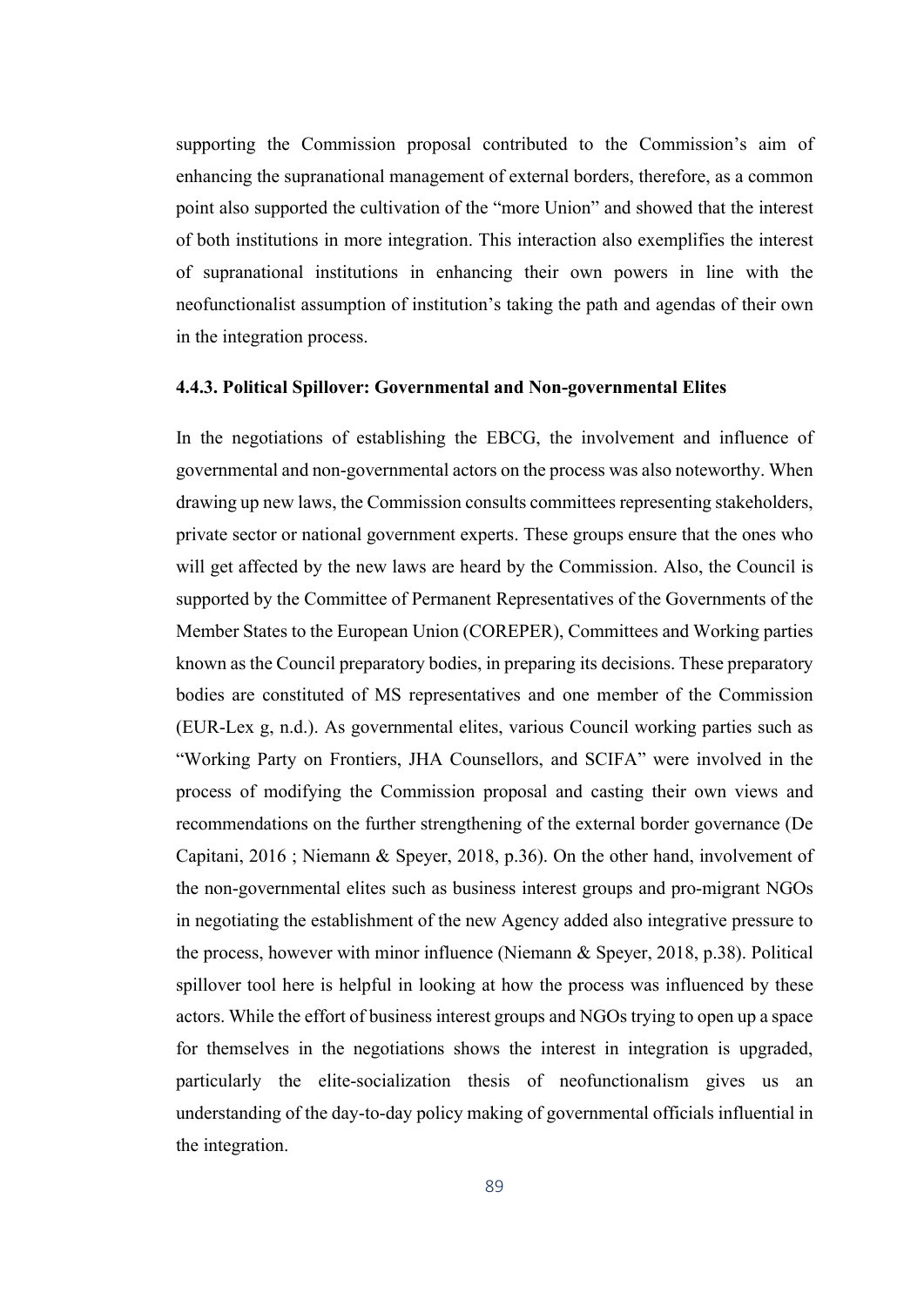### 4.4.3.1. Governmental elites

As an important part of the political spillover, there was the existence and impact of governmental elites during the EBCG negotiations in the Council framework, and those actors were found to have undergone a process of socialization, deliberation and learning (Niemann & Speyer, 2018, p.36). Elite socialization thesis of neofunctionalism puts the benefit of socialization in its facilitating role in consensus building and promoting integrative outcomes (Lindberg, 1963). Against this backdrop, the frequency of the meetings held between the Working Party on Frontiers, the JHA Counsellors and SCIFA opened up the way for informal discussions. Another important aspect regarding to the contributive impact of the interactions among the officials was found in the "quality of interaction" and not only the quantity of meetings in providing socialization and learning process (Niemann, 2008, p.563). The power of socialization through formal meetings between working groups and informal meetings (SCIFA meeting in mid-February) national delegations found a chance to access peer motives to understand each other's positions regarding the regulation of 2016/1624 (Niemann & Speyer, 2018, p.36). For instance, the informal SCIFA meeting enabled working on the concerns on "the mandatory national contributions to the agency", and the new Agency's mandate in "the fight against cross-border crime and terrorism"(European Council, 2016). Moreover, regarding to the JHA Counsellors it is noted that:

The regular involvement of the JHA Counsellors was conducive to integrative problem-solving beyond the lowest common denominator. The JHA Counsellors have been referred to as a 'favourable venue for reaching compromise' (Nilsson and Siegel, 2010, p. 64), given the informality of the setting, frequency of interaction and mutual socialization… (in Niemann & Speyer, 2018, p.36).

National positions were rather fluid at the time of negotiating the regulation since "little time had passed since the Commission proposal that had barely been aired with Member governments beforehand" (Niemann & Speyer, 2018, p.36). Fluidity of national positions with adequate amounts of time consisting of socialization and learning helped the delegations to work out provisions (Niemann & Speyer, 2018, p.36-37). After repeated discussions as suggested in an anonymous interview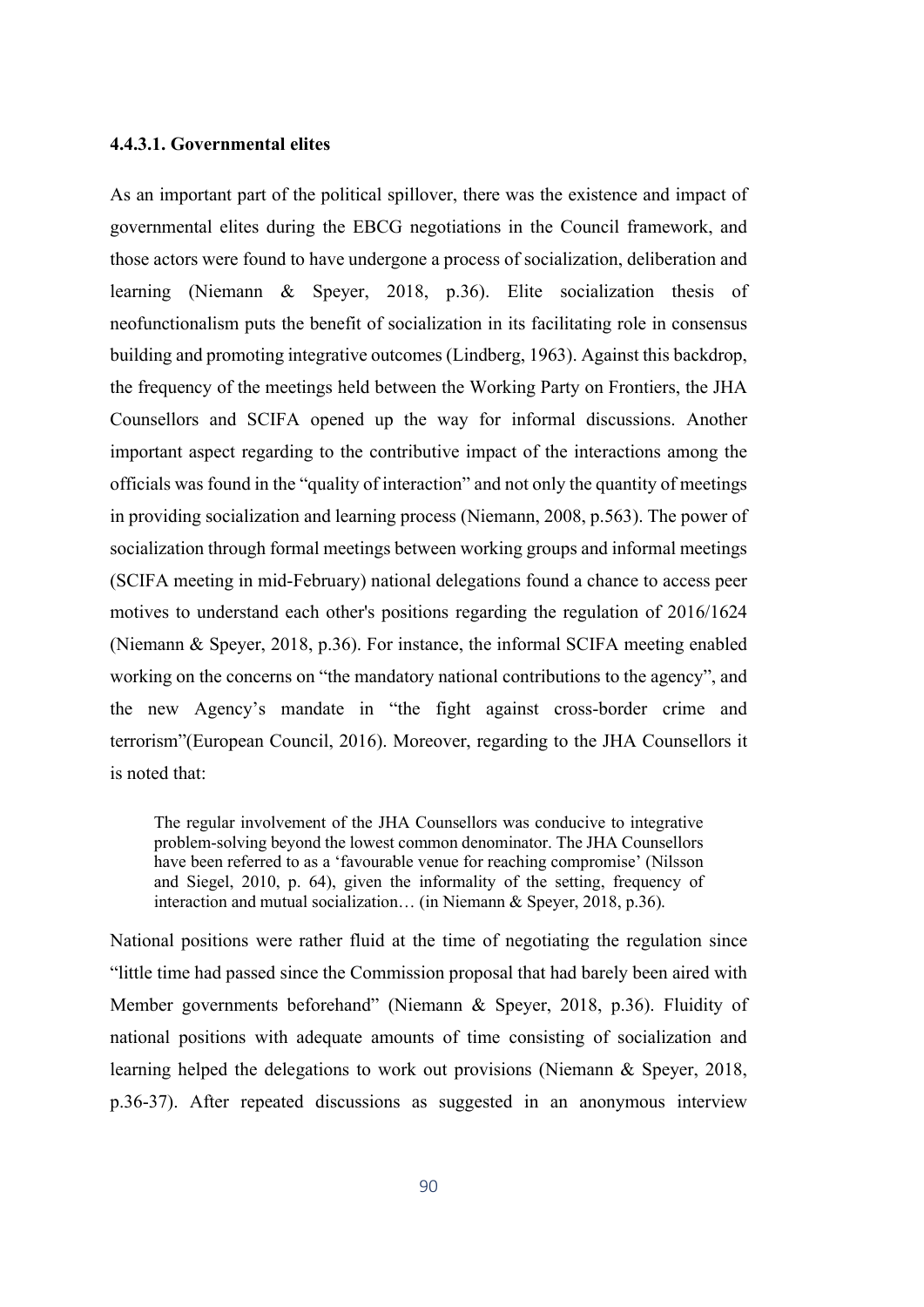05/10/2016 in Niemann & Speyer (2018) national officials addressed that they "had to give up some sovereignty in order to tackle the situation" (p.36-37).

## 4.4.3.2. Non-governmental elites

Within the concept of political spillover the neofunctionalist hypothesizes that "nongovernmental elites add an integrative stimulus to the European project" (Haas, 1958). During the EBCG negotiations, two non-governmental groups of actors namely the "pro-migrant NGOs" and "business interest groups" were found to be exerting moderate integrative pressure (Niemann & Speyer, 2018, p.37-38). With the refugee crisis broke out in 2015, several NGOs engaged in media advocacy exercises, aiming at convincing European countries to do more on the issue (Spindler, 2015). Besides the border authorities, NGOs became closely associated with the issue of EU external border management. They engaged with search and rescue operations in the Southern Mediterranean and attempted to compensate the "absence of large-scale humanitarian operations", however, criticized by the MS (Radjenovic, 2021). During the EBCG regulation (2016/1624) negotiations, NGOs advocated for "strengthening of fundamental rights safeguards and respect of the principle of non-refoulement" to protect the individual migrant (Gatto & Carmona, 2016, p.6). A more systematic cooperation of the EU responding to the crisis (Caritas, 2016), and strengthening of the EU's ability to respond to mass migrations (Cusumano, 2016) were among the concerns of these groups emphasizing more decisive steps in integration. Alongside the EP, NGOs "also have been credited for ensuring the explicit references to fundamental rights protection in the regulation" (Anonymous interview 07/10/2016 in Niemann & Speyer, 2018, p.37). However, it is stated that the general influence of NGOs in the negotiations on the establishment of EBCG was limited since the legislative process moved speedily, and this situation created difficulties for those groups to make their voice heard "at an earlier stage" (Niemann & Speyer, 2018, p.37). Since in order to influence the eventual policy outputs it is important to engage in decision-making "at the relatively early stages of the EU policy process" (Peterson, 1995, p.75-76), it can be said that these groups could not considerably benefited from the chance to influence the negotiations and the decision making. On the other hand, European business interest groups had concerns regarding the introduction of internal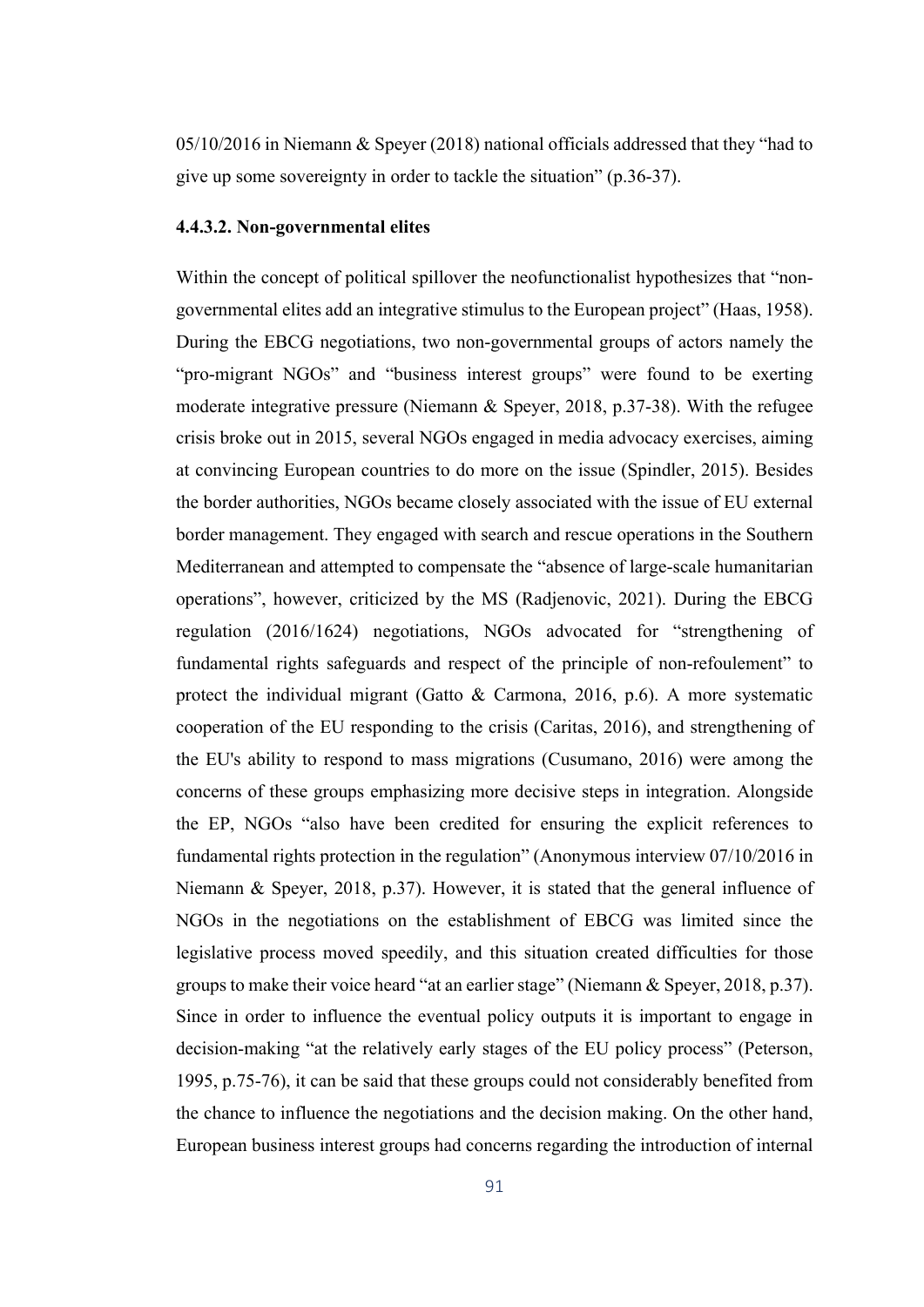border controls due to their hampering impact on the sectors such as transportation and travel (Zalan, 2016). "The Schengen Area guarantees free movement to more than 400 million EU citizens, as well as many non-EU nationals, businessmen, tourists or other persons legally present on the EU territory" (European Parliament, 2016a), therefore, introducing internal border controls brings negative implications on the EU's economy. For instance, with the introduction of internal border controls the need for "checking the IDs at internal Schengen area borders entails a negative impact" to the economy since checks at the each border causes loss of time (European Parliament, 2016a, p.4). This brings about a "complex economic chain of effects" which is likely to come accompanying increased costs especially "for road freight transporters, crossborder workers and public administration" (European Parliament, 2016b, p.69). Compared to the NGOs, business association's interests were heard much earlier as it has been suggested by Niemann and Speyer (2018), and concerns of the business interest groups "were certainly noticed by politicians' (p.38). That is to say that in contast to the NGOs, business interest groups had more visibility during the EBCG regulation. Since measuring the influence of non-governmental elites in the negotiations is hard due to limited empirical data, a supranational governance approach (Sweet & Sandholtz, 1997) based on the assumption that the transnational groups igniting the further integration is not applicable in the external border management of the EU within the case of Frontex and the EBCG, as it is touched on in the theory part. The non-governmental elites alone are not the main influential actors in influencing the negotiations and the establishment process, rather exerted moderate influence. In neofunctionalist analysis, however, they are considered as a part of the dynamism towards harmonization with their moderate influence.

Border security industry is another sector that has vested its interest in the integration of the border management in the EU (Baird, 2018). It is argued by various scholars that "multiple business actors are engaged in designing, marketing, and profiting from the selling of security technologies, and actively craft markets through strategically framing social contexts i.e. borders as in need of urgent technological solutions" (Hayes, 2006; Hayes, 2009; Guittet & Jeandesboz, 2010 in Baird, 2018). "The EU institutions, especially the Council and the Commission have prioritized the growth of a market in technologies for civil security" (Hoijtink, 2014 in Baird, p.5). The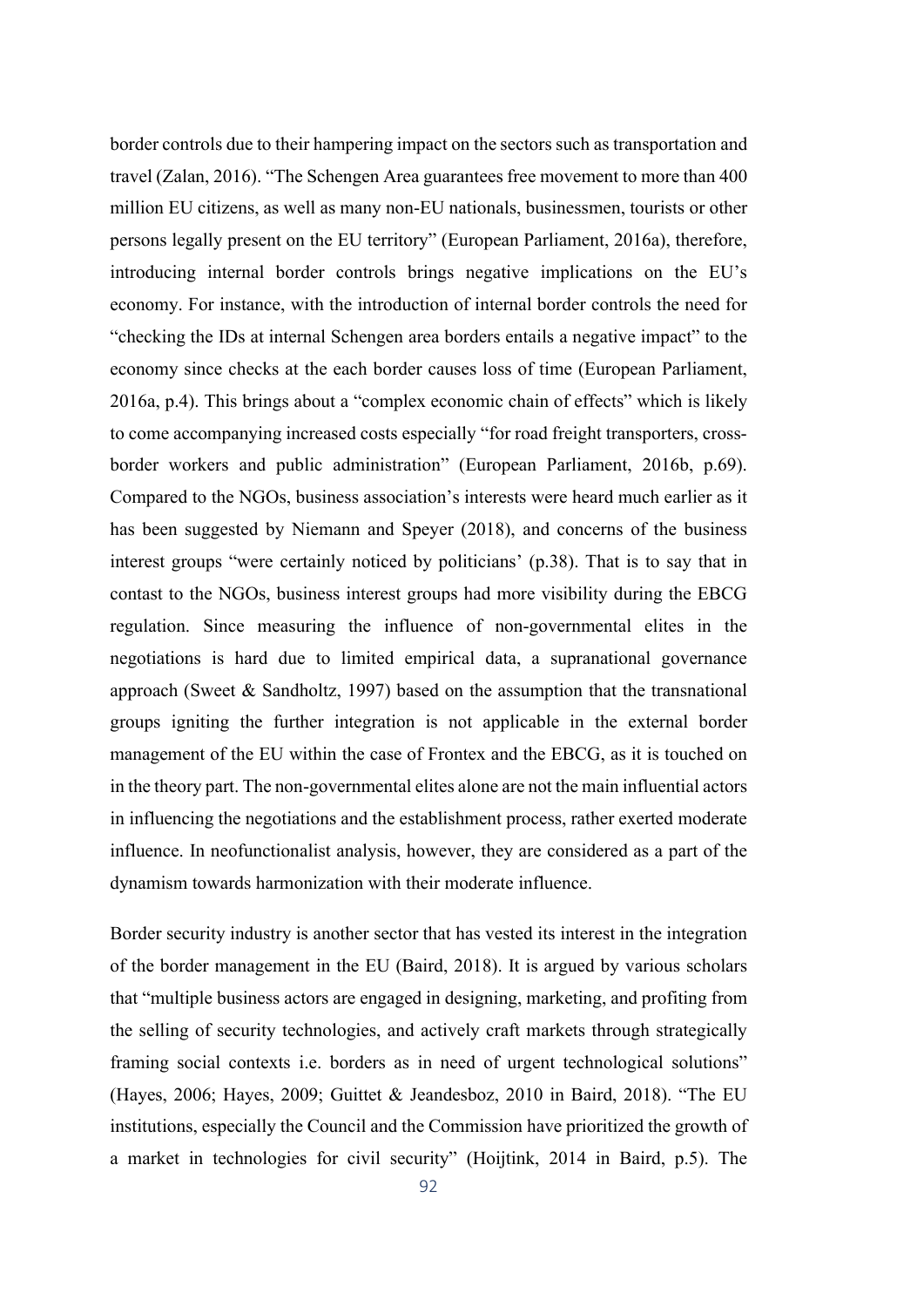Commission framed external border security as a "technological problem" rather than a political one and the funds spared to "the research and development of the surveillance technologies" were increased (Mawdsley, 2017, p.7). These funds are benefited from the security industry associations to conduct research and development on surveillance, then the border management technologies are sold to EU agencies such as Frontex (Akkerman, 2018). The border security industry is not determining the policy development in this area, however "the industry does set the scene for what is possible, gains political legitimacy through its identity, and strategically communicates its preferences and interests in order to co-construct policy norms alongside the EU institutions" (Baird, 2018, p.130). For instance it is stated by Akkerman (2021) that:

The agency does have room to decide for itself about which equipment and services it needs... and in that sense is of interest for lobbyists, trying to steer them to purchasing equipment and services that are provided by specific companies" (Corporate Europe Observatory Interview with Mark Akkerman in Douo et al. 2021).

There is a relation between the industry, associations and the border agency, therefore, these actors can be considered as a non-governmental actors that might influence the reform of the Frontex in a neofunctionalist sense. However, analysing the impact of this interest group to the establishing negotiations of the Frontex or of the EBCG, however, is not applicable due to the lack of empirical data. Elaborating empirical and theoretical work on how security interest groups use their influence in the border management area can be developed with further studies in examining the future of the border management policy area, since it is known that the security industry and the EU already interact with each other.

# 4.5. Conclusion

Although the negotiations establishing Frontex and the EBCG took place in a highly sensitive policy area including the MS' reluctance of transferring their sovereignty to the EU institutions, various spillovers are observed throughout the both processes, therefore, contributing to the neofunctionalist analysis of the external border management in the EU. Prior to the stage of establishing a Union border agency the Single Market and its interdependency with Schengen due to the interconnected nature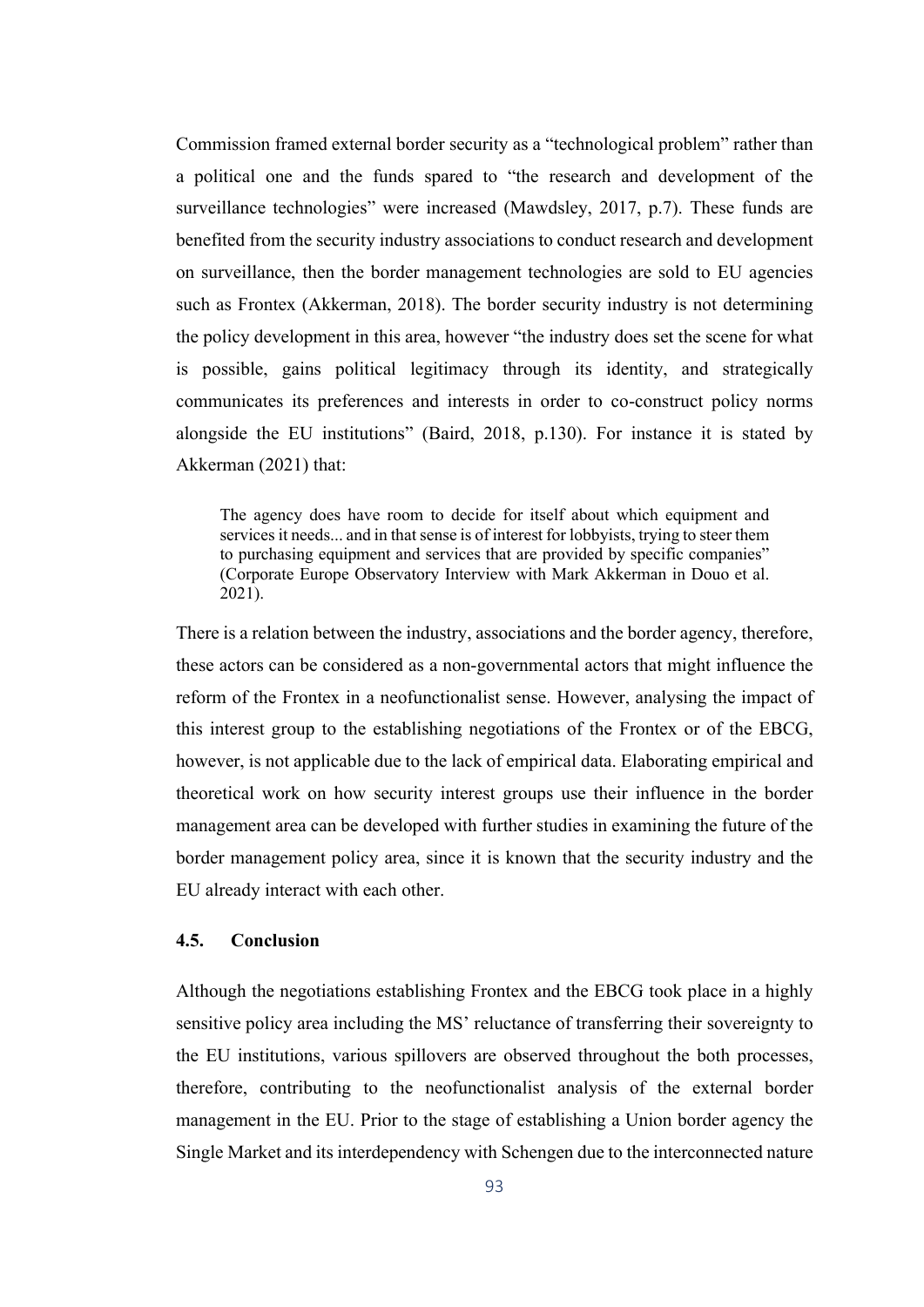of the objective of freedom of movement to both to the economic and security areas created the necessary functional pressure, that is the functional spillover, which led to a Union action to tackle the issue of internal security by establishing the JHA. The external border sub-policy area in the JHA took the attention of the MS and the EU leaders with the emergence of the external events of international terrorism in the 2000s and the 2004 enlargement. Both events affected the context the MS found themselves in. The international terrorism and especially the 9/11 created a shock effect for the EU MS and triggered the need for further cooperation to develop common external as well as internal policies which is represented an exogenous spillover in the way of developing the JHA and creating a border Agency. Due to the rise in the terrorist events, migration policy practices have been exploited for counterterrorism issues, increased the emphasis on the external border controls and its management. The 2004 enlargement, on the other hand, created another pressure in the Union regarding the need for a common approach on the external border management due to its being the biggest enlargement accompanying a new Schengen incorporation. The Schengen incorporation increased the concerns of the existing MS regarding the border control capacities of the prospective MS, therefore irregular migration. Although it was an external event, enlargement internalized gradually as a settled policy goal in the EU, and particularly the 2004 enlargement became an endogenous source of pressure with an exogenous origin substantiating the reform of EU decision-making rules on asylum and immigration policy. The link between security and strengthened border control cooperation, hence, became visible to influence the MS and the Union to take action. The Commission in this sense benefited from the external context as a supranational entrepreneur to propose the Common Unit in the medium-term and the European Corps in the long-term. The MS inability to coordinate a successful external border management under the Common Unit which was a more intergovernmental formation opened up an opportunity for the Commission to fill the gap and propose Frontex as a Union border Agency positioning between the intergovernmental Common Unit and a supranational European Corps. The Commission took attention to the already existent Schengen rules applying to the external border controls and management, and emphasized "effective implementation" of the Community policy on the external border management through "coordination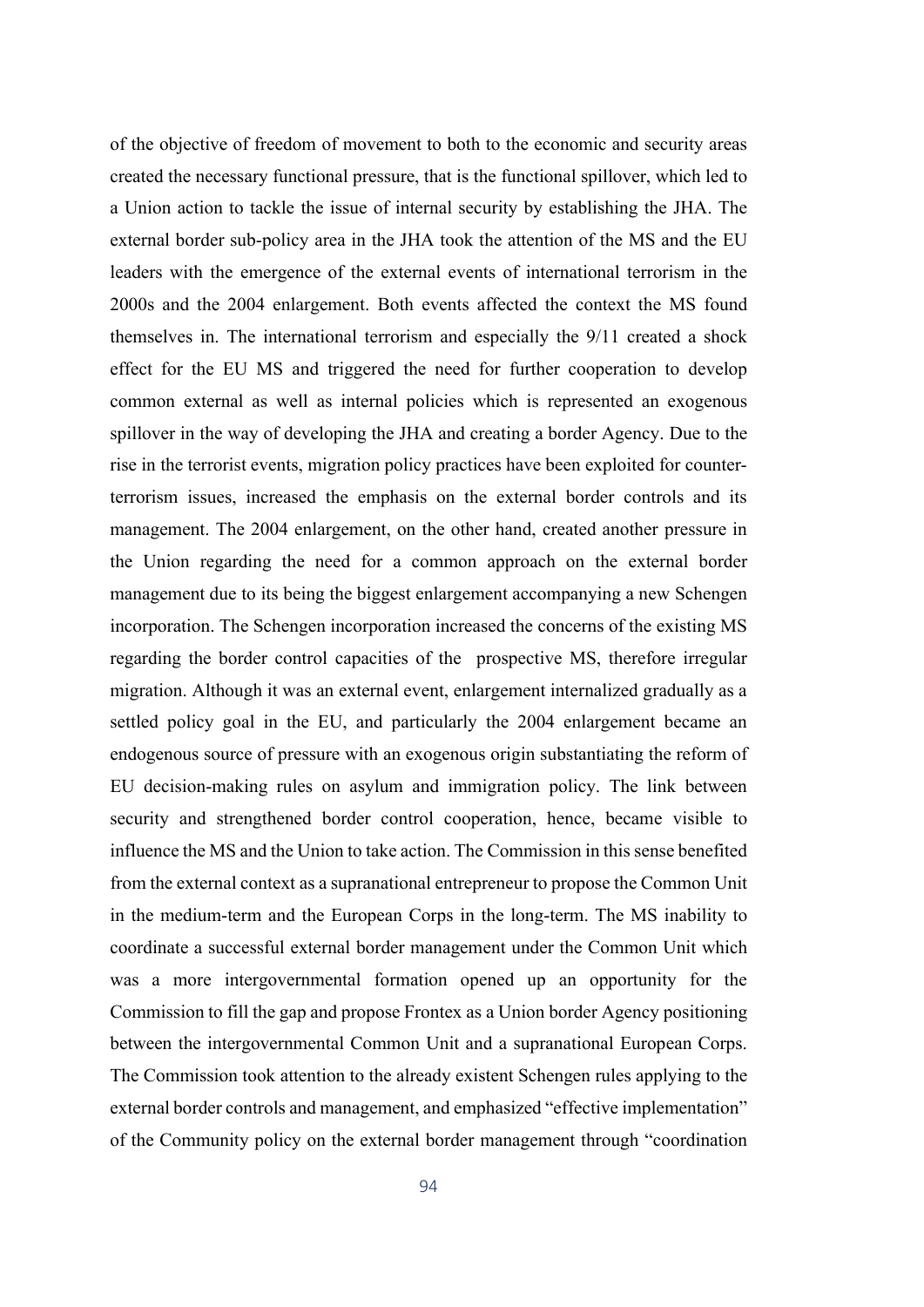and co-operation" by an Agency thus, represented a cultivated spillover impact in the establishment of Frontex. The EP as another supranational actor supported the Commission's proposal, even had its own motion suggesting establishment of a more communitarian design contributing to the cultivated spillover dynamic in the policy area. The EP's influence and involvement in the establishing process was, however, marginal due to its not being a co-legislator back then. During the establishment negotiations of the EBCG, the EP was more involved in the process. It supported the Commission's proposal and also sought to exert its own influence in the proposal. Refugee crisis became the exogenous spillover dynamic for the MS to take more coordinated action regarding common external border management. Introduction of internal border controls unilaterally by some MS damaged the EU and its being a shortterm solution only did not add anything to solve the common dysfunctionalities in the EU regarding the migration and the external border regime. The Commission, again, benefited from the situation and with its proposal of "A European Agenda on Migration" in 2015 opened up the way for further strengthening of the border Agency. In this regard, its supranational entrepreneurship, framing of the issue as technical rather than political by emphasizing the necessity to overcome the dysfunctionalities, and engaging good relationship with the Council Presidency added to the cultivated spillover dynamics in the area. Spillover dynamics were also reinforced by support from interest groups (non-governmental elites), and actors in the Council framework with their socialization and learning processes (governmental elites). NGOs exerted moderate influence on the EBCG regulation negotiations since they had no proper amount of time to get involved in the negotiation process. Governmental elites of Council Working parties, however, experienced important elite socialization during their time working on the proposal, and found more time to understand MS delegation's concerns. As a result Frontex was upgraded to the EBCG.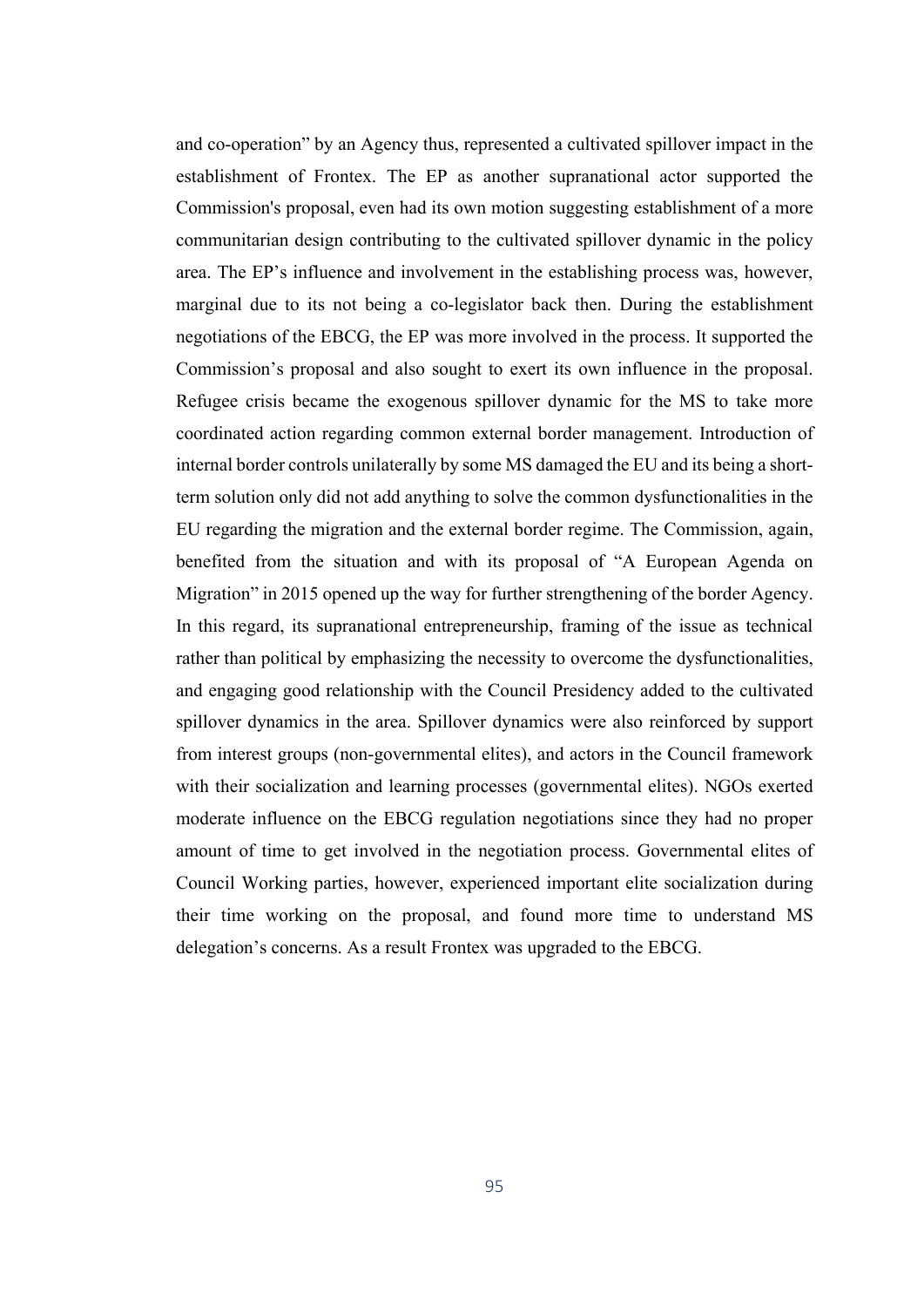# CHAPTER 5

#### **CONCLUSION**

Today, EBCG, formerly Frontex, is the most funded agency among other AFSJ agencies and made its way to the center of the internal and external security in the EU's implementing of external border management yet operating in a sovereign and politically sensitive area. The Agency's increasing tasks and responsibilities in the external border management via regulations indicates a harmonization in the common external border management of the MS. Through the amendments took place respectively in 2007, 2011, 2016 and 2019 the Agency undertook a reform, moved from the point of providing coordination among MS and its assisting role to the point of acquiring its own border guards. The changes to the Agency's remit and competences raised with the amendments. The Regulation 863/2007 introduced RABITs, as the first step of creating a team at the disposal of the Agency; Regulation 1168/2011 which seen as one of the most vital amendments reflecting the supranationalization of framing the common policy on external border management (Mungianu, 2013, p.362) further consolidated the external relations role of the agency, upgraded the RABITs to EBGTs, laid down detailed provisions on the organizational aspects of joint operations and pilot projects, improved return cooperation as well as consolidated the external relations role of the agency and extended provisions on its cooperation with the third countries; The Regulation 2016/1624 officially established the EBCG as the successor of Frontex to provide integrated border management to the EU's external borders via making the management of the external borders a *shared*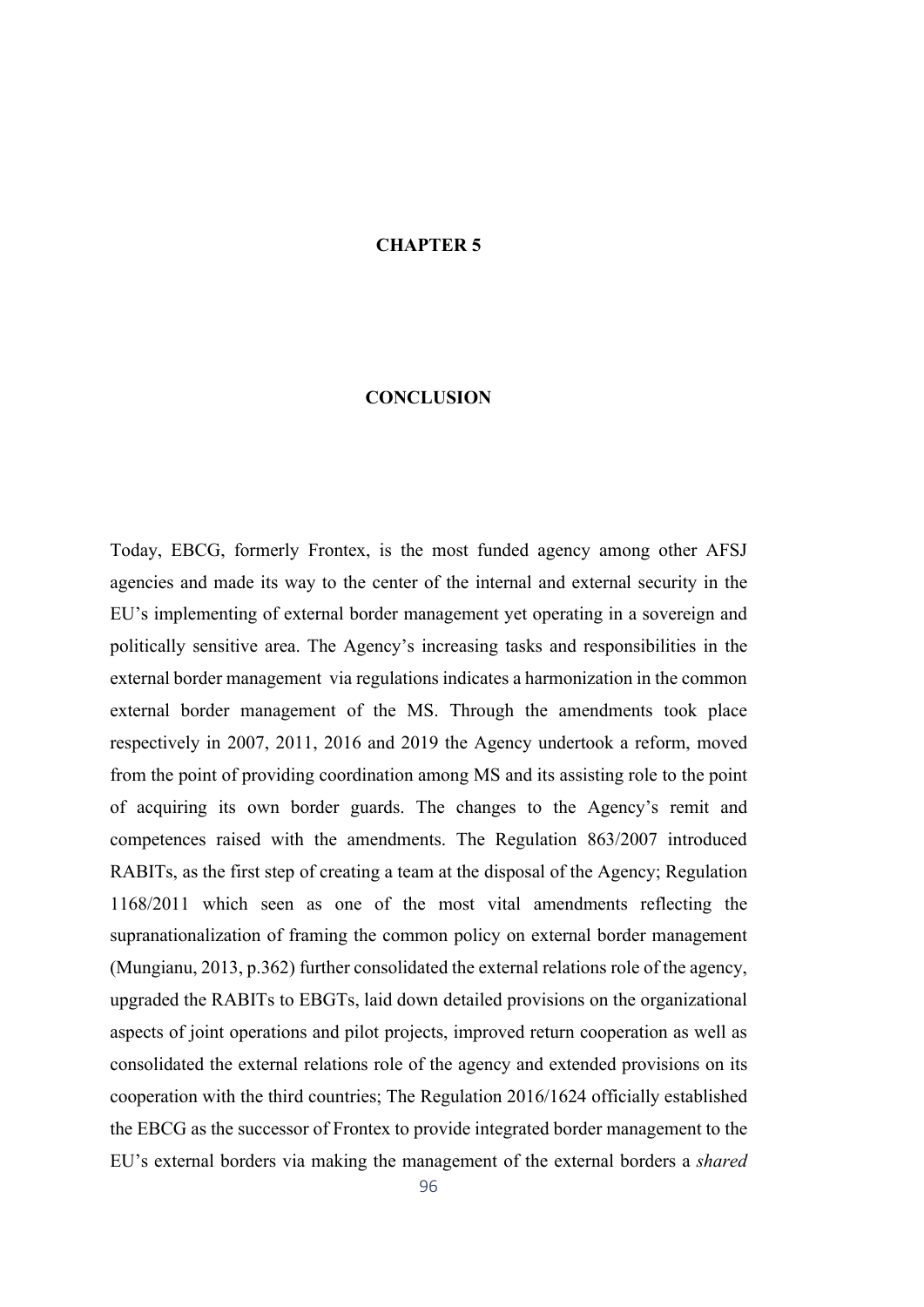*responsibility* between the MS and the EU, widening the scope of the existing EU measures, announcing a "fully-fledged integrated border policy", and "strengthening the coordinating role of Frontex towards the national authorities dealing with border protection which operate in the so-called hotspots in search and rescue operations and in return of irregular migrants" (Ferraro & Capitani, 2016, p.3). Lastly, with the Regulation 2019/1896 the MS were put under a *greater obligation* to implement the concept of integrated border management in close consultation with the Agency regarding the increase in the Agency's competences in return operations, although the MS still hold the primary responsibility "for issuing return decisions, and for adopting the measures pertaining to the detention of returnees" (Bossong, 2019, p.2). Moreover, the MS are holding a seat in the Management Board with a veto power in decision making which, however, also includes two Commission representatives. Considering the increased tasks and responsibilities of the Agency throughout the years with an incremental trend in its budget, this thesis aimed to uncover the creation of the Union border agency of Frontex and the EBCG afterwards in order to understand how a Union border agency is established and further developed in such a sovereign sensitive area, that is also to say how the MS pooled their interest in the more harmonization in the external border management. This thesis, therefore, explained the integration in the EU's external border management and answered these questions via neofunctionalist theory. The neofunctionalist tool of spillover in the types of functional, political, cultivated and exogenous were found to be important mechanisms in the establishment of the Union border agency Frontex and the EBCG, and are explained. By tracing the negotiation processes of the establishment of Frontex and the EBCG respectively in the years 2004 and 2016 specific actors and events were found to be influential in igniting the integration in the external border management sub-policy area of the EU, and are matched with spillover dynamics of neofunctionalist integration theory suggests. In the establishment of Frontex, functional spillover, exogenous functional spillover and cultivated spillover is found, whereas in the establishment of EBCG exogenous functional spillover, cultivated spillover and political spillover is found.

In this study, functional spillover is discussed within the context of the Single Market and Schengen as a neofunctionalist mechanism emphasizing the further integration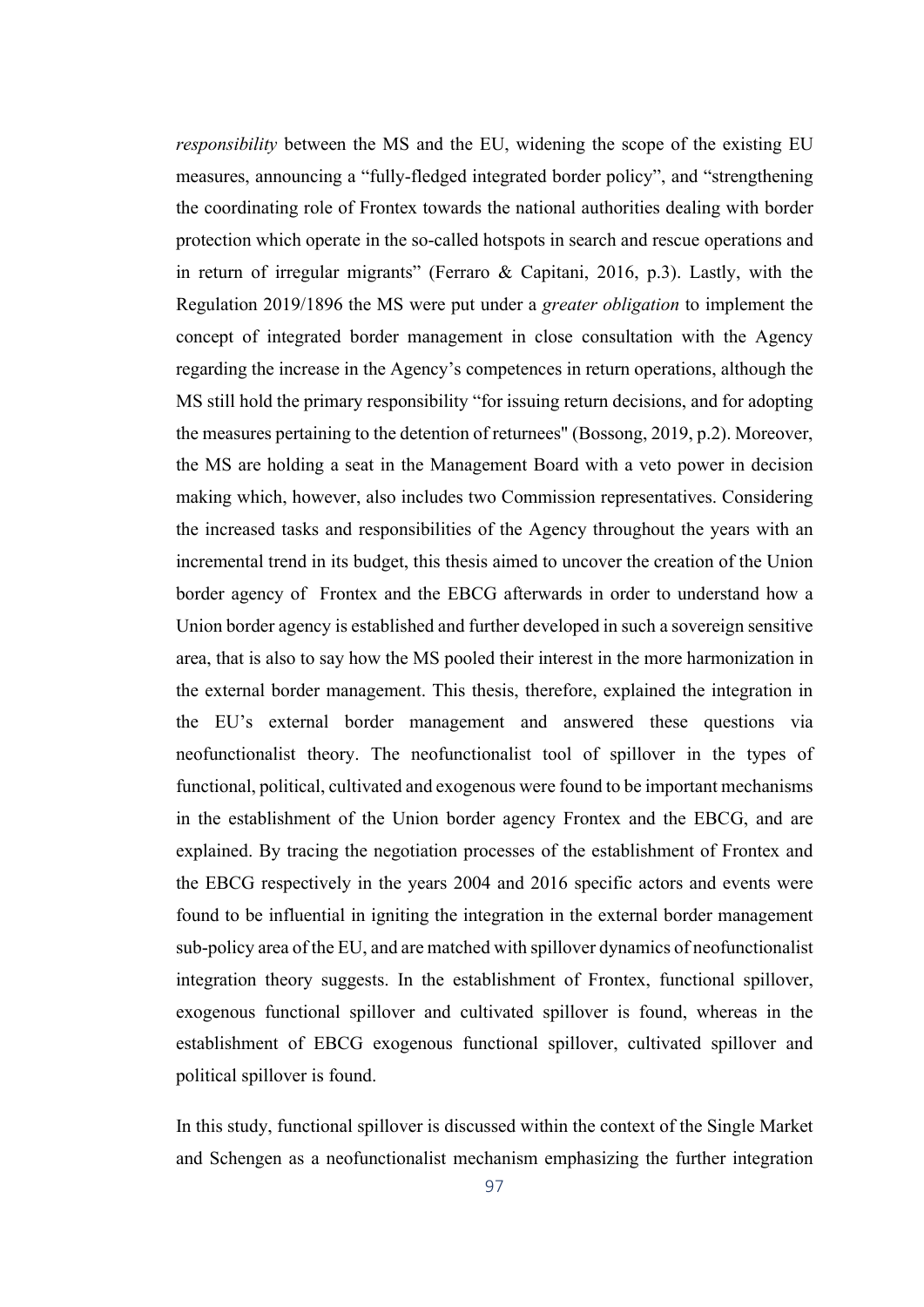due to interconnectedness of policy areas of economy and security. Functional spillover also observed as a mechanism in the JHA/AFSJ which created its own dynamics towards a common policy on the external border mangement with the increasing concerns of the MS regarding enlargement and irregular migration, contributed to the establishment of a more supranational governance in the area. The sub-policy area of external border management continued to further integrate with the impact of actors and external events and came to the point of establishing a Union border Agency.

The actors such as supranational institutions of the Commission and the European Parliament are exemplified cultivated spillovers in the establishment process of both Frontex and the EBCG. Actors such as NGOs and business interest groups exemplified the political spillover, although with moderate impact on the process of establishment of the EBCG. No political spillover detected during the establishment of Frontex in the research, and this aspect may be investigated more in future research. Events such as international terrosim, 2004 enlargement and the refugee crisis of 2015 exemplified exogenous spillover for more harmonization in external border management. The findings were presented chronologically in order to provide a meaningful sequence for the neofunctional analysis in the analysis chapter of this thesis.

In order to find evidence and provide an analysis, this thesis aimed to apply a processtracing method to the establishment of the border Agency which values "evidence on processes, sequences, and conjunctures of events" (Bennett & Checkel, 2014) in researching causal mechanisms, therefore, helps grounding a historical background in addition to a theoretical background to provide a meaningful sequence to the developments regarding the external border management in tracing spillover dynamics. The historical background starts with looking at the previous institutional as well as empirical developments in the external border management area including establishment of a Single Market, JHA and AFSJ afterwards, and Schengen regime. It also includes the legal developments coming with the Treaties that changed the decision-making procedure in the AFSJ opening up the way for communitarization of the area in which various EU internal sub-policy areas dealt with. The impact of the decision-making structures coming with the Treaty changes especially on the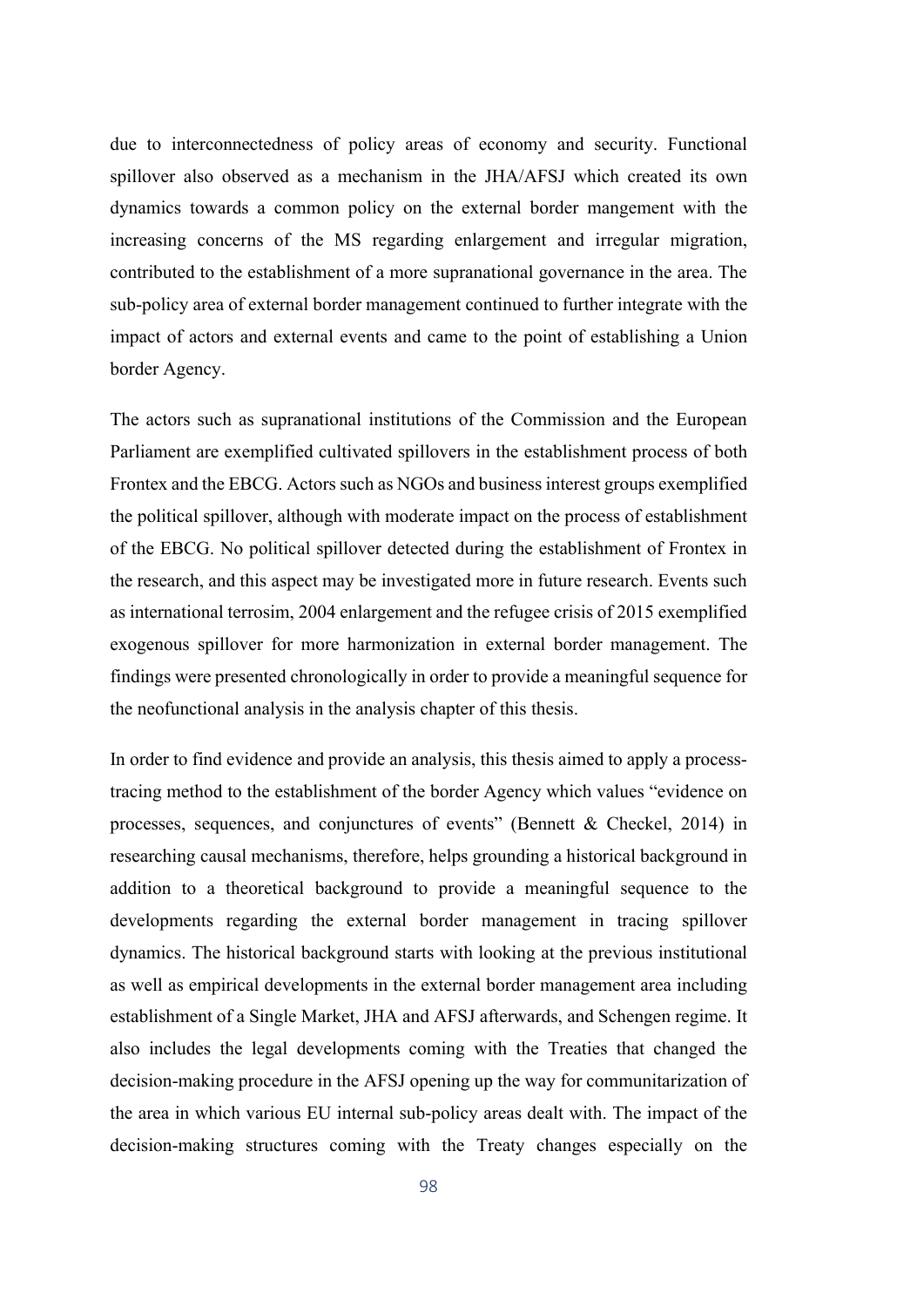supranational institutions which are closely examined in the establishment of Frontex and the EBCG as a part of cultivated spillover is, therefore, detailed. The link between policy making areas of economy and security, the establishment of a free standing AFSJ, incorporation of Schengen acquis all found their implications on the EU's equation of providing internal security and managing the external borders via the establishment of a Union border agency.

In this respect, the first chapter of this thesis introduced the Agency's reform in more detail, putting down the scope and objective of the study alongside the methodology used in examining the case study. The importance of the process-tracing method for the EU studies especially addressed for studying the EU integration as the EU's holding a *sui generis* character in the international system requiring a different approach than quantitative or comparative analyses.

In the second chapter, choosing a neofunctionalist point of view in examining the external border management integration is grounded and the spillover concept which is the neofunctionalist mechanism to trace the dynamism in integration and its types are detailed. Moreover, the benefit of using neofunctionalism in this thesis compared to the approaches of supranational governance and institutionalism which are used in other studies in studying the EU integration in EU internal security area is also mentioned with the theory's ability to look to the whole rather than parts of integration. Neofunctionalism holds an important place in studying the EU integration with its rival intergovernmentalism by providing a wholesome framework in understanding the EU integration and named together as "grand theory". Intergovernmentalism is concerned with putting the member states' will in the center of integration and limiting integration in high politics issues by encapsulating the integration with low politics issues such as economy. On the other hand, neofunctionalism focuses on the actor's impact in furthering the integration and the learning capacity of actors. Supranational institutions and societal groups play an important role in moving the integration. The supranational institution's involvement in the integration is linked with the MS tension emerging from the need to create efficient decision-making and effective enforcement in a Union where multiple national governments holding their own interests in various policy areas (Pierson, 1996, p. 132). The MS put under pressure to grant authority to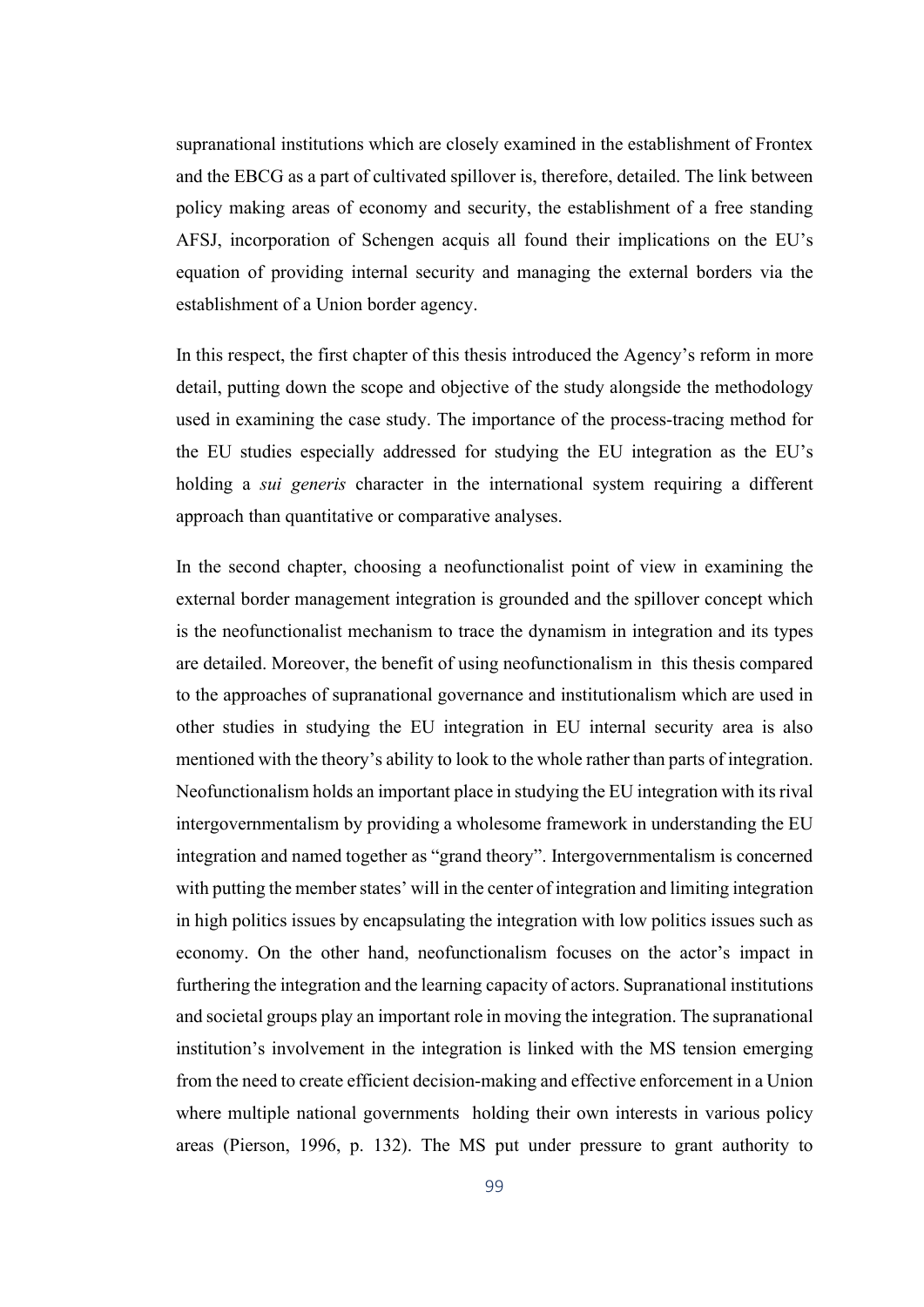supranational institutions and as a result, supranational institutions became more than passive tools of the MS. Furthermore, these institutions pursue their own agenda and support integration since they benefit from it. Integration, hence, is a dynamic process in the eyes of neofunctionalists with various actors at interplay.

The application of neofunctionalism with regard to the establishment of Frontex and the EBCG in examining the external border management integration is done via spillover concept. Spillover concept is a mechanism to reflect the dynamism in the integration process in neofunctionalist sense. The concept emphasizes that the starting of political cooperation in one area is expanding to other policy areas "in a way that was not necessarily intended at the outset" (Jensen, 2010, p.75). Therefore, this thesis considers broad definition of the spillover concept rather than its narrow definition limiting the integration to particular economic sectors. Moreover, in this thesis spillover is evaluated within the context of revised neofunctionalism which included cultivated spillover (Tranholm-Mikkelsen, 1991) and exogenous spillover (Niemann, 2006, 2016) in addition to the functional spillover and political spillover of earlier version of the theory. The revised neofunctionalism added the external dimension to the theory and accepted that the process of integration can be halted or even reverted. The study by Tranholm-Mikkelsen (1991) helped revive neofunctionalism after the stagnation in integration during the 70s and became influential in further application of neofunctionalism to EU integration. The functional spillover highlights generation of a new political goal in order to achieve integration in one area (Jensen, 2010). Political spillover is uphold by national elites (governmental elites) or interest groups (non-governmental elites) when these groups realize that supranational cooperation is necessary in order to solve specific problems (Jensen, 2010, p.76), and even use socialization to find common ground. Cultivated spillover is performed by supranational institutions via giving initiatives, "acting as mediators", "policy entrepreneurs", or via "promotional brokerage" which is defined by "lifting agreements beyond the lowest common denominator" (Haas 1961, 1964 in Bergmann & Niemann, 2015, p.6). The Commission, the EP are influential supranational actors in this mechanism. Lastly, exogenous spillover brings context to the cooperation of MS in the integration process by considering exogenous events of "globalization, migration, environmental destruction, or international terrorism", which some of the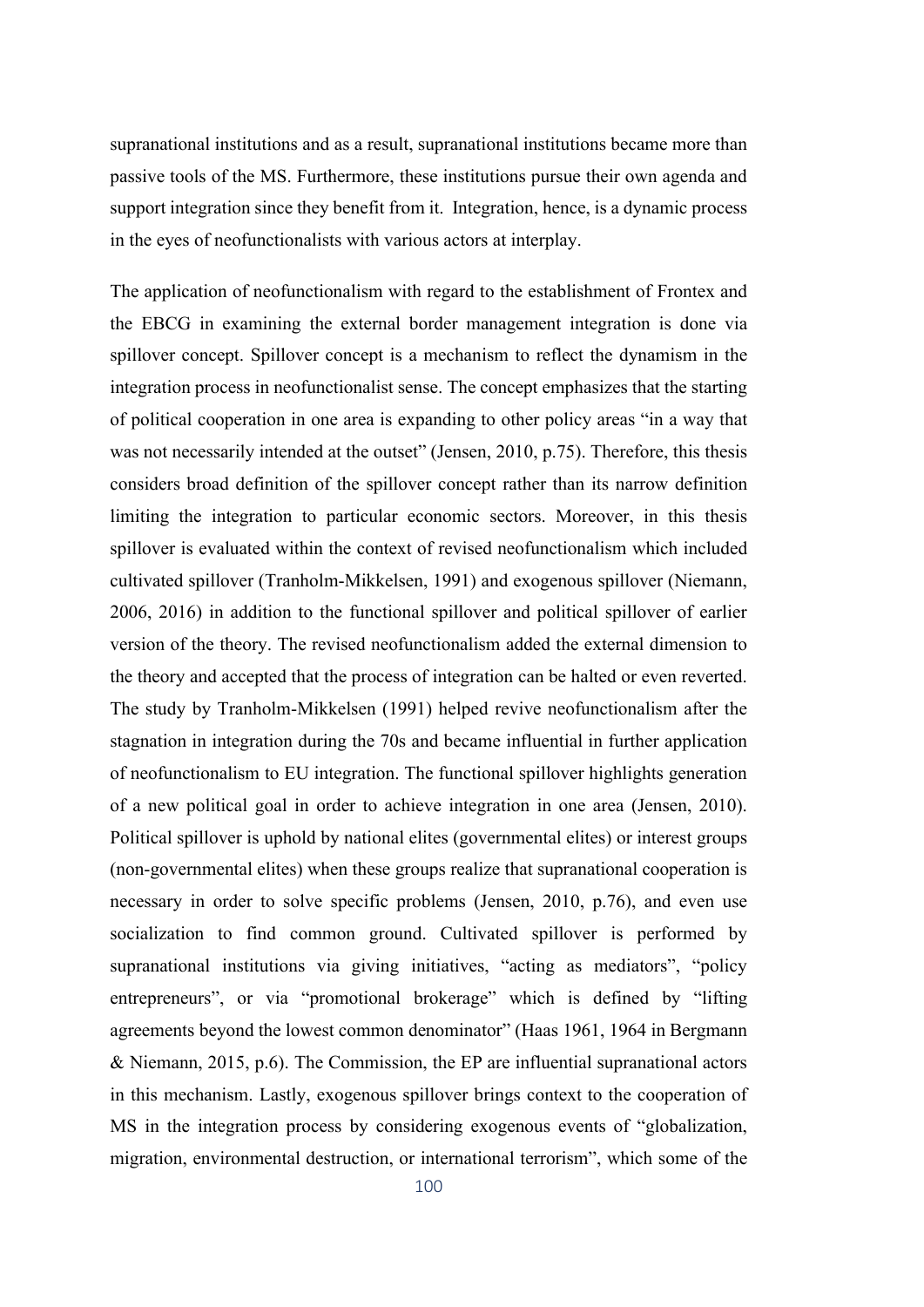events also might create an endogenous impact, therefore, an endogenous functional spillover for the further integration (Niemann, 2016).

In the third chapter, the institutional developments in the external border management area of the EU are detailed in order to link the developments in EU security to the case study of establishment of Frontex and the EBCG via neofunctionalist mechanism of spillover. This section is especially important in understanding the functional spillover between the policy areas (economy and internal security), and also the functional developments within the new policy area (internal security) itself which is examined in chapter 4.2.1. as a functional spillover. This chapter, therefore, contributes to the analysis chapter, the fourth chapter of this thesis, by considering the institutional and empirical developments together. In neofunctionalist logic, functional spillover between economic and political areas is a narrow definition, however, observed in this case of external border management. Moreover, the JHA area created its own dynamic as well for managing it commonly with the MS, turned into an AFSJ and the decisionmaking procedures changed for more secure solutions in the area since the internal security became intertwined with asylum, migration, irregular migration sub-policy areas and the MS concerns increased with regard to this issues with abolishing of internal borders. The security concerns coming along with the abolishing of internal borders of the Union brought about new consequences for the need of strengthening the barrier functions of the external borders which also required different kinds of regulations (O'Dowd, 2010). The developments within the new policy area (internal security) itself is related to this need.

This chapter highlights the creation of a new policy making area of JHA as a result of the need for better tackling the internal security issues and even extending the Union cooperation on external border management as a result of the abolishing of internal borders in the Union. Abolishing internal borders for economic activity in line with the Single Market objective of the Union opened up a new phase in EU's integration history with the introduction of the Schengen Agreement which emerged as an intergovernmental cooperation among the MS. In order to realize a working Single Market, the free movement of goods and persons was necessary. Since the MS concerns on freedom of movement of persons has increased with the abolishing of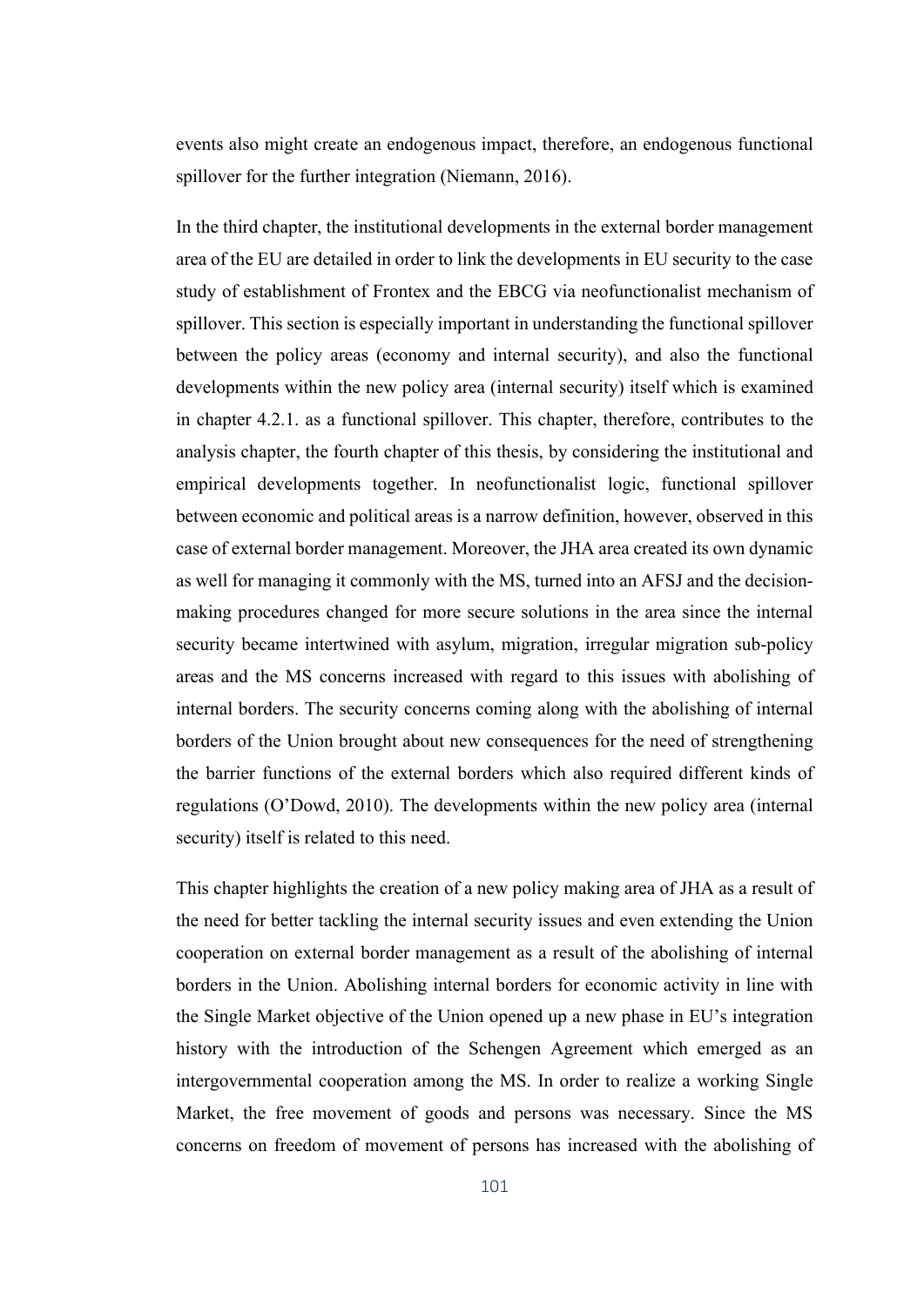internal borders, the EU could not succeed in abolishing border controls within the Union at the beginning, and the issue tackled among five MS' with the Schengen initiative. The initiation of Schengen by five MS grew as more MS joined the Agreement and it became the Schengen *acquis,* incorporated into the EU framework. Therefore, the Schengen Agreement made external border control an important part of the EU internal security (Mungianu, 2013). The JHA area established with the Maastricht Treaty and the Treaty became an "enabler" (Monar, 2012) in the construction treaty reforms in the EU for its further development. The Treaty gave "full association of the Commission with the new treaty based cooperation framework" and a formal right of initiative in the area for the first time, although excluding the areas of judicial cooperation in criminal matters, customs cooperation and police cooperation as a limitation within the intergovernmental context (Monar, 2012, p.728). Considering the intergovernmental tradition within cooperation mechanisms in the JHA, the Treaty of Amsterdam introduced "a first major shift towards communitarization" (Trauner & Ripoll Servent, 2016, p.1418). That is to say that third pillar policy areas except the police and judicial cooperation in criminal matters were transferred to the EC, the first pillar, with the purpose of smooth transition to the AFSJ (Nugent, 2017, p.87). With these changes AFSJ eventually became a separate entity rather than a flanking measure of the Single Market (Kaunert 2005, 2012). In institutional terms, the Amsterdam Treaty extended the use of the co-decision procedure to new areas, the EP's role under the co-decision procedure was increased, and the use of QMV in the Council increased in the AFSJ issues (Nugent, 2017, p.87). The Lisbon Treaty recognized the EU as a single legal entity, and the pillared structure of the EU was formally abolished. With the abolishing of the third pillar the Community method expanded through all AFSJ which means that the ordinary legislative procedure (OLP, or the previous co-decision) became the standard decisionmaking procedure on legislative proposals with the Commission's right of initiative in the AFSJ, and use of QMV in the Council in all AFSJ matters also became a standard. The European Parliament's role was enhanced by extending the remit of the assent procedure, renaming it as consent procedure and the Parliament also became colegislator delivering its opinion via the co-decision procedure (European Parliament Fact Sheet b, 2021). The EP, despite not having a right to initiate legislation, it has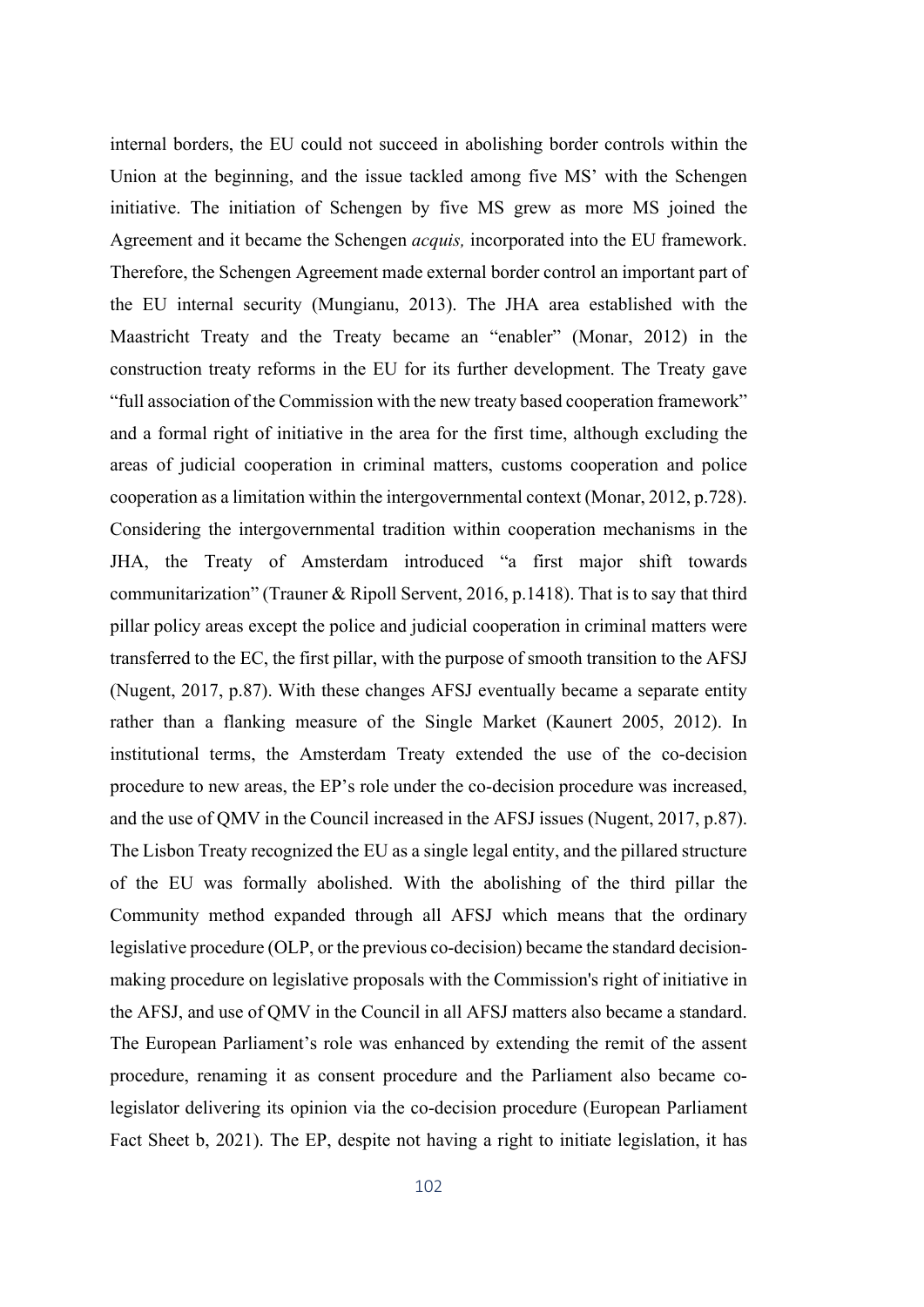been involved in AFSJ policy-setting via its LIBE Committee and with its own documentation which consist of "initiative reports and resolutions on important AFSJrelated subjects" (Carrera et al., 2013, p.26). Change in the decision-making procedures in the EU's internal security area also affected the extent which the Commission and the EP can be involved in decision-making in the AFSJ policy issues which is important in examining the establishment of Frontex and the EBCG in the fourth chapter in this thesis since the Commission and the EP are considered as main supranational institutions in the cultivated spillover mechanism. For instance, increase in the role of the European Parliament throughout the years in the legislative process now making it an important supranational institution to consider in decision-making via OLP.

Frontex's coming into the scene is influenced by the institutional developments the EU undertook with regard to the AFSJ. Moreover, the multiannual policy programmes which were adopted by the European Council to implement new legislation, mechanisms and institutions in the area also set out the priorities, hence giving a direction to the EU'S AFSJ (Kaunert et al. 2014). Among these documents, in the "Rome Declaration" migration and internal security were linked via the external border management. Although migration policy and security policy dealt separately in the AFSJ, the areas started to intersect due to increasing concerns regarding migration in the last years. The EU policy programmes connecting the irregular migration and internal security, therefore, emphasized external border management and Frontex agency as a key actor in the intersection of these policy areas.

In the fourth and last chapter of this thesis the neofunctionalist analysis of the establishment negotiations of the Frontex and the EBCG presented by merging the institutional developments and theoretical elements introduced in the previous chapters. The analysis started with examining the spillover between the Single Market and the JHA/AFSJ. Single Market and its impact in the integration of the EU's external border management is representing a functional spillover dynamic towards more integration in the external border management in the EU. "Spilling over"' of the economic integration via the Single Market into the political realm of the internal security area happened with the Schengen Agreement. Schengen became the link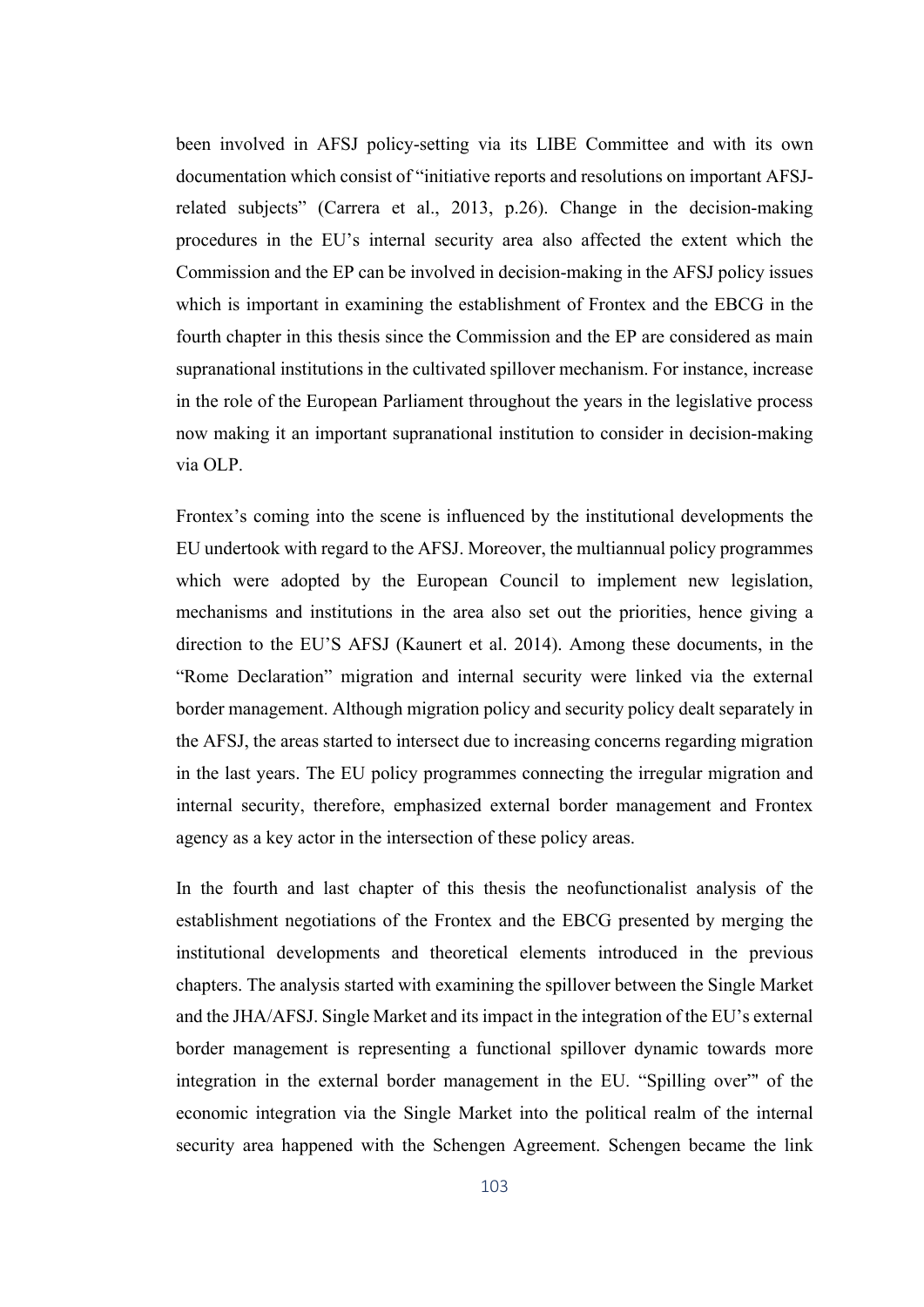between the economic and political sphere, creating an interdependence with the objective of free movement of persons as a result of abolishing internal borders. Therefore, with regard to Niemann's indicators in assessing the functional spillover (2016) it can be said that the the original integrative objective of Single Market is salient, has a functional interdependence with the new area, cannot be secured by other means, therefore, provides a strong functional pressure to take further measures. The JHA was established to uphold these further measures; to tackle concerns that arose due to the internal-external border nexus, and external border management gained much more importance.

Afterwards, the analysis continues with other spillovers affecting the external border management of the EU and igniting the establishment of Frontex. The external developments of international terrorism and the 2004 enlargement became important events leading the establishment of Frontex. These events are integrated into the analysis within the context of exogenous spillover. 9/11 and the global conjuncture have influenced the MS to upgrade their intergovernmental cooperation to a Community agency (Léonard, 2009). The increased international terrorism, especially 9/11 as an exogenous spillover, created a "shock" (Hix & Høyland, 2011 ; Kaunert & Léonard, 2012), increased the MS concerns on strengthening external border controls which facilitated the MS to find common solution, therefore, contributed to the establishment of Frontex. The 2004 enlargement exerted its influence as another exogenous event, and provided an endogenous functional spillover in the establishment of Frontex due to its being a settled policy goal of the Union. The vulnerability of the external border of the Union with the upcoming enlargement generated a pressure for the MS to take a coordinated action in securing their external borders as irregular migration was hot topic addressed in 1999 Tampere Council and 2002 Seville Council.

The supranational institutions were also influential in the establishment of Frontex alongside the pressures generated by the external events. The Commission and the EP's involvement in the establishment negotiations with their agendas generated cultivated spillover in the establishment. The Commission exerted policy entrepreneurship in the process with its proposal of a Common Unit in the medium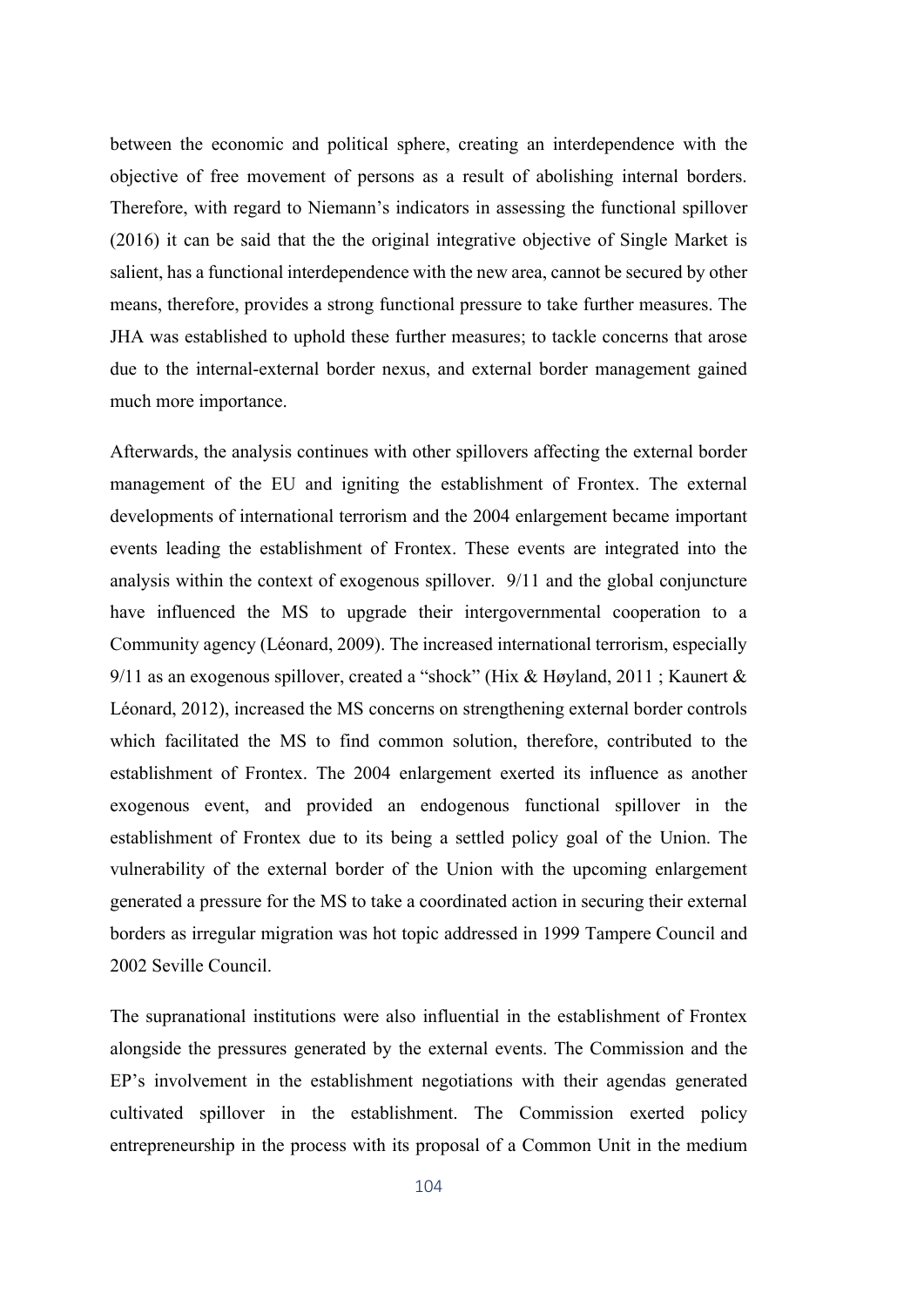term and European Corps in the long term. Although the idea of a strong commitment in external border management via the European Corps was rejected and the Common Unit established, the need for more coherent cooperation became clear with the failing of CU. Frontex, with an intergovernmental Management Board with two Commission representatives found the best solution to pool the MS interest in coordinating the external borders. The EP expressed its support for the idea of establishing an agency and MEPs gave a motion suggesting the "setting up of a multinational European body to assist police forces at national level to combat irregular migration" (Ekelund, 2008), therefore, supported more committment in the area, however was not very influential in the process as it has not had its co-legislator position until 2009.

The refugee crisis of 2015 became an external event creating a dynamic in the further development of the external border management with the establishment of the EBCG. The event is addressed as the biggest humanitarian crisis the EU faced as it touches upon the issue of external border management due to the MS concerns of irregular migration as well as its touching the dysfunctionalities in the previous achievements regarding managing migration. In the establishment of the EBCG, alongside the Commission and the Parliament, presence of governmental (business interest groups) and non-governmental elites (NGOs) was detected, although their pressure was moderate.

The Commission and the EP since the Frontex negotiations opted for a more supranational design and finally with the EBCG their aim can be said to be realized. The Commission cultivated a spillover by proposing of the "A European Agenda on Migration" in 2015 which was seen as a strategic step in expanding Frontex's mandate and turning it into a new EBCG (Meissner, 2019, p.166), because the MS did not envisaged such a new establishment. The Commission's timing in proposing a further strengthened border agency was right due to the increased concerns on the EU's migration regime which showed its dysfunctionality with the refugee crisis (Niemann & Speyer, 2018). Moreover, the Commission's effort to depoliticize some issues by presenting them as technical or functional requirements through emphasizing the dysfunctionalities in the system with its years of know-how on the topic is another cultivated spillover element. It is observed (Niemann & Speyer, 2018) that the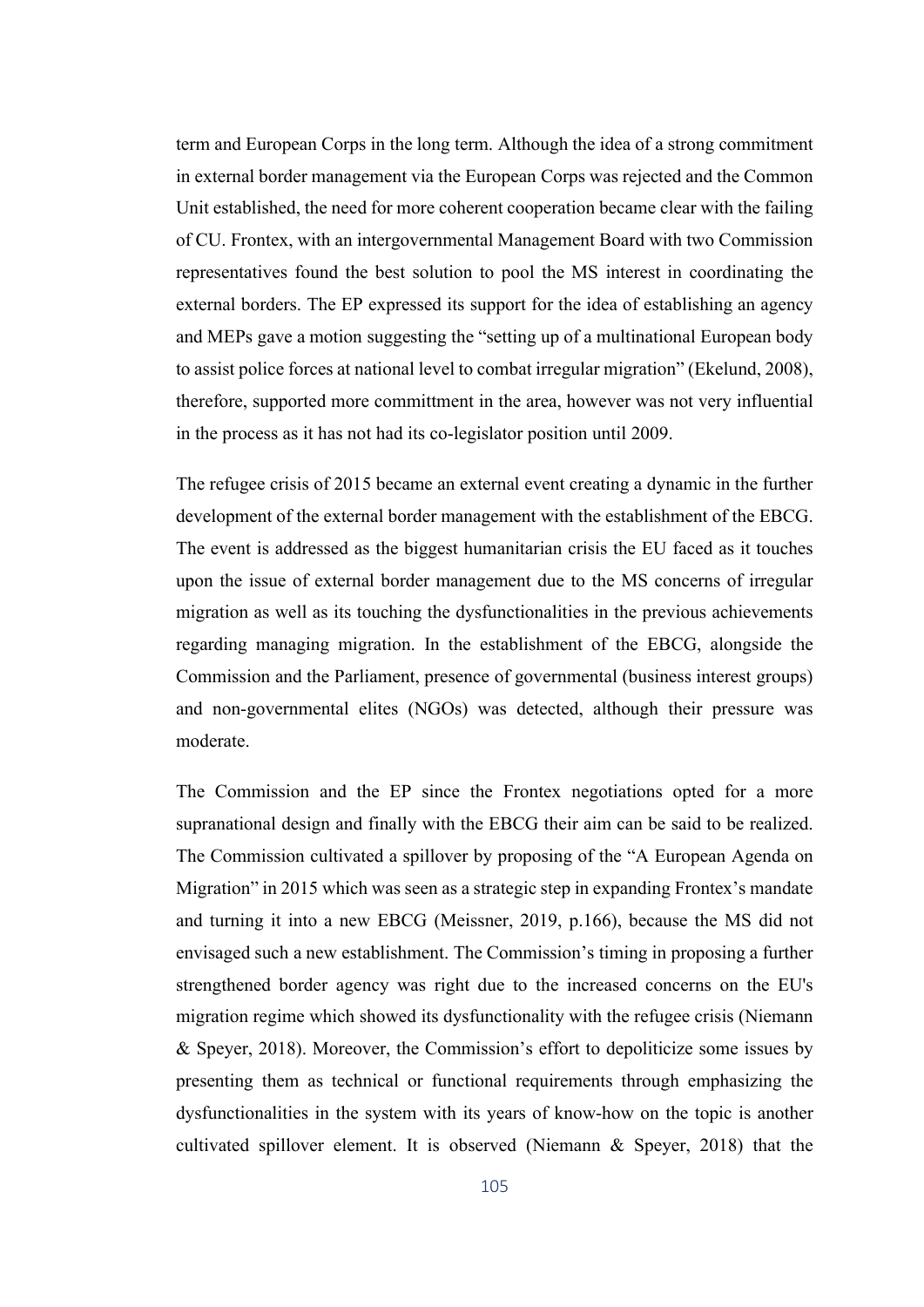Commission built good relationships with the the Council Presidency which in turn brought about the opportunity to the Commission to get involved in the agenda setting and negotiation process led by the Presidency. The EP, on the other hand acted as another supranational entrepreneur with its long-term interest in further policy integration in the EU, and showed its integration interest in the establishment negotiations of the EBCG. The EP backed up the Commission's proposal, however, had its own concerns, too. It amended the parts regarding the new Agency's right to intervene and its impact on fundamental rights with a demand for more accountability and transparency from the border Agency. The EP wanted to see the right to intervene in the hand of the MS rather than the Commission getting upper hand in this issue.

Various Council working parties such as "Working Party on Frontiers, JHA Counsellors, and SCIFA" (De Capitani 2016 ; Niemann & Speyer, 2018) were also involved in the process of modifying the Commission proposal as governmental elites, and casting their own views and recommendations on the further strengthening of the external border governance. These group's influence in the process was related with the socialization of the officials. The governmental officials socialized during the formal and informal meetings in these groups have had a chance to work on the proposal better, therefore had a chance to come to terms to further strengthen the border agency.

The non-governmental groups of actors, namely the pro-migrant NGOs and business interest groups were found to be exerting moderate integrative pressure by making their concerns heard. NGOs engaged in the human rights-side of the strengthening of the border agency and for a more systematic cooperation of the EU responding to the crisis emphasized more decisive steps in integration. The business interest groups concerned with the Schengen regime, especially on reintroduction of border controls, due to its relation with business sectors such as transportation and travel (Zalan, 2016), therefore also engaged in the process. Compared to the NGOs, business associations's interests were heard earlier and it has been suggested by Niemann and Speyer (2018), that "their concerns about Schengen were certainly noticed by politicians" (p.38).

In conclusion, this thesis showed that the arguments put forward by the neofunctionalist theory in explaining the EU integration are valid in explaining the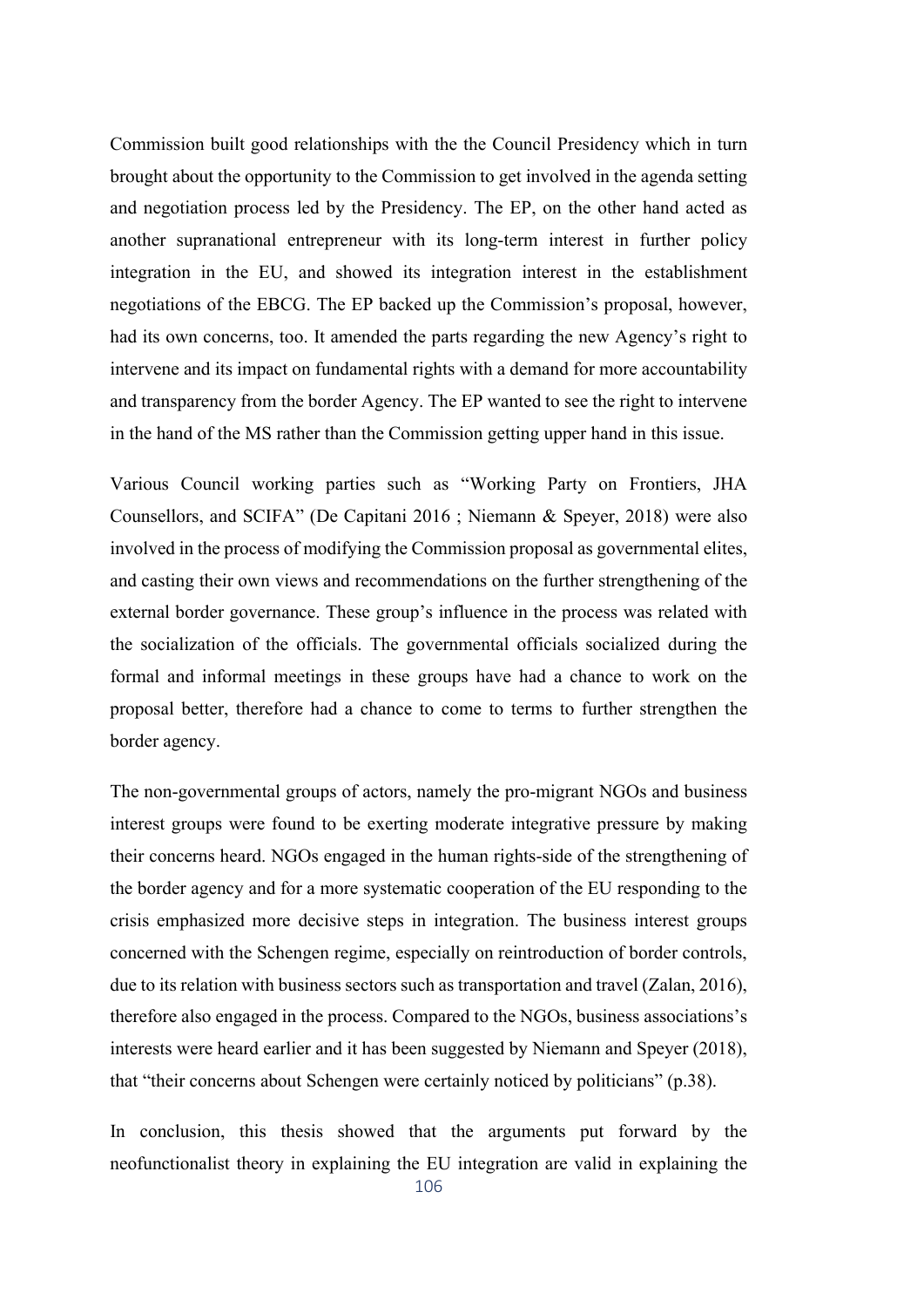EU's integration in external border management. Within the framework of neofunctionalist mechanisms used in examining the establishment of Frontex and the EBCG, this thesis showed that the integration of the external border management in the EU is in accordance with the neofunctionalist arguments. This thesis found out that the integration of the external border management is a process shaped by the events in the global conjuncture that the EU is in, the impact of various actors such as the European Commission, the European Parliament, governmental elites as well as nongovernmental elites (business interest groups, non-governmental organizations), and not only by the Member State's control. Moreover, while this thesis presented a case study on one of the AFSJ agencies, Frontex, it also contributed to the literature by applying one of the basic and most criticized integration theories to one of the most controversial areas of integration. However, there is not enough empirical work to understand the impact of political spillover dynamics on the establishment of Frontex and the EBCG; the lack of access to the position reports of business interest groups, moreover the inability to measure the possible impact of the positive approaches of the NGOs to the establishment of Frontex and the EBCG as stated in the opinions (2004 ; 2016) of the European Economic and Social Committee (EESC) were identified as the deficiencies of the study. In addition, the inability to conduct interviews with these actors in order to analyze the interaction of the government elites and nongovernmental elites with the negotiation processes of Frontex and the EBCG caused the political spillover and socialization effect to not be adequately measured.

Reading the establishment of the EU's border Agency with a theoretical perspective provides us with a more comprehensive approach to the EU integration regarding the external border management. Neofunctionalism is especially important in looking at and evaluating the context both institutionally and externally in which the border Agency occurred, and is also beneficial to see the attitude the Union undertook as a response to these developments as well as the actors involved and the positions of these actors. Neofunctionalist theory, therefore, is still valid in understanding the Union and integration. However, another important point to be mentioned in the framework of evaluating the neofunctionalist theory and the field of external border management is that the field of external border management has not yet been fully integrated, since it is a sensitive area in terms of the sovereignty and internal security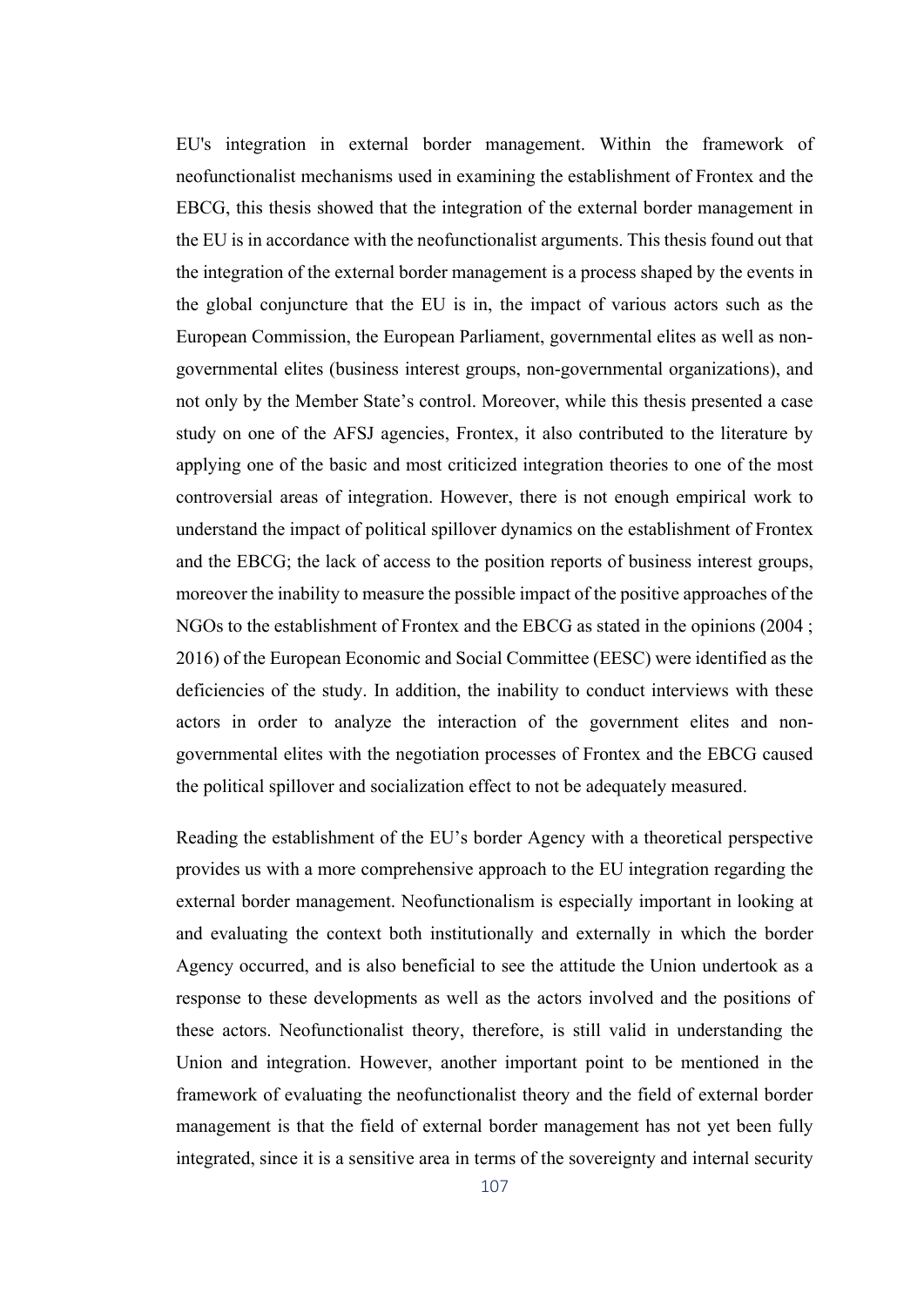of the Member States. Although the positions of the Member States outweighs the supranational institutions, the fact that the field is also open to harmonization efforts is an indication that a "new" integration approach is developing in the field of the Union's external border management. Therefore, monitoring the position and the development of the Agency closely and trying to understand its relationship with other actors and/or EU agencies can contribute to EU integration theories as well as creating new theories or improving existing theories.

In addition, policy-making processes and integration are not a one-sided development, on the contrary, they involve various Union, government and civil society structures and actors. Therefore, it is also important to examine the integration with which actors and how these actors involved in the process establish relations. Examining emerging actors such as the security sector and their relationships with other actors and the Agency is another factor that can contribute to further understanding of external border management integration.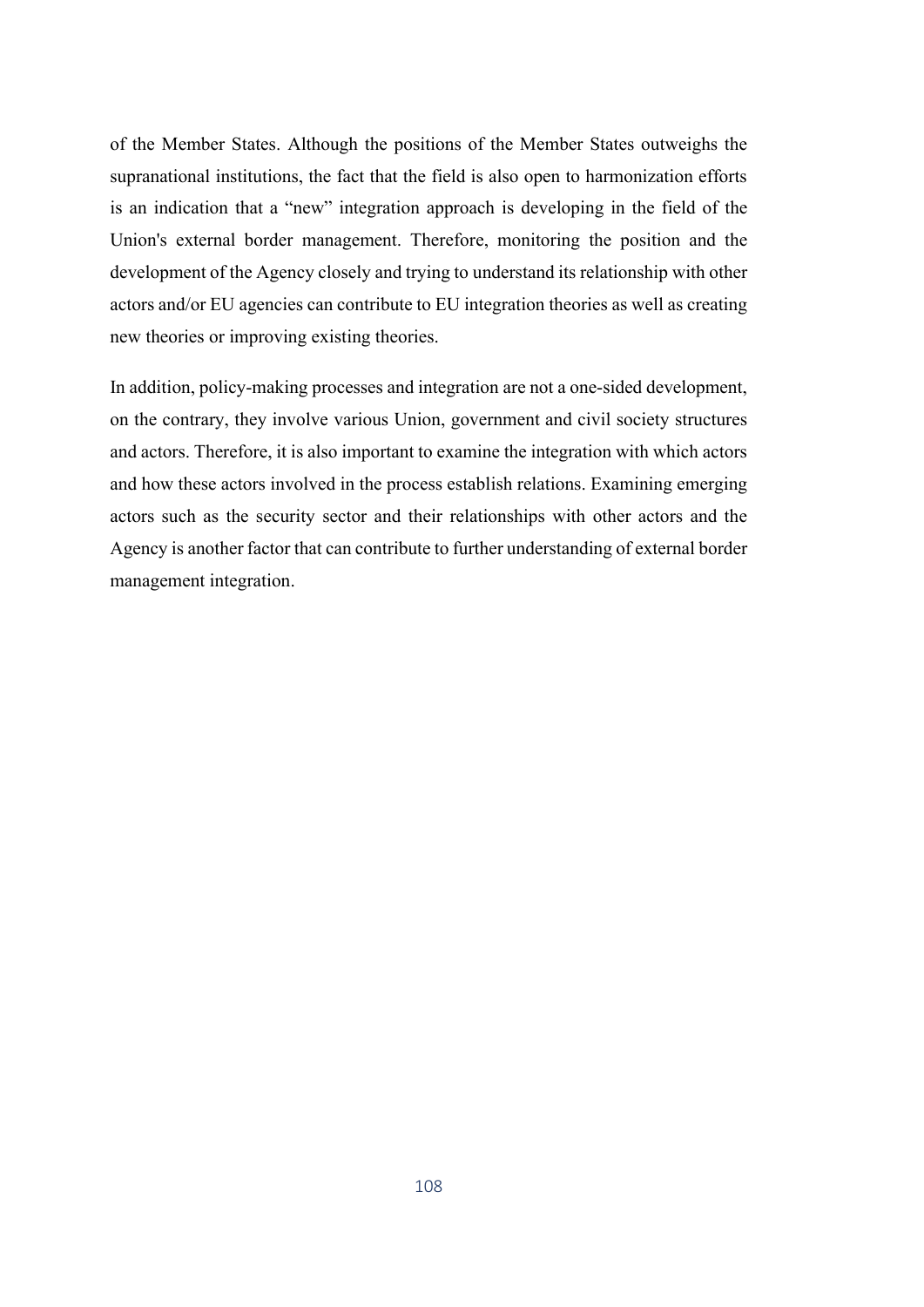## **REFERENCES**

- *A European agenda on migration*. (2015, May 13). Commission Communication*.* Retrieved December 2, 2021, from https://eur-lex.europa.eu/legalcontent/EN/TXT/?uri=CELEX:52015DC0240
- Aas, K., F. & Gundhus, H., O., I. (2015). Policing Humanitarian Borderlands: Frontex, Human Rights and the Precariousness of Life. *The British Journal of Criminology*, 55(1), 1-18. Doi: https://doi.org/10.1093/bjc/azu086
- Akkerman, M. (2018). Militarization of European Border Security. In N. Karampekios, I. Oikonomou, & E. Carayannis (Eds.), *The emergence of EU defense research policy: Innovation, technology, and knowledge management* (pp 337-355*).* Cham: Springer. https://doi.org/10.1007/978-3- 319-68807-7\_18
- *Amsterdam Treaty*. (1997, November 10). Treaty of Amsterdam amending the Treaty on European Union, the Treaties establishing the European Communities and certain related acts. Retrieved December 2, 2021, from https://eurlex.europa.eu/legal-content/EN/TXT/?uri=celex:11997D/TXT
- Anonymous interview, 05.10.2016, cited in Niemann, A., & Speyer, J. (2018). A neofunctionalist perspective on the 'European refugee crisis': The case of the European border and coast guard. *Journal of Common Market Studies*, 56(1), 23-43. doi: https://doi.org/10.1111/jcms.12653
- Anonymous interview, 06.10.2016, cited in Niemann, A., & Speyer, J. (2018). A neofunctionalist perspective on the 'European refugee crisis': The case of the European border and coast guard. *Journal of Common Market Studies*, 56(1), 23-43. doi: https://doi.org/10.1111/jcms.12653
- Anonymous interview, 07.10.2016, cited in Niemann, A., & Speyer, J. (2018). A neofunctionalist perspective on the 'European refugee crisis': The case of the European border and coast guard. *Journal of Common Market Studies*, 56(1), 23-43. doi: https://doi.org/10.1111/jcms.12653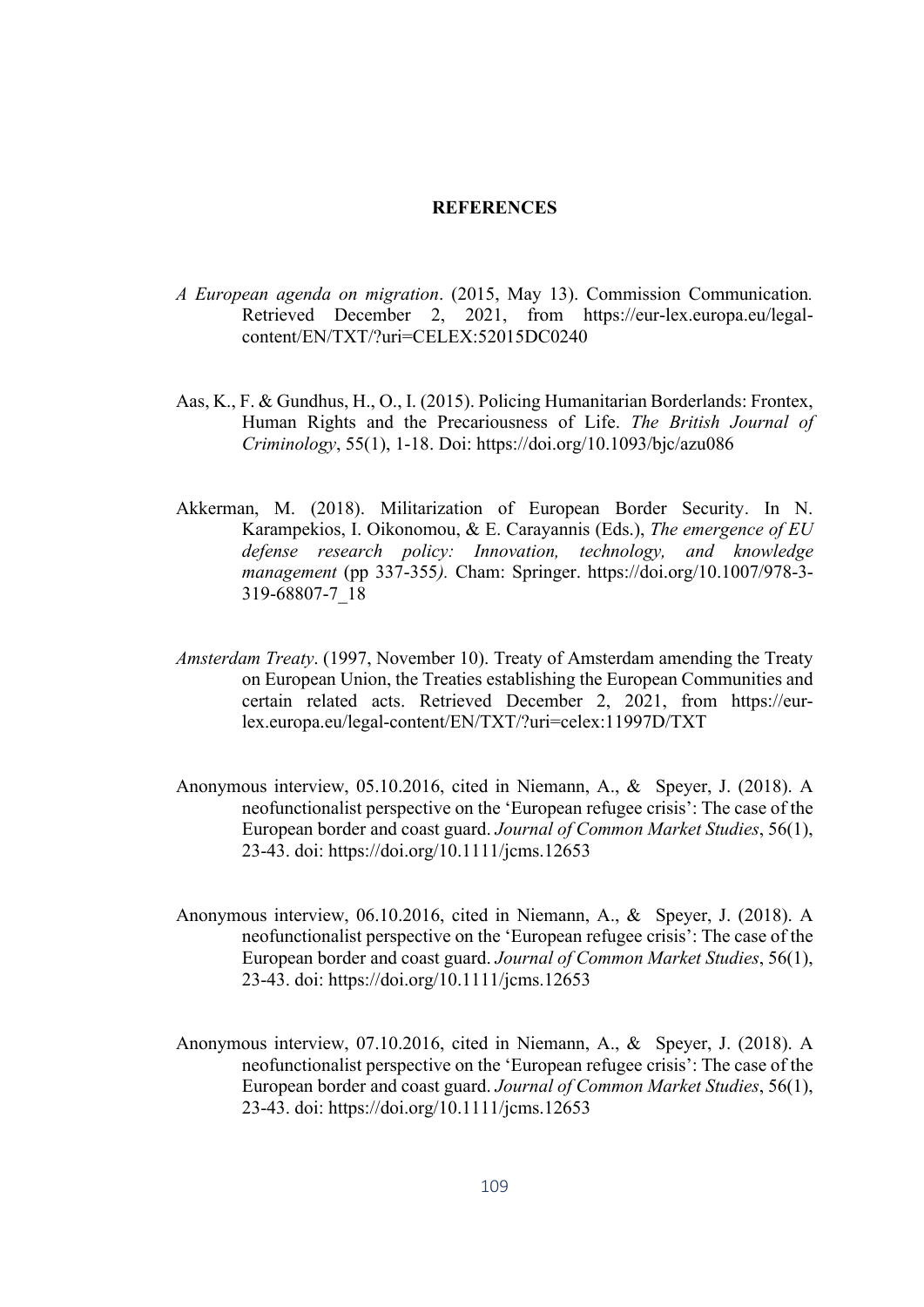- Anonymous interview, 31.10.2016, cited in Niemann, A., & Speyer, J. (2018). A neofunctionalist perspective on the 'European refugee crisis': The case of the European border and coast guard. *Journal of Common Market Studies*, 56(1), 23-43. doi: https://doi.org/10.1111/jcms.12653
- Baird, T. (2018). Interest groups and strategic constructivism: Business actors and border security policies in the European Union. *Journal of Ethnic and Migration Studies*, 44(1), 118-136. DOI: 10.1080/1369183X.2017.1316185
- Baker-Beal, C. (2019). The threat of the 'returning foreign fighter': The securitization of EU migration and border control policy. *Security Dialogue*, 50(5), 437– 453. https://doi.org/10.1177/0967010619857048
- Beach, D. (2017, January 25). *Process-tracing methods in social science.* Oxford Research Encyclopedia of Politics. https://oxfordre.com/politics/view/10.1093/acrefore/9780190228637.001.00 01/acrefore-9780190228637-e-176#acrefore-9780190228637-e-176 bibliography-0001
- Bennett, A., & Checkel, T. J. (2014). Process tracing: From philosophical roots to best practices. In A. Bennett, & T. J. Checkel (Eds.), *Process tracing: From metaphor to analytic tool* (pp. 3-38). Cambridge: Cambridge University Press. DOI https://doi.org/10.1017/CBO9781139858472
- Bergmann, J., & Niemann, A. (2015). Theories of European integration. In K. E. Jorgensen, A. K. Aarstad, E. Drieskens, K. Laatikainen & B. Tonra (Eds.), *The SAGE handbook of European foreign policy* (pp.1-23). SAGE Publications. (Cited chapter is the preliminary version of the chapter, which has been published in final form at http://www.uk.sagepub.com/books/Book241829/toc). Retrieved December 2, 2021, from https://internationale.politik.unimainz.de/files/2012/10/BergmannNiemann\_Theories-of-European-Integration\_final-version-00000003.pdf
- Bertozzi, S. (2008). *Schengen: Achievements and Challenges in Managing an Area Encompassing 3.6 million km²* (Working Document No. 284), SSRN, doi.org/10.2139/ssrn.1337624
- Best, E. (2001). The treaty of Nice: Not beautiful but it'll do. *Eipascope*, 2001(1), 2- 9. Retrieved December 2, 2021, from http://aei.pitt.edu/820/1/scop2001\_1\_1.pdf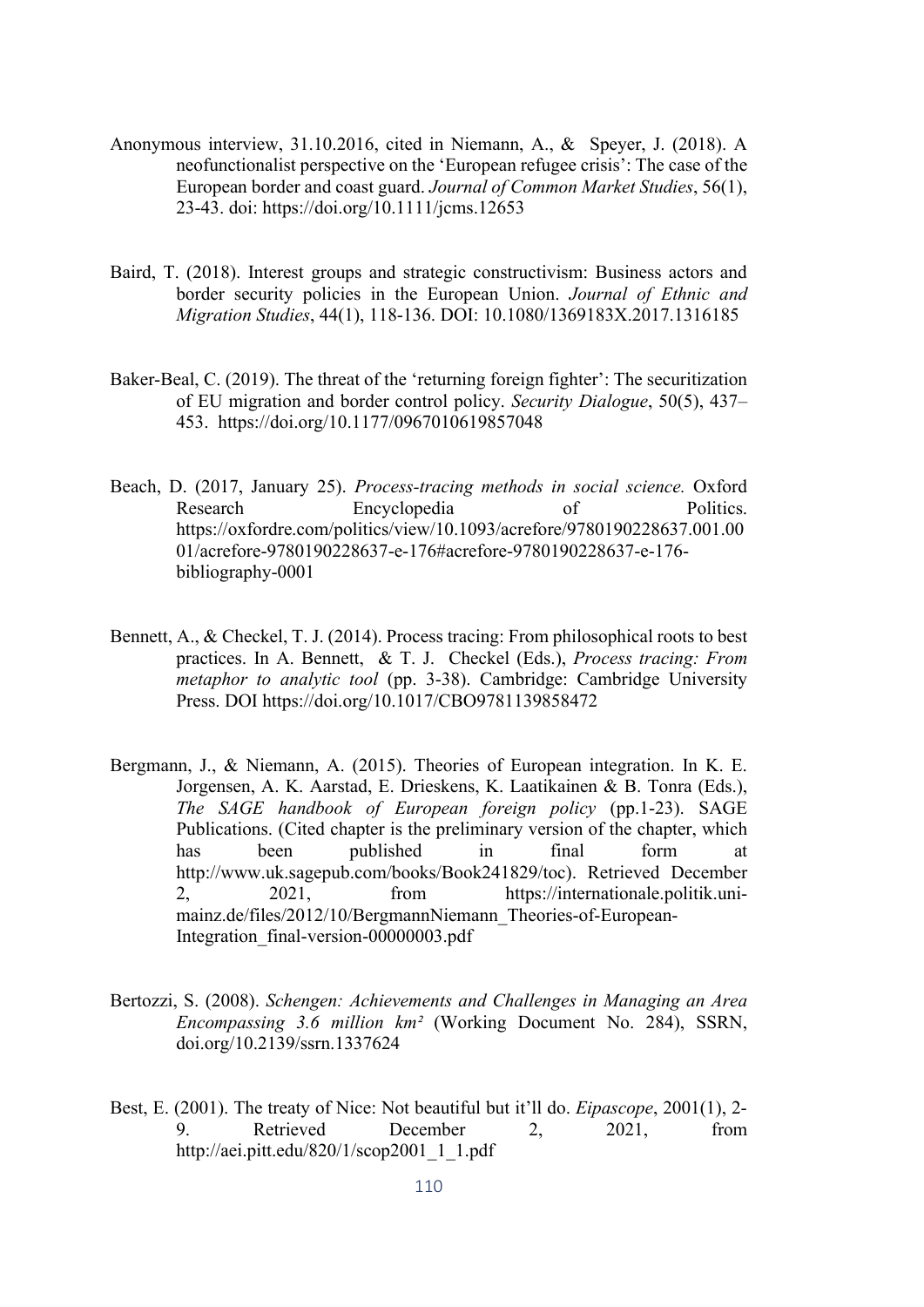- Boswell, C. (2007). Migration control in Europe after 9/11: Explaining the absence of securitization. *Journal of Common Market Studies*, 45(3), 589-610. https://doi.org/10.1111/j.1468-5965.2007.00722.x
- Bossong, R. (2019, December 5). *The expansion of Frontex: Symbolic measures and long-term changes in EU border management.* SWP Comment. Retrieved December 2, 2021 from doi:10.18449/2019C47

Bouwen, P. (2002). Corporate lobbying in the European Union: The logic of access. *Journal of European Public Policy*, 9(3), 365-390. DOI: 10.1080/13501760210138796

- Börzel, T. A. (2018). *Governance Approaches to European Integration.* Working Document No. 84 KFG. Retrieved December 2, 2021, from https://www.polsoz.fuberlin.de/en/v/transformeurope/publications/working\_paper/wp/wp84/WP 84\_Boerzel\_WEB.pdf
- Blair, A. (2018). Maastricht negotiations. In G. Martel (Ed.), *The Encyclopedia of Diplomacy Volume II* (pp.1-5). Blackwell: John Wiley & Sons. doi: 10.1002/9781118885154.dipl0163
- Blauberger, M., & Schmidt, S. K. (2017). The European court of Justice and its political impact. *West European Politics*, 40(4), 907-918. DOI: 10.1080/01402382.2017.1281652
- Brady, H. (2012). *The Schengen Crisis in the framework of the Arab spring*. Centre for European Reform. Retrieved December 2, 2021, from https://www.cer.eu/sites/default/files/schengen arab Spring Dec12 IEME D.pdf
- Caritas. (2016, April 19). *Comments on the European Commission's proposal for a European border and coast guard COM(2015) 671 final.* COMECE. RetrievedDecember 2, 2021, from [http://www.comece.eu/dl/KrOqJKJKomkoJqx4KJK/20160419\\_Comments\\_](http://www.comece.eu/dl/KrOqJKJKomkoJqx4KJK/20160419_Comments_on_European_Border_and_Coast_Guards.pdf) on European Border and Coast Guards.pdf
- Carrera, S. (2007). *The EU border management strategy FRONTEX and the challenges of irregular immigration in the Canary islands.* (Policy Brief No. 261). Centre for European Policy Studies. Retrieved December 2, 2021, from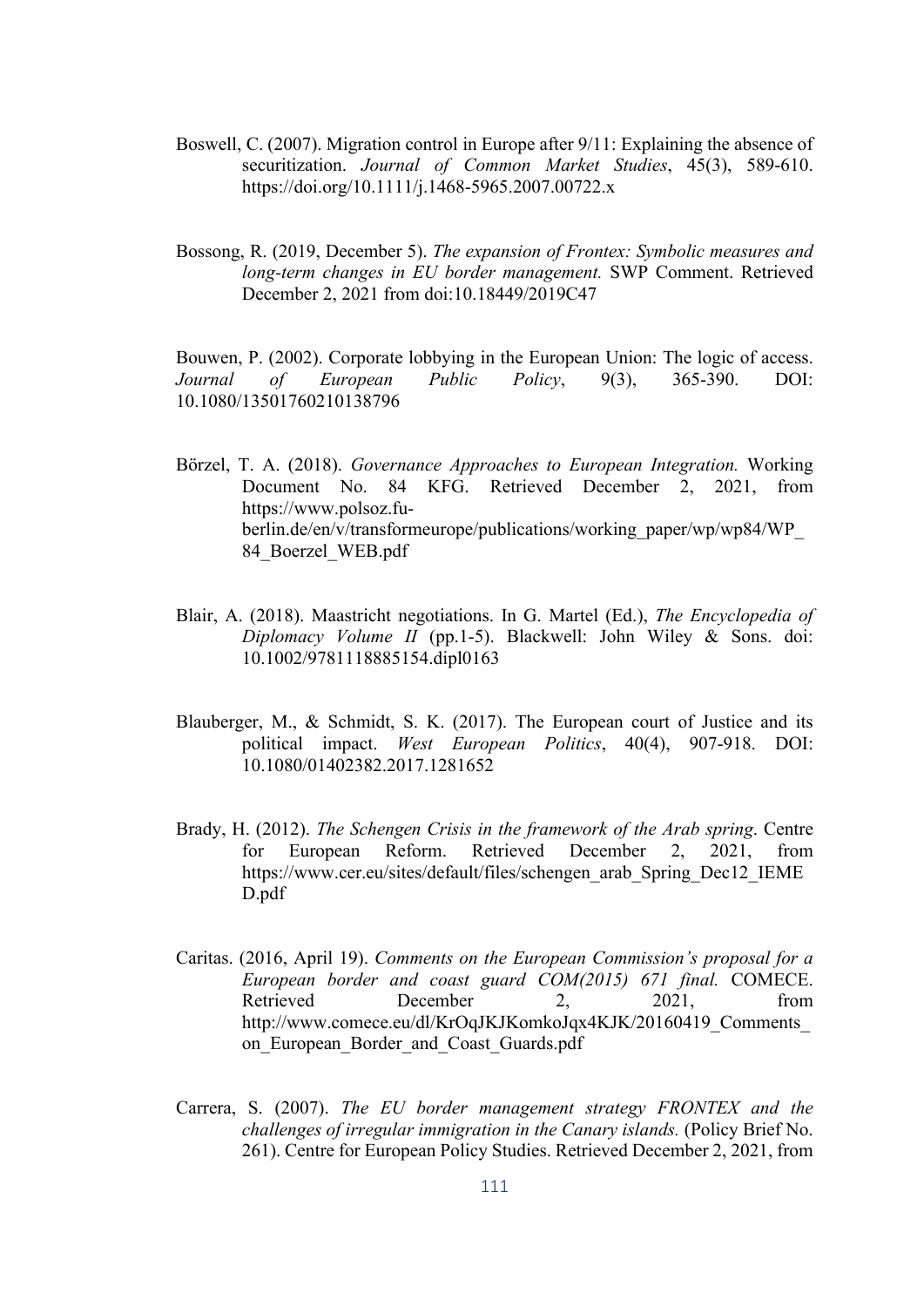https://www.ceps.eu/ceps-publications/eu-border-management-strategyfrontex-and-challenges-irregular-immigration-canary/

- Carrera, S. & Geyer, F. (2007). *The reform treaty & justice and home affairs implications for the common area of freedom, security & justice.* (Policy Brief No. 141). Centre for European Policy Studies. Retrieved December 2, 2021, from https://www.ceps.eu/ceps-publications/reform-treaty-justice-andhome-affairs-implications-common-area-freedom-security-and/
- Carrera, S. & Guild, E. & Eggenschwiler, A. (2010). *The rea of Ffreedom, security and justice ten years on: Successes and future challenges under the Stockholm programme*. Centre for European Policy Studies. Retrieved December 2, 2021, from https://www.ceps.eu/ceps-publications/areafreedom-security-and-justice-ten-years-successes-and-future-challengesunder/
- Carrera, S. & Guild, E. (2012). *Does the Stockholm programme matter? The struggles over ownership of AFSJ multiannual programming.* (Policy Brief No. 51). Centre for European Policy Studies. Retrieved December 2, 2021, from https://www.ceps.eu/ceps-publications/does-stockholm-programme-matterstruggles-over-ownership-afsj-multiannual-programming/
- Carrera, S., & Den Hertog, L., and Parkin, J. (2012). *EU migration policy in the wake of the Arab spring: What prospects for EU-Southern Mediterranean relations?.* MEDPRO Technical Report No. 15. Retrieved December 2, 2021, from https://ssrn.com/abstract=2135477
- Carrera, S. & Hernanz, N. & Parkin, J. (2013). *The 'Lisbonisation' of the European parliament assessing progress, shortcomings and challenges for democratic accountability in the area of freedom, security and justice.* (Policy Brief No. 58). Centre for European Policy Studies. Retrieved December 2, 2021, from https://www.ceps.eu/ceps-publications/lisbonisation-european-parliamentassessing-progress-shortcomings-and-challenges/
- Carrera, S. & Den Hertog, L. (2016). *A European border and coast guard: What's in a name?.* (Policy Brief No. 88). Centre for European Policy Studies. Retrieved December 2, 2021, from https://www.ceps.eu/cepspublications/european-border-and-coast-guard-whats-name/
- Cini, M. (2010) Intergovernmentalism. In M. Cini, N. P. Borragán (3rd Ed.), *European Union politics* (pp. 86-104). Oxford: Oxford University Press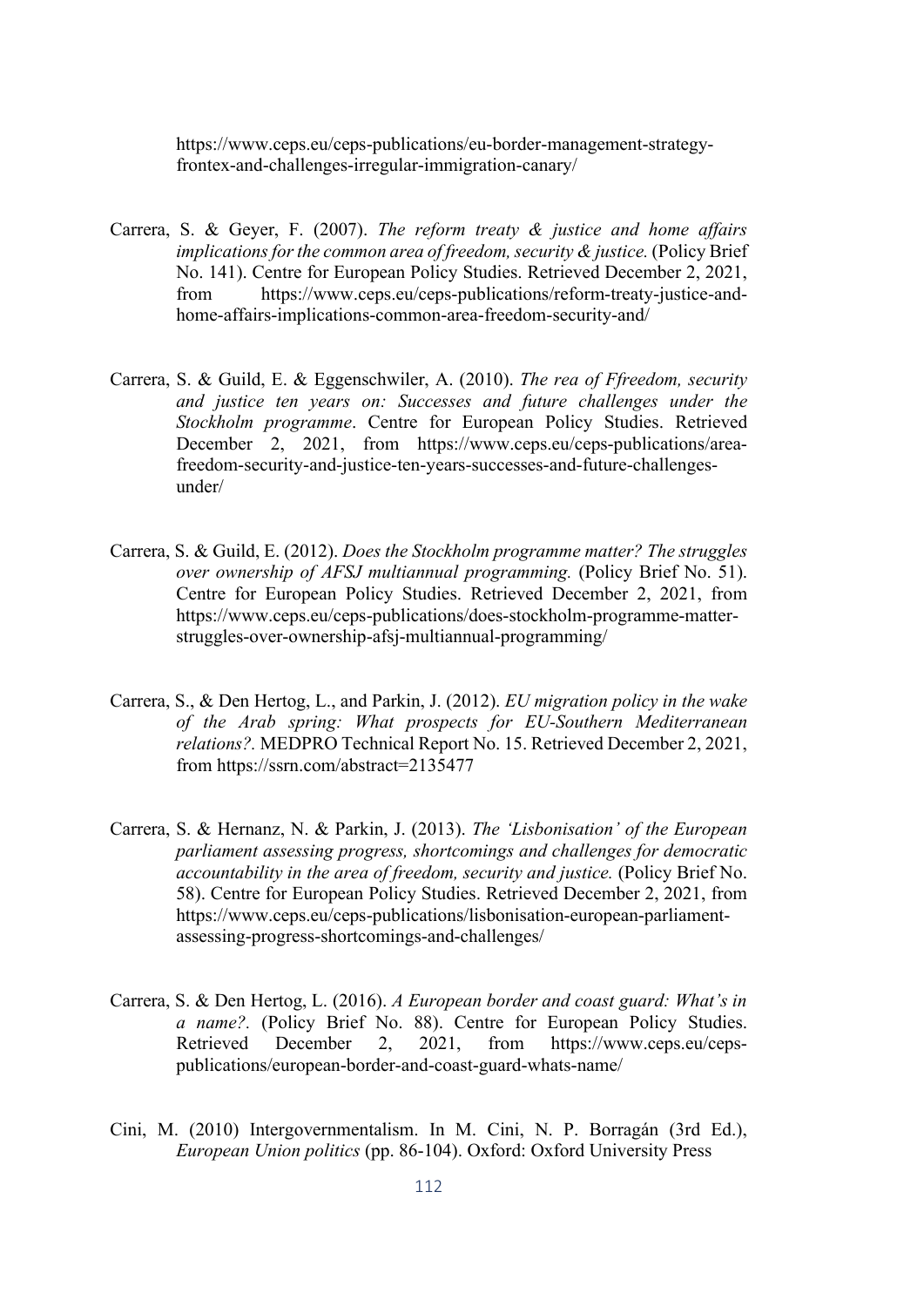Collier, D. (2011). Understanding process tracing. *Political Science and Politics*, 44(4), 823-830. doi:10.1017/S1049096511001429

Commission Communication. (2002, May 7). *Towards Integrated Management of the external borders of the member states of the European union COM(2002) 233.* Retrieved December 2, 2021, from https://eurlex.europa.eu/LexUriServ/LexUriServ.do?uri=COM:2002:0233:FIN:EN:PD F

Commission Communication. (2008, February 13). *Examining the creation of a European border surveillance system (EUROSUR) {SEC(2008) 151} {SEC(2008) 152} /\* COM/2008/0068 final \**/. Retrieved December 2, 2021, from https://eur-lex.europa.eu/legalcontent/EN/TXT/?uri=celex:52008DC0068

Commission Communication. (2014, June 20). *The final implementation report of the EU Internal Security Strategy 2010-2014 COM(2014) 365.* Retrieved December 2, 2021, from https://ec.europa.eu/homeaffairs/sites/homeaffairs/files/e-library/documents/basicdocuments/docs/final\_implementation\_report\_of\_the\_eu\_internal\_security strategy 2010 2014 en.pdf

- *Convention implementing the Schengen Agreement.* (2000, September 22). Official Journal of the European Union. Retrieved December 2, 2021, from https://eur-lex.europa.eu/legalcontent/EN/TXT/?uri=celex%3A42000A0922%2802%29
- Commission of the European Communities. (1985, June 14). *Completing the internal market COM 85 (310), no. 1985/0130.* Retrieved December 2, 2021, from https://eur-lex.europa.eu/legalcontent/EN/TXT/PDF/?uri=CELEX:51985DC0310&from=EN
- Conzelmann, T. (2015). Theories of Integration and Governance approaches. Lecture & PowerPoint slides, Maastricht University.
- Cusumano, E. (2016, Sep 1). How NGOs took over migrant rescues in the Mediterranean. *EU observer.* https://euobserver.com/opinion/134803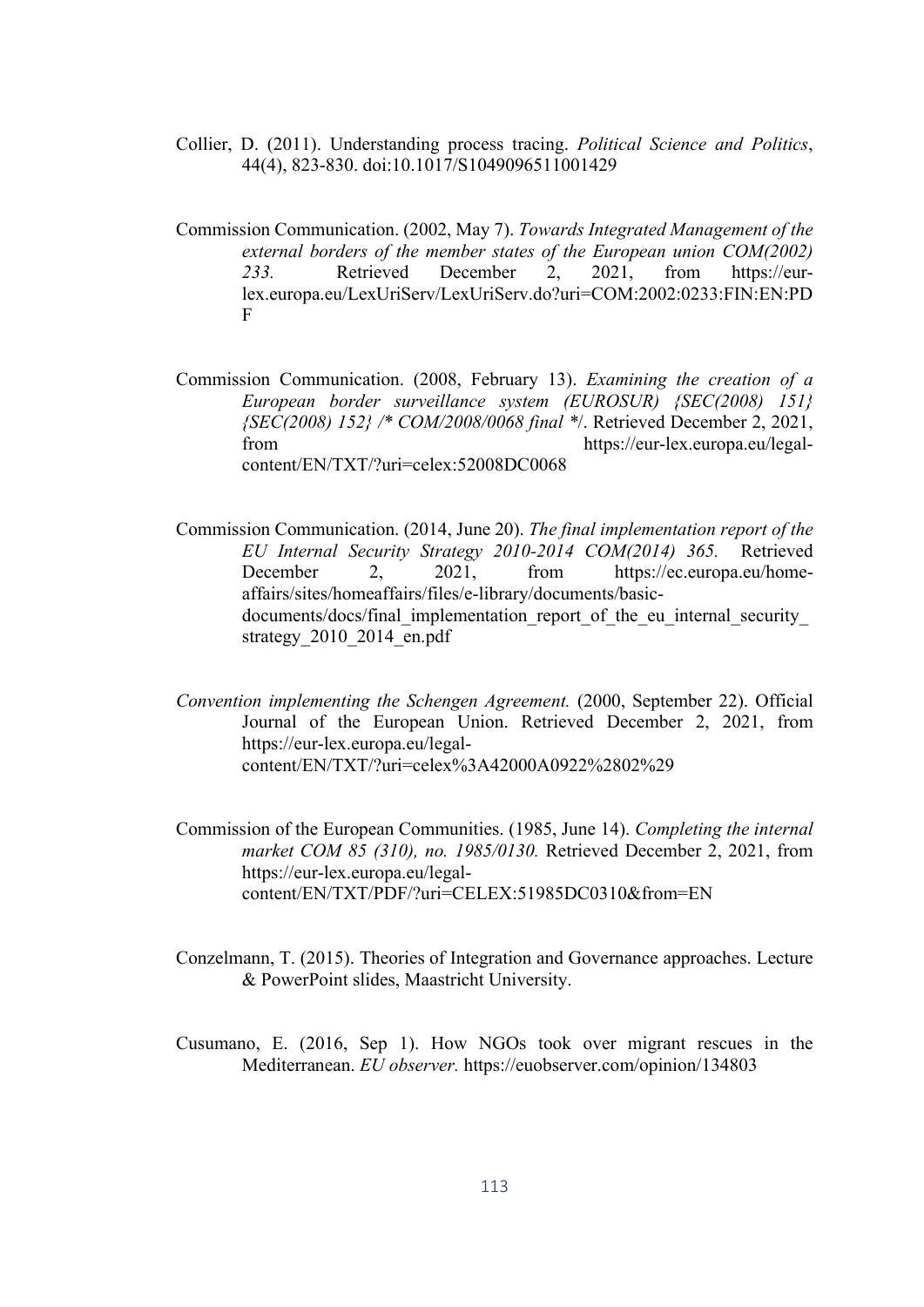- Christiansen, T., & Duke, S., & Kirchner, E. (2012). Understanding and assessing the Maastricht Treaty. *Journal of European Integration*, 34(7), 685-698. DOI: 10.1080/07036337.2012.726009
- Cross, M. (2011). *Security integration in Europe: How knowledge-based networks are transforming the European Union*. Ann Arbor: University of Michigan Press. doi:10.3998/mpub.3250714
- CVCE 1. (n.d.). *The third pillar of the European Union: justice and home affairs.* Retrieved December 2, 2021, from https://www.cvce.eu/en/education/unitcontent/-/unit/02bb76df-d066-4c08-a58a-d4686a3e68ff/9370a173-d882- 4484-974a-f4002c3bd17a/Resources#732e4d22-5fbb-4fb8-896db5673195fc43\_en&overlay
- CVCE 2. (n.d.). *The intergovernmental negotiations.* Retrieved December 2, 2021, from https://www.cvce.eu/en/education/unit-content/-/unit/02bb76df-d066- 4c08-a58a-d4686a3e68ff/454e5549-ca83-45d7-a97d-3d3683c72cbb
- CVCE 3. (n.d.). *The first pillar of the European Union.* Retrieved December 2, 2021, from https://www.cvce.eu/en/education/unit-content/-/unit/02bb76df-d066- 4c08-a58a-d4686a3e68ff/4ee15c10-5bdf-43b1-9b5f-2553d5a41274
- CVCE 4. (n.d.). Power of decision in the field of JHA. Retrieved December 2, 2021, from https://www.cvce.eu/en/collections/unit-content/-/unit/d5906df5-4f83- 4603-85f7-0cabc24b9fe1/cf33f51c-87a7-4bf9-a05c-ab4a7ea2bed7
- De Capitani, E. (2016, June 10). *The "new" EU border guard proposal.* Free-Group.eu. Retrieved December 2, 2021, from https://freegroup.eu/2016/06/10/wiki-lex-the-new-eu-border-guard-proposal/
- De Somer, M., & Tekin, F., & Meissner, V. (2020). *Schengen under Pressure: Differentiation or Disintegration?.* No (7). EUidea Policy Papers. Retrieved December 2, 2021, from https://www.academia.edu/44198857/Schengen\_under\_Pressure\_Differentia tion or Disintegration original link: https://euidea.eu/2020/09/28/schengenunder-pressure-differentiation-or-disintegration/
- Deutsche Welle. (2019). Border checks in EU countries challenge Schengen Agreement. infomigrants.net. Retrieved December 2, 2021, from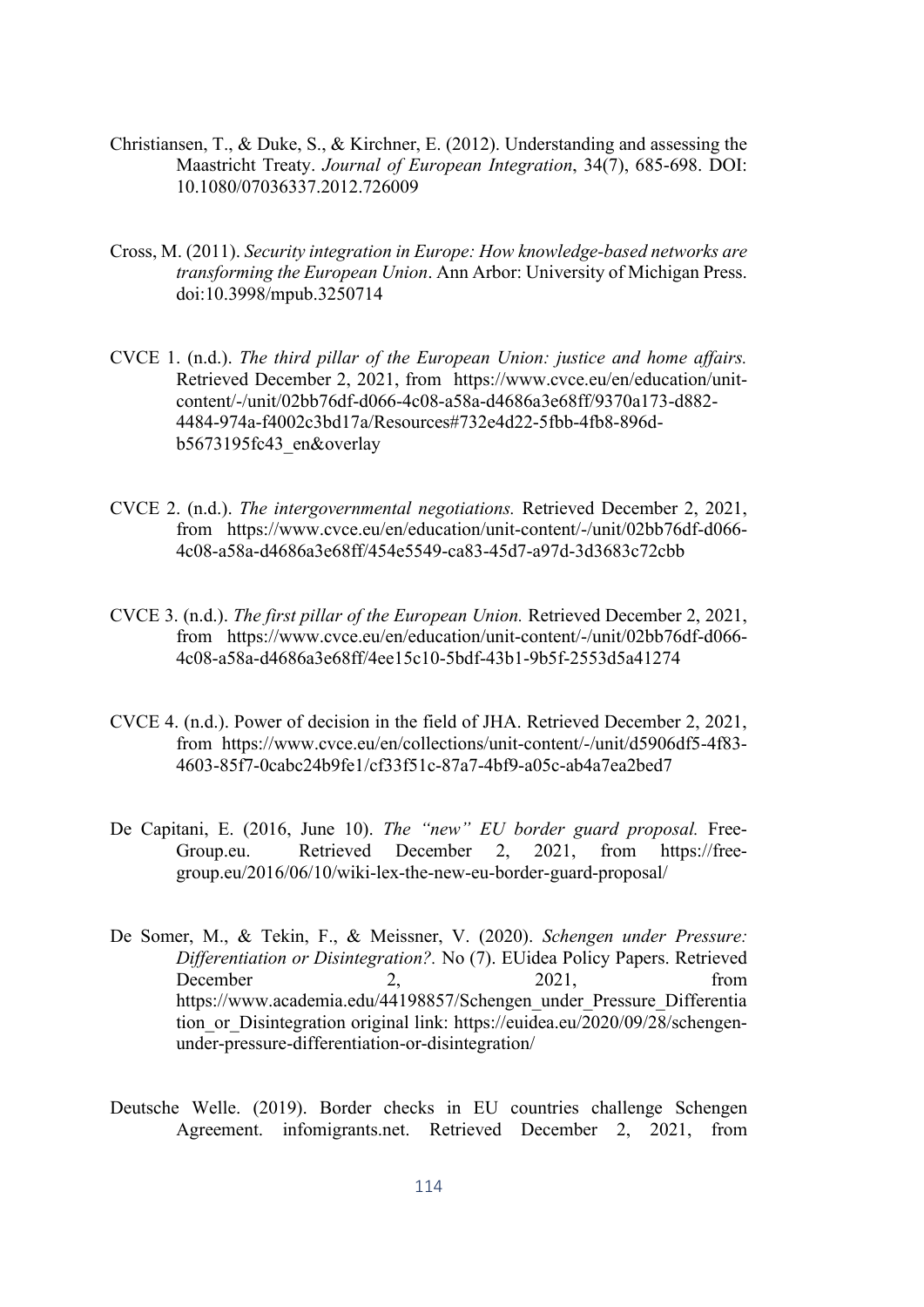https://www.infomigrants.net/en/post/20754/border-checks-in-eu-countrieschallenge-schengen-agreement

- Den Boer, M. (1996). Justice and home affairs cooperation in the European Union: Current issues. *Eipascope*, 1996 (1). pp. 1-9. Retrieved December 2, 2021, from<http://aei.pitt.edu/798/1/3.htm>
- Den Boer, M. (1997). Step by step progress: An update on the free movement of persons and internal security. EIPA. Retrieved December 2, 2021, from http://aei.pitt.edu/799/1/Scop97\_2\_3.pdf
- Dinan, D. (2012). The arc of institutional reform in post-maastricht treaty change. *Journal of European Integration*, 34(7), 843-858. doi: 10.1080/07036337.2012.726018
- Douo, M., & Izuzquiza, L., & Silva, M. (2021, February 5). *Lobbying fortress Europe: The making of a border-industrial complex.* Corporate Europe Observatory. Retrieved December 2, 2021, from https://corporateeurope.org/en/lobbyingfortress-europe
- Drachenberg, R. (2018). *The role of the European Council in internal security policy*. European Parliamentary Research Service. Retrieved December 2, 2021, from https://www.europarl.europa.eu/RegData/etudes/BRIE/2018/627118/EPRS\_ BRI(2018)627118\_EN.pdf
- Ekelund, H. (2008). *Tracing the establishment of the European agency for the management of operational cooperation at the external borders (FRONTEX)*. Paper for the 4th ECPR Pan-European Conference on EU Politics 25-27 September 2008, Riga, Latvia. Retrieved December 2, 2021, from https://www.yumpu.com/en/document/view/23665449/tracing-theestablishment-of-the-european-agency-for-the-
- Ekelund, H. (2010). *The Agencification of Europe: explaining the establishment of European Community agencies* [PhD thesis, University of Nottingham, UK ]. Retrieved December 2, 2021, from [http://eprints.nottingham.ac.uk/11269/1/PhD\\_thesis\\_Helena\\_Ekelund.pdf](http://eprints.nottingham.ac.uk/11269/1/PhD_thesis_Helena_Ekelund.pdf)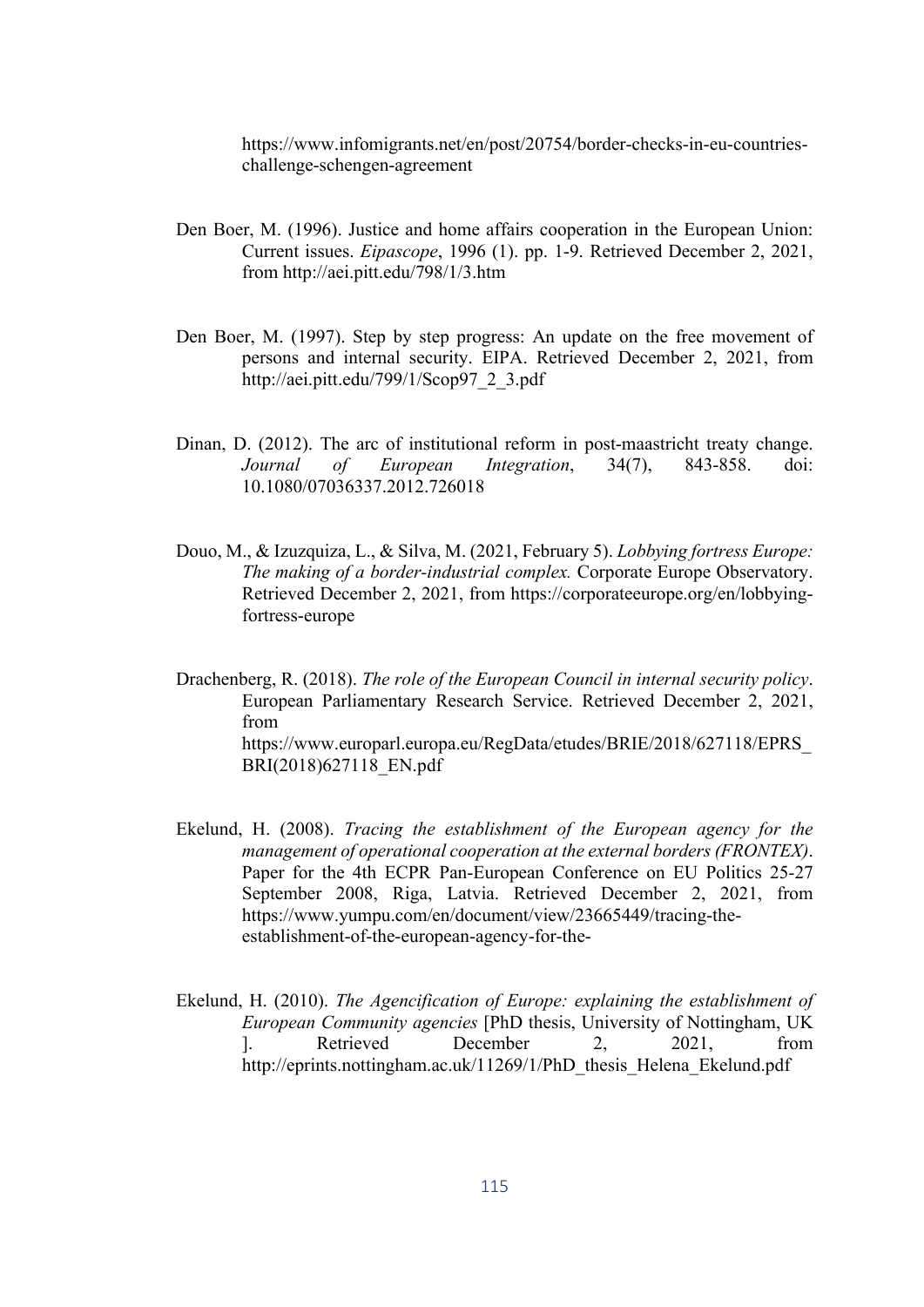- Ekelund, H. (2014). The establishment of Frontex: A new institutionalist approach.<br>
Journal of Euronean Integration. 36(2). 99-116. DOI: *Journal of European Integration*, 36(2), 99-116. DOI: 10.1080/07036337.2013.809345
- Elgström, O. (2003). *European Union council presidencies: A comparative analysis*. London*:* Routledge. https://doi.org/10.4324/9780203400968
- Guittet., E. P., & Jeandesboz, J. (2010). Security technologies. In J. P. Burgess (Ed.), *The Routledge handbook of new security studies* (pp.229–239). New York: Routledge.
- Engström, V. & Heikkilä, M. (2014). *Fundamental rights in the institutions and instruments of the Area of Freedom, Security and Justice*. (Report No. 11.1). European Commission. (2017). Retrieved December 2, 2021, from https://www.fp7-frame.eu/wp-content/uploads/2016/08/09-Deliverable-11.1.pdf
- EU Monitor. (n.d.). *Legal instruments.* eumonitor.eu. Retrieved December 2, 2021, from https://www.eumonitor.eu/9353000/1/j9vvik7m1c3gyxp/vh75mdhkg4s0
- European Council a. (n.d.). *The presidency of the Council of the EU.* Retrieved December 2, 2021, from https://www.consilium.europa.eu/en/councileu/presidency-council-eu/
- European Council b. (n.d.). *Justice and Home Affairs Council configuration (JHA).* Retrieved December 2, 2021, from https://www.consilium.europa.eu/en/council-eu/configurations/jha/
- European Council. (2003). *Report on the implementation of programmes, ad hoc centres, pilot projects and joint operations.* Retrieved December 2, 2021, from https://journals.openedition.org/conflits/952
- European Council. (2016, February 15-16). *Discussion paper on the European Border and Coast Guard Informal SCIFA..* Retrieved December 2, 2021, from https://www.statewatch.org/media/documents/news/2016/apr/eu-councilebca-informal-scifa-discussion-paper-02-16.pdf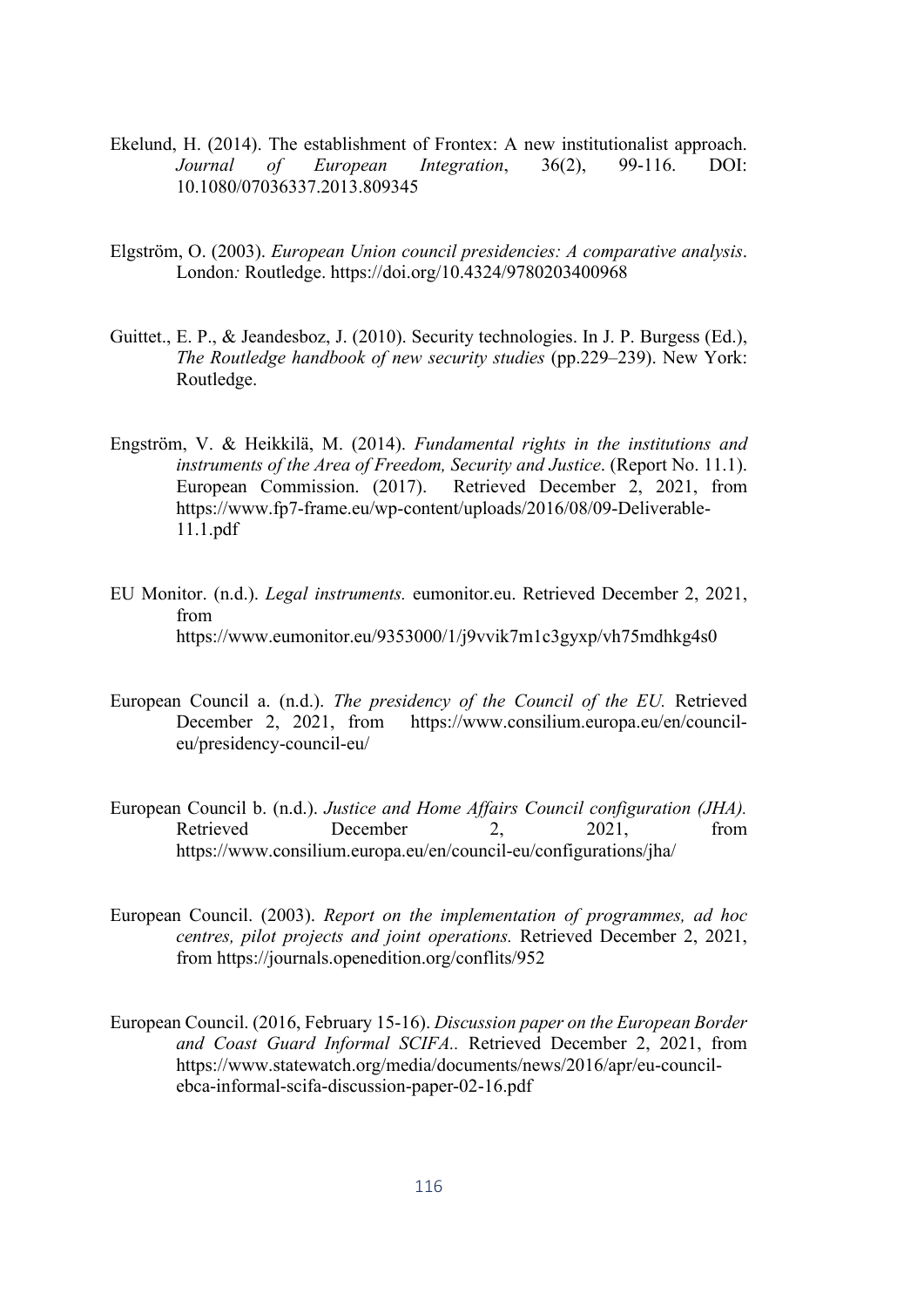- European Commission 1. (n.d.). *Areas of EU action*. Retrieved December 2, 2021, from https://ec.europa.eu/info/about-european-commission/what-europeancommission-does/law/areas-eu-action\_en
- European Commission 2. (n.d.). *Schengen Area*. Retrieved December 2, 2021, from https://ec.europa.eu/home-affairs/what-we-do/policies/borders-andvisas/schengen\_en
- European Commission 3. (n.d.). *Eurosur*. Retrieved December 2, 2021, from https://ec.europa.eu/home-affairs/policies/schengen-borders-andvisa/border-crossing/eurosur\_en
- European Commission IBM Guidelines. (2010). *Guidelines for Integrated Border Management in European Commission External Cooperation*. Retrieved December 2, 2021, from https://europa.eu/capacity4dev/file/21153/download?token=3lOSGDjf
- European Commission a. (2003, November 11). *Establishing a European Agency for the management of the operational co-operation at the external borders.*  European Commission Press Release. Retrieved December 2, 2021, from https://ec.europa.eu/commission/presscorner/detail/en/IP\_03\_1519
- European Commission b. (2003, November 20). *Proposal for a Council Regulation establishing a European Agency for the Management of Operational Cooperation at the External Border* COM(2003) 687 final/2. Retrieved December 2, 2021, from https://eurlex.europa.eu/LexUriServ/LexUriServ.do?uri=COM:2003:0687:FIN:EN:PD F
- European Commission. (1991, December 5). *Revision of the treaties: A historical outline.* Retrieved December 2, 2021, from https://ec.europa.eu/commission/presscorner/detail/en/DOC\_91\_6
- European Commission. (2007, April 20). *Frontex and Rabits: the European Union is stepping up its operational efforts combating illegal immigration.* Retrieved December 2, 2021, from https://ec.europa.eu/commission/presscorner/detail/en/MEMO\_07\_142
- European Commission. (2015, December 15). *Proposal for a Regulation of the European Parliament and of the Council on the European Border and Coast*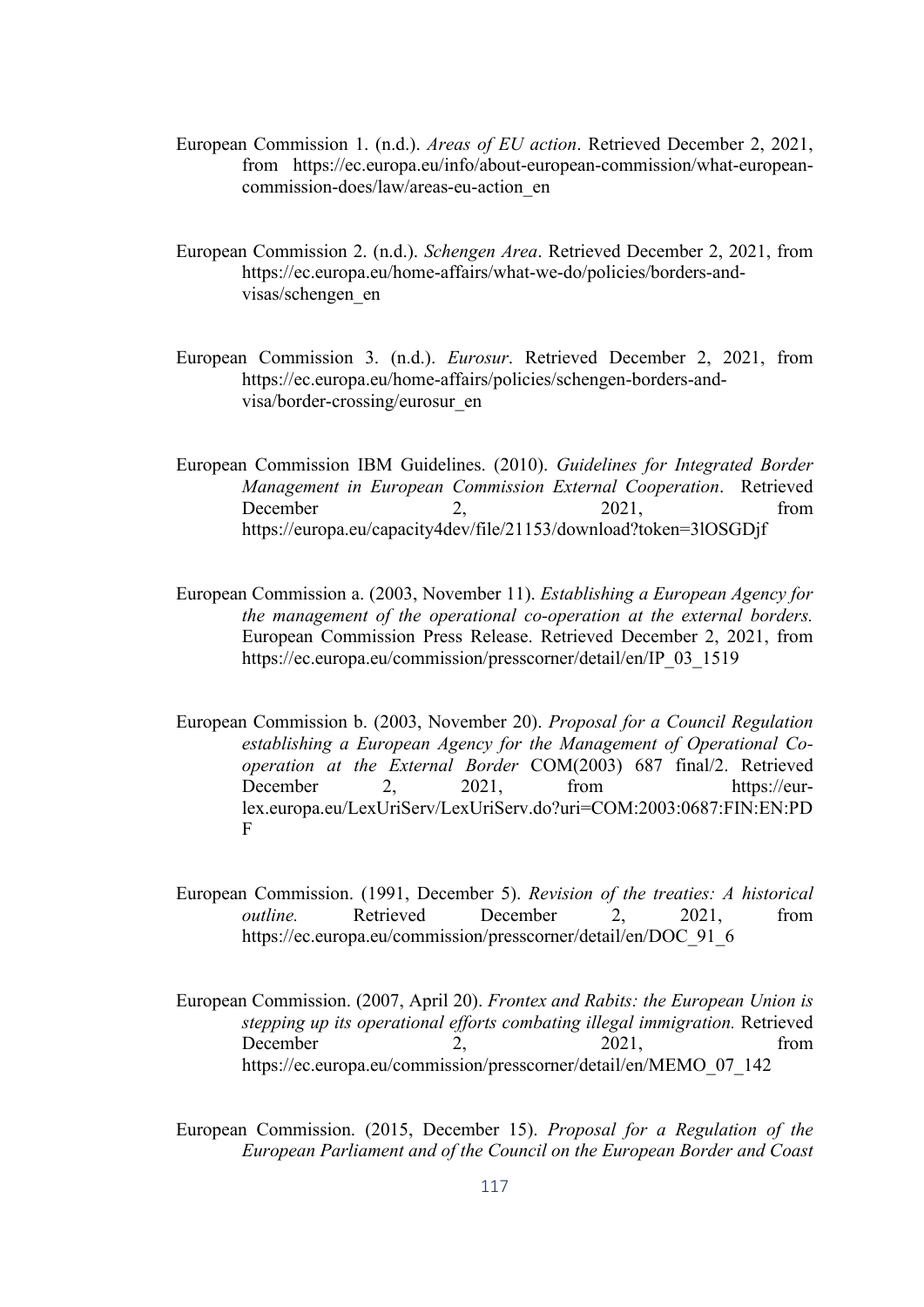*Guard and repealing Regulation (EC) No 2007/2004, Regulation (EC) No 863/2007 and Council Decision 2005/267/EC COM(2015) 671 final.* Retrieved December 2, 2021, from https://eurlex.europa.eu/resource.html?uri=cellar:3086c6c9-a3e7-11e5-b528- 01aa75ed71a1.0023.02/DOC\_1&format=PDF

- European Commission. (2017, February 17). *Agencies in the European Union area of freedom, security and justice: Frontex, Europol and Eurojust*. https://cordis.europa.eu. Retrieved December 2, 2021, from https://cordis.europa.eu/project/id/251958/reporting
- European Court of Auditors. (2020, January). *Audit preview*. Retrieved December 2, 2021, from https://www.eca.europa.eu/lists/ecadocuments/ap20\_02/ap\_frontex\_en.pdf
- European Parliament. (2003, November 27). *Report on the communication from the Commission to the European Parliament and the Council in view of the European Council of Thessaloniki on the development of a common policy on illegal immigration, smuggling and trafficking of human beings, external borders and the return of illegal residents.* A5 0419/2003. Retrieved December 2, 2021, from https://www.europarl.europa.eu/doceo/document/A-5-2003-0419\_EN.pdf
- European Parliament. (2016a). *Cost of non-Schengen: the impact of border controls within Schengen on the Single Market.* Retrieved December 2, 2021, from *https://www.europarl.europa.eu/RegData/etudes/STUD/2016/578974/IPOL \_STU(2016)578974\_EN.pdf*
- European Parliament. (2016b). *Schengen border controls: Challenges and policy options.* Retrieved December 2, 2021, from *https://www.europarl.europa.eu/RegData/etudes/IDAN/2016/578990/IPOL \_IDA%282016%29578990\_EN.pdf*
- European Parliament Fact Sheet a, (2021). *The Maastricht and Amsterdam Treaties.* Retrieved December 2, 2021, from https://www.europarl.europa.eu/ftu/pdf/en/FTU\_1.1.3.pdf
- European Parliament Fact Sheet b, (2021). *An area of freedom, security and justice: general aspects*. Retrieved December 2, 2021, from https://www.europarl.europa.eu/factsheets/en/sheet/150/an-area-of-freedomsecurity-and-justice-general-aspects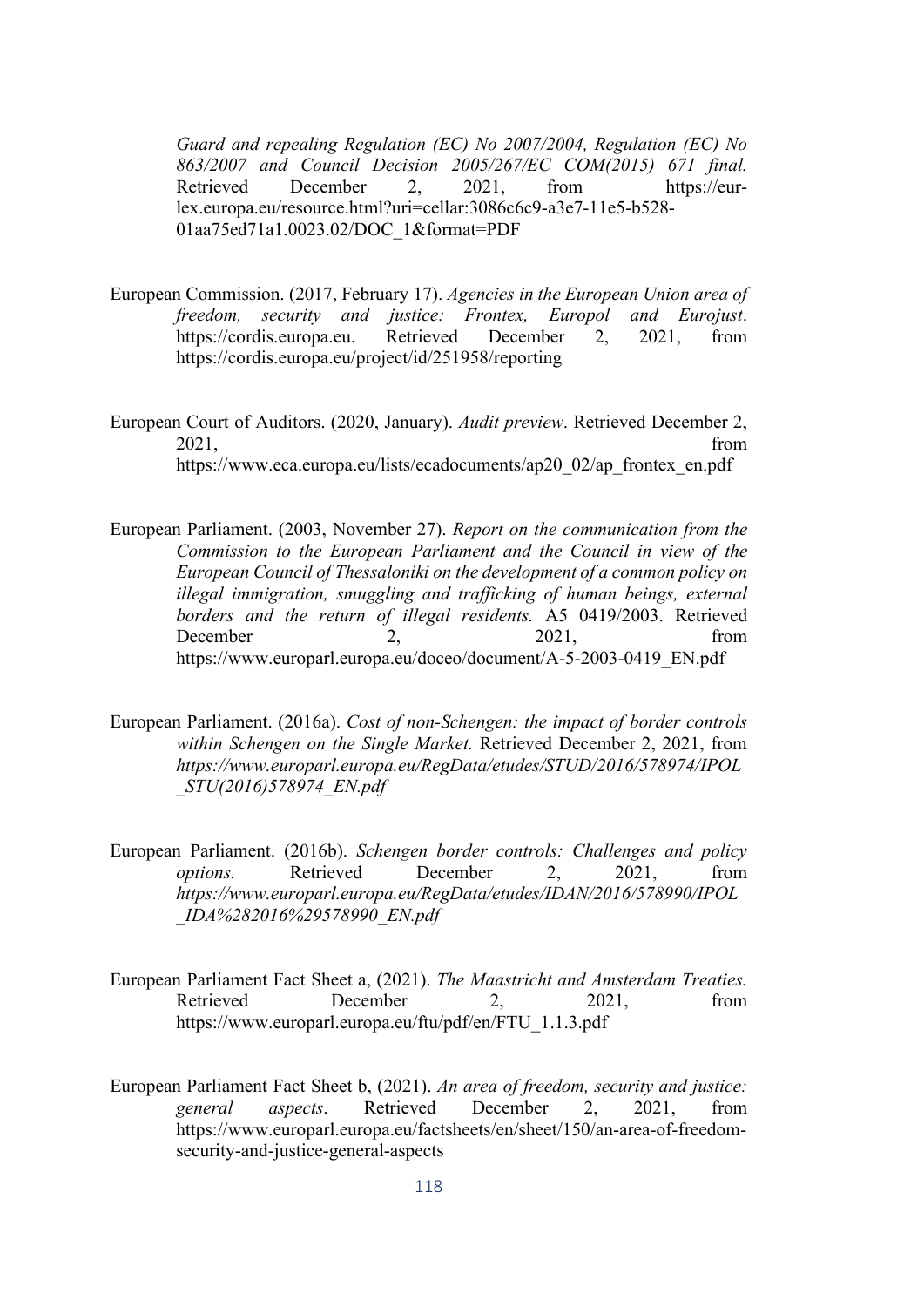- European Parliament. (2018, January). *Free movement of goods within the EU single market.* Retrieved December 2, 2021, from https://www.europarl.europa.eu/RegData/etudes/BRIE/2018/615638/EPRS\_ BRI(2018)615638\_EN.pdf
- European Parliament. (2021, May 19). *Understanding trilogue: Informal tripartite meetings to reach provisional agreement on legislative files.* Retrieved December 2, 2021, from https://www.europarl.europa.eu/thinktank/en/document.html?reference=EP RS\_BRI(2021)690614
- European Union a. (n.d.). *Decentralised agencies*. https://european-union.europa.eu/. Retrieved December 2, 2021, from https://europeanunion.europa.eu/institutions-law-budget/institutions-and-bodies/typesinstitutions-and-bodies\_en
- European Union b. (n.d.). *Single market.* https://european-union.europa.eu/. Retrieved December 2, 2021, from https://european-union.europa.eu/priorities-andactions/actions-topic/single-market\_en
- *European single market*. (n.d.). Politics.co.uk, Retrieved December 2, 2021, from https://www.politics.co.uk/reference/european-single-market/
- EUR-Lex a. (n.d.). *Hotspot approach.* Glossary of summaries. Retrieved December 2, 2021, from *https://ec.europa.eu/home-affairs/pages/glossary/hotspotapproach\_en*
- EUR-Lex b. (2020). *The Schengen area and cooperation*. Retrieved December 2, 2021, from https://eur-lex.europa.eu/legalcontent/EN/TXT/?uri=LEGISSUM:l33020
- EUR-Lex c. (2020). *Rules on crossing EU borders*. Retrieved December 2, 2021, from https://eur-lex.europa.eu/legalcontent/EN/TXT/?uri=LEGISSUM:230101\_1
- EUR-Lex d. (2020). *A strengthened Schengen information system.* Retrieved December 2, 2021, from https://eur-lex.europa.eu/legalcontent/EN/TXT/?uri=LEGISSUM:4376504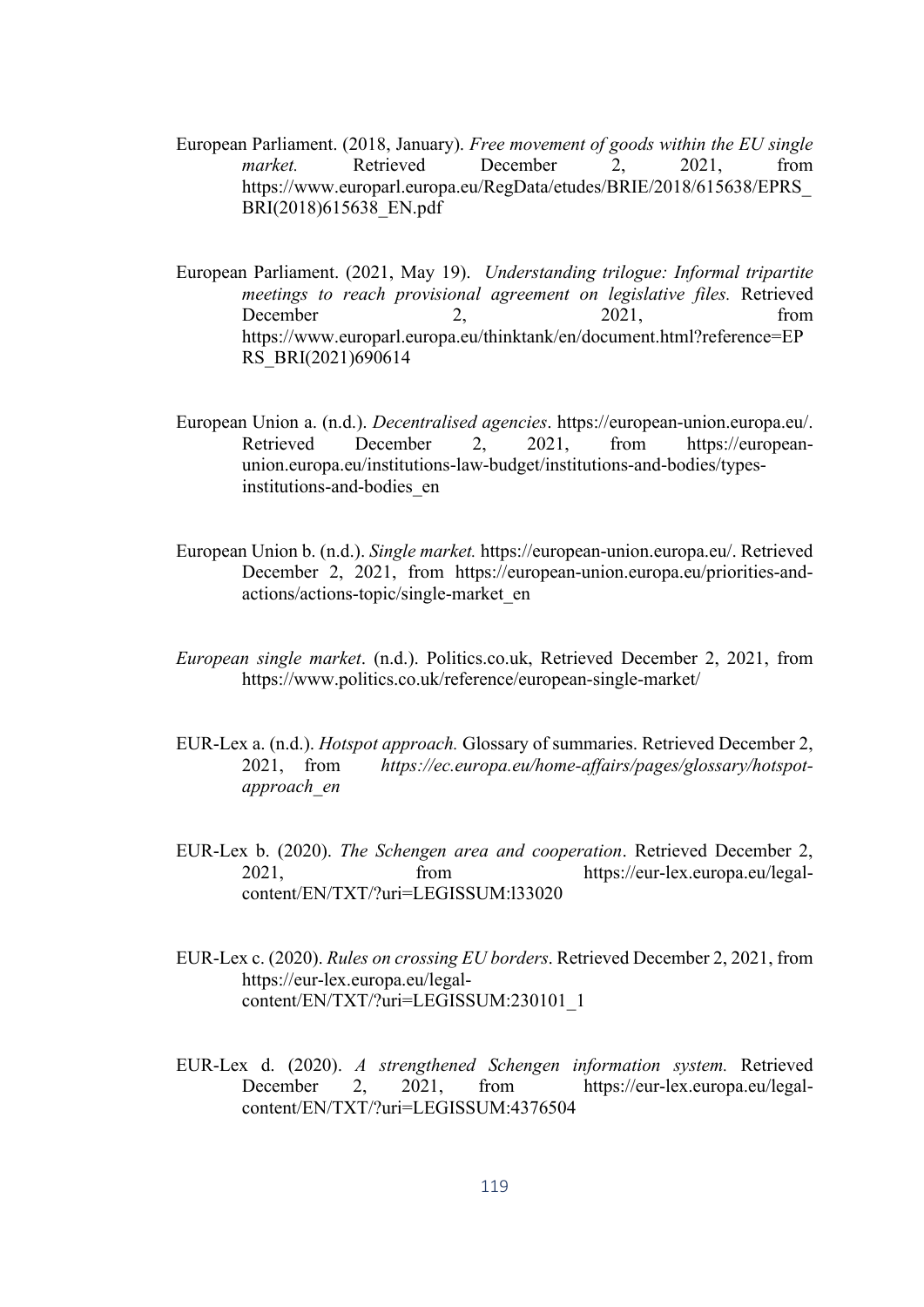- EUR-Lex e. (n.d.). *Enhanced cooperation*. Glossary of summaries. Retrieved December 2, 2021, from https://eur-lex.europa.eu/legalcontent/EN/TXT/?uri=LEGISSUM:enhanced\_cooperation
- EUR-Lex f. (2016). *Flexibility in EU decision-making: passerelle clauses, brake clauses and accelerator clauses*. Retrieved December 2, 2021, https://eurlex.europa.eu/legal-content/EN/TXT/?uri=legissum:ai0019
- EUR-Lex g. (n.d.). *Committees and working parties.* Glossary of summaries. Retrieved December 2, 2021, from https://eurlex.europa.eu/summary/glossary/experts\_committees.html
- Fernandez-Rojo, D. (2020). Regulation 2019/1896 on the European border and coast guard (Frontex): The supranational administration of the external borders?. In M. Kotzor, D. Moya, Ü. S. Sözen & A. Romano (Eds.), *The external dimension of EU migration and asylum policies: Human rights, development and neighbourhood policies in the Mediterranean area,* (pp. 289-317). Baden-Baden: Nomos. DOI[:10.5771/9783845298375-295](http://dx.doi.org/10.5771/9783845298375-295)
- Ferraro, F., & De Capitani, E. (2016). *The new European Border and Coast Guard: yet another "half way" EU reform?*. *ERA Forum*, No. 17, 385-398. Doi: https://doi.org/10.1007/s12027-016-0447-y
- Fink, M. (2012). Frontex working arrangements: Legitimacy and human rights concerns regarding 'technical relationships'. *Merkourios,* 28(75), pp. 20-35. Retrieved December 2, 2021, from https://ssrn.com/abstract=2140770
- Frontex a. (2021). *Roles & Responsibilities.* frontex.europa.eu. Retrieved December 2, 2021, from https://frontex.europa.eu/we-support/roles-responsibilities/
- Frontex b. (2021). *Types of operations.* frontex.europa.eu. Retrieved December 2, 2021, from https://frontex.europa.eu/we-support/types-of-operations/rapidinterventions/
- Frontex c. (2021). *Key facts.* frontex.europa.eu. Retrieved December 2, 2021, from https://frontex.europa.eu/about-frontex/faq/key-facts/
- Gatto, A., & Carmona, J. (2016). *European border and coast guard system* (Policy Briefing PE 589.845)*.* European Parliamentary Research Service. Retrieved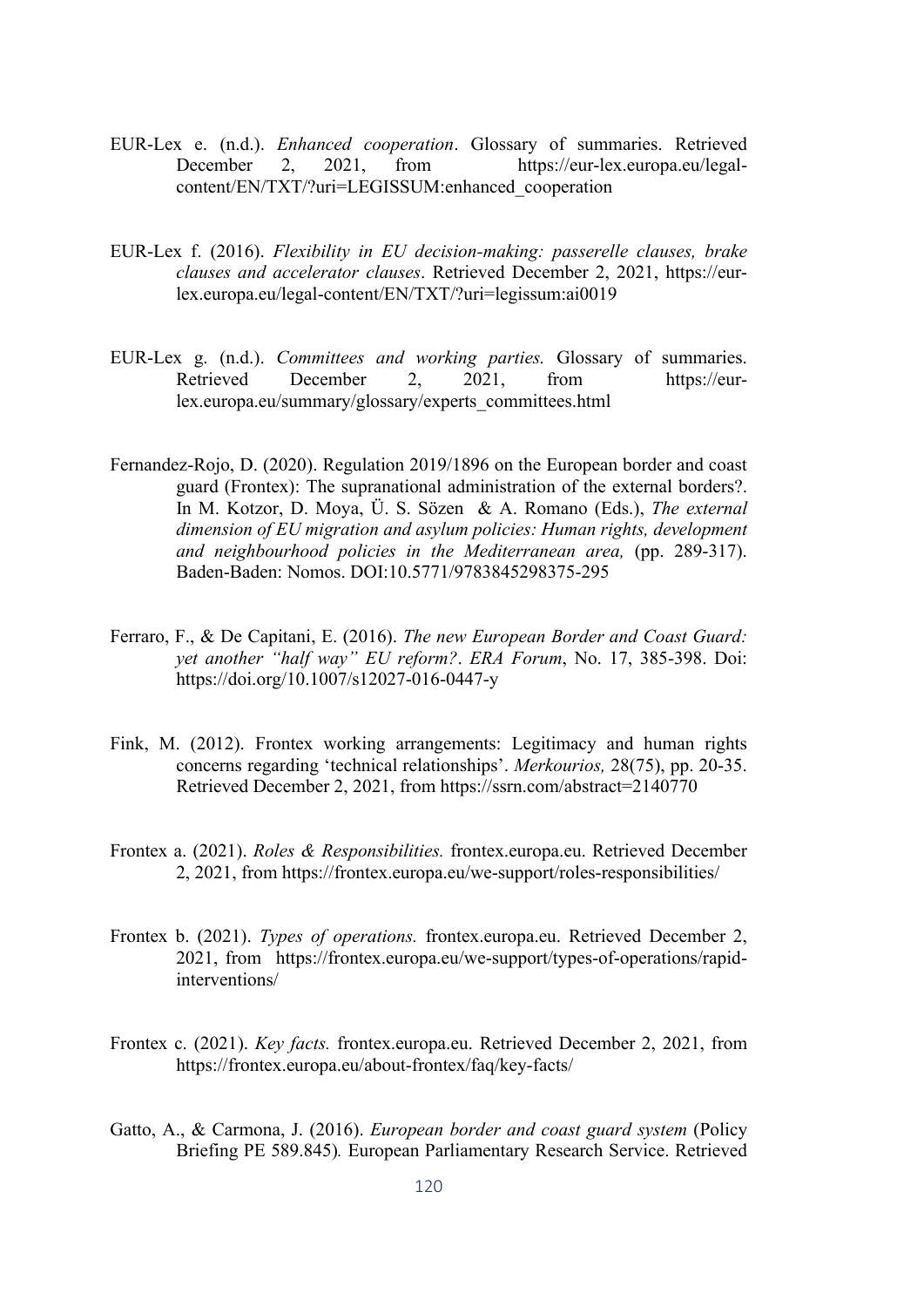December 2, 2021, from https://www.europarl.europa.eu/RegData/etudes/BRIE/2016/589845/EPRS\_ BRI(2016)589845\_EN.pdf

- Geddes, A., Papadimitriou, D., Bulmer, S., & Humphreys, P. (2008). *Immigration and European integration: Towards fortress Europe (European Politics)* (2nd Ed.). Manchester: Manchester University Press.
- General Secretariat of the Council. (2010). *Internal security strategy for the European Union: Towards a European security model* [Brochure]. https://www.consilium.europa.eu/media/30753/qc3010313enc.pdf
- General Secretariat of the Council. (2018). *The pillars of Europe: The legacy of the Maastricht Treaty after 25 years* [Brochure]. https://www.consilium.europa.eu/media/38778/expo\_maastrichtbrochure\_en.pdf
- George, A. L., & Bennett, A. (2005). *Case studies and theory development in the Social Sciences*. MIT Press.
- Gogou, D. (2006). Towards a European approach on border management: Aspects related to the movement of persons. In M. Caparini, O. Marenin (Eds.), *Borders and security governance – managing borders in a globalised world*  (pp. 87-109). DCAF, Geneva. Available at https://www.files.ethz.ch/isn/105336/fulltext.pdf
- Guild, E., Brouwer, E. & Groenendijk, K. (2015). *What is happening to the Schengen borders? No. 86.* Centre for European Policy Studies. Retrieved December 2, 2021, from https://www.ceps.eu/wpcontent/uploads/2015/12/No%2086%20Schengenland\_0.pdf
- Haas, E. (1958). *The uniting of Europe: Political, social and economic forces 1950- 1957* [eBook edition]. Notre Dame, Indiana: University of Notre Dame Press. Available at https://www.europarl.europa.eu/100books/file/EN-H-BW-0038-The-uniting-of-Europe.pdf
- Haas, E. B. (1975). *The obsolescence of regional integration theory*. Berkeley: Institute of International Studies University of California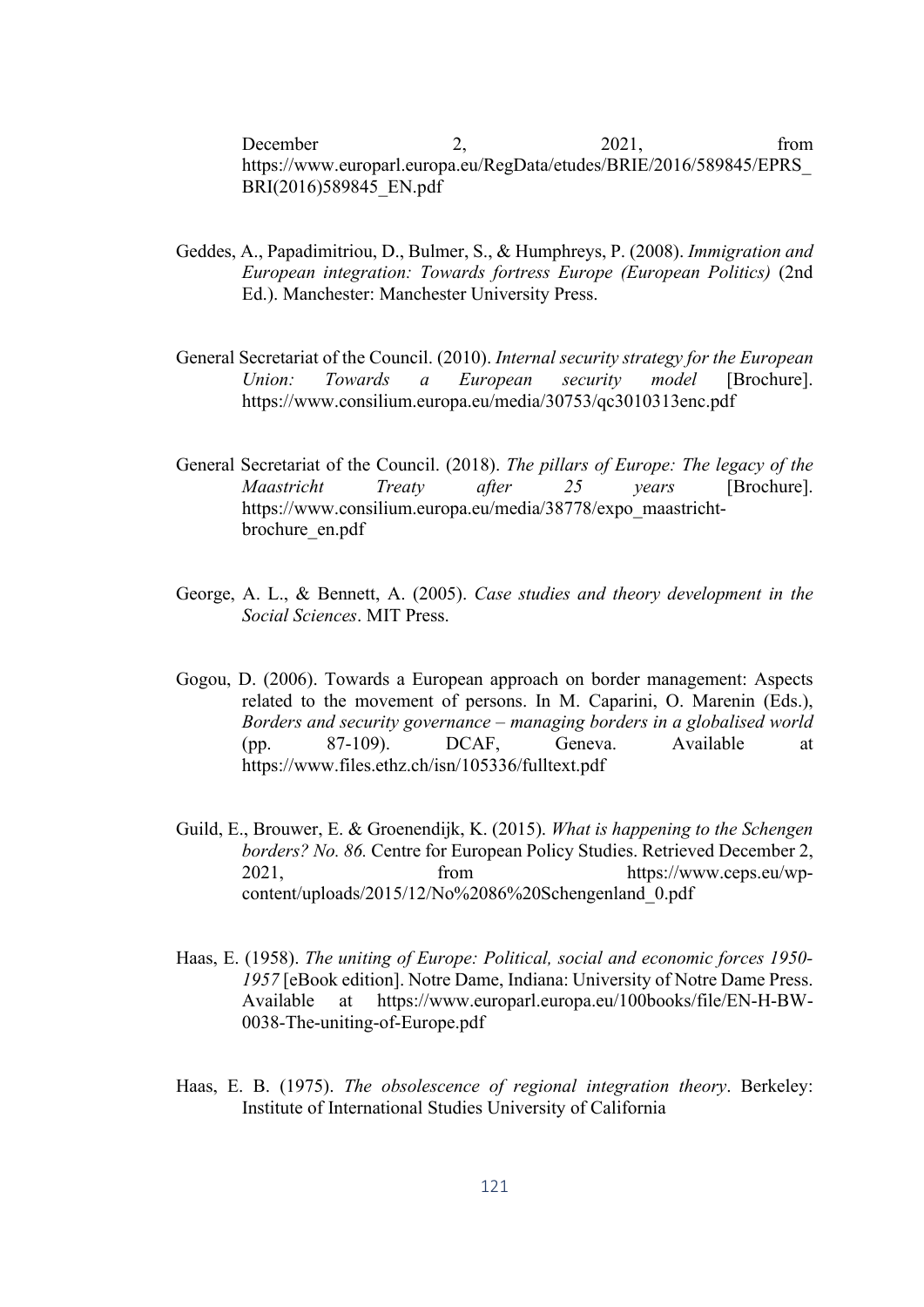- Haas, E. B. (1976). Turbulent fields and the study of regional integration. *International Organization*, 30 (2), 173-212. https://doi.org/10.1017/S0020818300018245
- Hall, P. A. and Taylor, R. C. R. (1996) Political science and the three new institutionalisms. *Political Studies*, 44(5). 936–57. DOI: https://doi.org/10.1111/j.1467-9248.1996.tb00343.x
- Hayes, B. (2006). *Arming big brother: The EU's security research programme* (No. 2006/1). Transnational Institute (TNI). https://www.statewatch.org/media/documents/analyses/bigbrother.pdf
- Hayes, B. (2009, September 28). *NeoConOpticon: The EU Security-Industrial Complex.* Transnational Institute (TNI). https://www.tni.org/en/archives/know/318
- Hix, S. & Høyland, B. (2011). *The political system of the European Union* (3rd Ed.). China: Palgrave Macmillan
- Hoijtink, M. (2014). Capitalizing on emergence: The 'new' civil security market in Europe. *Security Dialogue*, 45(5), 458-475. doi: https://doi.org/10.1177/0967010614544312
- Horii, S. (2015). *Frontex and the evolution of cooperation on European border controls* [PhD thesis, University of Sussex, UK]. Retrieved December 2, 2021, from<http://sro.sussex.ac.uk/id/eprint/58522/>
- Horii, S. (2016). Accountability, dependency, and EU agencies: The hotspot approach in the Refugee Crisis. *Refugee Survey Quarterly*, 37(2), 204-230. https://doi.org/10.1093/rsq/hdy005
- Hooghe, L., & Marks, G. (2009). A postfunctionalist theory of European integration: From permissive consensus to constraining dissensus. *British Journal of Political Science* , 39(1), 1 - 23. DOI: https://doi.org/10.1017/S0007123408000409
- Hoffmann, S. (1966). Obstinate or obsolete? the fate of the nation-state and the case of western Europe. *Daedalus*, 95(3), pp. 862-915. http://www.jstor.org/stable/20027004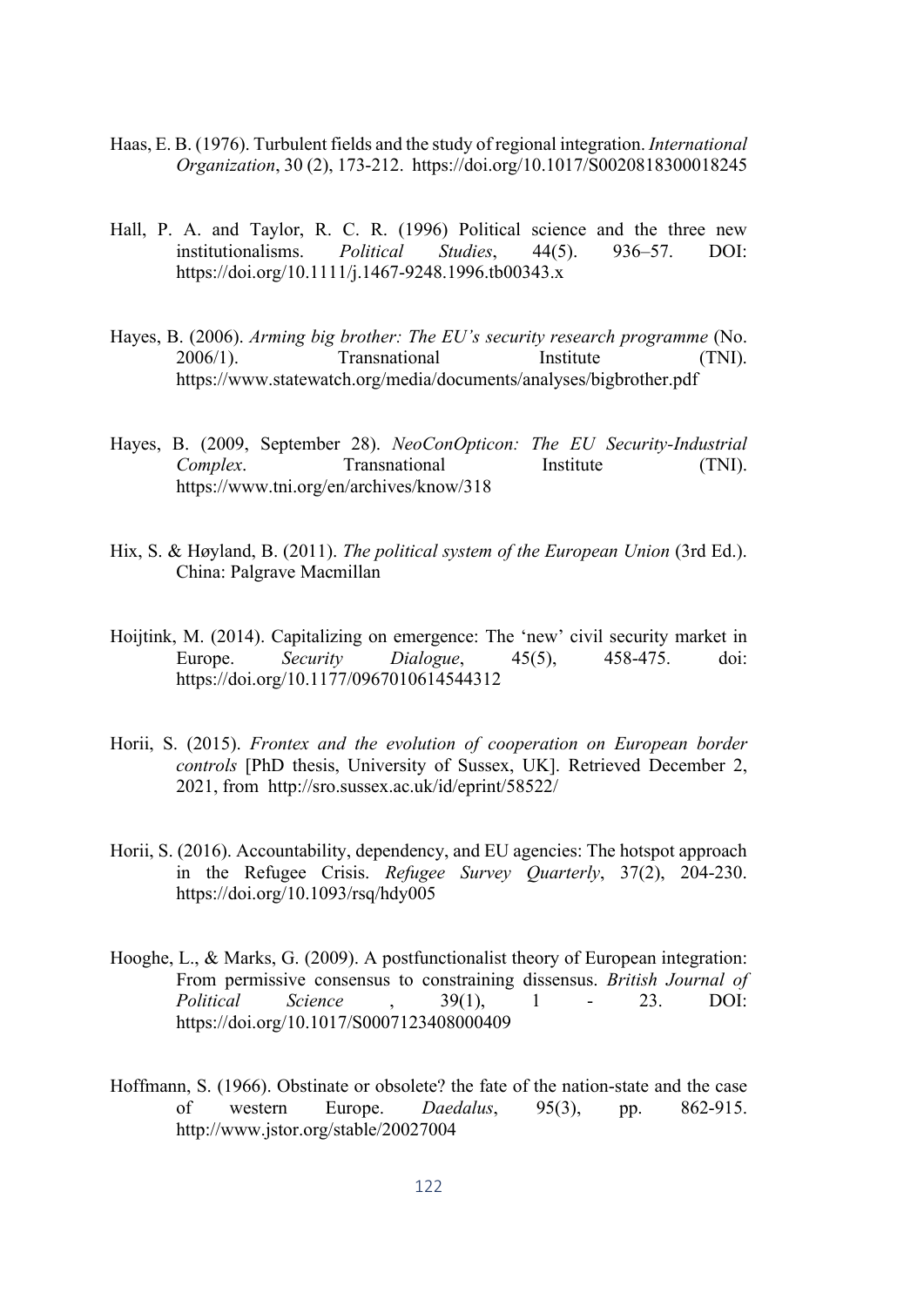- Huysmans, J. (2000). The European union and the securitization of migration. *Journal of Common Market Studies*, 38(5), 751-777. doi: 10.1111/1468-5965.00263
- Item Note. (2014, November 19). *Draft Council conclusions on the development of a renewed European Union Internal Security Strategy*. JAI 895, no. 15670/14. Council of the European Union. Retrieved December 2, 2021, from https://data.consilium.europa.eu/doc/document/ST-15670-2014-INIT/en/pdf
- Jachtenfuchs, M. (2001), The governance approach to European integration. *Journal of Common Market Studies*, 39(2), 245-264. https://doi.org/10.1111/1468- 5965.00287
- Jensen, C. (2010). Neo-functionalism. In M. Cini, N. P. Borragán (3rd Ed.), *European Union politics* (pp. 72-85). Oxford: Oxford University Press
- Jorry, H. (2007). *Construction of a European institutional model for managing operational cooperation at the EU's external borders: Is the Frontex agency a decisive step forward? (Research Paper No. 6).* Centre for European Policy Studies. Retrieved December 2, 2021, from https://www.ceps.eu/download/publication/?id=5597&pdf=1483.pdf
- JHA Council. (2002, February 28). *2411th Council meeting Justice and home affairs and Civil protection.* Retrieved December 2, 2021, from https://ec.europa.eu/commission/presscorner/detail/sl/PRES\_02\_43
- Kaunert, C. (2005). The area of freedom, security and justice: The construction of a 'European public order'. *European Security*, 14(4), 459-483. doi: 10.1080/09662830500528161
- Kaunert, C. (2007). Without the power of purse or sword: The European arrest warrant and the role of the Commission. *Journal of European Integration*, 29(4), 387- 404. DOI: 10.1080/07036330701502415
- Kaunert, C. (2009). The external dimension of EU counter-terrorism relations: Competences, interests & institutions. *Terrorism and Political Violence*, 22 (1), 41-61. doi: https://doi.org/10.1080/09546550903409551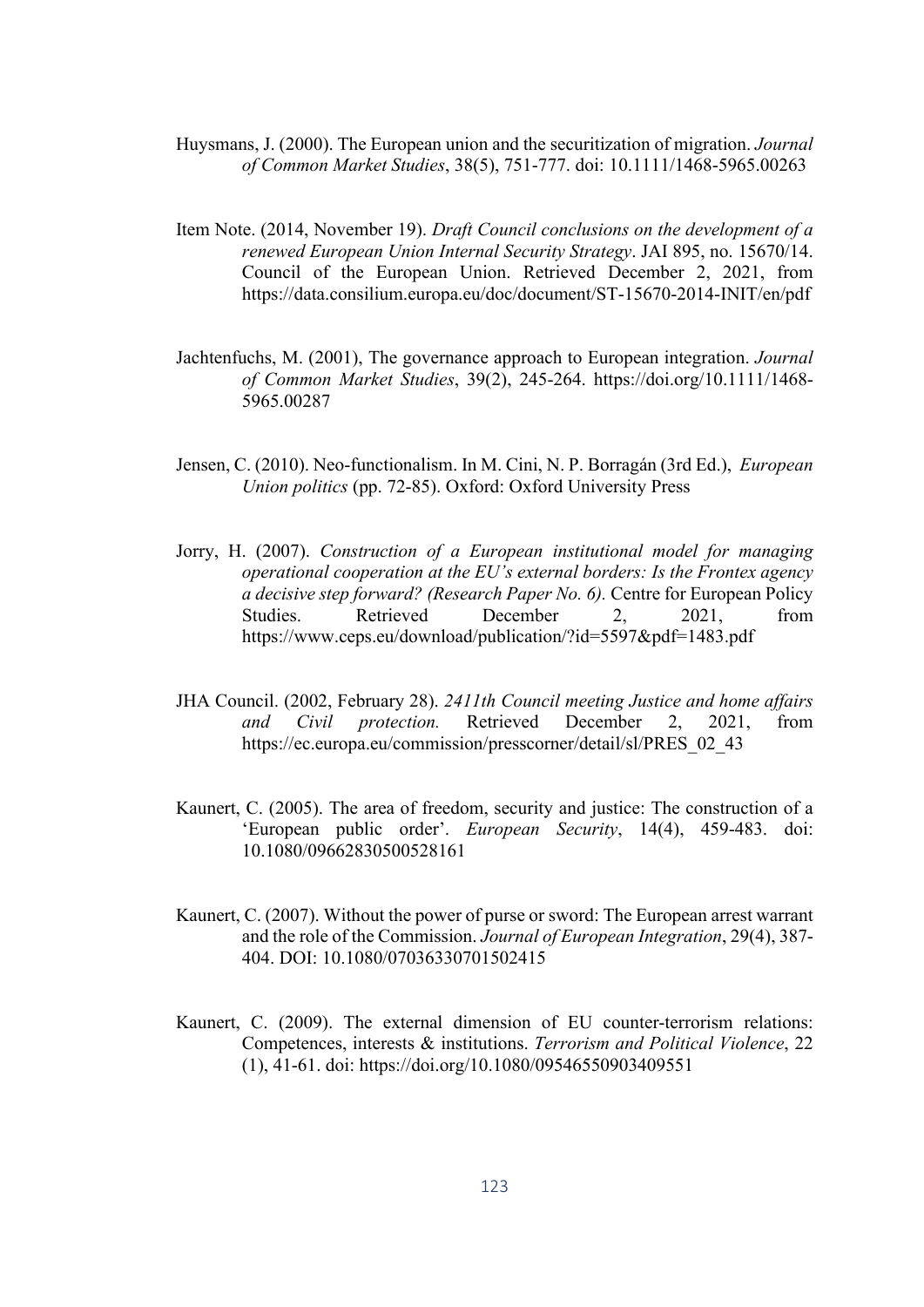- Kaunert, C. (2010a). The area of freedom, security and justice in the Lisbon treaty: Commission policy entrepreneurship?. *European Security*, 19(2), 169-189. doi: 10.1080/09662839.2010.531705
- Kaunert, C. (2010b). *European internal security: Towards supranational governance in the area of freedom, security and justice?.* Manchester: Manchester University Press.
- Kaunert, C., & Léonard, S. (2010). After the Stockholm programme: An area of freedom, security and justice in the European Union?. *European Security*, 19(2), 143-149. doi: 10.1080/09662839.2010.534137
- Kaunert, C., & Giovanna, D. M. (2010). Post-9/11 EU counter-terrorist financing cooperation: Differentiating supranational policy entrepreneurship by the Commission and the Council Secretariat. *European Security*, 19(2), 275-295. DOI: 10.1080/09662839.2010.507246
- Kaunert, C., & Léonard, S., & Pawlak, P. (2012). *European Homeland security: a European strategy in the making?*. Abingdon, Oxon: Routledge.
- Kaunert, C., & Léonard, S. (2012). Introduction: Supranational governance and European Union security after the Lisbon treaty - exogenous shocks, policy entrepreneurs and 11 September 2001. *Cooperation and Conflict Sage Journals*, 47(4), 417–432. DOI: doi.org/10.1177/0010836712464592
- Kaunert, C., & Occhipinti, J., D. & Léonard, S. (2014). Introduction: supranational governance in the area of freedom security and justice after the Stockholm programme. *Cambridge Review of International Affairs*, 27(1), 39-47. doi: 10.1080/09557571.2014.877261
- Kammel, A. H. (2006). Justice and home affairs (JHA) in transition. In H. Gunter & F. Kernic (Ed.). *European security in transition* (pp. 73-86). Bodmin, Cornwall: Ashgate Publishing Company
- Léonard, S. (2009). The Creation of FRONTEX and the politics of institutionalisation in the EU external borders policy. *Journal of Contemporary European Research*, 5(3), 371-387. https://www.jcer.net/index.php/jcer/article/view/239/164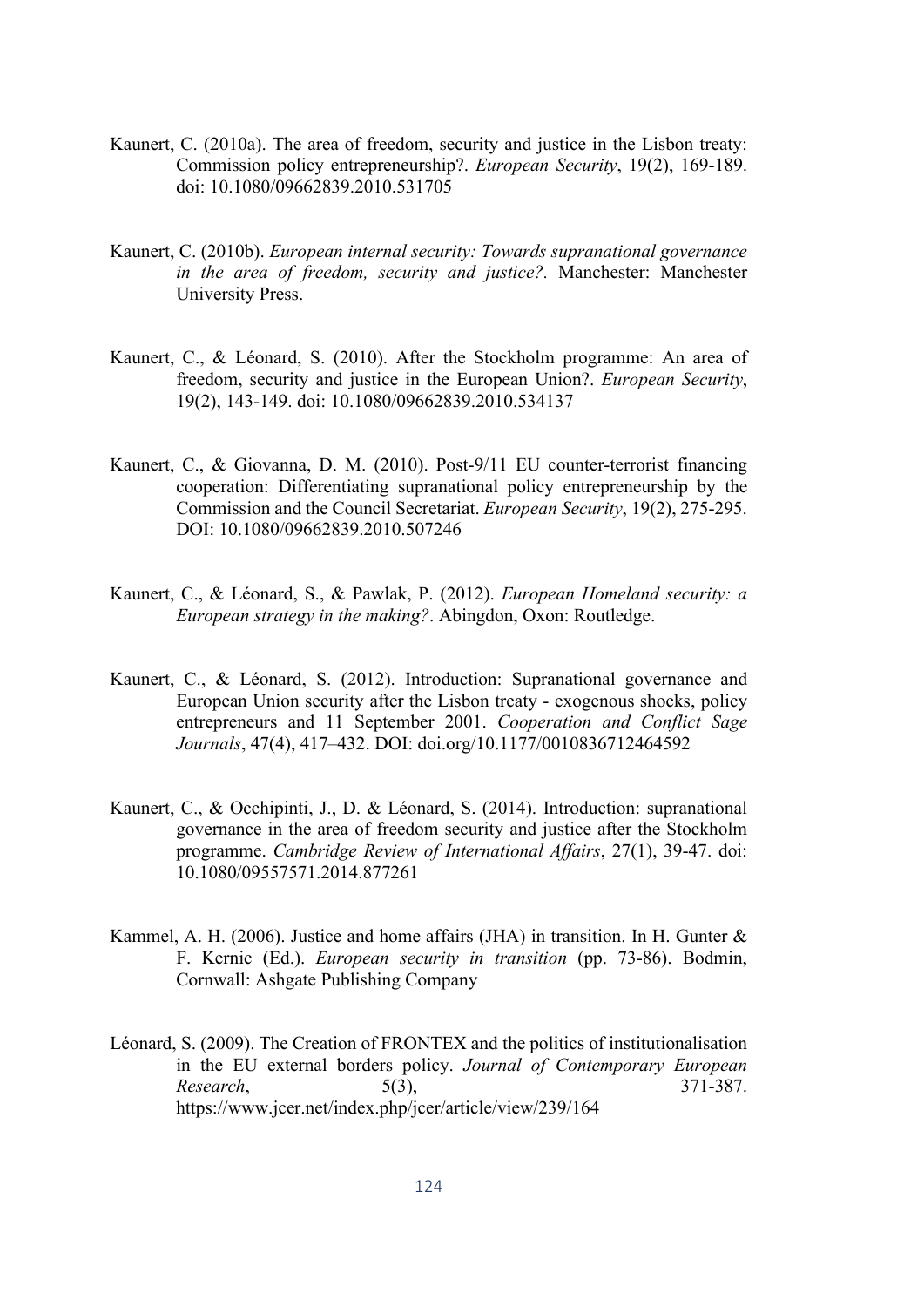- Léonard, S. (2012). The role of Frontex in European homeland security. In C. Kaunert, S. Léonard & P. Pawlak (Eds.), *European Homeland security: a European strategy in the making?* (pp.145-164). Abingdon, Oxon: Routledge.
- Léonard, S. (2015). Border controls as a dimension of the European Union's counterterrorism policy: A critical assessment, *Intelligence and National Security*, 30(2-3), 306-332. DOI: 10.1080/02684527.2014.988447
- Lindberg, L. N. (1963). *The political dynamics of European economic integration*. Stanford: Stanford University Press.
- Lindberg, L. N., & Scheingold, S., A. (1970). *Europe's would-be polity : patterns of change in the European community*. Englewood Cliffs, N.J: Prentice-Hall.
- Maastricht Treaty. (1991). *Treaty of Maastricht on European Union.* European Union. Retrieved December 2, 2021, from https://eur-lex.europa.eu/legalcontent/EN/TXT/?uri=LEGISSUM:xy0026
- Majone, G. (1997). The agency model: The growth of regulation and regulatory institutions in the European Union. EIPASCOPE, 1997 (3). pp. 1-6[.](http://aei.pitt.edu/786/1/scop97_3_2.pdf) [http://aei.pitt.edu/786/1/scop97\\_3\\_2.pdf](http://aei.pitt.edu/786/1/scop97_3_2.pdf)
- Mahoney, J. (2012). The logic of process tracing tests in the social sciences. *Sociological Methods & Research*, 41(4), 570-597. Doi https://doi.org/10.1177/0049124112437709
- Mattli, W., & Slaughter, A. (1998). Revisiting the European court of justice. *International Organization*, 52(1), 177-209. doi:10.1162/002081898550590
- Mawdsley, J. (2017). External facets of justice, freedom and security. In A. Hadfield, I. Manners, & R. Whitman (Eds.), *Foreign policies of EU member states: Continuity and Europeanisation* (pp.218-231). Available at https://eprint.ncl.ac.uk/file\_store/production/238939/DDC1EECA-6B2B-41F9-A4F8-698E461E73BA.pdf
- Meissner, V. (2017). *The European border and coast guard agency Frontex beyond borders - the effect of the agency's external dimension.* (No. 16/2017). TARN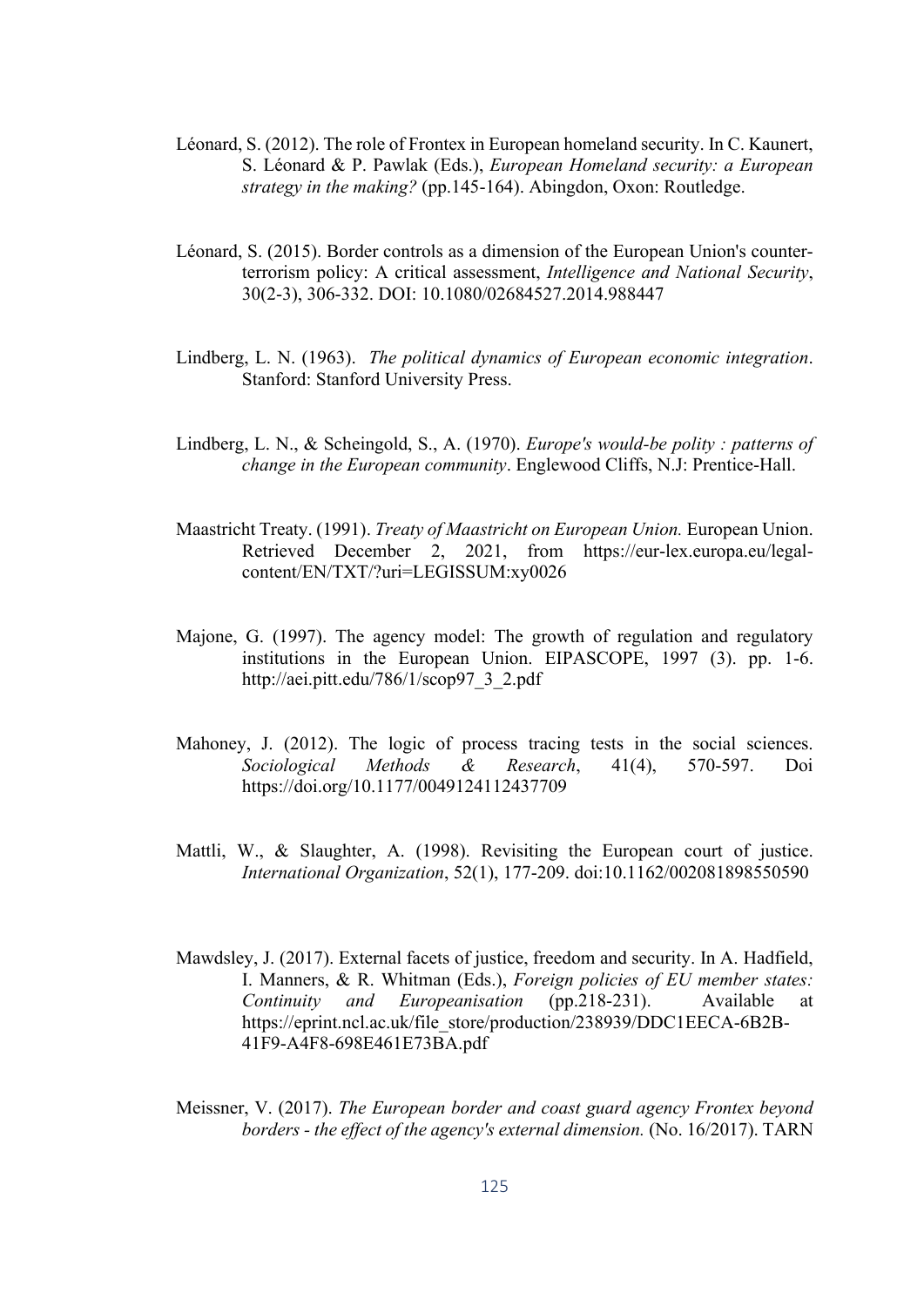working paper series. Retrieved December 2, 2021, from https://papers.ssrn.com/sol3/papers.cfm?abstract\_id=3085529

- Meissner, V. (2019). *European ınion migration agencies at the crossroads: Significant empowerment after the Schengen crisis?* [PhD thesis, TUM School of Governance der Technischen Universität München, Germany]. Retrieved December 2, 2021, from https://mediatum.ub.tum.de/doc/1520238/1520238.pdf
- Meissner, V. (2020). The European border and coast guard agency Frontex after the migration crisis: Towards a 'superagency'?. In J. Pollak, P. Slominski (Ed.), *The role of EU agencies in the Eurozone and Migration crisis* (pp. 151-174). Springer. DOI https://doi.org/10.1007/978-3-030-51383-2\_7
- Milward, A. S. (1992). *The European Rescue of the Nation-state*. London: Routledge
- Monar, J. (2001). The dynamics of justice and home affairs: Laboratories, driving factors and costs. *Journal of Common Market Studies*, 39(4), 747–64. doi 10.1111/1468-5965.00329
- Monar, J. (2006). Cooperation in the justice and home affairs domain: Characteristics, constraints and progress. *Journal of European Integration*, 28(5), 495-509. doi: 10.1080/07036330600979797
- Monar, J. (2012). Justice and home affairs: The treaty of Maastricht as a decisive intergovernmental gate opener. *Journal of European Integration*, 34(7), 717- 734. doi: 10.1080/07036337.2012.726011
- Monar, J. (2012:1). *The External Dimension of the EU´s Area of Freedom, Security and Justice Progress, potential and limitations after the Treaty of Lisbon (Report No. 1)*. Swedish Institute for European Policy Studies. Retrieved December 2, 2021, from https://www.sieps.se/en/publications/2012/theexternal-dimension-of-the-eus-area-of-freedom-security-and-justice-20121/
- Moravcsik, A. (1991). Negotiating the single European act: National interests and conventional statecrafts in the European community. *International Organizations*, 45(1), 651-688. https://www.princeton.edu/~amoravcs/library/sea.pdf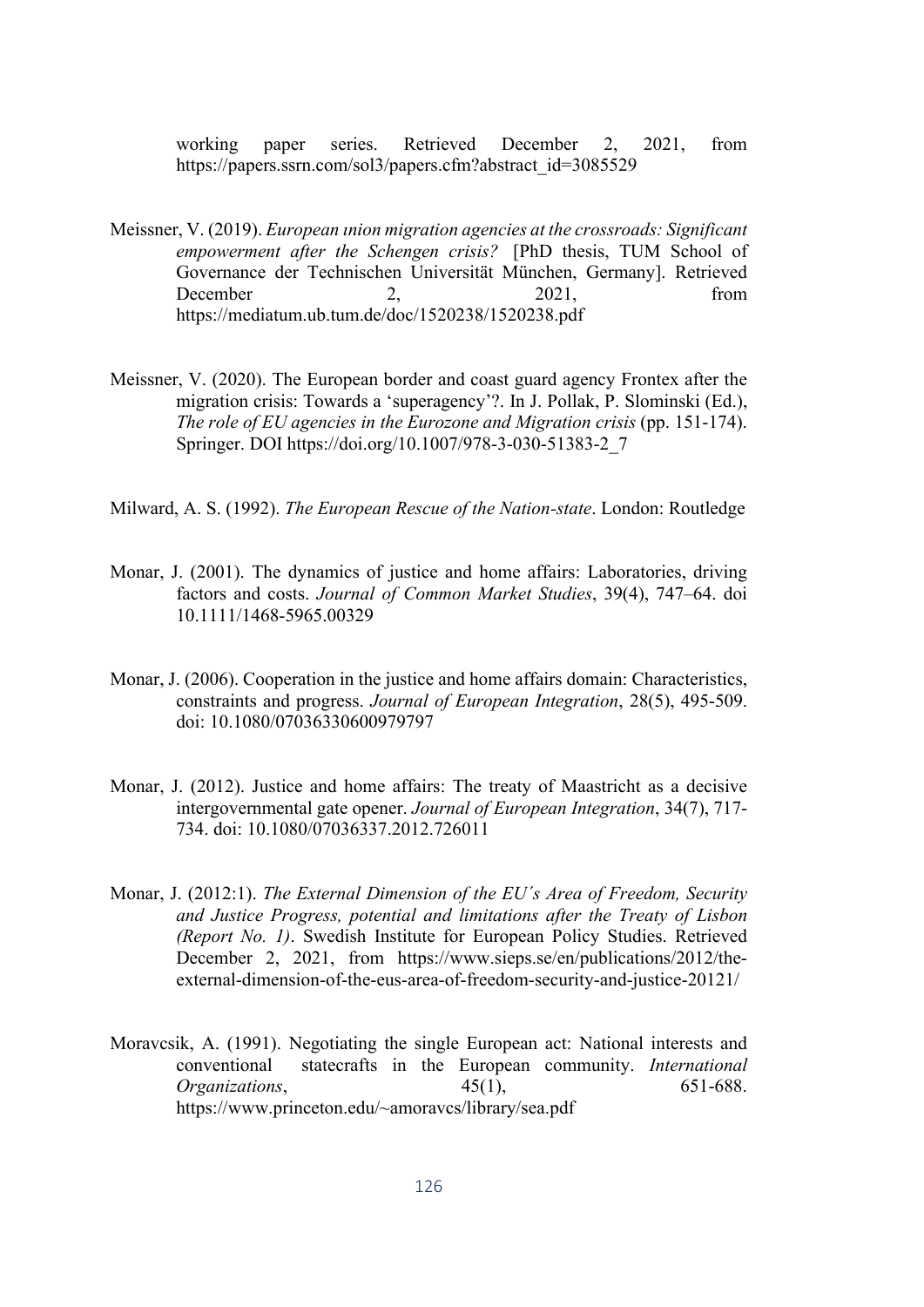- Moravcsik, A. (1993). Preferences and power in the European community: A liberal intergovernmentalist approach. *Journal of Common Market Studies*, 31(4), 473-524. Doi: https://doi.org/10.1111/j.1468-5965.1993.tb00477.x
- Moravcsik, A. (1999). *The choice for Europe: Social purpose and state power from Messina to Masstricht*. Abingdon, Oxon: Routledge
- Moreno-Lax, V. (2017). The EU humanitarian border and the securitization of human rights: The 'rescue‐through‐interdiction/rescue‐without‐protection' paradigm. *Journal of Common Market Studies*, 56(1), 119-140. DOI: https://doi.org/10.1111/jcms.12651
- Mungianu, R. (2013). Frontex: Towards a common policy on external border control. *European Journal of Migration and Law*, 15(4), 359-385. doi: 10.1163/15718166-00002041
- Neall, A. W. (2009). Securitization and isk at the EU Bobrder: The origins of FRONTEX. *Journal of Common Market Studies*, 47(2), 333–356. Doi https://doi.org/10.1111/j.1468-5965.2009.00807.x
- Niemann, A. (2006). *Explaining decisions in the European Union*. New York: Cambridge University Press.
- Niemann, A. (2008). Dynamics and countervailing pressures of visa, asylum and immigration policy treaty revision: Explaining change and stagnation from the Amsterdam IGC to the IGC of 2003–04. *Journal of Common Market Studies*, 46(3), 559-591. DOI: https://doi.org/10.1111/j.1468- 5965.2008.00791.x
- Niemann, A., & Schmitter, C., P. (2009). Neofunctionalism. In A. Wiener, T. Diez (Eds.), *European integration theory* (pp.45-63). Oxford: Oxford University Press.
- Niemann, A. (2016). Neofunctionalism and EU Internal Security Cooperation. In R. Bossong, M. Rhinard (Eds.), *Theorizing internal security cooperation in the European Union* (pp.129-153). Oxford University Press. DOI:10.1093/acprof:oso/9780198739487.003.0007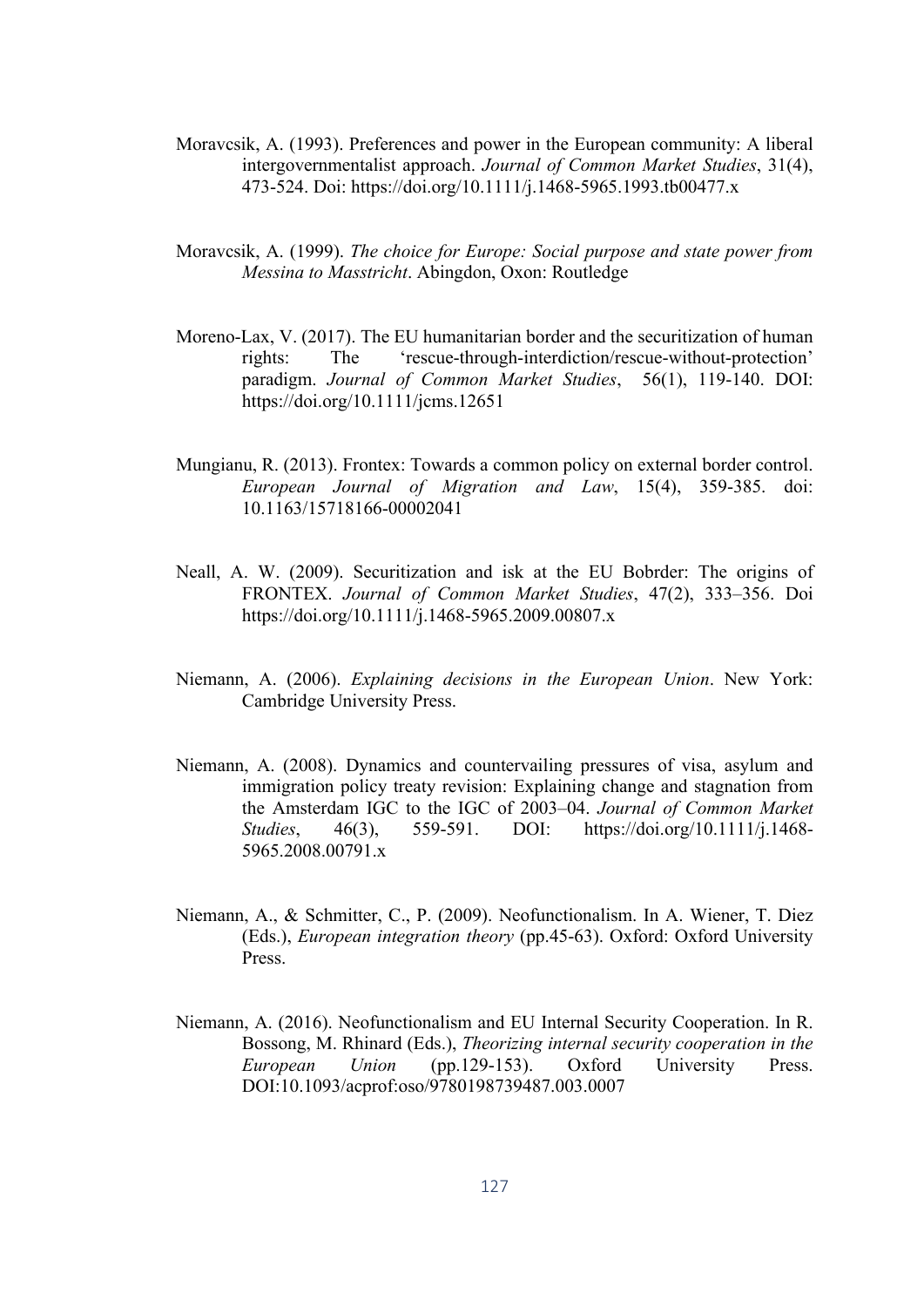- Niemann, A., & Speyer, J. (2018). A neofunctionalist perspective on the 'European refugee crisis': The case of the European border and coast guard. *Journal of Common Market Studies*, 56(1), 23-43. doi: https://doi.org/10.1111/jcms.12653
- Nugent, N. (2010). *The government and politics of the European Union* (7th ed.). Hampshire: Palgrave Macmillan
- Nugent, N. (2017). *The government and politics of the European Union (The European Union Series, 133)* (8th ed.). Hampshire: Palgrave Macmillan
- Nye, J. S. (1970). Comparing common markets: A revised neo-functionalist model. *International Organization*, 24(4), 796-835. doi:10.1017/ S0020818300017537
- O'Dowd, L. (2010). The changing significance of European borders. *Regional & Federal Studies,* 12(4), 13-36. doi 10.1080/714004774
- *Opinion of the European Economic and Social Committee*. (2004, April 30). Official Journal of the European Union. Retrieved December 2, 2021, from https://eur-lex.europa.eu/legalcontent/EN/TXT/?uri=uriserv:OJ.C\_.2004.108.01.0097.01.ENG
- *Opinion of the European Economic and Social Committee*. (2016, August 19). Official Journal of the European Union. Retrieved December 2, 2021, from https://eur-lex.europa.eu/legalcontent/EN/TXT/?uri=uriserv:OJ.C\_.2016.303.01.0109.01.ENG
- Pentland, C. (1973). *International Theory and European Integration*. New York: The Free Press
- Peters, G., & Pierre, J. (2009). Governance Approaches. In A. Wiener, T. Diez (Eds.), *European integration theory* (pp. 91-101). Oxford: Oxford University Press.
- Peterson, J. (1995). Decision‐making in the European Union: Towards a framework for analysis. *Journal of European Public Policy*, 2(1), 69-93. Doi: <http://dx.doi.org/10.1080/13501769508406975>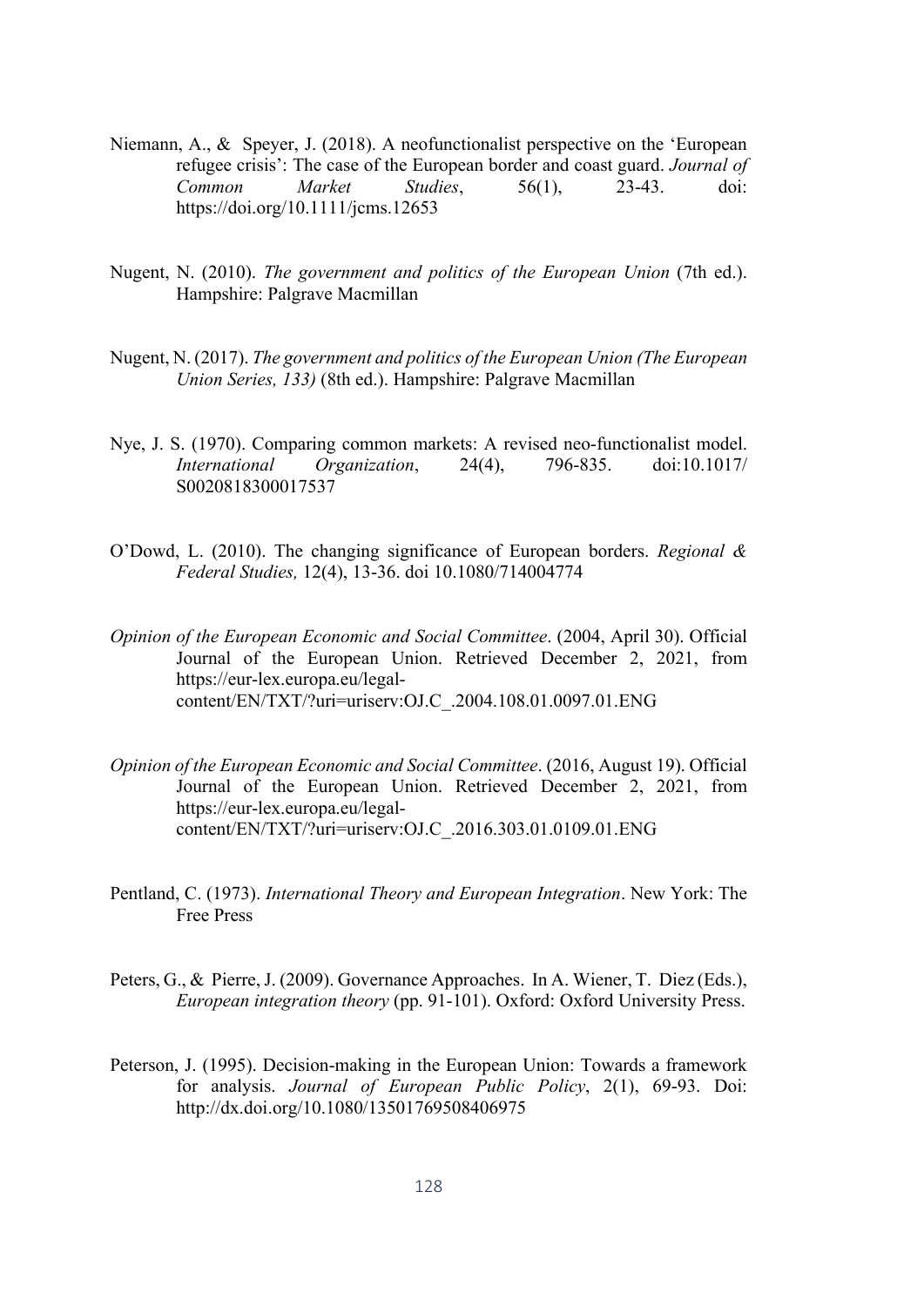- Pierson, P. (1996). Path to European integration: A historical institutionalist approach. *Comparative Political Studies,* 29(123), pp.123-163. DOI: 10.1177/0010414096029002001
- Pollak, J., & Slominski, P. (2009). Experimentalist but not accountable governance? The role of Frontex in managing the EU's external borders, *West European Politics*, 32(5), 904-924. DOI: 10.1080/01402380903064754
- Puchala, D. J. (1972). Of blind men, elephants and international integration. *Journal of Common Market Studies*, *10*(3), 267–284. https://doi.org/10.1111/j.1468- 5965.1972.tb00903.x
- Puetter, U. (2012). Europe's deliberative intergovernmentalism: the role of the Council and European Council in EU economic governance, *Journal of European Public Policy*, 19(2), 161-178. doi: 10.1080/13501763.2011.609743
- Putnam, R. (1988). Diplomacy and domestic politics: The logic of two-level games. *International Organization, 42*(3), 427-460. <http://www.jstor.org/stable/2706785>
- Presidency Conclusions. (1999, October 15-16). *Tampere European council*. Retrieved December 2, 2021, from europarl.europa.eu/summits/tam\_en.htm
- Presidency Conclusions. (2002, June 21-22). *Seville European council.* Retrieved December 2, 2021, from https://ec.europa.eu/commission/presscorner/detail/en/DOC\_02\_13
- Presidency Conclusions. (2001, December 14-15). *European council meeting in Laeken*. Council of the European Union SN 300/1/01 REV 1. Retrieved December 2, 2021, from https://www.consilium.europa.eu/media/20950/68827.pdf
- Presidency Conclusions. (2003, June 20). *Thessaloniki European council*. Council of the European Union 11638/03. Retrieved December 2, 2021, from https://www.consilium.europa.eu/media/20847/76279.pdf
- Presidency Conclusions. (2007, June 21-22). *Brussles European council*. Council of the European Union 11177/1/07. Retrieved December 2, 2021, from https://data.consilium.europa.eu/doc/document/ST-11177-2007-REV-1/en/pdf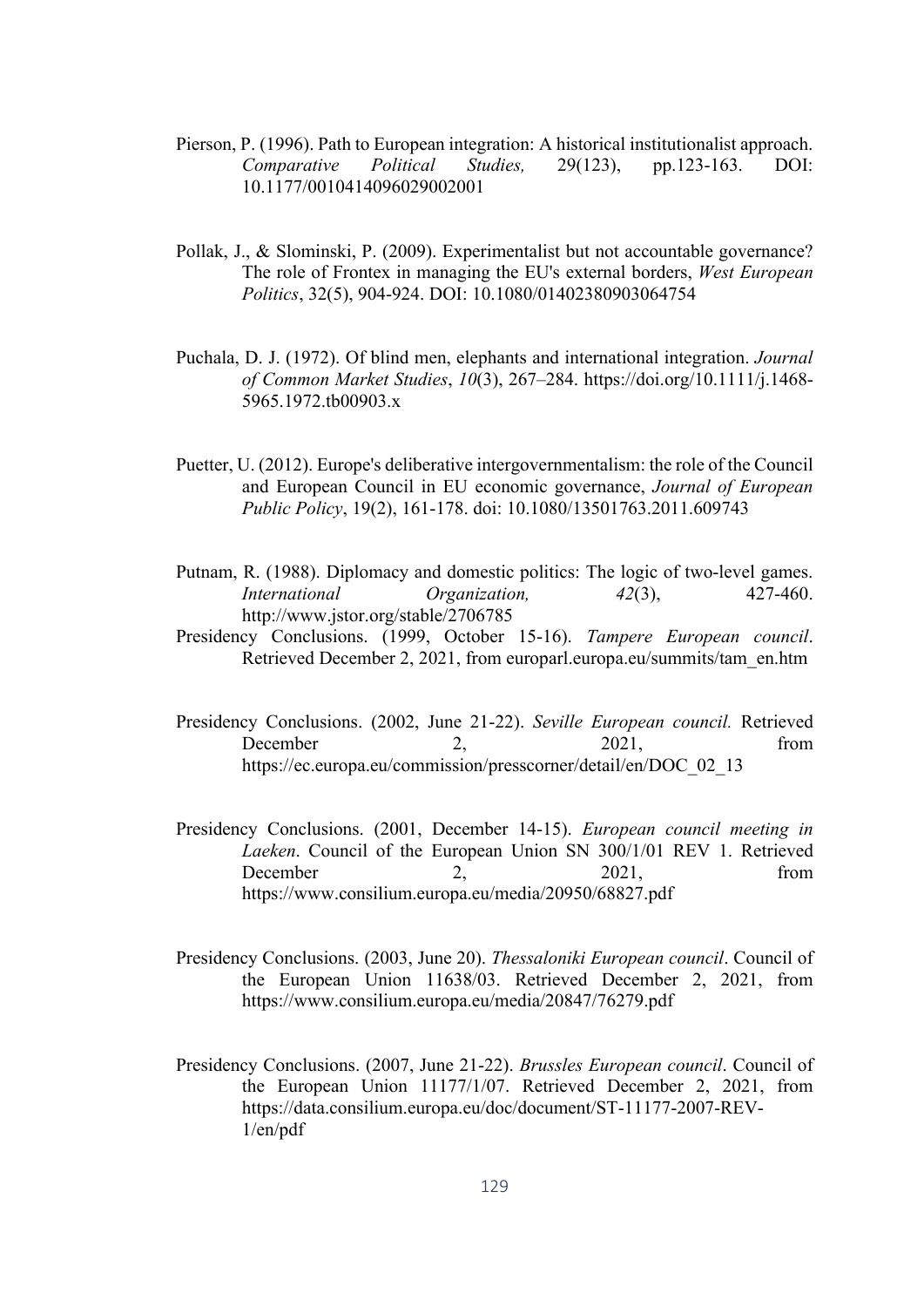- Presidency Conclusions. (2009, December 2). *The Stockholm Programme – An open and secure Europe serving and protecting the citizens*. Council of the European Union, JAI 896, no. 17024/09. Retrieved December 2, 2021, from https://data.consilium.europa.eu/doc/document/ST-17024-2009-INIT/en/pdf
- Presidency Conclusions (2015, June 10). *Draft Council Conclusions on the Renewed European Union Internal Security Strategy 2015-2020*. Council of the European Union JAI 442, no. 9798/15. Retrieved December 2, 2021, from https://data.consilium.europa.eu/doc/document/ST-9798-2015-INIT/en/pdf
- Radjenovic, A. (2021). *Search and rescue in the Mediterranean.* (EPRS Policy Briefing). European Parliamentary Research Service. Retrieved December 2, 2021, from https://www.europarl.europa.eu/RegData/etudes/BRIE/2021/659442/EPRS\_ BRI(2021)659442\_EN.pdf
- Regulation 1052/2013. (2013, October 22). *Establishing the European border surveillance system* (EUROSUR). European Parliament, Council of the European Union L 295/12. Retrieved December 2, 2021, from https://eurlex.europa.eu/legalcontent/EN/TXT/?uri=uriserv:OJ.L\_.2013.295.01.0011.01.ENG
- Regulation 2007/2004. (2014, October 26) *Establishing a European Agency for the Management of Operational Cooperation at the External Borders of the Member States of the European Union L 349/1.* Council of the European Union. Retrieved December 2, 2021, from https://eur-lex.europa.eu/legalcontent/EN/TXT/?uri=celex:32004R2007
- Regulation 863/2007*.* (2007, July 11). *Establishing a mechanism for the creation of rapid border intervention teams and amending Council regulation (EC) No 2007/2004 as regards that mechanism and regulating the tasks and powers of guest officers L 199/30*. European Parliament, Council of the European Union. Retrieved December 2, 2021, from https://eur-lex.europa.eu/legalcontent/EN/ALL/?uri=celex:32007R0863
- Regulation 1168/2011. (2011, October 25). *Amending Council Regulation (EC) No 2007/2004 establishing a European Agency for the Management of Operational Cooperation at the External Borders of the Member States of the European Union L 304/1.* European Parliament, Council of the European Union. Retrieved December 2, 2021, from https://eur-lex.europa.eu/legalcontent/EN/TXT/?uri=celex:32011R1168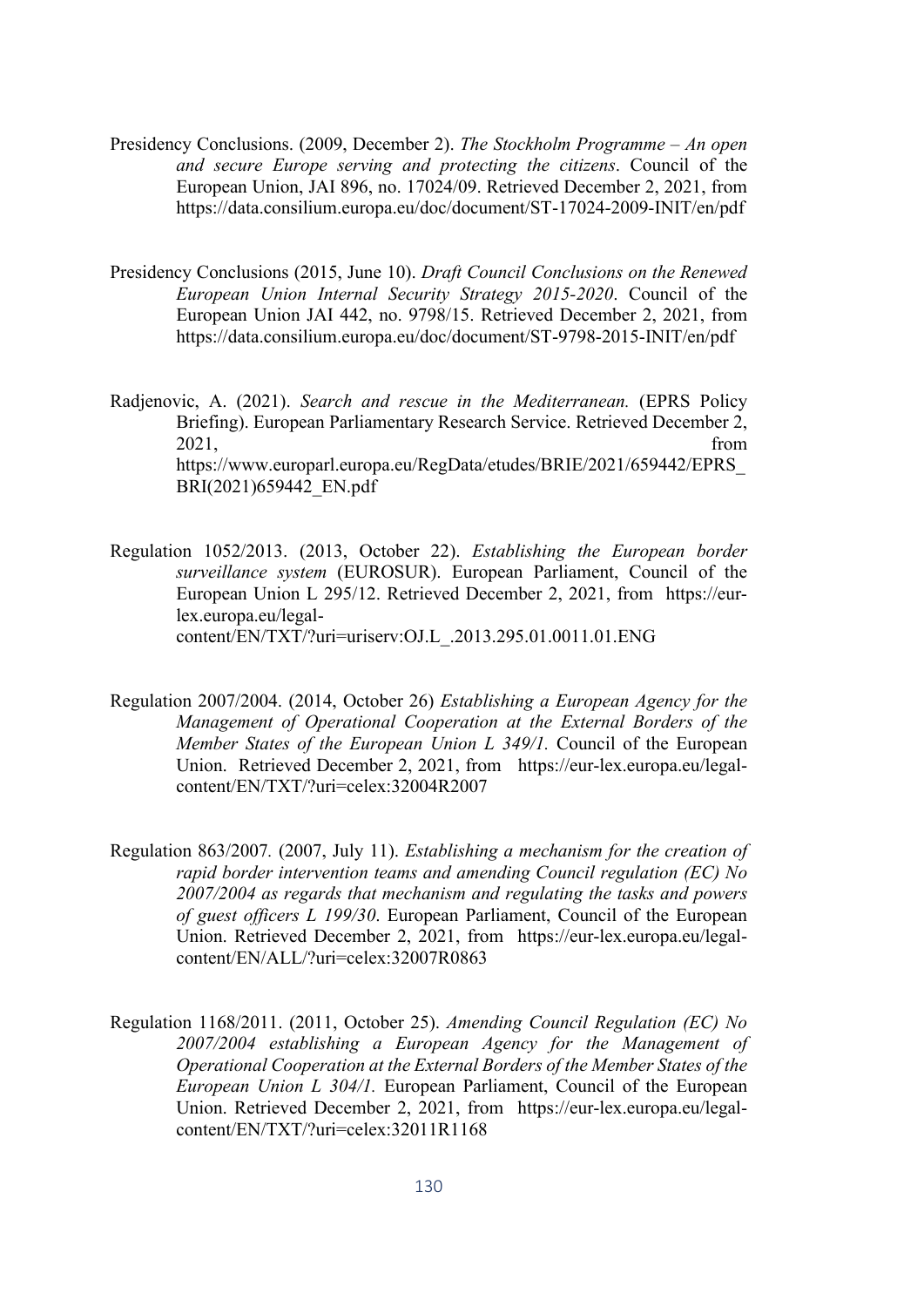Regulation 2016/399. (2016, March 9). *On a Union code on the rules governing the movement of persons across borders (Schengen Borders Code) (codification) L 77/1.* European Parliament, Council of the European Union. Retrieved December 2, 2021, from https://eur-lex.europa.eu/legalcontent/EN/TXT/?uri=celex:32016R0399

Regulation 2016/1624. (2016, September 14). *On the European border and coast guard and amending Regulation (EU) 2016/399 of the European Parliament and of the Council and repealing Regulation (EC) No 863/2007 of the European Parliament and of the Council, Council Regulation (EC) No 2007/2004 and Council Decision 2005/267/EC L 251/1*. European Parliament, Council of the European Union. Retrieved December 2, 2021, from https://eur-lex.europa.eu/legalcontent/EN/TXT/?uri=CELEX:32016R1624

- Regulation 2019/1896*.* (2019, November 13). *On the European border and coast guard and repealing Regulations (EU) No 1052/2013 and (EU) 2016/1624 L 295/1.* European Parliament, Council of the European Union. Retrieved December 2, 2021, from https://eur-lex.europa.eu/legalcontent/en/ALL/?uri=CELEX%3A32019R1896
- Regulation 1052/2013. (2013, October 22). *Establishing the European border surveillance system (Eurosur) L 295/11.* European Parliament, Council of the European Union. Retrieved December 2, 2021, from https://eurlex.europa.eu/legalcontent/EN/TXT/?uri=uriserv:OJ.L\_.2013.295.01.0011.01.ENG
- Rijpma, J. (2012). Hybrid agencification in the area of freedom, security and justice and its inherent tensions: The case of Frontex. In M. Busuioc, M. Groenleer, & J. Trondal (Eds.), *The agency phenomenon in the European Union: Emergence, institutionalisation and everyday decision-making (pp. 84–102).* Manchester: Manchester University Press.
- Rijpma, J. (2016). *The proposal for a European Border and Coast Guard: evolution or revolution in external border management? (Study PE 556.934).* European Parliament. Retrieved December 2, 2021, from https://www.europarl.europa.eu/RegData/etudes/STUD/2016/556934/IPOL \_STU(2016)556934\_EN.pdf
- Risse, T. (2009). Social constructivism and European integration. In A. Wiener, T. Diez (Eds.), *European integration theory* (pp. 144-158). Oxford: Oxford University Press.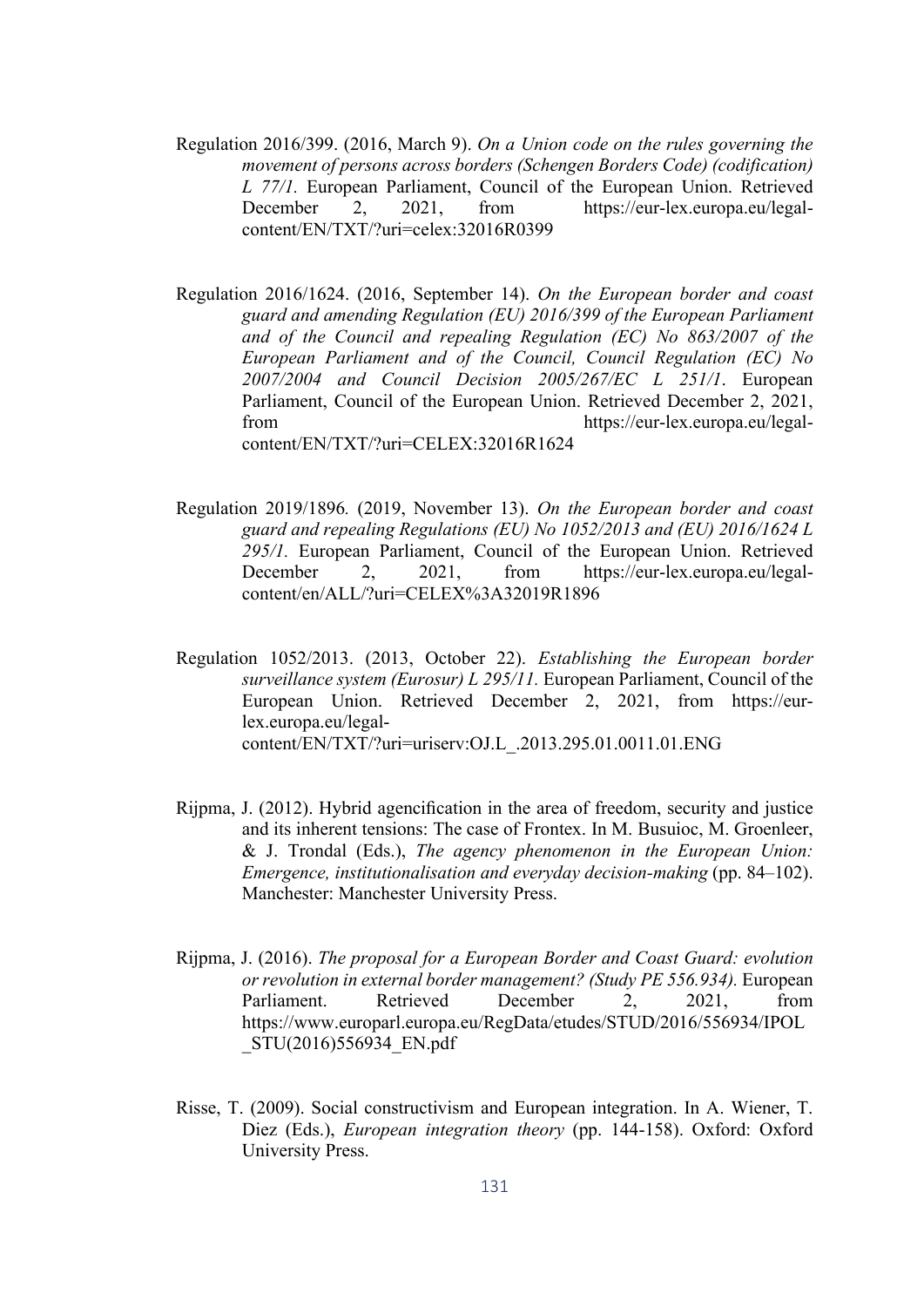- Rome Declaration*.* (2017, March 25). *Declaration of the leaders of 27 member states and of the European Council, the European Parliament and the European Commission*. Retrieved December 2, 2021 from https://www.consilium.europa.eu/en/press/press-releases/2017/03/25/romedeclaration/
- Rosamond, B. (2000). *Theories of European integration*. New York : St. Martin's Press.
- Rosamond, B. (2005). The uniting of Europe and the foundation of EU studies: Revisiting the neofunctionalism of Ernst B. Haas. *Journal of European Public Policy*, 12(2), 237-254. DOI: 10.1080/13501760500043928
- Rosamond, B. (2010). 7. New Theories of European Integration, In M. Cini, N. P. Borragán (3rd Ed.), *European Union politics* (pp. 104-123). Oxford: Oxford University Press
- Rosenfeldt, H. (2016, October 16). *Establishing the European Border and Coast Guard: all-new or Frontex reloaded?.* EU Law Analysis. Retrieved December 2, 2021, from https://eulawanalysis.blogspot.com/2016/10/establishing-european-borderand-coast.html
- Saurugger, S. (2014). *Theoretical approaches to European integration*. New York : St. Martin's Press.
- *Schengen Agreement*. (1985, June 14). Official Journal of the European Union. Retrieved December 2, 2021, from https://eur-lex.europa.eu/legalcontent/EN/ALL/?uri=CELEX:42000A0922(01)
- Scipioni, M. (2018). Failing forward in EU migration policy? EU integration after the 2015 asylum and migration crisis. *Journal of European Public Policy*, 25(9), 1357-1375. https://doi.org/10.1080/13501763.2017.1325920
- Schmitter, C., P. (1970). A Revised theory of regional integration. *International Organization*, 24(4), 836-868. doi:10.1017/S0020818300017549
- Schmitter, C., P. (2002). Neo-neofunctionalism. Chapter for publication In A. Wiener, T., A. Börzel, T. Diez (Eds.), *European integration theory* [eBook edition].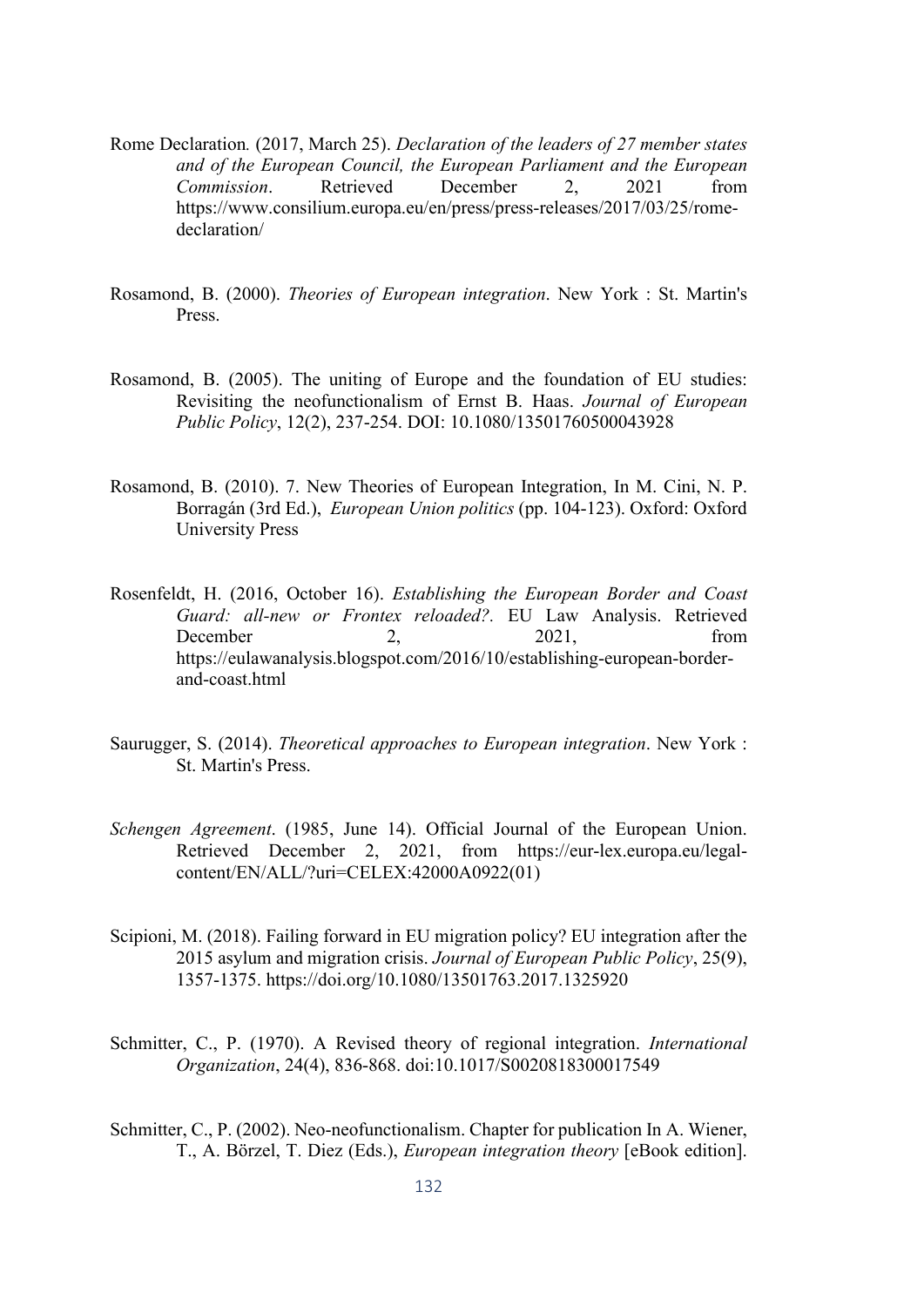Oxford: Oxford University Press (2003, in preparation). Retrieved December 2, 2021, from https://www.eui.eu/Documents/DepartmentsCentres/SPS/Profiles/Schmitter/ NeoNeoFunctionalismRev.pdf

- Schimmelfennig, F. (2014). Efficient process tracing: analyzing the causal mechanisms of European integration. In A. Bennett, & T. J. Checkel (Eds.), *Process tracing: From metaphor to analytic tool* (pp. 98-125). Cambridge: Cambridge University Press. DOI https://doi.org/10.1017/CBO9781139858472
- Spindler, W. (2015). 2015: The year of Europe's refugee crisis*. UNHCR.* Retrieved December 2, 2021, from https://www.unhcr.org/news/stories/2015/12/56ec1ebde/2015-year-europesrefugee-crisis.html
- Standard Eurobarometer 90. (2018). *First Results*. Retrieved December 2, 2021, from https://europa.eu/eurobarometer/surveys/detail/2215
- Standard Eurobarometer 92. (2019). *First Results*. Retrieved December 2, 2021, from https://europa.eu/eurobarometer/surveys/detail/2255
- Standard Eurobarometer 93. (2020). *First Results*. Retrieved December 2, 2021, from https://europa.eu/eurobarometer/surveys/detail/2262
- Sweet, S. A., & Sandholtz, W. (1997). European integration and supranational governance. *Journal of European Public Policy*, 4(3), 297-317. DOI: 10.1080/13501769780000011
- Tallberg, J. (2006*). Leadership and Negotiation in the European Union*. Cambridge University Press. https://doi.org/10.1017/CBO9780511492075
- *The Hague programme: Strengthening freedom, security and justice in the European Union 2005/C 53/01*. (2005, March 3). Official Journal of the European Union. Retrieved December 2, 2021, from https://eurlex.europa.eu/LexUriServ/LexUriServ.do?uri=OJ:C:2005:053:0001:0014:E N:PDF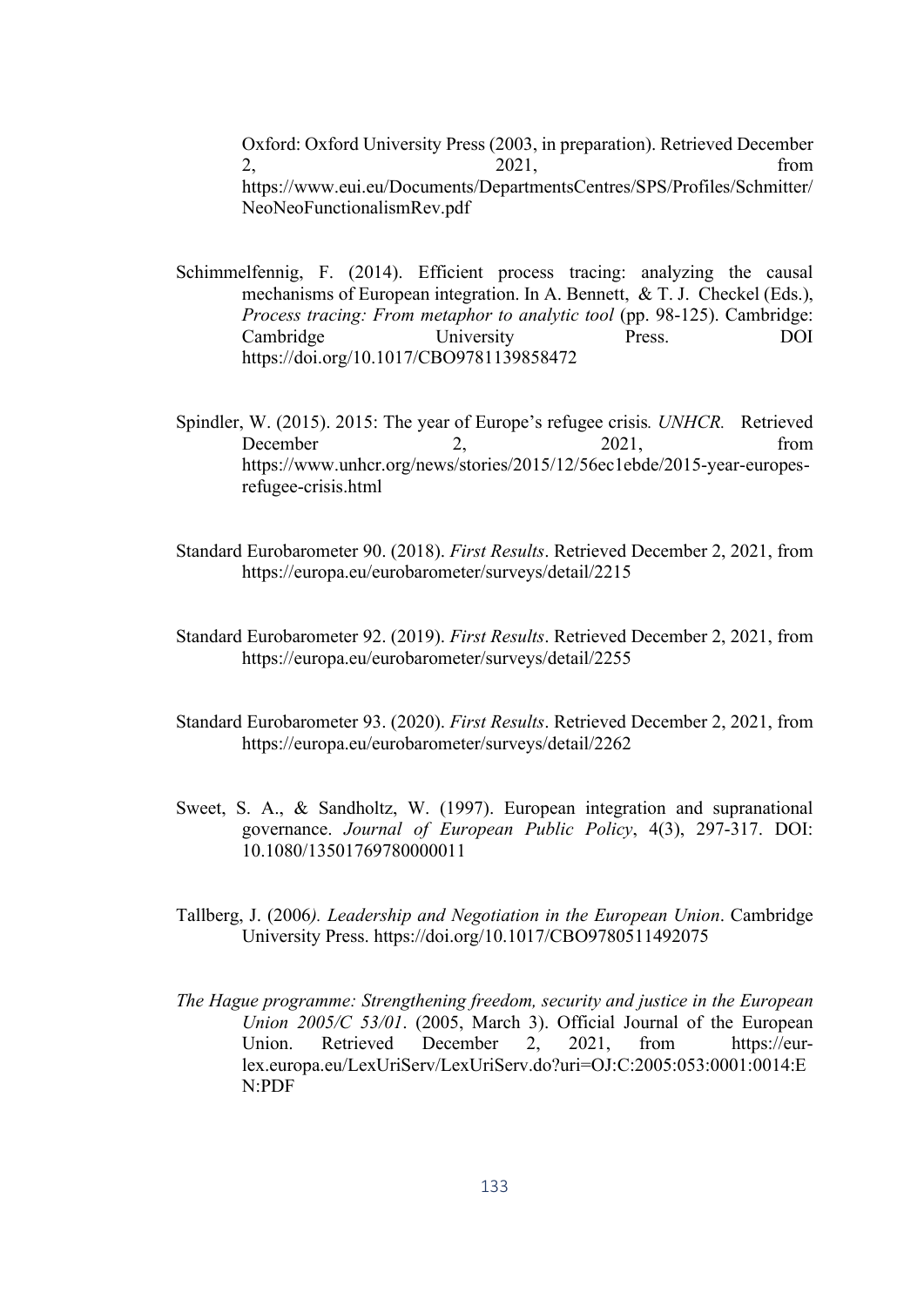- Tranholm-Mikkelsen, J. (1991). Neo-functionalism: Obstinate or obsolete? A reappraisal in the light of the new dynamism of the EC. *Millennium: Journal of International Studies*, *20*(1), 1–22. https://doi.org/10.1177/03058298910200010201
- Trevisanut, S. (2015). The EU external border policy managing irregular migration to Europe Migration in the Mediterranean. In F. Ippolito, S. Trevisanut (Eds.), *Migration in the Mediterranean mechanisms of international cooperation* (pp. 215–235). Cambridge University Press.
- Treaty of Rome. (1957). *Treaty establishing the European Economic Community.*  European Economic Community. Retrieved December 2, 2021, from https://eur-lex.europa.eu/legal-content/EN/TXT/?uri=LEGISSUM:xy0023
- Treaty on European Union. (1992, July 29). *Treaty on European Union Official Journal C 191 , 29/07/1992 P. 0001 – 0110.* European Union. Retrieved December 2, 2021, from https://eur-lex.europa.eu/legalcontent/EN/TXT/?uri=celex:11992M/TXT
- Vernasca, G. (2016, June 6). *The UK's EU rebate-explained*. The Conversation. Retrieved December 2, 2021, from https://theconversation.com/the-uks-eurebate-explained-58019
- Waltz, K. N. (1979). *Theory of international politics*. MA: Addison-Wesley.
- Wallace, H. (2005). An institutional anatomy and five policy modes. In H. Wallace, W. Wallace, & M. Pollack (Eds.), Policy-making in the European Union (pp.49-87). New York: Oxford University Press
- Westlake, M. (1994). *A modern guide to the European parliament*. London: Pinter Publishers.
- Wiener, A., & Diez, T. (Eds.). (2009). *European integration theory*. New York: Oxford University Press.
- Wolff, S., & Schout, A. (2013). Frontex as agency: More of the same?. *Perspectives on European Politics and Society*, 14(3), 305-324. DOI: 10.1080/15705854.2013.817809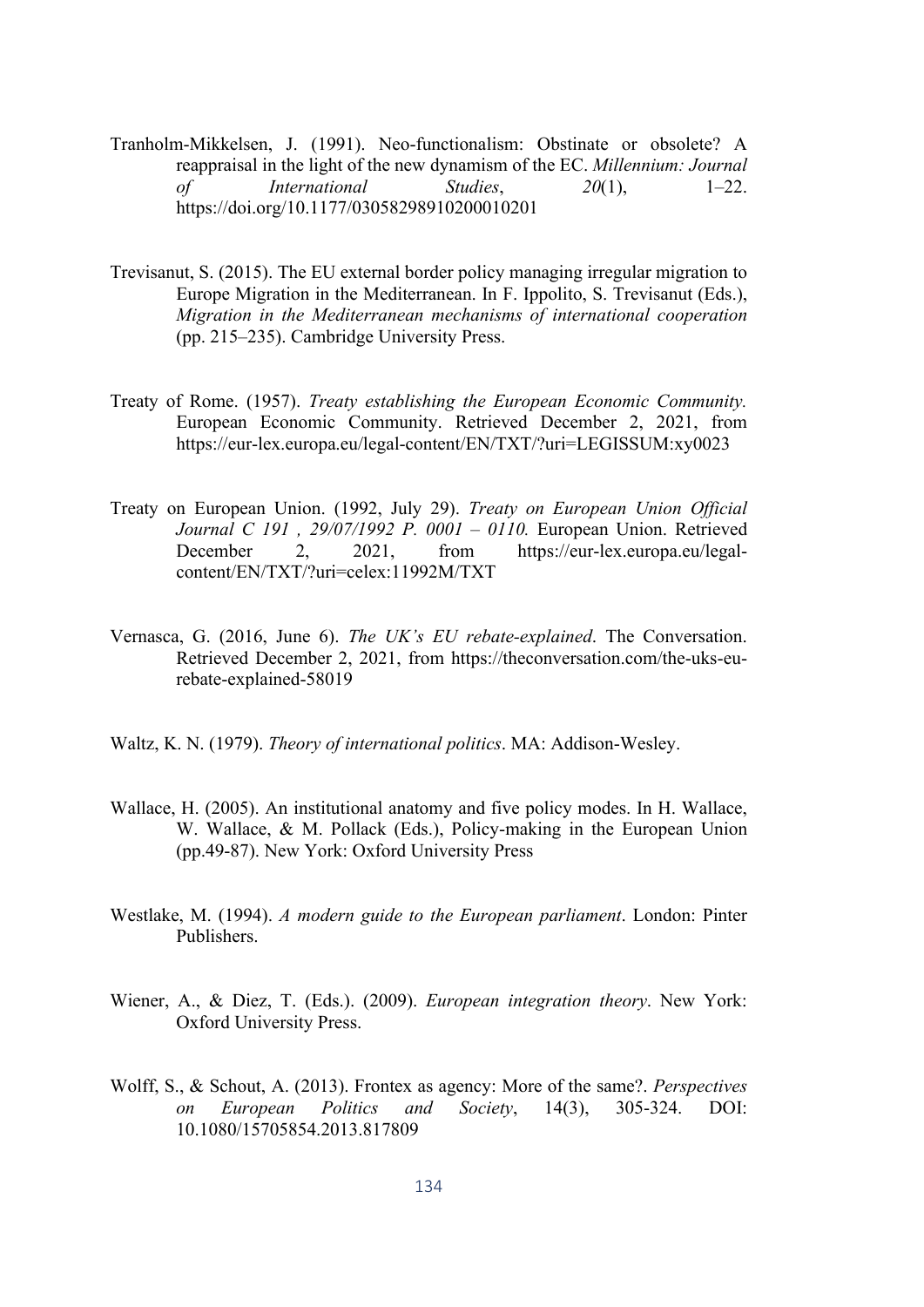Zalan, E. (2016, Jun 21). Losing Schengen would hurt EU businesses. *EU observer.*  https://euobserver.com/business/133253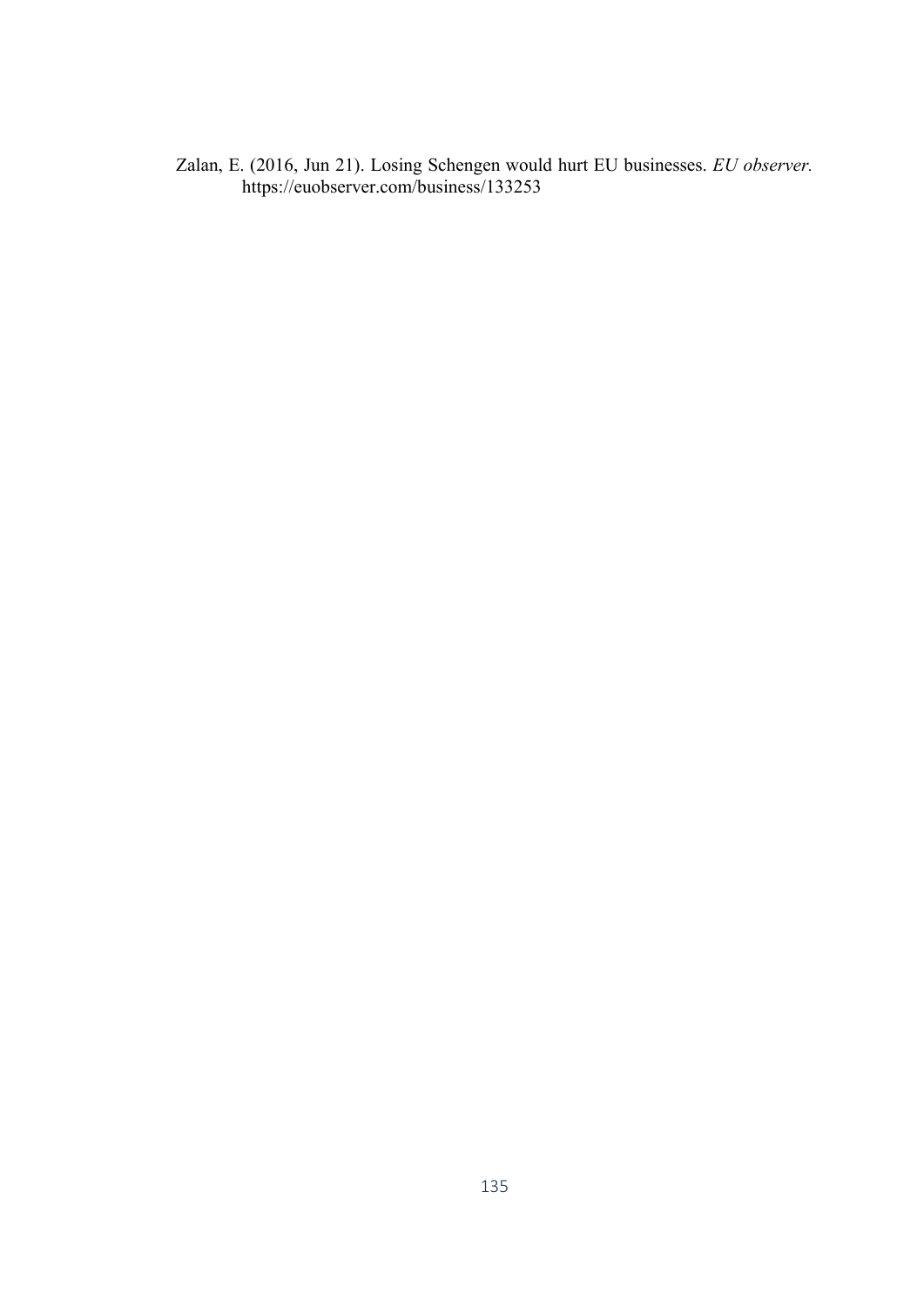#### APPENDICES

### A. TURKISH SUMMARY / TÜRKÇE ÖZET

# AB'NİN DIŞ SINIR YÖNETİMİNE YENİ İŞLEVSELCİ BİR YAKLAŞIM: FRONTEX ÖRNEĞİ

Bu tez, Avrupa Birliği (AB, Birlik)'nin dış sınır yönetiminin bütünleşmesini yeni işlevselcilik teorik merceğinden Frontex vaka çalışması ile incelemiştir. Vaka çalışması içerisinde 2004 yılında Avrupa Birliği üye ülkelerinin dış sınırlarının yönetimi için operasyonel işbirliği Ajansı (Frontex, Ajans)'nın kuruluşu ve 2016 yılında Avrupa Sınır ve Sahil Güvenlik Birimi (ASSGB)'ne yükseltilmesi incelemiştir. Bugün Birlik'in dış sınır yönetiminin ortaklaştırmasına dair güncel çabaları daha önceki hükümetlerarası girişimler olan Schengen ve Ortak Birim (OB)'ye kıyasla daha fazla uyumlaşmaya doğru gitmiş ve Birlik, Üye Devletlerin dış sınır yönetimlerinin ortaklaştırılmasında önemli bir konuma gelmiştir. Üye Devletler dış sınır yönetiminde Frontex'in (şuanki haliyle ASSGB) Yönetim Kurulu'nda temsil edilmekle beraber veto hakkına sahiptirler. Bunun yanı sıra, Yönetim Kurulu iki de Avrupa Komisyonu temsilcisini içerir. Dış sınır yönetimi, dolayısıyla, tamamen Birlik yetki alanı altında olmasa da ortak yetki alanı kapsamında faaliyet göstererek Üye Devletlerin hassas olduğu bir politika alanında hem Birlik hem de Üye Devletlerin birlikte çalışmasına örnek teşkil etmektedir. Dolayısıyla, hassas bir politika alanında dış sınır yönetimine dair bir Birlik Ajansı kurulması konusu bütünleşme açısından önemli bir gelişmedir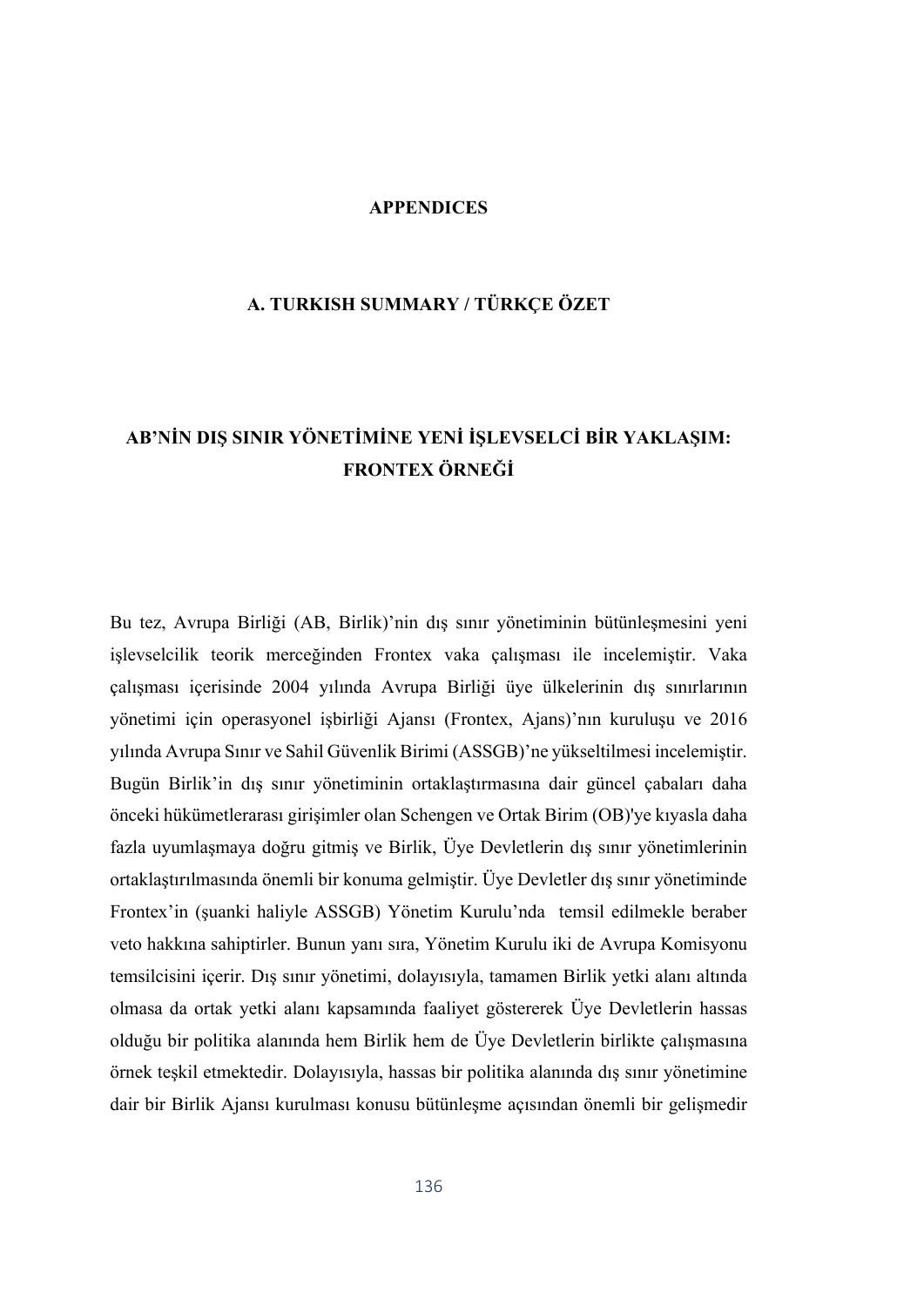ve bu tezde AB'nin dış sınır yönetimini incelemede bir vaka çalışması olarak sunulmuştur.

Bu tez beş bölümden oluşmaktadır. İlk bölüm giriş kısmı olup Frontex ve ASSGB hakkında arka plan bilgisi sunmuş olup konunun literatürdeki yerine, bu çalışmada ele alınış biçimi ve amacına ve bu çalışmada kullanılan metodolojik yaklaşıma yer vermektedir. İkinci bölüm teorik arka planı oluşturmayı amaçlamakta ve bu bölümde yeni işlevselciliğin ortaya çıkışı, gelişimi ve bu çalışmada kullanılmasının önemine vurgu yapılmaktadır. Ayrıca diğer ana bütünleşme teorisi olan hükümetlerarasıcılık ve onun revize edilmiş hali olan liberal-hükümetlerarasıcılık, ve entegrasyona farklı yaklaşımlar sunan ve AB bütünleşmesi çalışmalarında literatürde kullanımı arttığı gözlenen kurumsalcılık, yeni-kurumsalcılık ve supranasyonel yönetişim yaklaşımlarına da bu tezde kullanılan teorik çerçevenin çalışılan konuya olan uygunluğunun anlaşılması açısından kısa da olsa yer verilmiştir. Üçüncü bölümde Birlik'in dış sınır yönetiminde bir Birlik sınır ajansının oluşturulmasına giden yolda anlaşmalarla beraber Birlik yapısı içerisinde bir iç güvenlik politika alanının oluşturulmasının önemine değinilerek bütünleşmenin ekonomik bir alandan siyasal bir alana yayılmasında Birlik'in Avrupa Tek Pazar'ı oluşturması hedefi ve Schengen Anlaşması özellikle kişilerin ve malların serbest dolaşımı açısından ele alınmış ve iç güvenlik-dış sınır denkleminde bir Adalet ve İçişleri alanının kurulması ve bu alan içerisindeki gelişmelerin dış sınır yönetiminin ortaklaştırılmasına giden yoldaki önemine yer verilmiştir. Dördüncü bölüm tezin analiz kısmıdır. Bu kısım ikinci bölümde açıklanan yeni işlevselci teorinin öngördüğü entegrasyon mekanizması olan yayılma araçlarından yararlanarak önce Frontex sonra ise ASSGB'nin kuruluş müzakerelerindeki olay ve aktörlere odaklanarak dış sınır yönetiminde ortaklaşmaya doğru giden yolu teorik mekanizmalar ile açıklamaktadır. Ayrıca üçüncü bölümde değinilen iç güvenlik-dış sınır denklemini de teorik olarak analize katmaktadır. Beşinci bölüm ise son bölüm olup sonuç kısmıdır.

AB dış sınır yönetimi ajansı Frontex, kurulduğundan beri sırasıyla 2007, 2011, 2016 ve son olarak 2019 yılındaki yönetmelik değişikleriyle beraber Üye Devletler için dış sınır yönetiminde destek ve koordinasyon sağlamanın yanı sıra operasyonel anlamda da kapasitesini geliştirmiş, kendi sınır muhafızlarını edinme noktasına gelmiş, Üye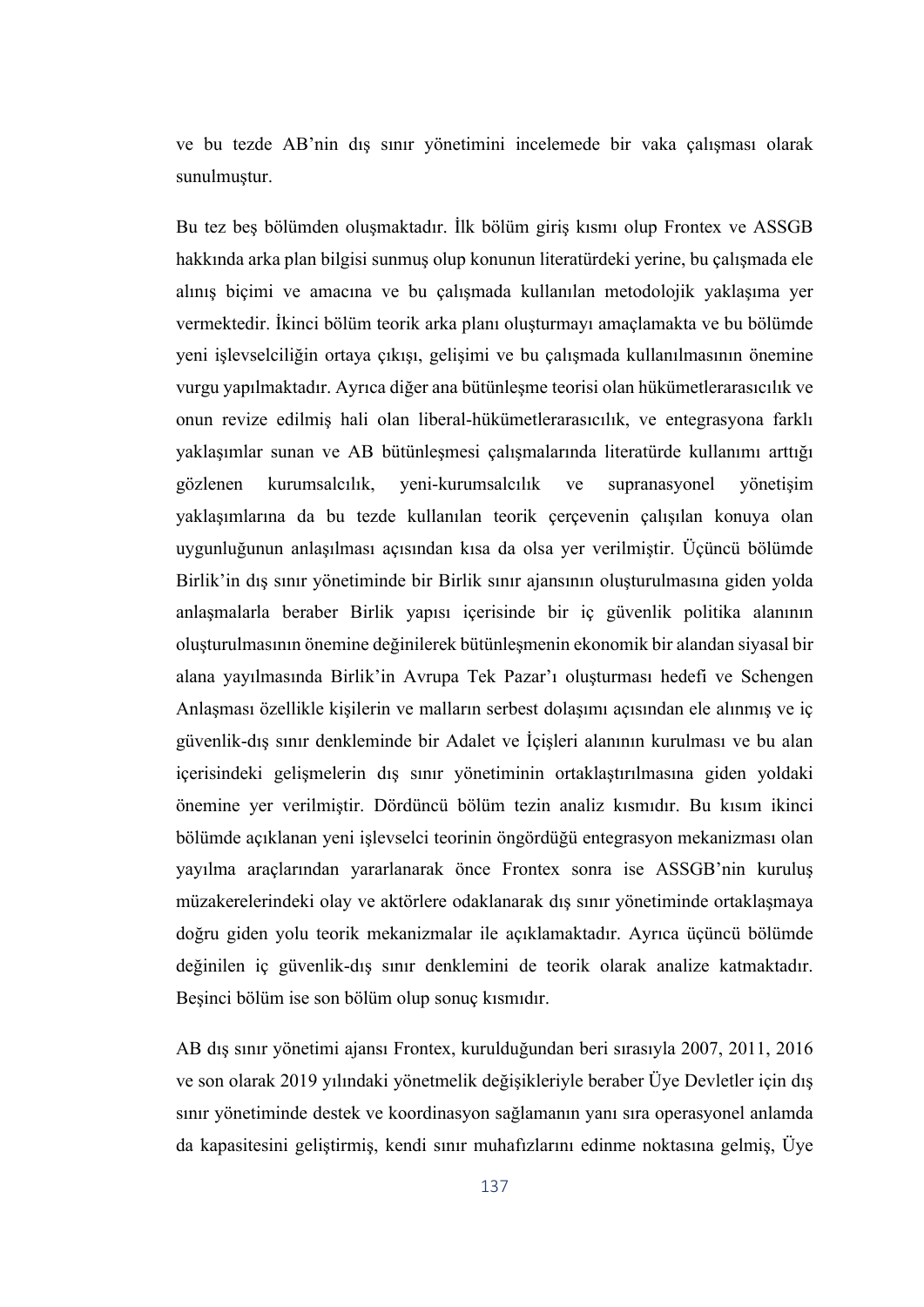Devlet ve üçüncü ülkelerle ortak dönüş operasyonları gerçekleştirilmesinde önemli bir aktör haline gelmiştir. İlk olarak 863/2007 sayılı Yönetmelik, Ajansın komutasında bir ekip oluşturmanın ilk adımı olarak Hızlı Sınır Müdahale Timleri (HSMT)'ni kurdu. Dış sınır yönetimine ilişkin ortak politika çerçevesinin ulusüstüleştirilmesini yansıtan en önemli değişikliklerden biri olarak görülen 1168/2011 sayılı Yönetmelik, Ajansın dış ilişkilerdeki rolünü daha da pekiştirmiş, HSMT'leri Avrupa Sınır Muhafız Timi (ASMT)'ne yükseltmiş ve ortak operasyonların ve pilot projelerin organizasyonu hakkında ayrıntılı hükümler ortaya koymuştur. Bunun yanı sıra, geri dönüş konusunda işbirliğini geliştirip Ajansın üçüncü ülkelerle işbirliğine ilişkin yetkilerini de genişletmiştir. 2016/1624 sayılı Yönetmelik, dış sınırların yönetiminin Üye Devletler ile AB arasında *ortak bir sorumluluk* haline getirilmesi amacıyla, özellikle Avrupa Komisyonu (Komisyon)'nun da buna yönelik çalışmalarıyla, mevcut dış sınır yönetimi kapsamını genişleterek dış sınırlarda tam teşekküllü bir Avrupa entegre sınır yönetimini sağlamak için Frontex'in yerini alan ASSGB'ni resmi olarak kurmuştur. Son olarak, 2019/1896 sayılı Yönetmelik ile Üye Ülkeler, geri dönüş operasyonlarında Ajansın yetkilerinin artırılması konusunda Ajans ile yakın istişare içinde "bütünleşik sınır yönetimi" kavramını uygulamak için daha büyük bir yükümlülük altına girmiştir, ancak yukarıda bahsedildiği üzere karar vermede birincil yetki Üye Devletlere aittir.

Ajansın bütçesindeki artış ile yıllar içinde artan görev ve sorumlulukları göz önüne alındığında bu tez Birlik'in hem iç güvenlik hem de göç politikası ile yakından alakalı hale gelen ayrıca Üye Devletler bakımından hassas bir politika alanı özelliği gösteren dış sınır yönetimi politika alanında daha fazla uyumlaştırmaya ve bir Birlik ajansı (Frontex'in, daha sonra ASSGB) kurulması noktasına nasıl geldiğini, diğer bir deyişle Üye Devletler'in ilgilerini hassas bir alan olarak nitelendirilen dış sınır yönetimi politika alanında neden daha fazla uyumlaştırmaya ve sonunda bir Birlik ajansı kurulmasına çevirdiği sorularını sormuştur ve bu soruları neo-fonksiyonalizm teorik çerçevesinden cevaplamıştır. Bu sorulara cevap vermek için tezde metodolojik olarak literatürdeki süreç izleme yönteminden faydalanılarak AB'nin dış sınır yönetimindeki bütünleşme süreci içerisindeki nedensel mekanizmaların saptanabilmesi için bir olay bütünü haline getirilmiştir. Süreç izleme yöntemi sosyal bilimlerde nitel araştırma yöntemlerinden olup tek bir vaka çalışmasının incelenip nedensel çıkarım yapılmasına olanak sağlar. Bunu yapabilmek için ele alınan vaka ile ilgili izlenecek süreç hakkında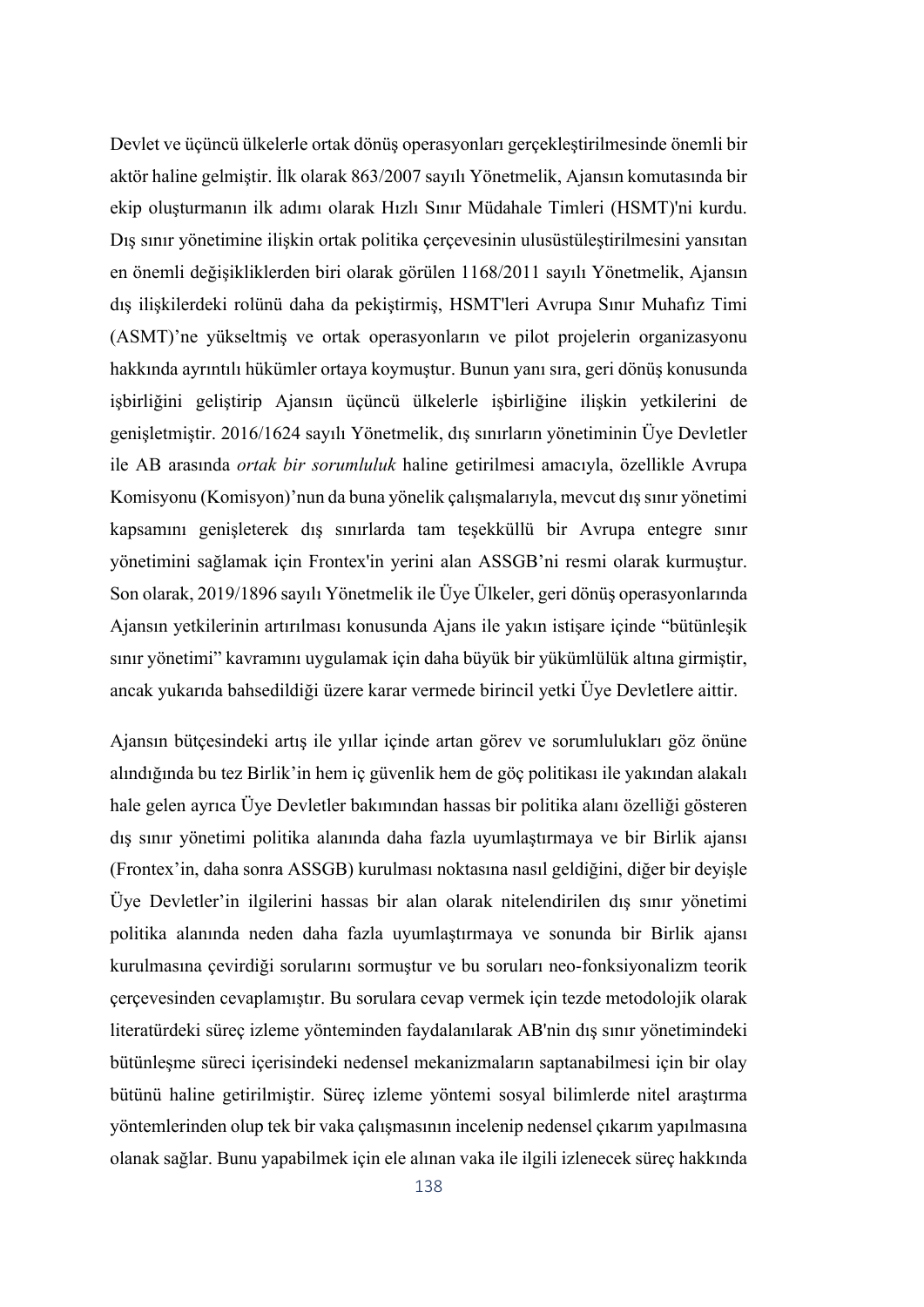olabildiğince bilgi toplanması gerekir. Bu bağlamda, bu tez süreç izlemede dış sınır yönetimi bütünleşmesi süreci içerisindeki kurumsal ve ampirik gelişmeleri birincil kaynak olarak AB anlaşmaları, yönetmelikleri, raporları ve ikincil kaynaklar olarak makaleler, haberler, sözlükler aracılığıyla araştırarak Birlik dış sınır yönetimi bütünleşmesinin ortaya çıkmasında ve Frontex ve daha sonra ASSGB'nin kuruluşunda etkili olan aktörler ve olayları açığa çıkarmıştır. Tezde Birlik'i dış sınır yönetimi bütünleşmesine götüren gelişmeler, aktörler ve olaylar teorik çerçeve içerisine nedensel çıkarım yapabilmek adına yeni işlevselci yayılma aracı (spillover) mekanizması ile entegre edilmiştir. Bu anlamda analiz, klasik yeni işlevselcilik'e ait olan işlevsel yayılma (functional spillover) ve siyasal yayılma (political spillover), ve revize edilmiş yeni işlevselcilik'e ait olan geliştirilmiş yayılma (cultivated spillover) ve dışsal yayılma (exogenous spillover) olmak üzere toplamda dört çeşit yayılma mekanizması kullanarak sorulara cevap vermiştir. Böylelikle bütünleşmenin açıklanmasında klasik yeni işlevselcilik'in yanı sıra revize edilmiş yeni işlevselcilik de teorik olarak dikkate alınmıştır.

Yapılan yeni işlevselci teorik analiz sonucunda Frontex'in kuruluşunda fonksiyonel yayılma, geliştirilmiş yayılma ve dışsal yayılmanın varlığı ve bütünleşmesdeki ilerletici etkileri saptanmıştır. ASSBG'nin kuruluşunda ise geliştirilmiş yayılma, dışsal yayılma ve siyasal yayılma mekanizmalarının varlığı ve dış sınır yönetiminin ortaklaştırılmasındaki itici mekanizmalar olduğu saptanmıştır. Üye Devletlerin ve Birlik'in dış sınır yönetimi alanında adımlarını daha entegre hale getirmeye çalışması ve dış sınır yönetiminin bir parçası olarak Birlik Ajansı kurması yeni işlevselci teori ile açıklanmıştır.

Tezin ilk bölümünde tezin amaç ve kapsamı literatürde AB Ajansları ve AB'de güvenlik konusuna teorik yaklaşan çalışmaların daha az oluşu ayrıca spesifik olarak AB dış sınır yönetimi entegrasyonuna dair çalışma eksikliği çerçevesinde çizilerek dış sınır yönetimi politika alanı içerisinde Frontex ve ASSGB'nin kuruluşunu açıklamak olarak belirtilmiştir. Yeni işlevselci teori ile Frontex ve ASSGB'nin kuruluşunun açıklanabileceği ileri sürülmüştür. İzlenen metodoloji ve tezin organizasyonu anlatılmıştır.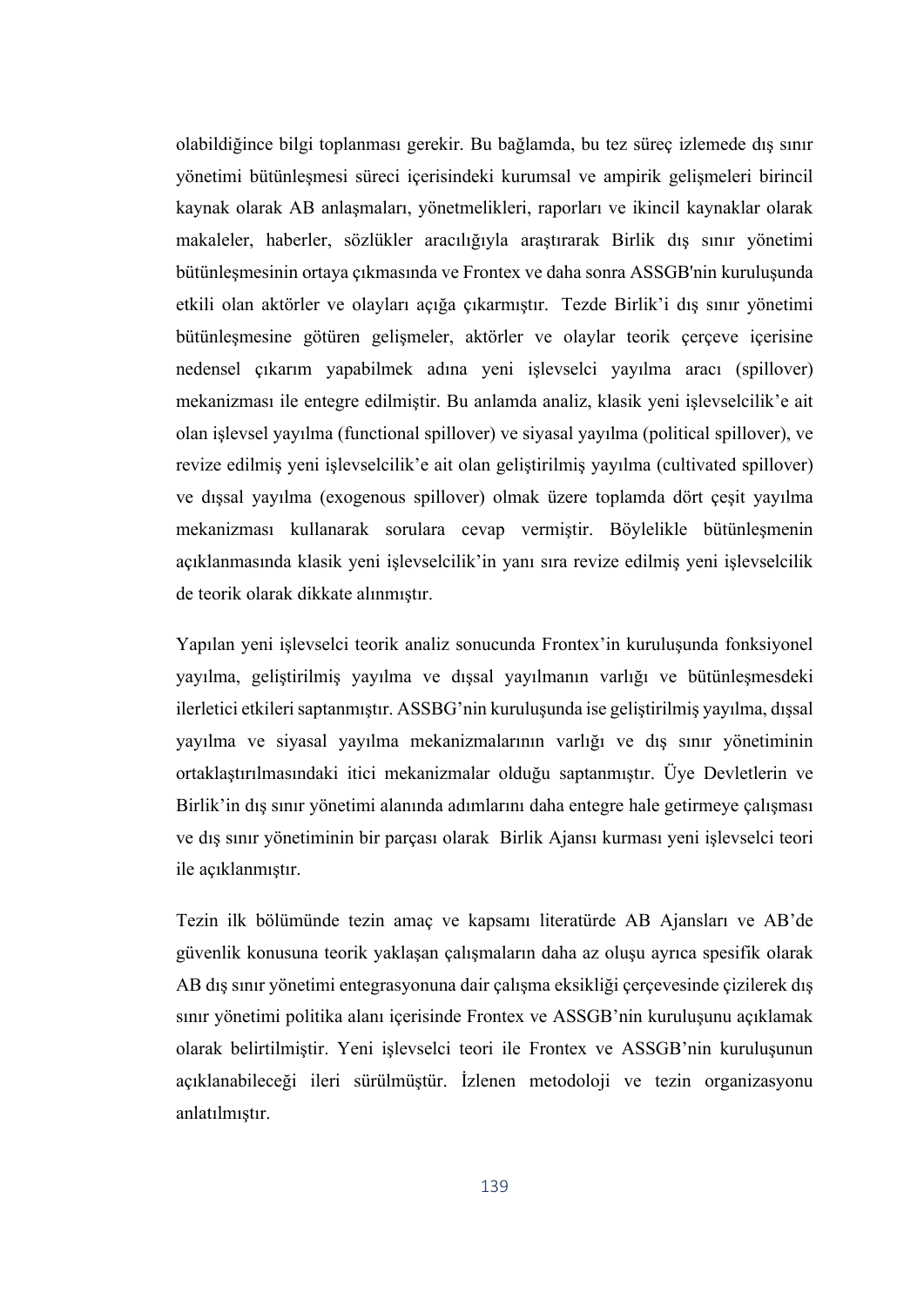İkinci bölüm teorik çerçevenin çizilmesi için yeni işlevselci teorinin ortaya çıkışı ve gelişimini ortaya koyup teorinin vaka çalışmasının aydınlatılmasına yardımcı olacak yayılma mekanizması hakkında detaylara yer vermiştir. Yayılma kavramı, genel itibariyle bütünleşmenin bir sektörde/alanda bir kez başlatıldığında, başlangıçta öngörülmeyen onunla alakalı başka bir alana doğru zaman içinde genişlediğini ortaya koyan ve bütünleşme sürecindeki dinamizmi gösteren bir mekanizmadır (Jensen, 2010, s.75). Bu tez entegrasyonu ekonomik sektörden başlatan veya ekonomik sektörler arasında sınırlayan tanımlar yerine revize edilmiş yeni işlevselcilik kapsamında yayılma kavramının yukarıda belirtilen geniş tanımını ele almaktadır. Bu tezde kullanılan yayılma aracı çeşitleri şöyledir: İşlevsel yayılma, bir alanda bütünleşmeyi sağlamak için yeni bir alanda da bütünleşmeye yönelik adımların uygulanması arasındaki ilişkiyi vurgular (Jensen, 2010). Siyasi yayılma, ulusal seçkinler (hükümet seçkinleri) veya çıkar grupları (hükümet dışı seçkinler) tarafından, bu grupların belirli sorunları çözmek için uluslarüstü işbirliğinin gerekli olduğunu fark ettiklerinde ortak bir çıkar için bütünleşmeye yönelik baskı yaratmalarını vurgular (Jensen, 2010, s.76) ve hatta bu elitlerin bütünleşmeye yönelik katkıda bulunmasında sosyalleşme sürecinden faydalandıklarını söyler ve aktörlerin öğrenme kabiliyetlerini, buna bağlı olarak politika yapım sürecinde tercihlerinde değişikliğe gidebildiklerini vurgular. Geliştirilmiş yayılma, ulusüstü aktörlerin bütünleşme aracıları olarak hareket ederek, politika girişimcileri olarak veya en düşük ortak paydanın ötesinde bir karara varmaya yönelik yapıcı hareketleri sayesinde bütünleşmeyi ilerlettiğini gösterir (Bergmann & Niemann, 2015, s.6). Bu bağlamda Avrupa Komisyonu ve Avrupa Parlamentosu (Parlamento) ve Avrupa Birliği Adalet Divanı bu mekanizmada etkili olması beklenen ulusüstü aktörlerdir ve bu aktörler bütünleşme sürecinde pasif değildirler. Son olarak, Schmitter (2004) tarafından ortaya atılan ve Niemann (2006, 2016) tarafından geliştirilerek içsel etkisinin de olduğu gösterilen dışsal yayılma mekanizması, küreselleşme, göç veya uluslararası terörizm gibi Birlik'in dışında gerçekleşen olayların bütünleşme sürecinde etkili olduğunu öngörür ve Üye Devletlerin işbirliğine yönelmelerine dair dışsal baskıyı yaratan mekanizmayı temsil eder. Bu mekanizma ayrıca, dış olay/lardan kaynaklanan baskının aktörlerin kendi iç bağlamlarında da baskılanmasına yol açarak onları bütünleşmeye yönlendiren işlevsel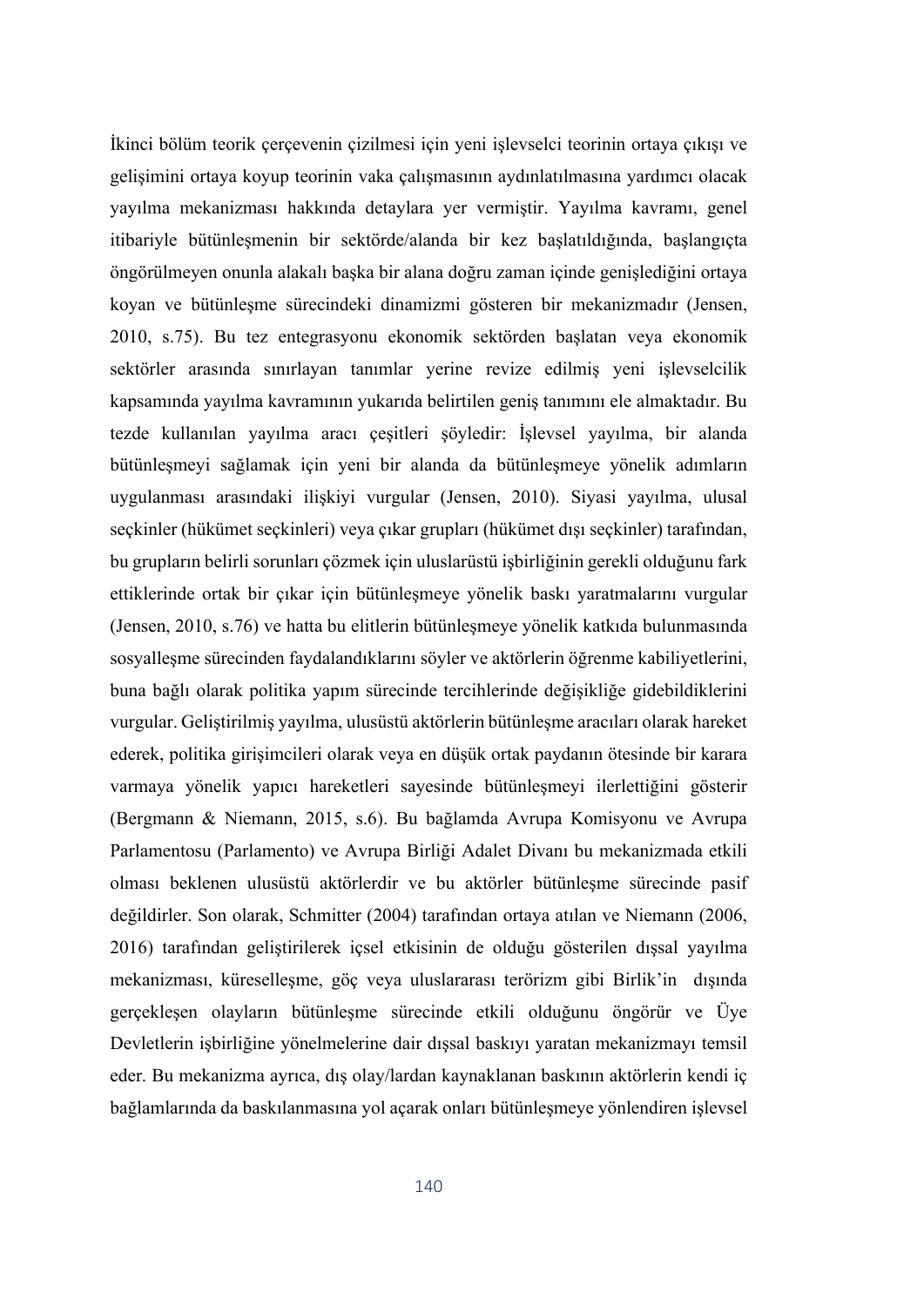bir yayılma etkisinden bahseder ve bunu dışsal fonksiyonel yayılma olarak adlandırır (Niemann, 2006).

Üçüncü bölümde Frontex'in kurulmasında AB'nin Özgürlük, Güvenlik ve Adalet alanı (ÖGAA) ile ilgili olarak gerçekleştirdiği kurumsal gelişmelere yer verilmiştir. Bu gelişmeler incelenirken Birlik'in göç politikası ve iç güvenlik politikasının son yıllarda göç hareketleriyle ilgili artan endişeler nedeniyle kesişmeye başlayarak iç güvenlik ve dış sınır yönetimi alanlarını daha yakın hale getirmesi ve bu iki alanın kesişiminde Frontex'in önemli bir rol üstlenme noktasına geldiği vurgulanmıştır. Önce ekonomi ve iç güvenlik alanları arasında, daha sonra dış sınır yönetimi politika alanına yönelik gelişmelerin ortaya çıkmasında ve politika alanlarının birbine bağlantılı hale gelmesinde Avrupa Tek Pazar'ı oluşturma hedefi ve bunun için özellikle kişilerin serbest dolaşımı ilkesinin uygulanmasının şart haline gelmesiyle beraber iç sınırların yavaş yavaş ortadan kaldırılıp iç güvenliğin dış sınır yönetimi ile sağlanması mecburiyetinin doğması yatmaktadır. Şöyle ki, Birlik'in Tek Pazar hedefi doğrultusunda ekonomik faaliyet için gerekli dört serbestinin (kişilerin, malların, hizmetlerin ve sermayenin serbest dolaşımı) gerçekleştirilmesi amacıyla iç sınırların kaldırılmasının bir zorunluluk haline gelmesi, Üye Devletler arasında hükümetler arası bir işbirliği olarak ortaya çıkan Schengen Anlaşması'nın yürürlüğe girmesiyle AB'nin entegrasyon tarihinde önemli bir yer teşkil etmiştir. Üye Devletlerin iç sınırların kaldırılması konusuna eşlik eden kişilerin serbest dolaşımı serbestisi hakkındaki endişeleri sebebiyle AB, başlangıçta Birlik içindeki sınır kontrollerini tamamen kaldırmakta başarılı olamamış ve konu Schengen girişimi ile beş Üye Ülke arasında ele alınmıştı. Fakat bu girişim daha sonra genişleyerek AB müktesebatında yerini almıştır ve iç güvenlik-dış sınır yönetimi politika alanları arasında birbirine bağlılık söz konusu olmuştur. Bunun yanı sıra, Birlik'in iç güvenlik konularını daha iyi ele alma ihtiyacının bir sonucu olarak Adalet ve İçişleri alanının kurulması ve bu alan içerisinde dış sınır yönetimi konusunda işbirliğini genişletmesi söz konusu olmuştur. Adalet ve İçişleri alanı zamanla kendi içerisinde de Anlaşmalar çerçevesinde yenilenip bir ÖGAA haline gelmiş, Tek Pazar'ın "yan tedbir"i olmaktan çıkmıştır. ÖGAA'na Anlaşmalarla gelen revizyonlar sayesinde bu alanda yapılacak olan politikaların oluşturulmasında izlenecek karar verme mekanizmaları da yenilenmiş, özellikle Lizbon Anlaşması'yla gelen olağan yasama usulü Avrupa Komisyonu'na ÖGAA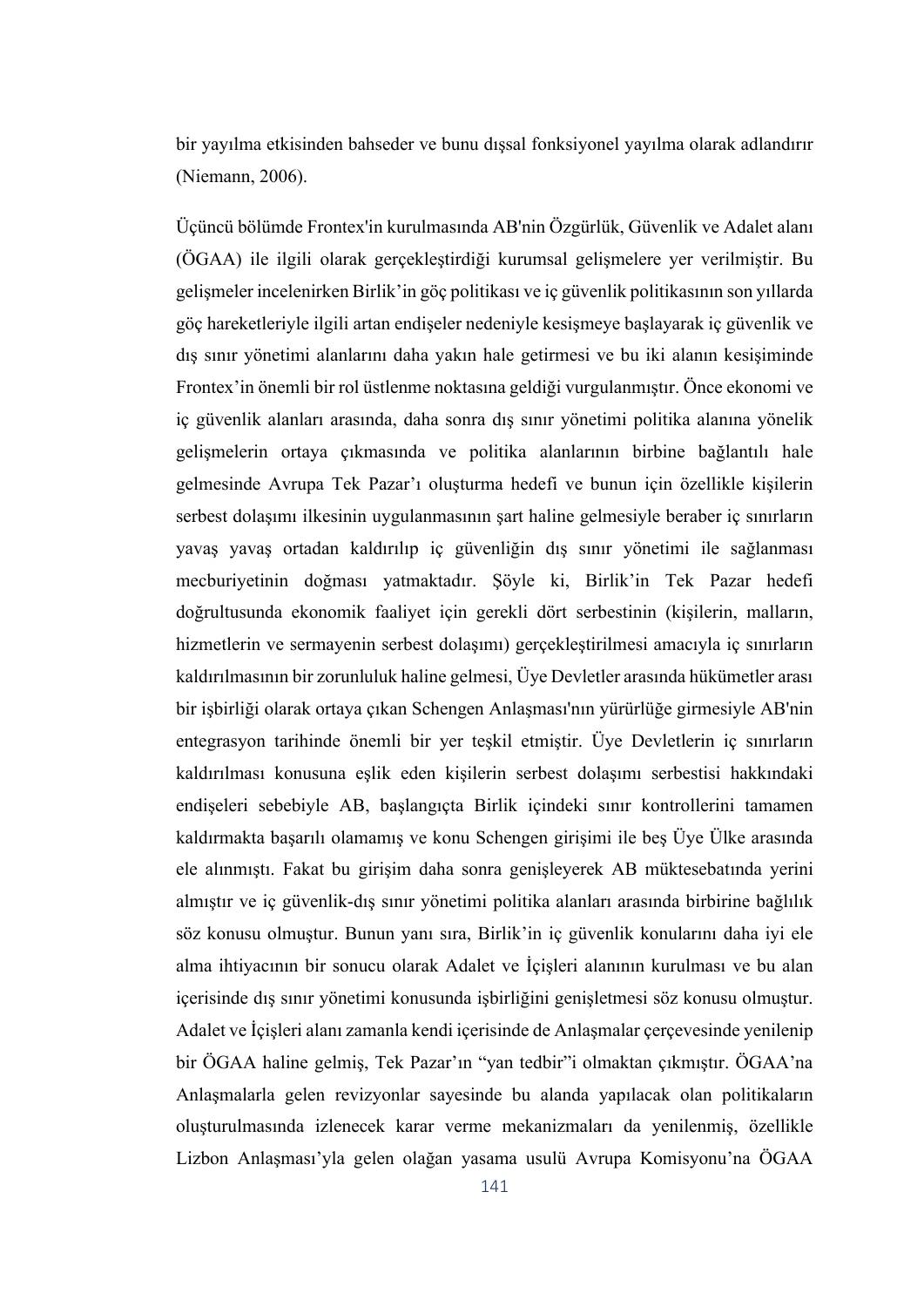alanında yasama önerisinde bulunmada önemli bir rol atfetmiştir. Bunun yanı sıra, Avrupa Parlamentosu'nun onay prosedürü daha etkili hale getirilip rıza prosedürüne çevrilmiş ayrıca Parlamento olağan yasama usulü içerisinde Avrupa Konseyi ile eş yasa koyucu pozisyona gelmiştir. Bu değişimlerin Frontex ve ASSGB'nin kuruluşu müzakerelerinde geliştirilmiş yayılma aracı ile ulusüstü kurumların etkisini incelemede önemi vardır. Dolayısyla bu bölüm bir sonraki analiz bölümü için Birlik Ajansı'nın kurulduğu politika alanındaki kurumsal ve ampirik gelişmeleri göz önüne sermiştir.

Dördüncü bölüm analiz bölümü olarak bundan önceki bölümlerde anlatılan teorik ve kurumsal çerçeveyi yeni işlevselci yayılma mekanizmaları aracılığıyla teorik bir analizde birleştirmeyi amaçlamıştır. Buradaki analiz öncelikle Frontex'in kuruluşunu ele almıştır. Süreçte etkili olan işlevsel yayılma, geliştirilmiş yayılma ve dışsal yayılma açıklanmıştır. Bir önceki bölümde değerlendirilen Avrupa Tek Pazar'ı ve kişilerin serbest dolaşımının Schengen aracılığıyla operasyonel hale gelmesinin sonucu olarak dış sınır yönetiminde daha uyumlu politikalar yapılmasına ihtiyaç duyulmasını işlevsel yayılma aracı ile değerlendirmiştir. Bu anlamda, Avrupa Tek Pazarı'nın tam olarak uygulanabilmesi için gerekli serbesti olan kişilerin, malların, hizmetlerin ve sermayenin AB Üye Devletleri arasında serbest dolaşımının sağlanması gerekliliğinden yola çıkılarak Schengen Anlaşması'nın ortaya konup Birlik'in iç sınır kontrollerinin kaldırılmasının dış sınır kontrolünü beraberinde getirmesi arasındaki ilişkinin işlevsel bir yayılmaya yol açtığı, ayrıca Adalet ve İçişleri alanının kurulup bu alanın Tek Pazar'ın yan gelişmesi olmaktan ziyade başlı başına Özgürlük, Güvenlik ve Adalet alanına dönüşmesinin de dış sınır yönetiminin ele alındığı bu politika alanının gelişimiyle beraber Frontex'in kurulmasında yeni işlevselci açıdan bir işlevsel yayılma teşkil ettiği gösterilmiştir. Dışsal yayılma kapsamında incelenen ve 2000lerde etkisini arttıran uluslararası terör olayları, özellikle Amerika'da yaşanan 11 Eylül saldırıları, ve 2004'teki Birlik genişlemesi Üye Devletlerin iç sınır kontrollerinin kaldırılmasıyla beraber dış sınır kontrolünün korunmasına yönelik endişelerini arttırıp onları daha uyumlu politikalar izlemeye ve bu konuda bir ajans kurulmasına yönelik etkilemiştir. Frontex'in kuruluşunda özellikle Avrupa Komisyonu ve daha ılımlı etkisiyle Avrupa Parlamentosu ortak dış sınır yönetimi geliştirilmesine yönelik hareket ederek süreçte geliştirilmiş yayılma oluşturmuştur. Komisyon ve Parlamento'nun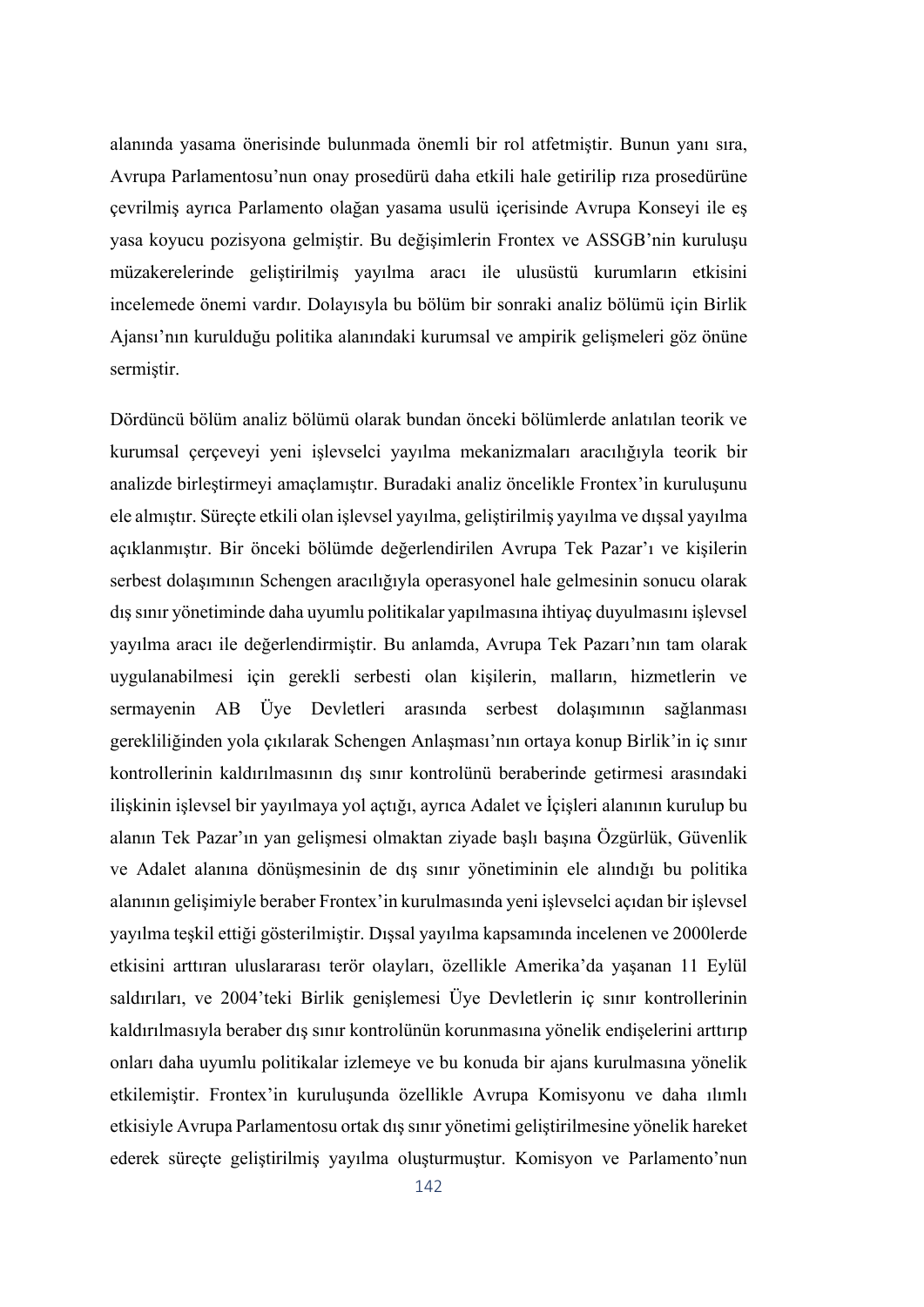Frontex müzakerelerine kendi gündemleriyle katıldığı saptanıp kuruluşta ekili oldukları analiz edilmiştir. Komisyon, orta vadede Frontex'den önceki süreçte bir Ortak Birim, uzun vadede ise Avrupa Sınır Muhafızları Birliği (ASMB) önerisiyle politika yapımını etkilemek için ilk başlardan beri girişimcilik özellikleri sergilemiştir. ASMB'nin kurulması ve dış sınır yönetiminde güçlü bir Üye Devlet taahhütünün reddedilmesine ve Ortak Birim'in kurulmasına rağmen, bu yapı altında Üye Devletlerin ortaklaşa hareket etmede başarısız olması ve bazı organizasyonel mekanizmaların eksikliği sebebiyle daha entegre bir işbirliğine duyulan ihtiyaç netleşmiştir. Frontex, iki Komisyon temsilcisinden oluşan hükümetler arası bir Yönetim Kurulu ile Üye Devletlerin dış sınırları koordine etme konusundaki çıkarlarını birleştirmek için en iyi çözüm olarak kurulmuştur. Ajans, ASMB kadar ulusüstü yapıda olmasa da yine de bir önceki girişim olan Ortak Birim'den daha ulusüstü bir yapı olarak kabul edilmiş, Komisyon'un politika yapım sürecini ortaklaştırmak için gösterdiği çabalar olumlu sonuç vermiştir. Diğer yandan Parlamento dış sınır yönetiminde bir ajans kurulması fikrini desteklemekle beraber bazı Parlamento milletvekilleri, polis güçlerine düzensiz göçle mücadelede ulusal düzeyde yardımcı olmak için ulusüstü bir Avrupa organının kurulmasını öneren bir önerge vererek aslında daha entegre bir yapı oluşturulması fikrini destekledi, ancak Lizbon Anlaşması yürürlüğe girene kadar eş yasa koyucu pozisyonuna sahip olmadığı için süreçte çok etkili olamadı.

Bölümde bu noktadan sonra ASSGB'nin kuruluşu incelenmiştir. ASSGB'nin kuruluşunda dışsal yayılma, geliştirilmiş yayılma ve siyasal yayılma etkileri saptanmıştır. 2015 yılındaki mülteci krizi, Birlik içinde dış sınır yönetiminin daha da geliştirilmesini tetikleyeci dinamik yaratan bir dış olay haline geldi. Bu kriz, AB'nin bu zamana kadarki göç politikasına ilişkin işlevsizlikleri ortaya çıkardığı için AB'nin karşılaştığı en büyük insani kriz olarak nitelendirildi ve Birlik'te iç sınır kontrollerinin olmaması sebebiyle dış sınır yönetimi konusunda endişelere yol açtı. Dışsal kaynaklı olmasına rağmen bu olay, Frontex'in kuruluşunun uluslararası terörizm ve 2004 genişlemesinden etkilenmesi gibi, Birlik'in iç sorunlarına işaret ederek, örneğin bazı Üye Devletleri'nin tek taraflı olarak uygulamaya soktuğu iç sınır kontrollerinin uzun vadede çözüm getirmeyeceğinin anlaşılması ve ortak hareket etme ihtiyacının gündeme gelmesi sebebiyle, Birlik içinde bütünleşmeye yönelik bir baskı yaratmayı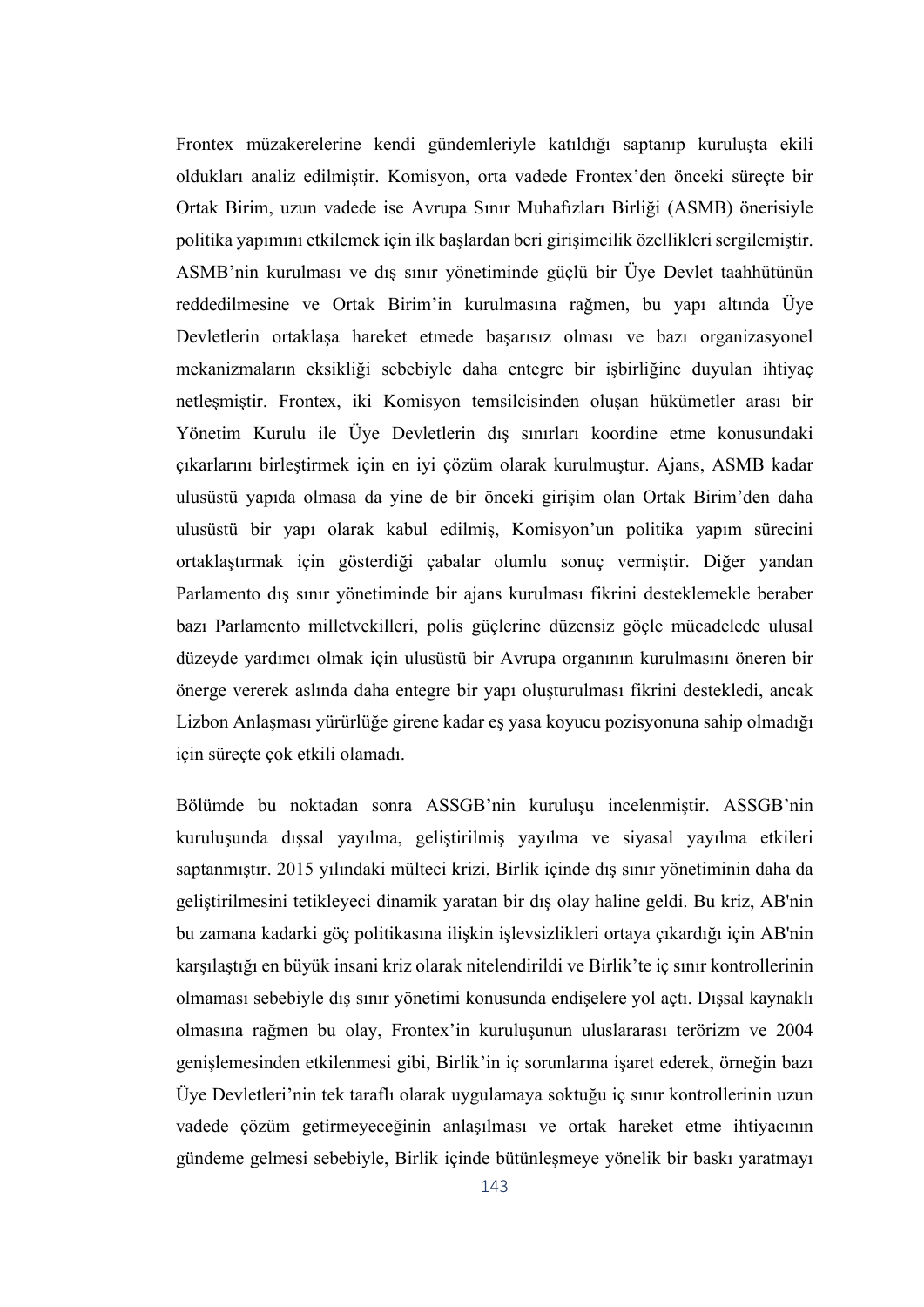başardı. Bunun yanı sıra Komisyon ve Parlamento ile birlikte, baskıları ılımlı olmasına rağmen hükümet seçkinleri (Konsey çalışma gruplarındaki hükümet yetkilileri), hükümet dışı seçkinler; ticari çıkar grupları ve sivil toplum örgütlerinin (STK'lar) varlığı tespit edildi. Geliştirilmiş yayılma kapsamında, Frontex müzakerelerinden bu yana Komisyon ve Parlamento'nun daha ulusüstü bir dış sınır yönetimi fikrini tercih etmesi ASSGB kuruluşunda da etkisini gösterdi. Komisyon, Frontex'in yetkisini genişletmek ve onu yeni bir ASSGB 'ye dönüştürmek için stratejik bir adım olarak görülen 2015 yılında yayınlanan Avrupa Göç Gündemi'nde Frontex'in yetkilerinin arttırılmasını önererek bir girişimde bulundu (Meissner, 2019, s.166). Komisyon'un Frontex'in yetkilerini genişletme ve yeni bir ajans haline getirme girişimi zamanlama olarak ulusüstü bir aktörün girişimcilik rolü üstlenmesi adına önem teşkil etti, şöyle ki bu girişimin başarılı olmasında mülteci krizinin AB göç rejiminin işlevsizliğini açığa çıkarması ve akabinde Üye Devlet endişelerini tetiklemesi rol oynamıştır. Komisyon'un bu konudaki uzun yıllara dayanan bilgi birikimiyle sistemdeki işlevsizlikleri vurgulayarak bazı konuları teknik veya işlevsel gereklilikler olarak sunması başka bir geliştirilmiş yayılma etmenidir. Ayrıca Komisyon'un, Avrupa Konseyi Başkanlığı'na yakın olması da elini güçlendimiştir. Öte yandan Parlamento, ASSGB'nin kurulması müzakerelerinde ikinci bir girişimci olarak kabul edilmiştir. Parlamento, Komisyon'un yasa önerisini desteklemiş, ancak kendi çıkarlarını da korumayı başarmıştır. Bu yeni ajanstan daha fazla hesap verebilirlik ve şeffaflık talep ederek Ajansın operasyonlardaki müdahale hakkını Komisyon'un elinde değil Üye Devletler'de olmasını tercih ettiği için yasa önerisinde değişiklik talep etmiş dolayısyla yeni işlevselci teori çerçevesinde ulusüstü kurumlardan beklendiği gibi kendi çıkarını da koruyacak şekilde davranmıştır ve ASSGB'nin kuruluşunu daha fazla bütünleşme çerçevesinde desteklemiştir.

Siyasal yayılma çerçevesinde çeşitli Konsey çalışma gruplarının, örneğin Sınırlar Üzerine Çalışma Grubu, Adalet ve İçişleri Danışmanları ve hükümet elitleri/seçkinleri olarak Avrupa Birliği Göç, Sınırlar ve İltica Stratejik Komitesi (SCIFA) gibi çeşitli Konsey çalışma gruplarının Komisyon'un yasa önerisini değiştirme ve dış sınır yönetiminin daha da güçlendirilmesine yönelik sürecine dahil oldukları saptanmıştır. Bu gruplardaki hükümet yetkilileri yeni işlevselciliğin elit sosyalleşmesi sürecinden beklendiği gibi küçük gruplar halinde ve sık gerçekleşen resmi ve gayriresmî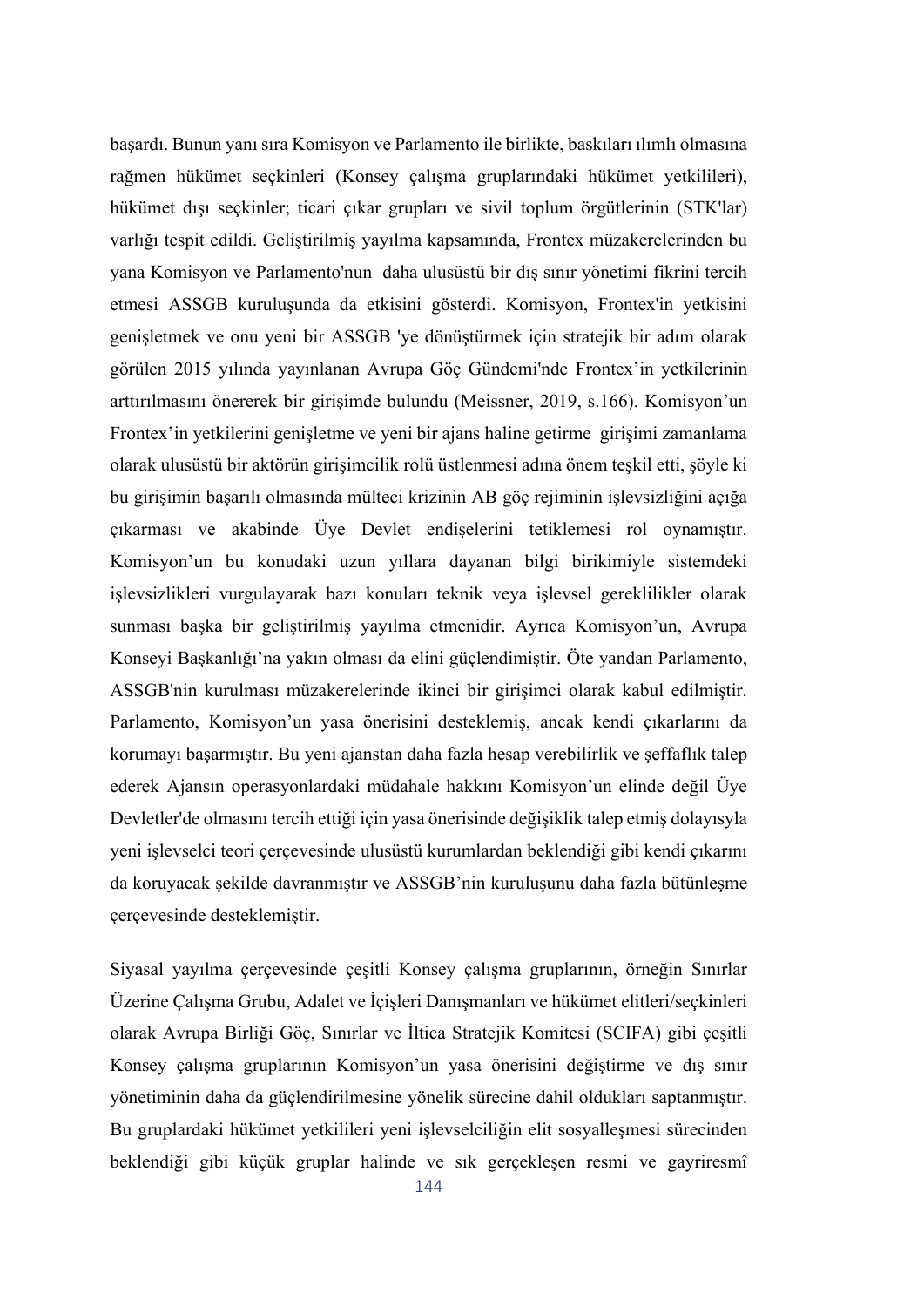toplantılar aracılığıyla Komisyon yasa önerisi üzerinde ortaklaşa çalışma ve uzlaşma imkanı bulmuştur. Bu da, siyasal yayılma mekanizmasının bir ayağı olan hükümet seçkinlerinin bütünleşmeye yönelik olumlu etkisini göstermiş, Ajansın kuruluşunu desteklemiştir. Hükümet dışı seçkinler; ticari çıkar grupları ve sivil toplum kuruluşları ise müzakere sürecinde diğer aktörler kadar baskı yapamasa da daha fazla bütünleşmeye olumlu yaklaşmışlardır. Schengen rejimiyle, özellikle de ulaşım ve seyahat gibi sektörlerin sınır kontrollerinden ekonomik anlamda olumsuz etkilenmesi sebebiyle ticari çıkar gruplarının daha bütünleşmiş bir dış sınır yönetimini destekledikleri görülmüştür. Diğer yandan, Birlik sınır teşkilatının güçlendirilmesi STK'lar tarafından insan hakları endişeleri yüzünden AB'nin krizlere yönelik daha sistematik bir işbirliği yapması gerekliliği vurgusuyla desteklenmiştir. Bahsedilen grupların çıkar konuları yetkililerce dikkate alınarak süreçte ılımlı da olsa bütünleştirici etki uygulamıştır (Niemann & Speyer, 2018).

Sonuç olarak bu tez, yeni işlevselci teorinin AB bütünleşmesini açıklamada öne sürdüğü argümanların AB'nin dış sınır yönetimindeki bütünleşmesini açıklamada geçerli olduğunu göstermiştir. Frontex ve ASSGB'nin kuruluşunun incelenmesinde kullanılan yeni işlevselci mekanizmalar çerçevesinde bu tez, AB'de dış sınır yönetiminin bütünleşmesinin yeni işlevselci argümanlarla uyumlu olduğunu ortaya koymuştur. Bu tez, dış sınır yönetimi bütünleşmesinin sadece Üye Devletler kontrolünde değil, AB'nin de içerisinde bulunduğu küresel konjonktürde gelişen olaylar, Avrupa Komisyonu, Avrupa Parlamentosu, hükümet seçkinleri ve hükümet dışı seçkinler (ticari çıkar grupları, sivil toplum kuruluşları) gibi çeşitli aktörlerin etkisiyle de şekillenen bir süreç olduğunu göstermiştir. Ayrıca bu tez ÖGAA kurumlarından biri olan Frontex hakkında bir vaka çalışması sunarken, temel ve en çok eleştirilen entegrasyon teorilerinden birini bütünleşmenin en tartışmalı alanlarından birine uygulayarak literatüre katkıda bulunmuştur. Ancak, siyasi yayılma dinamiklerinin Frontex'in kuruluşu üzerindeki etkisini anlamak için yeterli ampirik çalışma yoktur; ticari çıkar gruplarının pozisyon raporlarına ulaşılamamış olması, ayrıca Avrupa Ekonomik ve Sosyal Komitesi görüşünde belirtildiği üzere STK'ların, Frontex'in kuruluşuna olumlu yaklaşımlarının ajansın kuruluş müzakerelerine olası etkisinin ölçülememesi çalışmanın eksik yönleri olarak saptanmıştır. Ayrıca, hükümet seçkinleri ve hükümet dışı seçkinlerin Frontex ve ASSGB'nin müzakere süreçleri ile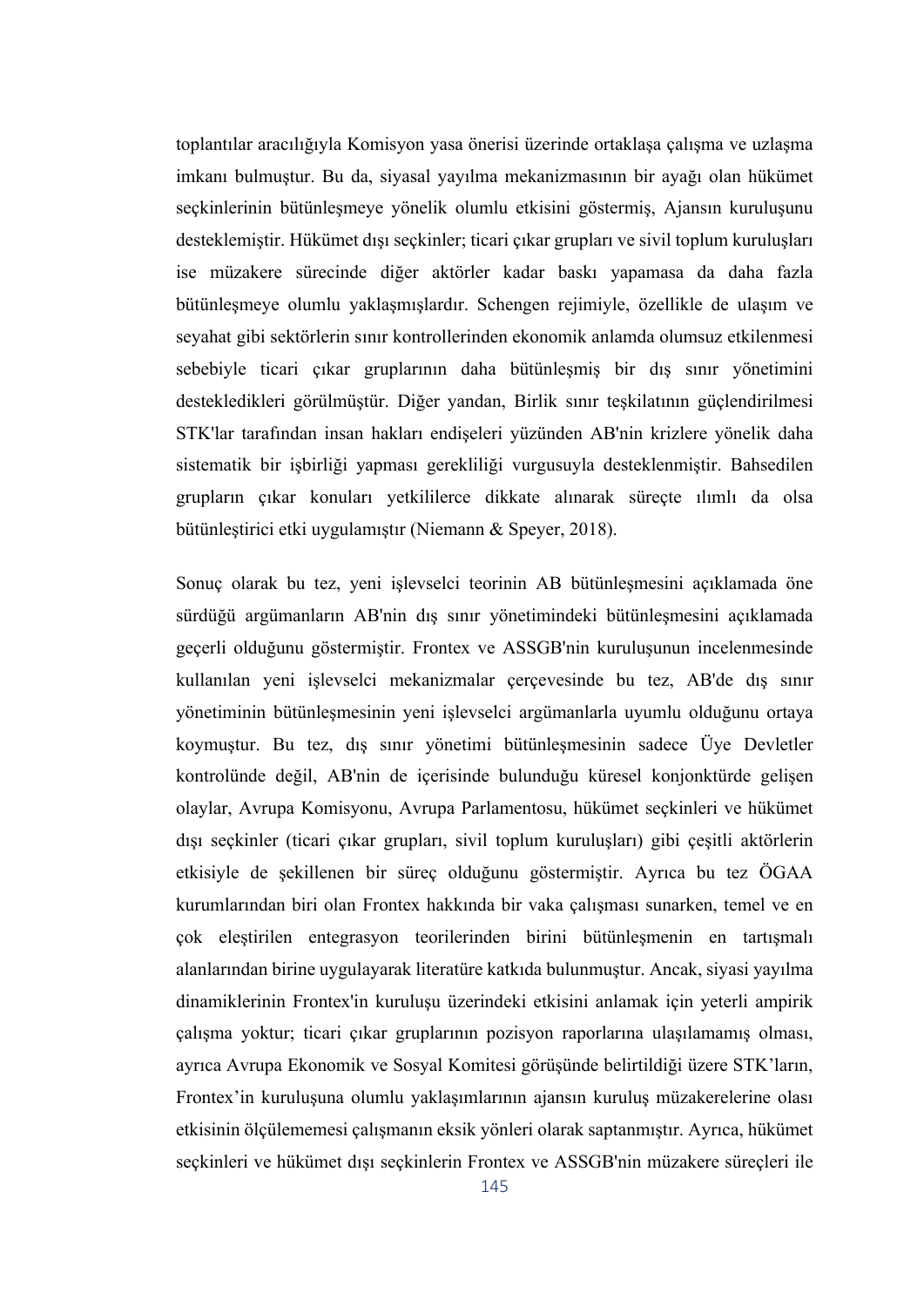olan etkileşimini analiz etmek için bu aktörlerle görüşmeler gerçekleştirilememesi, siyasi yayılma ve sosyalleşme etkisinin yeterince ölçülenemesine neden olmuştur.

Birlik sınır Ajansı'nın kuruluşunu teorik bir bakış açısıyla okumak, dış sınır yönetimine ilişkin AB bütünleşmesine kapsamlı bir yaklaşım sunmaktadır. Yeni işlevselcilik özellikle, sınır Ajansı'nın meydana geldiği bağlama hem kurumsal hem de AB dışı gelişmeleri göz önüne alarak bakmak ve bu gelişmeleri değerlendirmek açısından önemlidir ayrıca da Birlik'in bu gelişmelere bir yanıt olarak üstlendiği tutumu ve bunun yanı sıra ilgili aktörleri ve bu aktörlerin pozisyonlarını görmek için faydalıdır. Yeni işlevselci teori, bu nedenle, Birlik'i ve bütünleşmeyi anlamada hala geçerlidir. Ancak, yeni işlevselci teoriyi ve dış sınır yönetimi alanının değerlendirilmesi çerçevesinde değinilmesi gereken bir diğer önemli nokta da, Üye Devletlerin egemenliği ve iç güvenliği açısından açısından hassas bir alan olması nedeniyle dış sınır yönetimi alanının henüz tam anlamıyla bütünleşememesidir. Üye Devletlerin konumlarının ulusüstü kurumlara oranla daha ağır basmasına karşın, alanın uyumlaştırma çabalarına da açık olması, Birlik dış sınır yönetimi alanında "yeni" bir bütünleşme yaklaşımının gelişmekte olduğunun göstergesidir. Dolayısıyla, Ajansın konumunu ve gelişimini yakından izlemek ve diğer aktörler ve/veya AB ajansları ile ilişkisini anlamaya çalışmak, AB entegrasyonu kuramlarına katkıda bulunabileceği gibi, yeni kuramlar oluşturmaya veya mevcut kuramları geliştirmeye de katkıda bulunabilir.

Bunun yanında, politika oluşturma süreçleri ve bütünleşme tek taraflı bir gelişme olmadığı gibi aksine çeşitli Birlik, hükümet ve sivil toplum yapılarını ve aktörlerini bünyesinde barındırır. Sürece dahil olan bu aktörlerin hangi aktörlerle nasıl ilişki kurdukları da bütünleşmenin incelenmesinde önem teşkil etmektedir. Örneğin güvenlik sektörü gibi gelişmekte olan aktörlerin ve bunların diğer aktörler ve Ajans ile ilişkilerinin belirlenmesi, dış sınır yönetimi bütünleşmesinin daha iyi anlaşılmasına katkıda bulunabilecek bir diğer faktördür.